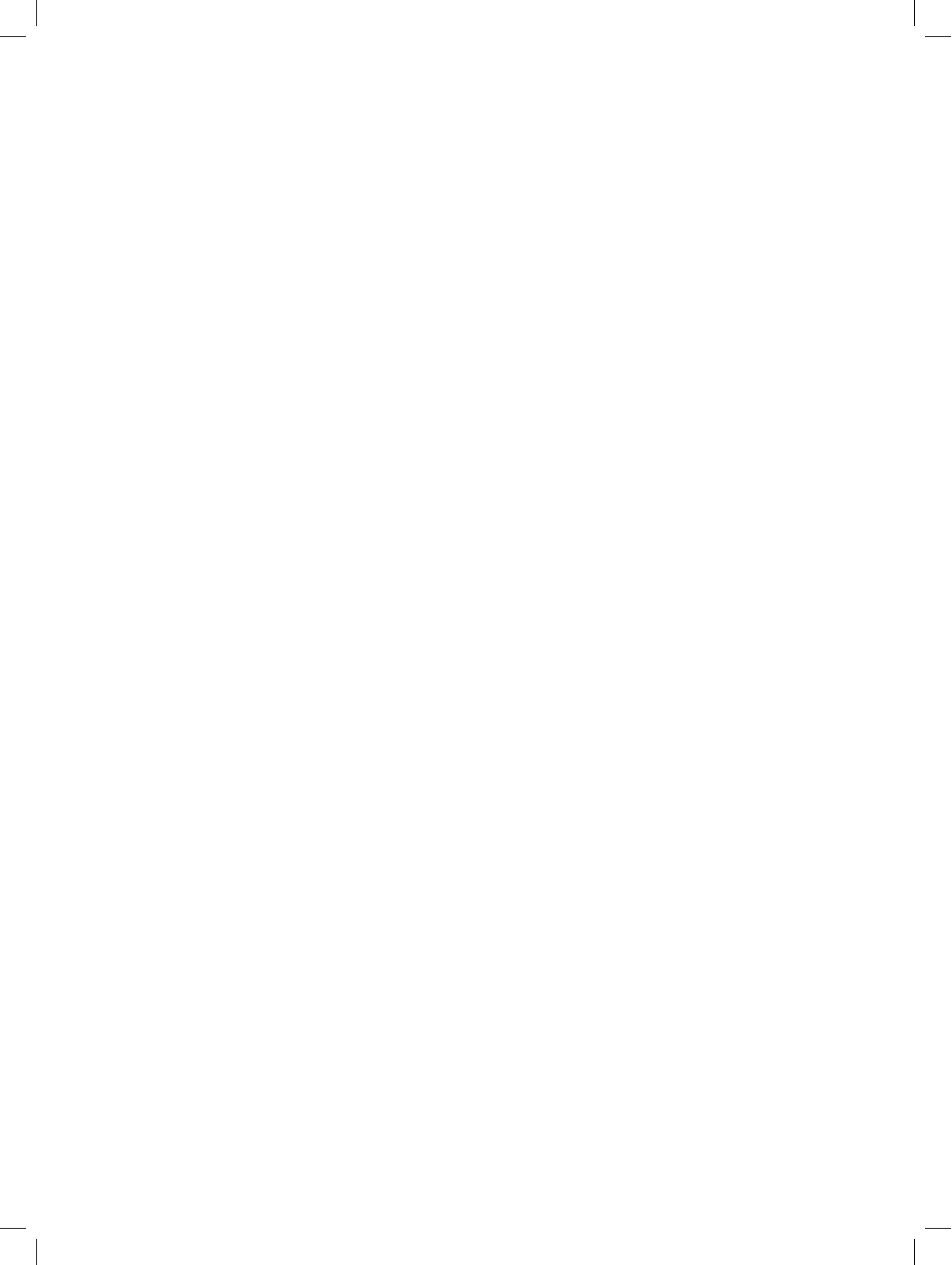## **CONTENTS**

| About the Conference | $\cdots$<br>X111 |
|----------------------|------------------|
| About the Organiser  | X1V              |
| Conference Themes    | $_{\rm XV}$      |

## Theme 1 **FOOD AND NUTRITIONAL SECURITY**

| <b>KEYNOTE PAPER</b>                                                                                                 |    |
|----------------------------------------------------------------------------------------------------------------------|----|
| Food and Nutrition Security in India: An Assessment                                                                  | 3  |
| Manoj Panda                                                                                                          |    |
| <b>TECHNICAL SESSION 1.1</b>                                                                                         |    |
| Health Impacts of Extreme Weather Conditions in India: Operational Frameworks                                        |    |
| for Building Climate Resilient Health Systems                                                                        | 5  |
| CS Verma                                                                                                             |    |
| Agrarian Change in India in the 2000s: A Study in Continuing Distress                                                | 6  |
| Saurabh Rastogi                                                                                                      |    |
| Climate Change and Rice Productivity in India and Pakistan: A Comprehensive Analysis<br>Ahab Rizvi and Shahid Ashraf | 7  |
|                                                                                                                      |    |
| Factors Associated with Stunting Prevalence in Under 5 Children in India: Evidence                                   | 9  |
| from the Trends in National Health Surveys during 2005-06 to 2019-2021<br>M. Sridevi and Ch. Khadar                  |    |
| <b>TECHNICAL SESSION 1.2</b>                                                                                         |    |
| Globalization, Agricultural Development and the Role of State:                                                       |    |
| A General Equilibrium Analysis                                                                                       | 11 |
| Ranjanendra Narayan Nag, Asmita Das and Damayanti Sau                                                                |    |
| The Role of Cooperative Societies in National Food Security Act of Assam                                             | 12 |
| Smriti Rekha Singha and Rajshree Bedamatta                                                                           |    |
| Determinants of Food and Nutrition Security in Tribal Areas of Rural Jharkhand                                       | 13 |
| Swati Dutta, Sunil Kumar Mishra and Shreeranjan                                                                      |    |
| Hunger and Food Security in the Time of COVID 19: Evidence from the                                                  |    |
| Worst Effected Country, India                                                                                        | 14 |
| Debakshi Bora and Ankita Kotoky                                                                                      |    |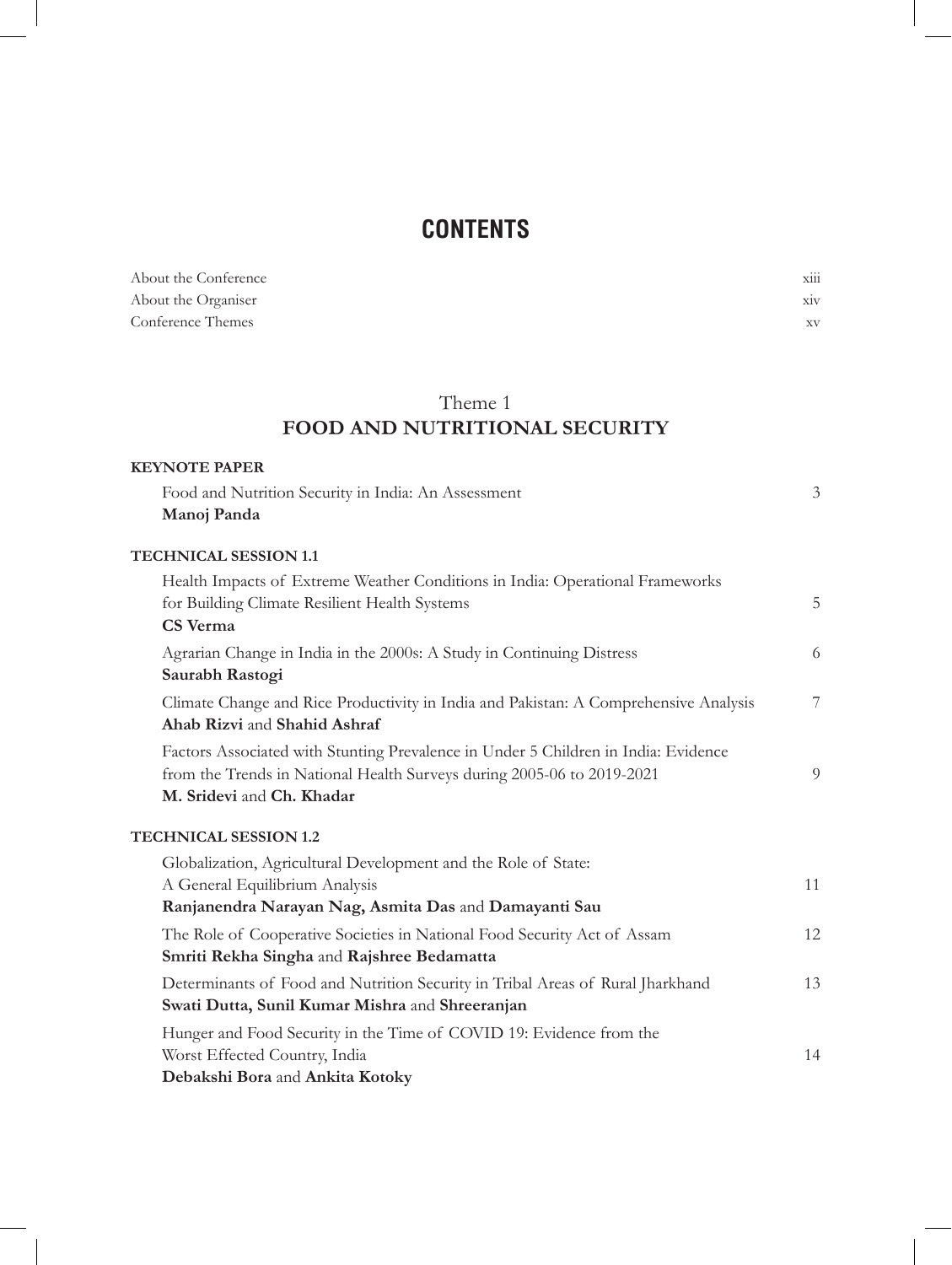| Food Security in the Context of COVID-19 in Rural India:                                                                                                                                                     |    |
|--------------------------------------------------------------------------------------------------------------------------------------------------------------------------------------------------------------|----|
| A Cross Sectional Study from 12 States                                                                                                                                                                       | 15 |
| Alwyn D'Souza                                                                                                                                                                                                |    |
| <b>TECHNICAL SESSION 1.3</b>                                                                                                                                                                                 |    |
| Agricultural Domestic Support Reforms at the WTO: An Assessment of the<br>Proportional Reduction Approach<br>Paavni Mathur, Sachin Kumar Sharma, Abhijit Das, Suvayan Neogi and Teesta Lahiri                | 17 |
| Child Malnutrition across Gender among Major Tribal States in India<br>Puja Das                                                                                                                              | 18 |
| Trends and Patterns of Prevalence of Undernourishment in India since 1980s:<br>An Assessment using Sustainable Development Goal (SDG) Indicator 2.1.1<br>and National Consumption Surveys<br>Vaishali Bansal | 19 |
| Drought and Food Insecurity in India: Understanding the Nature & Pattern at<br>Household Level<br>Basanta Sahu                                                                                               | 20 |
| <b>TECHNICAL SESSION 1.4</b>                                                                                                                                                                                 |    |
| Analysis of Pulses Cultivation and Nutrition Security in Odisha<br>Neela Madhaba Sheekha                                                                                                                     | 22 |
| Food Wastage and Post-Harvest Losses in India:<br>A Qualitative Analysis with Certain Policy Implications<br>Ilma Rizvi, Shahid Ashraf                                                                       | 23 |
| People's Hotel: A Means to Nutritional Empowerment<br>Seethal Davis and Manjusha P                                                                                                                           | 24 |
| A Review Paper on Food and Nutritional Security with Special Reference to Jharkhand<br>Kumar Harsh                                                                                                           | 25 |
| Who is Well Nourished in India? An Age and Socio-economic Matrix<br>Mukesh Kumar and Pratap Mohanty                                                                                                          | 26 |
| <b>TECHNICAL SESSION 1.5</b>                                                                                                                                                                                 |    |
| Impact of COVID-9 on the Fish Production in Kerala                                                                                                                                                           | 28 |
| Salini U, and Manisha M.U.                                                                                                                                                                                   |    |
| Security in Times of Insecurity: A Study on Food Security among EWS Households<br>of Delhi during COVID-19<br>Uma and Shubhangi Singhal                                                                      | 29 |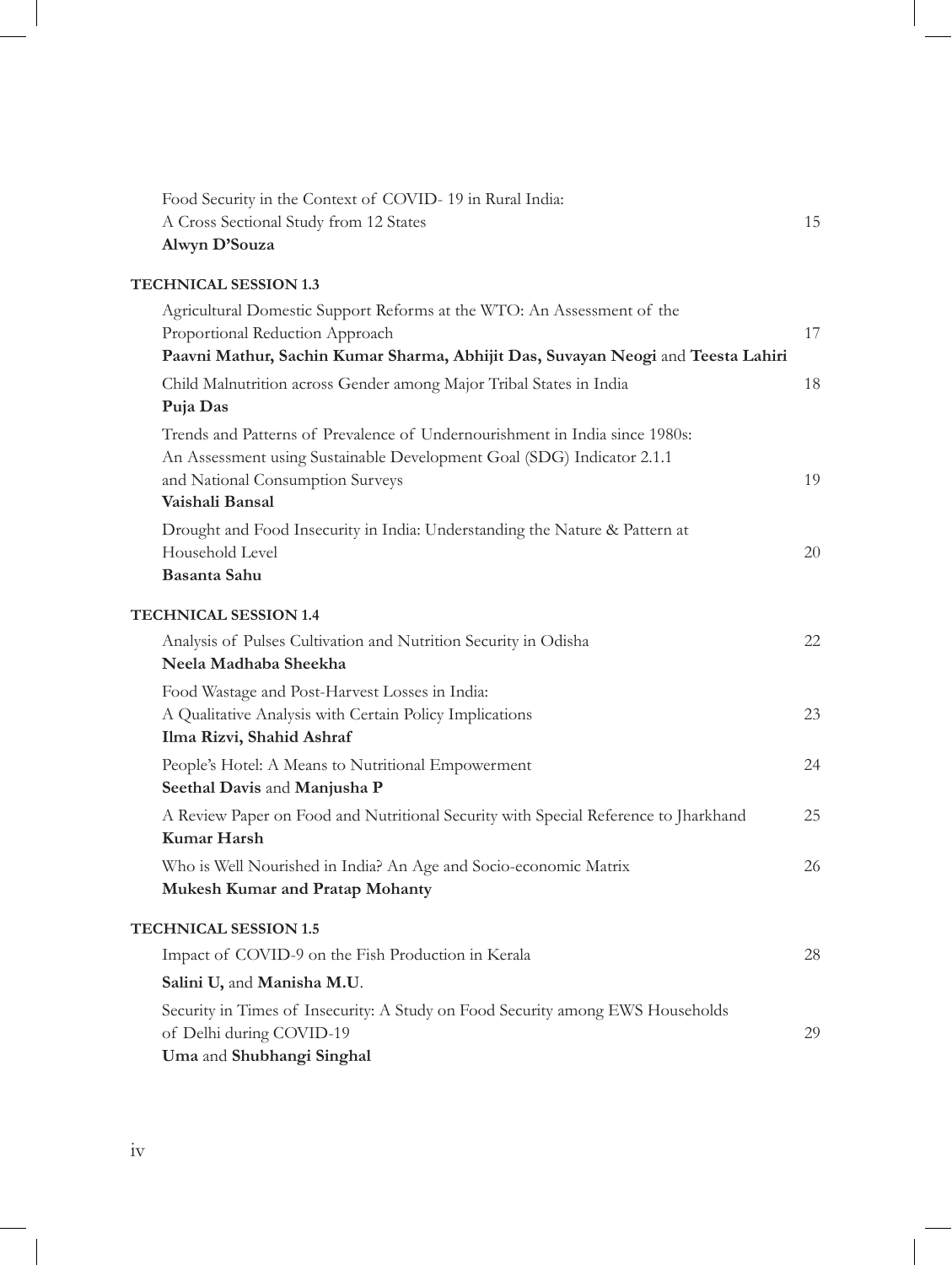| Sustainable Livelihood and Nutrition Security for Tribal Farmers: An Assessment of                                                                                                     |    |
|----------------------------------------------------------------------------------------------------------------------------------------------------------------------------------------|----|
| CSR Intervention in Dungarpur, Rajasthan                                                                                                                                               | 30 |
| Ratna Verma and Mahima Purohit                                                                                                                                                         |    |
| The Role of Groundwater for Food Security in India                                                                                                                                     | 31 |
| Manikandan P. and Rajendran S.                                                                                                                                                         |    |
| Trends and Patterns of Malnutrition Across States in India<br>Arifa Sultana                                                                                                            | 33 |
| Cognitive Planning of Mid-day Meal Scheme: A Way Forward for<br>an Inclusive and a Balanced MDM Model<br>Gopinath. R, M. Rekha, J. Kaviya Nijaritha, R. Rengalakshmi and M. Janakavi   | 34 |
|                                                                                                                                                                                        |    |
| <b>TECHNICAL SESSION 1.6</b>                                                                                                                                                           |    |
| Consumer Response to Online Food Delivery Services during COVID-19:                                                                                                                    |    |
| A Study on Mumbai and Pune                                                                                                                                                             | 36 |
| Varade Sahasrabudhe                                                                                                                                                                    |    |
| Special Safeguard Mechanism (SSM) for Agriculture: Implications for                                                                                                                    |    |
| Developing Members at the WTO<br>Raihan Akhter, Abhijit Das, Sachin Kumar Sharma and Teesta Lahiri                                                                                     | 37 |
|                                                                                                                                                                                        |    |
| Understanding Household Food Insecurity from COVID-19:<br>A Qualitative Study in Rural Rajasthan                                                                                       | 39 |
| Namrata Borthakur                                                                                                                                                                      |    |
| Sustainability of Food Grains Production: A Special Reference to Karnataka                                                                                                             | 40 |
| Ramesh S. Kampli and S.T. Bagalkoti                                                                                                                                                    |    |
| Integrated Nutrient Management of Papaya (Carica Papaya L.): Application of Microbial<br>Consortium Enriched Organic Manures for Yield and Fruit Quality Enhancement<br><b>Bindu B</b> | 41 |
| <b>TECHNICAL SESSION 1.7</b>                                                                                                                                                           |    |
| Integrated Child Development Scheme in Karnataka:                                                                                                                                      |    |
| An Analysis of Funds Released and Utilised                                                                                                                                             | 42 |
| Vidya Magadum and Honnappa S.                                                                                                                                                          |    |
| Concentration and Diversification of Food Industries in Indian Market:                                                                                                                 |    |
| Analysis based on Market Strategies and Diversity Index                                                                                                                                | 42 |
| Ilma Rizvi, Ateeqa Ansari and Shahid Ashraf                                                                                                                                            |    |
| Determinants of Healthy Food Diversity in Kerala:                                                                                                                                      |    |
| Evidence from a Pooled Cross-Section Regression Model                                                                                                                                  | 44 |
| Retheesh P.K. and R. Santhosh                                                                                                                                                          |    |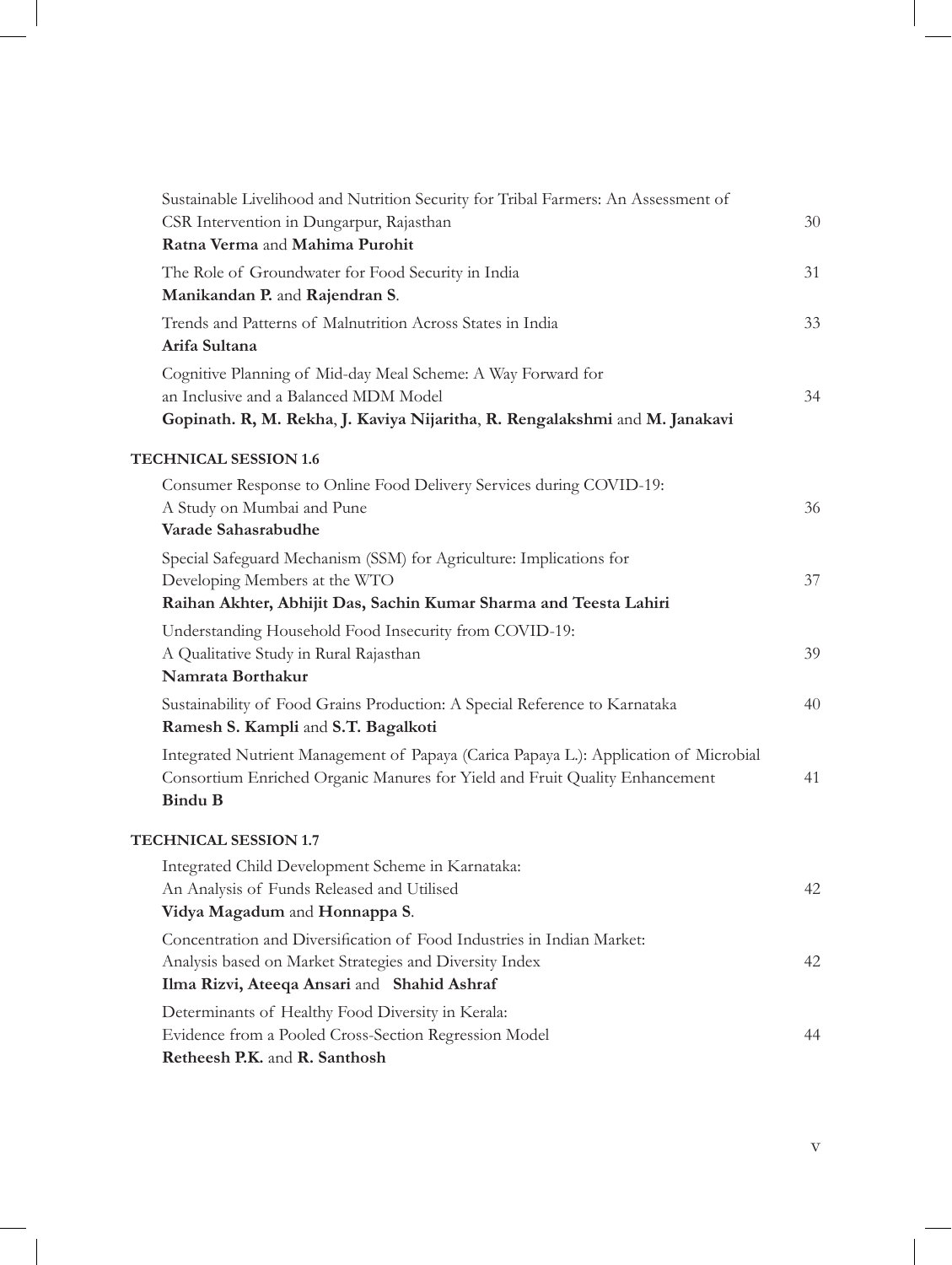| Does Food Insecurity Explain Psychological Distress among Indian Elderly?    | 45 |
|------------------------------------------------------------------------------|----|
| Pallabi Gogoi                                                                |    |
| Emerging Natural Farming, Food Security, and Triple Burden of Malnutrition   |    |
| in India: FA Case of Indigenous Families who Applied Nutri-sensitive Farming |    |
| Approach in Tri-junction Area                                                | 46 |
| Jayesh Joshi                                                                 |    |
| Urban Food Insecurity: Role of Annapurna Canteens in Manoeuvring Food        |    |
| Insecurity in Hyderabad                                                      | 47 |
| Sridevi Gummadi, Amalendu Jyotishi, Srinivas Matta and Balaji Patturi        |    |
| Assessing the Status of Malnutrition Among Children in                       |    |
| Maharashtra from 1998-99 to 2019-20                                          | 48 |
| Vikram Aarne and Amita Dharmadhikary Yadwadkar                               |    |

## Theme 2

## **SOCIAL AND ECONOMIC VULNERABILITIES OF MIGRANT WORKERS WITH FOCUS ON COVID-19 PANDEMIC**

| <b>KEYNOTE PAPER</b>                                                                                                            |    |
|---------------------------------------------------------------------------------------------------------------------------------|----|
| Vulnerable Migrants during the Pandemic: A Political Economy Perspective                                                        | 53 |
| Deepak K Mishra                                                                                                                 |    |
| <b>TECHNICAL SESSION 2.1</b>                                                                                                    |    |
| Scheme Specific Analysis of Social Protection in India<br>Sarthi Acharya                                                        | 54 |
| Automation, Work and Job-Insecurity: A Case Study of India's IT-BPM Industry<br>Nausheen Nizami, Tulika Tripathi and Meha Mohan | 55 |
| Havoc of the Pandemic on the Migrant Workers in India<br>Saurabh Sanyal and S.P. Sharma                                         | 56 |
| Impact of COVID-19 Pandemic on Distress Migration in India<br>Ashok Sahu                                                        | 57 |
| A Meta-Analysis of Covid and its Ramifications on<br>Unemployment, Inequality, and State of Women<br>Anima Chowdhury            | 58 |
| <b>TECHNICAL SESSION 2.2</b>                                                                                                    |    |
| An assessment of Impact of COVID-19 Induced Lockdown on<br>Informal Workers in Telangana State<br>Pradeep Kamble and E Revathi  | 59 |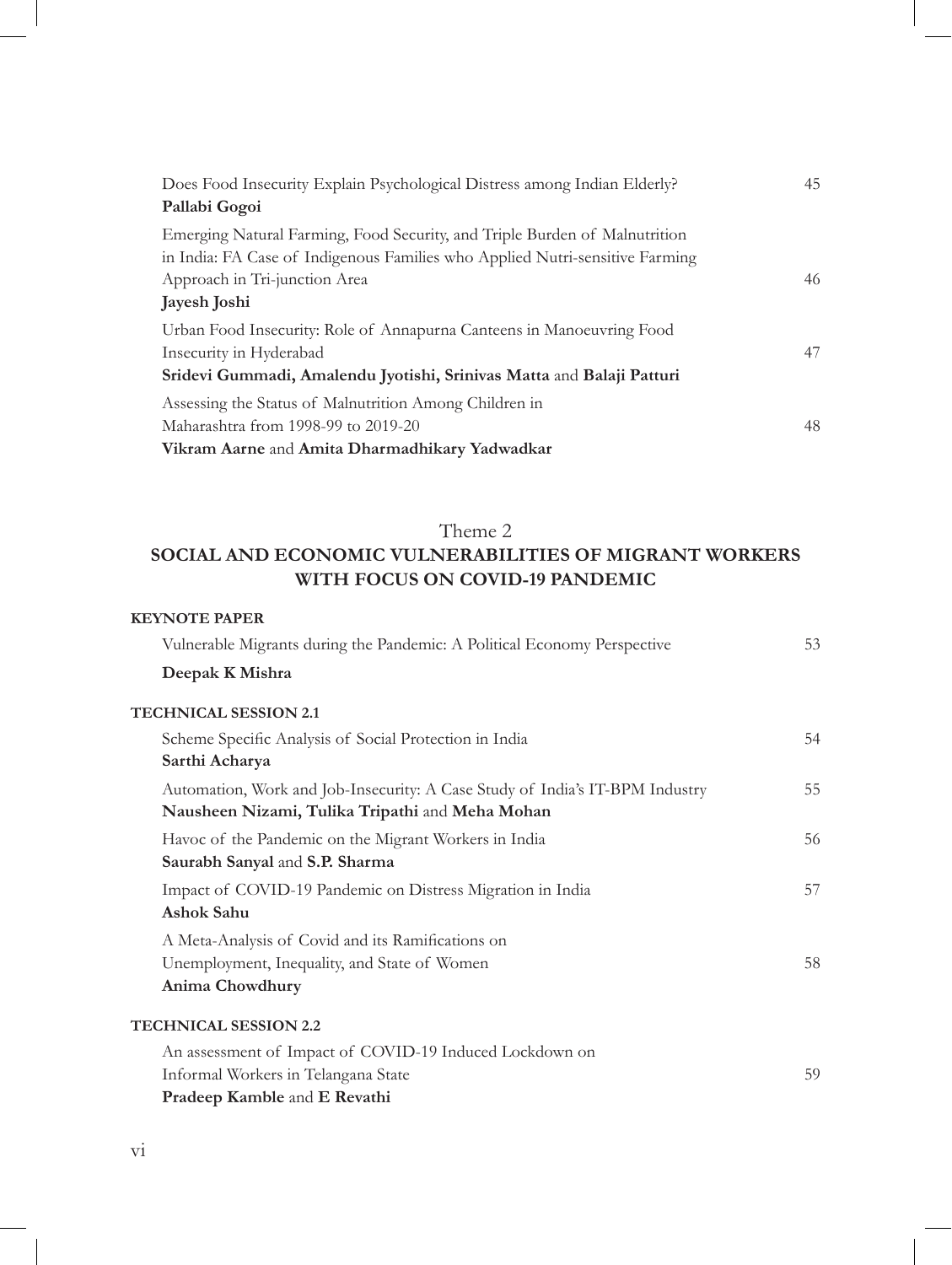| Economic Impacts of COVID-19 Induced Lockdown on                                                                                                                             |    |
|------------------------------------------------------------------------------------------------------------------------------------------------------------------------------|----|
| Reversed Migrant Workers in North Bengal: A Case Study                                                                                                                       | 59 |
| Kalyan Das                                                                                                                                                                   |    |
| Covid-19 Lockdown, Family Migration and Unemployment in a Gendered Society:<br>A Theoretical Analysis                                                                        | 61 |
| Shushobhan Mahata, Rohan Kanti Khan, Ranjanendra Narayan Nag                                                                                                                 |    |
| and Sarbajit Chaudhuri (late)                                                                                                                                                |    |
| Precarious Condition of Children of Workers at Construction Industry:                                                                                                        |    |
| A Case of District Gandhinagar, Gujarat                                                                                                                                      | 62 |
| Priyanka and Tulika Tripathi                                                                                                                                                 |    |
| Nationwide Lockdown and its Impact on Employment in India: An Empirical Study                                                                                                | 63 |
| Kulwinder Singh and Pooja Sikka                                                                                                                                              |    |
| Socio-Economic Development of the Eastern Uttar Pradesh:                                                                                                                     |    |
| Evidences from the Secondary Data                                                                                                                                            | 65 |
| Nagendra Maurya and Roli Misra                                                                                                                                               |    |
| <b>TECHNICAL SESSION 2.3</b>                                                                                                                                                 |    |
| A Glimpse to The Pattern of Unemployment Rates: Factors & Causes<br>Atanu Sengupta and Madhusree Mukherjee                                                                   | 67 |
| Circularity and Vulnerability of Migrant Workers in India Post-COVID<br>Sumedha Pandey                                                                                       | 69 |
| Socio-Economic Vulnerabilities and Coping Mechanism: The Case of Migrants in Bihar                                                                                           | 70 |
| Indu B Sinha                                                                                                                                                                 |    |
| Migration through Movies: Understanding the Creation of Migrant Identities and                                                                                               |    |
| Linking their Narrative with the Development of Cities through Indian Cinema                                                                                                 | 71 |
| Kirti Koushika                                                                                                                                                               |    |
| Circulating and Ecological Sphere Approach for Bridging Urban-Rural Gaps through Rural<br>Revitalisation: A Policy Framework for COVID-19 Induced Reverse Migration in India | 73 |
| Richa Chaudhary and Subir Sen                                                                                                                                                |    |
| <b>TECHNICAL SESSION 2.4</b>                                                                                                                                                 |    |
| Neither Here nor There? The Plight of Overseas Migrant Workers from                                                                                                          |    |
| Sri Lanka during the COVID-19 Pandemic                                                                                                                                       | 75 |
| Kalinga Tudor Silva                                                                                                                                                          |    |
| Impact of Job-displacement during COVID-19 on Earnings:                                                                                                                      |    |
| Evidence from Indian Labour Market                                                                                                                                           | 76 |
| Gunjan Kumari, Neha Gupta and K. Narayanan                                                                                                                                   |    |
| Impact of COVID-19 and its Implications for the Gulf Return Migrants:                                                                                                        |    |
| The Indian Experiences<br>Anisur Rahman and Niharika Tiwari                                                                                                                  | 77 |
|                                                                                                                                                                              |    |

 $\overline{\phantom{a}}$ 

vii

I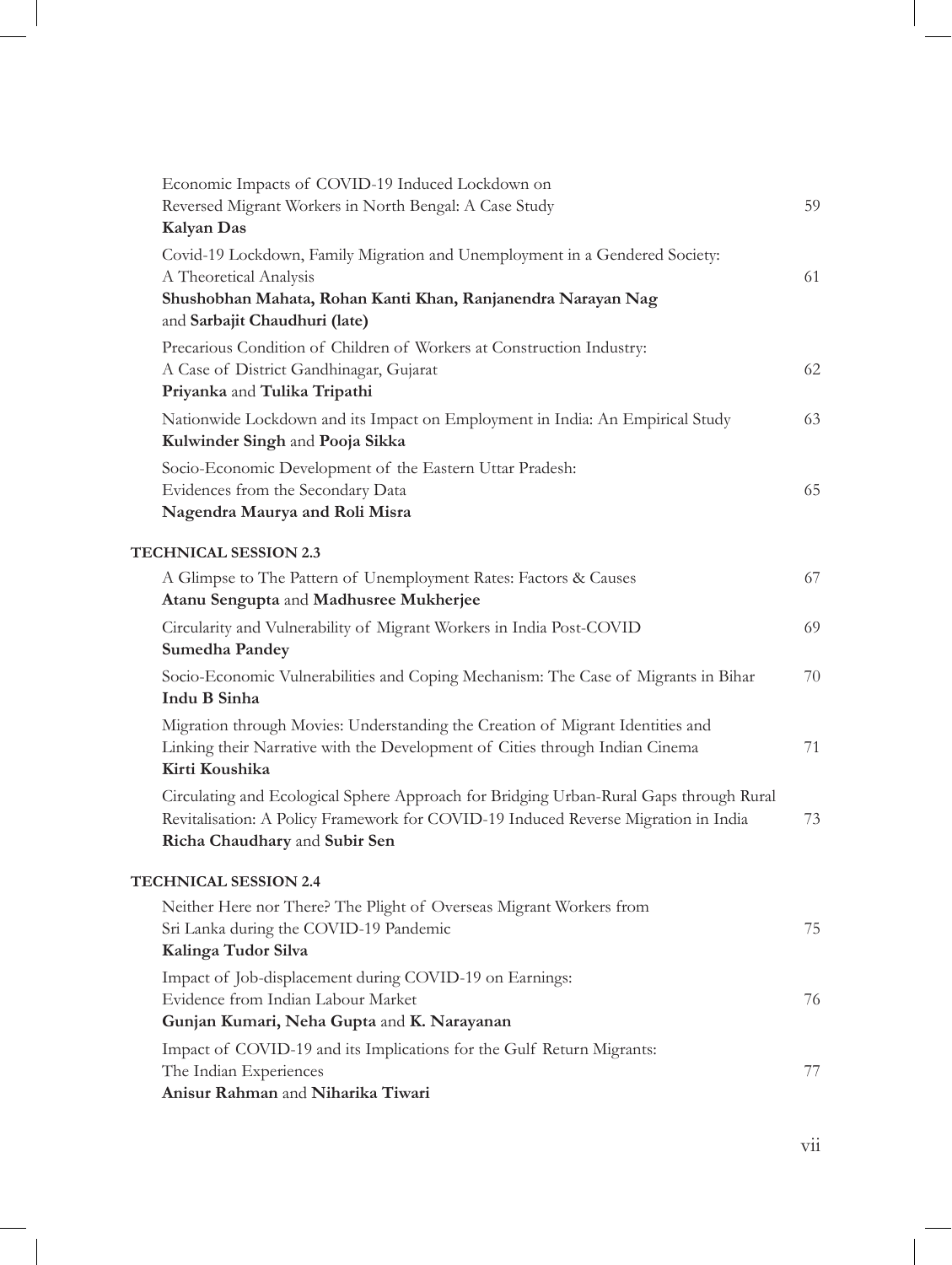| Impact of Lockdown on Migrants: Evidences from Uttar Pradesh and Bihar<br>Surya Bhushan, Aditi Thakur, Shankar Purbey, Sayed Qadri and Urvashi Kaushik     | 79 |
|------------------------------------------------------------------------------------------------------------------------------------------------------------|----|
| COVID-19 Lockdown: Protecting the Poor Means Keeping the Indian Economy Afloat<br>M. Kumar Raju, A. Ranga Reddy and R. Suneetha                            | 80 |
| <b>TECHNICAL SESSION 2.5</b>                                                                                                                               |    |
| Pattern of Interstate Labour Migration in India: Findings from NSSO Data<br>Madhumita Bhattacharya                                                         | 82 |
| Women Migrants and their Vulnerabilities in the Shadow of Pandemic: Gender Dimension<br>Shaveta Gagneja                                                    | 83 |
| Returning Migrant Workers During Covid 2019<br>Nirati Gupta                                                                                                | 84 |
| Health of Migrant Workers at Ship-recycling Industry, India<br><b>Hrudanand Misra</b>                                                                      | 85 |
| The Affiliction and Futility of Indian Economy in View of Recovery Mechanism<br>V. Saravanan                                                               | 86 |
| Addressing Economic Vulnerabilities through Public Programmes: MGNREGA and<br>the Pandemic Induced Retrograde Migration<br>Arushi Jain and Dilpreet Sharma | 87 |
| Livelihood Condition of Stranded Migrant Labourers in COVID-19<br>Lockdown in India: A Study of Bengaluru<br>Tania Sengupta                                | 88 |

#### Theme 3

## **GOVERNANCE OF PUBLIC DELIVERY SYSTEM (FOOD, EDUCATION AND HEALTH)**

#### **KEYNOTE PAPER**

| Governance and Delivery of Public and Social Programmes: A Case Study in West Bengal |  |
|--------------------------------------------------------------------------------------|--|
| <b>Parmod Kumar</b> and Dipanwita Chakraborty                                        |  |

#### **TECHNICAL SESSION 3.1**

| Factor Affecting Maternal Health Care Utilisation in the Nalbari District            |    |
|--------------------------------------------------------------------------------------|----|
| of Assam: A Field-based Investigation                                                | 95 |
| Dipanjali Devi and Bhaskar Sarmah                                                    |    |
| An Exploratory Study Assessing the Current Scenario of the Health Insurance Policies |    |
| in the Rural Parts of Assam, India                                                   | 96 |
| Bhaswati Adhikary and Debabrata Das                                                  |    |
| A Study of the Labour Directorate's Work in Odisha                                   | 97 |
| Manju Bhagat                                                                         |    |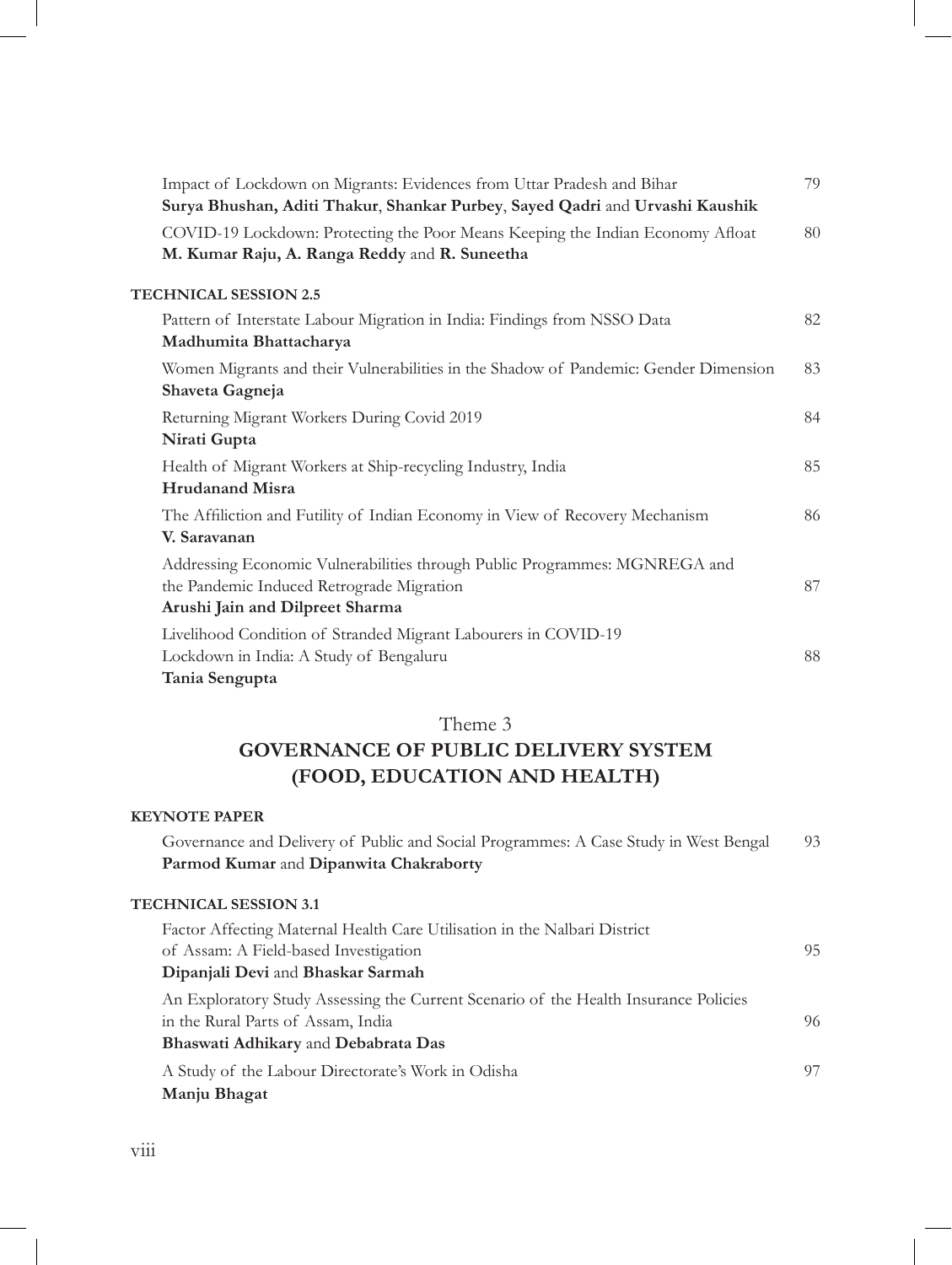| Digital Divide Jeopardizing the Educational Outcomes in Third World: Challenges and<br>Opportunities for E-inclusion<br>Monisha Israni                                                                                                                 | 98  |
|--------------------------------------------------------------------------------------------------------------------------------------------------------------------------------------------------------------------------------------------------------|-----|
| MGNREGA Activities in the Post COVID 19 Era: Exploring the<br>Inter-State Efficiency of Employment<br>Pritam Bose, Rajesh Kumar and Indraneel Bhowmik                                                                                                  | 100 |
| <b>TECHNICAL SESSION 3.2</b>                                                                                                                                                                                                                           |     |
| Karnataka's Unique 'Preventive Protocol' for Retention of Children in Schools<br>Kathyayini Chamaraj                                                                                                                                                   | 102 |
| Labour Market Transformations in the Era of the Fourth Industrial Revolution:<br>A Comparative Analysis of General-Purpose Technology (GPT) versus the                                                                                                 |     |
| Specific-Purpose Technology (SPT)<br>Sushobhan Mahata, Rohan Kanti Khan and Ranjanendra Narayan Nag                                                                                                                                                    | 103 |
| Segregation and Occupational Association: School Education System in India<br>Samyak Jain                                                                                                                                                              | 104 |
| Spatial Disparities in Health Status and Access to<br>Health-related Interventions in Madhya Pradesh                                                                                                                                                   | 106 |
| Alinda George and Pritee Sharma                                                                                                                                                                                                                        |     |
| <b>TECHNICAL SESSION 3.3</b>                                                                                                                                                                                                                           |     |
| Women and Millets: Governance, Convergence and Food Sovereignty<br>Tulika Talukdar and Rajshree Bedmatta                                                                                                                                               | 108 |
| Dual Burden of Disease and Disease-Specific Morbidity in Assam based on<br>NSS 60th Round to 75th Round (2004 to 2017-18)<br>Nayanakhee Sarma and Rajshree Bedmatta                                                                                    | 109 |
| Elementary Education Outcome Efficiency in Indian States<br>Jyotsna Rosairo and Shanmugam K.R.                                                                                                                                                         | 110 |
| Role of MGNREGA in Augmenting Farmers' Income in India:<br>Evidence from the Situation Assessment Survey, 2018-19<br>Ranjana Roy and Prerna Terway                                                                                                     | 111 |
| <b>TECHNICAL SESSION 3.4</b>                                                                                                                                                                                                                           |     |
| Good Governance and Some Aspects of Development in Indian States:<br>A Panel Vector Autoregression Analysis                                                                                                                                            | 112 |
| Nausheen Sodhi and Upinder Sawhney                                                                                                                                                                                                                     |     |
| Appropriate Design: The Key to Successful and Effective Public and Social Programmes:<br>Lessons from the Integrated Rural Development Programme (IRDP)<br>and the Self-help Group (SHG) based Microfinance Programme<br>Amita Dharmadhikary-Yadwadkar | 113 |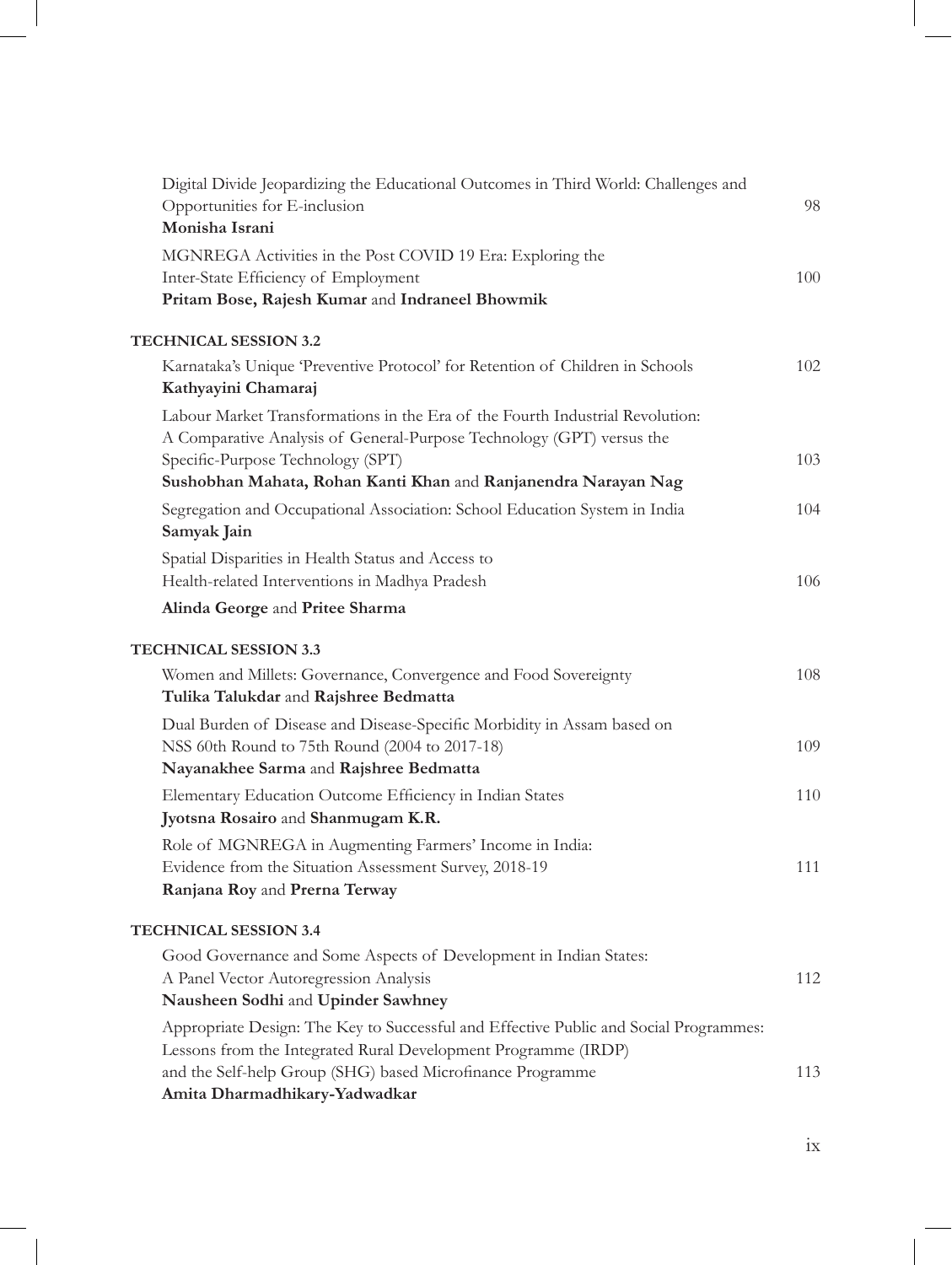| Impact of the COVID-19 Pandemic on Rural Sanitation Workers in India<br>Shamsher Singh and Sabah Siddiqui                                      | 114 |
|------------------------------------------------------------------------------------------------------------------------------------------------|-----|
| Palliative Care and Quality of Life: A Case Study<br>Chandan Sharma                                                                            | 116 |
| Understanding Gender Gap in Literacy and Education Dropouts among Tribals in India                                                             | 117 |
| Atreyee Sinha Chakraborty, Rajesh Danane, Sunil Bhosle and Anjali Radkar                                                                       |     |
| Evaluating the Impact of Students' Perceptions of Classroom Environment and<br>Teacher Beliefs & Attitudes on Student Outcome<br>Konica Seghal | 118 |
| <b>TECHNICAL SESSION 3.5</b>                                                                                                                   |     |
| Public Health Expenditure, Infrastructure and Outcomes in EAG States<br>Swati Jain                                                             | 120 |
| Quality of Healthcare: A Study of Perception of Patients of Bishnupur and<br>Thoubal Districts of Manipur<br>Deepali Chanu Sanasam             | 122 |
| Reassessing Financial Incentives: Impact of Scholarships on<br>Absenteeism in Schools of India<br>Manvika Gopathi and Reshmi Sengupta          | 123 |
| Role of Oral Reading Fluency (Hindi) and Reading Comprehension in India:<br>Evidence from Five Selected States<br>Sarbeswar Padhan             | 124 |
| Water Sharing Dispute on River Brahmaputra and its Socio-economic Impact<br>on the Stakeholders Living in the Char Areas of Assam<br>Puja Das  | 125 |
| Government of Public and Social Programmes<br>(Employment, Education, Health, Food and Livelihoods)<br>Bharat R. Shah                          | 125 |
| <b>TECHNICAL SESSION 3.6</b>                                                                                                                   |     |
| How Effective is Student Financial Aid Programmes in India?<br>A Policy Evaluative Study of Post-Matric Scholarship Scheme                     | 127 |
| Deepak Kumar Swain and Rajesh Karna                                                                                                            |     |
| MGREGA and Financial Inclusion in Hoshiarpur District of Punjab<br>Reenu Ahluwalia                                                             | 128 |
| Paraphrasing the Framework of Public Health in British India<br>Shreya Singh                                                                   | 129 |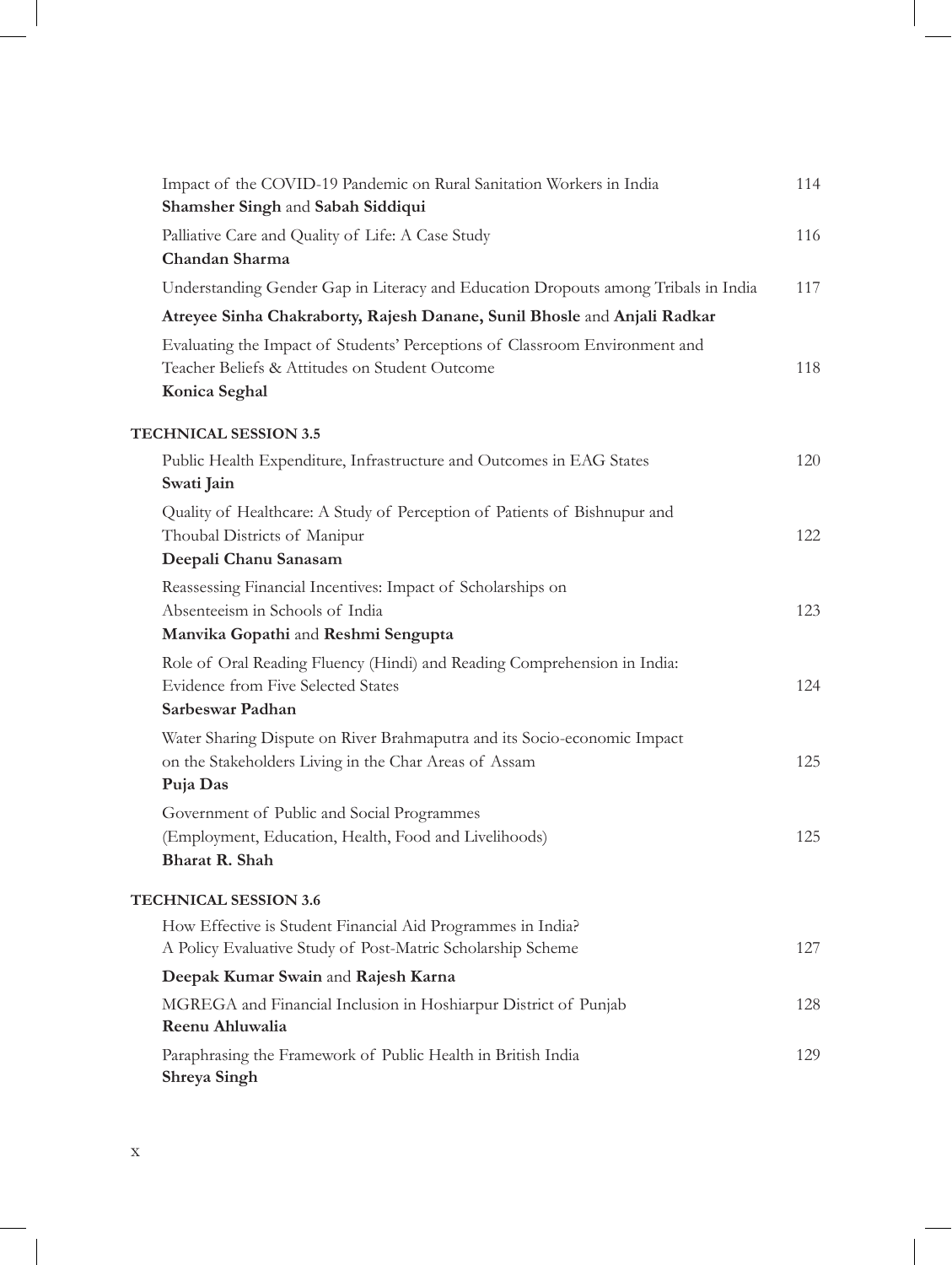| Really! If There is a Will, there is a Way: Experimental Evidence from                               |     |
|------------------------------------------------------------------------------------------------------|-----|
| Indian States on Enrolment                                                                           | 130 |
| Binay Shankar, Kajal Verma, Noma Fatima, Shivani Mohan and Simran Mishra                             |     |
| Relationship between Revenue and Expenditure in India:                                               | 131 |
| An Econometric Analysis of Time Series<br>Durgesh Pujari, Rudragouda Biradar, and Shreya Suppannavar |     |
| Does Government Expenditure on Education Promote Economic Growth?                                    |     |
| An Empirical Evidence from Hilly States in Northern India                                            | 132 |
| Farhana Wani and Tosib Alam                                                                          |     |
|                                                                                                      |     |
| <b>TECHNICAL SESSION 3.7</b>                                                                         |     |
| Child Labour and Education in a Developing Economy: A Policy Analysis                                | 133 |
| Rohan Kanti Khan, Late Sarbajit Chaudhuri,                                                           |     |
| Jayanta Kumar Dwibedi and Dibyendu Banerjee                                                          |     |
| Educational Development Programmes in North-East India:<br>Availability, Achievements and Challenges | 134 |
| T Thangjahao Haokip                                                                                  |     |
| Are Contractual Employments Proving an Implementational Loophole                                     |     |
| for the Maternity Benefit Amendment Act 2017?                                                        | 135 |
| Kimsi Sonkar                                                                                         |     |
| Corruption, Good Governance and Sustainable Development                                              | 137 |
| Sanjoy Karna                                                                                         |     |
| Gynaecological Morbidity due to STI among the Women in India                                         | 137 |
| Priyanka Kumari                                                                                      |     |
| Land Alienation and Restoration in the Agency Region: A Reality Check                                | 138 |
| P. Raghupathi                                                                                        |     |
| <b>TECHNICAL SESSION 3.8</b>                                                                         |     |
| Saving Mothers and New-Borns through Reformed Healthcare:                                            |     |
| An Empirical Investigation of Janani Suraksha Yojana (JSY) in Uttarakhand                            | 139 |
| Archana Sinha                                                                                        |     |
| A Study on Determinants of Maternal Health Service Utilisation in India                              | 140 |
| Rajkishore Sahu and Hemangi Kadlak                                                                   |     |
| Commercialisation of Agriculture, Pricing Policy and Farmers' Welfare                                | 141 |
| Soumyajit Mandal and Sukanta Bhattacharya                                                            |     |
| Estimating Inequality of Opportunity from Conditional Inferential Regression Tree                    | 142 |
| Balwant Mehta and Siddharth Dhote                                                                    |     |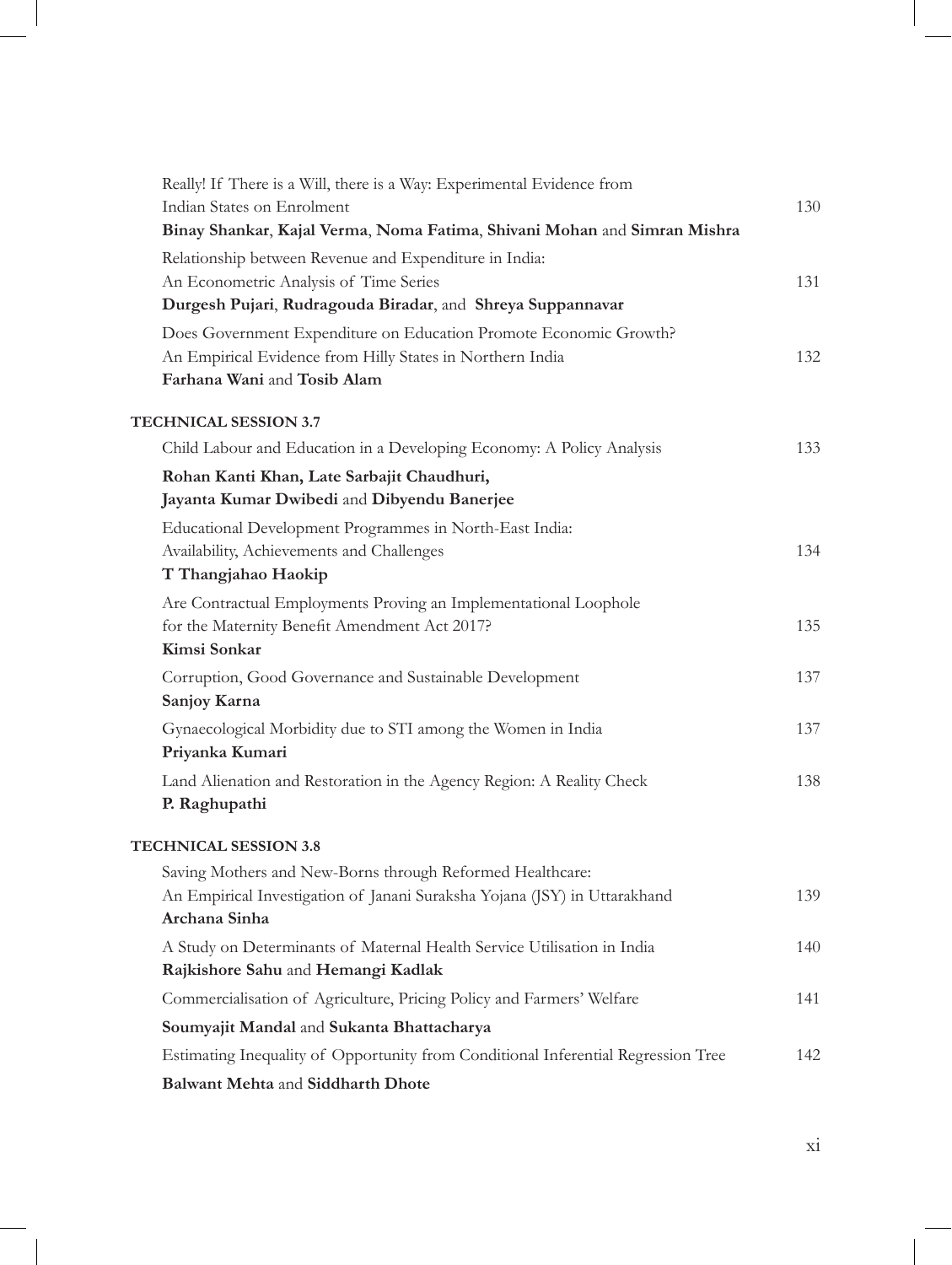| Working Conditions of Rural Sanitation Workers in Haryana                        |     |
|----------------------------------------------------------------------------------|-----|
| Sabah Siddiqui and Shamsher Singh                                                |     |
| Impact of COVID-19 on Employment and Livelihood: Insights from the               |     |
| Unorganised Coal Mines Women Workers Experience                                  | 145 |
| Prity Kumari                                                                     |     |
| <b>TECHNICAL SESSION 3.9</b>                                                     |     |
| Health Workers' 'Everyday Work' in Integrated Health Programmes in Bihar, India: |     |
| An Institutional Ethnography                                                     | 146 |
| Vikash Kumar                                                                     |     |
| Women's Self-health Care - Analysis using DHS V and VII India Data               | 147 |
| Bipasa Banerjee and Binay Shankar                                                |     |
| Effectiveness of Teacher Training Programme on Quality Education:                |     |
| An Analysis of Primary Schools in Delhi NCR and Maharashtra                      | 147 |
| Antra Singh, Niharika Singh and Prajakti Gokhale                                 |     |
| An Empirical Study on the Challenges Faced by the Elderly Women                  | 148 |
| <b>Neelam Batra</b>                                                              |     |
| Effect of Air Pollution on Cognitive Performance in India                        | 149 |
| Damini Singh, Indrani Gupta and Sagnik Dey                                       |     |
| Some Arguments on the Notion of Cash Transfers as an                             |     |
| Alternative to the Basic Public Healthcare Services in India                     | 150 |
| Sri Narayan                                                                      |     |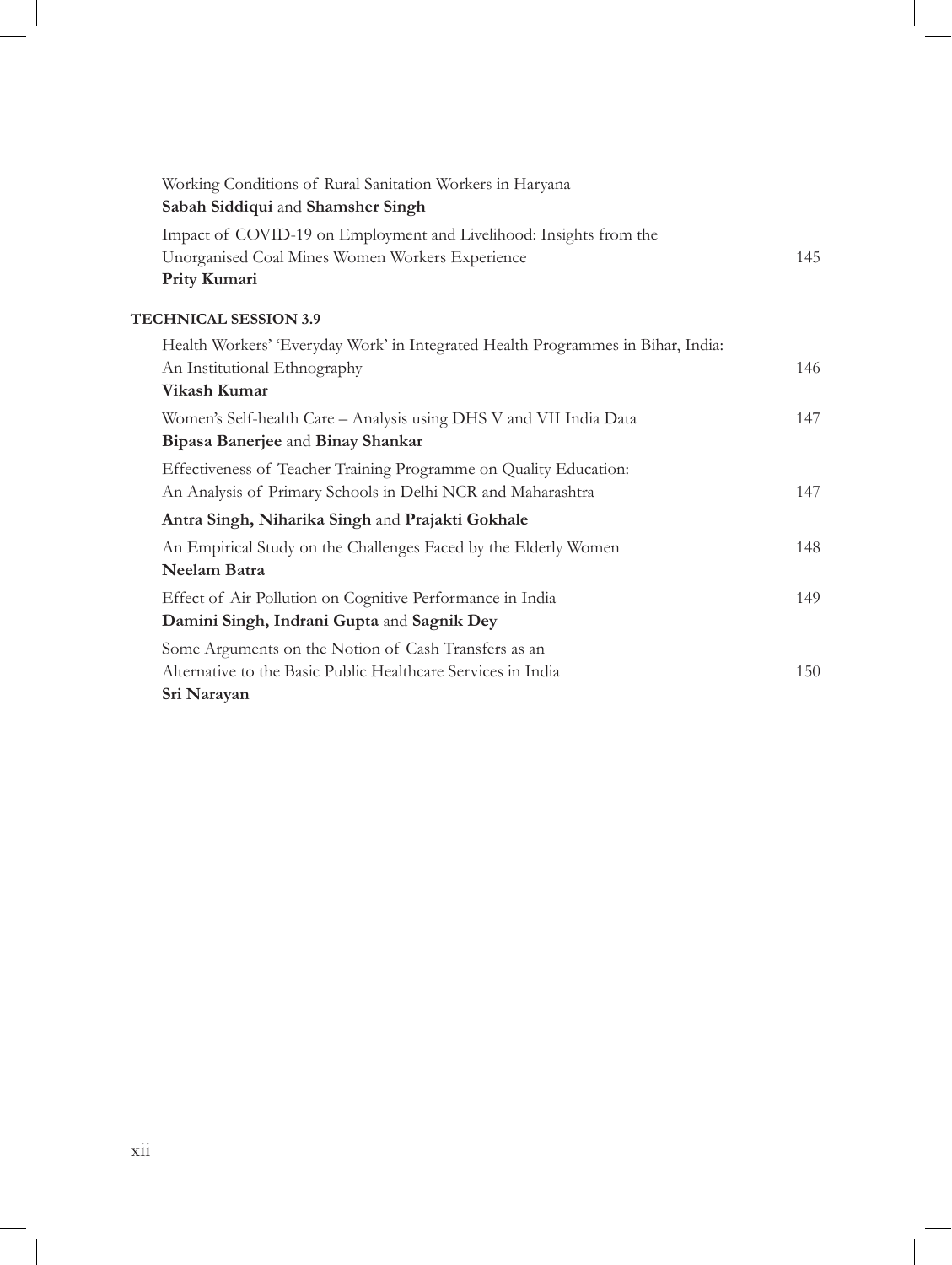## **ABOUT THE CONFERENCE**

The 21st Annual Conference of the Indian Association of Social Science Institutions (IASSI) will be held during 13-15 June, 2022 at the Indira Gandhi Institute of Development Research (IGIDR), Mumbai, India. Dr. Kirit Parikh, the well-known economist and Chairman, IRADe and former Member, Planning Commission is the Conference President. Professor A. Ganesh Kumar, IGIDR and Dr. Jai Mohan Pandit, Registrar, IGIDR are the Organising Secretaries of the Conference.

Researchers, professionals and other social scientists will contribute conceptual and/or empirical papers on topics/subtopics related to the following Conference themes:

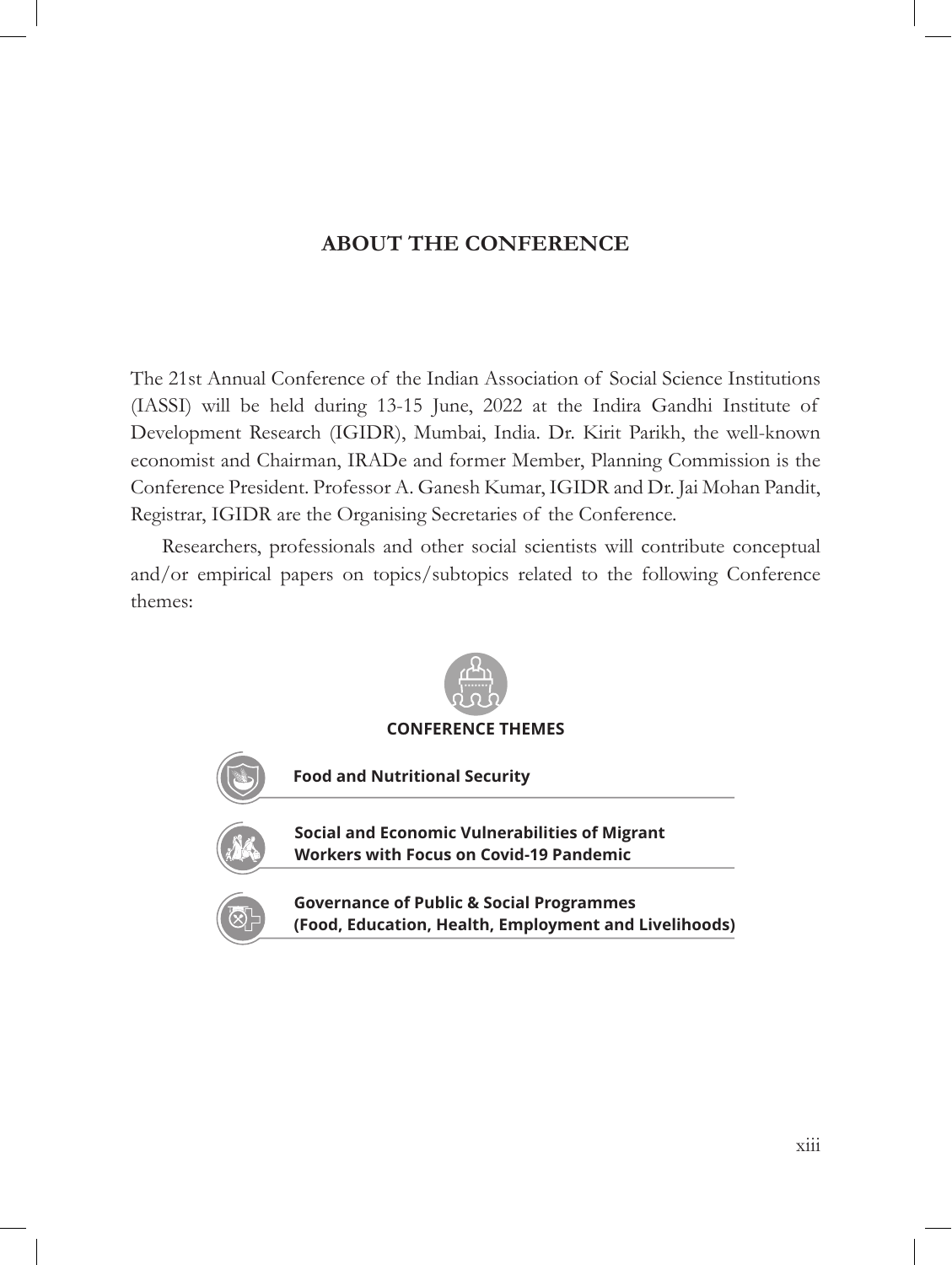## **ABOUT THE ORGANISER**

Indira Gandhi Institute of Development Research (IGIDR) is an advanced research institute established and fully funded by the Reserve Bank of India for carrying out research on development issues from a multi-disciplinary point of view. IGIDR was registered as an autonomous society on November 14, 1986 and as a public trust in January 1987. On December 28, 1987 the campus was inaugurated by Late. Shri Rajiv Gandhi, the then Prime Minister of India. Subsequently, the Institute was recognized as a Deemed to be University under Section 3 of the UGC Act.

The Institute has a body of researchers from a variety of academic backgrounds working in different areas. These include standard economic sub-disciplines such as microeconomics, macroeconomics, econometrics and special areas such as agricultural policy analysis, industry studies, financial economics modeling, and studies of poverty, rural development and human development. The choice of topics for research in the Institute depend on the academic interests of the faculty members, the lnstitute's perception of emerging analytical and policy issues in the national and international context, and sponsored projects reflecting the importance of current empirical issues. The lnstitute's conscious aim has been to encourage the use of economic analysis to further the understanding of developmental issues, with a fine balance between theory and practice.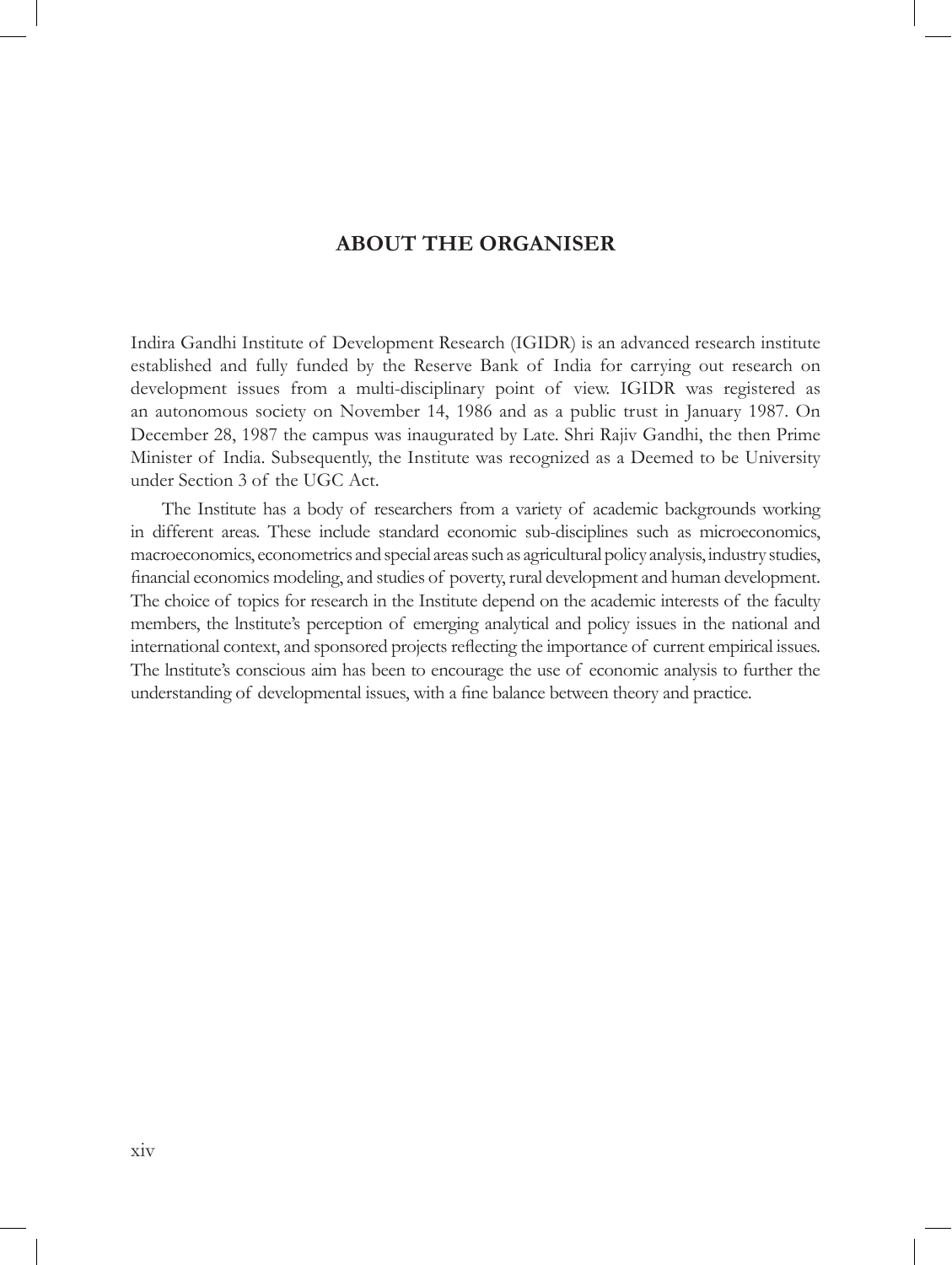## **CONFERENCE THEMES**



Under-nutrition, micronutrient deficiency, and over-nutrition (overweight and obesity) are the three aspects of malnutrition prevalent in India, as is in any other developing countries of the world. Under-nutrition can be sub-divided into four broad subforms: stunting, underweight, wasting among children, and underweight among adults. Stunting (Height-for-Age) is a measure of linear growth retardation and cumulative growth deficits. Wasting (Weight-for-Height) measures body mass in relation to body height or length and determines the current nutritional status. Wasting may result from inadequate food intake or from a recent illness causing weight loss. Underweight (Weight-for-Age) is a composite index of height-for-age and weight-for-height. It takes into account both acute and chronic under-nutrition. Body Mass Index is one of the indicators of nutritional outcomes. If a woman's body mass index is less than 18.5, she is considered as thin/underweight. It is generally indicative of inadequate food intake. Micronutrient deficiencies are measured through anemia and other vitamin deficiencies. Overweight and obesity are measure of over-nutrition.

In regard to under-nutrition, the 2015-16 National Family Health Survey (NFHS) data has shown that 38.4 per cent, 35.8 per cent, and 21 per cent of five-year old children are stunted, underweight and wasted, respectively, in India. Between 2006 and 2016, the prevalence of stunting and underweight has declined considerably, while that of wasting has risen among children in India. The decline in stunting was higher in the last decade compared to the decade prior that. The rapid decline in the stunting rate since 2006 has enabled India to catch up with the rate of decline in other countries. However, India has the world's largest number of stunted (46.6 million) and wasted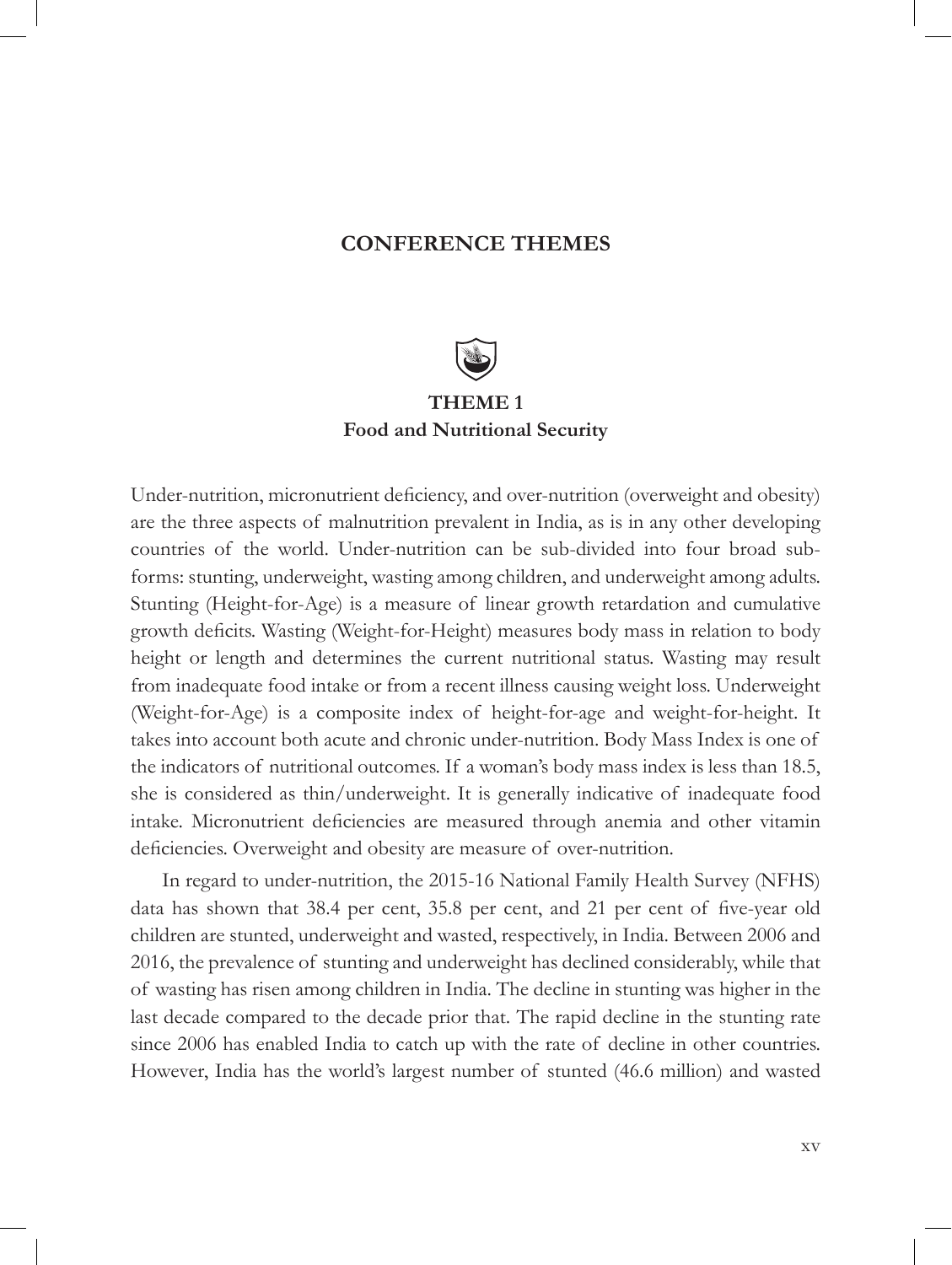children (25.5 million) children. The trends and patterns have varied across states in the country. In 2016, the prevalence of stunting in children from 1-5 years of age bracket was very high i.e., greater than 40 per cent in the agriculturally lagging states such as Bihar, Jharkhand, Uttar Pradesh, Madhya Pradesh, Meghalaya and Assam. It is to be noted that none of the Indian states have acceptable levels of underweight among children.

As far as micro-nutrition deficiency is concerned, anemia among women in the reproductive age bracket, pregnant women and children also indicate malnutrition. In 2016, majority of states in India had experienced high to moderate prevalence of anemia among women of reproductive age. The prevalence has declined slightly from 55 per cent to 53 per cent nationwide between 2006 and 2016. At the national level, anemia among pregnant women declined from 58 percent to 50 percent between 2006 and 2016. However, this decline was not uniform across the country.

Prevalence of over-nutrition (overweight/obese) has increased from 12.6 to 20.6 among women (15-49 years) and from 9.3 to 18.9 among men (15-49 years) between 2005 and 2015- 16. Moreover, the problem of overweight in women in the relatively better off states has widened from urban and well-off families compared to poor and rural families. The number of overweight children under 5-years of age is fast equalizing the number of children who suffer from wasting within this age group. The proportion of overweight or obese has increased from 13 percent to 21 percent among women in the reproductive age and from 9 percent to 19 percent among men. The longitudinal panel data on children's nutrition enables one to examine the nutrition trajectories of children in terms of persistently nutrition children, persistently malnutrition children, recovered from malnutrition and children fallen into malnutrition.

The factors responsible for the emergence of nutritional outcomes can be broadly grouped into two categories - dietary and non-dietary. Dietary factors have been identified in food security framework. Food security has four components, viz., availability, adequacy, accessibility and availability of food on a regular basis, as per the population's nutritional requirements and food preferences. Agriculture has to address these four elements of food security. Food security has to be examined at two levelsmacro level and household level.

At the macro level, adequate food grains-cereals, such as paddy, wheat, nutri-cereals and pulses, are available. However, the production levels need to be enhanced to meet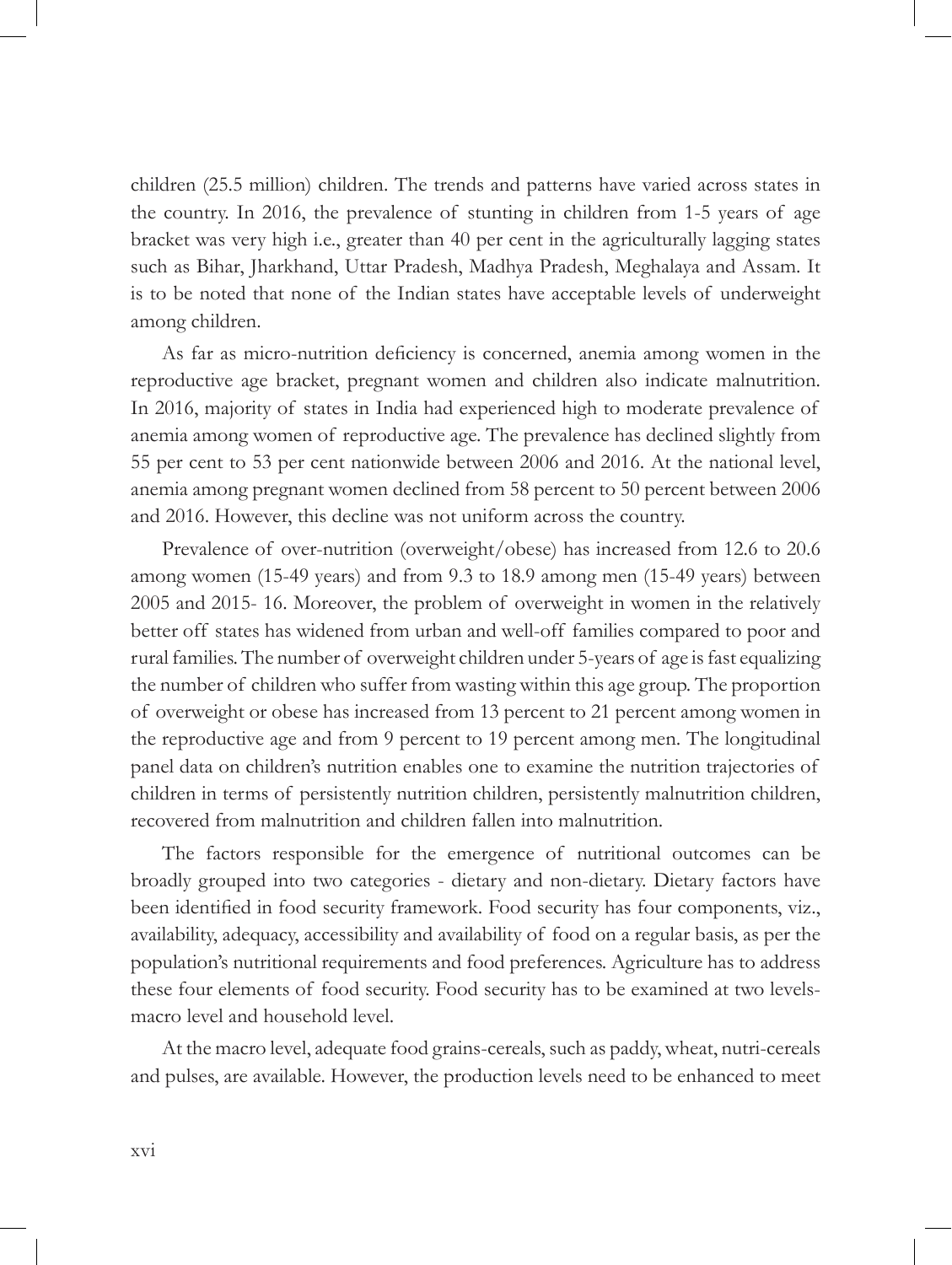the everincreasing demands. There has also been dietary diversification towards noncereal foods, but the production of non-cereals like vegetables, fruits, milk, meat, egg and fish are not available as per the requirements. The share of nutri-cereals in food grains which provide micronutrients, apart from other nutrients, has been declining over time. Enhancement in the production levels of cereals and non-cereals put pressure on the available land for cultivation, as the demand for land for nonagricultural purposes is also increasing. What should be done for releasing pressure on existing cropped area and to enhance the production levels? There are two possibilities that contribute to the enhancement in the production levels. There are: raising crop yields and increasing land productivity by its intensive use for increasing cropping intensity.

In regard to food security at the household level, the consumption basket of households has undergone changes between 1972-73 and 2011-12. The proportion of expenditure on food has declined considerably. The big change is the shift from cereals to non-cereals. The decline in the share of cereals in the total consumption of food has largely been substituted by rich food (high value food) items such as milk and its products, oils and fat. The income elasticities of non-cereals are very high compared to cereals, even for the poor. The cereals for part of the staple diet and also are the cheapest source of protein. They are essential for a balanced diet, especially for the poor. But, the diversification of diets increases the cost of consumption basket for the poor, si nee the cost of per unit of energy increases due to dietary diversification to non-cereal foods. This is the reason why staples have remained as the single largest source for energy for households even in 2011-12. Hence, households need more income to absorb the costs associated with dietary diversification to high value diets, and this is to avoid micro nutrients deficiency. The studies support that dietary diversification address the triple burden of malnutrition. It is also evident from the studies that dietary diversification is determined by the farming systems. The emerging natural farming systems in the country may also provide solutions to the triple burden of malnutrition. Moreover, it is also pertinent to assess the food security in the context of Covid-19

The food-based interventions, such as the Targeted Public Distribution System (TPDS), MidDay Meal (MDM), and ICDS have contributed to the food security. The PDS should not only supply food grains but also non-cereal foods at subsidised prices. The meal under MDM and Supplement food under ICDS should be tuned to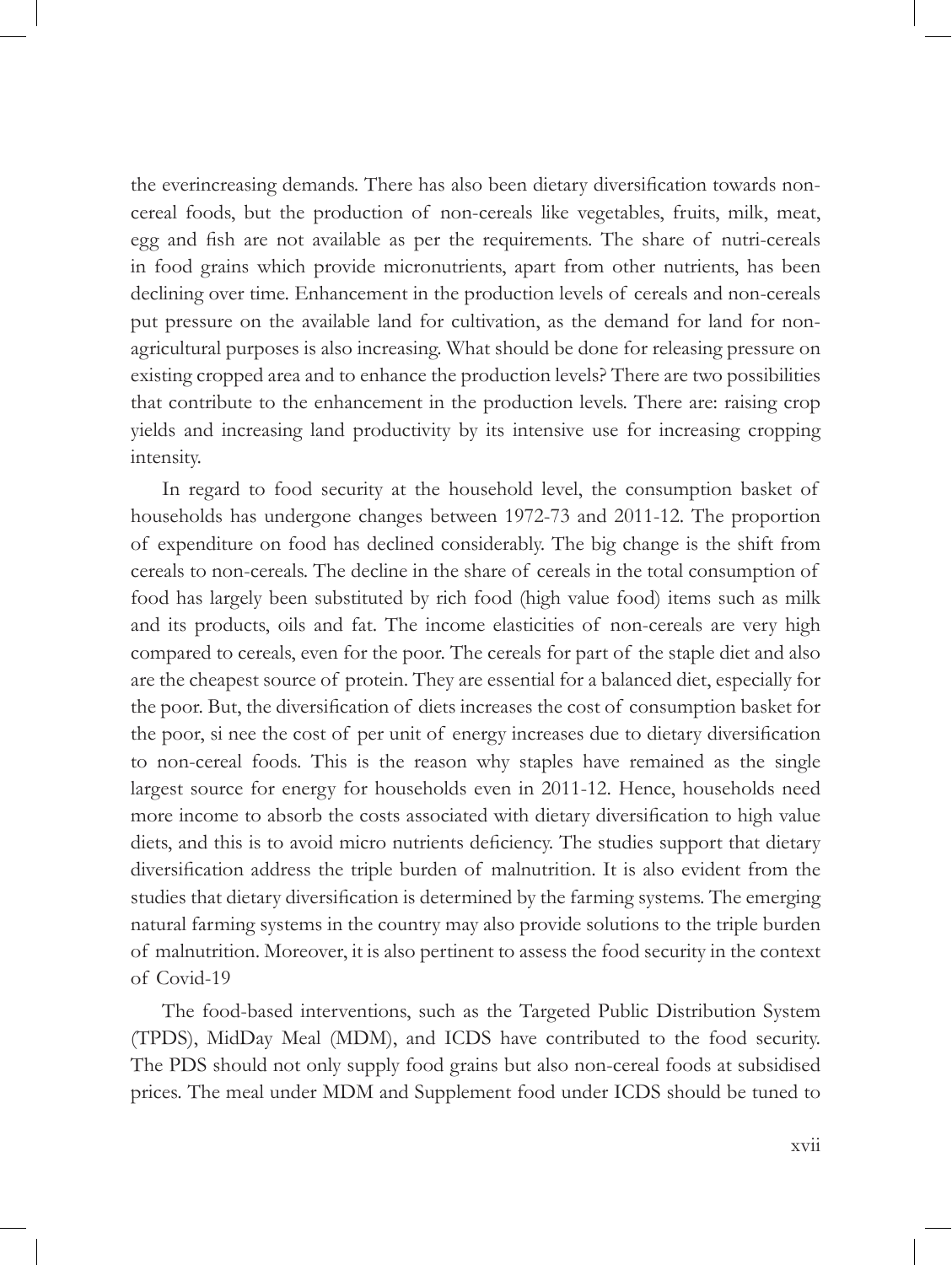provide diversified food for achieving complete nutrition. The debate on PDS and Cash Transfer also assumes importance in the context of Covid-19.

In this context, papers are invited on the following sub-themes:

- Trends and patterns of malnutrition in India
- Trends and patterns of malnutrition across states in India
- Trends and patterns of malnutrition between rural and urban areas across states in India
- Trends and patterns of malnutrition among social groups across states in India
- Trends and patterns of food security status at the macro level, and its contribution to
- the reduction in malnutrition in India
- Trends and patterns of food security at the macro level and its relationship to the
- reduction in malnutrition across states in India?
- Trend and patterns of food security at the household level and its contribution to reduction in malnutrition between rural and urban areas, among social groups and across states in India
- Food-based interventions of governments and their contribution to the decline in the malnutrition in different states of India
- Food security in the context of Covid-19 across states in India
- Public Distribution System and Cash Transfer Scheme in the context of Covid-19
- Different farming systems, diversification of consumption basket among children and their nutritional status
- Emerging natural farming systems, food security and triple burden of malnutrition across states in India
- Longitudinal panel data on children's nutrition, nutrition trajectories, diversified children's consumption basket and different cropping systems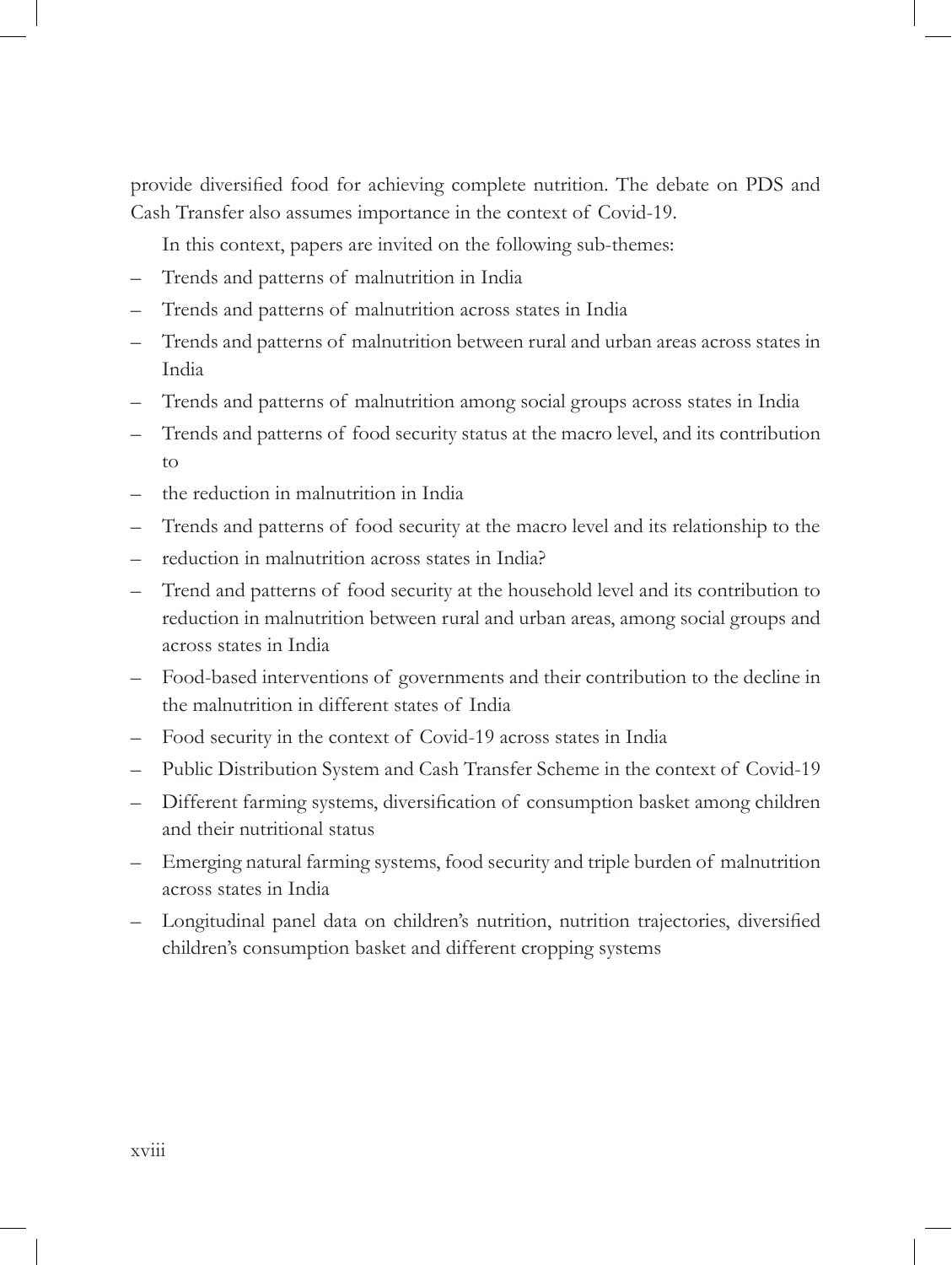

#### **THEME 2**

## **Social and Economic Vulnerabilities of Migrant Workers with Focus on Covid-19 Pandemic**

Migration takes place for a variety of reasons and motivated primarily for accessing better employment and livelihood opportunities at the place of destination. Such movement of people, however, takes place with significant cost, monetary and other costs as well. In addition to the monetary costs, such movement has other associated costs at the place of origin that manifest increased vulnerability. Usually, out-migration results in tightening the local labour market that eventually leads to high female drudgery, involvement of children in cultivation and livestock rearing. The drain of young people has cascading socio-economic effects on the migrating family and local labour market conditions. Socio-economic implications take the form of drain of human resources, impact on reproductive behaviour, long separation from family adding to family insecurity etc. To some extent shortage of labour gets replaced by women by putting in long hours thus increasing their drudgery and by children helping in cultivation and animal care activities. Shortage of labour affects agriculture productivity adversely and is manifested in the labour market through increased wage rates, which is generally higher than market determined wage rate. The implications at the destination are widespread and adversely affect the migrants. Often, migrants have to face discrimination in the labour market and have to work under precarious working and living conditions. They are exploited and most often no social security benefits are provided to them. Migrants thus become the most vulnerable lot in the urban labour market. The vulnerability of migrants becomes unprecedented and extraordinary at the times of economic upheaval. The most recent example is the Covid-19 induced pandemic that has wiped out livelihood opportunities and brought unusual misery and despair to the migrants and their families.

As per Census, during 2001-2011, there were a total of 454.1 million migrants. By March 2020, the migrant population might have reached up to 644.0 million, with the last decadal growth rate of 47.0 percent. With decadal growth rate of 47.0 percent, by March 2020, they would be about 63.0 million. At least 10.0 million migrants of more than 10 years duration are left, net urban migrant workers are 53 million; and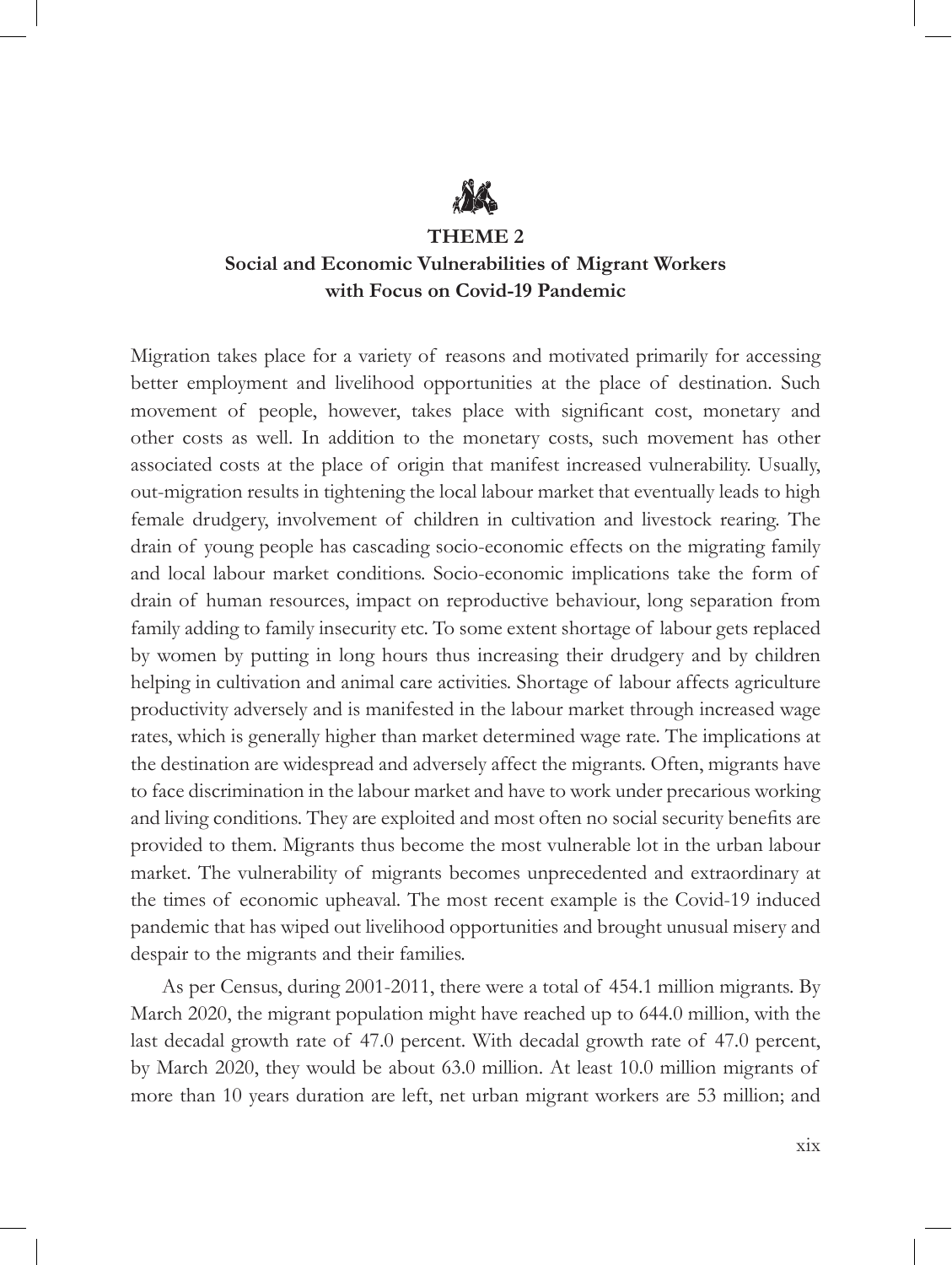if their family members are also at the rate 0.5 per worker, total migrants arrive at 80 million members. At least 30 to 50 percent of them had left the urban centres after 25.03.2020. In fact, the Finance Minister of India, declared on 14 May 2020 that there were 80 million migrants who had to receive free food grains for 2 months.

The plight of reverse migrants was indeed challenging and faced multiple hardships. The sad predicament of the informal migrant workers was glaring affected faced multiple hardships, as many of them were forced to leave the cities, being unable to pay for rent or food where they worked at just a few hours' notice.

The unprecedented pandemic brought about by COVID-19 has entailed an enormous loss of human lives and virtually crippled economies worldwide. Economic activities have been halted partially or fully, disrupting all industries.

The disastrous pandemic has resulted in massive erosion of jobs and livelihoods. This was palpably being evident in India and elsewhere.

Clearly, lives and livelihood were a non-binary issue as both have a symbiotic and circular relationship. It was estimated that over 91 million lost their employment in April 2020 and the most hard -hit among them were the informal and unorganised sector workers. The unemployment rate was recorded exceptionally high at 27.1 per cent in the week ending on May 3, 2020 and one in four employed lost job across India in March- April 2020. India registered -23.9per cent GDP growth in the first quarter (April-June) of 2020-21. The growth rate during 2019-20 was recorded at4 per cent.

Exports had fallen sharply over 35 per cent during March 2020 alone. The gradual opening of the economy after lockdown 3.0 is regarded as a highly welcome move. However, full -scale opening of the economy was not possible in the current situation hence huge losses of revenues for the governments is imminent and inescapable. The situation has worsened in terms of job losses, income squeeze, hunger and destitution. Some suggest that since India's Debt-GDP ratio is lower (around 69%) compared to other countries and that provides enough fiscal space for financing the economy in such a difficult time. Along with increased borrowing, fiscal deficit can help boost a sluggish economy by pumping more money into the hands of people and supporting economic activities across sectors. The dilemma was clear before governments on how to stop the outbreak of the coronavirus on the one hand and restart the economic activities on the other. Clearly, a fine balance has been attempted by the governments despite the fears of spread of disease. In any case, this disease is likely to stay for some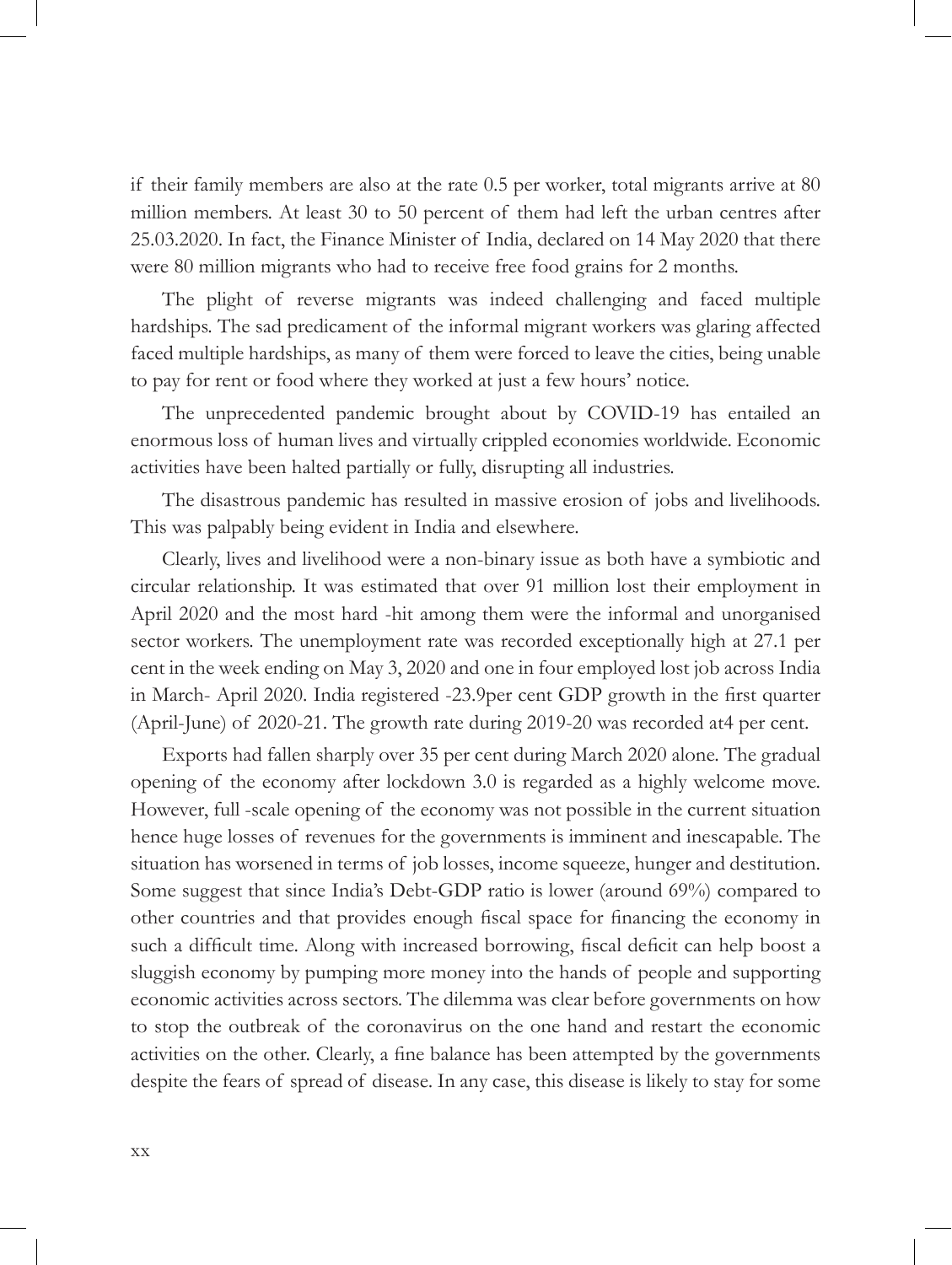more time and therefore business activities can no longer be put off indefinitely and people need to learn gradually to live with it.

COVID-19 induced nationwide pandemic has impacted the lives and livelihoods of the migrant workers. The most vulnerable lot of workers are in the informal economy constituting about 217 million (non-farm) out of 465 million workforce. It was estimated that 60 to 65 million are vulnerable migrants, including periodic and seasonal migrants, in the informal economy. A large chunk of these vulnerable workers are engaged in numerous petty activities such as cart pullers, bicycle peddlers, rickshaw pullers, domestic workers, casual workers in construction, home-based women workers, street vendors, and workers in small business establishments. A huge chunk of the floating population come from poorer states like Bihar, Uttar Pradesh, Chhattisgarh,Jharkhand, Orissa, West Bengal who sprung up temporarily in big cities and metro towns in a bid to earn livelihoods. The pandemic had brought about enormous plight to the migrant workers as evident that thousands of migrant workers stuck in big cities who flocked from these states. The images of such a huge stranded influx of migrant workers faced with untold miseries that were manifested around the railway stations, bus stands and on the roads who desperately wanted to go home. The forceful confinement of migrant workers was considered no longer a solution and the pressure was rightly mounting to liberate them. This was the moment of emotional bonding to kith and kin to their native places. Government took the right step by sending them back to their respective places and placating the situation.

However, the decision to unbound them remains a challenge when the economy is progressively being opened up and need workers to resume manufacturing activities, running shops and establishments, construction activities, other production facilities and alike activities. These sectors of the economy are likely to face a huge shortage of manpower. A palpable sense of double loss is imminently clear for migrants, losing the jobs in the urban market on the one hand and no income and job opportunity in their native place on the other, thereby escalating their poverty, hunger and deprivation further. Many would likely fall well below the poverty line among the previously counted non-poor. This has serious implications on them and those depending on the main breadwinners. This also poses new challenges towards mitigation of the hardship of migrant workers. Clearly, there is an urgent need for developing strategies to lessen the vulnerabilities. Some possible short, medium and long term strategies stand out clearly to alleviate their miseries.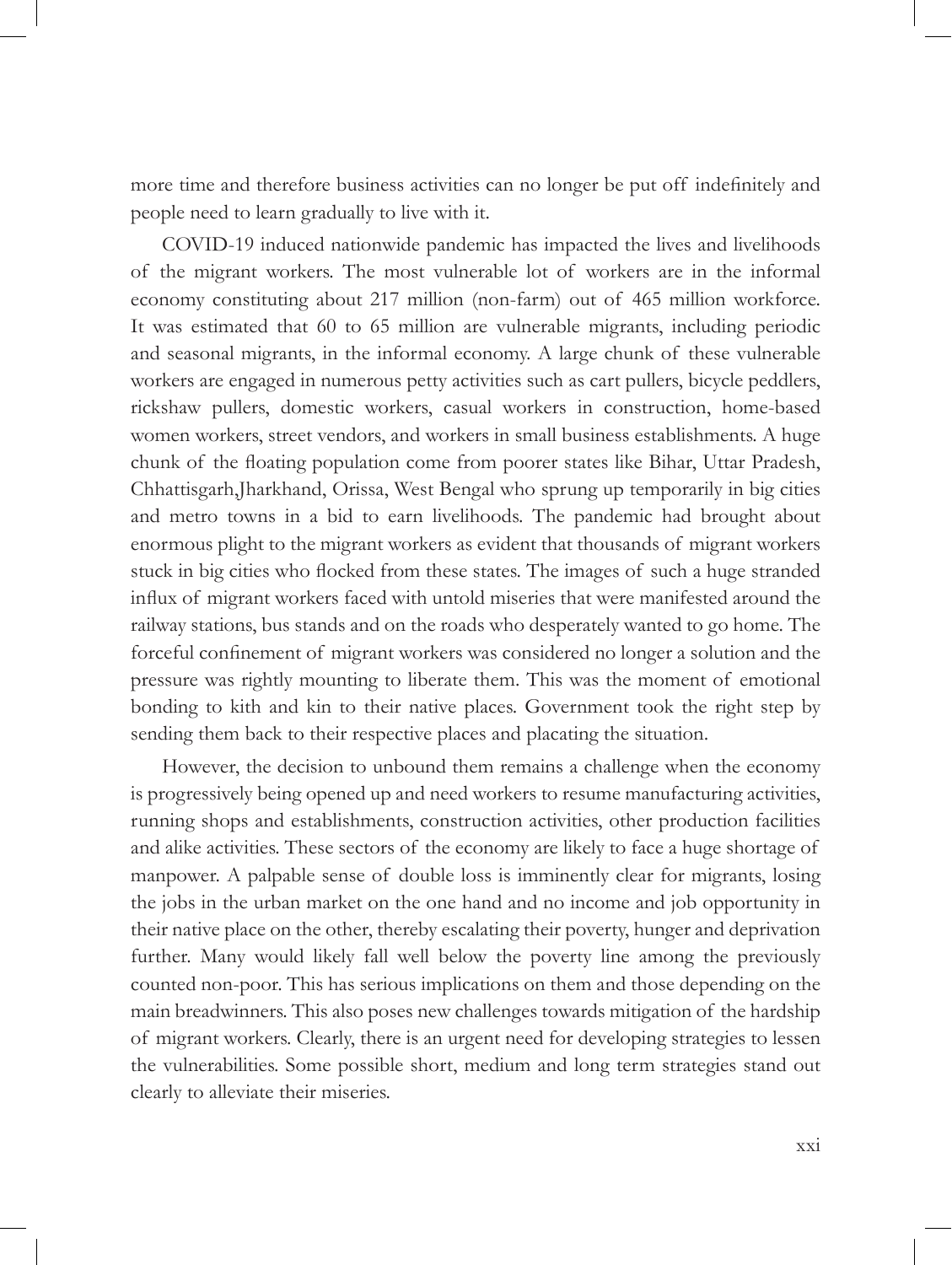Several issues of concern in respect to migrant workers with a focus on the Covid-19 pandemic can be considered and studied under the following broad themes. Some of the major issues have been indicated below which can be deliberated under the theme.

- Impact of the pandemic on employment and livelihood
- Migrant workers and severity of vulnerability
- Pandemic and precarity of circular migration
- Covid-19 impact on the interstate and intrastate urban migrant workers
- The coping mechanisms and public policies during the pandemic
- Public health care and the migrant workers during the pandemic
- Return migration during the pandemic and the livelihood crisis
- Loss of jobs, debts and mental health during the lockdown
- Role of labour protective institutions during the pandemic
- Labour migrants and social security provisions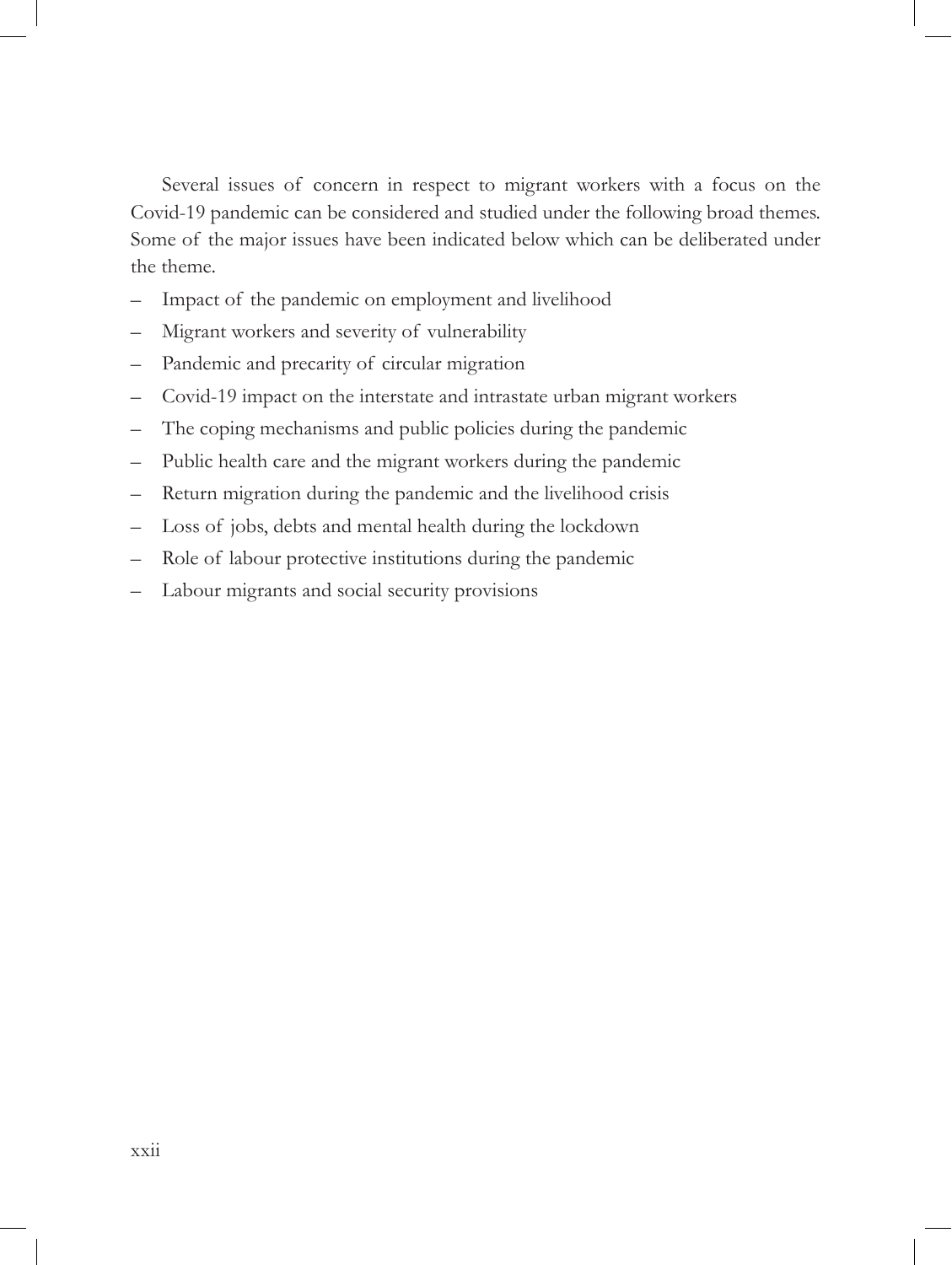

#### **THEME 3**

## **Governance of Public and Social Programmes (Food, Education, Health, Employment and Livelihoods)**

Food, education, and health are all the basic needs of human beings. Apart from having intrinsic value, they provide basic capabilities to human beings and improve their access to opportunities in the economy and life. Even under neoliberal policy regime, it is the duty of the government to ensure that everybody gets adequate and nutritious food, free and quality education up to elementary level, and basic health services, free or subsidized to all. These three services are the basic tool that enables the marginalized to break the divide and enter the mainstream economy and society.

Unfortunately, India's performance in all the three fields has been far from satisfactory. Also, there is a wide and widening gap between access to these basic services by the bottom 30-35 percent population and the top 10 percent people. It is a challenge for policy makers how to bridge the gap and ensure equal opportunities to all in the economy.

It is not that there are no efforts made by the government in these areas. Government has a strong multi-level administrative network from top to bottom spread over the entire country - rural and urban areas and rich and poor states - which is expected to be having designated staff, infrastructural facilities, required material and funds. Again, there are many schemes and programmes to reach the different marginalized sectors of the population. Despite this, the outcome is poor. The real question is whether these research studies are adequate, and what prevents the governments to implement the findings of the research to meet the three basic needs of marginalised regions and sections of the population. There is a need to address this question and find how and why this huge deprivation of the marginalized population continues.

#### **Public Delivery in Food**

India is very low in the Global Hunger Index, and is in "serious hunger category". One-third of the under/malnourished of the world are in India (37.9% of children under 5 years are stunted and 20.8% are wasted, compared to the Asia average of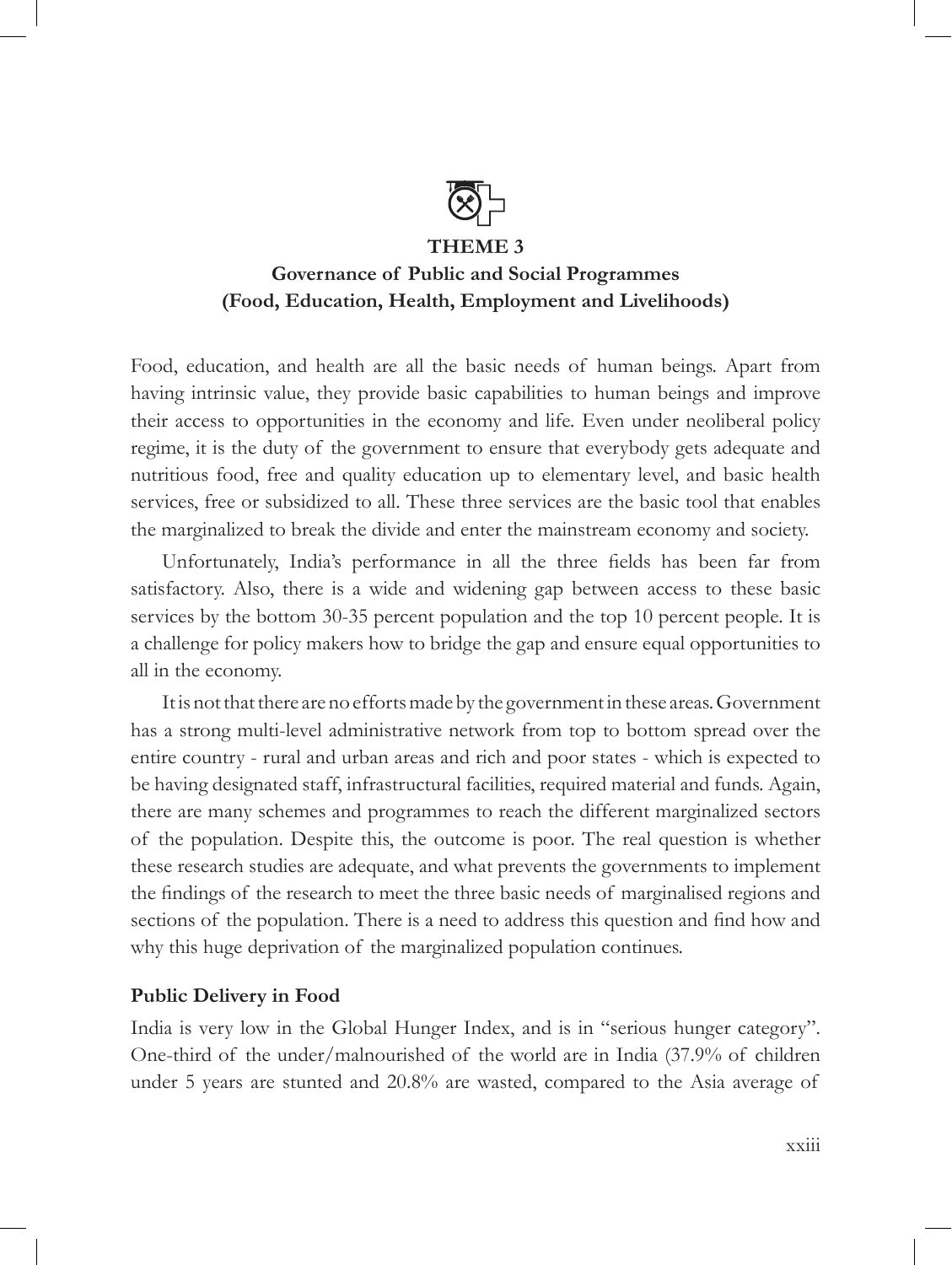22.7% and 9.4%, respectively) and the incidence of malnourishment of women is also significant. However, on paper, there is a long list of schemes for feeding the people: right from food supplementary schemes for mothers and infants to Anganwadi scheme for ensuring holistic development of children and Mid-Day Meals for school children. In addition, there is PDS for BPL households, PDS for APL, APL, Annapurna Yojana for people above 65 years, scheme for feeding adolescent girls and many emerging feeding programmes However, somehow these do not deliver good results.

Public Education Services

Education is a basic capability. Apart from having intrinsic value, it is essential for creating good citizens and sound democracy. It opens up newer opportunities for people to the labour market and the economy. It is an important tool to break the divide between the rich and the deprived. The Indian government has designed many schemes, such as Aanganwadi for holistic development for early childhood development, mid-day meal scheme

for retaining children in schools, Sarva Shiksha Abhiyan, RTE scheme, National scheme of incentives to girls for secondary education, scholarships for marginalized socio-economic groups, Rashtriya Madhyamik Shiksha Abhiyan and Sakshar Bharat Abhiyan for adult education.

#### **Public Health Services**

Public health services include wide range of services like preventive care services (safe drinking water, sanitation, and nutrition), vaccination services, family planning services, curative medical services, health services for women, children and the marginalized, health services at primary, secondary and territory levels etc. These health services are provided by the government at the village level (ASHA), sub-PHC at group of villages' levels, PHC at block level, referral hospitals and territory level hospitals. However, the health outcomes are poor in terms of IMR, TFR, children's health, MMR, women's health, etc. The progress made is too low to have much impact on people.

#### **Employment and Livelihoods**

There are several programmes both at central and state levels to generate employment and enhance livelihoods. Mahatma Gandhi National Rural Employment Guarantee Act (MGNREGA) and National Rural Livelihood Mission (NRLM) are the two important central sponsored programmes. These programmes involve considerable governance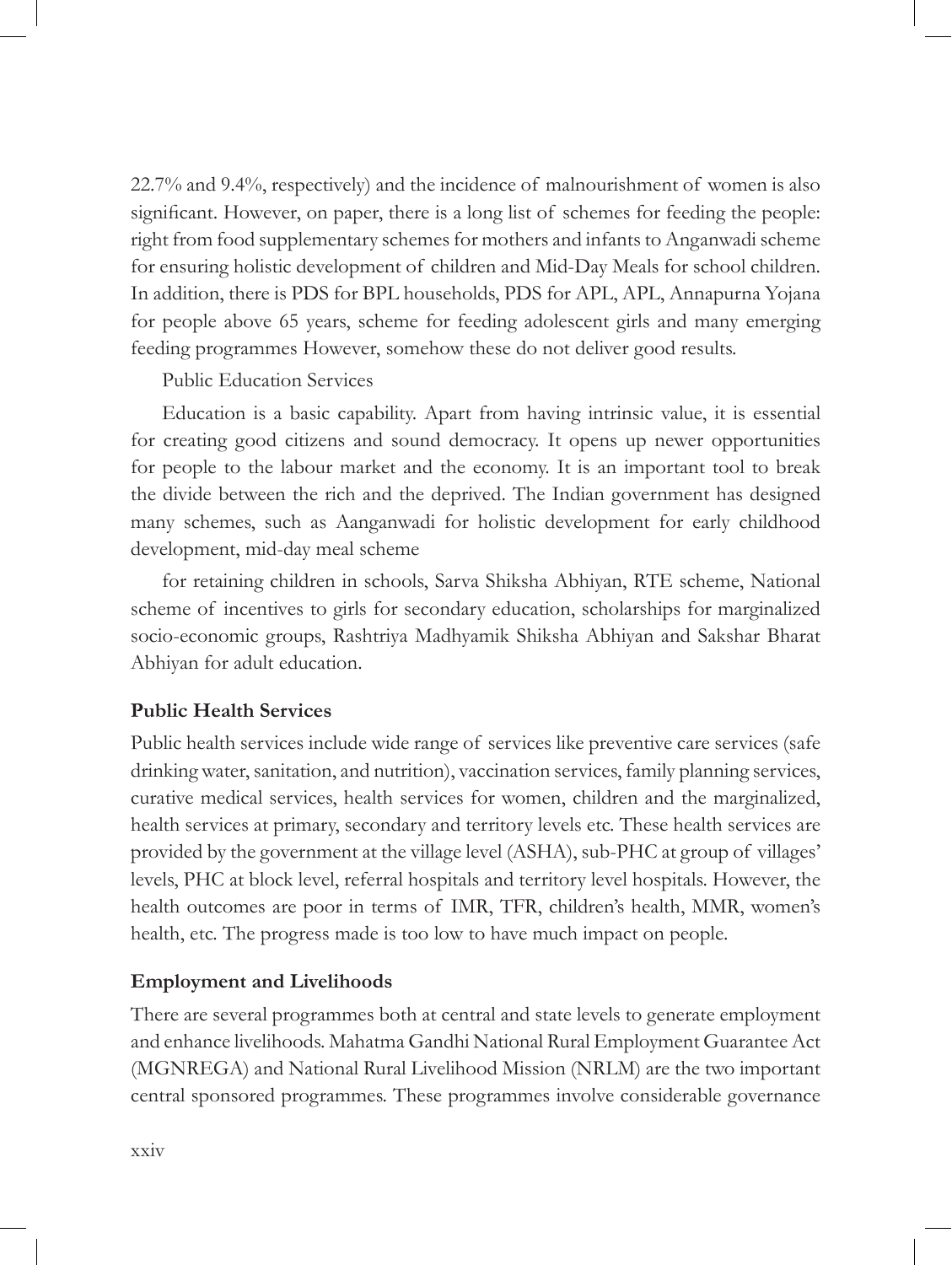and delivery issues both at central and state levels. Many new innovations have also been done at various levels. lt will be good to examine them.

### **Employment and Livelihoods**

There are several programmes both at central and state levels to generate employment and enhance livelihoods. Mahatma Gandhi National Rural Employment Guarantee Act (MGNREGA) and National Rural Livelihood Mission (NRLM) are the two important central sponsored programmes. These programmes involve considerable governance and delivery issues both at central and state levels. Many new innovations have also been done at various levels. !t will be good to examine them.

## **Some Critical Issues**

Some important critical issues, common as well as specific to each of the services, are listed as follows:

- MGNREGA requires considerable coordination with enhanced accountability and transparency for better governance in the delivery of the Scheme. Privatization of basic ervices: How far does it help?What has been our experience? Does it create wide range of inequalities in the economy?
- Cash transfers vs public services Is cash transfers a workable alternative? Pros and cons of cash transfers.
- Evaluation studies of the government schemes on health, education, and food to understand why these services have not given enough results, and whether the government has learnt any lessons.
- Reaching the last mile decentralization of services to reach the marginalized. What are the major constraints and problems?What all needs to be done?
- Funding to food, education, or health services adequacy, fund flows, corruption, and related issues.
- Concerns arising from Covid-19 and lockdown withdrawal of some of these services, widening the gap between rich and poor, and rural and urban areas. Issues related to recovery with the opening of the economy.
- Radically reforming public administration at different levels, making it transparent, accountable for effective delivery of services.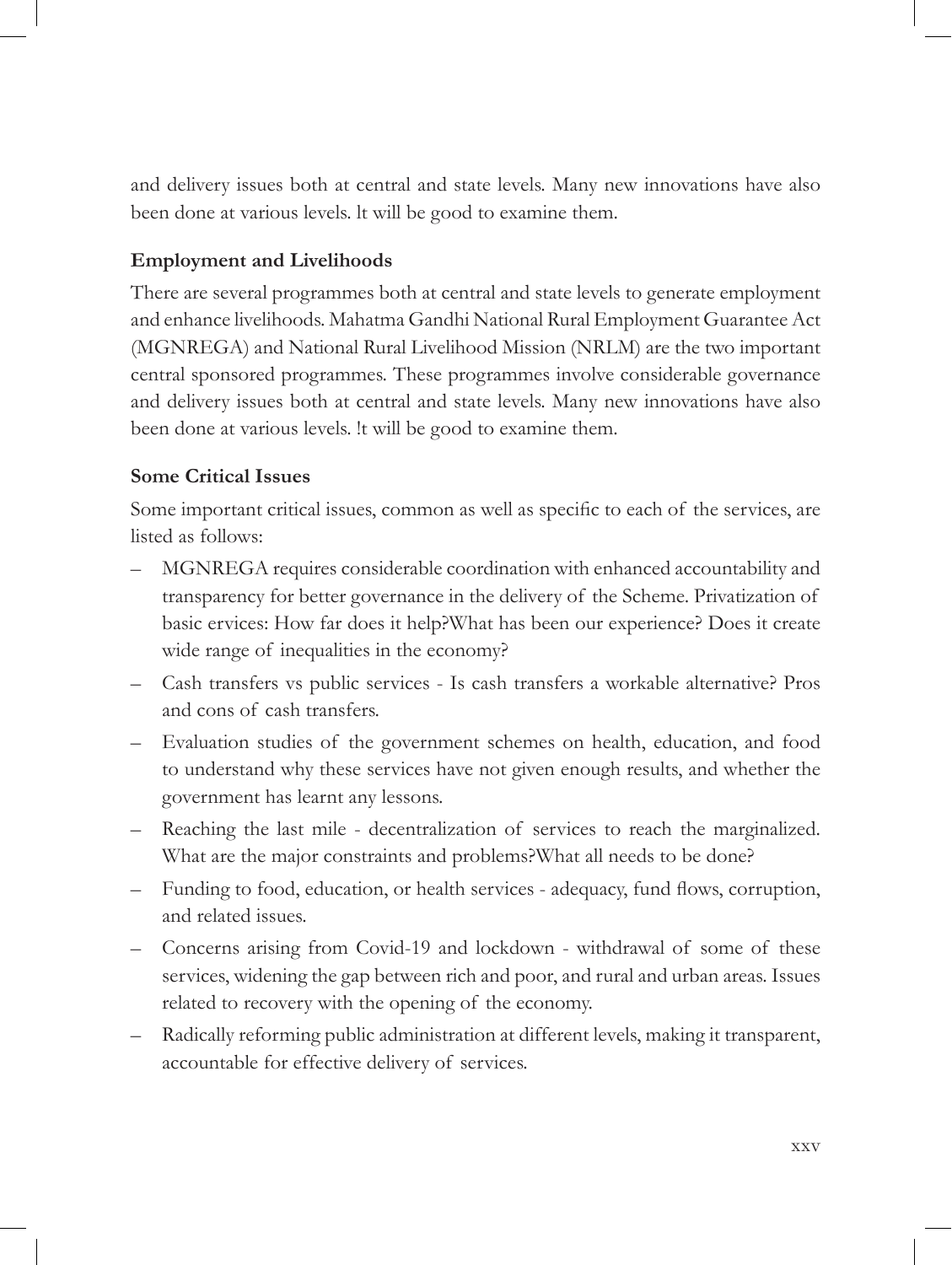- Specific issues concerning education, health, and food services. For example, assessing the National Education Policy - is it likely to solve the problems of education that we are facing today?
- Collapse of education services during the lockdown and later, and how to resolve it.
- Universal PDS to address hunger and to use up the FCI food stocks, decentralisation of the PDS, how to improve other food schemes etc.
- Suspension of regular health services during the lockdown and thereafter will it have long-term impact on the country, strengthening local health systems etc.
- MGNREGA requires considerable coordination with enhanced accountability and transparency for better governance in the delivery of the Scheme.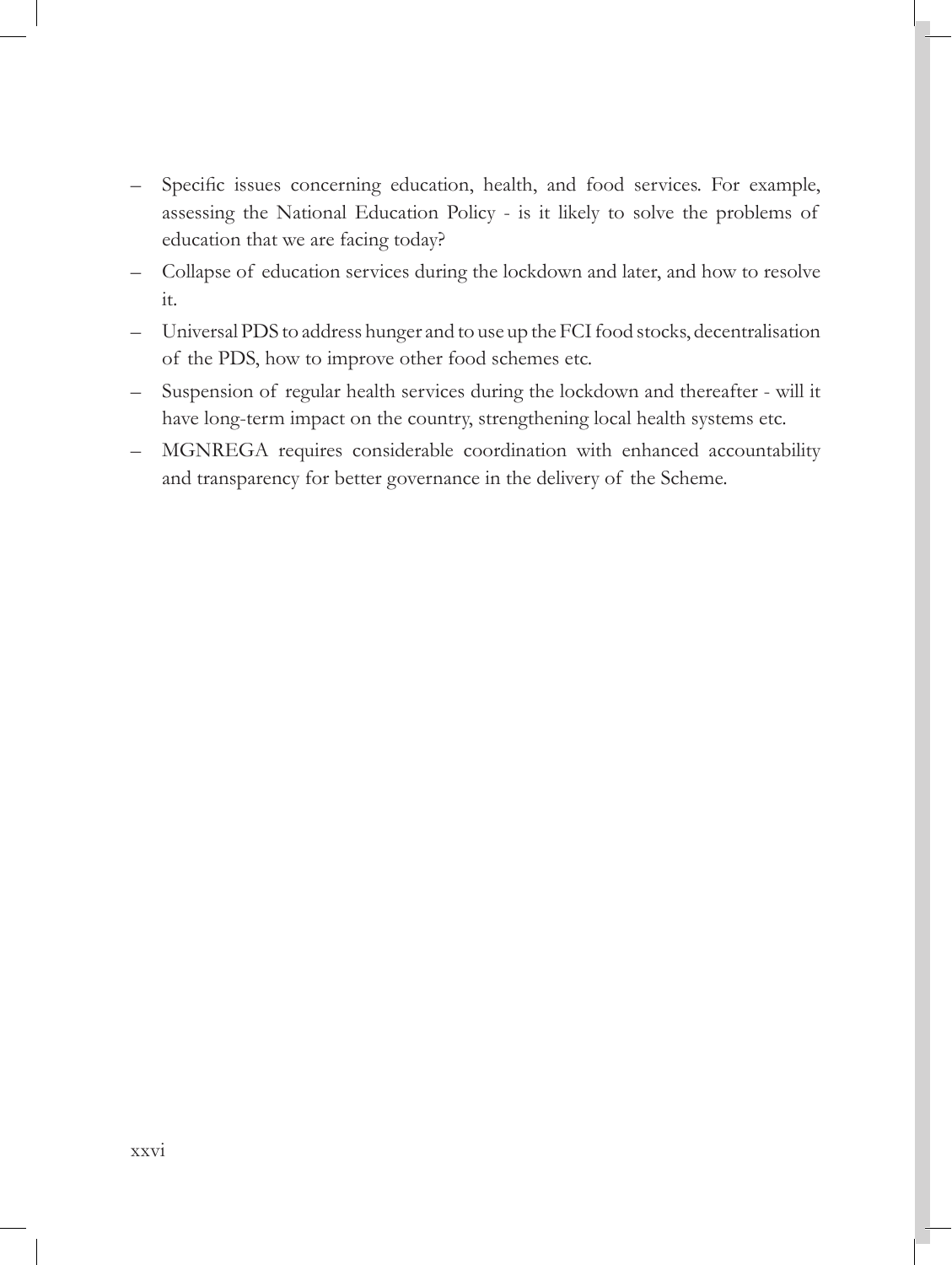

# **FOOD AND NUTRITIONAL SECURITY**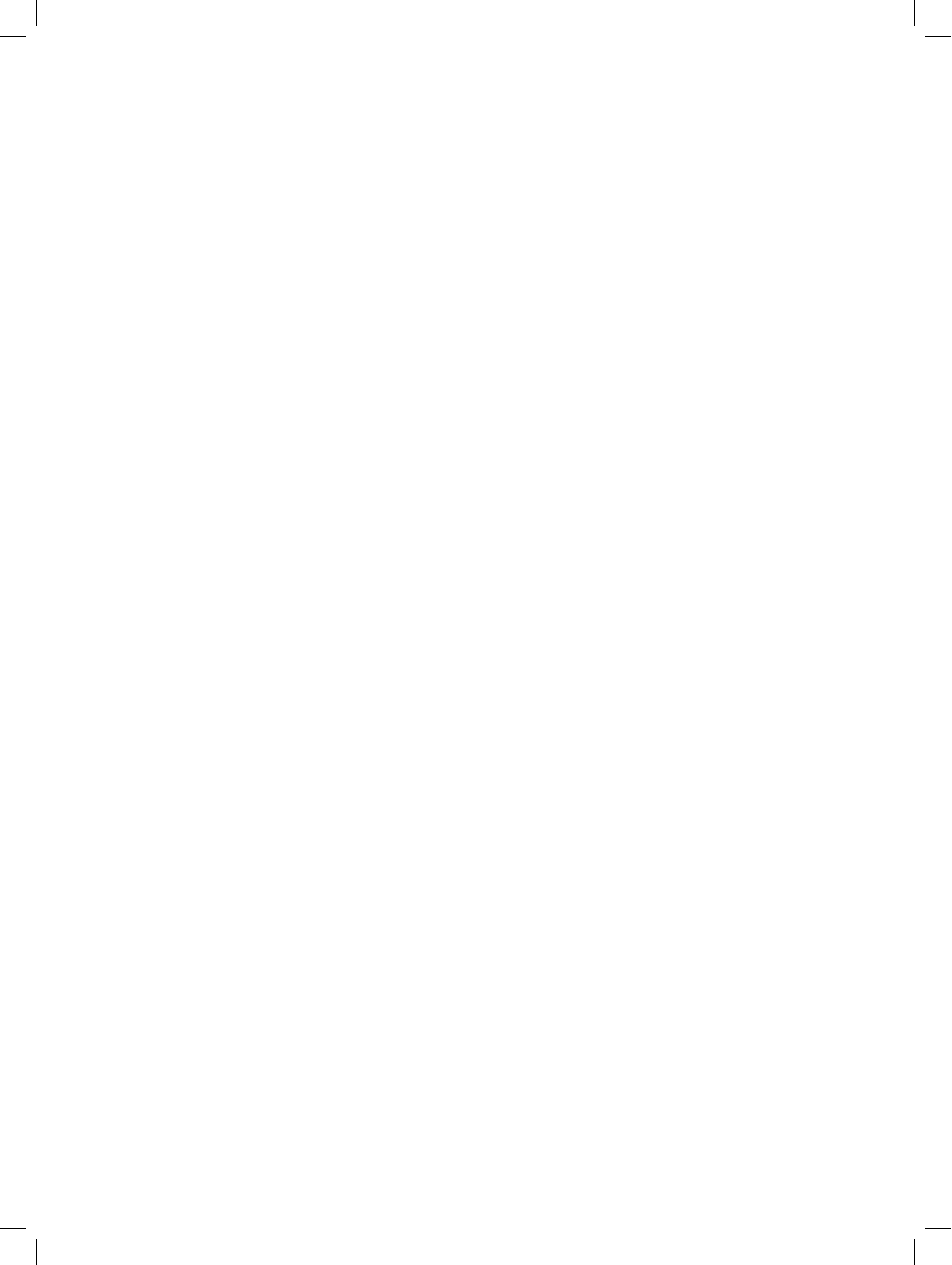## **KEYNOTE PAPER**

#### **Food and Nutrition Security in India: An Assessment**

#### **Manoj Panda**, Former Director, Institute of Economic Growth

About a third of the world's 690 million malnourished population lived in India 2019. This meant 15-20% India's population is not able to meet food required for a healthy life, even though there have been many folds rise in average income. India is a prominent party to the UN's 2030 Sustainable Development Goals which cannot be achieved in several dimensions unless India improves its performance.

Food and nutritional security are interrelated but distinct concepts. India's achievement on both the fronts have been mixed. During the colonial era, India witnessed several famines leading to large scale starvation deaths. A few major irrigation projects got developed prior to independence in some states. Yet, frequent food shortage was a reflection of absence of a strategy to ensure food security of the people. After independence, the government laid priority to expand production of food grains.

The introduction of the green revolution in late 1960s helped to eliminate dependence on imports and later enabled exports. The white revolution following the green revolution contributed in similar way in meeting market demand for milk. The increasing trend in production and consumption of pulses, fruits and vegetables in recent decades needs to be continued to diversify the food basket consumed by an average Indian to overcome protein and micronutrients deficits.

Once production became adequate to meet domestic demand for food, public concerns and government policies shifted to other dimensions in food and nutritional security such as household access to adequate nutrition, protein content of food basket, deficiency of micronutrients, clean drinking water and sanitary conditions. Special schemes are there for vulnerable groups like children and women needing special attention.

Several programmes such as Public Distribution System, National Rural Employment Guarantee Scheme, and Integrated Child Development Services have played a major role on the food and nutritional front. India could tackle the hunger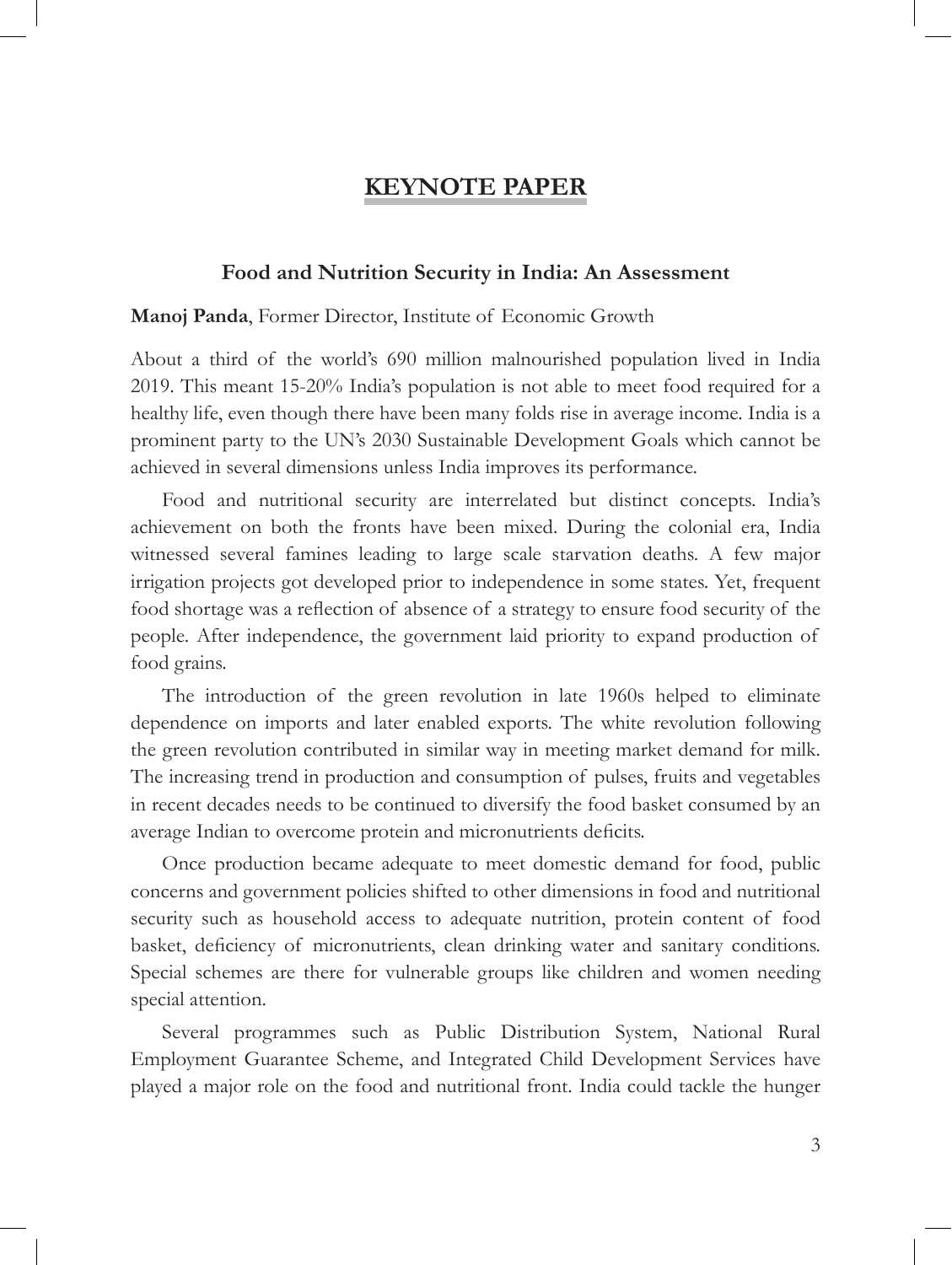crisis more or less satisfactorily in the last two years during the COVID-19 crisis because of the existence of institutions built up to run these programmes.

As we move ahead, the current policies need to address certain major concerns for sustainability of food and nutrition security. To list a few:

Efficient and effective utilization of resources is crucial for long run sustainability of programmes. Recent moves on using technology to monitor beneficiaries seem to have reduced large scale leakages in some programmes. Involvement of the gramsabhas and non-government organizations (NGOs) could help in reducing such leakages.

Government market intervention and building up of huge public stocks needs a thorough examination in the changing supply-demand context and need to provide right market signals. Public food grains stocks rose by 4 MT even during the pandemic year 2020-21 despite enlarged food distribution. Given the recent problems in attempts to reform market intervention, a socio-political consensus within the federal setup needs a statecraft from a new perspective.

The flip-flop in trade policy during the current Russia-Ukraine war reflect short run tactical moves rather than a long run strategy to be reliable partners in global supply chain. Lastly, it is time to think of an affordable universal income benefit policy because of limited absorption of labour in the growth process.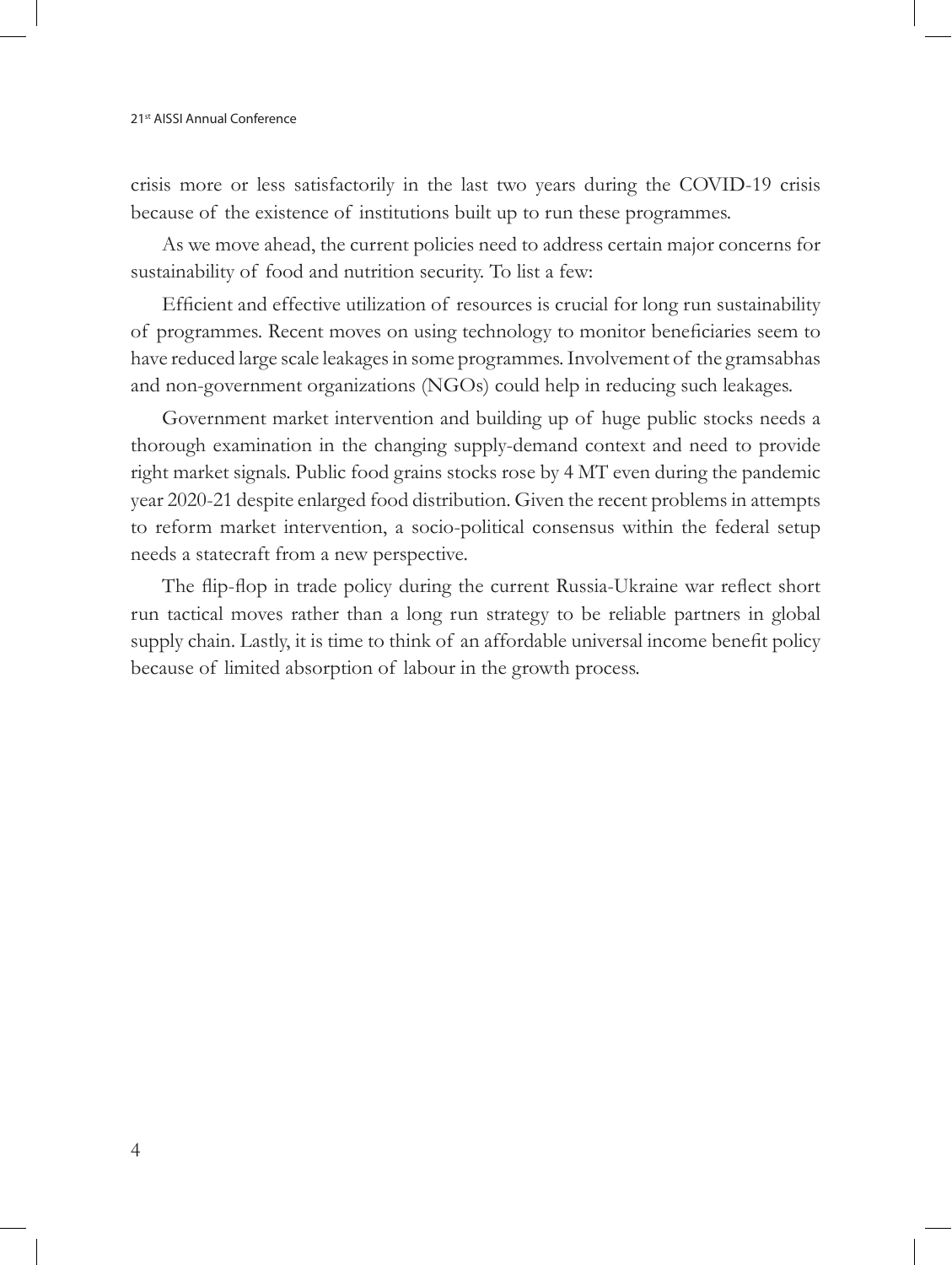# TECHNICAL SESSION 1.1

## **Health Impacts of Extreme Weather Conditions in India: Operational Frameworks for Building Climate Resilient Health Systems**

**CS Verma**, Senior Fellow & Coordinator, Public Health Research, GIDS, Lucknow

Extreme weather events due to climate change are impacting all regions of the world, but the resulting health risks to human populations vary significantly, depending on the socio-economic conditions of the communities. The LMICs and their economically weakest population are often the most vulnerable to extreme weather events and are frequently the most susceptible to weather-related damages, which are often of multi-dimensions and impacts the health of poorest communities negatively thus leading to further increase in health inequity.. Using a structured review method the study considers evidence regarding currently used and observed and anticipated future impacts of extreme weather on health systems. General conclusions are highlighted related to existing ill health in these regions and communities that further increases vulnerability and reduces the capacity of individuals and groups to adapt. Despite such disproportionate level of impact and preparedness in the LMICs, overall dominance of research is focused on developed nations. Therefore, there is a need for building climate resilient health systems in India and significant investment in research to understand how extreme weather events owing to climate change, will affect health service delivery; to evaluate the effectiveness of interventions and systems under diverse climatic conditions and enhance institutional capacity.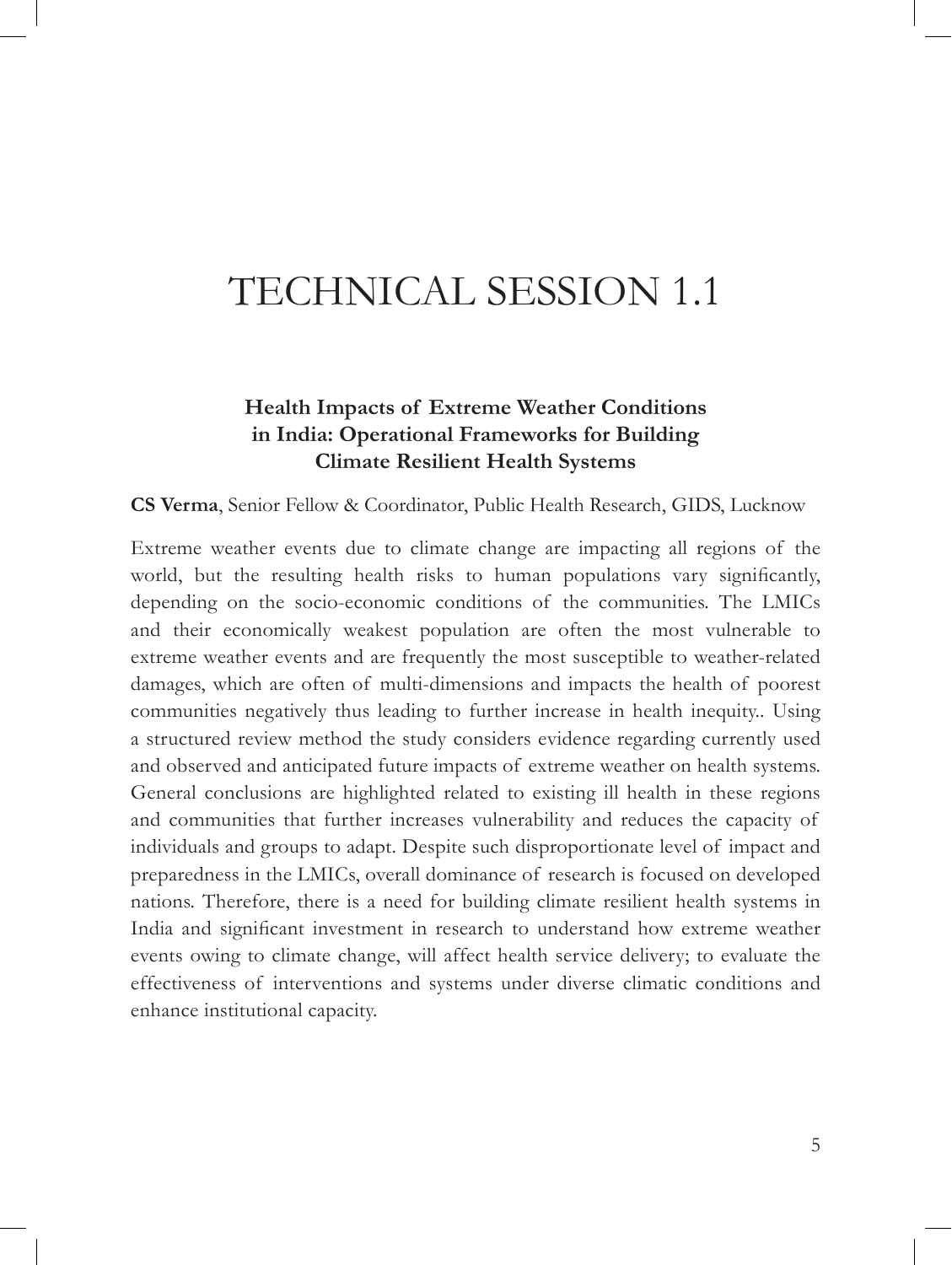## **Agrarian Change in India in the 2000s: A Study in Continuing Distress**

#### **Saurabh Rastogi**, Doctoral Student, South Asian University, New Delhi

The period of 1990s witnessed very high distress in Indian agriculture as discussed in the prominent literature, particularly the period from 1995 to 2003, which accounted for high indebtedness and over one lakh farmers' suicides (reported by National Crime Records Bureau [NCRB], unreported numbers can be even higher), unprecedented in the history of Indian agriculture by then. This led to some important policy interventions in the 2000s, public expenditure on agriculture grew, resulting in higher investment on infrastructure, irrigation facilities and credit supply. The Minimum Support Price (MSP) on most crops was increased. The Agricultural Produce Market Committee (APMC) Act and Genetically Modified (GM) seeds also came in around that time. This encompassed an interesting debate. On one side, there is some literature which states that income of agricultural households grew significantly and there were higher growth rates of Indian agriculture during the 2000s. While on the other hand, there is literature which talks about simultaneous episodes of distress. There are several case studies which states low or even negative returns from cultivation. So, the question arises, are those instances of distress sporadic, or is there something systematically wrong about the growth process of the 2000s, where some sections of farmers are doing well vis-à-vis others.

There has not been a proper analysis to understand the growth process of the 2000s and the dynamics of its agricultural households. Though Narayanamoorthy (2017) did try to put up a systematic analysis using Situation Assessment Surveys (59th & 70th rounds) of the National Sample Survey (NSS), but the focusing was on income composition of agricultural households at the state-level. He did not delve into the household dynamics of the distressed households. This is one lacuna we found in the vast literature of Indian agriculture. This is why, in order to understand the nature of this distress, this paper undergoes an analysis of the most affected households, that is, the households who are earning negative income from cultivation, using the three rounds of nationally representative NSS surveys from 2002-03 to 2018-19.

The negative income households are the households who are not even able to cover their costs, let alone earning a decent livelihood. For this reason, we have taken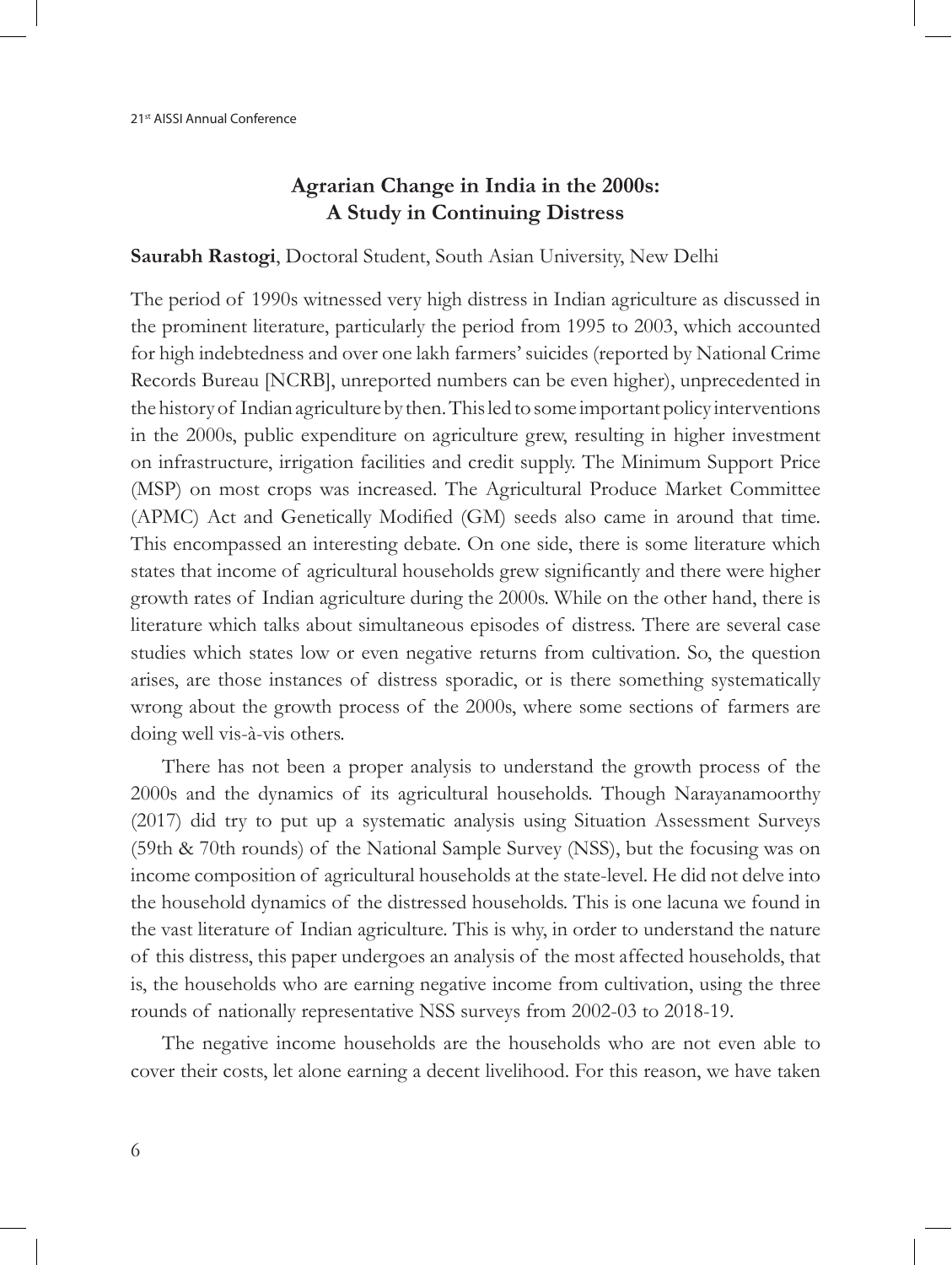the total value of output, means if something is used for self-consumption, that is also taken, and on the expenses side, we are just taking the paid-out expenses, and not the imputed value of expenses. Therefore, this is an as accurate measure as possible. And, we have found that most of these households are situated in states like Andhra Pradesh, Telangana, Maharashtra, Karnataka and Tamil Nadu, both in absolute and relative terms. And, they are mostly engaged in crops like paddy, cotton and wheat, which brings forth the combination of more distress-prone states and crops. This paper shows that not just the small and marginal households, but even medium and big households are distressed, pointing against the popular understanding that only small and marginal farmers are under distress. Besides, in terms of expenditure incurred on cultivation, they are spending more than non-negative income households on inputs per hectare like seeds, chemical fertilisers, leased land, human labour, machines, interest on loans. In fact, their average leased land and average possessed land are both higher than non-negative income households, so they are not some peripheral households who are using agriculture as a secondary occupation, instead they are ambitious households, who are spending more on land, labour, machines, and other inputs, but still incurring losses. So, this dependence on markets is going against the interest of these classes of farmers. And, we will also see episodes of better prospects for households, where government machinery is more effective. Therefore, government intervention is definitely instrumental in deciding the income dynamics of these households. This will help us to draw implications for the role of state and markets, especially for these states and crops. Besides, we will also see they are spending less on inputs like diesel, electricity and irrigation, but more on human labour, so, this also hints towards the likelihood of capital-intensive farms doing better than the labour-intensive farms with higher market dependence.

## **Climate Change and Rice Productivity in India and Pakistan: A Comprehensive Analysis**

**Ahab Rizvi,** Research Scholar, Jamia Milia Islamia, Delhi **Shahid Ashraf,** Professor, Jamia Milia Islamia, Delhi

This study focuses on comparative analysis of the impact of climate change on rice yield in India and Pakistan. Rice is the major food crop that is produced and consumed globally. India has been the top exporter of rice over the past few years.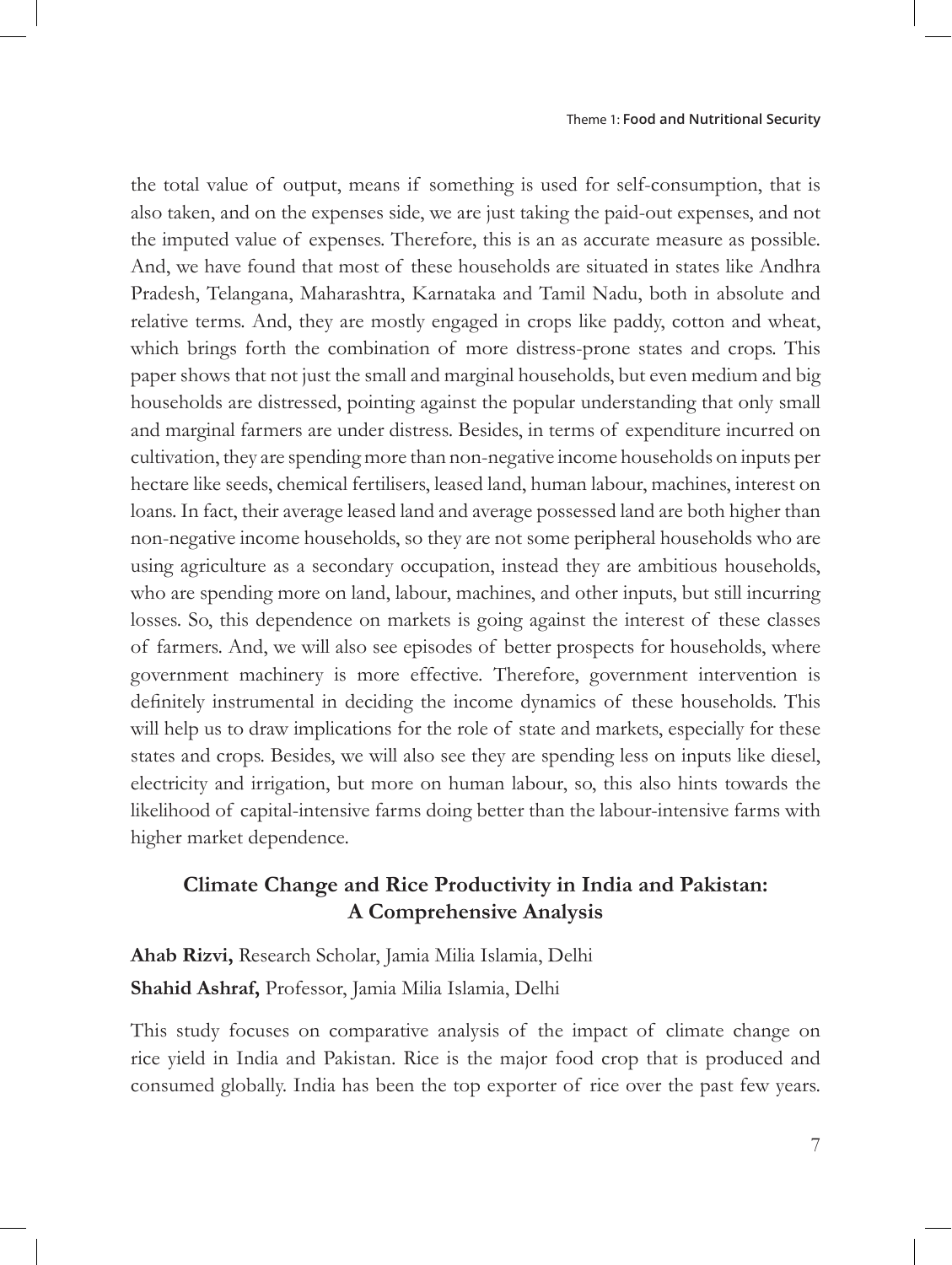This study, with the help of Autoregressive Distributed Lag (ARDL) bound test for cointegration and Error Correction Mechanism (ECM) established the long and short run relationship between the climatic variables and rice productivity in India and Pakistan. First of all, verification of the long run association of the variables was done using ARDL bound test for cointegration. Further, after the verification of long run association among the variables the ECM was used to find the short run dynamics. The results show that CO<sub>2</sub> and average annual rainfall have a positive impact on the rice yield in India and Pakistan. The Nitrous Oxide emission has a severe negative impact on the rice yield in the long run as compared to short run in both the countries. In short run the temperature increase in India has a positive impact whereas it negatively affects the rice yield in the long run. The average annual temperature in Pakistan shows a negative relationship with the rice yield in the long as well as in the short run. The study suggests that India needs to focus on providing adequate facilities and prices to the farmers for their produce. Agricultural subsidy should be provided to each and every farmer of the country as well as easy collateral free credit should be made available to the farmers to motivate them to produce more. In addition, the government must strengthen and construct a better irrigation system, as well as to obtain improved weather predicting technologies. the concerned authorities and policymakers should be aware of climate changes severe effects on the most important food crops. As a result, legislators should suggest some significant strategies for long-term sustainability through implementing new agricultural technologies, food security Subsidies for agricultural inputs, as well as a new seed variety that absorbs the negative effects of climate change and ensures a sufficient supply of food for Indias huge population. A prompt action needs to be taken otherwise soon India would have to import large quantity of rice to meet the continuously increasing demand of its huge population.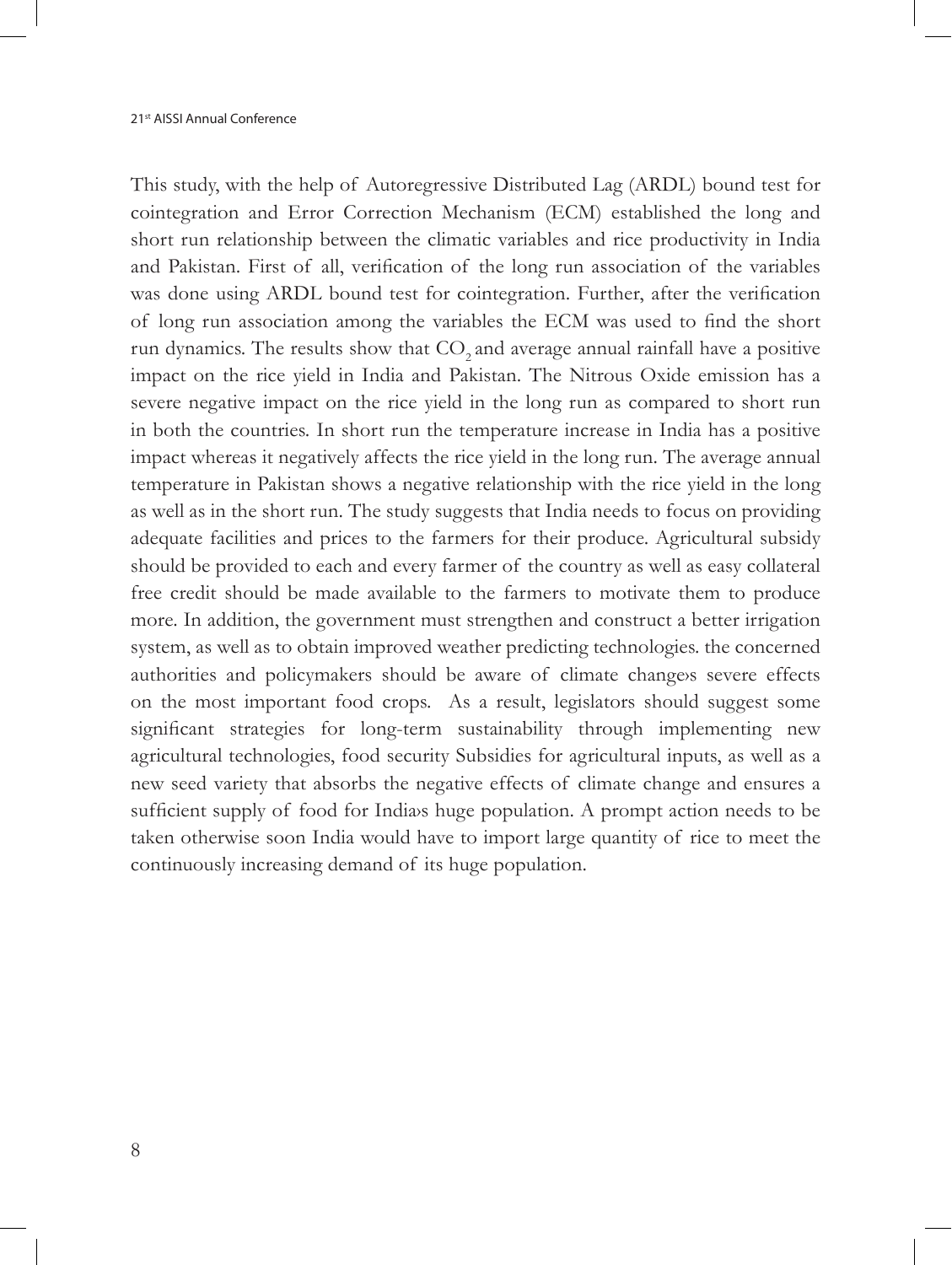## **Factors Associated with Stunting Prevalence in Under 5 Children in India: Evidence from the Trends in National Health Surveys during 2005-06 to 2019-2021**

- **M. Sridevi**, Senior Fellow, Centre for Economics and Social Studies, Hyderabad, Telangana
- **Ch. Khadar**, Bio-Statistician, ICMR-National Institute of Nutrition, Hyderabad, Telangana

India is considered as a major global economy and a country in epidemiological transition, but the economic performance has not translated into reduction in undernourishment levels among children. India today reports the highest prevalence of stunting (35%) and wasting (19%) among children, and growth faltering rates are much above the critical levels of 20 per cent, which needs immediate attention to achieve the global targets of the World Health Organization (WHO).

The main objectives of this paper are to observe the trends in the prevalence of stunting, wasting and underweight by age based on National Family Health Survey (NFHS) data during 2005-06 and 2015-16; to analyse the state-wise trends in child stunting rates in NFHS-5 (2019-20) as compared to NFHS-3 (2005-06) and estimate the percentage change in stunting during the period; and examine the factors contributing to stunting prevalence in children under 5 in India during the 15-year period (2005-06 to 2019- 2021).

This study is based on secondary data from the cross-sectional study of the national health surveys in India during the period 2005-06 to 2019-2021 (NFHS-3, 4, 5 and RSOC data). To estimate the association between stunting prevalence and various maternal indicators during the 15-year period, linear regression was modelled. The maternal indicators included are Low Birth Weight (LBW) prevalence, low Body Mass Index (BMI) in pregnant women, anaemia prevalence during pregnancy, exclusive breastfeeding, 4 or more antenatal care (ANC) attended during pregnancy and consumption of iron and folic acid (IFA) tablets for more than or equal to 180 days during pregnancy.

Regression model predicts that the levels of stunting increased at a growth rate of 5 percent and 4 per cent by age during NFHS-3 and NFHS-4 time periods respectively, and higher stunting levels was observed in 18–23-month-old children, higher wasting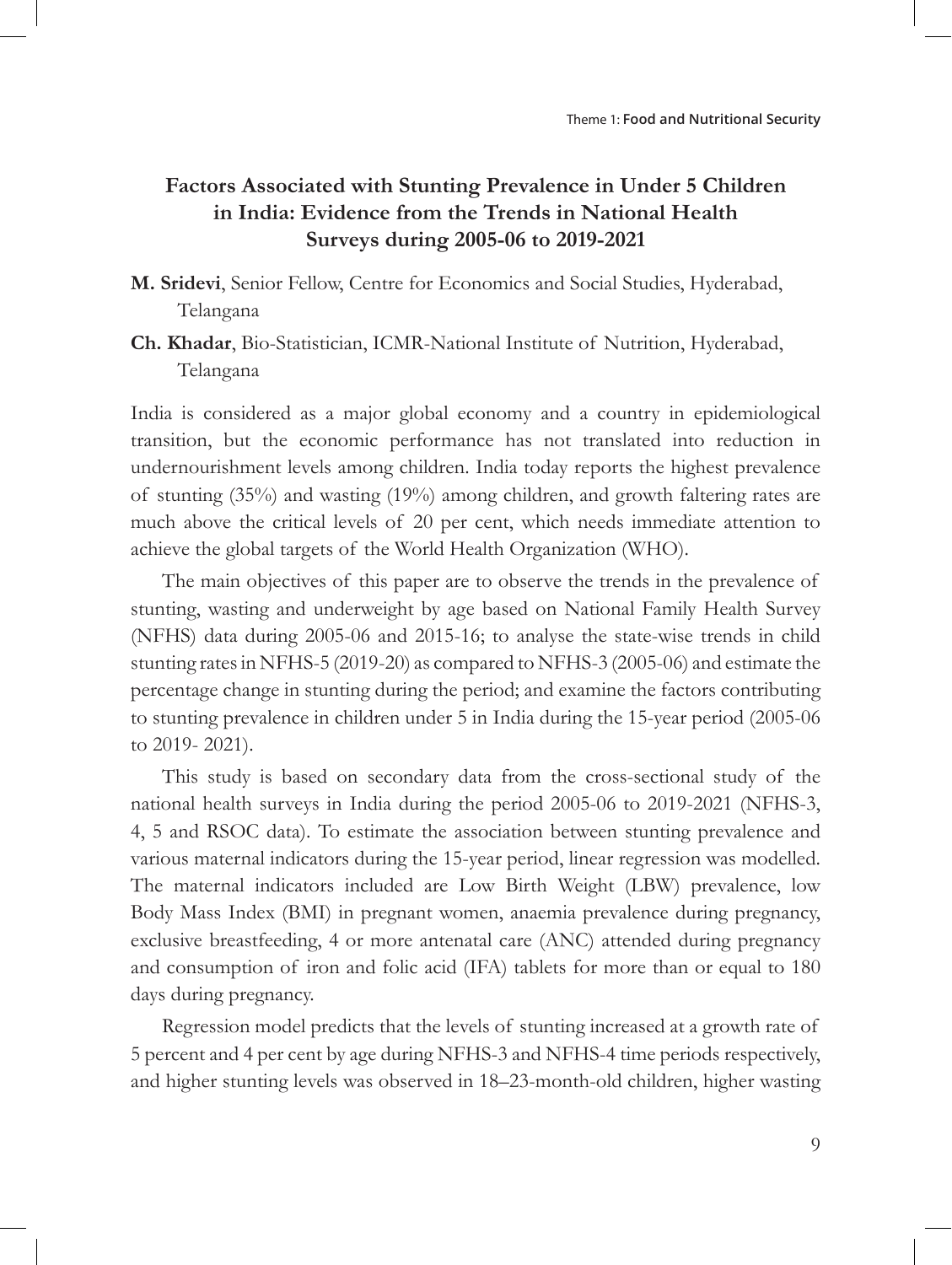levels in children under 6 months of age during the two time periods (NFHS-3 and 4), and highest levels (39.1%) of underweight in children under 48-59 months of age during NFHS-4 time period and increasing by age at a growth rate of 2.3 per cent and 2 per cent respectively. The association between the trends in maternal indicators and stunting prevalence was modelled through linear regression analysis. Regression estimates show that there is negative association between exclusive breastfeeding (EBF) and stunting prevalence, revealing that for every one unit increase in EBF, stunting prevalence would decline by 0.55 units. The association between LBW and stunting prevalence reveals that for every one unit decline in LBW prevalence, there would be a decline in stunting prevalence by 3 units. Further for every one unit increase in low BMI in mothers, there would be an increase in stunting prevalence of children by 0.748 units, while with every one unit decline in anaemia prevalence, stunting prevalence in children would reduce by 1.47 units. Similarly, for every one unit decline in pregnant women attending 4 or more ANCs, there would be increase in stunting prevalence in children by 0.42 units, and for every one unit increase in IFA tablets consumption during pregnancy, stunting prevalence would decline by 0.827 units.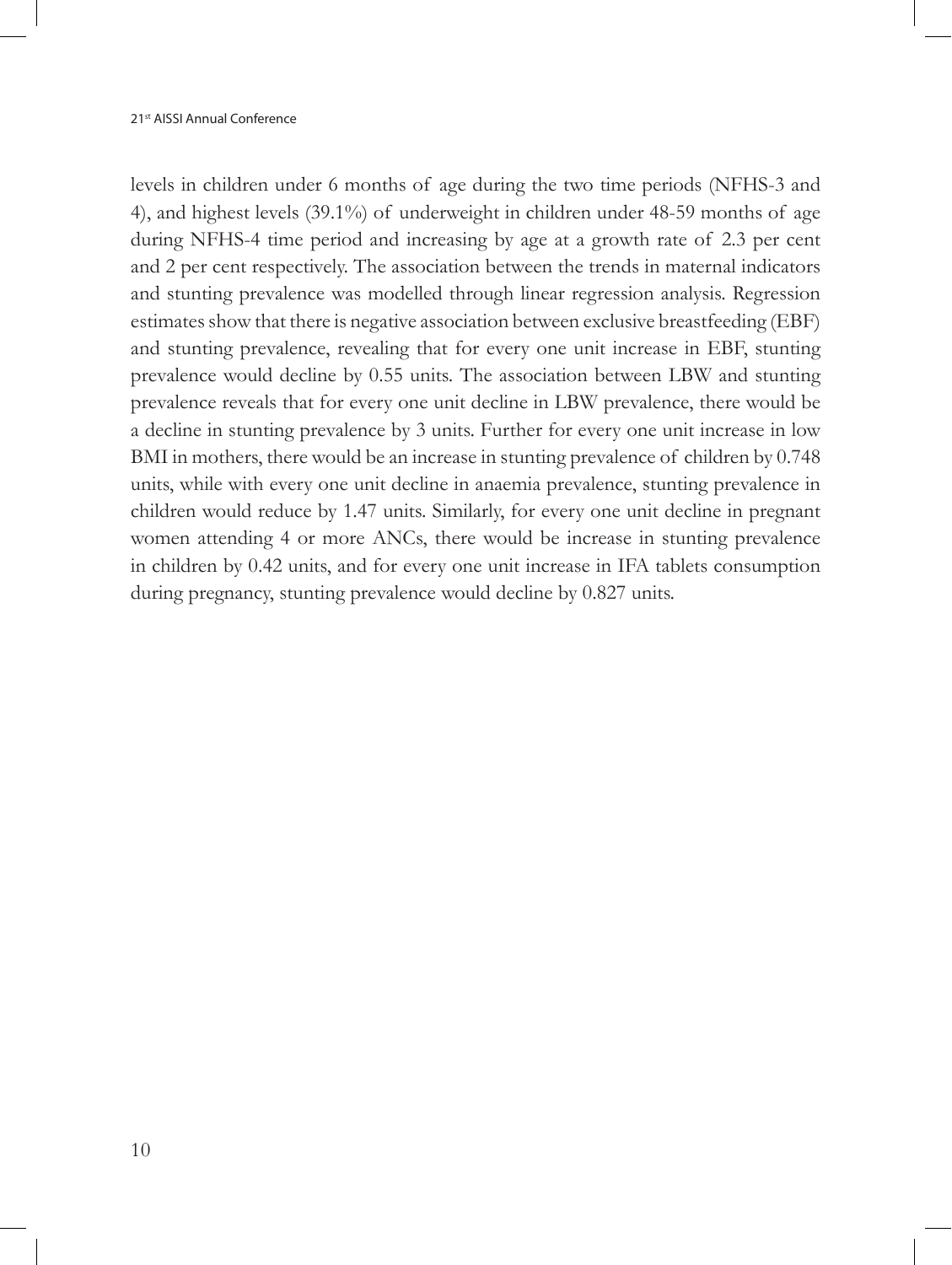## TECHNICAL SESSION 1.2

### **Globalization, Agricultural Development and the Role of State: A General Equilibrium Analysis**

**Ranjanendra Narayan Nag**, St. Xavier's College, Kolkata **Asmita Das**, University of Calcutta, Kolkata **Damayanti Sau**, University of Calcutta, Kolkata

The paper makes an attempt to explain the importance of agricultural innovation and the role of state in a globalized economy. In so doing, we have attempted to construct a three-sector general equilibrium model, which accounts for certain specific features of a small developing economy (like India), namely diverse trade patterns, capital mobility, and a domestic agricultural sector. Consequently, in this paper we use the aforementioned three-sector general equilibrium framework to analyse how these affect performance of the various sectors in an economy (service, manufacturing and agricultural), the skilled-unskilled wage gap and income distribution. In this general equilibrium framework, we have an export-oriented service sector, an import-competing manufacturing sector and a non-traded agricultural sector. The goods produced in the service sector are entirely exported, and thus there is no domestic consumption of the same. Foreign capital is used specifically in this service sector. We have considered that a tax is imposed on foreign capital, which finances the government expenditure in the non-traded agricultural sector. We obtain that, technological innovation in the agricultural sector, leading to an increase in the technological parameter, decreases the skilled-unskilled wage gap, increases the returns to domestic capital and makes the rentier class worse off. The tax levied on foreign capital increases. The service sector and manufacturing sector contracts. On the contrary, the non-traded agricultural sector expands, and the price of the agricultural commodity decreases. We also infer that the welfare increases under certain specific conditions. An increase in the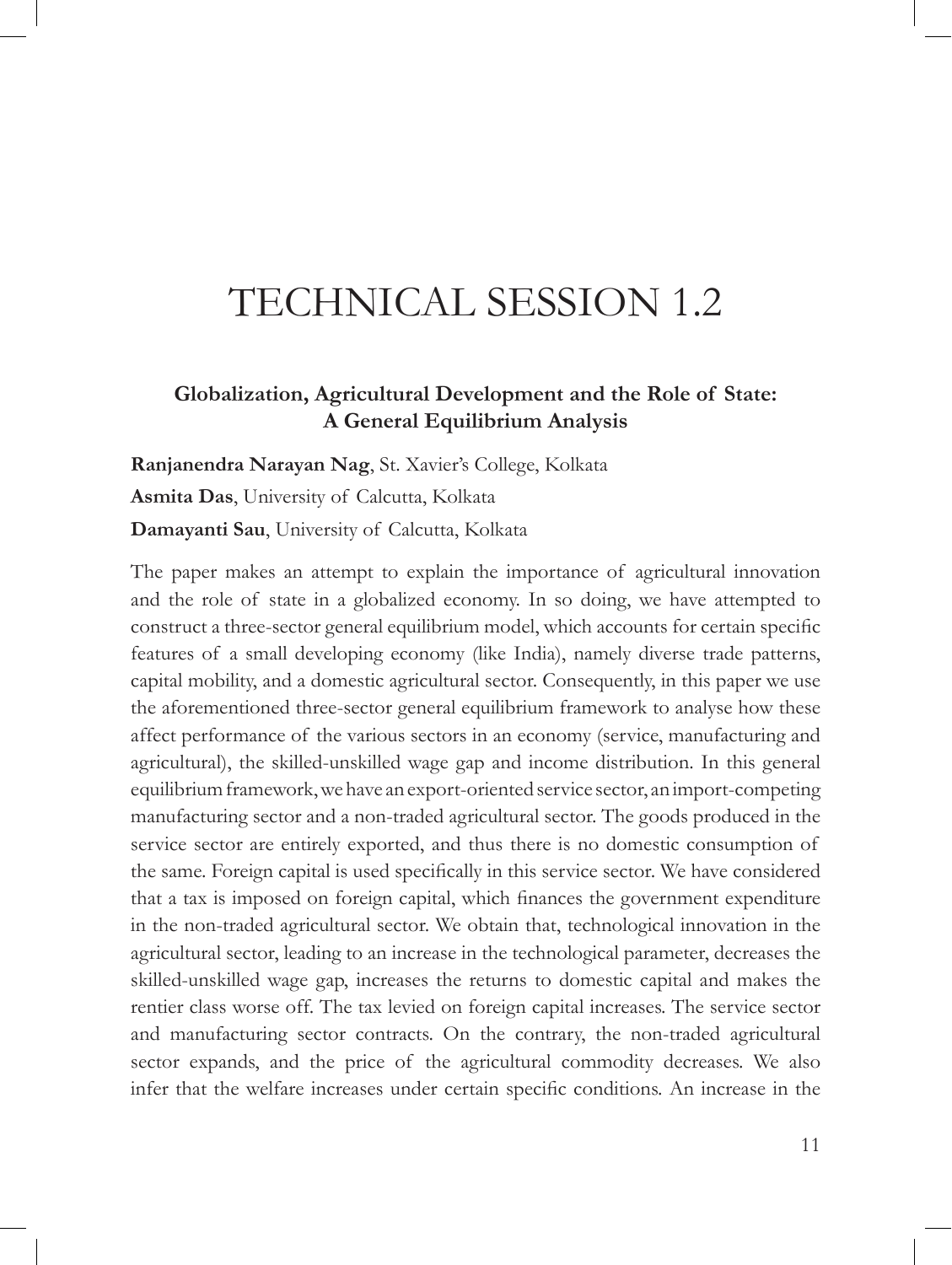government expenditure, reduces the skilled-unskilled wage gap, decreases return to domestic capital and makes the rentier class better off. The tax levied on foreign capital increases. The service sector expands while the, manufacturing sector contracts. In the agricultural sector, the production remains unchanged, however the price of the commodity increases. In this case as well, the welfare, increases under certain specific conditions.

## **The Role of Cooperative Societies in National Food Security Act of Assam**

**Smriti Rekha Singha**, Student, Indian Institute of Technology, Guwahati **Rajshree Bedamatta**, Professor, Indian Institute of Technology, Guwahati

The paper examines the role of village-level credit cooperative societies in the food security system in Assam. Gaon Panchayat Sambay Samiti (GPSS) is the Primary Agricultural Credit Society (PACS) in Assam. Under the aegis of The Cooperative Credit Societies Act of 1904, PACS was established in 1904 in India. Based on subsequent revisions of the 1904 Act, they were also promoted as multipurpose cooperatives societies at the village level. The primary functions of PACS are credit and non-credit agriculture-allied activities. The nature of credit businesses is primarily the disbursal of short-term and medium-term crop loans for agriculture and allied activities. The noncredit businesses are supply of farm inputs, marketing and processing, and distribution of essential commodities. The GPSS being a PACS, performs both credit and noncredit agriculture-allied activities, giving a platform for rural poverty alleviation. Apart from this, the GPSS also performs the responsibilities of transportation and storage of Public Distribution System (PDS) items. In 1972, the former chief minister of Assam, late Sarat Chandra Singha, brought the idea of the 'Single window' approach. The approach was to facilitate farmers in availing agricultural credit and essential commodities through GPSS. This decision made Assam the first state to channel the PDS of essential commodities through GPSS. It continues till the present. The GPSS has been positioned as a state depot between the PDS central depot, the Food Corporation of India (FCI), and PDS retailers, Fair Price Shops in Assam. Thus, GPSS became a state agency to lift and transport PDS items in Assam. The paper examines GPSS functioning with the National Food Security Act (NFSA). The paper observes that GPSS has mainly reduced their diverse non-credit activities to PDS work. We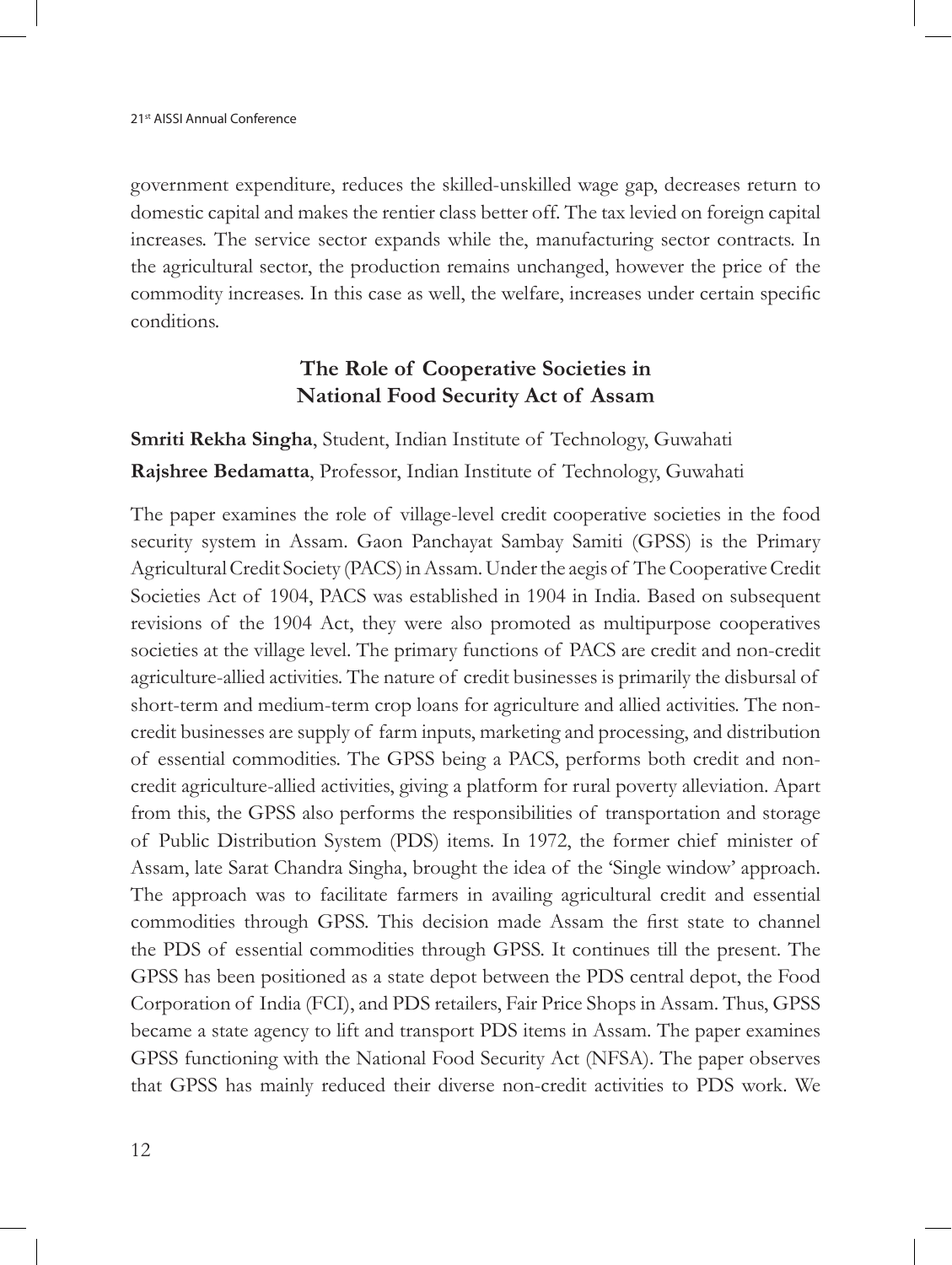also examine how the GPSS, for being a state depot of PDS, could not perform other non-credit activities therein; GPSS could not progress in bringing rural development or alleviating rural poverty. The phase-wise changes in the PDS and the absence of Civil Supplies Corporation in Assam indicate that GPSS are taking the burden of extra cost. The study observes how the position of GPSS in the NFSA system of Assam has affected rural masses by dampening the spirit of cooperative society and reducing GPSS to handle merely the PDS. The irregularity in payment for intrastate movement and handling of NFSA allocation from the Government to GPSS has led GPSS to the vicious circle of debt, which ultimately results in the loss of food entitlement of beneficiaries under the NFSA.

### **Determinants of Food and Nutrition Security in Tribal Areas of Rural Jharkhand**

**Swati Dutta**, Fellow, Institute of Human Development, Delhi **Sunil Kumar Mishra**, Senior Fellow, Institute of Human Development, Delhi **Shreeranjan**, Joint Director, Institute of Human Development, Delhi

This paper examines the complex dimensions of food and nutrition security in the tribal region based on a primary survey conducted in 24 blocks and 48 villages spread across 6 districts of Jharkhand. Household dietary diversity score, food frequency score and Household Food Insecurity Experience Scale were used to understand food diversity among the tribal households.

The study highlights the evidence of deprivation among tribal households across districts in terms of average levels of multidimensional endowments – education, economic activity, availability of land and other productive assets, basic amenities and public utilities such as pure drinking water and sanitation facilities. This shows that tribal households are much more vulnerable than their non-tribal counterparts which lead to adverse food and nutrition security outcomes for the former.

Household consumption patterns mostly depend on the family size, dependency levels and earnings members. The income profiles of the households, as well as the potential capacity of the households to generate economic means, are the significant determinants of the food and nutrition security outcome of the households. On the other hand, households with low income or low capacity to generate economic means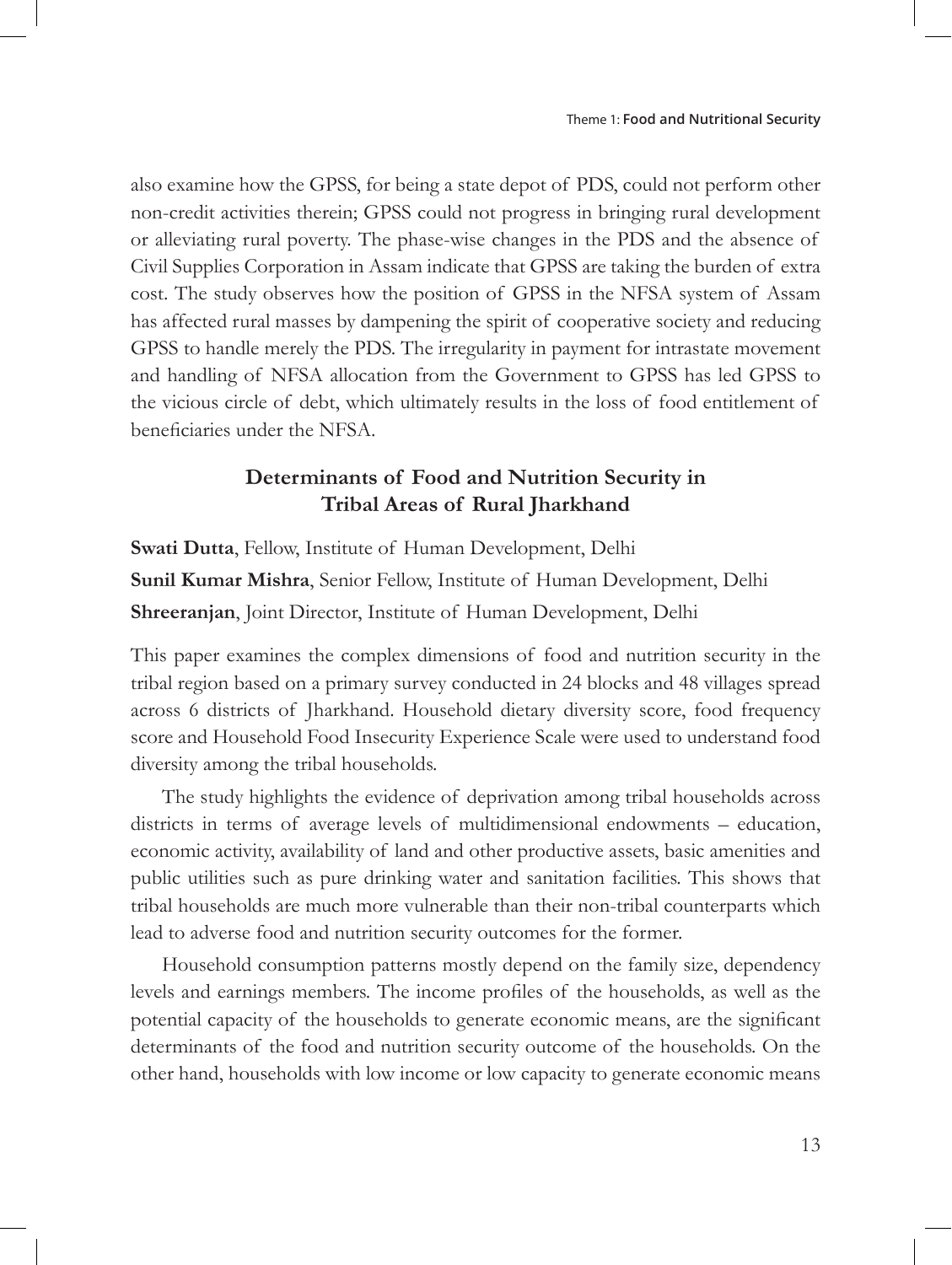will reach sub-optimal levels of food and nutrition security outcomes. In addition, if households have a lack of water and sanitation facilities compounded by an absence of knowledge on the different signs of morbidities it further compromises adequate nutrition, even if diets are adequate.

The study found that poverty and multidimensional deprivation influenced the food and nutrition security outcome. The results reiterate that households with better levels of living and in richer economic class have better food and nutrition security in terms of dietary diversity, and food frequency. Our results strongly emphasise the positive influence of public programmes on households' food insecurity. Public Distribution System/National Food Security Act (PDS/NFSA) plays a major role in terms of maintaining household food security. However to improve nutrition, security provision of pulses needs to be added to the PDS basket to support the micronutrient requirements of the households.

The most common measures used to manage food shortages are relying on less expensive food, limiting the quantity of food consumed, purchasing food on credit, or reducing the number of meals eaten. This indicates that the most useful strategy for households to cope with food shortages is changing their dietary practices.

## **Hunger and Food Security in the Time of COVID 19: Evidence from the Worst Effected Country, India**

**Debakshi Bora**, Assistant Professor, Assam Women's University, Jorhat, Assam **Ankita Kotoky**, PhD. Research Scholar, Dibrugarh University, Assam

COVID-19 pandemic which had its epicentre in Wuhan province China slowly moved to every part of the globe bringing normal life to a halt. It had its influence on every sector of the economy. India is said to suffer from food insecurity, undernourishment and malnutrition in spite of its increasing GDP figures even prior to the pandemic. In such a scenario, the pandemic has created a state of health crisis and intensified the situation. The pandemic has further deteriorated household level food insecurity.

The paper aims to highlight the plight of food insecurity coupled with hunger and malnourishment scenario in the wake of COVID-19 crisis. The paper is divided in four sections as follows: section I represents introduction including data sources and literature review; section II shows present scenario of hunger, malnutrition and situation of food security in India; section III presents impact of COVID-19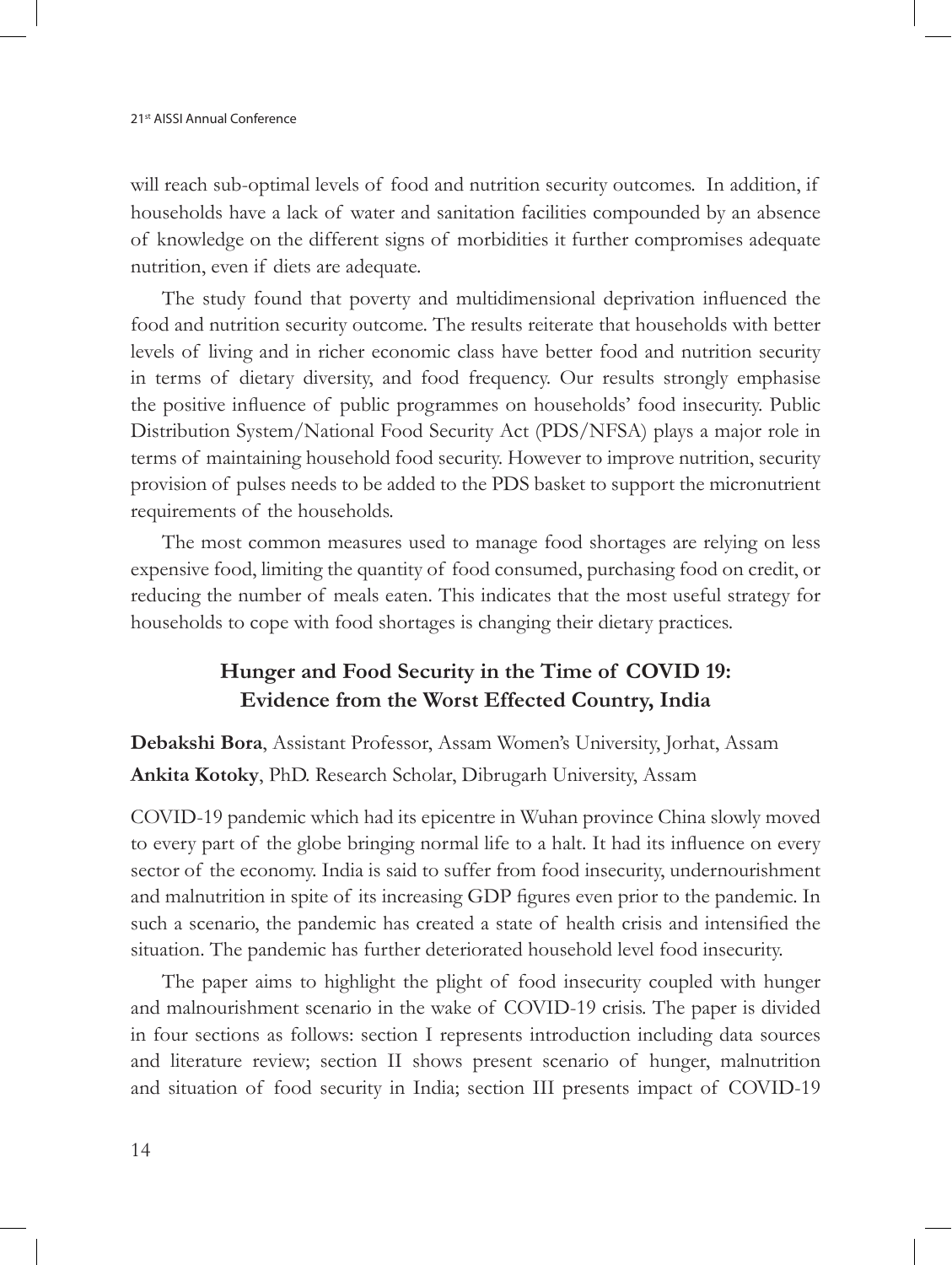lockdown and situation of hunger. Section IV represents policy implication and conclusion. This study is based on systematic review of numerous relevant articles related to hunger, malnutrition, and food security. This study also incorporates some relevant articles published in various national and international newspapers, journals, magazines etc. Data used in this study is collected from various relevant literatures, reports published by World Health Organization (WHO), various reports published by UNICEF, various rounds of NSSO data, National Family Health Survey, etc. Analysing neighbouring country wise data on hunger, stunting, under five mortality shows India's situation in contrast to the other countries. India is one of the countries where hunger situation is considered serious. It is also the country with highest number of undernourished population and prevalence of wasting under age five. In comparison to its neighbouring countries, India ranks second in terms of stunting followed by Pakistan. This alarming situation is a serious threat as food insecurity has already worsened since the crisis that hit hard and would presumably further worsen in near future unless rapid measures are sprinkled. This study also found that during the pandemic, disturbance in food supply and shocks in food production and decline in incomes and remittances have created stress and food insecurity in countries. Due to their high degree of subsistence on farming, it created a bleak situation of hunger and malnutrition among them. On the contrary, this shock in supply side is extended to the demand side also. COVID-19 resulted in a shock on the food demand by depleting the purchasing power and economic accessibility leading to widespread loss of jobs and income for workers of the informal sector. Finally, this study concludes that the public distribution system (PDS) and the targeted PDS (TPDS) should be monitored regularly so that the beneficiaries receive the benefits. Government support like financial assistance, cash kind subsidies, should be made available to the vulnerable population. Central and state government new schemes to safeguard the vulnerable population should be well monitored as also the old schemes undertaken earlier.

#### **Food Security in the Context of COVID- 19 in Rural India: A Cross Sectional Study from 12 States**

#### **Alwyn D'Souza**, Research Scholar, Indian Social Institute, New Delhi

COVID 19 pandemic brought the entire world to a standstill, affecting almost everyone in various proportions. In the case of India, though the first wave was considered to have predominantly affected the cities, the second wave devastatingly affected the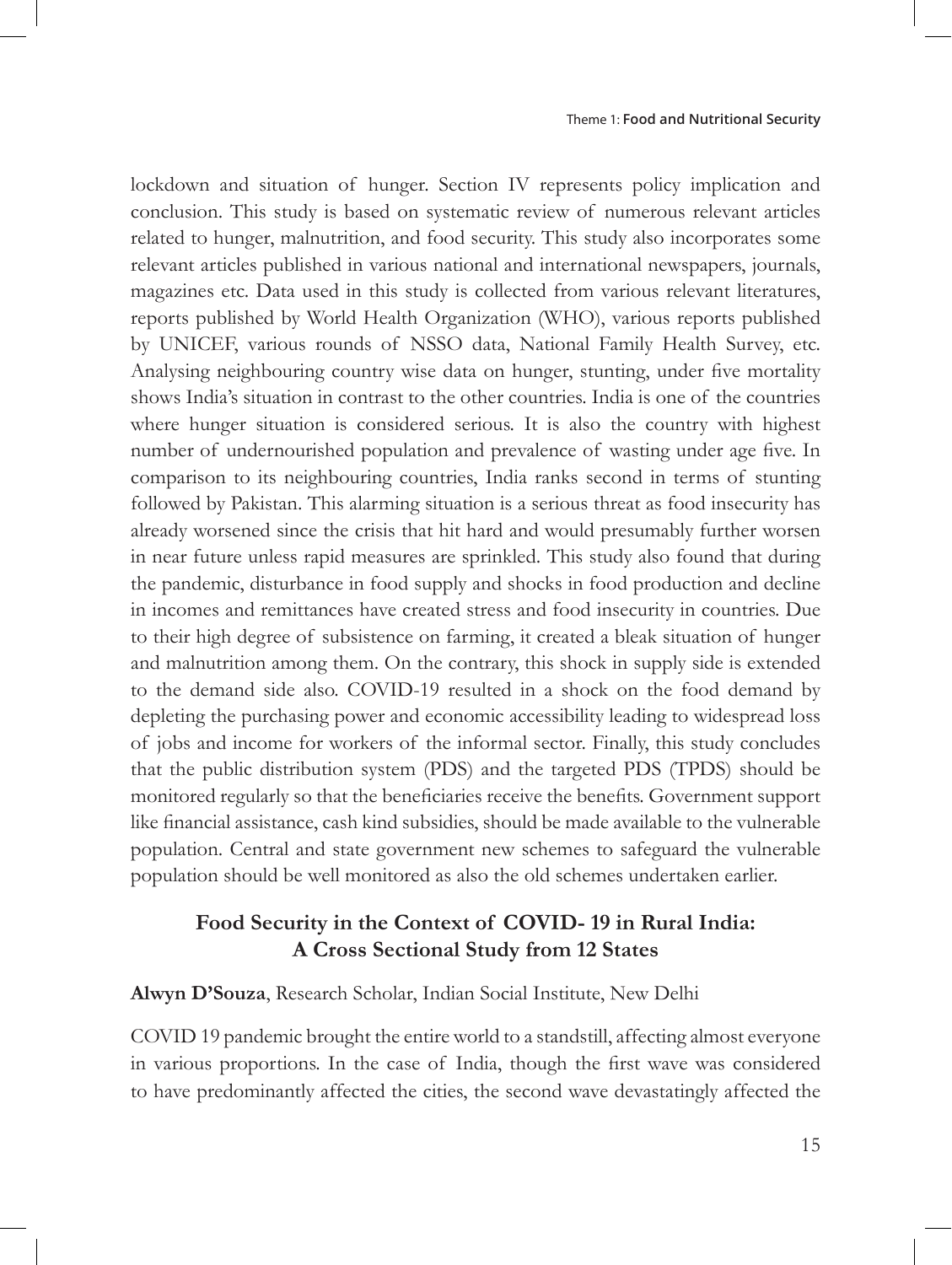lives and livelihood of even the rural population. Numerous studies and reports have emerged in the past two years, from different perspectives, highlighting the impact of COVID-19 in rural India, and how rural population has been affected in terms of loss of jobs, fall in incomes, increased poverty, inequality and distress. However, many of those studies were largely state-specific or at the most covering a small number of states.

This paper is a result of a research study that was carried out in 12 states (covering 474 villages in 46 districts) between June 2021 to January 2022, through 5,210 household samples. Here, the author looks at the status of food security in 12 states of India during the time of COVID-19, based on the functioning of three social security schemes, Public Distribution System (PDS), Mahatma Gandhi National Rural Employment Guarantee Act (MGNREGA) and Mid-Day Meals Scheme (MDMS).

The findings show that during the time of COVID-19, 61 per cent of the households experienced hunger (food deprivation) in rural India, 71 per cent lost their livelihood and 56 per cent said that they struggled as the schools didn't provide midday meals for the children. On the positive side, close to 84 per cent of the households found the functioning of the PDS during the pandemic either good (63%) or very good (21%), 79 per cent said that they got full quota of grain under the PDS and 55 per cent of the respondents said that they want the MGNREGA to continue.

The findings also show that among the 61 per cent who experienced hunger, a majority of them were from the Scheduled Caste (SC) and Scheduled Tribe (ST) category. Similarly, a greater number of SCs were unhappy with the functioning of PDS in their respective states, with 5.6% of the them calling the functioning of PDS as 'Bad' and 1.7% calling it 'very bad'. Thus, we find that women and people from SC and ST categories have experienced greater food insecurity with the poor functioning of the social security schemes like PDS, MGNREGA and MDMS.

Though the study has the limitations like a limited sample from each of the 12 states, covering less than 50 per cent of the states in India and its predominant focus on the rural population, yet there are some important findings that throw more light on the situation of rural population and their dependence on these important social security measures to live dignified lives, free from hunger and food insecurity.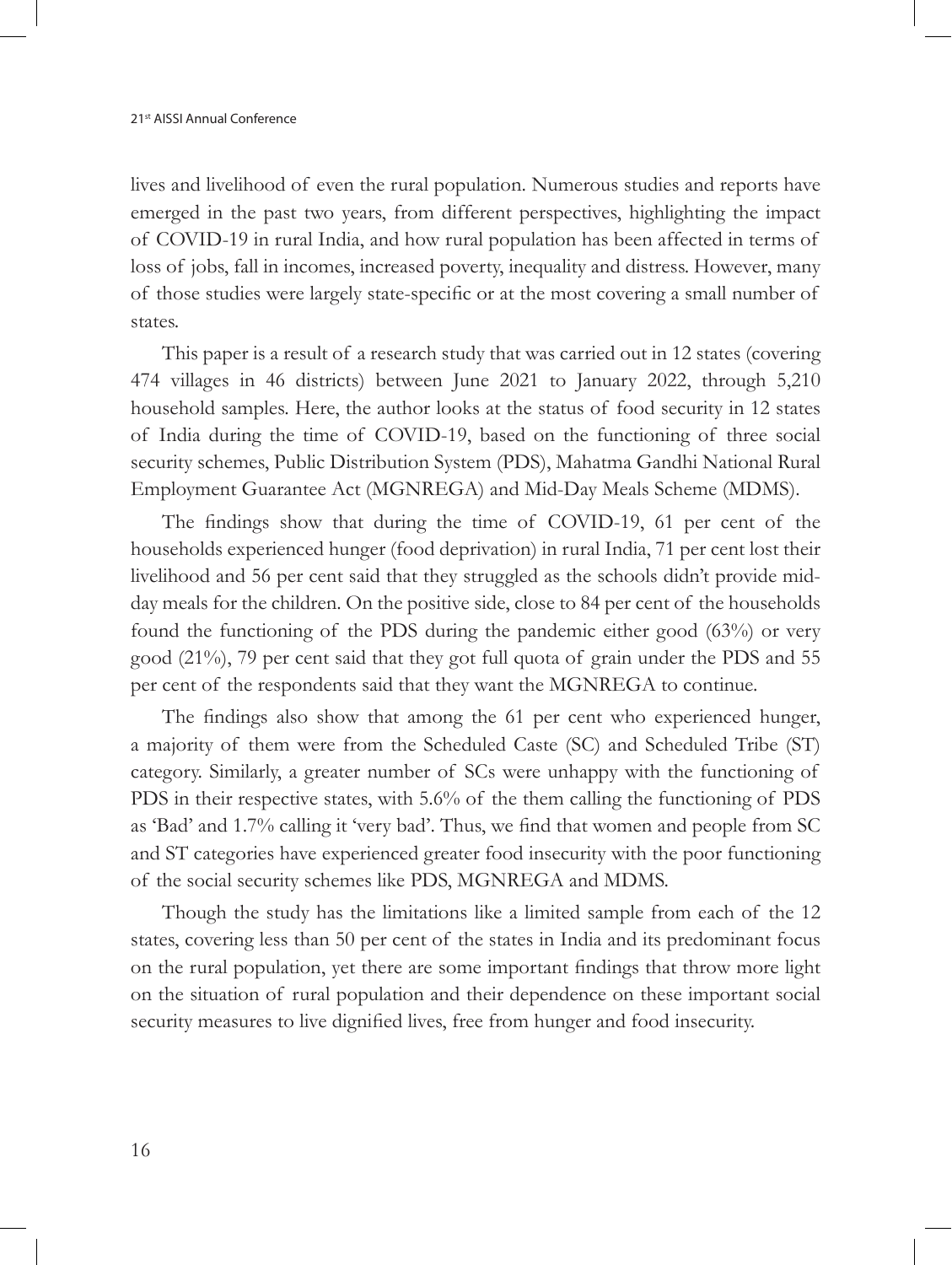# TECHNICAL SESSION 1.3

#### **Agricultural Domestic Support Reforms at the WTO: An Assessment of the Proportional Reduction Approach**

- **Paavni Mathur**, Research Fellow Economics, Centre for WTO Studies, Indian Institute of Foreign Trade, New Delhi
- **Sachin Kumar Sharma**, Associate Professor, Centre for WTO Studies, Indian Institute of Foreign Trade, New Delhi
- **Abhijit Das**, Head and Professor, Centre for WTO Studies, Indian Institute of Foreign Trade, New Delhi
- **Suvayan Neogi**, Former Senior Research Fellow (Economic), Centre for WTO Studies, Indian Institute of Foreign Trade, New Delhi
- **Teesta Lahiri**, Senior Research Fellow, Centre for WTO Studies, Indian Institute of Foreign Trade, New Delhi

Disciplining the domestic support is the most burning issue in the agricultural negotiations since the Doha Development Round, and is a litmus test for a successful agricultural outcome. Some of the Cairns group members such as Australia, New Zealand, Canada and Costa Rica as well as the Chair's text suggested the proportional reduction approach for capping and reduction of the sum of current global of trade-distorting domestic support (TDDS) entitlements by at least half by 2030. The contributions to these reductions would be undertaken only by non-less developing countries members and would be proportionate to the size of an individual member's current TDDS entitlement.

It is argued that the global TDDS entitlement is growing rapidly due to the combined de minimis entitlement which is based on the value of production. As the combined de minimis entitlement of developing members (20%) is double that of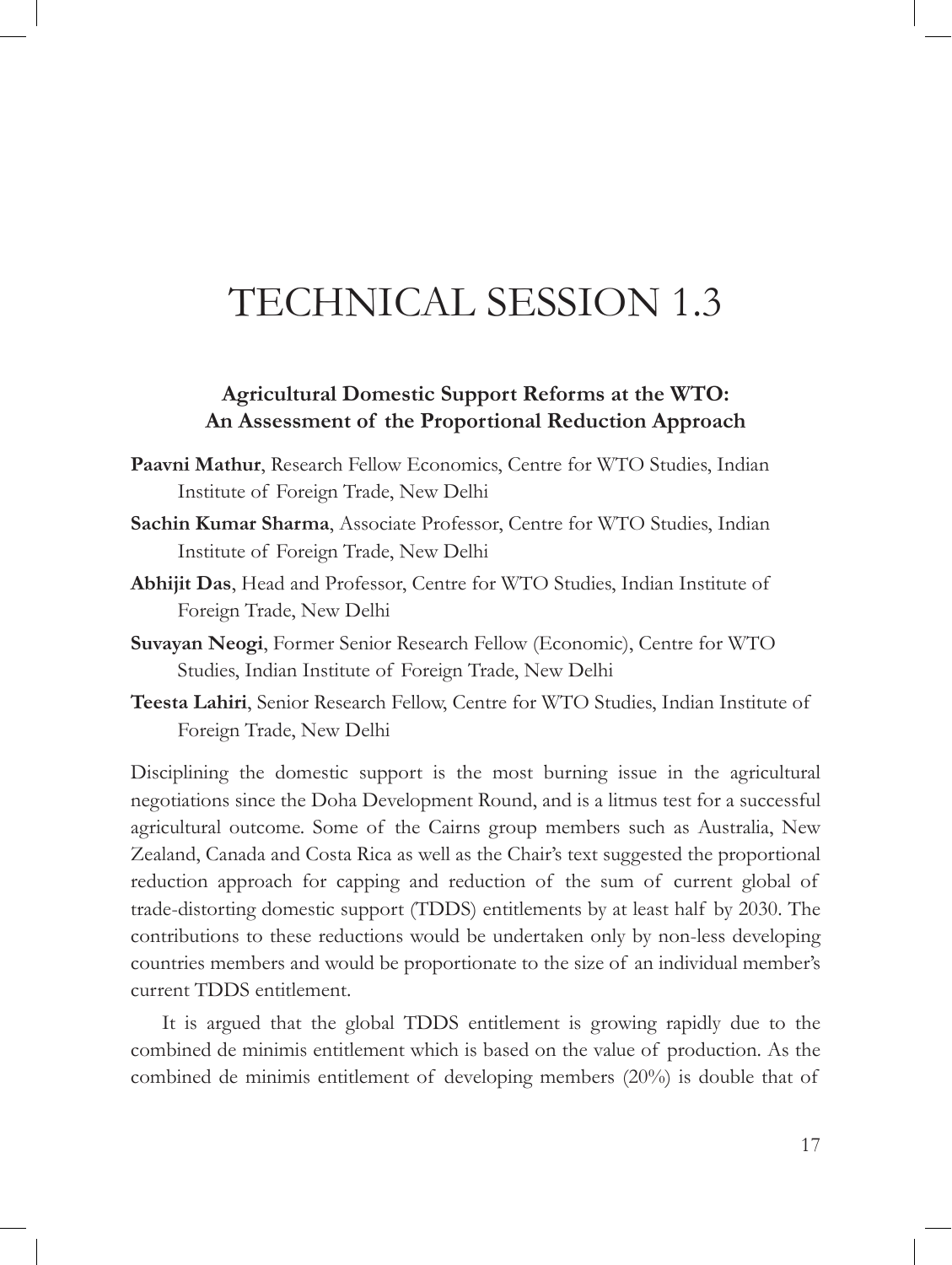developed members' entitlement (10%), a narrative is being built to show the developing members with the highest TDDS entitlement. However, it ignores the basic difference between the flexibilities in the combined de minimis entitlement and the final bound total aggregate measurement of support. It has been the main reason for the persistent demand by developing and LDC members to eliminate the FBTAMS entitlement. Moreover, the developing and LDC members have legitimate concerns regarding the market support price methodology in which the current applied administered price is compared with the fixed external reference price based on 1986-1988 prices, which leads to inflated Amber box support. Instead of addressing these demands, there is a frequent questioning of the de minimis and development box entitlements of the developing members. The proportionate reductions approach can be viewed as an attempt to take this approach forward.

The suggested approach has failed to incorporate the issues, sensitivities and challenges persistently faced by the developing and LDC members. In general, the outcome of proportionate reduction in TDDS would require the developing members to contribute more than the developed members. Contrary to the general belief that LDC members' policy space would remain intact, this study found that LDC members would lose US\$ 49 billion or at least half of their TDDS entitlement by 2030 due to fixing the limits in monetary terms. Further, the outcome of the option on reducing TDDS would substantially dilute the existing special and differential treatment provisions of the agreement on agriculture.

### **Child Malnutrition across Gender among Major Tribal States in India**

**Puja Das**, PhD Scholar, International Institute for Population Sciences, Mumbai

Malnutrition is considered as a catalyst to global burden of diseases and it is a major concern in the developing countries like India. Child malnutrition has declined over the decade but one third of children are still malnourished which adversely effects the mental health of children and is a risk factor of child mortality as well as morbidity. Due to malnutrition, 1.04 million under-five mortality occurs in India. This present study examines child malnutrition across gender among the states and major tribal states in India. For this study purpose, National Family Health Survey (NFHS)4 data is used to analyse gender-wise child malnutrition status among all states and 14 major tribal states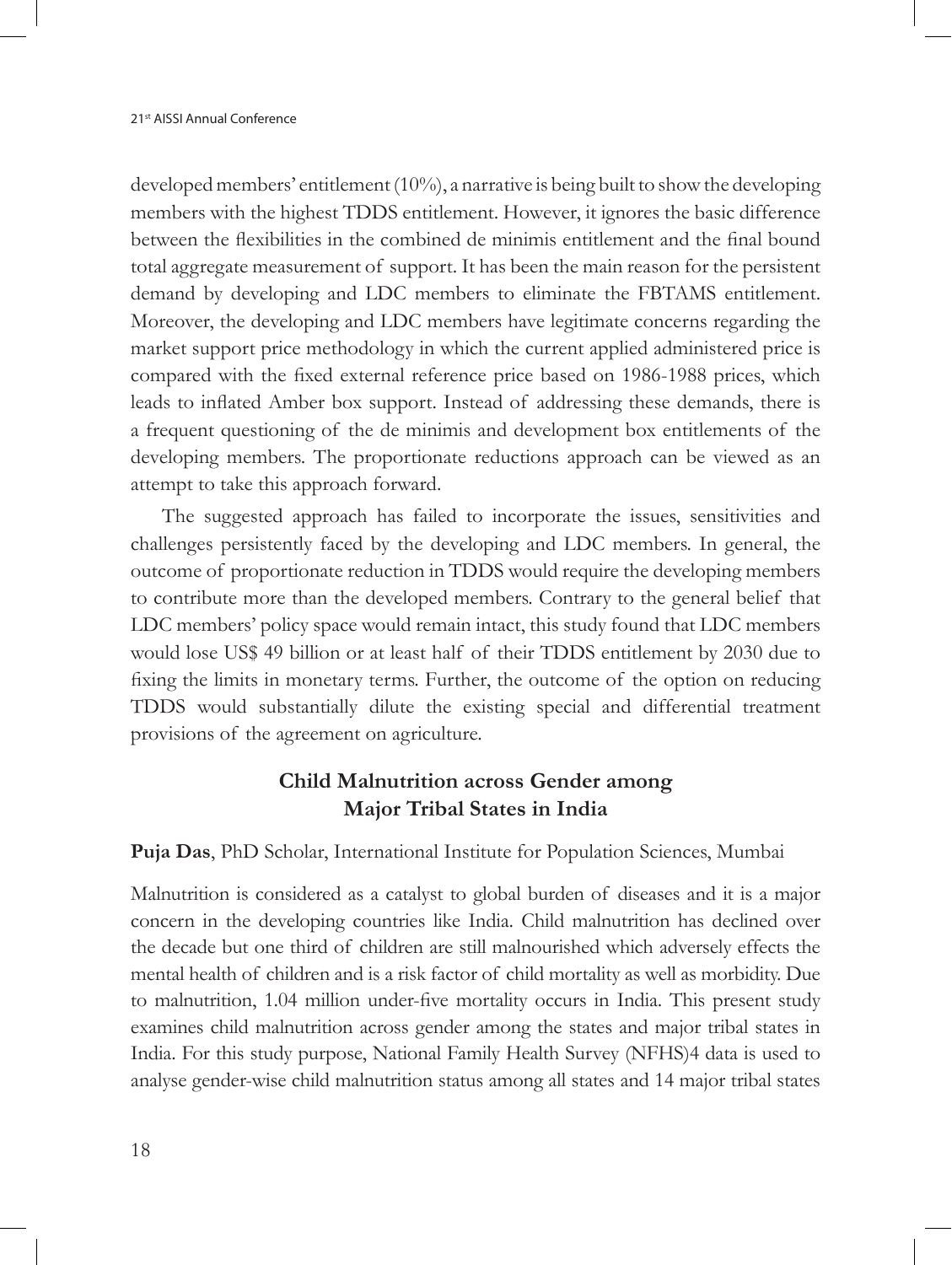in India. Bivariate and binomial logistic regression model has been done to understand the distribution of malnutrition status among children and the impact of background variables in the child malnutrition. These results show that high prevalence rate of malnutrition is observed in Northern, Central and Eastern parts of India; it is about 40% in the stunting and underweight indicator among malnutrition parameters. Half of the children belonging to the socially backwards class are at a higher risk of malnourishment. Prevalence rate of malnutrition indicators such as stunting and underweight is very high about 50% in Jharkhand among the major tribal states. Significantly, this study found that female children are less malnourished than the male one but, in the Manipur, Meghalaya and Mizoram, underweight is high among girls as compare to boys and stunting is high in female than the male in the Maharashtra among the tribal population. So, we urgently need an effective nutrition and health policy for reducing malnutrition in India and to fulfil the SDG goals 2 and 5 and the targets by 2030. Foe reducing child malnutrition, public policy should focus on food distribution pattern and intake of food diversity among tribal and marginalised group of people in India.

## **Trends and Patterns of Prevalence of Undernourishment in India since 1980s: An Assessment using Sustainable Development Goal (SDG) Indicator 2.1.1 and National Consumption Surveys**

#### **Vaishali Bansal**, Ph.D. Scholar, Jawaharlal Nehru University, Delhi

Despite more than 70 years of independence, the problem of hunger and malnutrition remains central to the public policy in India. In a country where food security status of people is so poor, it is imperative to aptly quantify the extend of the problem so that effective public policy aimed at eradicating hunger could be implemented. Traditionally, undernourishment is measured by comparing dietary energy intake of individuals with an average dietary energy requirement to assess whether or not an individual is undernourished. This, however, is methodologically incorrect because energy requirements of people vary as per their body size, age and physical activity levels, and hence, such an averaging across the population is incorrect. The Food and Agriculture Organization (FAO) proposes a robust measure of hunger, called the Prevalence of Undernourishment (PoU) which is also used to track progress of SDG Target 2.1 (End Hunger) across the globe. While PoU is based on a statistically sound methodology, due to unavailability of data and certain standard assumptions for cross country comparisons, estimates of PoU by FAO for India are too far (low) from the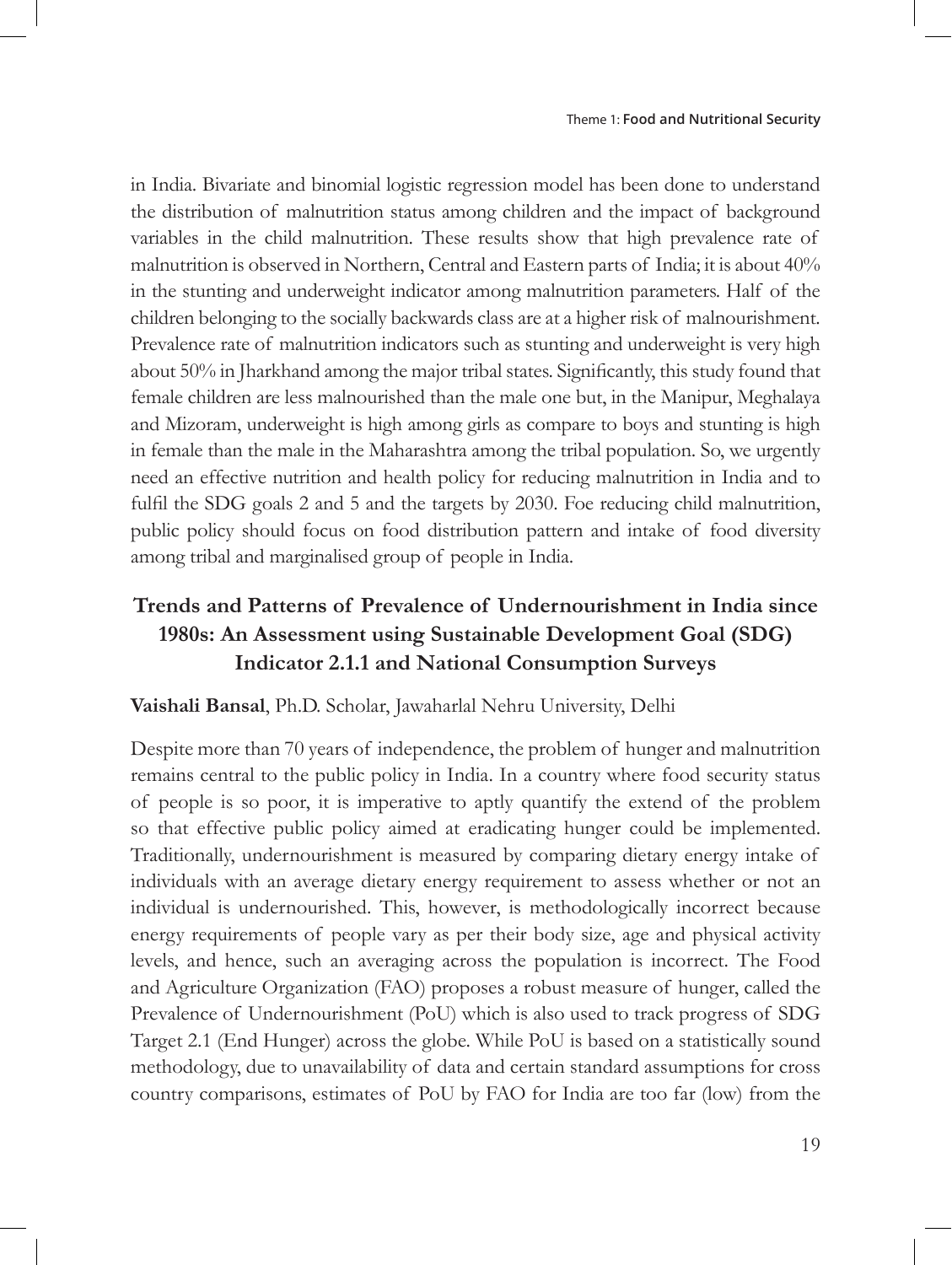actual extent of problem in the country. In this paper, we use revised PoU methodology combined with national surveys data to assesses the trends and patterns of proportion of undernourished population in India and across states since 1980s. We essentially estimate the probability that calorie intake for the representative average individual in the population is below the average Minimum Dietary Energy Requirements of individuals in the population, accounting for differences in calorie requirements of people due to differences in age, sex, height and physical activity levels using the national employment surveys. Further, we also present trends in average calorie intake and variation in dietary consumption across Indian states using the national consumption surveys. The most striking finding of this study is that since 1980s, about half of the population in India is suffering from chronic deficiency of calories. While there was a small fall in undernourishment in India in the 1980s, it rose significantly in the 1990s during the period of economic liberalisation. Falling mean calorie intake despite rising calorie requirements since the early 1990s, as presented in the study, confirm that introduction of economic liberalisation reforms was catastrophic for the food security status of the country. The period witnessed agricultural slowdown, fall in per capital availability of food grain, falling incomes, rising inequality, and falling public expenditure to aim for fiscal consolidation. From 2004-05 to 2011-12, data show a small decline in prevalence of hunger. However, the proportion of population hungry is still at, as high as, 47 per cent of the total population. Since data for latest consumption survey were withheld by the government, one cannot provide accurate estimates of PoU for recent years. However, media leaks showed that there has been a fall in the consumption expenditure of people in India, indicating a fall in average calorie intakes, hence a further rise in hunger in the country.

#### **Drought and Food Insecurity in India: Understanding the Nature & Pattern at Household Level**

**Basanta Sahu***,* Faculty, Economics Division, Indian Institute of Foreign Trade, New Delhi

Droughts have widespread, underestimated and lasting impacts on society in general and on household's food and nutritional security in particular. Droughts cause multiple costs that are borne disproportionately by the poor, weaker sections, women. Understanding and analysis of diverse nature and structure of household food insecurity in drought affected areas are not adequate in India. Drought induced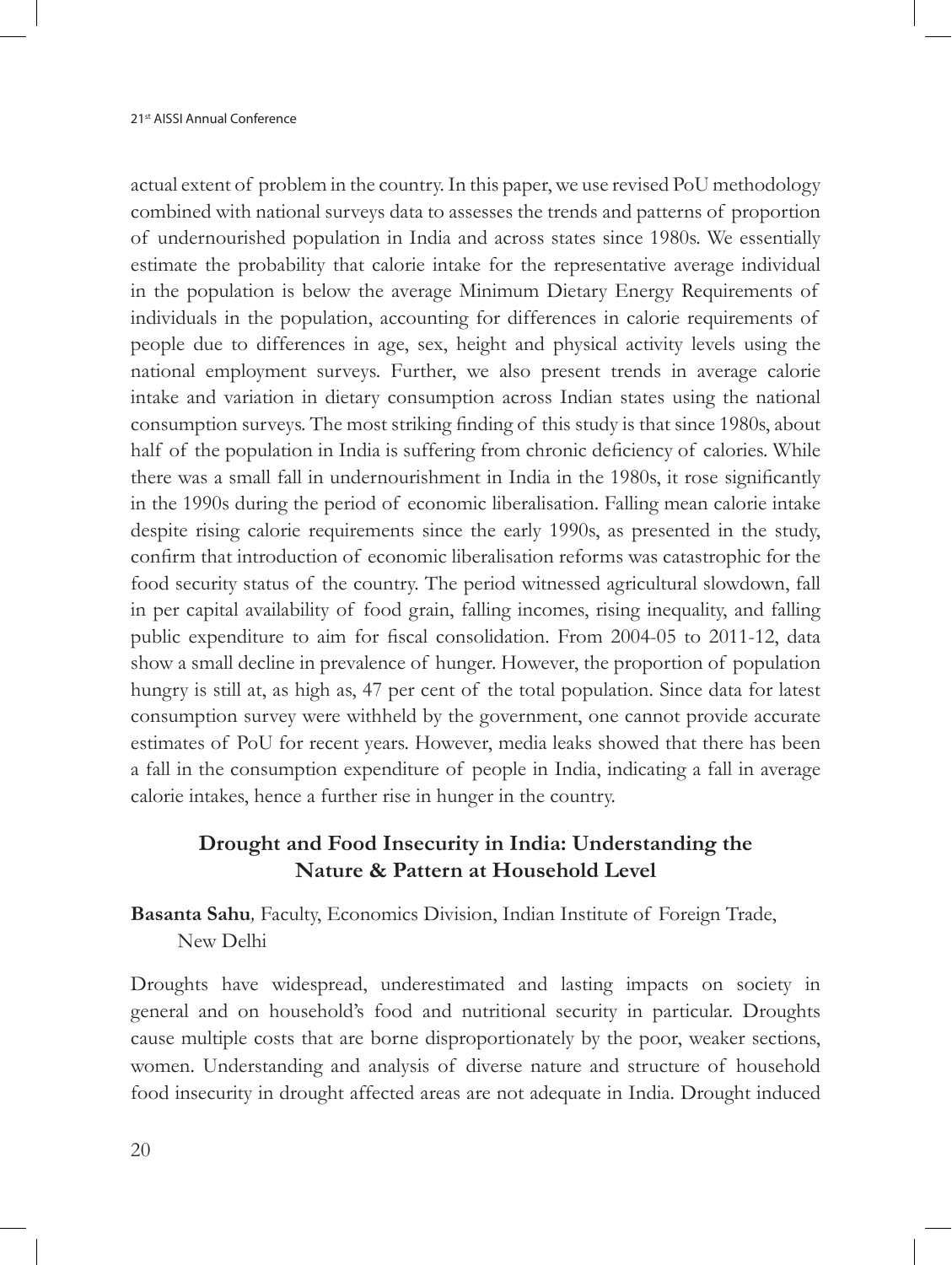food and water scarcity, loss of farm output and income, loss of entitlements, and poor human development, especially in semi-arid and backward dry areas has drawn attention of researchers and policy makers. The present paper is a modest attempt to analyse and understand rising abiotic stress due to recurrence of drought that not only challenge household food security but weaken their risk coping capability which vary across regions and groups. Using primary data, the paper analyses nature and pattern of household food arrangements and food consumption in drought affected areas that influence their drought coping, intra-household risks sharing, gender relations. Effort has been made to capture different household food consumption coping strategy by using coping strategy index (CSI)1 based on four broad groups such as dietary change; augmenting short-term food availability; decrease numbers of family members; rationing food consumption to understand household food consumption strategy better in regional contexts. Major finding of the paper suggests that both 'labour smoothing' and 'consumption smoothing' strategies often followed by households to cope with food scarcity during drought are neither ensure household food security nor they are gender neutral. Drought induced shortfalls adversely affect both quality and quantity of average food consumption and other critical expenditures which disproportionately shared by women. Inefficient and poor drought coping response in terms of food arrangements, adjustment in quality and quantity of food consumption, occupational changes, informal borrowings, liquidation of assets etc. found common as household ex-ante strategies with some region and group specific variations on the scale of development and resource endowment. The paper analyses socio-economic costs of drought and its impact on household food security, occupational mobility and gender equity that vary in both dry and backward areas and irrigated developed areas in Gujarat and Odisha. Local weather and farm conditions and other land and water-based activities remain critical for household food security in drought affected areas. Subsistence farming, inadequate and unequal access to resources (land, water, credit, farming practices) and markets conditions (product and input) poor drought preparedness (missing of long term drought measures), can make several poor households as food insecure even some short term temporary food and employment provisioning like PDS, MGNREGS, relief measures etc. are in operation but they fail to address the nature and structure of household food security and scarcity in drought affected areas.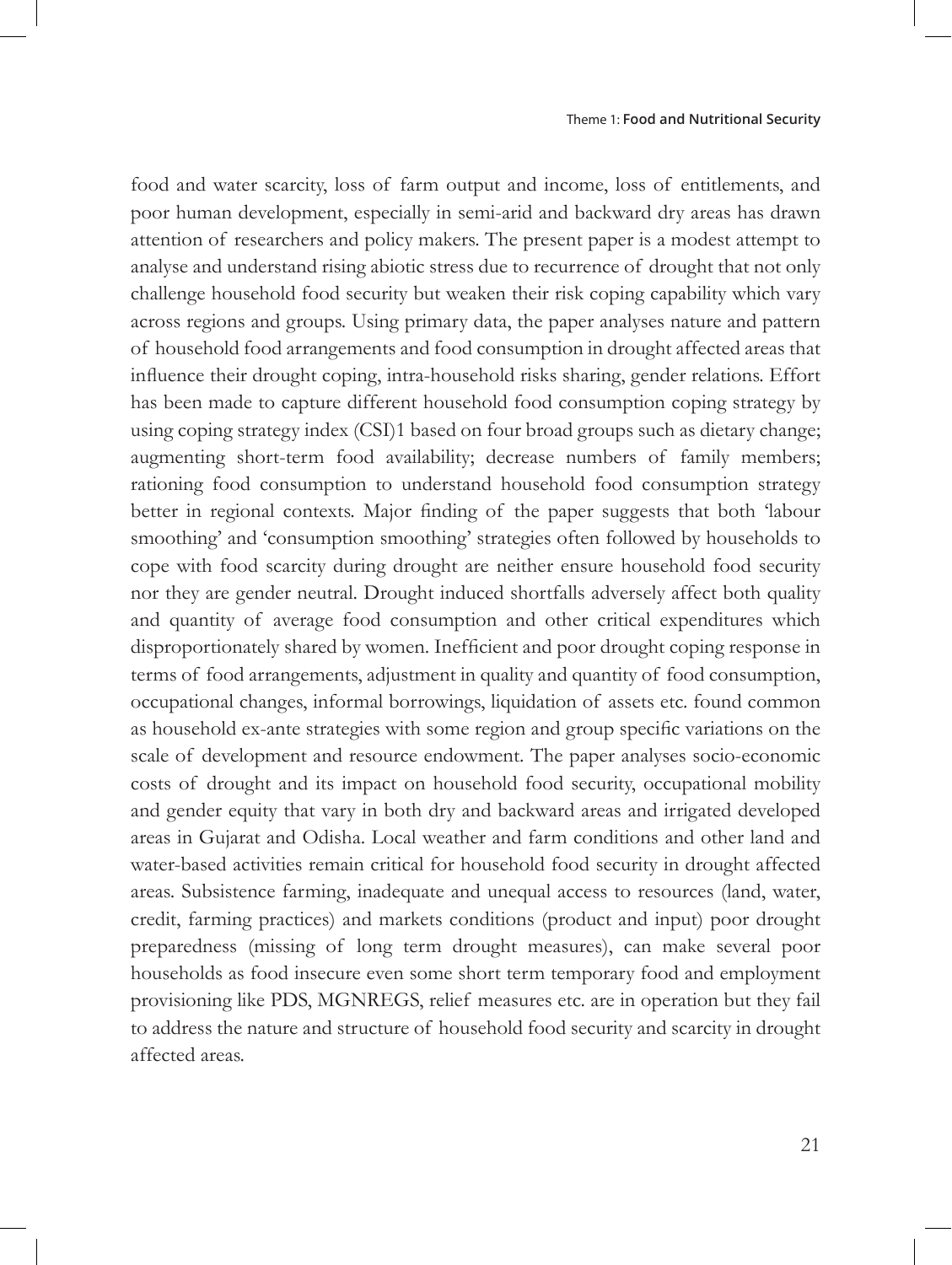# TECHNICAL SESSION 1.4

#### **Analysis of Pulses Cultivation and Nutrition Security in Odisha**

#### **Neela Mahaba Sheekha**, Lecturer in Economics, Kesinga Mahavidyalaya, Kesinga, Odisha

The distress of the farming community has increased in recent years. It has resulted in a decline in the growth rate of agricultural production. In this regard, pulses cultivation needs to be analysed to understand the performance of pulses cultivation since the crop is a major source of nutrition security. In this context, the present study examines the nutrition status of Odisha and explains the importance of pulses cultivation to have nutrition security in the state. Therefore, the study analyses the trends in the area, production and yield of four different groups (Mung, Biri, Kulthi and Arhar) of pulses across all the districts of Odisha since 2000-01. The data sources of the study are the Directorate of Economics and Statistics, Government of India; Economic Survey of India 2019-20; Odisha Economic Survey 2019-20; Odisha Agricultural Statistics, Government of Odisha and other published sources. The study found that there is poor nutrition status in Odisha. Moreover, the trends of the area, production and yield of pulses are calculated to track the rate of growth over three sub-periods. The compound annual growth rate of the pulses production has been stagnant during 2010-11 to 2016-17. It was found that there are substantial agricultural disparities in the trends in the area, production and yield of different groups of pulses cultivation across all the districts of the state. Further, the productivity of pulses was found below the national average. And, the per capita availability of the pulses for consumption is meagre in the state. Therefore, the crop needs immediate government intervention in terms of policies to have nutrition security in the state.

The paper examined the critical indicators of health and nutrition per se, which has been a grave concern for policymakers in Odisha. Low HDI indicated the state to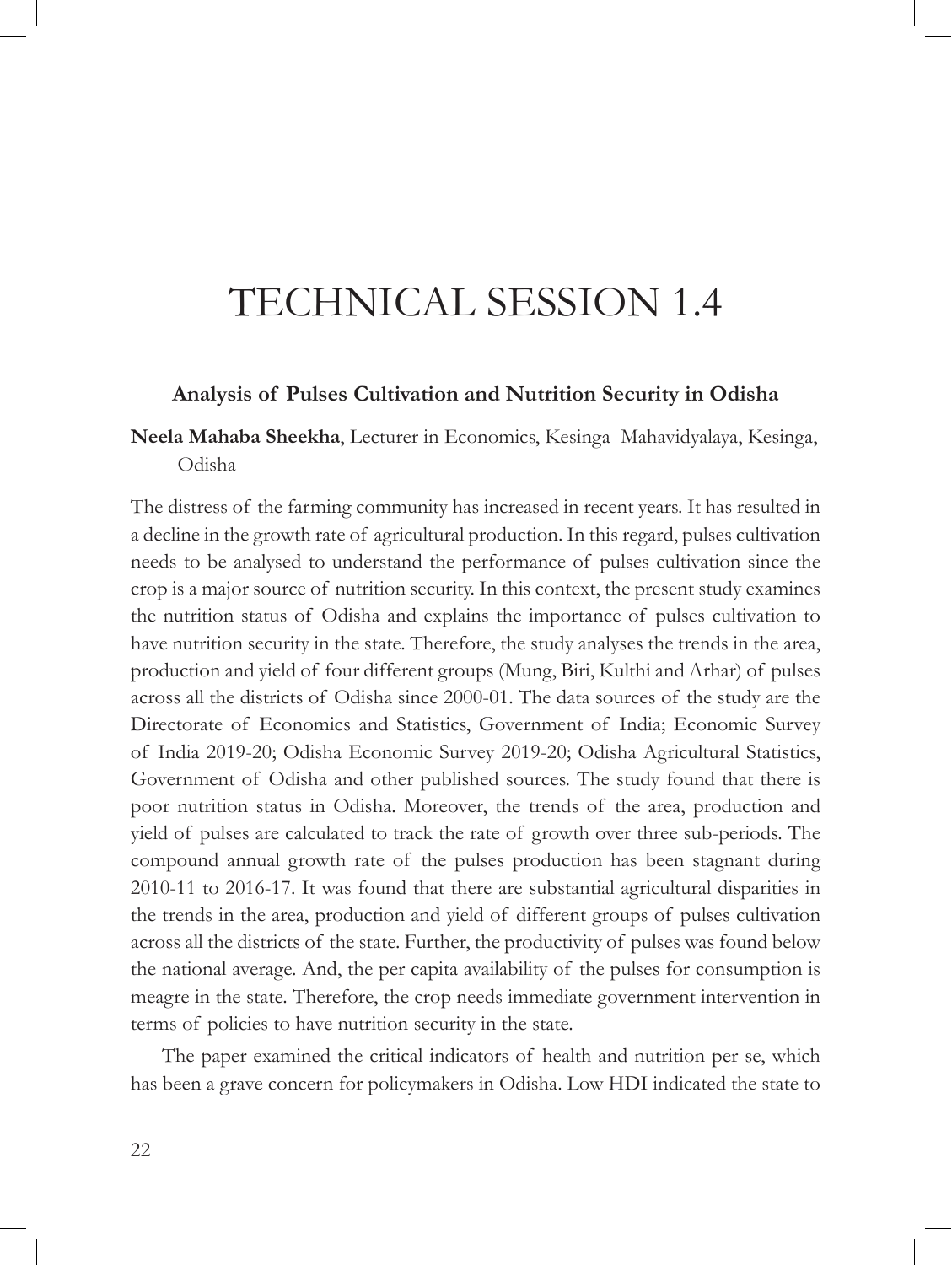make public spending on different HDI indicators to improve the overall development and poverty ratio showed a considerable share of the population is still below the poverty line in rural Odisha till date. The percentage of children under stunting, wasting and underweight is considerably high in the state. The IMR is high in rural Odisha than urban Odisha. Thus, Odisha has a record of poor nutrition status. Keeping this track of the nutrition and development indicators, numbers of literature have shown a pathway of development in boosting the agriculture sector and meeting the minimum nutrition requirement for large sections of the society.

### **Food Wastage and Post-Harvest Losses in India: A Qualitative Analysis with Certain Policy Implications**

**Ilma Rizvi**, Research Scholar, Jamia Milia Islamia University, Delhi **Shahid Ashraf**, Professor, Jamia Milia Islamia University, Delhi

The on-going market trends may prove out to be a boon for developing economies like India. Most of the developing nations rely on agriculture sector in order to boost their overall economic growth and so is the case with the Indian economy. Many times agriculture sector has to resort to providing food as well as employment to its people. There has always been a dilemma about changing demand patterns and its impact on the economic performance of the agriculture sector. The recent COVID-19 epidemic has emerged as the changing phase for most of the developing nations. This epidemic has suggested more on strengthening the infrastructural facilities while simultaneously being concerned about the climate change. Past has always taught us about the importance of both climatic balance as well as agricultural balance in nurturing the economic performance of any nation. This is why there's always been a requirement to learn and implement more about the green and clean technology. During the lockdown phases, almost everyone has to resort to 'work-from-home' practice and with this new normal there has been a drastic change in the consumption pattern of individuals. Due to the raised nutritious intake concern, people started having more of packaged and processed foods. This year gave a highly increasing demand pattern for ready-to-cook and ready-to-eat foods. Such families where both the parents are bread earners had relied heavily on such food practices. But there has been an unseen story of the journey of food from farm to plate. There are numerous published sources claiming a disrupted channel of food from farm to processing to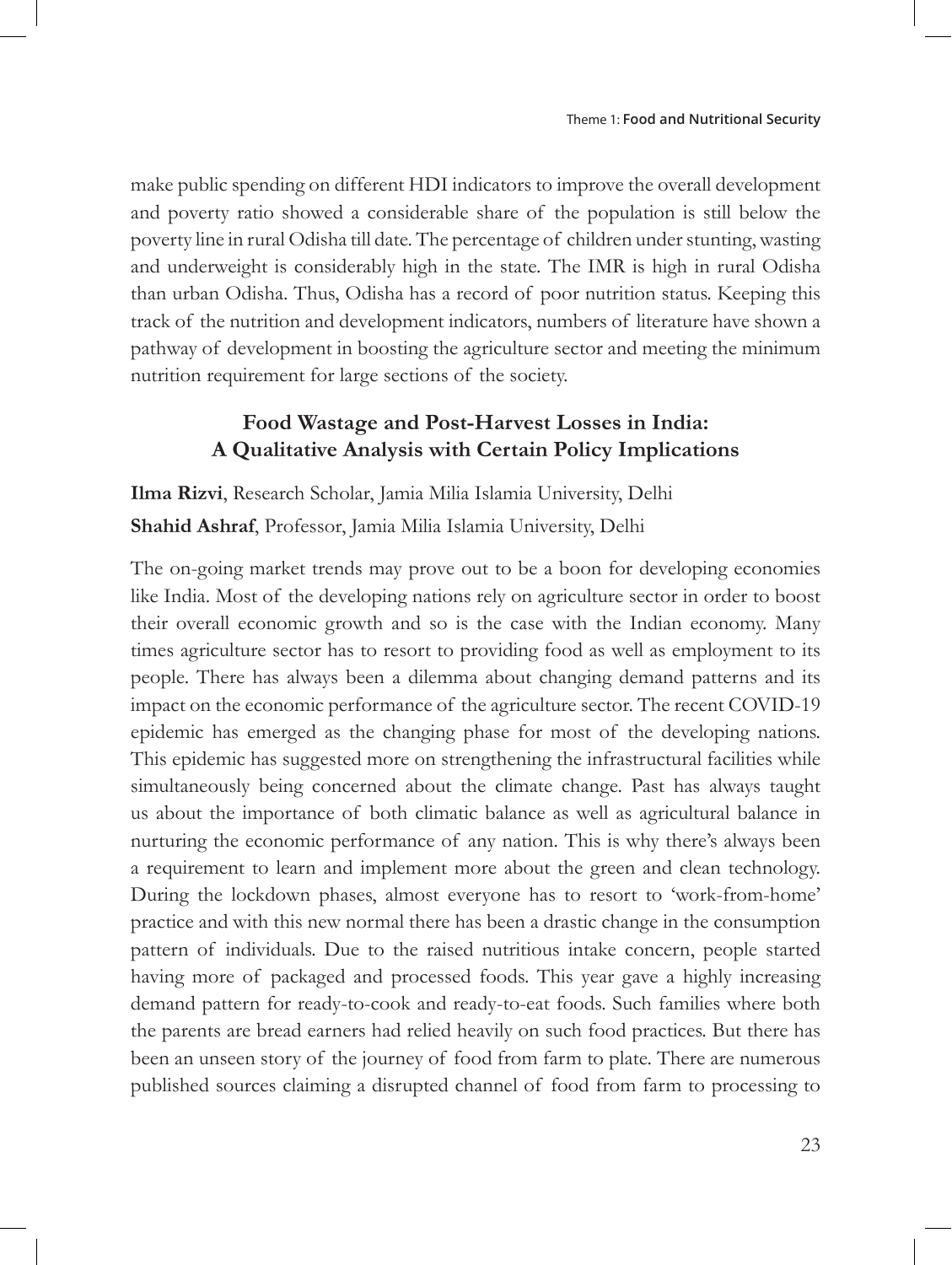its presence on plate. This paper tries to enrich more on the food wastage and postharvest losses, especially witnessed in developing nations and would further enlighten more on the suggestions as to how a developing nation could avoid such losses and simultaneously learn more about the usage of green and clean technology. This paper is an attempt to bring the findings of certain varied reports/surveys/studies at a single page and provide suggestions and ways to achieve the set targets. Thus, this will be a qualitative study with its significant implications to policy makers.

#### **People's Hotel: A Means to Nutritional Empowerment**

**Seethal Davis**, Research Scholar, Dr. John Mathai Centre, University of Calicut, Kerala **Manjusha P**, Dr. John Matthai Centre, Department of Economics, University of Calicut, Kerala

The NFHS-5 report states that anaemia is more prevalent among children and women than men in India. In this context, what role can be played by 'People's Hotel' an initiative of the Kerala government as a part of the hunger-free Kerala programme is discussed in this paper. People's Hotel comes under the common brand Subhiksha hotels. On average, 500 to 1,500 people have lunch in a day at these hotels which is priced at ₹20. Kudumbashree/voluntary organisations and co-operatives have entered into an agreement to cook and distribute lunch at People's Hotel. The questions we are trying to address are: How malnutrition among children and women can be addressed through People's Hotel? How People's Hotel can reduce the burden of a housewife and a working woman as child-rearing activities are time-intensive, particularly for younger children. We visited the nearby 'People's Hotel' at Mulagunnathukavu in Thrissur district. The hotel is run by four Kudumbashree members. Kudumbashree, a community network, is the poverty eradication and women empowerment programme implemented by the State Poverty Eradication Mission of the Government of Kerala. Presently, People's Hotel only provides one-time meal (without any additives), however if the government takes initiative to provide meal more than once a day, it will ensure nutritional security. The augmentation of People's Hotels must be in accordance to reduce iron deficiency. As of now major customers of People's Hotel are men. More children and women needed to be the beneficiaries of People's Hotels as it will reduce the work burden of both housewives and working women, who particularly have younger children. Cooking fuel has to be provided at a subsidised rate. Local self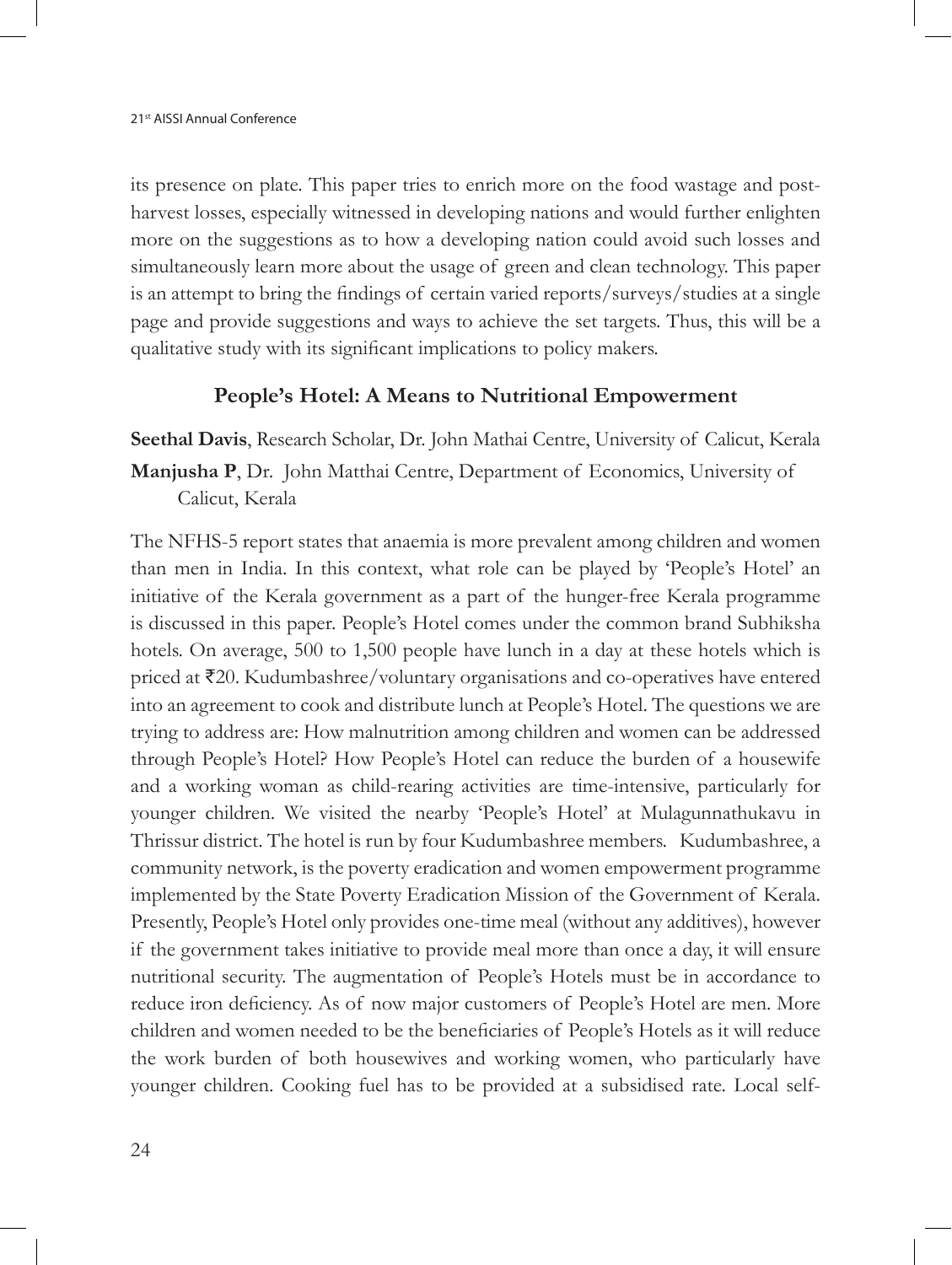government should take efforts to procure locally available vegetables. People's Hotels are a viable option as they can meet their expenditure from their revenue. Low-interest rate loans from Kudumbashree and other financial aid from the local self-government and the state government can help the women entrepreneurs to run the business.

#### **A Review Paper on Food and Nutritional Security with Special Reference to Jharkhand**

## **Kumar Harsh**, Research Scholar, University Department of Economics, Ranchi University, Ranchi

The first and the foremost thing which arise when one studies about food and nutritional security is how to actually find which region or person is food and nutritionally secure or insecure? The studies related to the 'identification problem' has considered different determinants of food and nutritional security. One can argue that although the studies have attempted to address the 'identification problem', there is no clear way out yet. However, this is not true. Over the period, with evolution of studies, certain parameters that play a dominant role in ensuing food and nutritional security have come up. One of such parameter is the 'role of woman'. A clear and positive implication of placing women in the centre of food and nutritional security studies is that child nutrition is automatically taken care off. In this multipolar world which has its multiple priorities, the hurdles to food and nutritional security is not just the implications of recently occurred COVID 19 pandemic. But there are other constraints as well, which are there since the long run – climate change, reduced agricultural productivity, etc. Some researchers differ from the popular opinion that increase in the real income necessarily led to increase in calorie intake and that the role of government interventions are limited. Results suggest that the calorie-elasticity of Public Distribution System (PDS) transfers is twice as large, as compared to additional out-of-pocket income equal to the cash equivalent of PDS transfers. There may be differences on the reasons behind differentiated efforts of the countries with respect to food and nutritional security, but there is almost a consensus that, prioritising sustainable agriculture is crucial for ensuring food and nutritional security. The state of Jharkhand is an example of sharp contrast as the mineral prosperity of the state could not be converted to its overall social wellbeing. Of all the parameters of social wellbeing, food and nutritional security is the most poorly placed. The National Family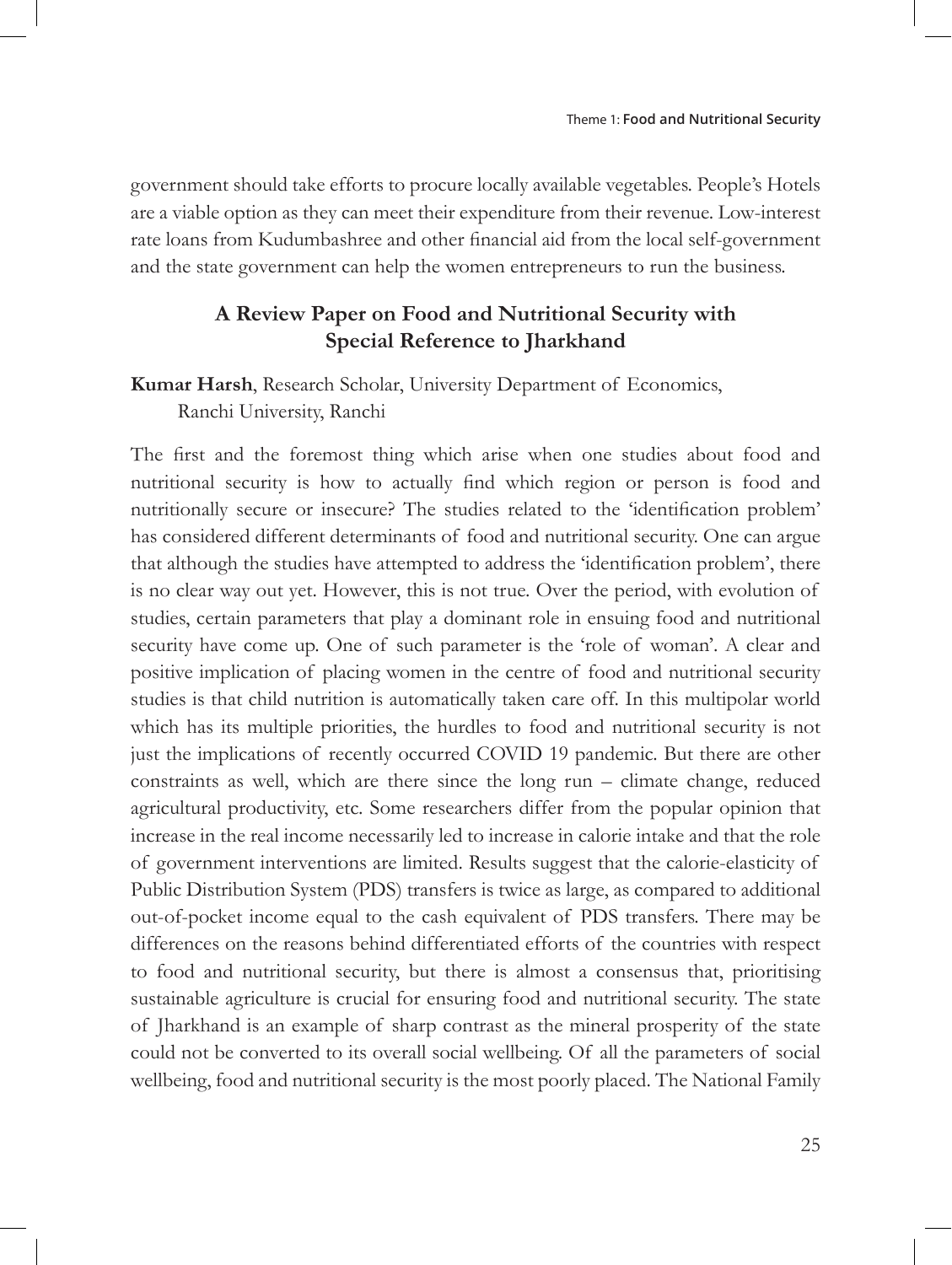Health Survey (NFHS) data shows that Jharkhand stands amongst the bottom states on almost all nutritional parameters. There are 32 tribes in Jharkhand and some of them are worst impacted. Bihar and Chhattisgarh have outpaced Jharkhand in terms of ensuring food and nutritional security. Sustained reforms, coupled with political and social will to improve PDS access, being the key.

## **Who is Well Nourished in India? An Age and Socio-economic Matrix**

**Mukesh Kumar**, PhD Student, Indian Institute of Technology, Roorkee **Pratap Mohanty**, Associate Professor, Indian Institute of Technology, Roorkee

Nutrition is fundamental for the health and well-being of individuals of all ages and is a basis for sustainable development and economic growth. Undernutrition, the leading form of malnutrition in India, would imply the absence of freedom to lead a minimally healthy life. From the human development perspective, undernutrition demands a higher degree of priority, as it signifies deprivation or deficiency than overweight/obesity, which indicates excess. On the one hand, India ranked poorly in Global Hunger Index (GHI) 2021, and COVID-19 further intensified the malnutrition and hunger problem. On the other hand, overweight/obesity is rising rapidly among adults.

The nutrition transition is underway in India, and we do not have food and nutrition intake data since 2011-12, almost a decade. Therefore, we tried to map the nutritional status of all ages (children 0-10 years, adolescents 11-19 years, adults 20-45, and elderly 45 and above) people in India using the most recent nutritional outcome-based data in the lack of updated nutrition intake data.

Earlier, we have National Family Health Survey (NFHS) to assess the nutritional outcomes, but the limitation of NFHS is that it covers only children under five and adults of reproductive age. To overcome these issues of lack of data on school-age children, adolescents, and the elderly, we use the Comprehensive National Nutrition Survey (CNNS 2016-2018) and Longitudinal Ageing Study in India (LASI Wave-1 2017-18). To measure the nutritional outcome of children and adolescents, we followed World Health Organization (WHO) 2006 child growth standard and WHO 2007 growth reference. For adults and the elderly, standard Body Mass Index (BMI) criteria are used to classify the nutrition status.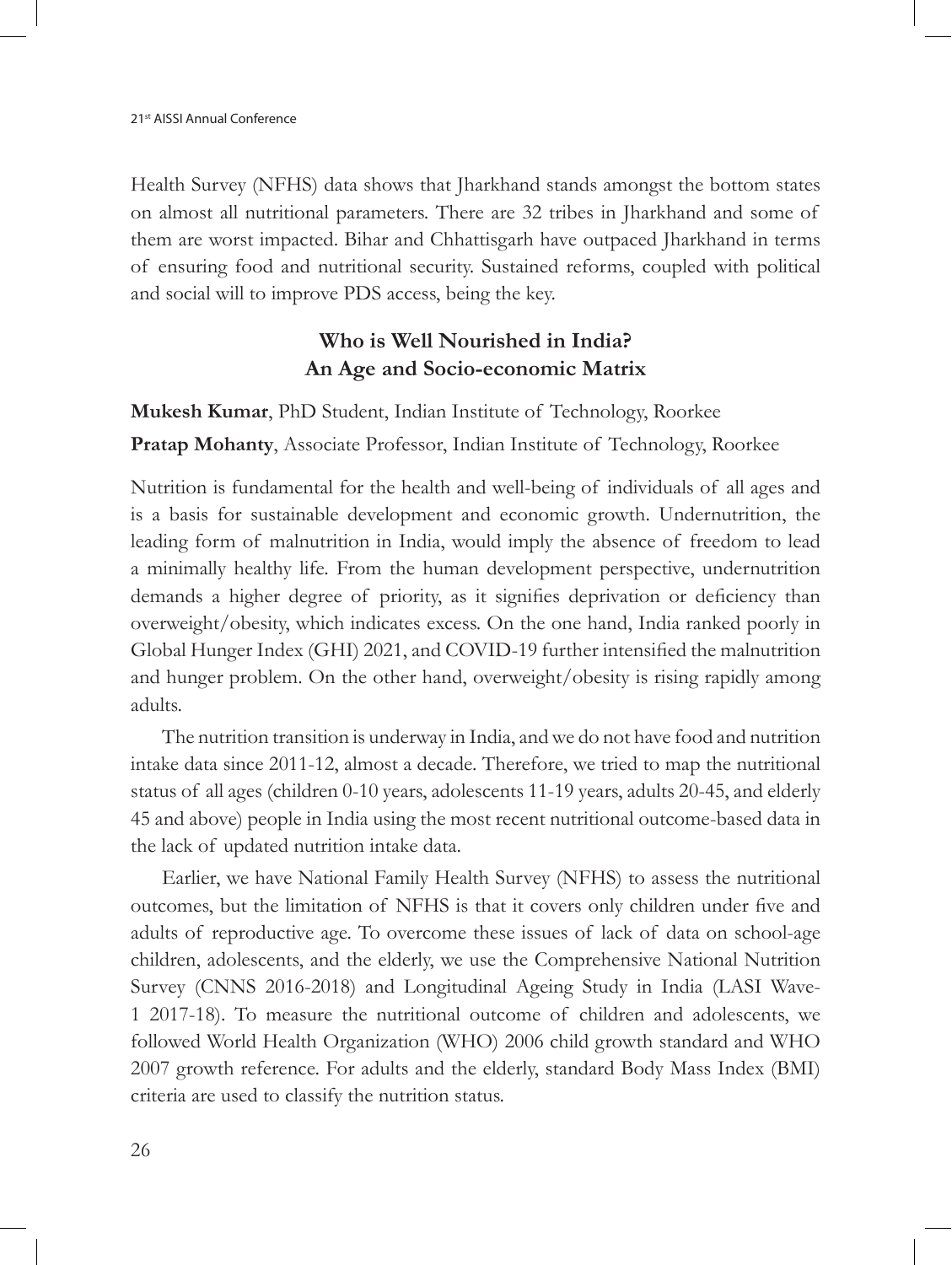We find that in India, there is a persistent and substantial disparity in nutritional outcomes across the different socioeconomic spectrums, i.e., rural-urban, sex, wealth groups, and social classes (caste and religion). In terms of stunting, children aged 24-59 months are most vulnerable, and 38.6% are stunted. Within this age group, 55%, 48%, and 41% of the children from the poorest wealth group, STs, and rural areas are stunted. Although the prevalence of stunting is 21%, 25%, and 29% among children aged 5-9 years and adolescents (10-14 years and 15-19 years), socioeconomic disadvantages persist.

The prevalence of underweight among adults (20-44 years) and the elderly is 19% and 21%, whereas a larger proportion faces obesity. Compared to men, women have a higher prevalence of underweight and overweight/obesity. Except for disadvantaged groups, overweight is more prevalent among adults, and 22% of adults and 27% of the elderly are overweight/obese. This indicates a more complex nutrition reality of the dual burden of malnutrition—the coexistence of undernutrition and overweight/ obesity.

Our study presents a factsheet on the child, adolescent, adult, and elderly malnutrition in India. Apart from other socioeconomic yardsticks, we are also a deeply unequal society borne out of a nutritional standpoint. There are stark rural-urban, social, and economic disparities in nutritional outcomes. Tackling health and nutritional inequalities are very critical because these reinforce each other throughout the life cycle. And to avoid a looming public health crisis of increasing obesity, policymakers should formulate appropriate nutrition policies for adults and the elderly.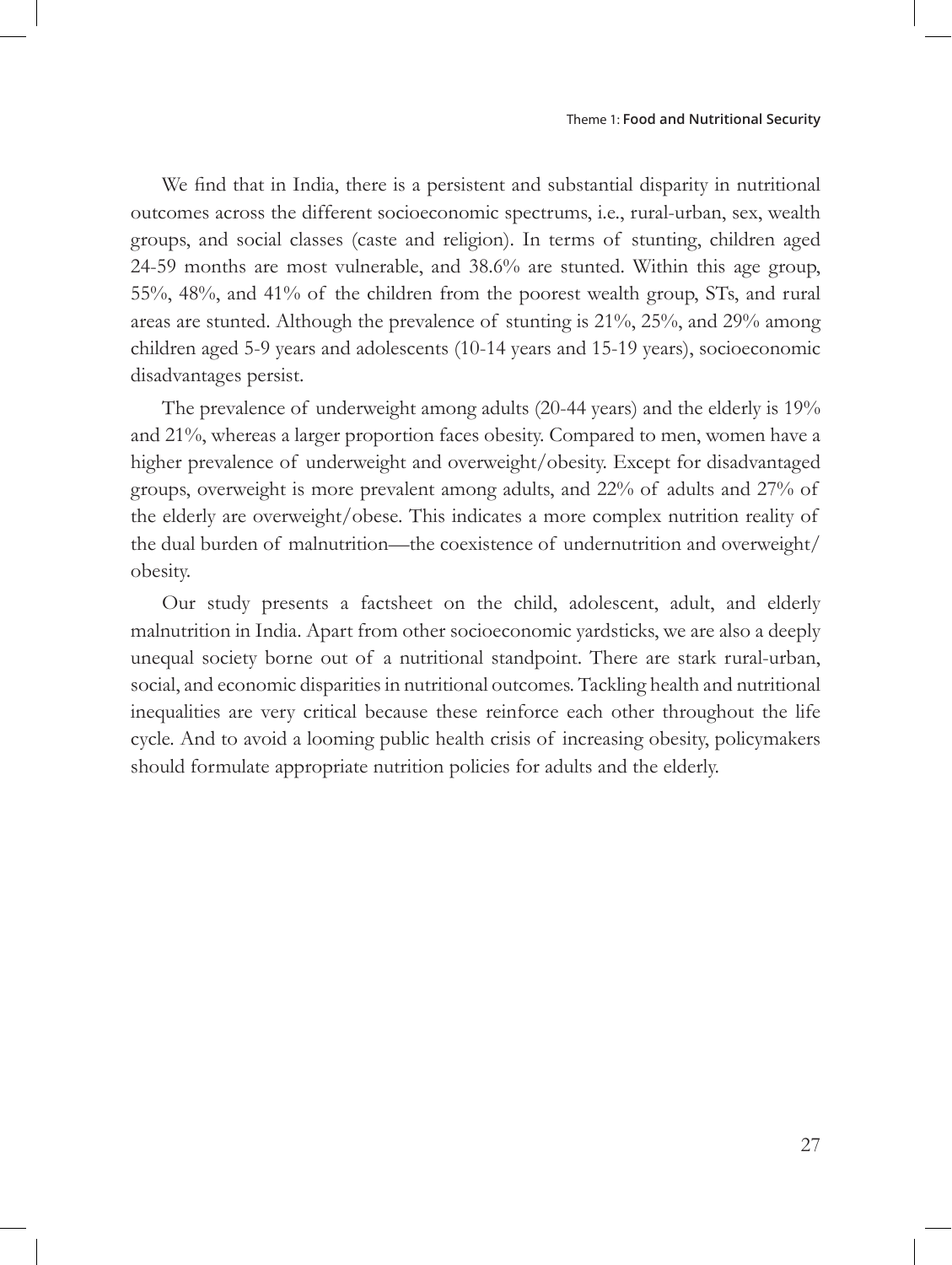# TECHNICAL SESSION 1.5

#### **Impact of COVID-9 on the Fish Production in Kerala**

**Salini U**, Ph.D Scholar, Dr. John Matthai Centre, University of Calicut, Aranattukara, Thrissur

**Manisha M.U**., M.Phil Scholar, Dr. John Matthai Centre, University of Calicut, Aranattukara, Thrissur

Fisheries sector plays the most prominent role in the economy of Kerala. Kerala is the second largest in the case of fish consumption. The sector contributes not only to the GDP and employment, but also stimulates growth in a number of subsidiary industries. At the same time, fisheries are an industry for many possibilities provided as production of fish, employment opportunities, handicrafts products and precious metals. Not only that, the ocean is also an important asset for many businesses like ownership of mechanised boats and foreign made vessels and fishermen are mediators of all these kinds of business. But the traditional fisher folk of Kerala have been acknowledged as one of the marginalised communities. So, we can attempt to evaluate the importance and role of fisheries sector to enhance the livelihood of the human being. On 24 March 2020, the Government of India under Prime Minister Narendra Modi ordered a nationwide lockdown for 21 days, as a preventive measure against the COVID-19 pandemic in India, and further extended the lockdown until 31 May 2020. Although these steps were undertaken for the safety of the mankind, but it created numerous hurdles for the growth of the economy. COVID-19 and the measures instituted to control it have adversely affected all the sectors of the economy like agriculture, industry, tourism, education etc. It has also had an adverse effect on the fisheries sector.

The research for this article was based on secondary data sources such as Economic Review, Marine Fisheries Census 2010, Department of Fisheries, Government of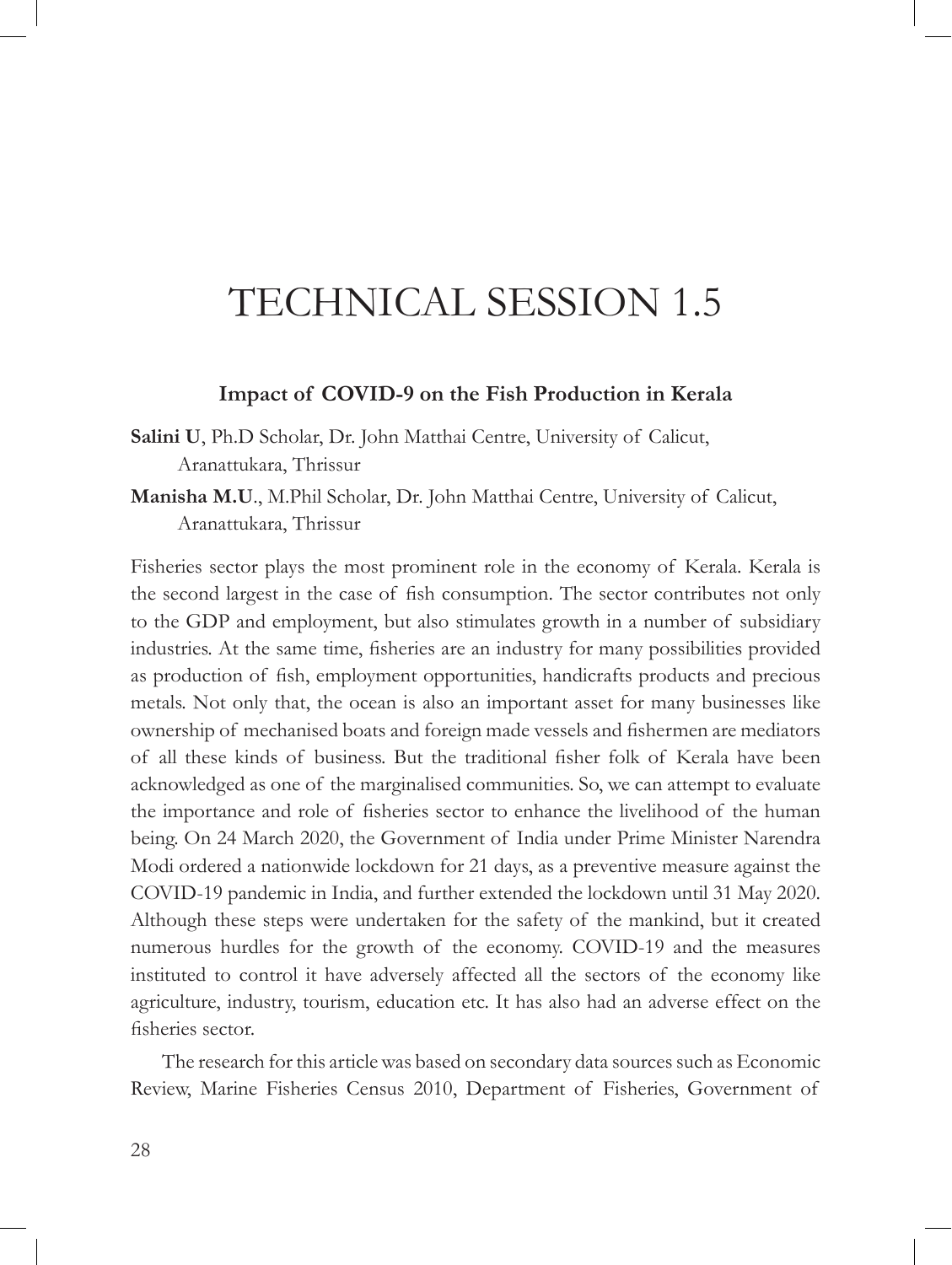Kerala, CMFRI, various Journals, Magazines, and reports of the state, national and international organisations. Firstly, growth of fisheries sector data was collected from fisheries census, Handbook of Fisheries Statistics. Secondly, the data on the role of fish production to the development of the economy and fisheries sector was accessed from the Economic Review. We must investigate these facts to prove the role of fisheries sector and through it understand the importance of fish production on the food habits of Keralites. We specifically mention that the role of fish production to the improve the livelihood of the human being in the economy. This study finds that the marine fish production declined during the COVID-19 period and at the same time inland fish production increased. But the overall fish production decreased during COVID-19. The share of export of marine products also decreased during this period and the contribution of fisheries sector during the COVID-19 period decreased as compared to the previous year.

### **Security in Times of Insecurity: A Study on Food Security among EWS Households of Delhi during COVID-19**

- **Uma**, Senior Assistant Professor, Department of Economics, Lakshmibai College, University of Delhi, Delhi
- **Shubhangi Singhal**, Assistant Professor, Vivekananda Institute of Professional Studies, Delhi

COVID 19 has affected all sections of society across caste, class, region and state, but needless to say that it disproportionately affected the poor, daily wage workers, migrant workers, small and marginal workers. A shortfall in income due to job loss and lockdown significantly affected the households of these workers. People experienced food insecurity, monetary crunch along with health havocs and losing the near and dear ones due to severe crisis at different levels. Targeted provision of food and cash was the greatest need of the hour to minimise the pain and agony of the desperate people of the country. This was more required in the poor households of the country. The aim of this study is to evaluate the impact of food security on the livelihoods of the EWS households of Delhi during the times of COVID 19. Simultaneously the paper also focuses on the cash assistance extended by the Government and NGOs during the times of COVID 19 and its impact on the lives of people of Delhi. The purpose of the study is to evaluate the efficacy of Distributive policy of the Government to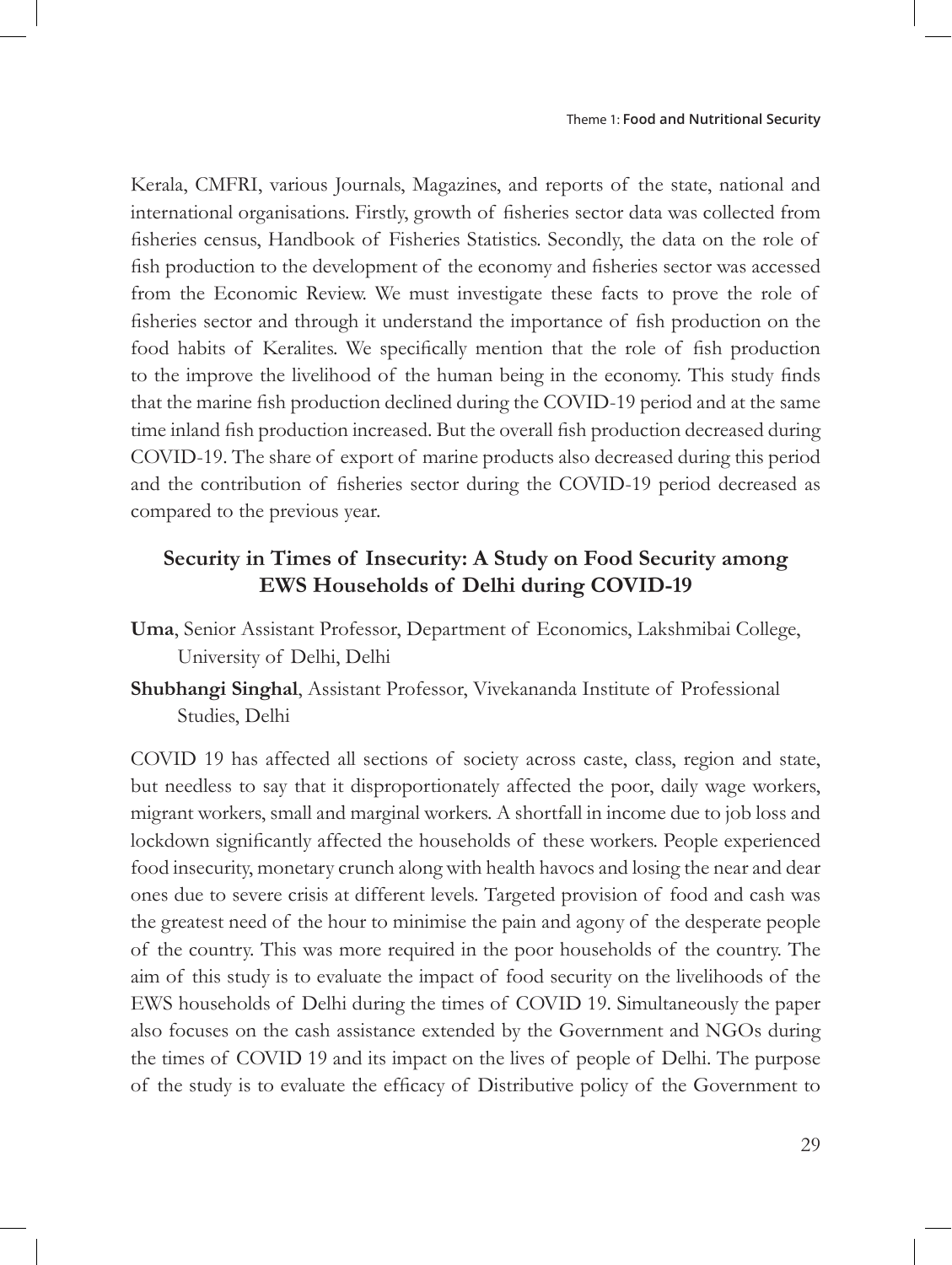handle the unprecedented health led food and financial crisis. The survey is conducted in April 2022 on 150 households of Delhi on random sampling basis. The questions are meant to assess the experiences of households for the period April 2020 to March 2022. The present study will be a great addition in the process of policy formulation and implementation. The academia, Faculty and scholars are definitely going to get a deeper understanding of the after effect of COVID 19 on the lives and livelihood of the people of Delhi and the efforts of the Government and NGOs to address the grim situation.

As per the results of the questionnaire survey, it was analysed that major population of the survey was aware of the prevailing food and cash benefits provided by the government. It was also analysed that respondents who received food benefits felt secure after the implementation of the government policy as they received adequate amount of foodgrains, wheat and pulses as given under the policy regime. In contrast to this, the government policy of Direct Benefits Transfer of cash provision during COVID-19 was not found to be successfully implemented. Respondents also agreed that government had more reach to them than NGOs and only a few respondents agreed to having received benefits from the NGOs.

#### **Sustainable Livelihood and Nutrition Security for Tribal Farmers: An Assessment of CSR Intervention in Dungarpur, Rajasthan**

- **Ratna Verma**, Assistant Professor, Indian Institute of Health Management Research University, Jaipur
- **Mahima Purohit**, Research Officer, Indian Institute of Health Management Research University, Jaipur

Dungarpur is a tribal-dominated district of Rajasthan. The district is exemplified by low agriculture productivity, migration, and high incidences of malnutrition. The Dharampal Satyapal Group, as a Corporate Social Responsibility, has built a model of three-tier system of cultivation in wadi to reduce climatic, biological, market risks and secure livelihoods and nutrition for deprived tribal farmers' family. The study was an attempt to understand the impact of wadi Intervention on farmers' income, dietary diversity and nutrition security for women & children.

The study used quantitative and qualitative methods for data collection. The 24-hour dietary recall method was used to measure micronutrient intake and anthropometric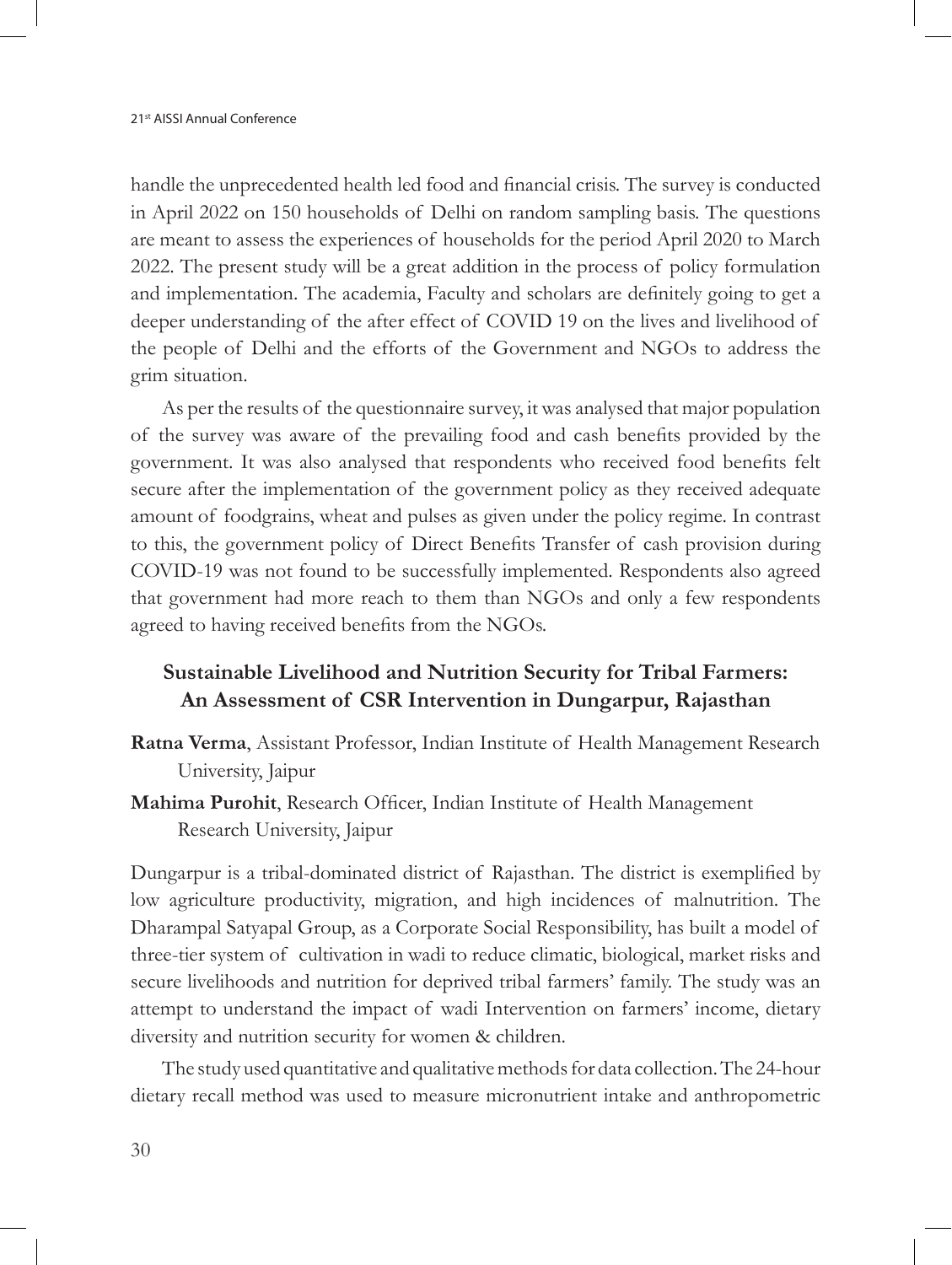data was captured for women & children under five. The study covered 100 farmers' families from the project intervention villages and 100 from non-intervention villages.

The findings indicate that wadi cultivation, through production of diversified crops, has dramatically increased family income up to rupee 5000 per month throughout the year. The wadi also enhanced food basket of farmers families and provided options to consume diverse food by sustaining food and nutrition security for women and children. The anthropometric data also revealed better nutrition outcomes in the intervention areas as per Recommended Dietary Allowance of ICMR. The study proposes to scaling up the model by convergence with other government schemes.

The tribal population in the remote rural villages of the Dungarpur district is facing severe livelihood distress due to shrinking agriculture production on which they were traditionally dependent. The three tier of wadi model under the PAHAL intervention provided a sustainable solution for marginalized and poor farmers to secure their livelihood and improve their socio-economic status. The increased family income turned out to benefit them in terms of their saving, investment in livelihood assets, and reduced migration. The Intervention has also provided a spectrum of diverse food basket and availability of nutritious food for consumption for family. The better nutrition status, increased gfamily income and reduced migration has emphasied the need for replicating the model to the other non-intervention areas. The approach needs to be converged with other government schemes such as Pradhan Mantri Krishi Sinchayee Yojana, ICDS and National Nutrion Mission for better livelihood and nutrition outcomes

#### **The Role of Groundwater for Food Security in India**

**Manikandan P**., Ph.D. (Full Time) Research Scholar, The Gandhigram Rural Institute (Deemed to be University), Gandhigram, Dindigul

**Rajendran S**., The Gandhigram Rural Institute (Deemed to be University), Gandhigram, Dindigul

As the population of India is increasing rapidly, the demand for food grains is also increasing. Irrigation water is must to improve the agricultural production and productivity. Due to the climate change and unscientific usage, the availability of surface water is shrinking. In such a situation, the dependence on groundwater as the reliable source of fresh water has increased immensely. But the unregulated bore well drilling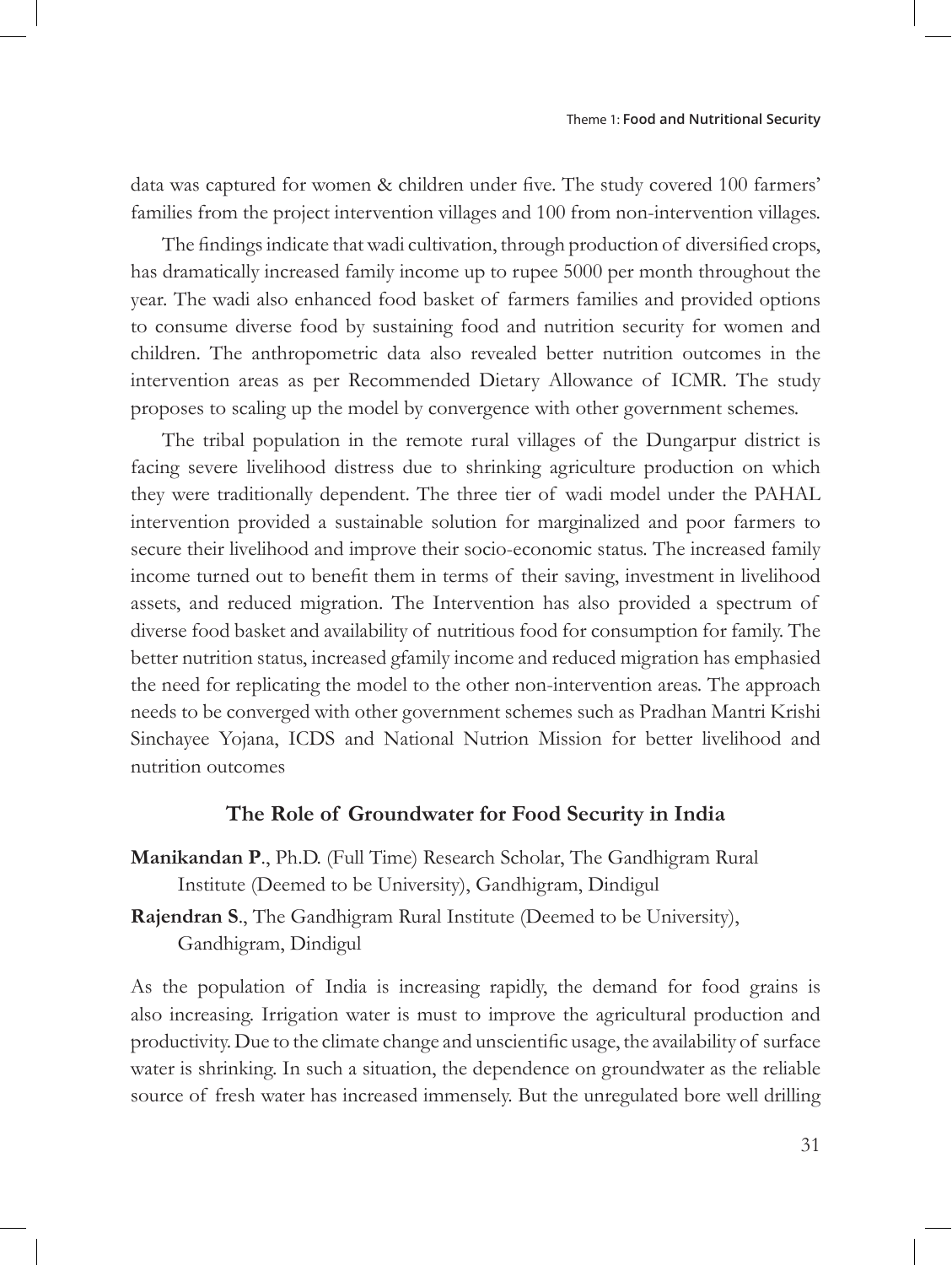and free electricity has led to inefficient and uneconomical use of *groundwater* infiltration resulting in groundwater depletion in many parts of the country. This paper is an attempt to portrait the groundwater resource use pattern in the both agriculture and non-agriculture activities. Though India has huge groundwater resources, it is in diversified form. The northern alluvial aquifers have large quantity of groundwater, but it is very low in the hard rock aquifers contained in the Deccan Plateau. Like-wise, its consumption for the both agricultural and non-agricultural purposes are also not even among the major Indian states. Irrigation being the major consumer of groundwater, its consumption depends on groundwater availability, crop cultivation, availability of electricity and micro irrigation coverage. In the case of domestic and industrial usage, consumption of groundwater is higher in the urbanised states. Agriculture is the major sector that consumes the largest portion of the groundwater resource in India. For which, irrigation is the major factor. Groundwater is also the supplementary source of irrigation for many farmers. Its consumption is very high in the groundwater resource abundant northern and eastern states of India. Though the peninsular Indian states are highly dependent on groundwater irrigation, there groundwater consumption for irrigation is comparatively less because of their hard rock aquifers conditions. Generally, the reason for the high groundwater extraction for irrigation is dependent on crops and availability of the electricity. The micro irrigation coverage may also play a significant role in it. Due to the high dependency on deep tube wells in the states of Punjab, Haryana and Uttar Pradesh, the irrigation ability from one pump set is very much higher in these states compared to all other states.

The urbanisation growth poses a greater challenge to providing drinking and domestic water to households. Though the groundwater consumption of domestic households is less than the irrigation, the highly urbanised state's consumption is very high. The industrial groundwater consumption in the resource abundant states is also high. Along with that, its consumption is also high in the states of Chhattisgarh, Jharkhand though the groundwater availability in these states is lower than the national average.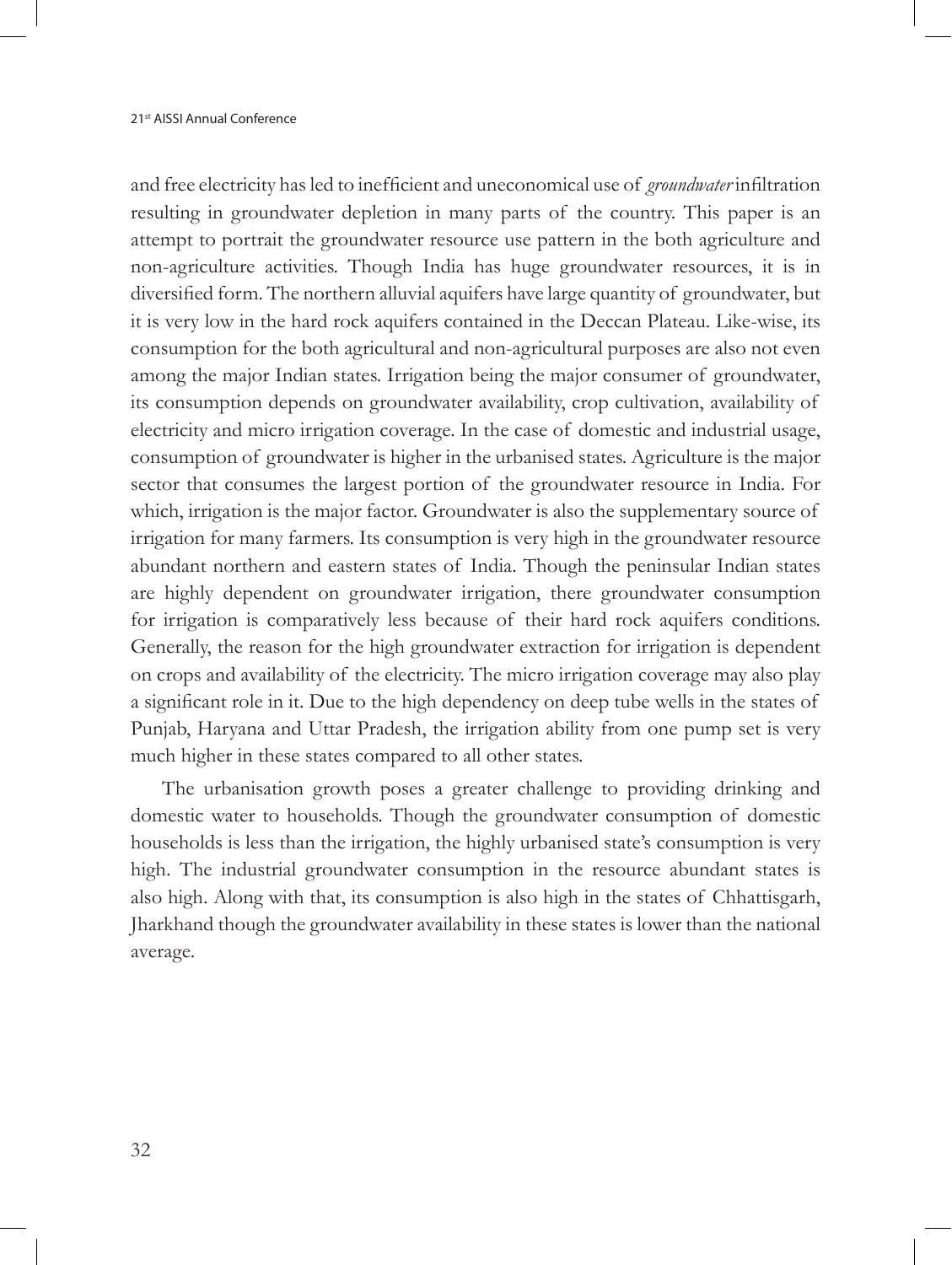#### **Trends and Patterns of Malnutrition Across States in India**

**Arifa Sultana**, Consultant, Centre for Economic and Social Studies, Hyderabad

As per the Global Hunger Index (2021), India ranked poorly at 101 among 116 countries in the World, and is projected as seriously severe among the countries of the world. Though India ranks second in food production in the world, it is also second in undernourished population in the world. This paper brings out the trends and patterns of under-nutrition, micronutrient deficiencies and over-nutrition among children and adults across states in India using National Family Health Survey (NFHS) data. The under-nutrition status shows that the stunted children in India on an average as per NFHS-5 are 31.60 per cent, a little less when compared to NFHS-4 at 32.23 per cent. The states like Bihar, Uttar Pradesh, Jharkhand and Meghalaya continue with highest rates of stunted children having more than 40 per cent. There has been an increase in the stunted children in most of the northeast states and Telangana in south and Dadra & Nagar Haveli and Lakshadweep among Union Territories and Himachal Pradesh in north. The status of underweight children shows that there has been a decrease in most of the states except a few states. There has been a reduction in the child wasting rate in most of the states in India. In case of malnourishment among women, it is observed that the Body Mass Index (BMI) < 18.5 for women aged 15-49 has improved in all states except in Punjab and in Dadra & Nagar Haveli. Similar situation exists for malnourished men except for seven states.

The situation of anaemic children across states has worsened where most of the states have witnessed an increase with some of the states with very high increase in anaemic condition of children. Except a few states like Goa, Tamil Nadu and Dadra & Nagar Haveli, all other states have witnessed an increase in anaemic children. Anaemic condition of men and women has risen in most of the states. After malnutrition, over-weight has become another alarming problem in India, the status of overweight children aged 6 to 59 months shows that there has been an increase in the overweight cases across states in India. The percentage of overweight women has increased across states in India except a few states like Rajasthan, Meghalaya, Nagaland, Gujarat and Lakshadweep. There has been an increase in overweight cases of men in all states except Andhra Pradesh and Dadra & Nagar Haveli. The NFHS-5 computed waist to hip ratio for the first time and it reveals that on an average about 60 per cent of women and 48 per cent of men in India are at high risk for heart diseases, diabetes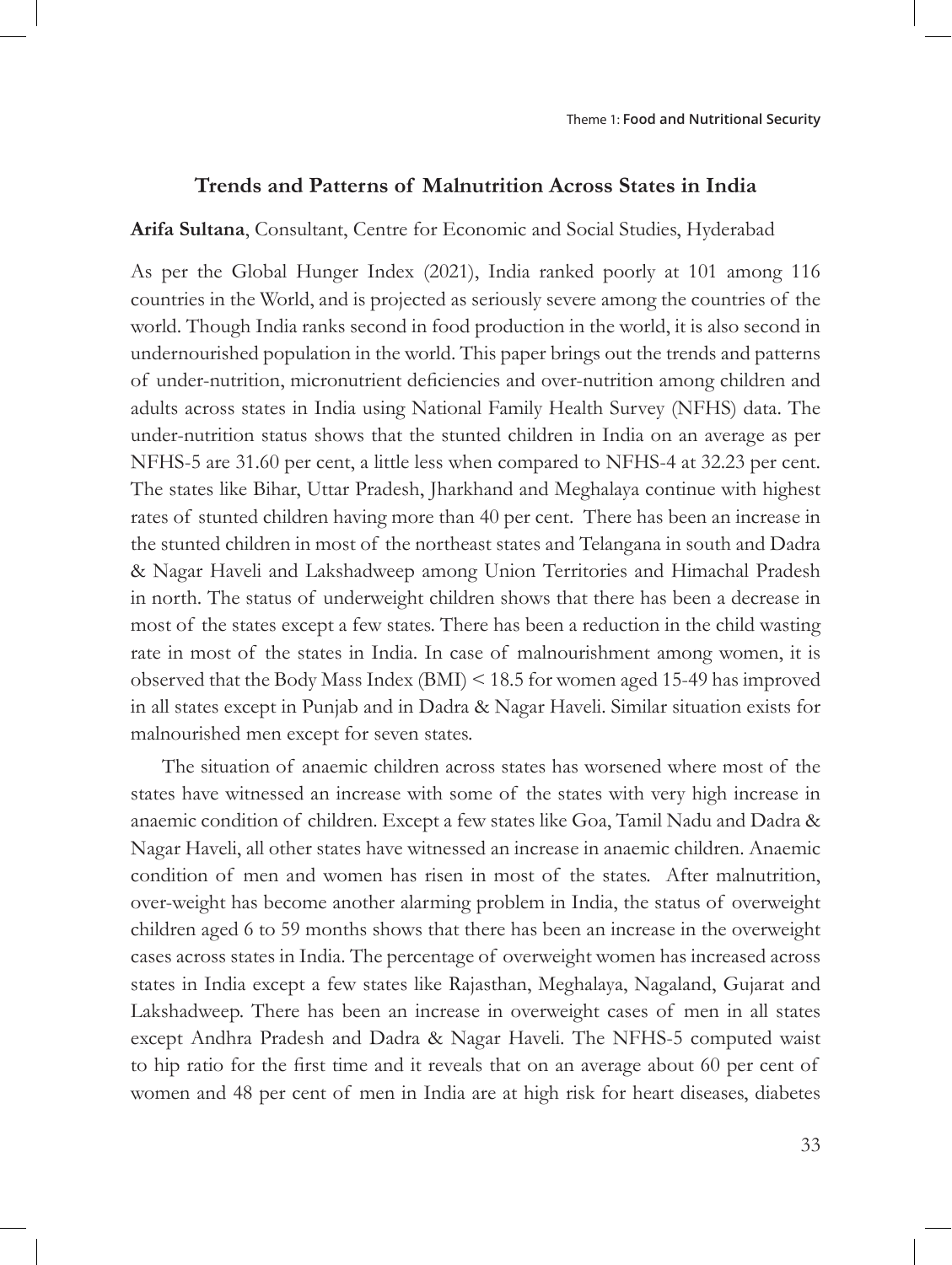and premature deaths as the waist to hip ratio is high. Though there is a positive change but the extent of change is very less and it is the need of the hour to take up healthy diet habits and curb the problems of malnutrition and also the newly added problem of over-nutrition which is scaling up high in most of the states in India. Policy interventions are also needed to curb the problems of malnutrition.

## **Cognitive Planning of Mid-day Meal Scheme: A Way Forward for an Inclusive and a Balanced MDM Model**

- **Gopinath.R** , Principal Scientist, M.S. Swaminathan Research Foundation, Chennai
- **M. Rekha**, Research Scholar, Department of Economics, Stella Maris College, Chennai
- **J. Kaviya Nijaritha**, Assistant Professor, Department of Economics, Stella Maris College, Chennai
- **R. Rengalakshmi**, Director, Eco-technology, M.S. Swaminathan Research Foundation, Chennai
- **M. Janakavi**, Junior Research Fellow, M.S. Swaminathan Research Foundation, Chennai

Malnutrition is a great concern among the policy makers as it is one of the main reasons for growth failure. Children from the lower income group and below poverty fall into the trap of malnutrition. Malnourished children fail to attain required amount of nutrition at the early stage of their brain and physical development, which affects their mental and physical capacity to work, their economic productivity, contribution and efficiency in later stages of life to the country. Malnutrition deficiencies of the young population can lead to unhealthy and poor working population of the future. Under nutritional population also increases the burden of the government in their future stages of life, demanding more of social benefits and health care expenditure from the government. Therefore, policy makers are more concerned to ensure nutrition security at the early stages of a child's development. School feeding programme like Mid-day meal (MDM) is one such concern. Globally, especially in many of the developing countries, school feeding programmes acts as a life line to millions of underprivileged, marginalised and disadvantaged children. India's Mid-Day Meal (MDM) scheme is the largest school meal programme in the world, reaching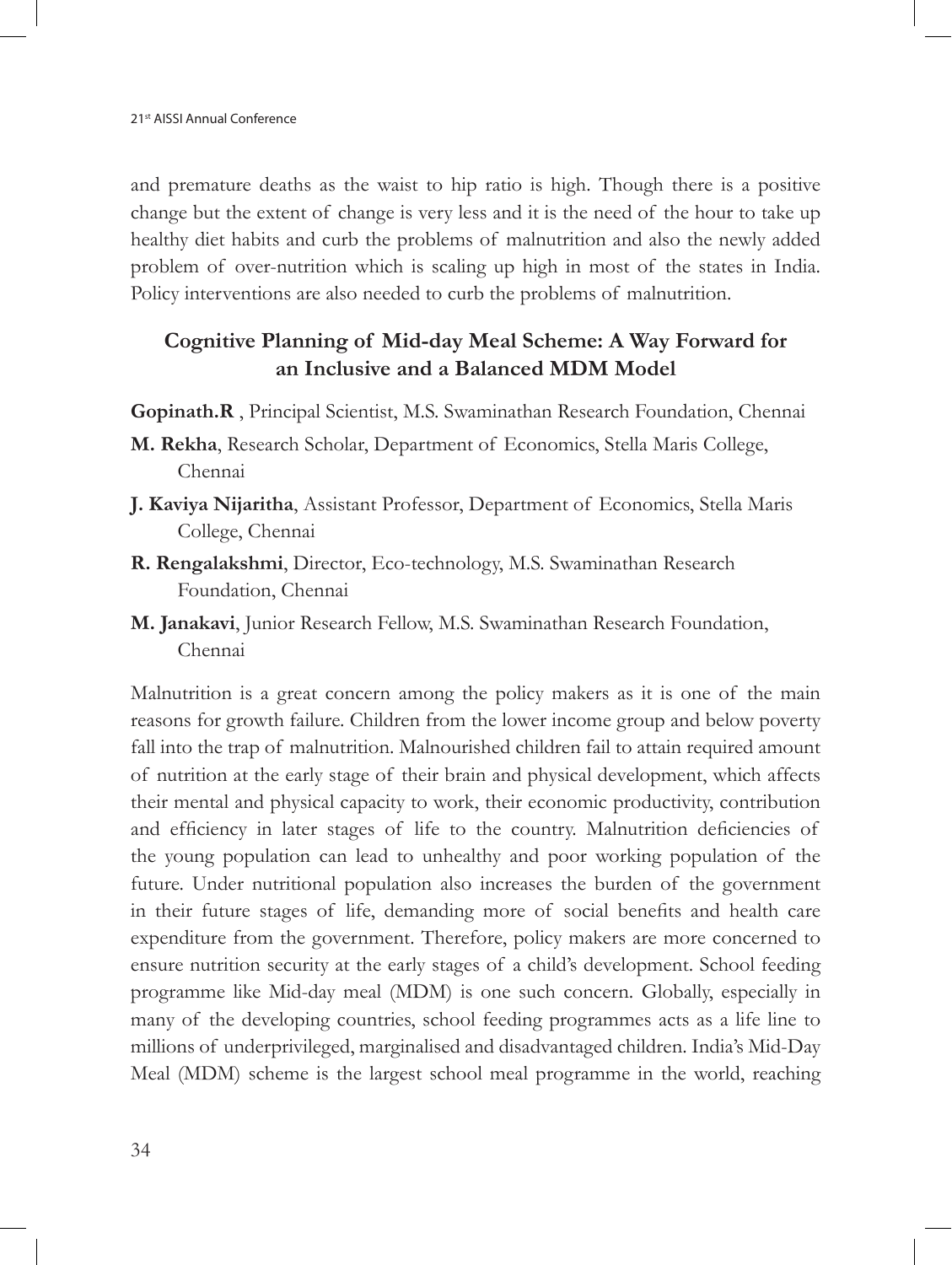over 118 million children. daily. The MDM scheme is also one of the most promising interventions by the Government of India (GoI) to ameliorate classroom hunger, improve children's nutrition, and enhance school enrolment and attendance. The scheme covers students in primary and upper primary government and governmentaided schools for at least 200 school days per year and ensures access to one hot cooked meal per day. The innovations on provision of MDM across the states have brought about variations in the diet pattern. However, this paper examines how far such innovations impacted the nutritional status of children under MDM. Specific assessments in the areas of how the initiatives/innovations are effective in addressing the barriers against minimum acceptable dietary intake among children. The present study explores the critical nature of state's nutritional interventions and diverse dietary practices. There is also lack of detailed analytical research on the relationship between region specific attributes and the difference in provision of food in MDMS to school students. Therefore, the objectives of the study are, to examine the uniqueness of MDMS, provided by different stakeholders across the country, to identify ways to enhance nutrition under MDMS, from the steps taken by different stakeholders across the country, to suggest a sustainable and an inclusive model according to their local conditions.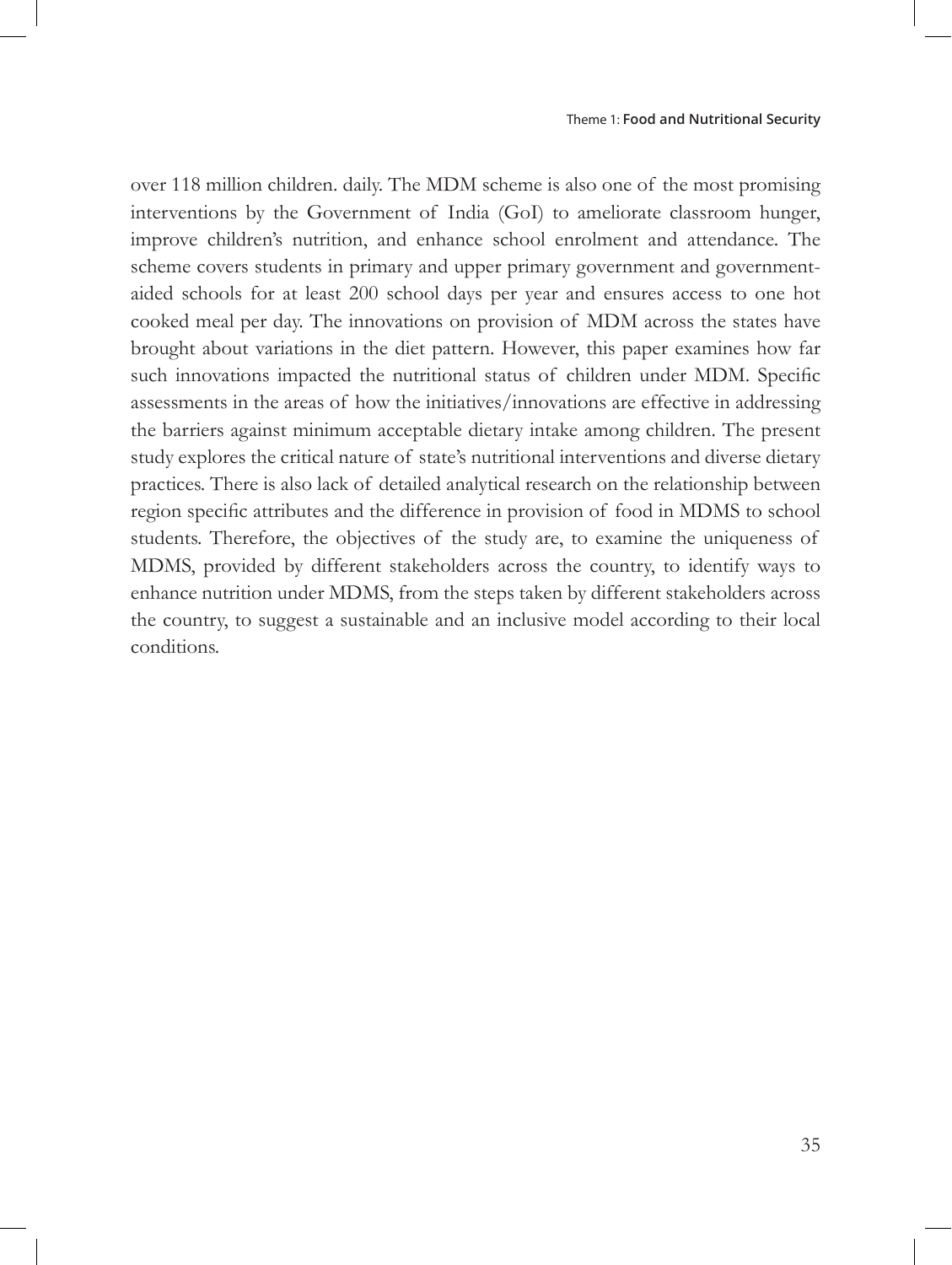# TECHNICAL SESSION 1.6

#### **Consumer Response to Online Food Delivery Services during COVID-19: A Study on Mumbai and Pune**

**Varade Sahasrabudhe**, Student, Maharashtra Institute of Technology, World Peace University, Pune

The year 2020 and the COVID-19 pandemic per se entirely altered the lifestyle of the masses. During the initial stages of the pandemic, people were sceptical as to whether ordering food online is a safe option or not. Thanks to the aggressive marketing skills of the Food Delivery Apps (FDA) businesses like Swiggy and Zomato, people gradually started ordering food online through these apps since hotels and restaurant services had not been resumed fully-fledged.

Government restrictions are one reason why the FDA businesses felt a pinch, another important factor can be the spread of fake information about the pandemic. During such a crisis, social media fabricates and exaggerates many facts and is an expert at ad-libbing the truth. Many so-called WhatsApp forwards were sent during the pandemic, stating how ordering food online is a dangerous affair. Some part of it is true, for instance, ordering food online would indeed increase the risk of the virus spreading; having said this other much hoax information was forwarded and unfortunately people believed such news.

The FDA however used this point to come back into the business. They started marketing their brand with a new concept viz, "contact-less delivery" or "zero-contact delivery". By preventing a contact if food is delivered to your doorstep directly, why would one refuse to use it? During the pandemic barring the initial few months of lockdown, these apps made a sizeable number of profits that benefitted not only the end consumers but also several hotels and restaurants. In addition, the paper also seeks to understand the pre- and post-COVID food ordering patterns.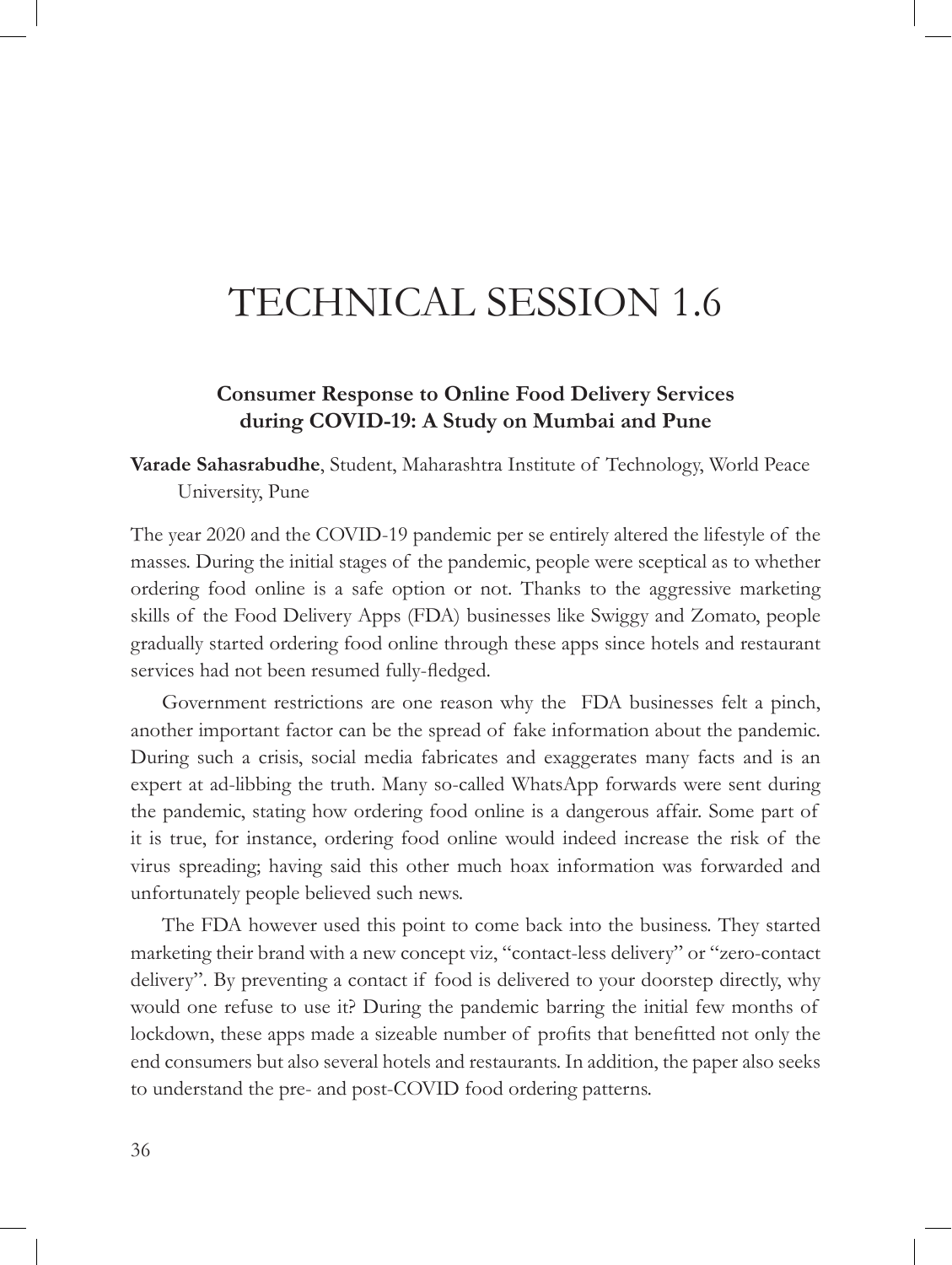From the study, it was observed that the pre-COVID online ordering frequency was less as compared to the post-COVID ordering. The study also revealed the food ordering patterns among the respondents. The patterns of food ordering were gauged by knowing the food choices and the preference of the cuisines of the respondents. It was seen that the most frequently ordered food category was fast food and main course, and often ordered cuisine was Indian, followed by Chinese. These responses tell us about the pattern of consumer behaviour ordering online.

The screening of the respondents was done based on having access to FDA. Almost 90% of the respondents had access to FDA like Zomato and Swiggy. It is worth noting that the majority of the respondents belonged to the age group 15-25 years, and belonged to the student category. These demographics can have a significant impact on the intention to order online. Females being more in the study also tells us about the different behavioural patterns.

Several factors motivate the consumers to order from the FDA. The main aim of this research was to find out and analyse which are these factors and what role did they play in deciding whether to order online or not. Several factors were taken into account and their intensity or importance to the consumers was gauged by Likert scale responses.

#### **Special Safeguard Mechanism (SSM) for Agriculture: Implications for Developing Members at the WTO**

- **Raihan Akhter**, Senior Research Fellow, Centre for WTO Studies, Indian Institute of Foreign Trade, New Delhi
- **Abhijit Das**, Head and Professor, Centre for WTO Studies, Indian Institute of Foreign Trade, New Delhi
- **Sachin Kumar Sharma**, Associate Professor, Centre for WTO Studies, Indian Institute of Foreign Trade, New Delhi
- **Teesta Lahiri**, Senior Research Fellow, Centre for WTO Studies, Indian Institute of Foreign Trade, New Delhi

For a long time, developing members have been seeking SSM for shielding their farmers from import surges and price depression. The result of this study shows that developing members such as Ghana, India, Indonesia, Namibia, Philippines, Senegal,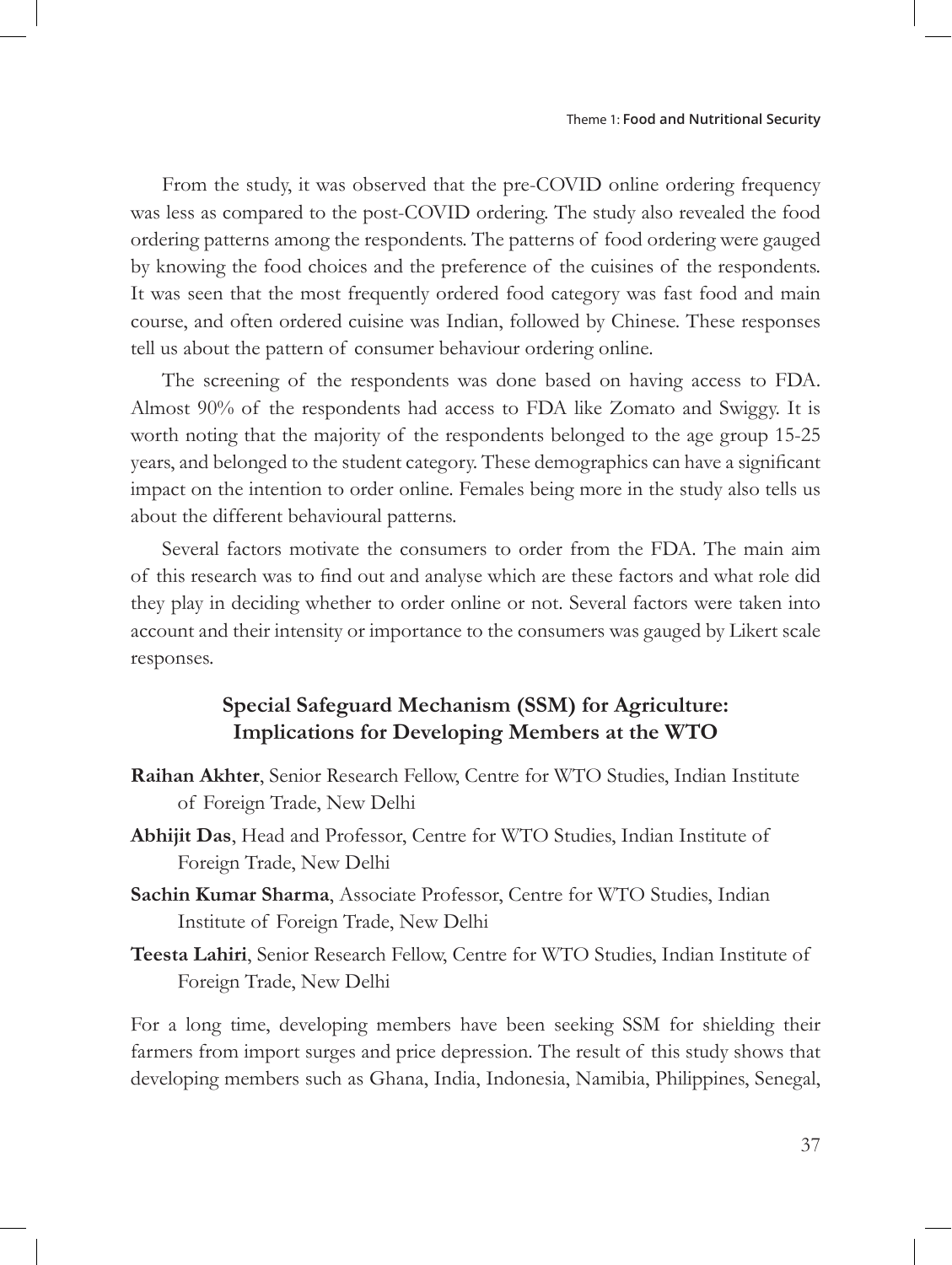Sri Lanka and Turkey have experienced import surges in agricultural products. Further, it was also observed that some of these members such as Sri Lanka, Turkey, the Philippines and Namibia do not have adequate policy space to raise tariffs to counter import surges on many agricultural products. As shown by this study, the flexibility of these countries to use tariffs as a policy instrument to protect their farmers will shrink if they have to reduce their bound tariffs as part of market access negotiations at the WTO.

Access to SSM, and its effectiveness in dealing with import surges, depends on the trigger, remedy and other attached conditions. As brought out clearly in this study, SSM as a policy instrument would be almost inoperative, if it is based on the conditions specified in the documents that have been the basis of negotiations during the Doha Round of multilateral trade negotiations. In particular, the requirement to calculate the trigger for Volume-Based SSM and Price-Based SSM on the basis of Most-Favoured Nation (MFN) trade would prevent most developing members from having recourse to it, as most of them do not collect trade data separately for MFN trade and preferential trade. Similar difficulties could also be encountered in complying with legal obligations based on domestic production and consumption data. Developing members may also be hard put to comply with many of the other obligations, particularly volume crosscheck for Price-Based SSM.

Overall, it would not be unfair to state that conditions sought to be imposed on access to SSM and the remedy, as contained in the negotiating texts at the WTO, is not aligned with the policy instrument envisaged by the developing members for countering import surges and price dips. Given the socio-economic situation of developing members, price depression and import surges of agricultural products can endanger the food security and livelihood of millions of low income or resource poor farmers. The issue of SSM should not be seen from the angle of pure commercial interest, but as a crucial tool in achieving various Sustainable Development Goals (SDGs) including zero hunger, eradication of poverty and doubling agricultural productivity. Therefore, it is imperative that all members engage constructively for reconciling their differences on various aspects of SSM.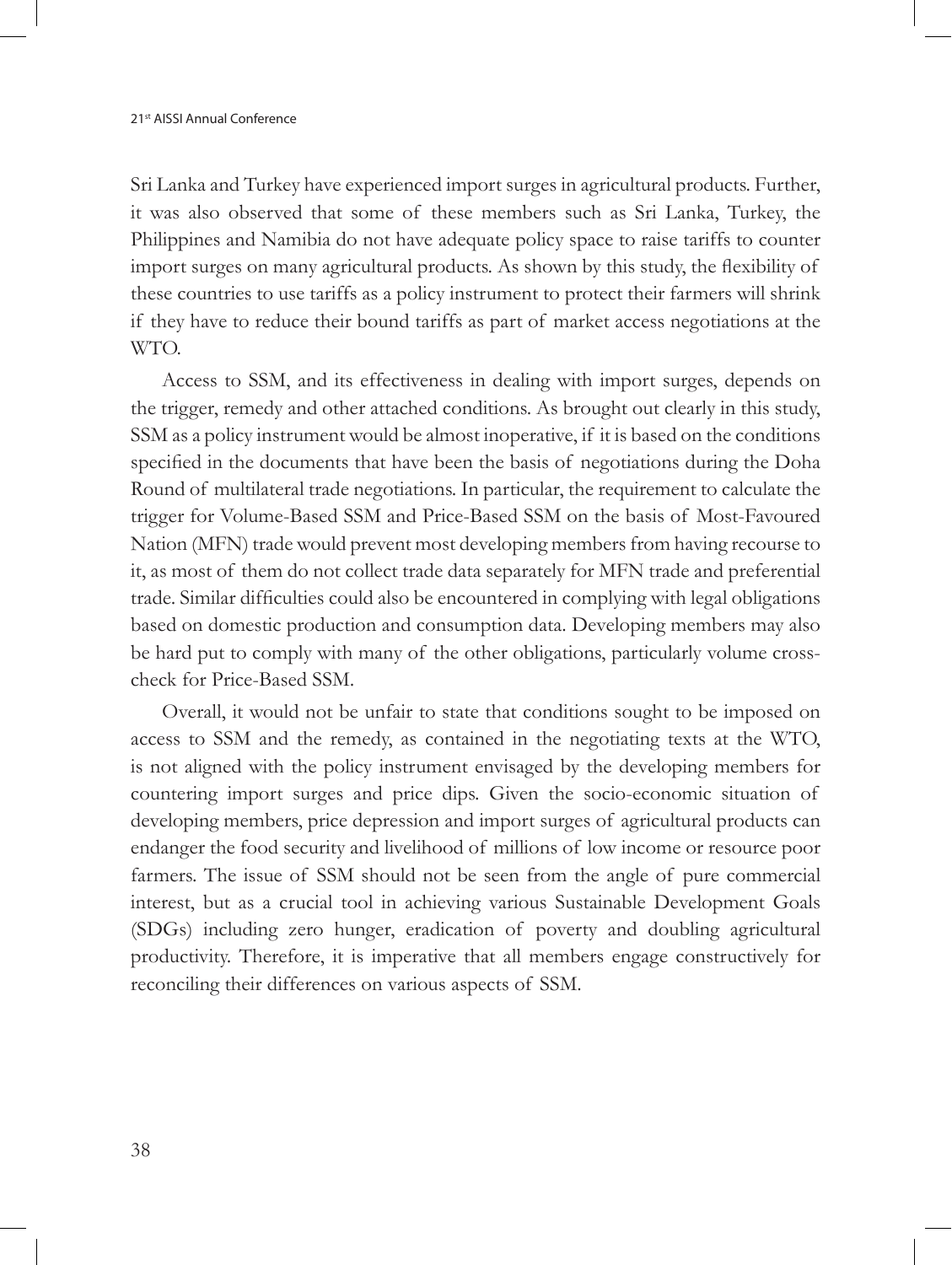## **Understanding Household Food Insecurity from COVID-19: A Qualitative Study in Rural Rajasthan**

**Namrata Borthakur**, Senior Research Associate, Sehgal Foundation, Alwar,

Rajasthan

This research paper attempts to provide an understanding of how the pandemic has changed and impacted the status of food security at the micro level documented through field insights in selected villages in the state of Rajasthan. This paper will specifically explore the impact of the pandemic on the access to food, if any, and the consequential impact on the food security status of rural households.

This study on household food security is based on qualitative research premised on observation and narratives. Capturing the actual lived experiences of people on the ground, it serves as a complementary addition to conventional measures of understanding food insecurity.

Providing descriptive evidence, this paper specifically explores the impact of the pandemic on the dimension of access to food from the perspective of women. The experiences are all voices of women since they are the primary decision makers in terms of management and preparation of food in the household. Due to this reason, the woman was considered as the representative of the household. It is also observed that a decline in food security status of a household burdens the women the most.

It is known that periods of sudden shocks such as that of the pandemic are marked by a general reduction in availability of food, but perhaps what is more severely impacted is people's access to food. This paper highlights how a households' access to food is determined by their level of entitlements.

This paper also delves into whether there was any loss of welfare mechanisms due to the pandemic and if it did how it has exacerbated food insecurity at the household level. It is found that there was a hiatus in social safety nets which has further contributed towards curtailing a household's access to food. The example of the Integrated Child Development Services intervention, notably the Supplementary Nutrition Programme (SNP) component is taken to illustrate this point.

In the absence of reliable access to food, this paper then also throws light upon the variety of coping mechanisms the women in the household devise to manage food supplies in the face of scarcity.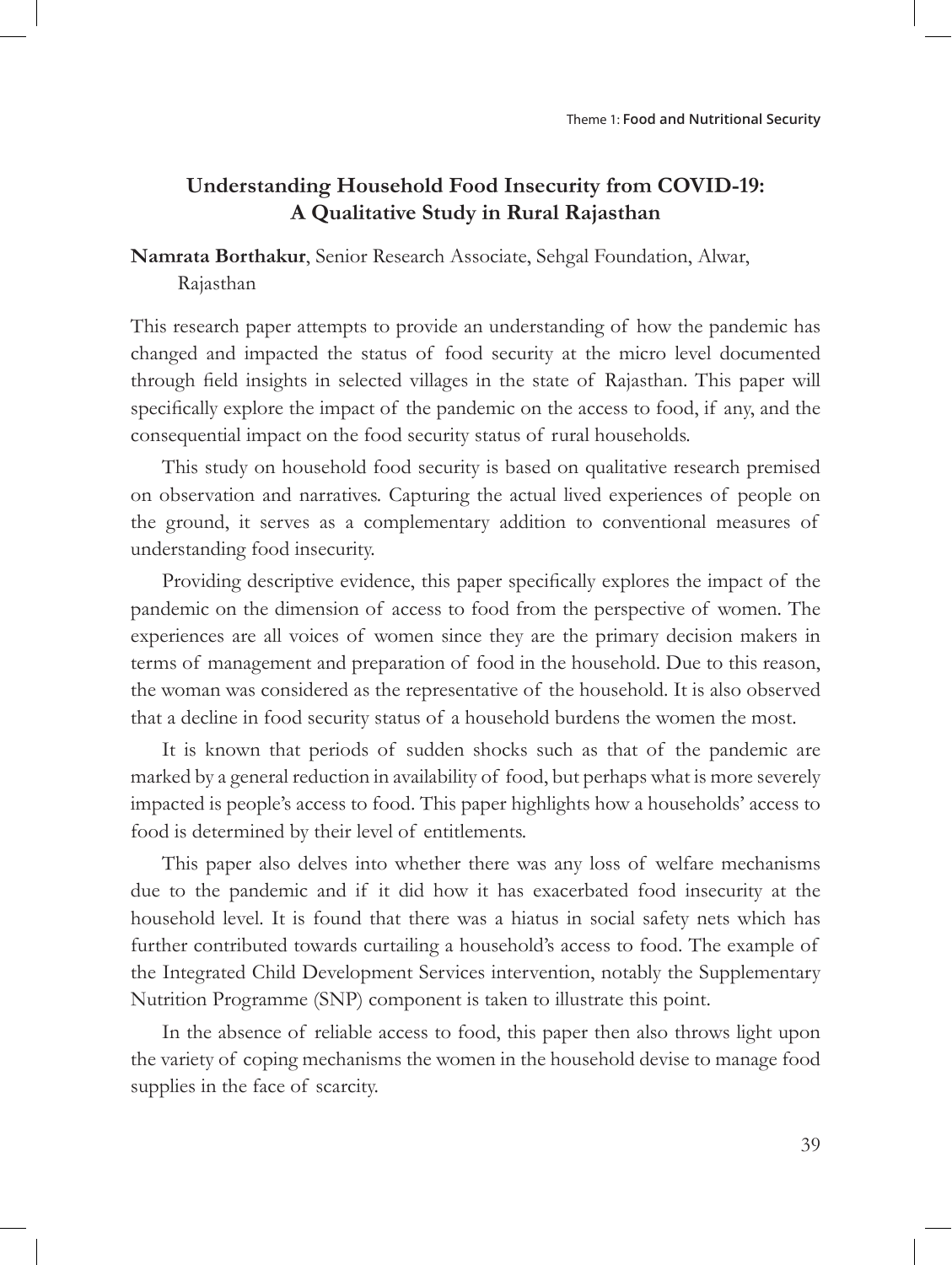It is established that during pandemic induced food insecurity has plagued the marginalised and disempowered groups the most. Therefore, there is an urgent need for interventions to focus on safeguarding these vulnerable groups.

#### **Sustainability of Food Grains Production: A Special Reference to Karnataka**

**Ramesh S. Kampli**, Research Scholar, Karnatak University, Dharwad

#### **S.T. Bagalkoti**, Professor, Karnatak University, Dharwad

Green revolution implemented in 1966-67 in India introduced new production technologies for sustaining food production in the country. The benefits from this revolution became insipid in few decades due to overexploitation of land by chemicals and variation in climate matters. New economic policy (1991) was implemented to open up Indian internal economy to global economy. This resulted in agriculture land being converted to non-agriculture land for building industries and infrastructures, and reduction in food grain production in favour of commercial crops for export. Hence, the per capita availability of food grains declined continuously which impacted on human capital by reduction in nutrition intake. India is home to at least 15 per cent of the world's malnourished. According to the Food and Agriculture Organization (FAO) estimation, over 190 million people go hungry every day in the country. Therefore, sustainability of food grains production is a challenging task. Sustainability refers to meeting our own needs without compromising needs of our next generation.

This present paper aims to analyse the reasons for unsustainability in food grain production in Karnataka state. Variation in rainfall, high level of fertilisers usage, droughts, increase in fallow land and non-agriculture land, marginalisation of landholdings, government industrial policies etc., are major causes for unsustainable agriculture food grains production. With the help of secondary data of various published articles and government's reports, and employing various statistical tools like average, percentage, compound annual growth rate and Geographic Information System (GIS), this paper led to following findings and suggestions: increase the productive capacity of the soil, conserve soil health by introducing organic farming, adopt collective farming to reduce cost of cultivation, use water conservation methods, improve the food distribution system to reduce malnutrition, take action against the wastage of food etc. The paper also suggests that government policies should concentrate on primary sector, especially for research and innovative ideas.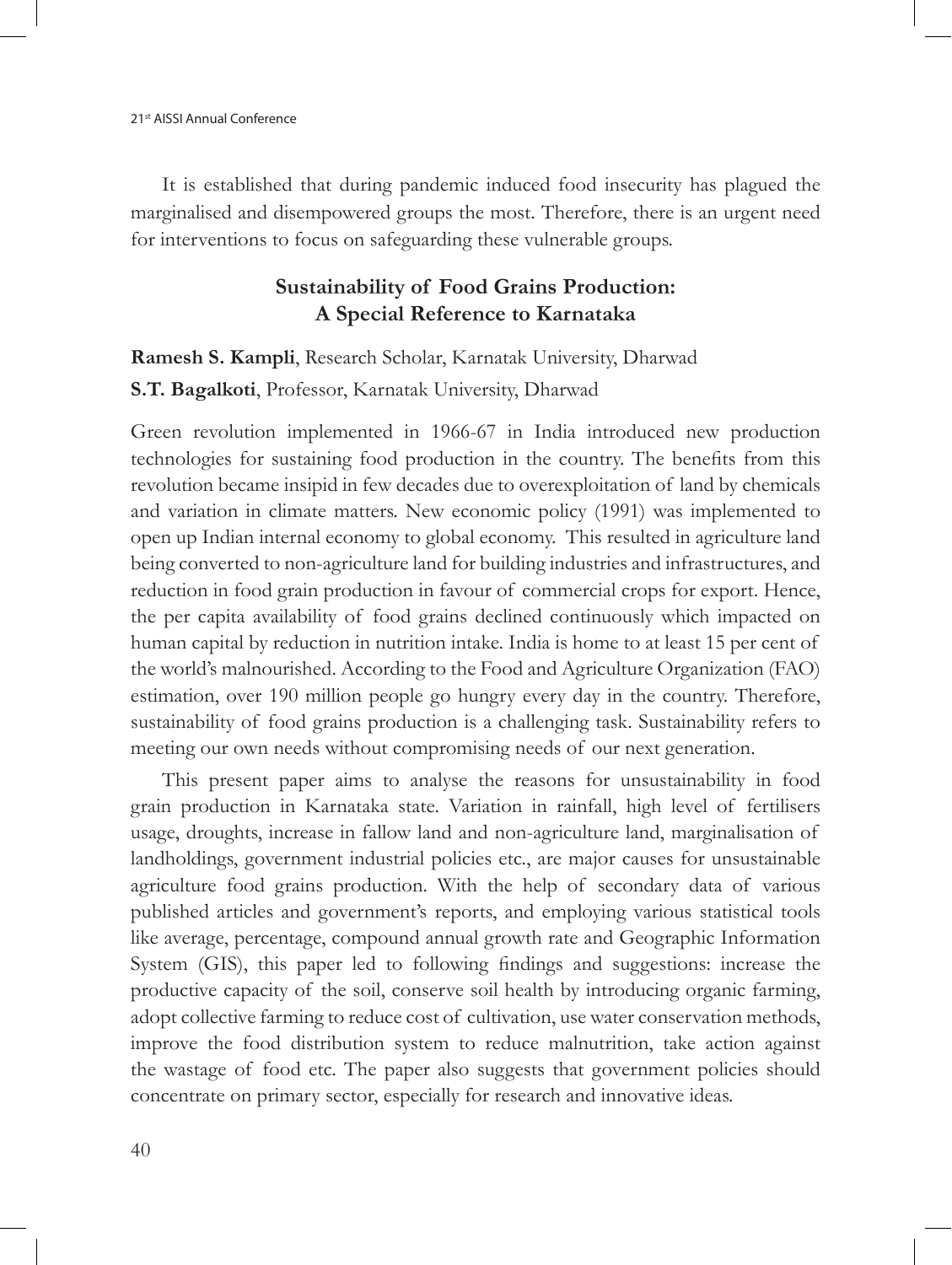## **Integrated Nutrient Management of Papaya (Carica Papaya L.): Application of Microbial Consortium Enriched Organic Manures for Yield and Fruit Quality Enhancement**

**Bindu B,** Farming Systems Research Station, Sadanandapuram, Kerala Agricultural University, Thrissur

Papaya is an important fruit crop of Kerala. Integrated nutrient management (INM) involves efficient and judicious supply of all major and micro components of plant nutrients including local available resources on sustainable basis. Papaya is known to be a heavy feeder of nutrients (NPK) and information regarding the effect of INM is rather rare. Hence, an experiment was experiment was undertaken to study the effect of integrated nutrient management on growth, yield and quality of papaya under Kerala conditions. The trial was conducted in RBD. Papaya variety used for the study was Surya with ten treatments. The results revealed that the applications of microbial consortium enriched organic manures in papaya plants (NPK (25 %) as PGPR mix-1 enriched vermicompost along with N, P and K 75% of recommended dose of fertilizers fertilizers ( 240 N: 240  $P_2O_5$ : 480 K<sub>2</sub>O (g plant<sup>-1</sup>) + 10 kg FYM) resulted in the highest number of fruit production, enhanced fruit weight , total fruit yield per plant. It also resulted in the production of fruits with highest fruit length, girth, pulp percentage and flesh thickness. Fruit quality characters like high TSS, less acidity, higher carotenoid content, ascorbic acid content, highest total sugar content and reducing sugar content were enhanced in papaya. Organoleptic characters of fruit were also enhanced by the integrated nutrient management of papaya.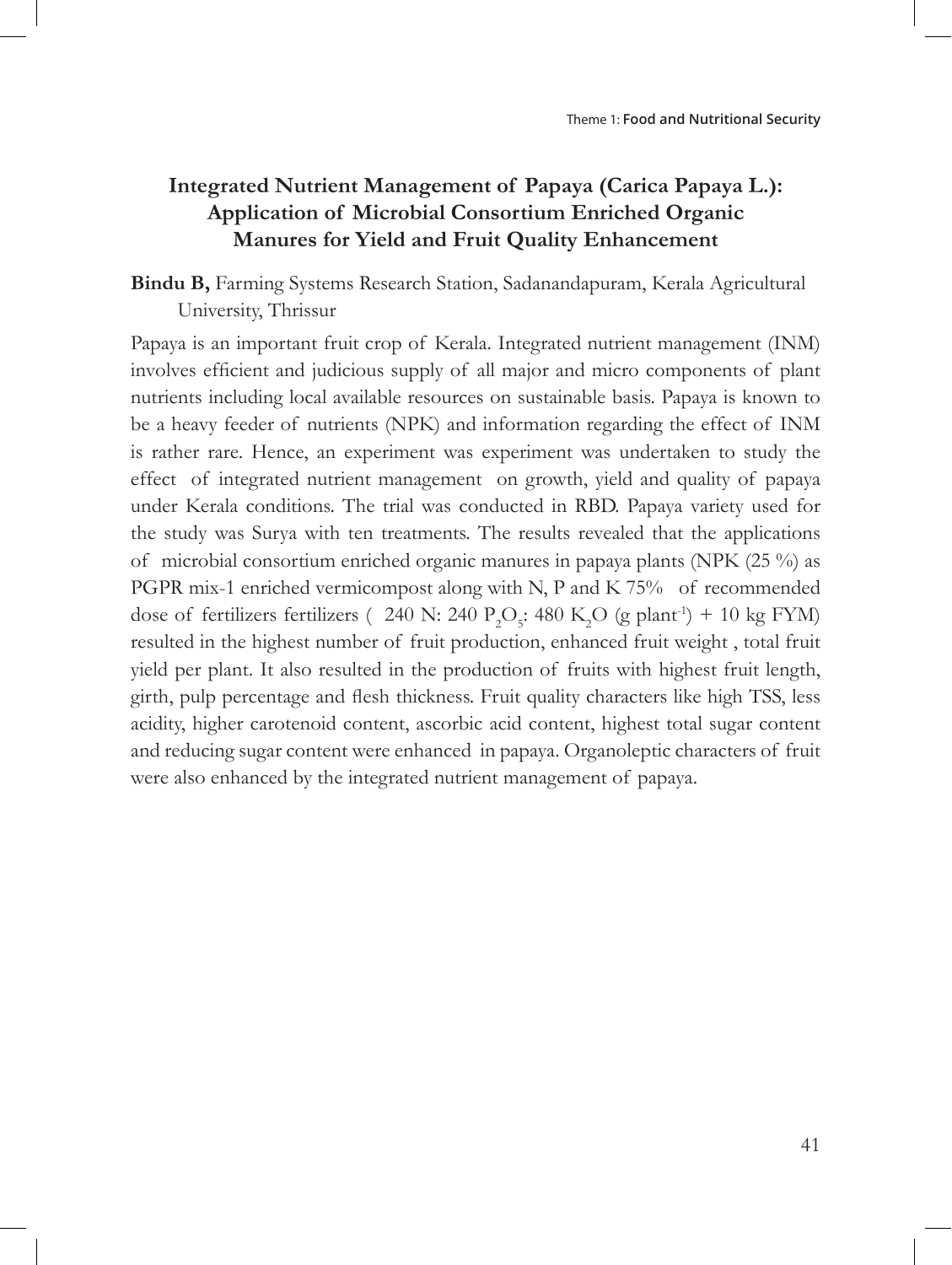# TECHNICAL SESSION 1.7

#### **Integrated Child Development Scheme in Karnataka: An Analysis of Funds Released and Utilised**

- **Vidya R**. Magadum, Research Scholar, Department of Studies in Economics, Karnatak University, Dharwad
- **Honnappa S**., Associate Professor, Karnataka Arts College, Karnatak University, Dharwad

Children are the future of the country, investing and utilizing capital on Women and Children is the result of healthy India. With the vision of healthy India, it is essential to take precautionary measure than suffering with the diseases n future. Hence the GoI has launched ICDS in India to reduce malnutrition, Anemia and various mental and physical health issues in children. Investing capital on women indirectly will bring up healthy children and healthy society which doesn't require more social welfare schemes which are addressing diseases of the children. In order to address these issues, the GoI is releasing huge funds but all the funds which are released should be utilized in a given period of time efficiently. Utilization of funds is as important as releasing funds by the GoI.

## **Concentration and Diversification of Food Industries in Indian Market: Analysis based on Market Strategies and Diversity Index**

**Ilma Rizvi**, Research Scholar, Jamia Milia Islamia University, Delhi **Ateeqa Ansari,** Research Scholar, LNM Institute of Information Technology, Jaipur **Shahid Ashraf,** Professor, Jamia Milia Islamia University, Delhi

Consumers' being the primary drivers of the market help producers in easy assessment of the market for their produce. Further they reveal their demand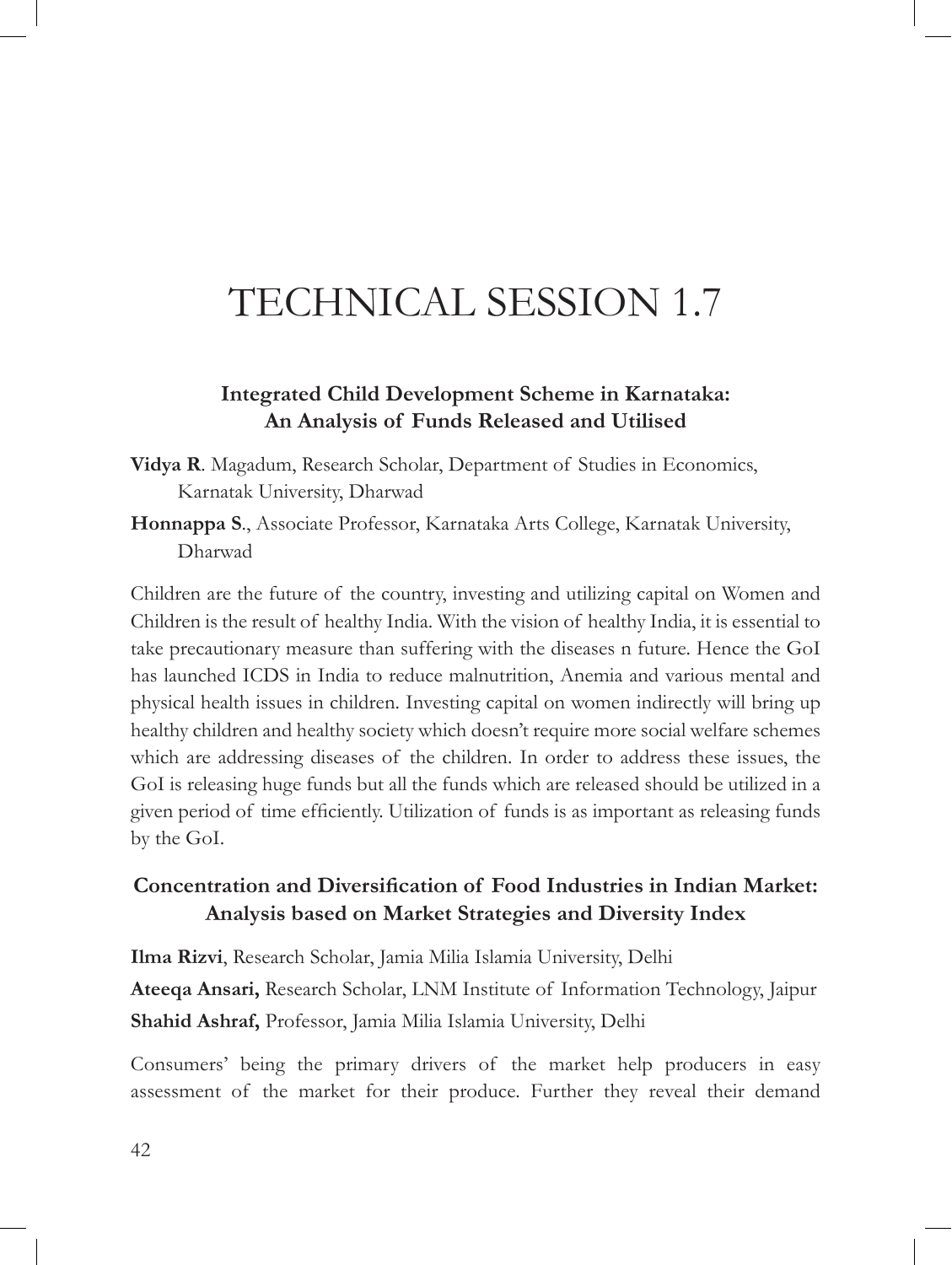through preferences. And all these revealed preferences are responsible for the total market supply of the product. However, consumer behaviour in general is very unpredictable and this is why a situation of disequilibrium arises in the market. Available producers in the market face a competitive situation wherein they have to resort to numerous marketing techniques to make their product attractive to sustain the prevailing competitive market conditions. Use of social media, advertising skills and marketing strategies helps in making the product marketable and attractive to the consumers. Considering the present economic situation of the Indian economy, there is every possibility that food requirement will be impacted due to the fast changing consumption patterns. Conceptually this paper talks about how different aspects of products are interrelated and how these characteristics (of products) are responsible for the consumer behaviour. Further it outlines the important economic integrated values and system responsible for predictability of consumers' demand and experiences with the product which further helps in figuring out the utility and usability of the product. Through the analysis of food products and different interwoven characteristics like price, taste, packaging, societal influence, social media marketing, brands, processed food preferences and monthly income of the consumers an empirical analysis is undertaken. Adjacently, the pre and post COVID-19 changes in demand of food products and its effect on the market are also covered under this research article. This study with the inculcation of primary data is directed in analysing the interdependent factors of consumer behaviour influencing their purchase actions. This study also tries to cover some of the underlying consumer related behavioural factors along with some marketing strategies of distinct firms in the processed food market. Furthermore, it also takes into consideration the computation of diversity through Simpson's diversity index wherein diversity amongst the existing brands is indexed. This computation would help in analysing the diverse nature of processed food market in India. This paper concludes with some note of suggestions provided by the participants to enrich the existing study and provide a greater insight to the food processors to strategies the presence of their product(s).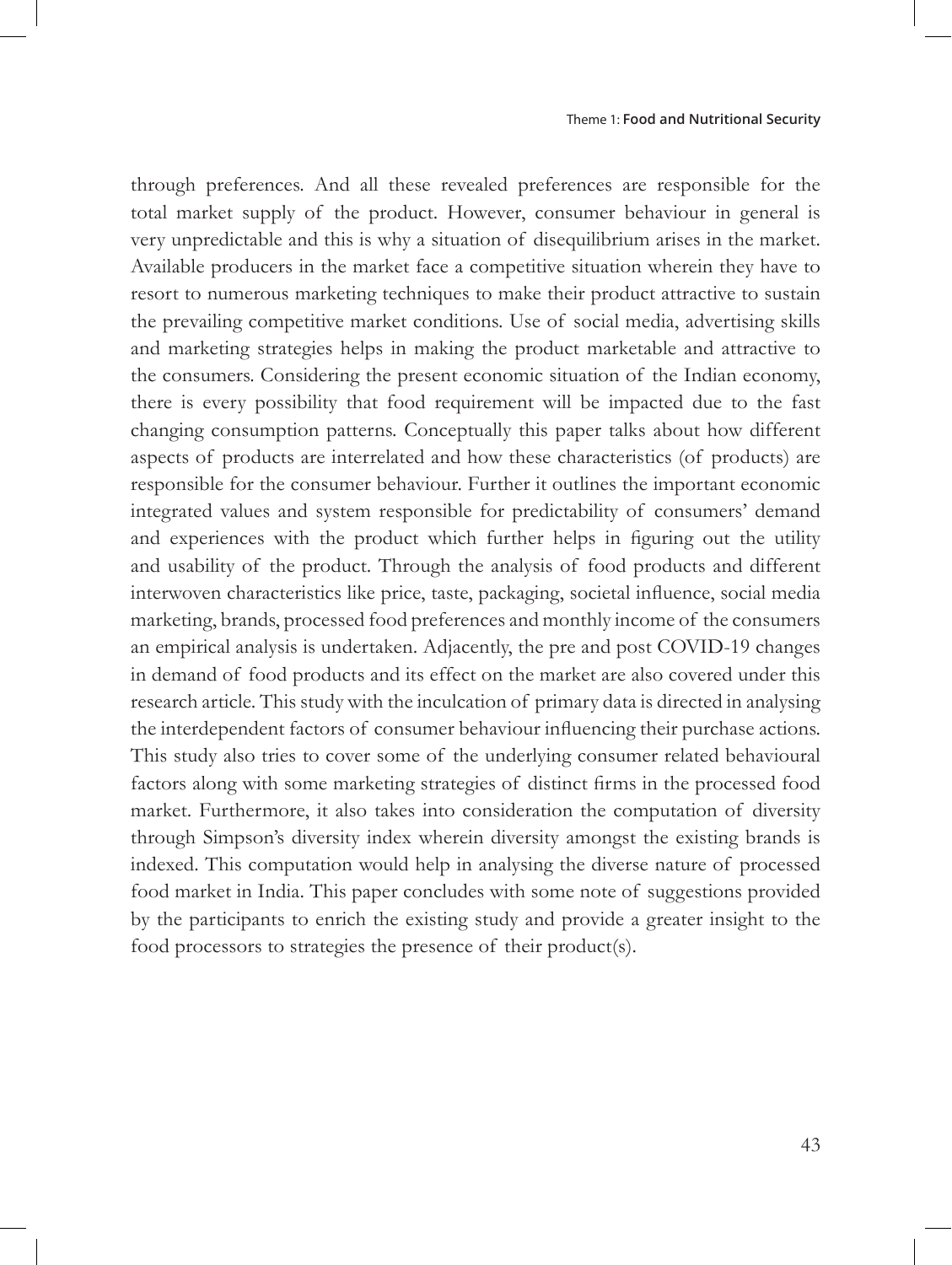## **Determinants of Healthy Food Diversity in Kerala: Evidence from a Pooled Cross-Section Regression Model**

**Retheesh P.K**., Assistant Professor, EKNM Govt. College, Elerithattu **R. Santhosh**, Associate Professor, University College, Thiruvananthapuram

India faces the triple burden of malnutrition, i.e., undernourishment, micronutrient deficiencies and overnutrition, due to the nutrition transition during the post liberalised regime. The food policies, in general, we formulate are based on calorie intake, which is insufficient to tackle the triple burden of malnutrition. Diversified healthy food consumption is important in this context to tackle the burden and socio-economic factors that constrain it. Whereas many empirical studies have been devoted to analysing consumer demand for dietary quantity in Kerala, much less attention has been paid to the demand for dietary quality, an equally important aspect of food security. To address this gap in the literature, this paper examines the magnitude and the determinants of healthy food diversity in Kerala using National Sample Survey (NSS) 50<sup>th</sup>, 61<sup>st</sup> and  $68<sup>th</sup>$  unit-level data. This paper measures diet quality by generating the Simpson healthy food diversity index based on the Dietary Guidelines for Indians, a manual published by the National Institute of Nutrition. The pooled cross-section regression model is employed to identify the significant factors determining healthy food diversity in Kerala. This study found that the value of Simpson's healthy food diversity in Kerala is less than 0.5, indicating that diet quality in Kerala is not up to the level recommended by the National Institute of Nutrition. It has been observed that there are significant differences in healthy food diversity between low, middle, and high-income households in Kerala. We find that income level, educational attainment, gender of the household head, landholding size, unit value of milk and pulses are important factors that affect the household›s consumption of diverse, healthy food. Further, it is observed that there are significant differences in healthy food diversity between male and femaleheaded households in Kerala across fractile classes of monthly per capita expenditure. This paper highlights that people's diversified, balanced and healthy dietary behaviour demands the involvement of diverse stakeholders and sectors to ensure a healthy food environment in Kerala. The immediate policy implication of the study is that policymakers should focus both on diet quantity and diet quality while framing food security programmes to tackle the triple burden of malnutrition in our country.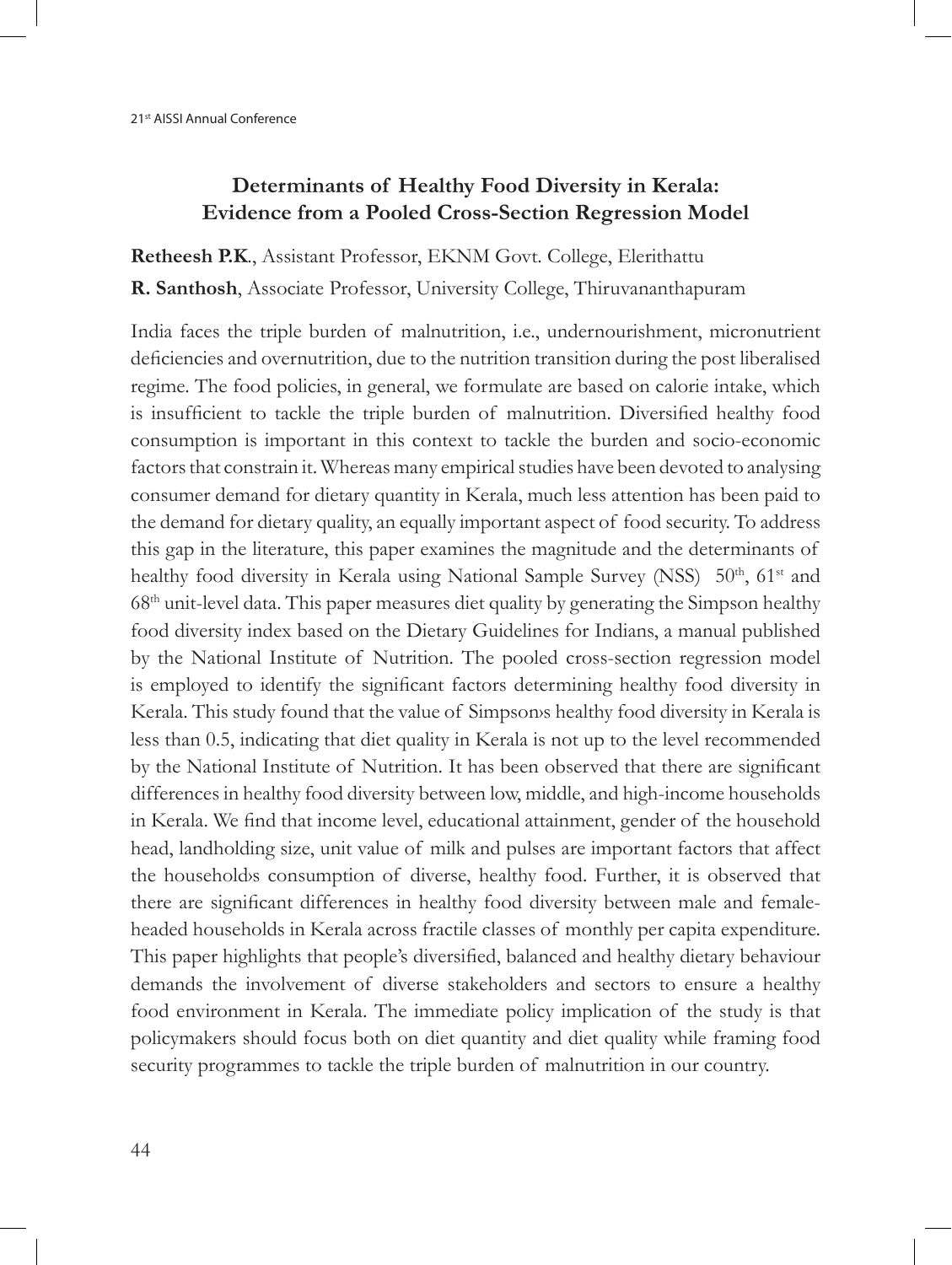## **Does Food Insecurity Explain Psychological Distress among Indian Elderly?**

**Pallabi Gogoi**, PhD Scholar, Jawaharlal Nehru University, Delhi

Food insecurity affects not only nutrition and physical health, but also, more importantly, it may impact psychological well-being. This paper investigates whether experiencing food insecurity may explain the state of psychological distress among the Indian elderly controlling for important socio-economic and demographic confounders. Such understanding around food security and welfare is essential given the growing aging population across the countries.

The present study is based on cross-sectional data derived from the Longitudinal Ageing Study in India (LASI) Wave-1, 2020. There were about 32,346 individuals aged 60 years and above in the sample. Excluding the missing data, the present paper was restricted to 29,308 individuals aged 60 years or above for the final analysis. In the final sample, 48% were male, and 52% were female, with an average schooling of 3.5 years.

Using the LASI Wave-1 (2017-18), the probit estimates reveal a strong association between psychological distress and state of food insecurity among the Indian elderly. Overall, the likelihood of being "moderate to very high" psychological distress increases by 1.7 percentage points among the food insecure elderly compared to those who are food secure. The association tends to increase for those who had never married or others (including divorced, separated, widowed, etc.) and whose children are not living with them. From gender perspective, the food insecure females have had higher marginal effects for psychological distress than males even after controlling for demographic and socio-economic confounders. Similarly, having a family member with a functional disability also contributes significantly towards the rising psychological distress among the Indian elderly.

These findings have important policy implications for understanding the pattern of psychological distress caused by food insecurity to develop effective programmes and policies targeting especially the mental health of elderly exposed to food insecurity, given the rising share of the ageing population in the country.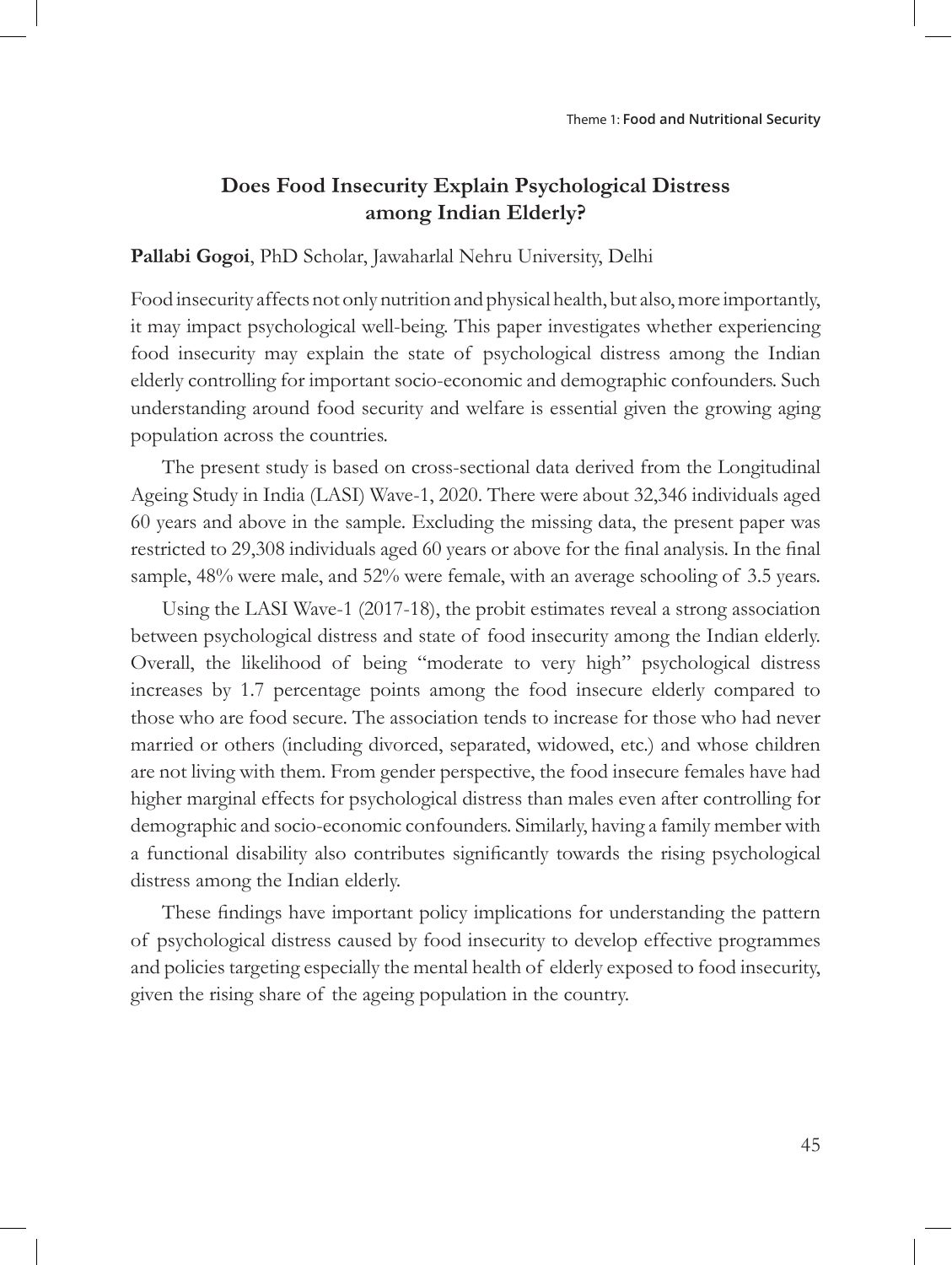## **Emerging Natural Farming, Food Security, and Triple Burden of Malnutrition in India: FA Case of Indigenous Families who Applied Nutri-sensitive Farming Approach in Tri-junction Area**

#### **Jayesh Joshi**, Secretary, VAAGDHARA, Banswara, Rajasthan

Since few decades, India is going through a dilemmatic phase of malnutrition among women and children of rural and semi-urban areas. As per World Bank (2009) onethird of the total malnourished children of the world live in India, which makes it one of the highest-ranking countries. The women health is also a major concern here as National Family Health Survey (2015-16) proclaims 53.1% women of age (15-49 years old) are anaemic.

In our interaction in early 2016 with women tribal leaders of self-help group (SHG) of Central-Western Tribal region of India it was indicated that this situation has arisen due to ignorance of traditional farming systems and crop diversity. The interaction brought out the fact that earlier small and marginal farmers used to cultivate mainly for family nutrition and the market was the second priority. Market-controlled farming has resulted in gradual shrinkage in food diversity associated with traditional diets, which are now on the verge of extinction.

This research aims to address how India can combat malnutrition and achieve nutritional security by 2030. The study identifies a natural farming mechanism for improving food security as well as addressing the multi-dimensional determinants of malnutrition. For achieving the objective, the study followed the methodology of Participatory Learning Action (PLA) and data collection. Formative interactions with community leaders on assessment of traditional and existing farming systems were carried out and based on its findings a PLA NSFS (Nutrition Sensitive Farming System) module was developed which focused on the adoption of circular economy approaches to achieve nutrition security. The module included 10 learning sessions grouped in four separate identifiable phases, namely: Triggering Thought Processes; Deciding and Taking Actions; Action Monitoring, and Evaluation, and these sessions have been carried out simultaneously in 1,000 tribal villages with 1,000 SHG of tribal tri-junction. During this action research, PLA included live interactions, pictorial display, demonstrations, community actions, and guided discussions. To generate data for our study the methodology of structured interview was carried with 1,000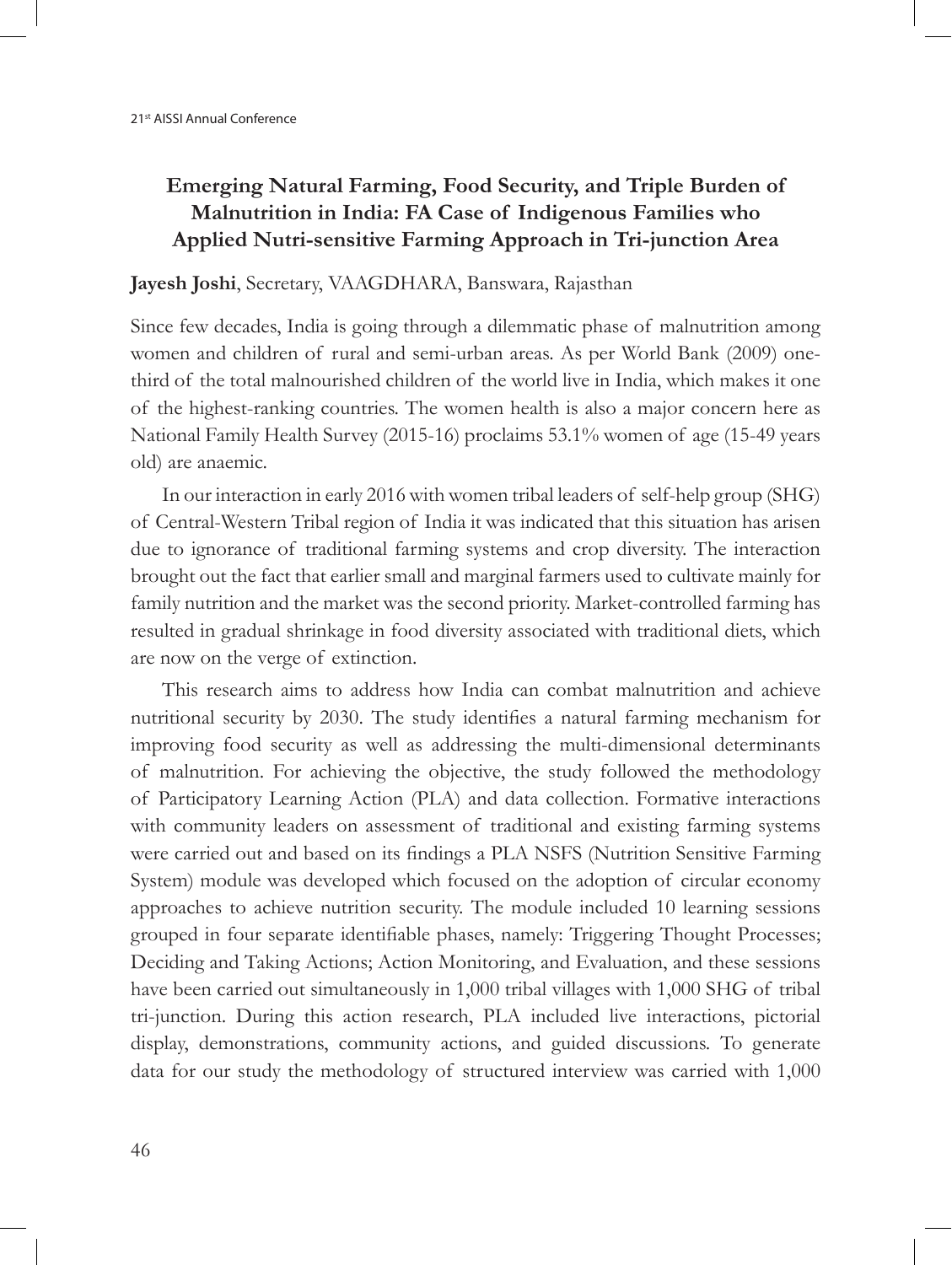participant (10 participant from 100 groups) in 100 villages of the tri-junction of Rajasthan, Madhya Pradesh and Gujarat. Group-wise data was collected and analysed to assess the effectiveness of various tools within PLA sessions.

Our analysis shows a strong correlation between adoption of PLA-NSFS and re-establishing of nutrient flow and energy cycle at farm. Analysis data reveals that 88% of the respondents have adopted at least five components or practices at their farm which is promoting towards nutrition security and improved farming practices. The children of these families were found in a better condition when screening was organised for nutrition camp and only 7.8% children out of 2,687 were found under MAM category and

0% under SAM. Thus, we can conclude that the adoption of NSFS presents a win-win situation for small and marginal farmers by addressing the problem of malnutrition, supporting the family economy and maintaining the local environment. In the long run, this can create more value from resources and increase production, and secure food and nutrient supplies to families.

### **Urban Food Insecurity: Role of Annapurna Canteens in Manoeuvring Food Insecurity in Hyderabad**

**Sridevi Gummadi**, Associate Professor, University of Hyderabad, Hyderabad **Amalendu Jyotishi**, Professor, Azim Premji University, Bangalore **Srinivas Matta**, Research Associate, University of Hyderabad **Balaji Patturi**, RA, University of Hyderabad

Food insecurity in urban areas is due to the large percentage of unorganised labour force and this issue has to be addressed swiftly otherwise it results in unplanned growth of slums that ushers in underdeveloped healthcare and hygiene facilities. Migrants from the rural regions form a large mass of population referred to as 'informal sector'. The development of these informal sector population in the urban areas has led to increase in the number of slum dwellers characterised by scarce amenities viz., water and sanitation facilities, inadequate housing and augmented food insecurity. The reliance of this informal sector population on daily employment wages which tends to be variable on different days of the month can also be seen as another factor for urban food insecurity. The scanty daily wages of migrant workers, dependency on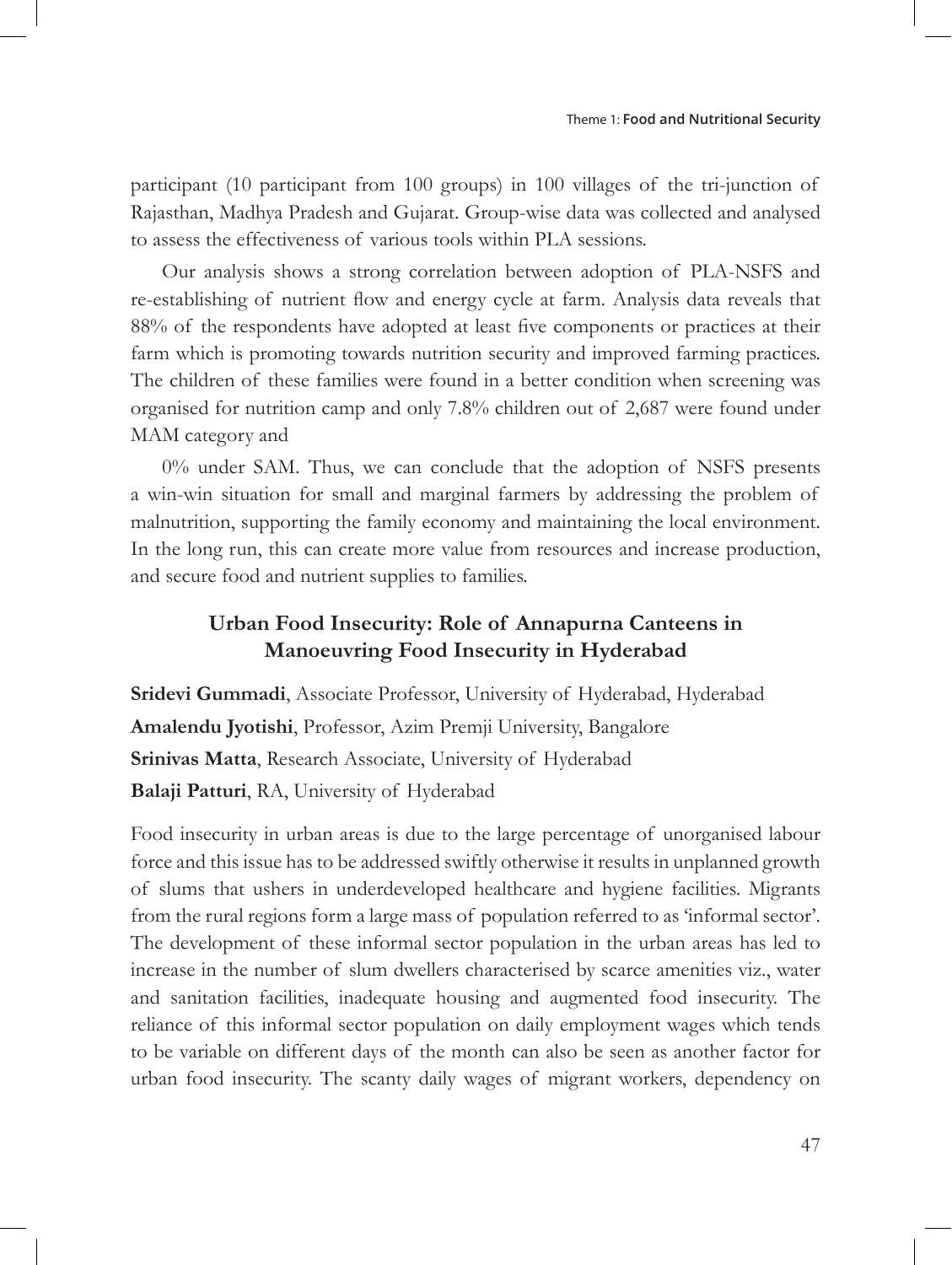their future employment and poor living conditions makes their food procurement and access to food to fluctuate. In India, all the benefits of the government schemes and programmes that are aimed at helping the poor people specifically people are below poverty line in urban areas, is enjoyed only by notified slum population; and approximately half of the slums in urban areas are un-notified and thus are deprived of the government schemes. People from these un-notified slums have to purchase food from the fair shops rather from Public Distribution System (PDS). Despite economic growth since liberalisation, the availability, accessibility, utilisation, stability indicators of food security announce that an enhancement in nutritional intake is ignored and a weakening trend is tangible in terms of food security. A persuasive necessity to operationalise the concept of nutrition security along with food security has to be taken up by the governing bodies. These institutions, programmes and policies in order to address the acute problems of hunger and food insecurity, need to act on these issues. A state of acceptance has to be undertaken and that will in turn might lead the existing institutions and pathways aid the urban spaces in a nation to be in the state of secured, food and huger wise.

#### **Assessing the Status of Malnutrition Among Children in Maharashtra from 1998-99 to 2019-20**

**Vikram Aarne**, PhD Scholar, Savitribai Phule Pune University, Pune

**Amita Dharmadhikary Yadwadkar**, Assistant Professor, Savitribai Phule Pune University, Pune

Malnutrition is a big problem in the state of Maharashtra. Despite being an industrialised and developed state with a relatively high per capita income, Maharashtra has a malnutrition percentage higher than many other states and higher than the Indian average. Malnutrition is especially acute in the districts of Amravati, Gadchiroli, Nandurbar and Palghar which are tribal dominated districts and lack adequate sources of employment and income generation.

This study attempts to understand the pattern and status of malnutrition in Maharashtra. Different aspects of malnutrition like adult malnutrition, anaemia, malnutrition among children, stunting have been studied. For this, we have used secondary data mainly sourced from the National Family Health Survey (NFHS) for the period 1998-99 to 2019-20, and the Census.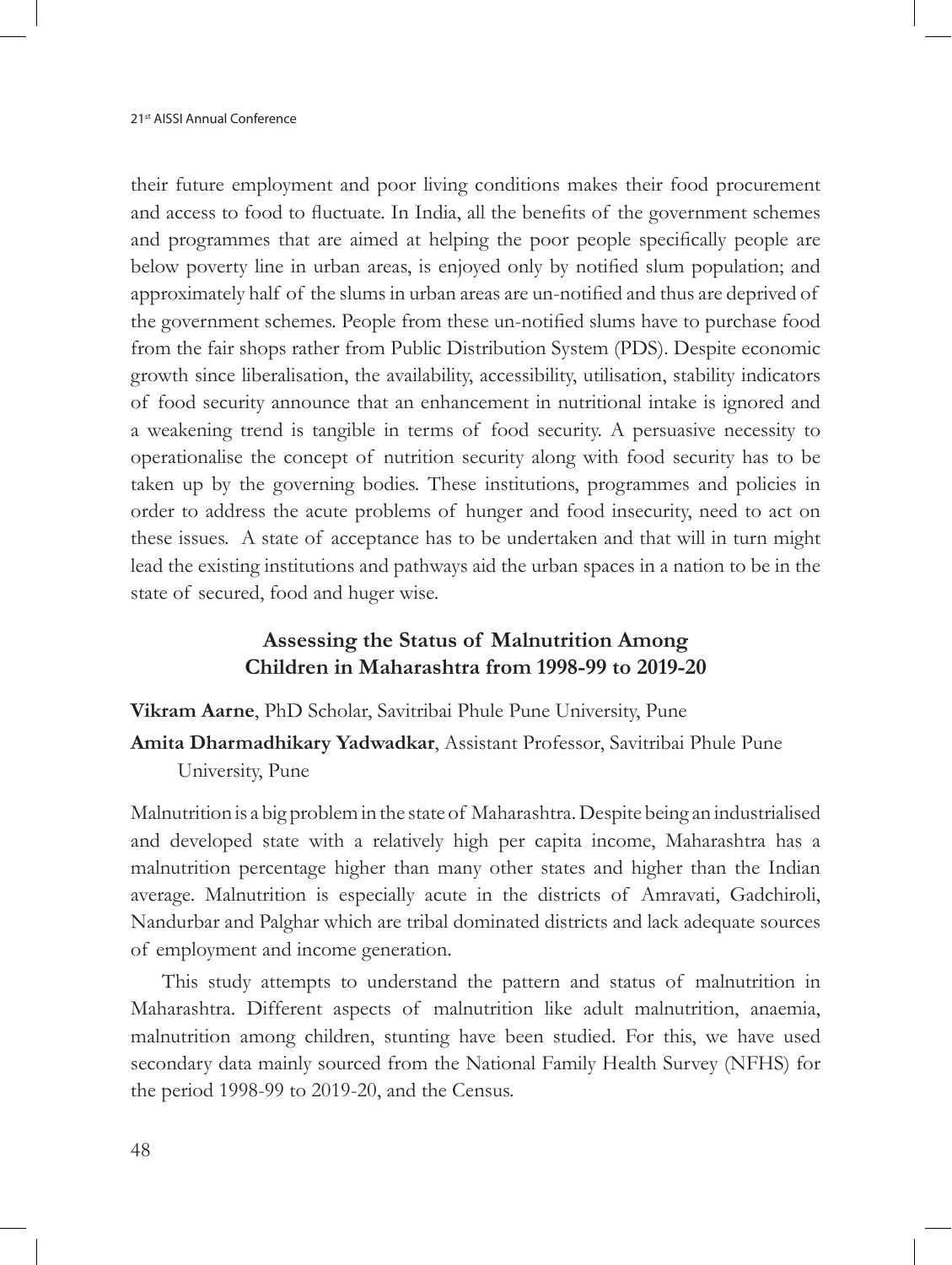We find that the malnutrition rate for Maharashtra is higher than that for India and it is a serious problem in the districts of Amravati, Gadchiroli, Nandurbar and Palghar. We find that children between the ages of 0 to 23 months do not get adequate food, children under the age of 5 have a stunted weight gain and women between the ages of 15 and 49 have a high incidence of anaemia for most of the years of the study. Although there is some improvement over the years in some of these indicators, the incidence of malnutrition is still quite high.

Several reasons for malnutrition being high could be put forth. Regional disparity in development could be one of the reasons. Some of the most backward regions and the tribal regions could be pulling down the average state performance in these indicators. Further the various schemes in operation to mitigate malnutrition like the Mid-day Meal Scheme, may not be reaching the targeted population; there could be problems of proper implementation of these schemes or the scope of these schemes needs to be widened. The lack of education in these regions, especially the tribal regions, could also be a reason for the non- effectiveness of these schemes.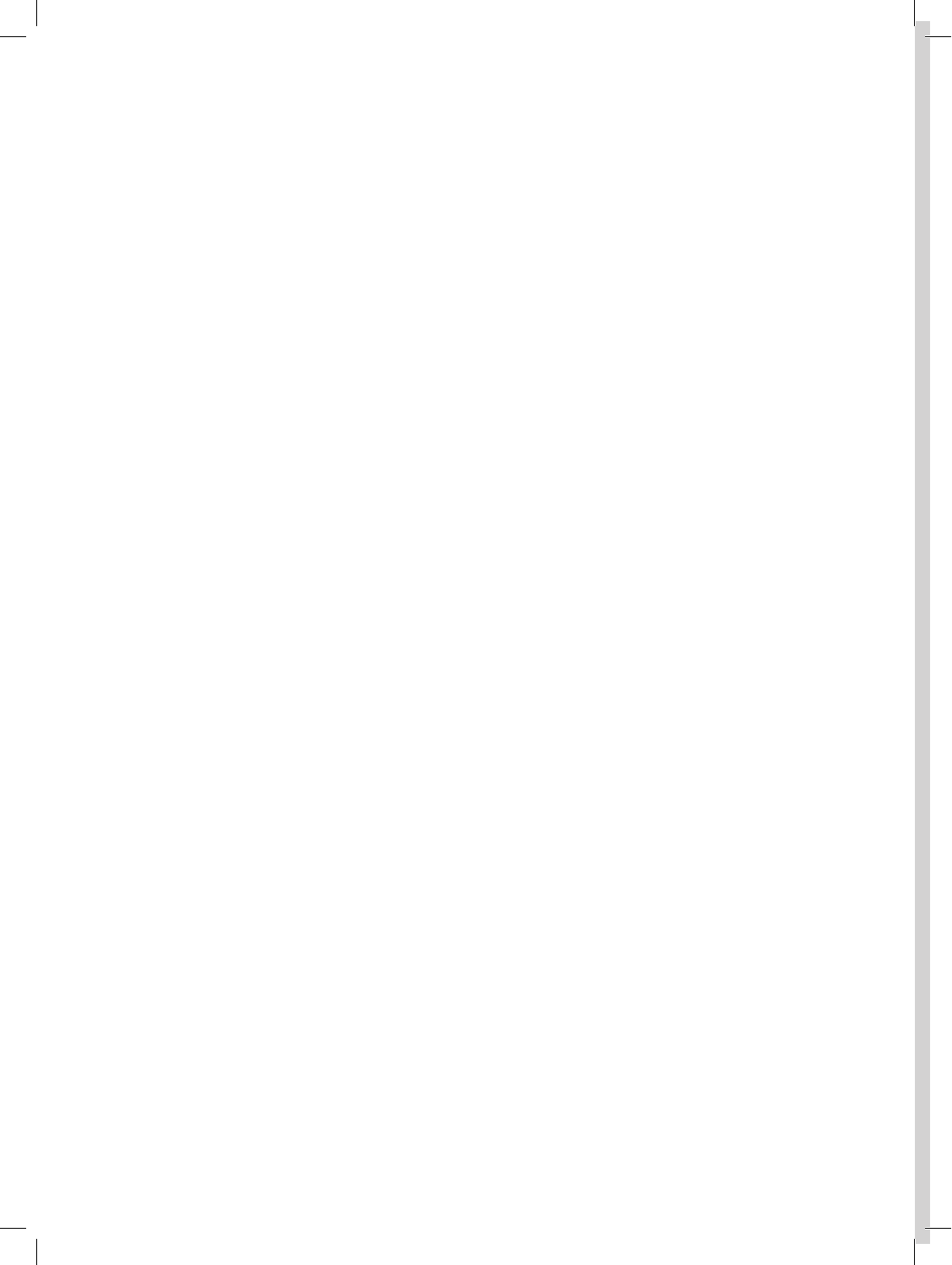

**Social and Economic Vulnerabilities of Migrant Workers with Focus on Covid-19 Pandemic**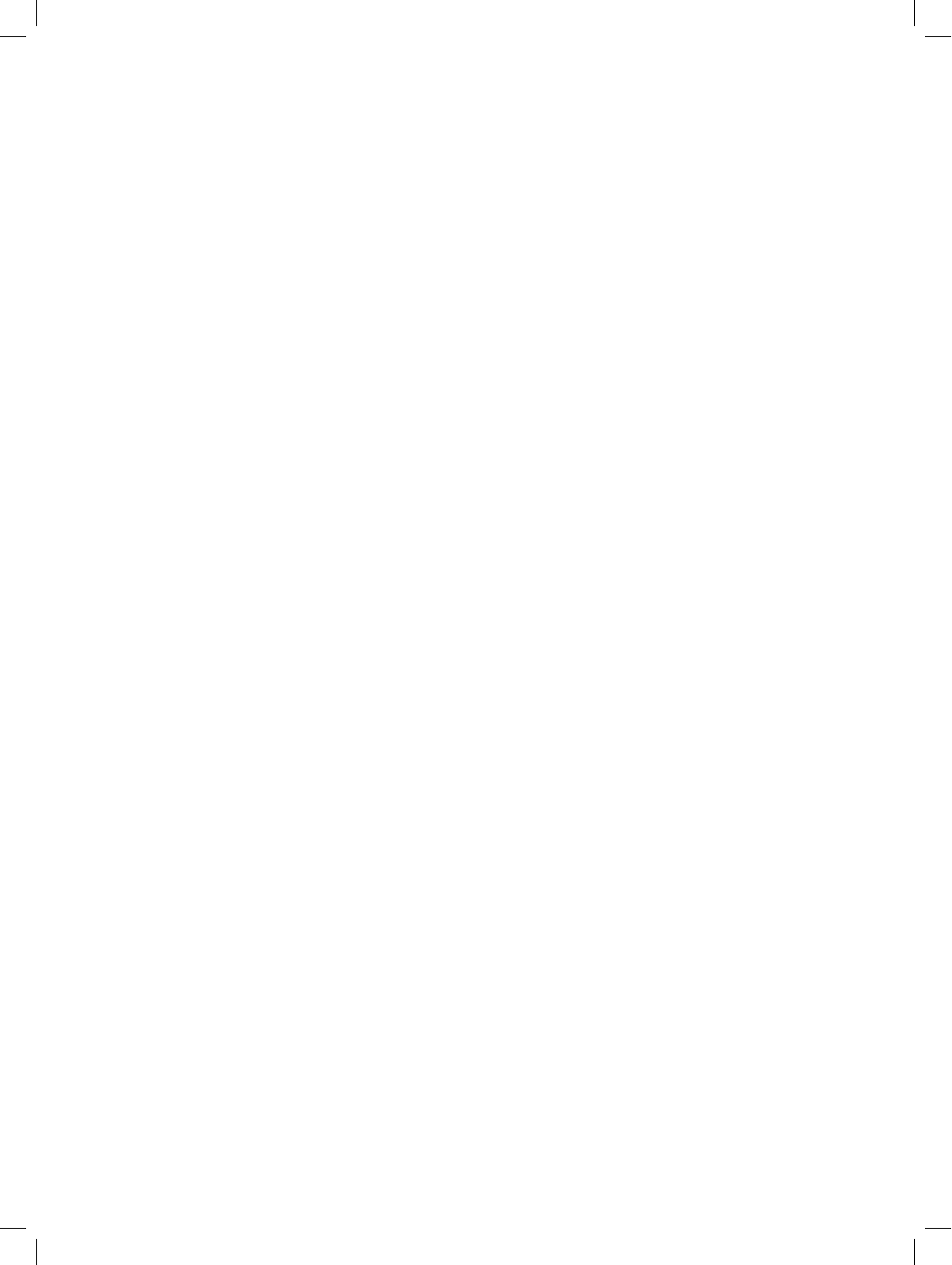### **KEYNOTE PAPER**

#### **Vulnerable Migrants during the Pandemic: A Political Economy Perspective**

**Deepak K Mishra**, Professor, Centre for the Study of Regional Development, School of Social Sciences, Jawaharlal Nehru University

The mass exodus of migrant workers from several cities during the nation-wide lockdown in the early phase of the pandemic brought the social and economic vulnerability of migrant workers to the centre stage of public discussion. However, as the 'crisis' of livelihood faced by the migrant workers started to get some attention in the backdrop of an unprecedented pandemic, there is a danger of treating it as an isolated and transient phenomenon. The long-term factors that created such a widespread livelihoods vulnerability, however, need particular attention, particularly when designing policy alternatives to address the problem. The bottom line is that there is a large section of migrant workers who work and live under such a condition that, in the face of the lockdown, they could not simply survive such a sudden disruption of earnings. Rapid surveys indicate that a section of them did not have enough food to survive for the next few days. The vulnerability and precarious conditions of this section of the migrant workers were exposed by the pandemic. Its durability, however, defines the *normal* conditions of their existence.

In this context, this paper argues that a political economy approach that takes into account the broader, structural contexts of migration is better suited to explain the reasons behind the persistent vulnerability of a section of migrant workers. In particular, the paper attempts to link the literature on the political economy of agrarian change with the vulnerability of the circular migrants. Migrants' vulnerabilities can be examined at three levels- at the origin, during the migration process, and at destinations. Based on multiple rounds of field surveys on migration and agrarian change in one of the 'migration prone' regions in interior Odisha, as well as a survey of circular migrant workers in Delhi, the paper examines the factors that create and perpetuate vulnerabilities of diverse kinds among the migrant workers. At a more general level, the paper examines the question of vulnerable migrant workers in relation to the nature of contemporary, global capitalism.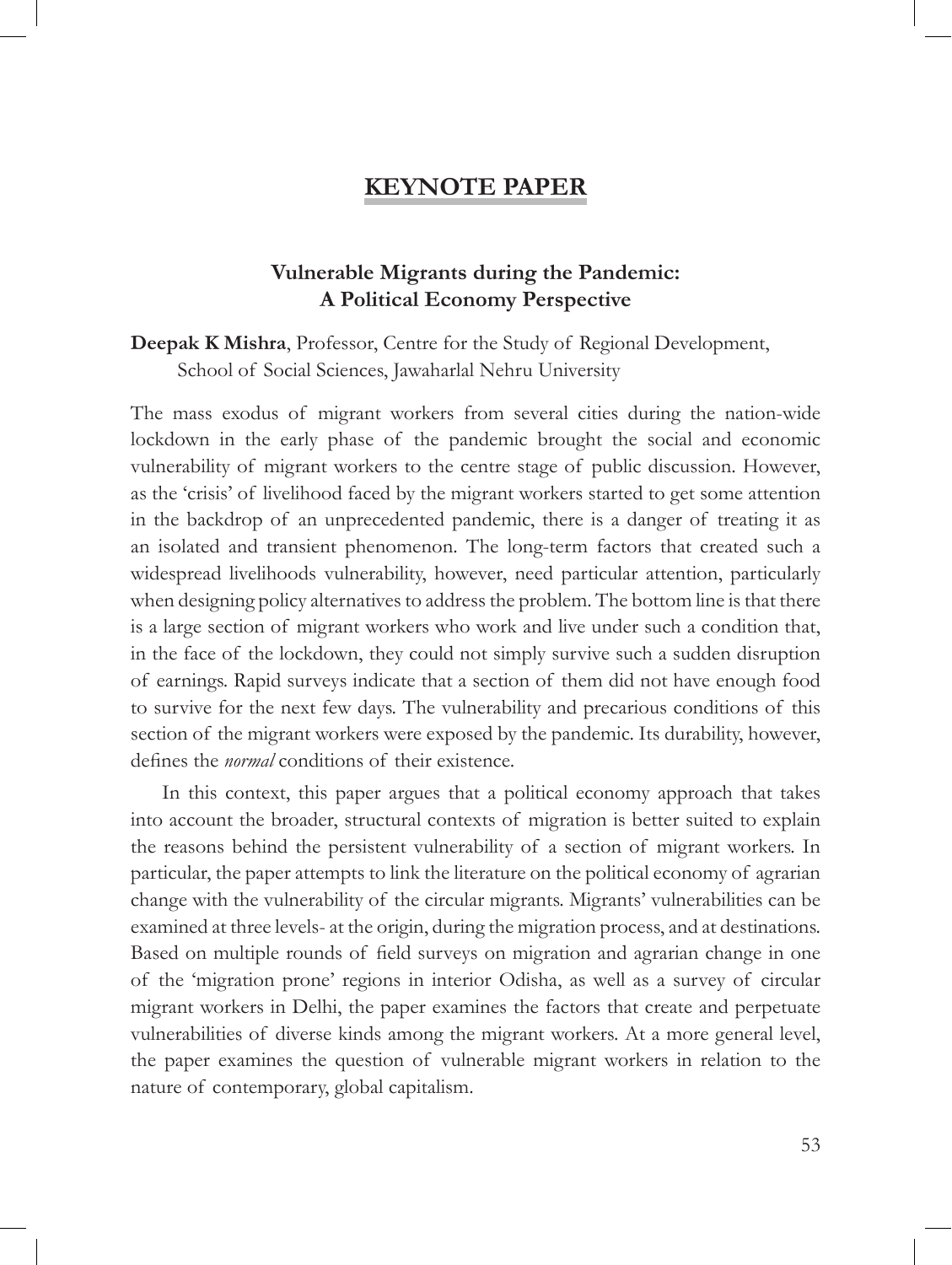# TECHNICAL SESSION 2.1

#### **Scheme Specific Analysis of Social Protection in India**

**Sarthi Acharya**, Hon. Professor, Institute for Human Development, New Delhi

Social protection in India, earlier restricted mainly to workers engaged in large industrial enterprises or to government employees in the form of social security, has over time spread to cover larger numbers in the populace. As of now, *Social Protection = Social Security + Social Insurance + Social Assistance.*

This paper attempts to assess various social security and protection measures at the all-India and state levels in select nine states, examining issues associated with their coverage, design and implementation. It provides a broad overview of social protection schemes, following the four "life cycle" principles of social protection, i.e., affordable health care; children's income security and care; adults' income security; and old age pensions. It also traces the performance of the all-India and state level trends in social sector expenditure. The paper finds that there are a total of 44 central schemes and over 200 state-sponsored schemes, adding to more than 240 schemes aimed at improving social protection/social security. Overall, the social sector expenditure as a percentage of GDP was around 8% in 2020-21, but the actual expenditure on social protection would be less. These proportions are much lower than those in developed countries. The basic messages of this paper are as follows: (i) There is multiplicity and duplication in programme-design; (ii) There is lack of coordination among different programmes, departments and states; (iii) There is discontinuity and frequent changes in programmes; (iv) There are problems in identification of beneficiaries; (v) Some schemes are launched without adequate baseline or financial information; and (v) There is inadequate monitoring and evaluation of the schemes. The paper also provides some thoughts on how to improve efficiency and targeting in the social protection schemes.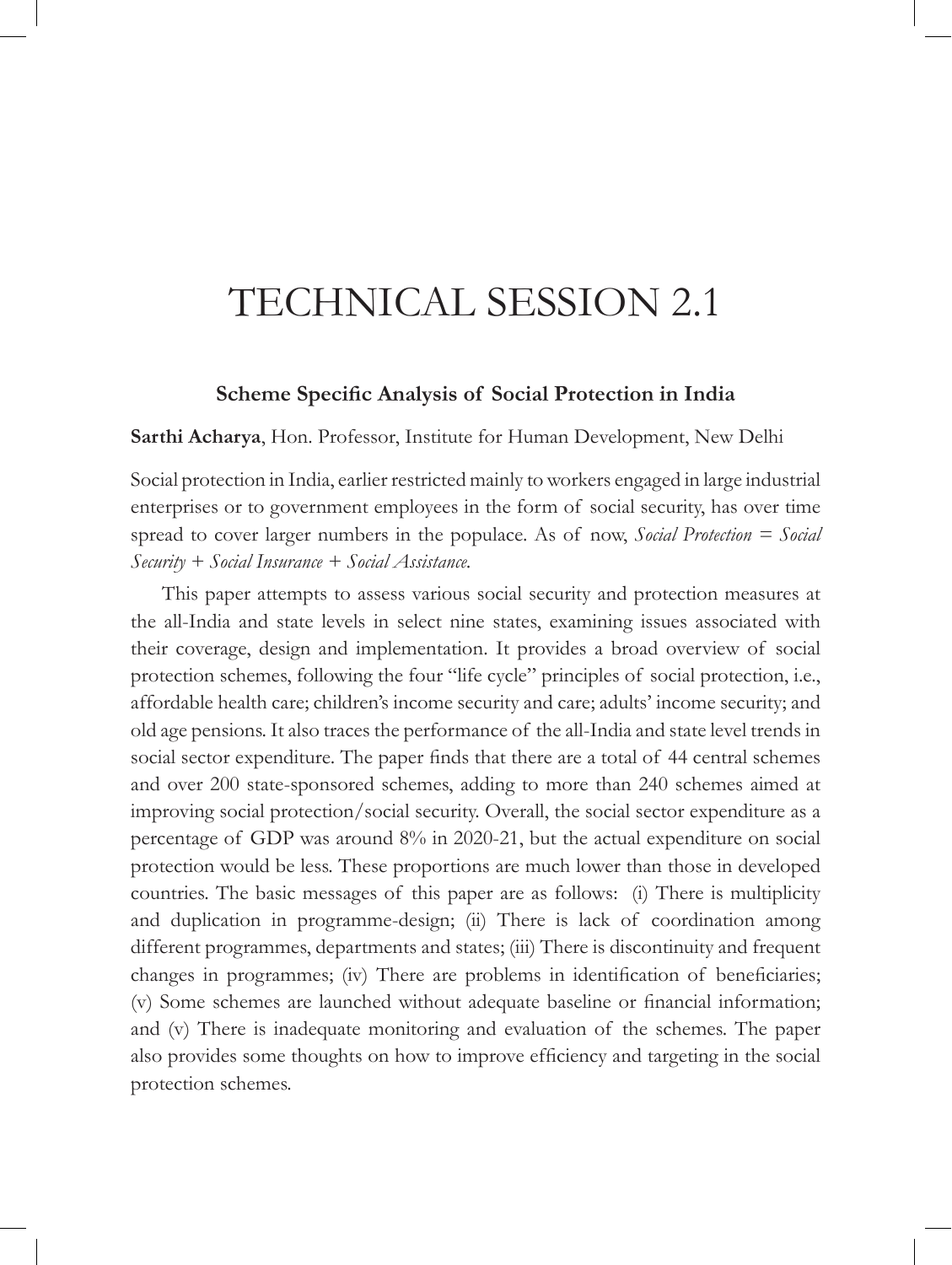## **Automation, Work and Job-Insecurity: A Case Study of India's IT-BPM Industry**

**Nausheen Nizami**, Associate Professor, Pandit Deendayal Energy University, Gandhinagar

**Tulika Tripathi**, Assistant Professor, Central University of Gujarat, Gandhinagar **Meha Mohan**. Pandit Deendayal Energy University, Gandhinagar

IT-BPM sector is the fastest growing sector not only in India but globally. The industry's impressive growth rate has contributed towards the rising income levels, high employment rates, and enhanced export levels and significantly towards the economy's Gross Domestic Product. The success of this industry has largely contributed towards the strong and dynamic skills of the workforce. The sectors combined have immense potential to boost an economy and it's Gross Domestic Product. IT-BPM sector has played an influential role pertaining to the socio-economic parameters of the economy. The sector attracts maximum investments by the venture capitalists and has enabled many entrepreneurial ventures. Revenue generation by the IT-BPM sector has doubled over the past decade. (Occupational Analysis: Business Process Management, 2013). Majority of the IT Employees working in the IT hubs are not domicile. Evidence shows that they migrate for better job opportunities from different regions across the world.

The development of new markets with a higher quantity and range of products and services and potentially lower costs would benefit consumers, along with improving the quality of existing employment and improving customer service, leading to a rise in demand and consequently a rise in labour demand. In short, new technologies would contribute to reducing unemployment, combating poverty and improving the quality and prices of people's goods and services, thus enhancing the quality of their lives. A general conclusion, therefore, is that the Fourth Industrial Revolution would lead to the growth of poverty and hunger and the widening of wealth and social inequality with the benefit of technological advancement by rich and highly talented workers and low-paid and less skilled workers who suffer a significant decrease in their income. The widening of the wage gap between rich and poor countries (but also within countries) may also contribute to a rise in undocumented immigrants, leading to major political and cultural problems. The value of political action by the authorities is therefore necessary in order to reduce inequality and negative social effects.

This paper focuses on the impact of automation on jobs in IT-BPM industry and aims to identify tasks which are becoming redundant, consequently losing demand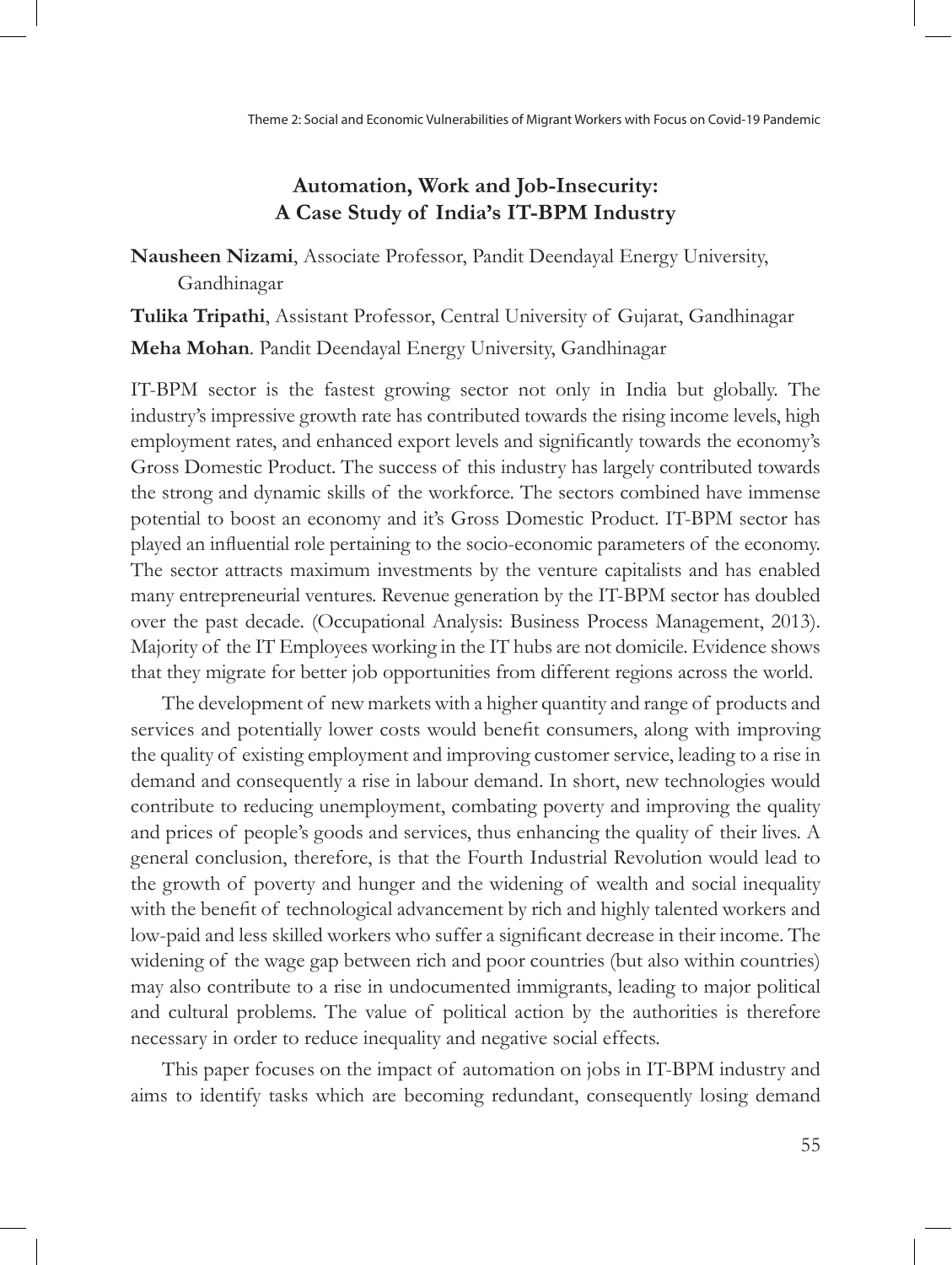within the industry. The purpose of identification of obsolete tasks is to highlight the skills that will not be in demand in the near future and so minimize the expenditure currently being incurred by stakeholders to impart/learn such skills. Findings also aim to understand the structural changes occurring in the industry over a period of time in order to understand the future of work.

#### **Havoc of the Pandemic on the Migrant Workers in India**

- **Saurabh Sanyal**, Secretary General, PHD Chamber of Commerce and Industry, New Delhi
- **S.P. Sharma**, Chief Economist, PHD Chamber of Commerce and Industry, New Delhi

The pandemic has wreaked havoc on several lives and livelihoods worldwide. It has led to loss of lives and livelihoods. Initially, governments used non-pharmaceutical methods to contain the virus, through lockdowns and isolation. These lockdowns led to shutdown of various production activities, leading to unemployment and loss of incomes. Uncertainty caused panic and vast migration of labour force back to their native villages and towns in India. With the invention of the vaccinations for the virus, governments ran to immunize their populations to reduce the pace of spread and the degree of impact on lives. Though, central and state governments have taken various steps to tackle the migrant worker problem in India, lessons need to be learned from the past to avoid such scenarios in the future. This study aims to look deeper into the problems of migrant labour and suggest measures that can be taken, in order to avoid such a problem in the future.

Section I describes how the coronavirus spread throughout the world. It also describes the true picture of the migrant worker problem that arose on part of lockdowns in India. Section- II deals with literature review on the impact of the pandemic on migrant workers. Section III enlists the objectives of this study. Section IV describes the data and methodology used in our paper to derive inferences. Section V describes the nature and trends of the migrant workers in India. It analyses the impact of the pandemic on migrant workers in India, with a focus on the socioeconomic conditions of the migrant workers. Section VI enlists various measures undertaken by the government for tackling the migrant worker problem. Section VII provides recommendations which can help governments to be prepared to better tackle such problems in the future.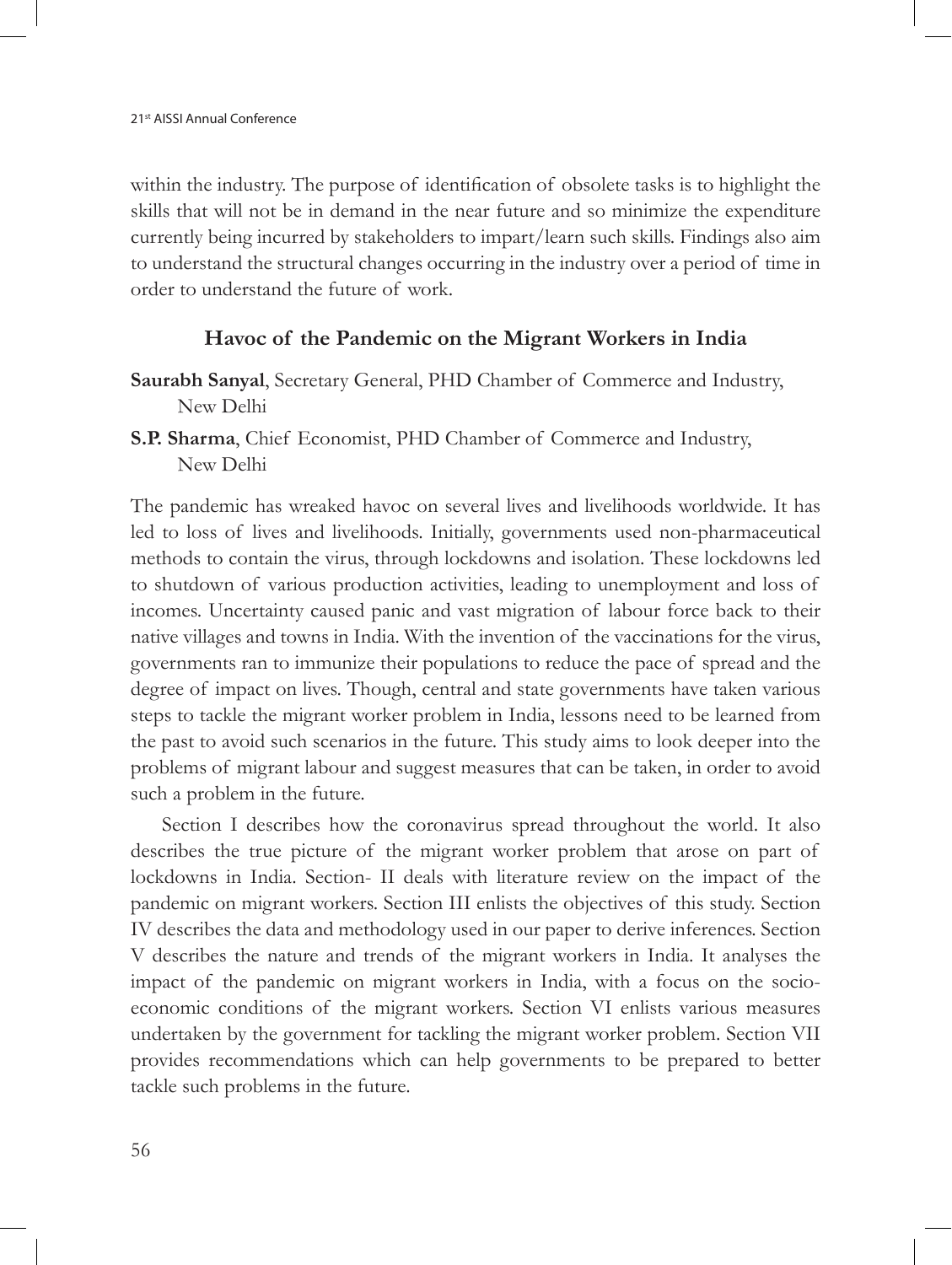Clearly, policies and programmes are needed to resolve issues of housing facilities of migrant workers. Migrant workers should be included in the prevailing policies or new policies can be formulated and implemented in order to provide better housing and living conditions. Government can provide public hostel facilities to seasonal workers by construction of special hostels in the destination states. Investments need to be increased in poorer states of India, in terms of education, healthcare and in employment generating sectors. This can be done to prevent mass migration and overburdening of the states they migrate to.

#### **Impact of COVID-19 Pandemic on Distress Migration in India**

#### **Ashok Sahu**, Former Secretary General, National Human Rights Commission (NHRC)

Migration is categorised into two types – benign and distress. Benign migration is always welcome, but distress migration is the real villain, leading to bondage, child labour and trafficking. Distress migration is poverty induced. The decision to migrate either individually or as a family is attributed to risk avoidance rather than risk loving/ taking. It is a survival strategy of moving from starvation to subsistence. Despite their contribution to the economy by bridging the gap between demand and supply for certain categories of labour, distress migrants are subjected to miseries both at work place and family life. The problems associated with distress migration are known and States have been taking remedial measures. Various Central and State labour laws like the Inter-State Migrant Workmen (Regulation of Employment and Conditions of Service) Act, 1979 exists, but the implementation is tardy. Besides, this Act has been merged with the Occupational Safety, Health and Working Conditions Code, 2020 whose implementation is awaited. COVID-19 pandemic had adverse impact on all segments of the society. But it was more severe on distress migrants. Because of lockouts/shutdowns/curfews, their livelihood in terms of employment, wages, shelter, food and health was entirely lost. When public transport was shut down, in some cases, they had taken the extreme step of walking or cycling hundreds of kilometres to reach their native places, which is well chronicled. But lessons have been learnt that both COVID-19 pandemic and distress migration are to be and can be managed. Both life and livelihood are important. It requires formulation of pro-active policies and their effective implementation with the cooperation and support of all stakeholders. Some of the important steps which have been taken, their efficacy and which are required to be taken both during normal and abnormal (like COVID-19 pandemic) times to alleviate the sufferings of distress migrants have been indicated.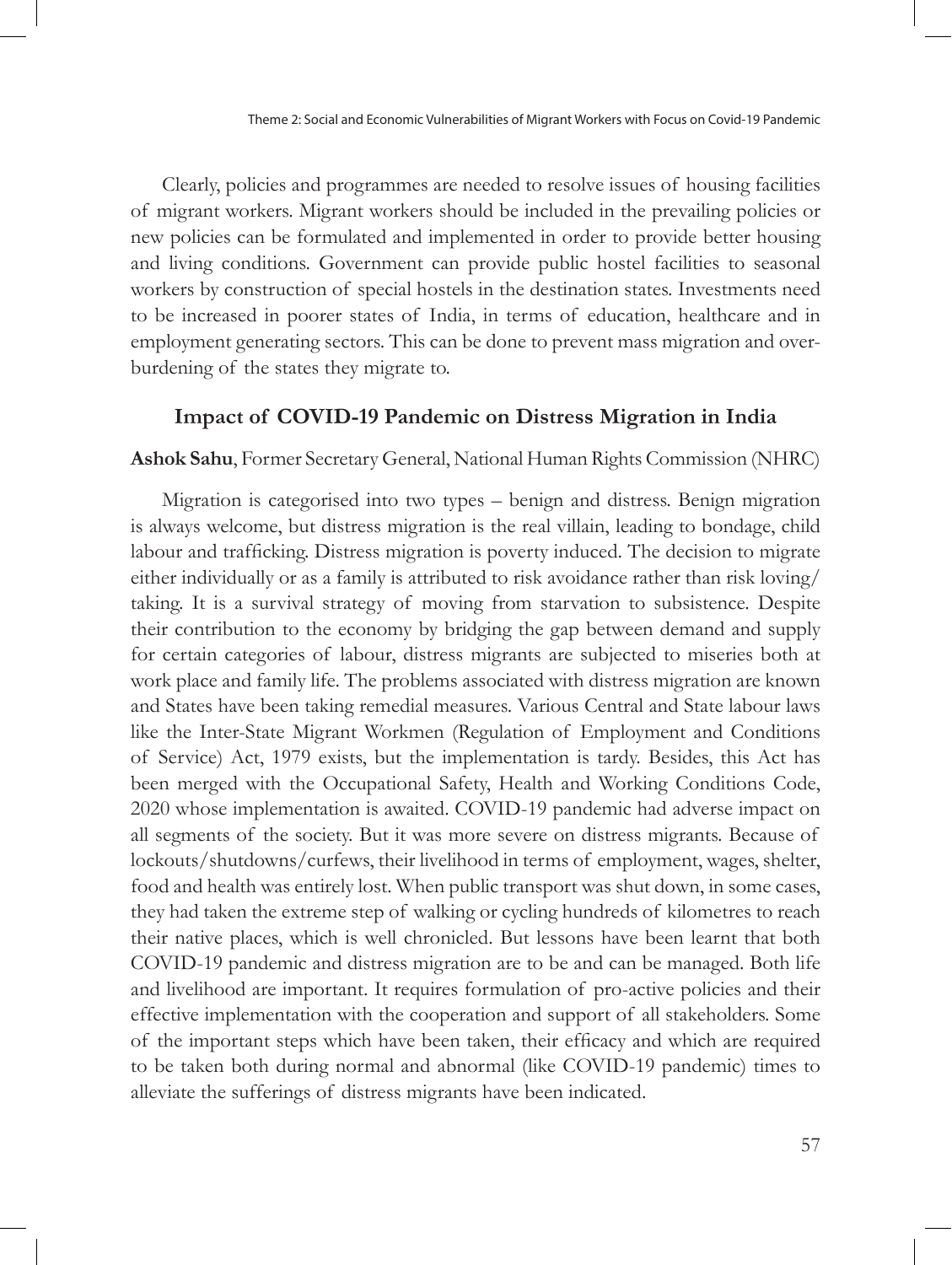## **A Meta-Analysis of Covid and its Ramifications on Unemployment, Inequality, and State of Women**

#### **Anima Chowdhury**, Independent Researcher, Bangalore

COVID-19 was pronounced as a pandemic by World Health Organization (WHO) on 11 March 2020. Uncertainty, instability, and trepidation reigned. COVID-19 has disrupted the normal functioning of the society. The global gross domestic product (GDP) is expected to plunge by 5.2% which might get worsened with the virus still in circulation. Data hints at 10 million of people being pushed to the state of poverty and bare subsistence. Developing countries with larger informal sectors have been exposed to the market vagaries and vulnerabilities. The pandemic has pushed these technologically, economically backward countries to a situation of recession of indefinite depth. Quantum of economic fallout could not be compensated by any bailout due to the plummeting international trade and disruptions in the supply chain. A higher elasticity has been established between inequality with respect to GDP. The available data highlights the glaring gap between high income and low-income groups, which has a stronger correlation with the economic tremors like COVID.

Governments across the globe have been forced to clamp businesses and industries to contain the spread of the virus. This had a prejudicial impact on the labour market throwing many people out of the labour market. Centre for Monitoring Indian Economy (CMIE) has pointed out that the unemployment rate in urban areas has risen from 8.21% to 9.30%, and a similar trend has been observed in rural areas which has increased from 6.44% to 7.28%. It is projected that more than 40 crore informal workers in India would be impelled to live under dire circumstances and pushed below the poverty line due to the pandemic. The employment pattern has always paraded a higher unemployment rate for women than men. This gap has been flaring with the virus. The Standing Committee on Labour, April 2021, has found out that the pandemic has aggravated the situation further and has led to massive unemployment in case of female workers. The quantum of discouraged workers has also mounted due to various socio-economic conditions. As the marginal productivity of labour goes down, the real wages plummet accentuating the existing deplorable conditions of the labour market. Bottom 40% have been grappling to earn the bare subsistence. The paper intends to use meta-analysis to estimate the impact of COVID on unemployment, economic inequality and gender inequality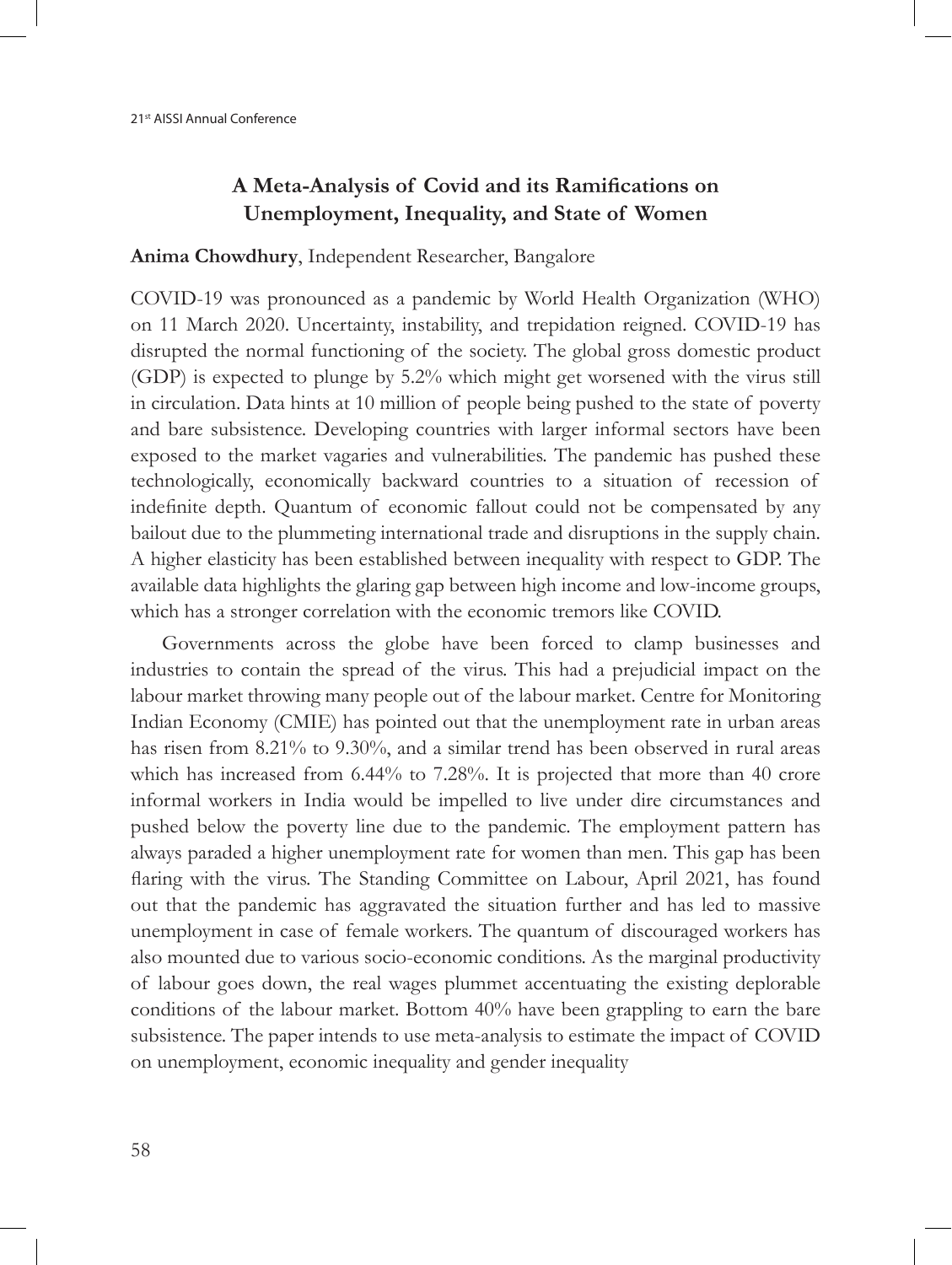# TECHNICAL SESSION 2.2

#### **An assessment of Impact of COVID-19 Induced Lockdown on Informal Workers in Telangana State**

- **Pradeep Kamble**, Assistant Professor, Division for Study of Social Inclusion, Centre for Economic and Social Studies (CESS), Hyderabad
- **E Revathi**, Professor and Director, Centre for Economic and Social Studies (CESS), Hyderabad

The immediate effect of stringent lockdown had resulted in the abrupt closure of many business and the job losses for many workers. Although, the adverse economic impact of lockdown was wide spread across the economy, the effect was believed to be more on the informal workers who witnessed a sudden loss of livelihood. The adverse impact of lockdown on informal workers is multi-dimensional ranging from loss of means of livelihood, housing related distress, indebtedness, food insecurity, irreversible loss of income, reduced quality of dietary intake, and psychological impact. The migrant workers heavily relied on outside support to meet daily food requirements. The migrant workers also experienced various negative psychological emotions such as stress, sense of being stuck, and changed behavioral pattern due to change in daily routine.

## **Economic Impacts of COVID-19 Induced Lockdown on Reversed Migrant Workers in North Bengal: A Case Study**

**Kalyan Das**, Associate Professor of Economics, A.C. College of Commerce, Jalpaiguri, West Bengal

Migration is essentially a significant factor in the process of economic growth and development. Analysis of the nature and pattern of migration is important to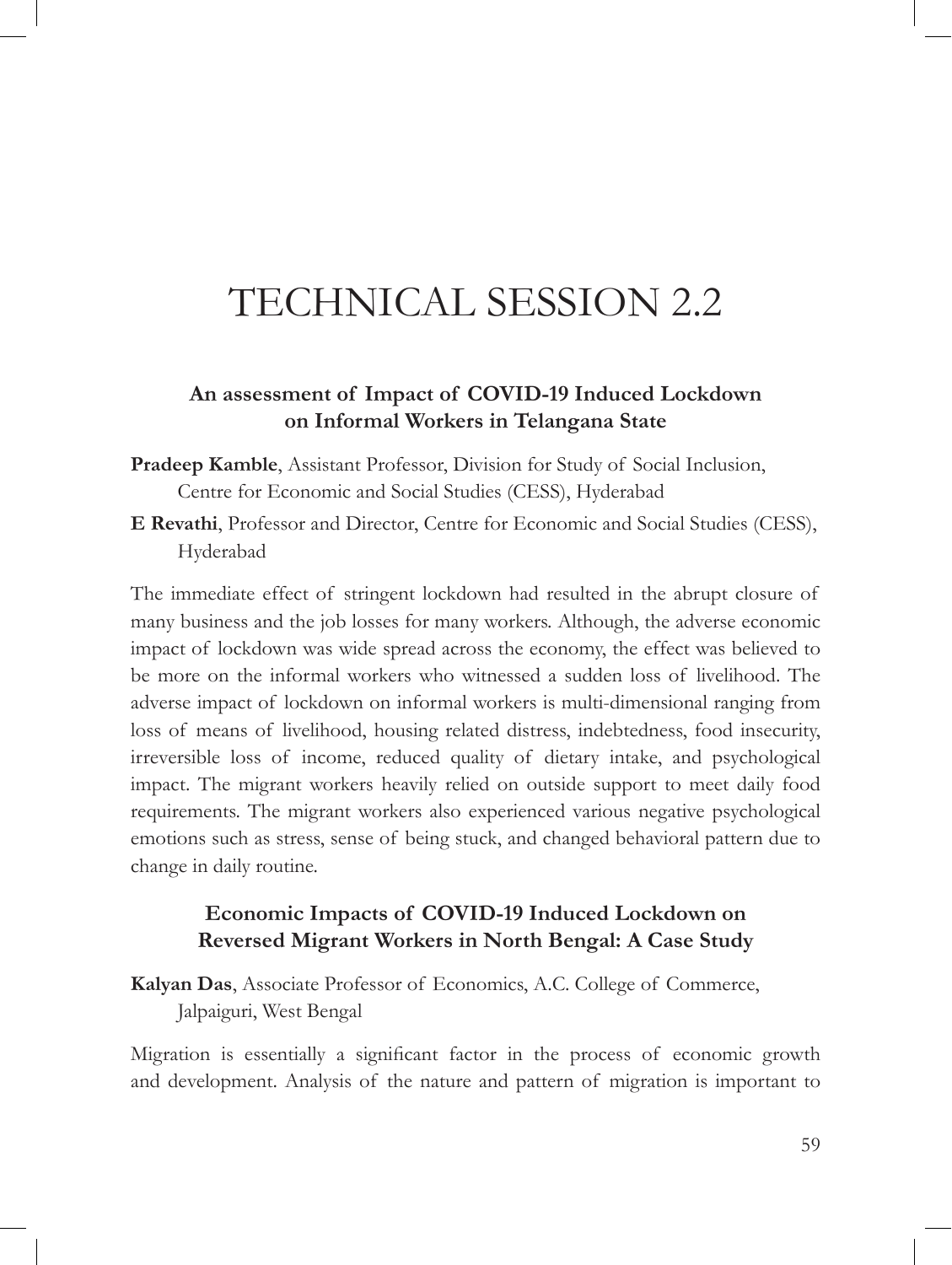understand how the underlying social, economic, political and cultural factors impact labour mobility from one place to another. North Bengal has been known for outmigration to the informal sector predominantly construction sector and for its wide varieties of vulnerabilities. The COVID-19 pandemic induced lockdown has triggered a massive economic crisis. The situation has resulted in higher incidences of wage gap between the reversed immigrant and local labourers. The large inflow of workforce consequent to the unprecedented pandemic has created the nature and composition of the local labour market more vulnerable considering wage rate structure, employment opportunities and living conditions. The development perspective of a nation is determined not only by its resource endowments but also by the potential of its people to ensure quality lives.

This paper based on field survey data seeks to study the magnitude of reversed migrant workers to the region in the pandemic induced lockdown as well as the reasons for migration. It intends to make an assessment of major economic ramifications of reverse flows of internal migration in the wake of pandemic induced lockdown. The recent experiences of upsurge of reverse migration necessitates undertaking a detailed micro level case study on the emerged migration-employment-wage rate scenario in the unskilled local labour market, which remains an important area of research in the development discourse to understand the problems of a labour abundant economy like India. There has been a large body of literatures linking informal sector and incidence of poverty to various socio-economic explanatory variables with reference to India in the context of migration. However, there have so far been very few studies on the impact of pandemic induced lockdown on factors pertaining to reverse outmigrants and local non-migrant labourers. There is dearth of district-specific studies and official data sources in this area. The present study intends to bridge this critical research gap by undertaking a micro-level case study in this perspective. This research aims to provide enormous significant information on the impact of such large-scale migration on the well-being of workers in particular and on rural poverty in general both at the micro and macro level in the pandemic time to explore appropriate policy analysis to get an envisaged roadmap of planned rural development and inclusive growth. This paper attempts to examine the overall and differential impacts in the area of intersection of pandemic, poverty incidences, migration, unemployment, wage differentials, and inter-temporal disparity of economic well being in terms of policy prescriptions in the informal sector estimating characteristics effects, coefficients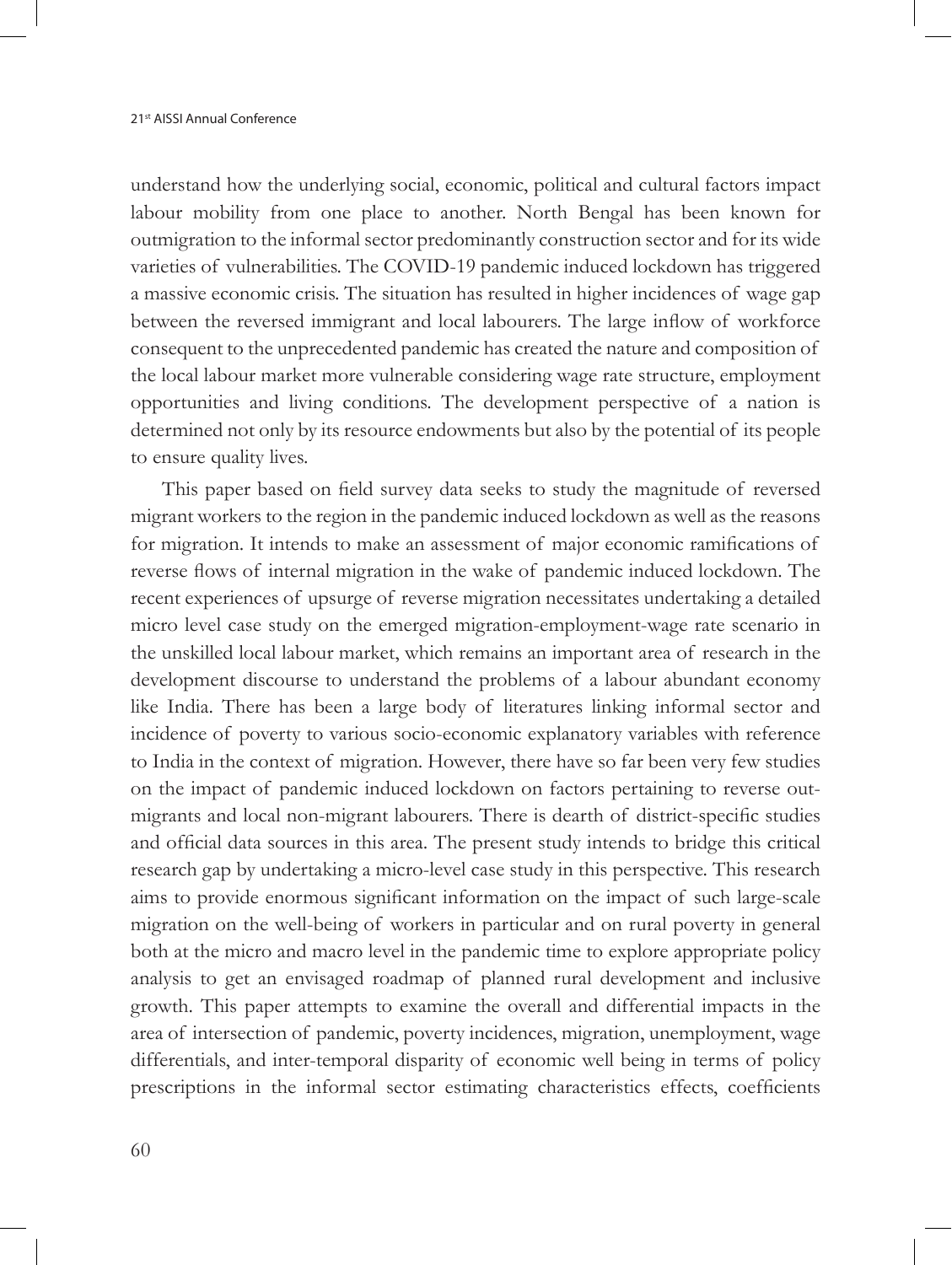effects and elasticities in terms of candidate and policy variables. The findings based on fieldwork data empirically indicate that the extent of wage differences scenario on migrant workers is evident in the North Bengal labour market.

### **Covid-19 Lockdown, Family Migration and Unemployment in a Gendered Society: A Theoretical Analysis**

**Shushobhan Mahata**, PhD Scholar, University of Calcutta, Kolkata

**Rohan Kanti Khan**, PhD Scholar, University of Calcutta, Kolkata

**Ranjanendra Narayan Nag**, Associate Professor, ST. Xavier's College (Autonomous), Kolkata

**Sarbajit Chaudhuri (late)**, Former Professor, University of Calcutta, Kolkata

COVID-19 has posed severe challenges not only to researchers in the field of medicines and natural sciences but also to policymakers. Almost all nations of the world lockdown have been chosen as an immediate response to this pandemic crisis. The labour market in developing economies continues to be gendered with gender-based wage differentials besides occupational segregation. Women who are the marginalised section in the society, bore the brunt of the unprecedented COVID- 19 lockdown. Against this backdrop, a micro-theoretic dualistic general equilibrium model has been constructed for a distortion ridden developing economy in the presence of capital market imperfection, open unemployment of male and female unskilled labour and unskilled male migration with family and without family. This paper attempts to fill the theoretical space in the literature by providing an analytically tractable model that can explain the gendered effect of the pandemic in presence of family ties and migration. The regional (rural-urban) migration equilibrium has been obtained as a solution to the intra-household bargaining problem between the male and female members of the family. Migration of the male member accompanied by the female member of the unskilled household is classified as "migration with family", whereas, migration of the male member leaving behind the female member in the rural region is classified as "migration without family". The distinguishing feature of the migration equilibrium is that it generalises the usual

The most severely affected sectors owing to COVID-19 induced lockdown are those which are "contact-intensive" in nature that can be classified as sectors in which physical interaction of people is imperative in both the production and consumption process. Besides the usual factor-intensity, we classify the sectors in terms of relative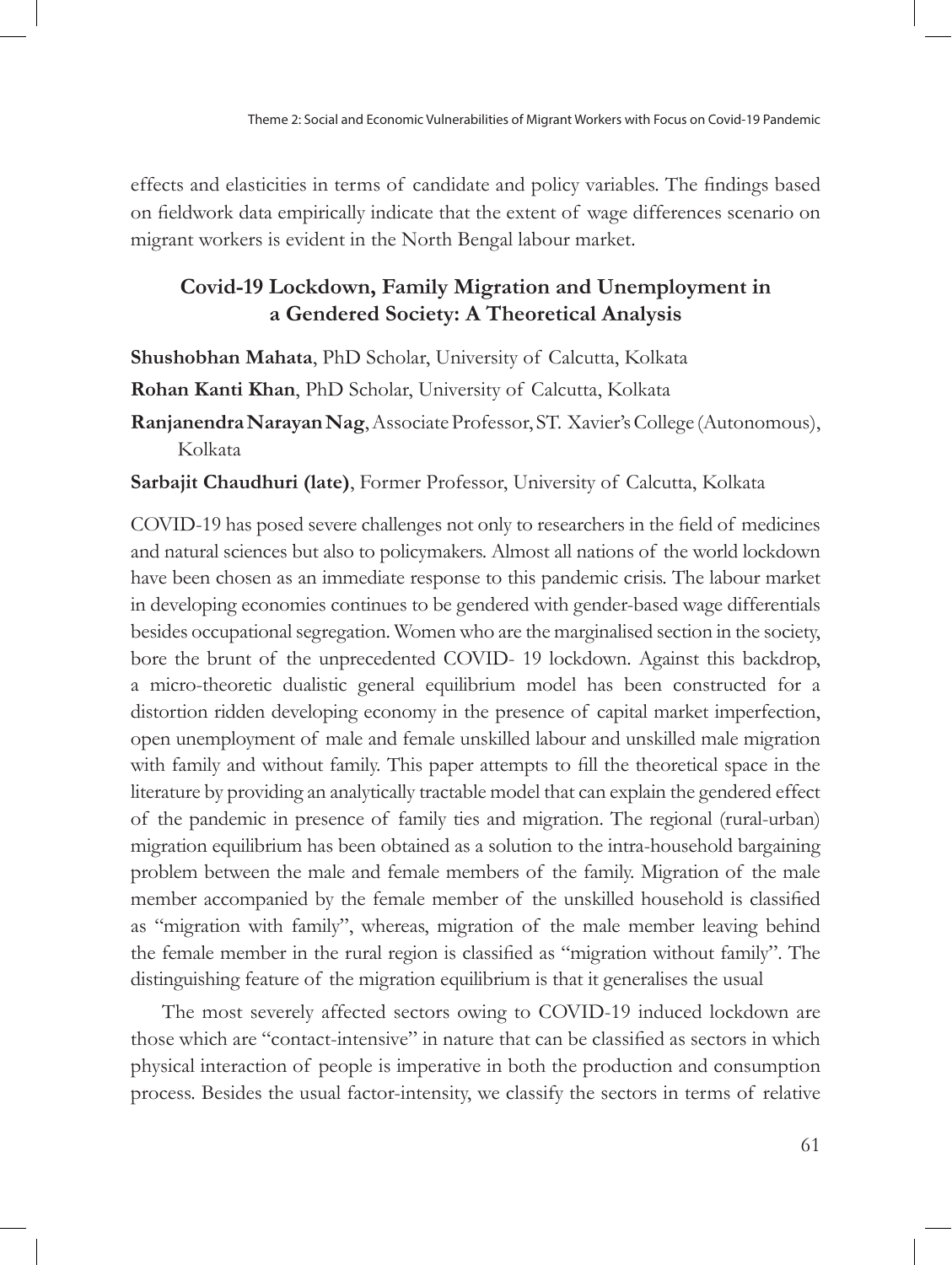contact-intensity. Lockdown has been conceptualised as a government-controlled exogenous policy instrument to restrict human mobility in the contact-intensive economic activities which has multi-dimensional effects in the form of adverse-supply shock (high transaction cost) in the contact-intensive production sector, reduced labour supply, adverse demand shock and high psychological cost on unskilled labour which caused distress among the urban migrant workers. The effect of the pandemic inflicted shocks is heterogenous for workers migrating with families and those without families, for instance, an imposition of partial lockdown in terms of physical restriction on labour gathering leads to a lower female labour force participation in the rural region for those staying with families while it might increase for those staying without families. The results of the paper reflect the contradictions that persist in an emerging economy and the heterogeneous effects that were obtained which are conditional on the nature of family migration.

## **Precarious Condition of Children of Workers at Construction Industry: A Case of District Gandhinagar, Gujarat**

## **Priyanka**, Research Scholar, Central University of Gujarat, Gandhinagar, Gujarat **Tulika Tripathi**, Assistant Professor, Central University of Gujarat, Gandhinagar, Gujarat

Care of children is a challenge for working parents especially for working women. It particularly becomes difficult if the parents are migrant workers and are working in harsh conditions. Construction sector is one such sector where uncertain working condition of the parents put their children in the vulnerable condition. Most of women working on these sites are between the age group of 15-30 which is their reproductive age. Thus, most of the women come at the construction site with their young children who require more care. It is observed that the condition of children on the construction site is generally very poor. The construction sites are as it is dusty, noisy and risky environments which has adverse effect on their health. The temporary nature of the work effects their growth, vaccination and education. It is observed from the previous studies that the children who moved with their mother from one site to another site, lives in the worst condition as it effected their health, education, safety and development. The present study analyses the condition of children of these working women on the construction sector. We further inquired about the incidence of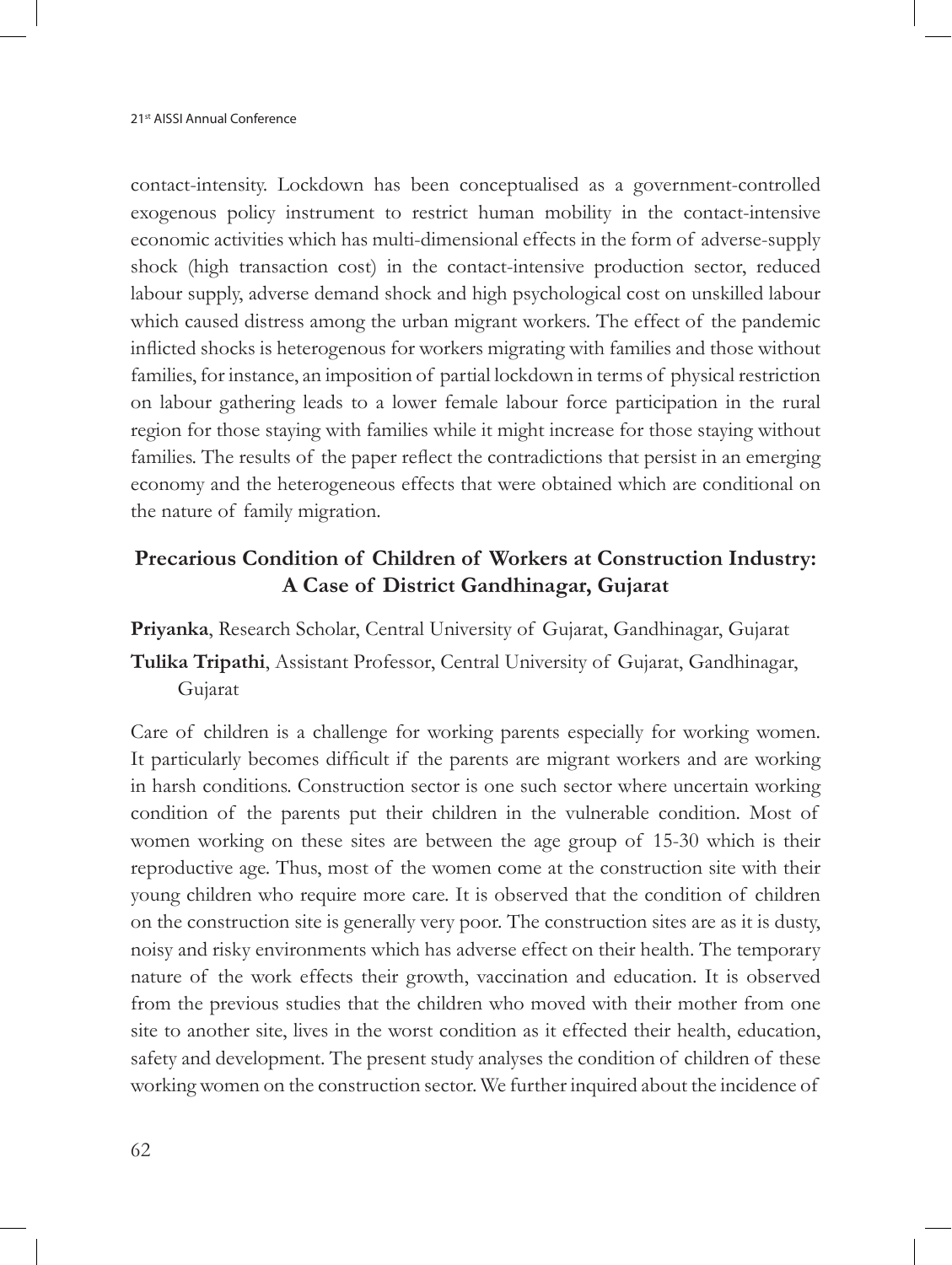injury and diseases, education, basic amenities like crèches, nutritious food, healthcare facilities, and support from the co-workers. We also tried to understand the difference in condition of children on the public construction sites. With the help of structured questionnaire and interviews, data have been gathered from primary field survey and focus group discussion from various sites in Gandhinagar, Gujarat. The information for the study has been collected from 100 female construction workers from 14 different construction sites from 6 locations. In our sample, maximum women were 15-30-yearold which is the peak period of reproduction for women. Therefore, almost all women in our sample had young children and brought them to workplace. Among them, some children are very small like 1 month, 3 months, or 1 year old. This was also reported that one child (2-year- old) died due to fever. There is discontinuation in the several nutrition and vaccination programmes. And severe lack of awareness about the child care programme at the construction sites.

### **Nationwide Lockdown and its Impact on Employment in India: An Empirical Study**

- **Kulwinder Singh**, Assistant Professor, University Business School, Panjab University, Chandigarh
- **Pooja Sikka**, Assistant Professor, University Institute of Laws, Regional Center Ludhiana, Panjab University, Chandigarh

COVID-19 spread almost all over the world after its outbreak in China on 12 December 2019. India recorded the first case of COVID-19 on 30 January 2020 and since then the cases have increased gradually. At ground level, labourers working in informal employment have borne the congestion caused by COVID-19 as lockdowns have made them both jobless and homeless. An International Labour Organisation's (ILO) report stated that 200 crore people working in the informal sector worldwide are particularly at risk. Workers and businesses are facing catastrophe, in both developed and developing economies. The ILO has also warned about expected wipe out of 19.5 crore full-time jobs and denoted the immediate effects of COVID-19 as "catastrophic consequences". In India, almost 40 per cent working in the informal sector (nearly 90 per cent of the overall employment) are at the risk of deepening poverty during the current crisis. According to the Centre for Indian Monitoring (CMIE) statistics, the rate of unemployment in India was 23 per cent on 29 March 2020 up from 6.7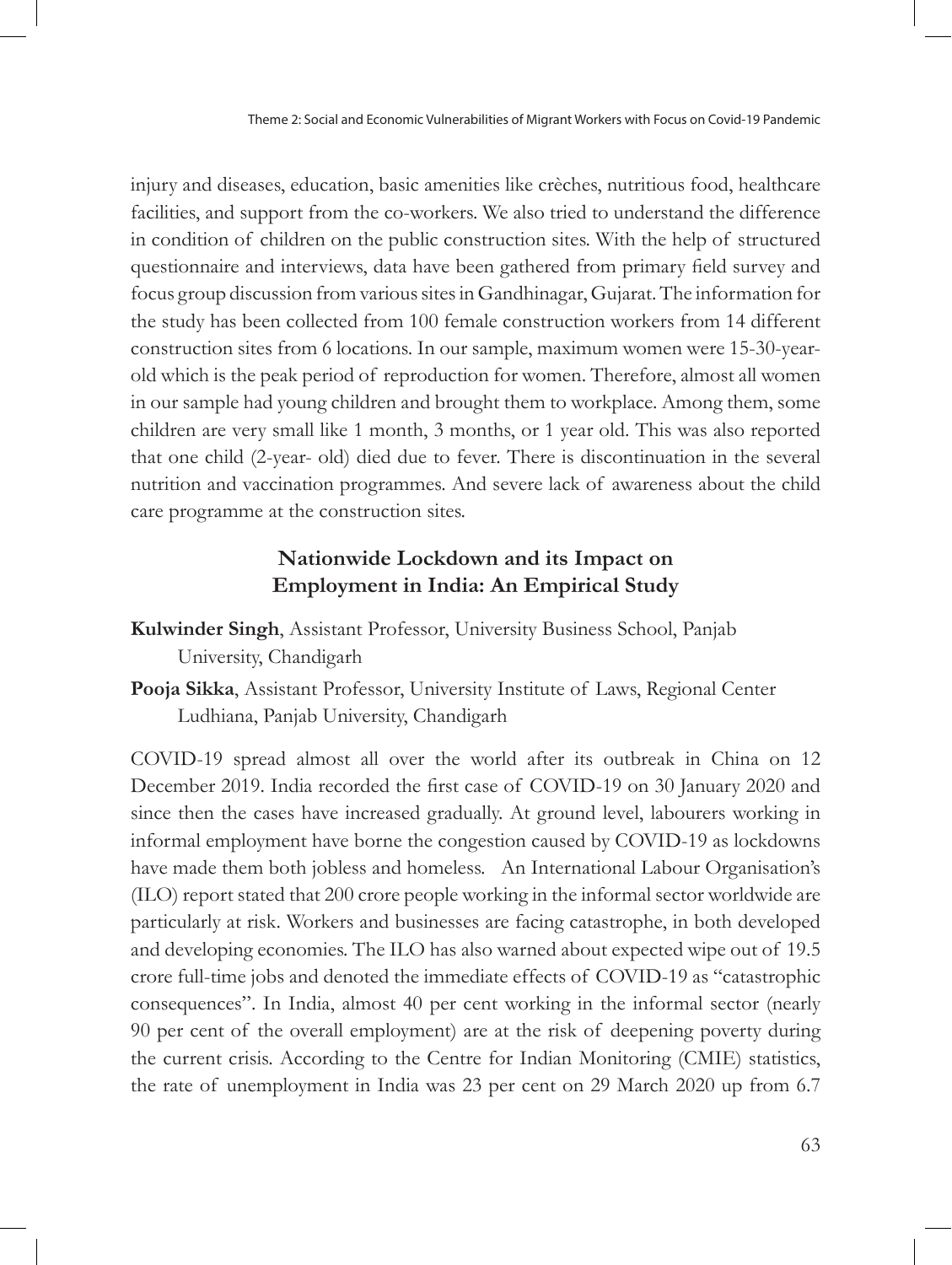percent on 15 March, 2020. The COVID-19 crisis is so profound that in short and medium term it will not only profoundly influence labour markets, but also significantly modified the way work is structured. In this context, it becomes important to examine the immediate impact of lockdown 1.0 on employment in Indian economy and the present study attempts in this regard.

The present study has been initiated for mapping the impacts of lockdown 1.0 on employment in north Indian states mainly Punjab, Haryana, Himachal Pradesh, Chandigarh. However, responses from other parts of India have also been registered. The present work is entirely based on primary data collected using well-structured survey schedule. The data comprise of 510 responses of rural and urban households received mainly from North India. The survey was conducted online among rural and urban household. Of all the survey distributed, 510 responses were received comprising 50 rural and 200 urban households' responses. Number of rural household responses is low due to the fact the rural population particularly workers and farmers could not access online survey being less educated. Also, manual field survey could not be conducted as data is collected during lockdown period. Our sample of 250 rural and urban households comprises of both in public and private sector.

Findings of the study reveal that the devastation caused by COVID-19 pandemic, both human and economic, is gigantic in size. However, this damage in India, is less severely experienced during lockdown 1.0, but its long run socio-economic impact is far-reaching and potentially long-lasting. The series of lockdowns declared by Indian government for managing this pandemic have resulted in deep economic recession. Consequently, employment in India has been hit hardest by this crisis. Results of the study depict that 22 per cent labourers lost their employment and 31 per cent having to face partial-employment due to lockdown 1.0. In overall, employment of 54 per cent workers in the surveyed states have been heavily affected by the nationwide lockdown 1.0. Lockdown 1.0 has resulted in the unemployment of 30 per cent of rural workers against 19 per cent of urban workers. However, urban areas have registered the highest rate of partial unemployment (32%). In the informal sector, 80 per cent of workers were unemployed in some way, out those 51 per cent of workers lost their jobs, while 30 per cent experienced partial unemployment. In the formal sector, 10 per cent unemployment and 30 per cent partial unemployment was noticed. In this way, the informal sector is the hardest hit by job losses. Within this sector, causal workers (62%) and self-employed people (48%) suffered the highest unemployment rates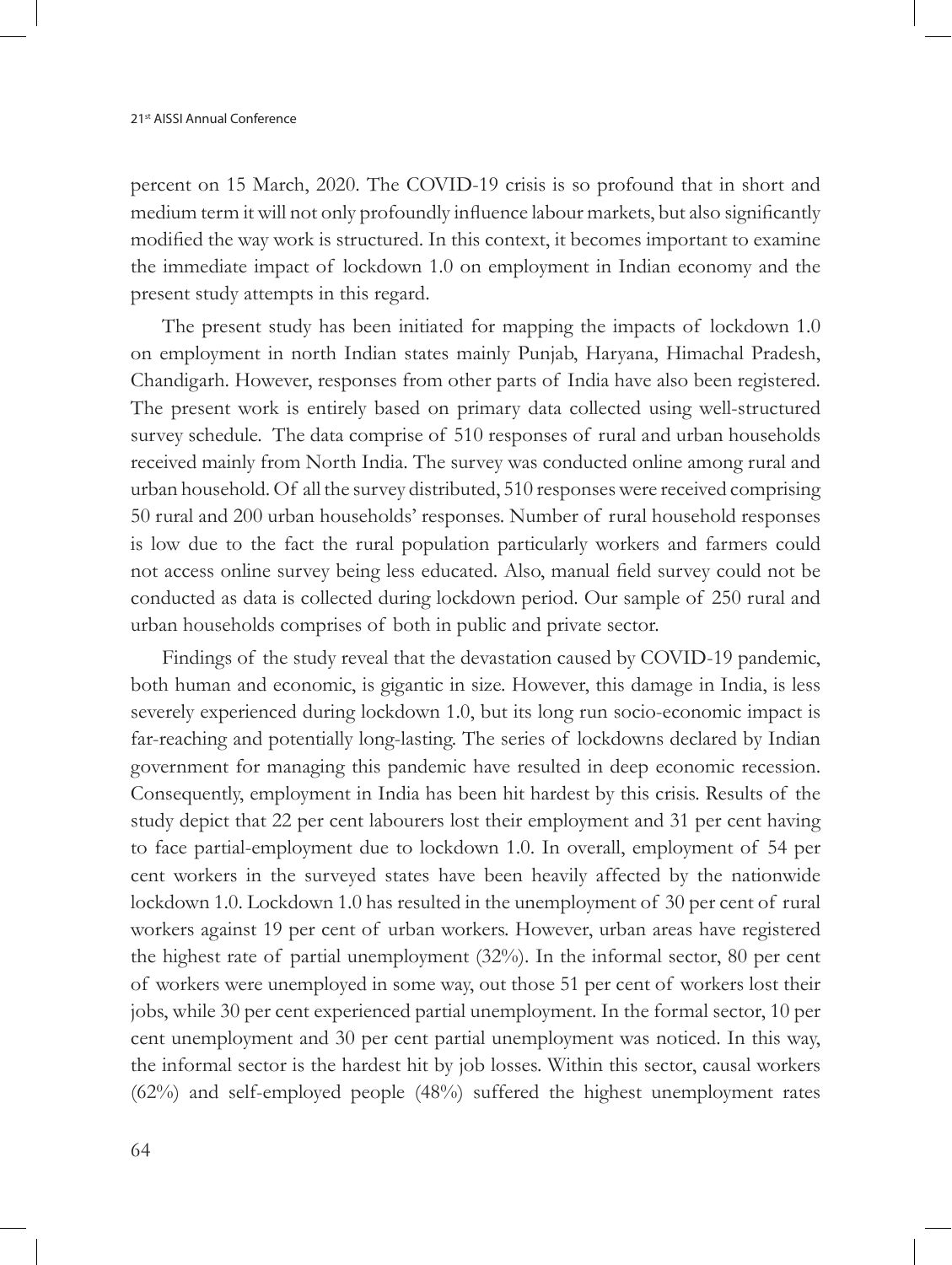Theme 2: Social and Economic Vulnerabilities of Migrant Workers with Focus on Covid-19 Pandemic

and were the hardest hi. Farmers, on the other hand, experienced the highest degree of partial employment (38%). Workers in the private sector had the greatest rates of full (33%) and partial (31%) unemployment against workers in the government sector workers (5%). As compared to older workers, younger workers have lost more jobs. Male workers have a higher rate of full-time and part-time unemployment than female workers. Married workers had the highest rates of both full and partial unemployment. Full unemployment is highest among Sikhs followed by Others and Hindus. Partial unemployment is highest among Others followed by Hindus and Sikhs. Full unemployment is highest among backward classes (BCs) followed by Schedules Castes/Schedules Tribes (SCs/STs) and Generals. Partial unemployment is highest among SCs/STs followed by BCs and Generals. The findings of the study can be utilised to take directions for government intervention to save the employment in the economy and to provide appropriate support to the affected workers for their sustainable livelihood.

#### **Socio-Economic Development of the Eastern Uttar Pradesh: Evidences from the Secondary Data**

**Nagendra Maurya**, Assistant Professor, University of Lucknow, Lucknow **Roli Misra**, Assistant Professor, University of Lucknow, Lucknow

This paper attempts to analyse the socio- economic development and backwardness in four aspirational districts of Eastern Uttar Pradesh which have been placed at the bottom of the aspirational districts list released by NITI Aayog in 2018 because understanding causes of backwardness and intra-regional inequalities are prerequisites of effective policy interventions. To understand the development divide in better way, the socio-economic progress of the selected districts along with the eastern region and Uttar Pradesh has been charted-out in this paper.

Utilising the secondary data, a composite index of development for all the districts (28) of Eastern Uttar Pradesh with special focus on selected aspirational districts has been constructed. We have followed the z-transformation approach to construct composite index of development. The study has also applied the multivariate regression analysis to understand degree of impact of infrastructure development, agricultural development, industrial development and employment on overall socioeconomic development.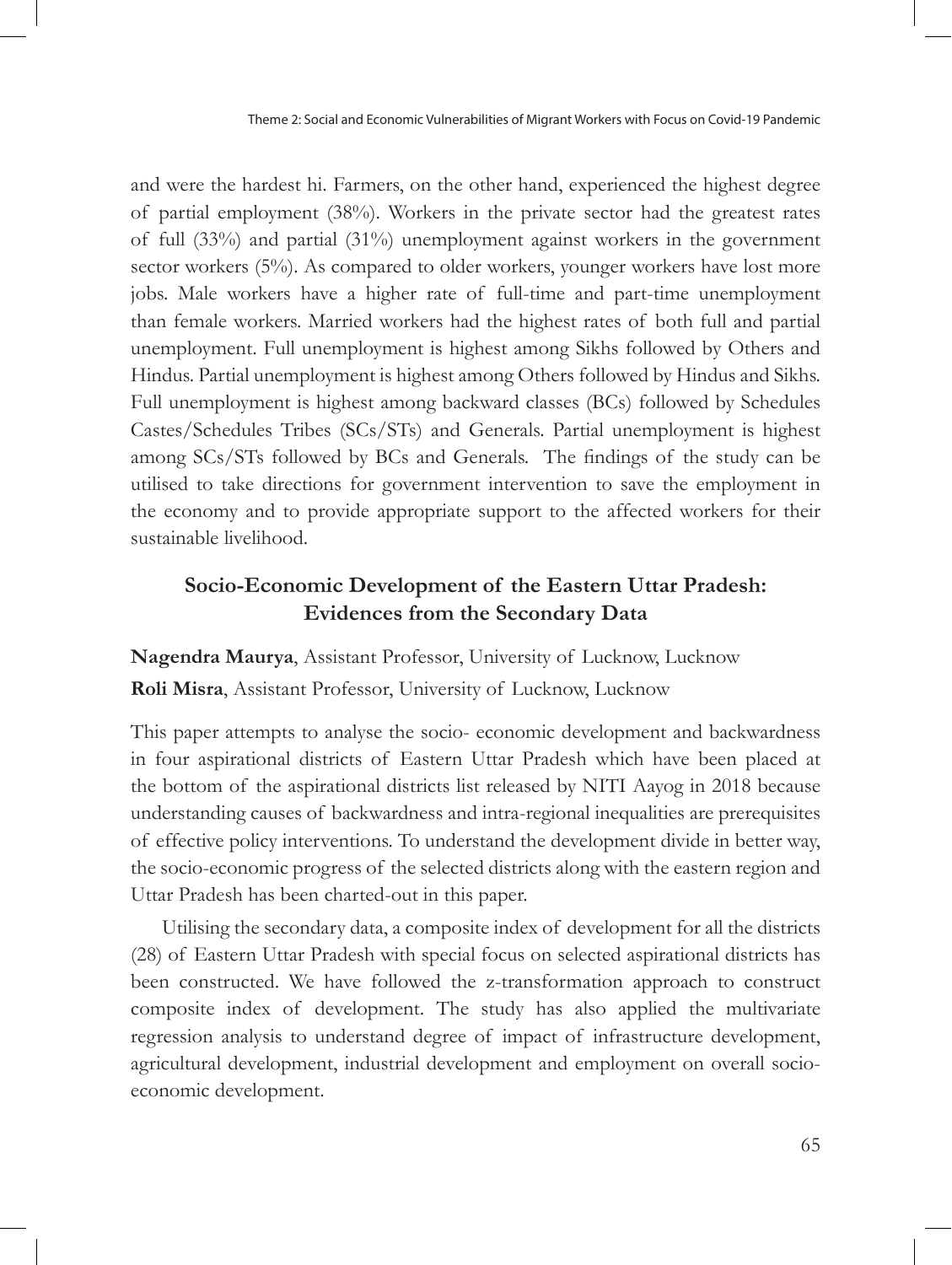High pace of population growth with poor economic growth has created double burden on these districts. A big push of public investment in industries, education and health is required to break the low equilibrium trap. Special focus is required for rejuvenating agriculture sector in the region as more than 75 percent people are directly dependent upon this sector. Public investment in irrigation, application of modern methods of agriculture, availability of information about product, price and procurement and marketing infrastructure are the immediate needs of the region. The analysis suggests that public investment in irrigation, application of modern methods of agriculture, availability of information about product, price and procurement and marketing infrastructure are the immediate needs of the region. Since aspirational districts is a new nomenclature given by NITI Aayog in 2018, this is a pioneer study to understand the causes of backwardness of aspirational districts of Eastern Uttar Pradesh.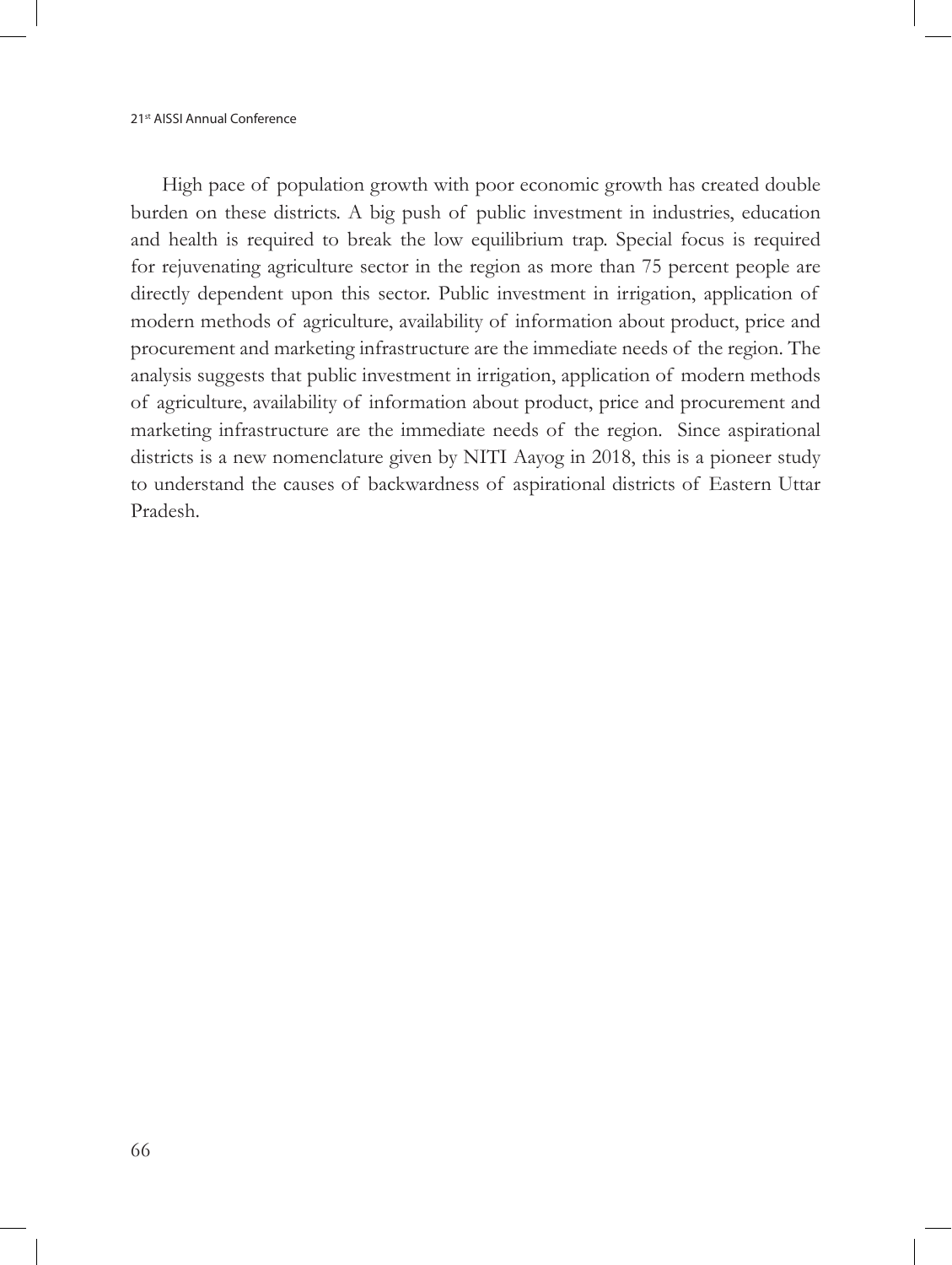# TECHNICAL SESSION 2.3

#### **A Glimpse to The Pattern of Unemployment Rates: Factors & Causes**

**Atanu Sengupta**, Professor, The University of Burdwan, West Bengal

**Madhusree Mukherjee**, State Aided College Teacher, Jagannath Kishore College, Purulia, West Bengal

Unemployment is one of the pressing problems of modern India. In fact, the issue has plagued our planners ever since the Second Five Year Plan. It became increasingly clear to the planners that it is not possible for the economy to absorb all its available labour force. However, the problem took a new turn since 1990s. The concept of jobless growth became very pervasive in the society. There has been a huge amount of hue and cry with the publication of Labour survey Report of 2017-18. In this report it is observed that for rural male unemployment rate increased from 1.7% to 5.8%, and for rural female it increased from 1.7% to 3.8%; for urban male it raised from 3.0% to 7.1% and for urban female it raised from 5.2% to 10.8% according to the Usual Status Approach. According to Current Weekly Status (CWS) approach, it increased from 3.3% to 8.8% for rural male and for rural female it increased from 3.5% to 7.7%; for urban male it raised from 3.8% to 8.8% and for urban female from 6.7% to 12.8%. Thus, under both the approaches, it showed a hike in the unemployment rate in both the sectors and genders.

In order to get appropriate results, it is very important to choose a good data set. Since National Sample Survey Office (NSSO) data is regarded as a very rich secondary data source for the analysis of structural features of Indian economy, therefore for the purpose of this paper we have considered NSSO Employment-Unemployment Survey (EUS): 2011-12 (68th round) data and Periodic Labour Force Survey (PLFS): 2017-18 data. These two data sets are used in our study to make a comparative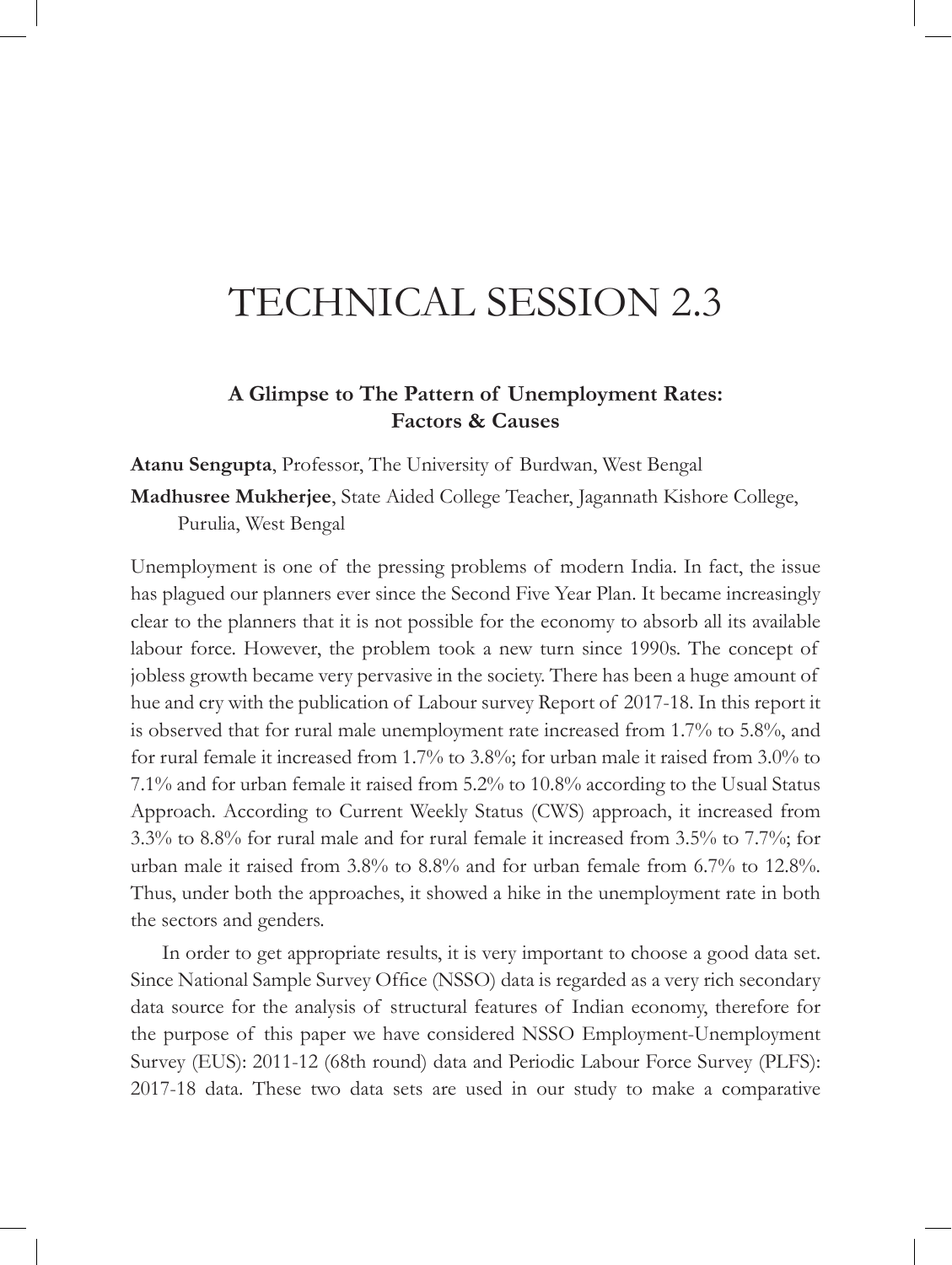analysis of employment-unemployment situation of the country. Here it should be noted that this study is based on employment-unemployment data measured on CWS approach as we want to observe not only the employment-unemployment situation of the country as per different socio-economic perspective but also the quarterly variations of the employment situation of the rural and urban areas of the country. These quarterly variations of employment cannot be measured as per the Usual Status approach. According to the CWS approach, a person is considered as employed if he/she is gainfully engaged for at least one hour of a day of the reference week. So, this definition of employment is very liberal in nature, as it is based on priority-cummajor-time criterion. This means it considers 'working' has priority over the criterion of 'not working but seeking or available for job', which in turn get priority over 'out of labour force'.

In this study we have made a rigorous statistical analysis to understand the extent of unemployment rate among several socio-economic variables by using unit level data. It is noticed from our study that the unemployment rate has increased for all social groups and religious groups. But for the casual wage-based households, it is highest in both the rural and urban areas in both the time points, followed by the regular wage-based households. Again the socially vulnerable sections (SCs & STs) and Christian population shows the highest rates of unemployment in both the time points. There is a huge increase in unemployment rates among the educated people and females also possess a very high level of unemployment. Again, among the different agricultural seasons it is seen that the Q4 (April- June) has a very high rate of unemployment for urban India for PLFS: 2017-18 data. The result was just opposite in case of EUS: 2011-12 data. So, it may be possible that the temporary migrants' workers in agriculturally lean season (April-June) come to the urban cities but remains involuntarily unemployed now-a-days due to a declining absorption capacity of urban sectors. Thus, a lot of change in the employment unemployment situation of the country is noticed from EUS: 2011-12 data to PLFS: 2017-18 data. However, further study is needed to come to any concrete conclusion.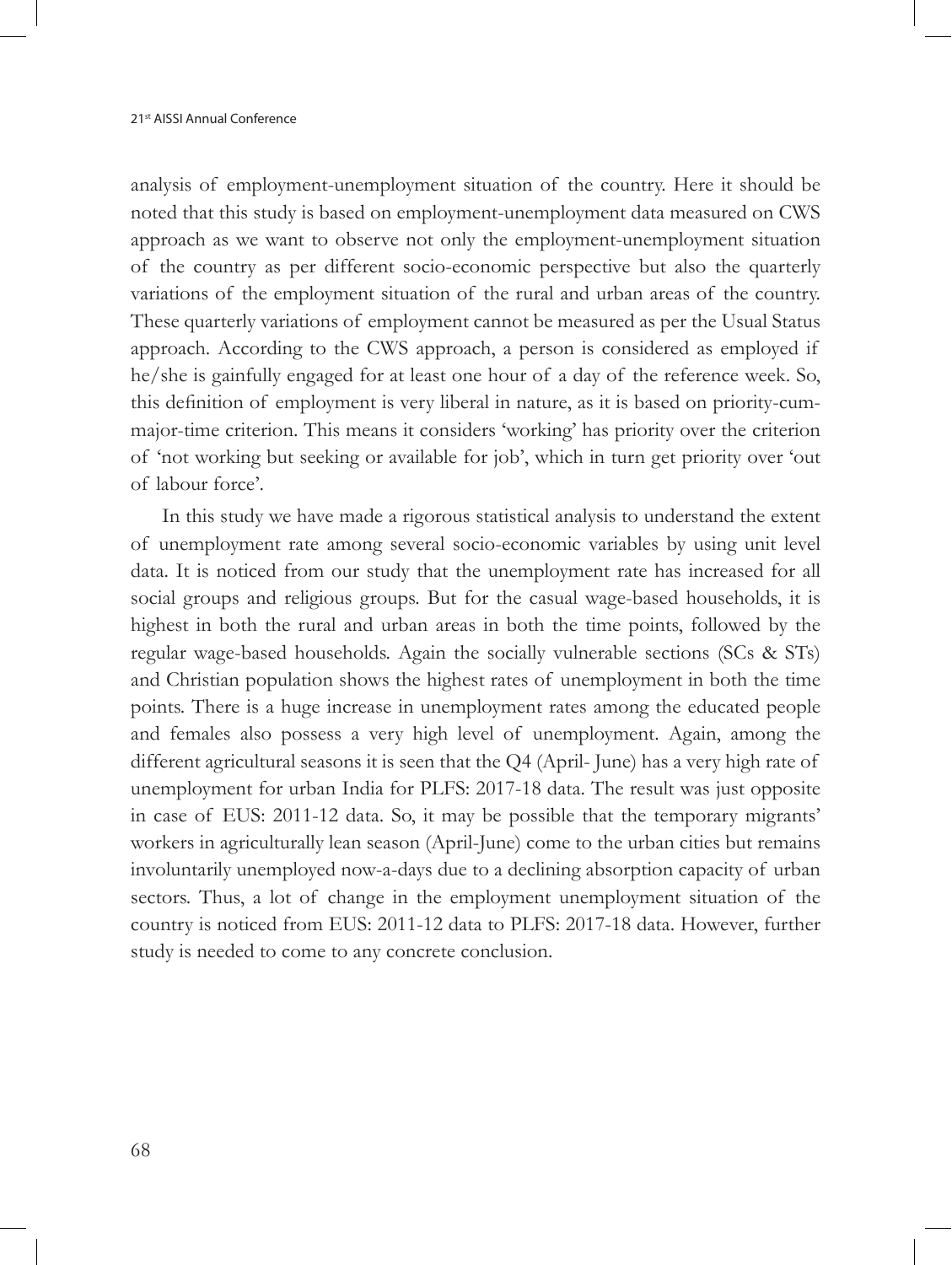## **Circularity and Vulnerability of Migrant Workers in India Post-COVID**

**Sumedha Pandey**, Assistant Professor, C.M.P. Degree College (Affiliated to University of Allahabad), Prayagraj

The famous economist J.S. Mill called human beings, homo-economicus instead of homo sapiens because according to him the human beings are capable of taking very complex decisions very rationally and would be able to optimise their returns in all circumstances. To migrate is one of the toughest decisions for an individual or family as one has to move from a completely known atmosphere (geographical, cultural, social and ethnic) to a completely unknown atmosphere. But migration is as old as history of human beings. Aryans moved from Middle East to all parts of South and South East Asia. Europeans migrated to whole of Soviet Union, Australia and over the USA in the days when the travelling itself was very difficult. Since the 20th century, migration has increased manifold. Migration takes place because of variety of reasons but the most important reason has been and still is, economic. Although war and natural calamities are also important reasons. Most social and economic thinkers believe that basic cause of migration is economic opportunities, be it real or imaginary. The migration can be of various types rural-urban, urban-urban, rural-rural, within a country, outside the country etc. But migration should not be confused with refugee problem or women migration post-marriage. In real sense, migration is a conscious choice of an individual/family to move from their original place of birth/living to a new place for a particular reason/period and could be temporary/permanent. Economists also discuss migration with voting with feet where people move to other place for better government facilities i.e., education, health etc., but migration in real sense is moving out to a new place by choice for better economic opportunities, a rational decision by a homo economicus.

COVID 19 pandemic like a black swan created a very tough, unknown, unheard situation where long lockdowns in most industries, construction, manufacturing and even domestic supports, forced migrants to sit back at their respective situations without income and food support. All migrants follow capitalists like behaviour i.e., at the time of danger and uncertainty they go back to their dens. So, migrants in India moved back to their native places in very large numbers. But hardly the first and second wave of COVID had passed, that those who migrated to native places started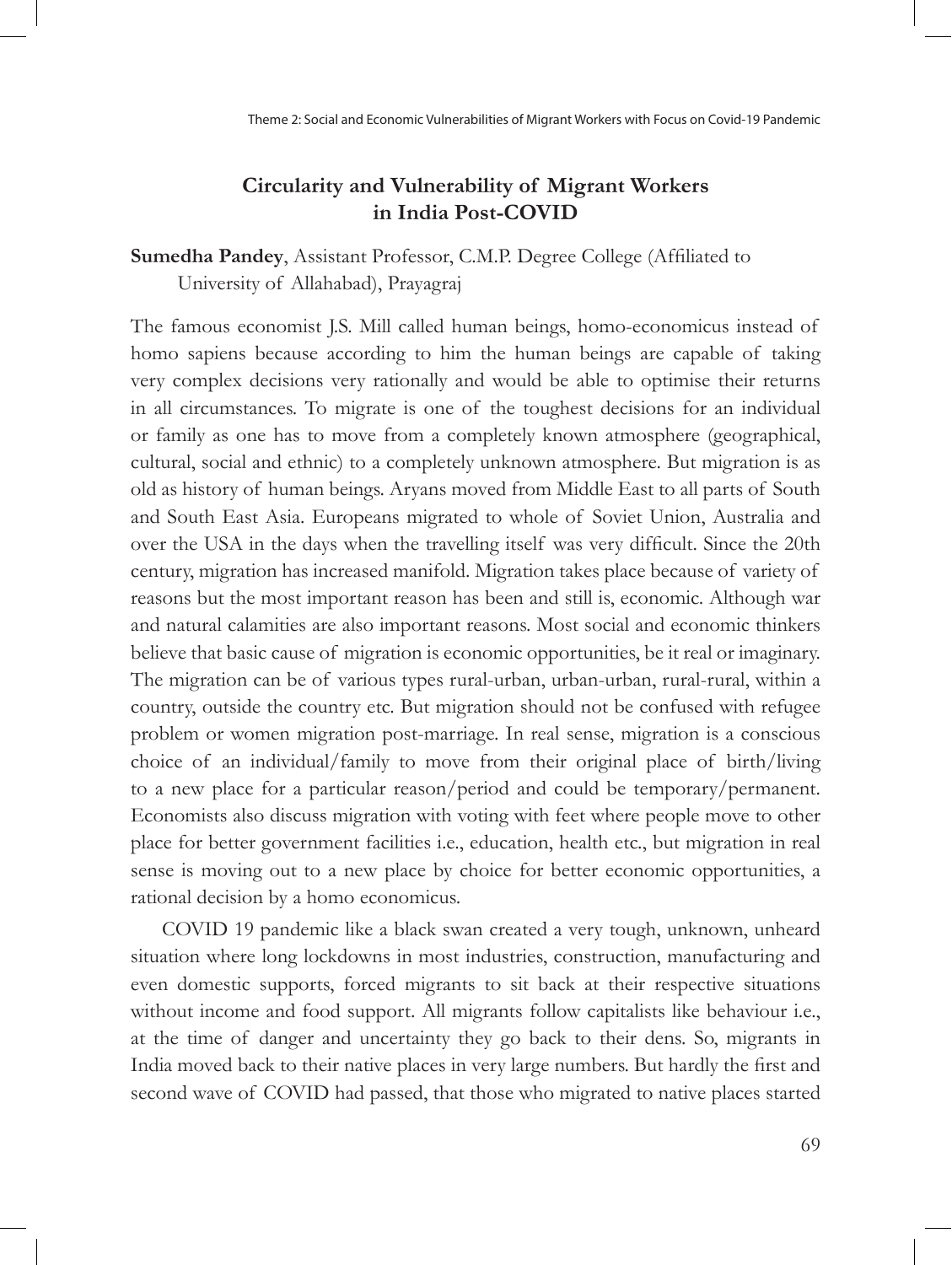migrating back to places from where they had migrated to or such similar places. Within a year, more than 80% had migrated back to from where they had migrated. The circularity of migration is difficult to explain because of the vulnerability, these migrants faced at the time of COVID — no food, no security, no transport and no hope of employment and income at other places. Theories of migration do not promise any sensible explanation where the migration takes place without any imaginable betterment. In this paper, the main focus is on circular migration in the first and second phase of COVID which seems totally unexplainable without special reference to domestic states to states migration of rural unskilled/semiskilled wage labour from rural/semi urban areas to metros of some specific states.

### **Socio-Economic Vulnerabilities and Coping Mechanism: The Case of Migrants in Bihar**

**Indu B Sinha***,* Senior Fellow (Visiting), Institute for Human Development

Pandemic crisis-led lockdown perpetuated unprecedented vulnerabilities of the outmigrant workforce at destinations, where they lost their earnings, faced survivalproblem, identity crisis, and left deeply insecure, with a sense of 'being nowhere' at the places they worked for years! While, destination states did nothing to protect their 'development carriers', the source states miserably failed to negotiate with the former to defend their 'GDP-contributors'! The government of Bihar, amid this, exasperated the aggrieved people with a cruel statement that migrants should stay wherever they were; the state will reach out to them for help! Caught up in such a precarious situation, hundreds of thousands Bihari migrants began 'long march' to 'home'. The official sources claimed that finally, 28 lakh Bihari migrants had reached home state by early June 2020.

This was historic 'reverse migration' and next historic moment came within next couple of month, when majority of the 'returnees' returned to destinations! They were called back with promises of higher remunerations, incentives and perks including travel arrangements! Within two-month time, agriculture and manufacturing sectors felt starved of skilled & unskilled labour to continue their stalled activities! Pandemic exposed their 'vulnerabilities' and 'dependence' *vis-a-vis* those, whom they had mercilessly expelled out! And, between these two historic moments, migrant communities had learnt some lessons; the foremost of these was the 'recognition' that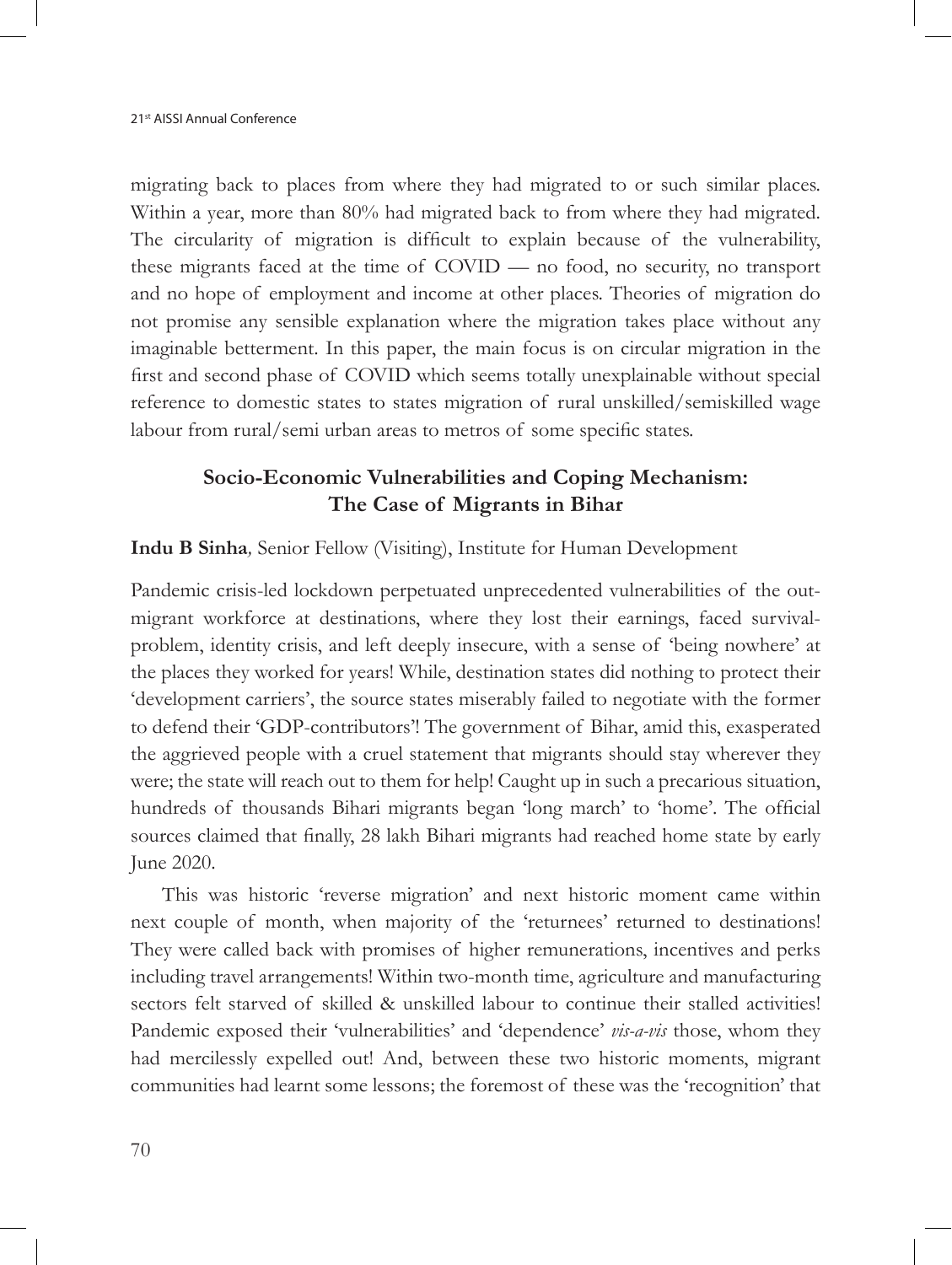their 'bargaining power' at destinations had increased! The findings are substantiated through a Case Study, based on a survey conducted during late-July 2020, in 10 districts across the state.

This paper is about how were the vulnerabilities and crises, the returnees faced, addressed by the state and the family – two prime actors, who constituted the most effective 'coping mechanism'. Family is also seen from a household perspective. The state government, instead of devising short to mid-term strategies for rehabilitation of the returnees, utilized MNREGS, as the immediate 'relief-provider'. The main strategy, however, was to create 'sustainable employment' avenues, based on their skillmapping. The administration, with this perspective was engaged in setting up smallscale industrial units in all districts.

The aggrieved received warm welcome by family; seen as an 'opportunity' to stay at home, especially, for those, who had their family 'left behind'! Fortunately, countryside remained least infected during pandemic; therefore constant fear of getting infected was over. This is well established through researches that a migrant' household is economically stronger than a non-migrant's; gender relations are relaxed in a migrant's HH than a non-migrant's; saving and consumption levels are better in migrant's HH, which is upward-mobile and culturally, progressive than non-migrant's. The migrant' family, to a greater extent, is 'expanded' to 'female-headed', in all practical sense of the term; expanded, because women, in absence of migrant men assume men's responsibility, including taking care of elders and aging, at home. The household is supported by women's earnings obtained from farm and non-farm both types of locally available work. Their small savings compensated for returnee's income-loss. With dependable family safety-net, material deprivation mitigated; and emotionalpsychological pains were over by the time they went back.

## **Migration through Movies: Understanding the Creation of Migrant Identities and Linking their Narrative with the Development of Cities through Indian Cinema**

**Kirti Koushika**, Post Graduate in Development and Labour Studies Jawaharlal Nehru University, New Delhi

Comprising of the world's largest emigrant population and having witnessed inordinate large scale internal migration, India's development trajectory has been interlinked with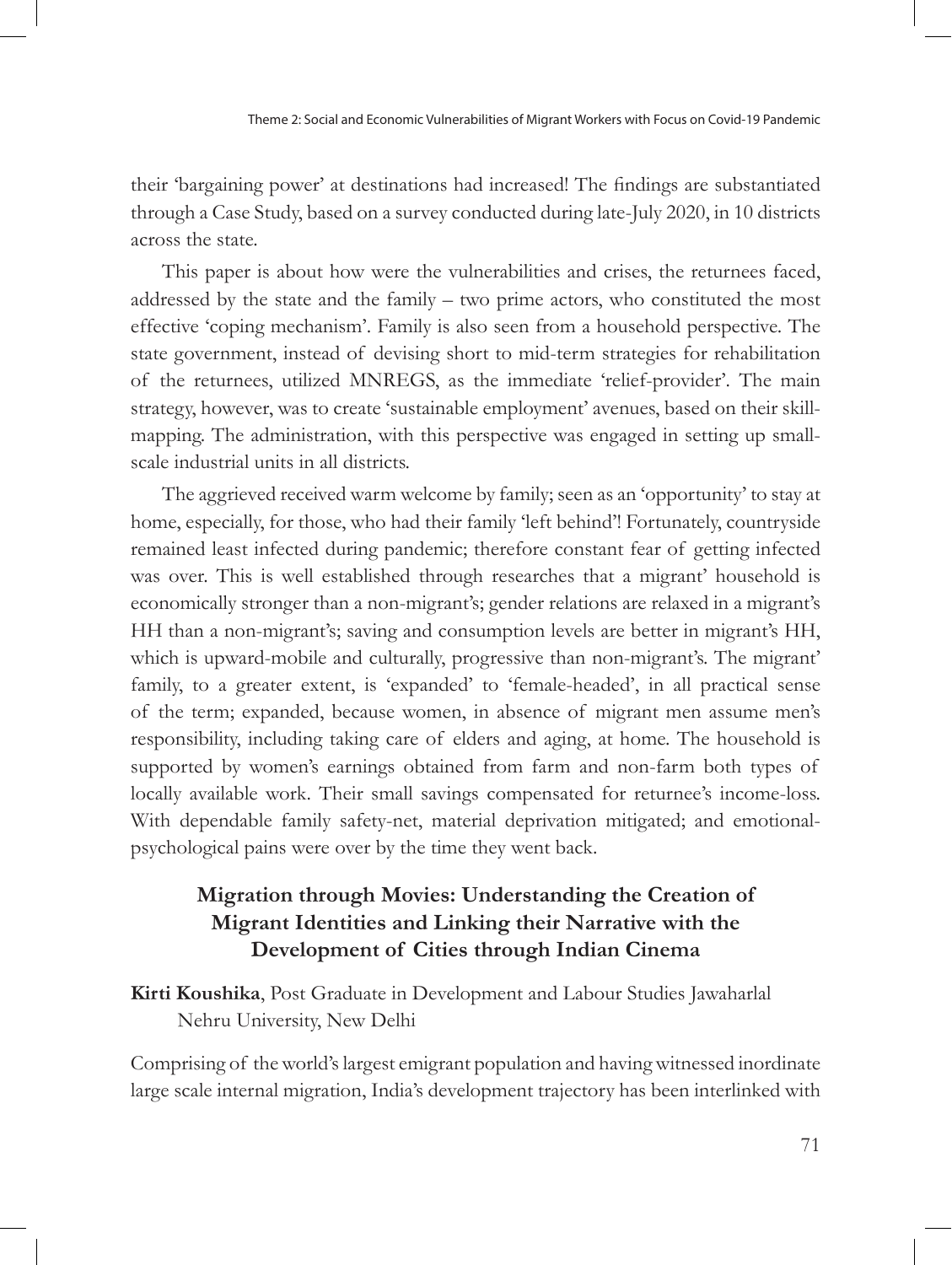migration at every step. While industries like railways and construction have been heavily reliant on migrant labour, remittances earned by them have been the backbone of various state economies. Historically, migration has acted as a tool in shaping up societal and economic interactions, especially to the creation of cities as 'urban centres'. And this paper would attempt to establish the link between migration and its aid in the development of cities. Migration has shaped and differentiated interactions, aiding in the development of urban centres, but it's much more than the attached notions of mobility and modernity. The paper seeks to unveil the creation of migrant narratives through individual perception and socio-spatial perspectives in the urban context.

The construction of cities has been well captured in the depths of Indian cinema, proving useful to decode the socio-economic and spatial arrangements in the proximity in contrast to the rural settings. The paper would interpret the portrayal of the 'migrant narrative' through analysis of popular cinema and would illustrate their sense of displacement, idea of social cohesion and identity creation. This paper also attempts to establish the link between migration and how it aided the development of cities. The construction of cities has been well captured in the depths of Indian cinema, proving useful to decode the space in terms of an advancement from their rural counterparts. Thus, the paper would present the migrant narrative through analysis of popular cinema and would illustrate the findings regarding the context of their social positions and labour relations are presented in the films, mirroring our society.

Migrants can be termed as key players in development, and growth of a city as well as cater to its ability to sustain itself. They could be called the architects of growing cities, who also are the service providers, through various socioeconomic linkages and provision of humanitarian aid and support. The diversification of migration processes opens up different opportunities and access to a flexible migration governance that can result in change and transition. The effectiveness of the rural–urban migration can be viewed in terms of poverty reduction, institutional arrangements leading to better social services and benefits. The need for recognition of the significant contribution through the insecure informal economy by policymakers could help harness policy frameworks aimed at promoting local development.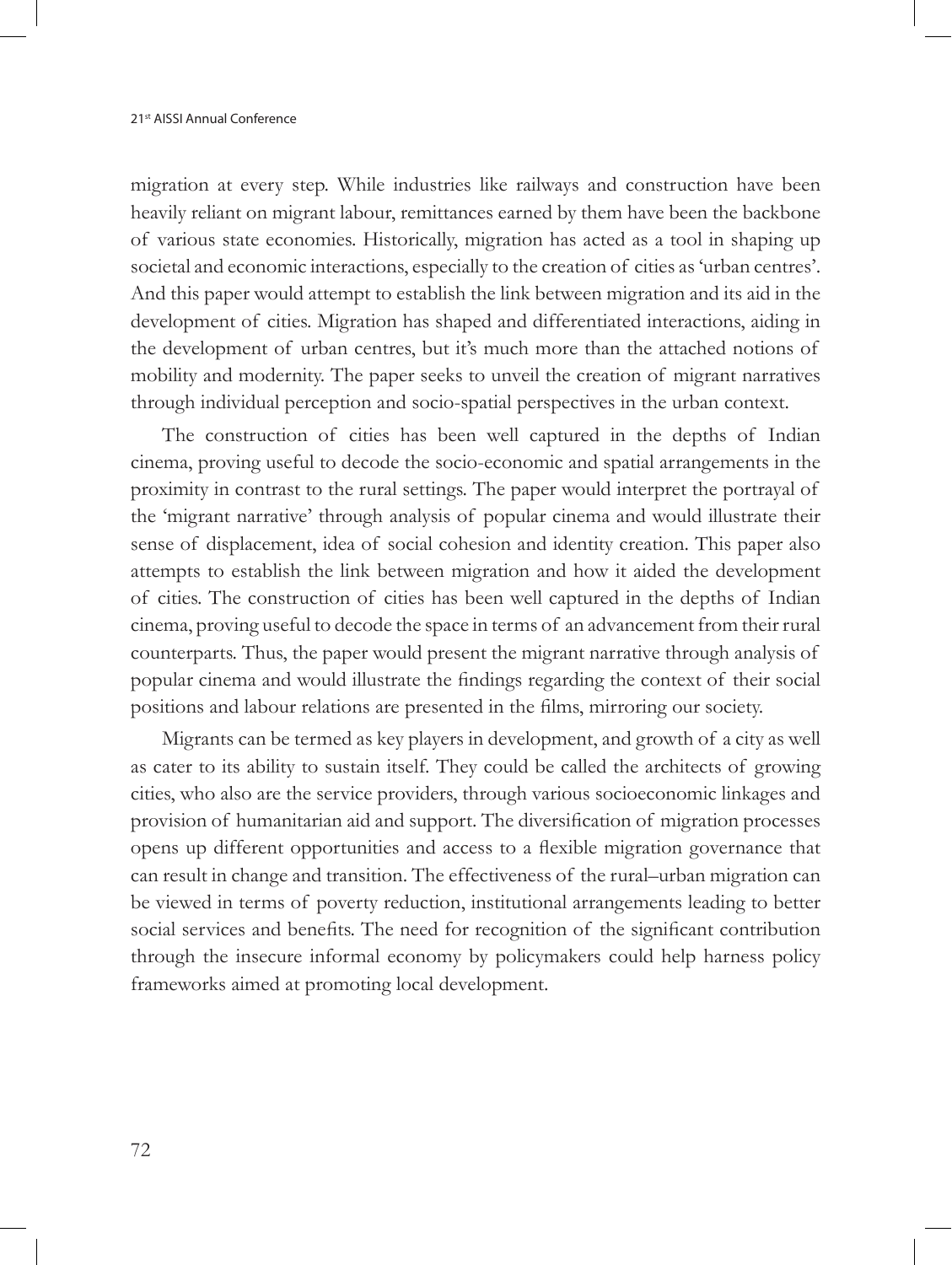## **Circulating and Ecological Sphere Approach for Bridging Urban-Rural Gaps through Rural Revitalisation: A Policy Framework for COVID-19 Induced Reverse Migration in India**

**Richa Chaudhary**, PhD Scholar (Economics), Indian Institute of Technology, Roorkee

**Subir Sen**, Associate Professor, Indian Institute of Technology, Roorkee

Migration has been one of the highly debated and discussed issue in development economics. The issue is multi-disciplinary in nature. The causes, processes and outcomes of migration are widely discussed in the mainstream economics literature. The literature has categorised these factors into two major categories of push and pull factors. These factors in combination determine the process of migration as well as the choice of final destination. However, during COVID-19, the world witnessed mobility of a completely different dimension especially in the developing economies.

A large proportion of the migrant population was seen returning to their origin, mostly in rural areas. This occurred due to many reasons such as the threat to livelihood following lockdowns to contain the pandemic, dwindling savings to ensure consumption in the absence of income, job loss, unaffordable lifestyle in the cities, absence of social safety nets, limited financial security, unavailability of coping mechanisms and non-existent facilitation for the outsiders in the cities and urban areas. Further, a chaotic period emerged as a large number of migrant workers moved back to their villages walking hundreds of miles from their workplace to their native villages and towns due to a nationwide lockdown impacting transportation services. This crisis aggravated the situation of the migrant labourers in general and in particular those, who were engaged in the informal sector. The situation highlighted a new dimension for "reverse migration", an emerging phenomenon that economists were less prepared for. The concept of reverse migration was so far relevant for seasonal migrants as they generally moved back to their origin in the low seasons of work at the destination. Agriculture is a sector dependent on seasonal labourers and therefore workers from surplus regions have traditionally moved to agriculturally prosperous regions. For example, labourers from Bihar and Uttar Pradesh migrate to Punjab and Haryana. Studies have identified reverse migration as rural-repopulation, rural-centric move, and so on. The pandemic shifted the focus of mainstream literature towards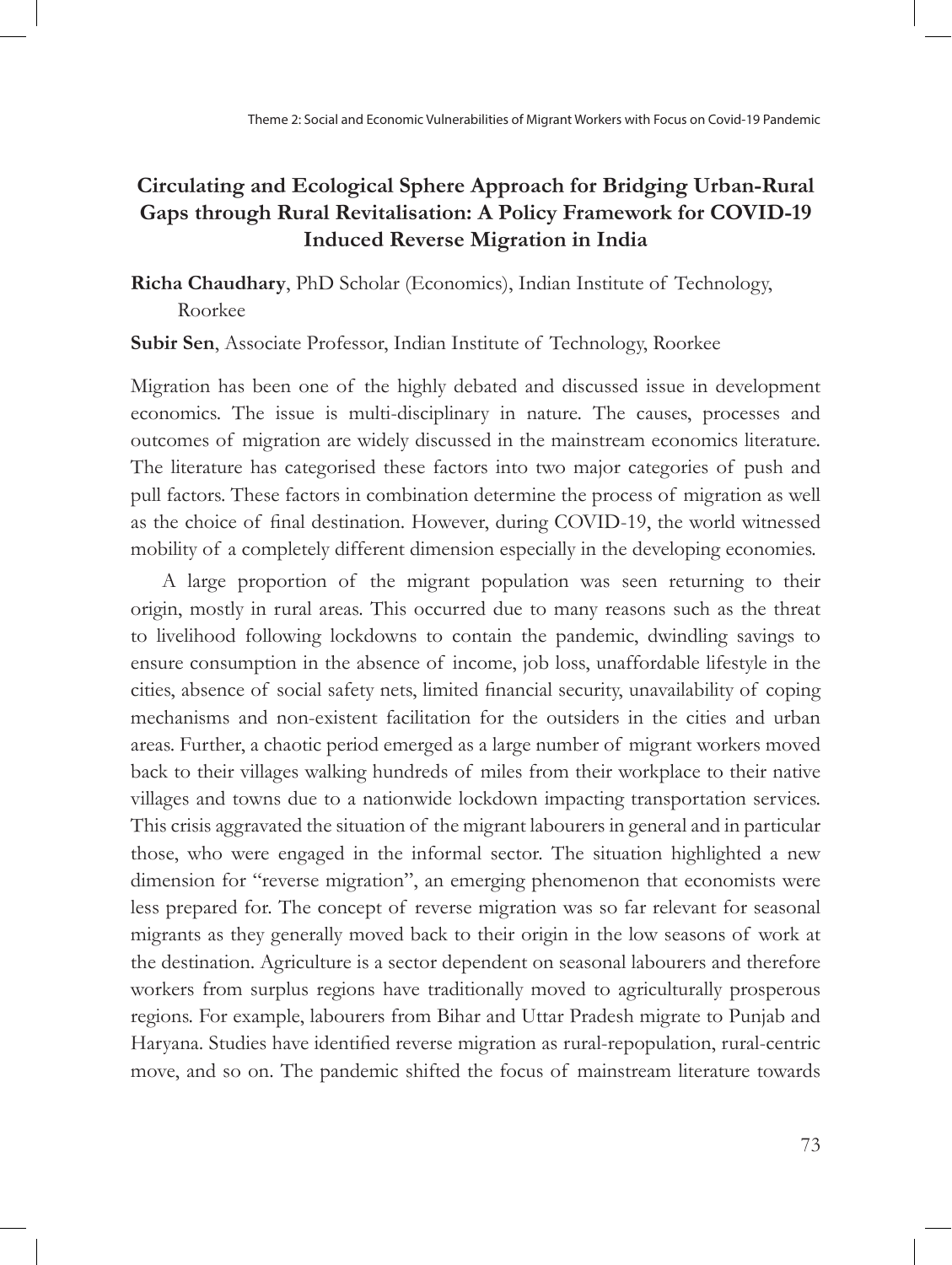understanding the issues of reverse migration in greater depth. In the discussions, the finding is that the main causes behind reverse migration were economic reasons and security issues. Therefore, this paper explores the inter-linkages between social security schemes provisioning, rural-revitalisation and the process of migration and reverse migration. Further, it presents a discussion on the number of policies/plans and schemes targeting the rural-rejuvenation with reference to India. In addition, the impact of rural rejuvenation on the future migratory processes is touched upon briefly. The primary question addressed here is to understand how returning migrants may contribute to the process of rural-rejuvenation. The paper highlights the ways and mechanisms to achieve rural-rejuvenation from a policy perspective. It concludes that reverse migration induced policy changes may be helpful in rural revitalisation and is important in achieving balanced regional growth across rural and urban sectors.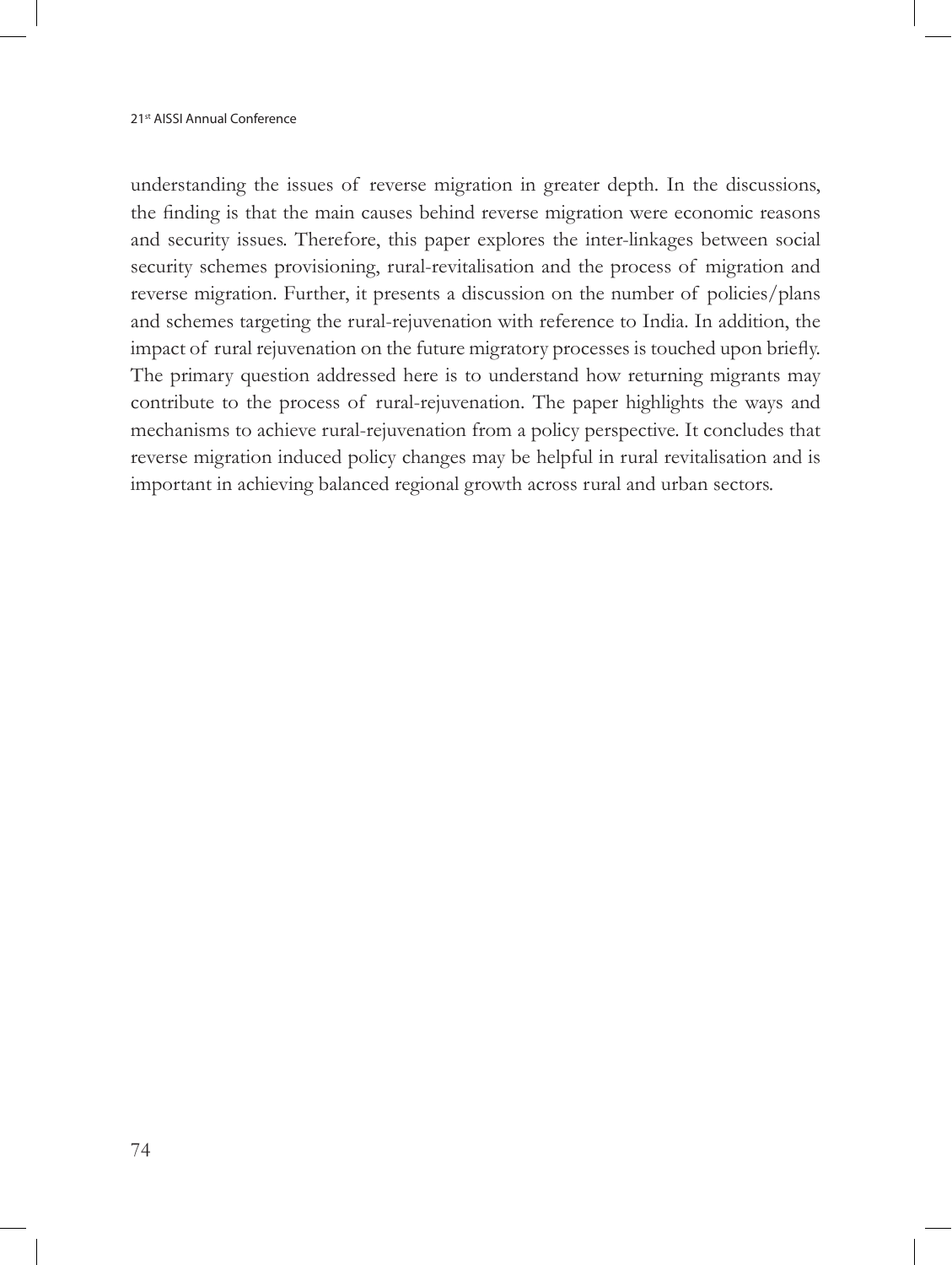# TECHNICAL SESSION 2.4

#### **Neither Here nor There? The Plight of Overseas Migrant Workers from Sri Lanka during the COVID-19 Pandemic**

#### **Kalinga Tudor Silva**, Professor, University of Peradeniya, Sri Lanka

The overseas migrant workers (OMWs) from Sri Lanka constitute roughly about one fourth of the work force in the country. They range from highly skilled to unskilled. Included are categories such as engineers, doctors, accountants as wells as automobile drivers, factory workers, construction workers, domestic servants. Nearly 50% of all migrant workers are women who outnumber men in unskilled categories such as domestic workers and garment factory workers. With the opening of overseas employment opportunities following the introduction of "open economic policy" of 1977, the middle east countries including Saudi Arabia, Dubai and Qatar became the primary destination of migrant workers from Sri Lanka, but lately migrant workers from Sri Lanka have moved to new destinations such as Singapore, South Korea, Hongkong and Italy. They have been a major source of foreign exchange earning in Sri Lanka displacing products such as tea, rubber and coconut, the leading sources of foreign exchange during the colonial and early part of the post-colonial period. Remittances from migrant workers overseas have been an important source of income for the poorer family members of OMWs helping them overcome their vulnerabilities and income instability in the process. Against this background, this paper examines the impact of COVID-19 pandemic on OMWs and their families, using a literature review, a secondary data analysis and some case histories of affected individuals and their families. The impacts examined include the loss of employment, reduction of income, stigma, and discrimination overseas and back in Sri Lanka and exclusion from social protection programmes in host countries as well as in the home country. Finally, policy measures introduced by host countries, home country and international players such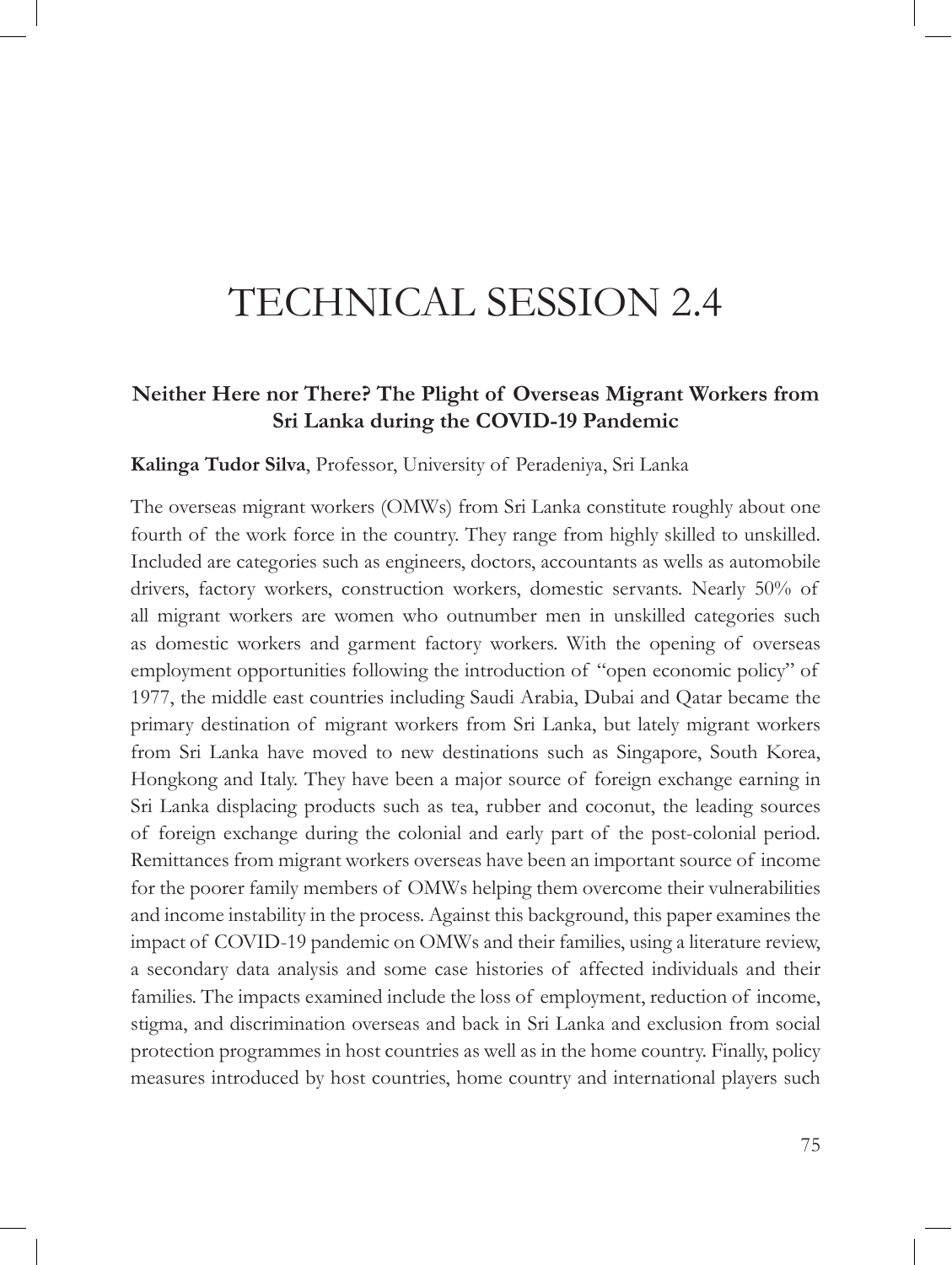as International Labour Organization (ILO), International Organization of Migration (IOM) to address the vulnerabilities of OMWs are critically assessed from the angle of mitigating the adverse impact of the pandemic on these clearly identifiable group of victims of globalisation.

### **Impact of Job-displacement during COVID-19 on Earnings: Evidence from Indian Labour Market**

**Gunjan Kumari**, PhD Scholar, Indian Institute of Technology, Bombay **Neha Gupta**, Assistant Professor, Indian Institute of Technology, Bombay **K. Narayanan**, Professor, Indian Institute of Technology, Bombay

This study aims to measure the extent of job displacement in India during the COVID-19 pandemic. We use widely accepted event study regression to estimate the effect of job displacement on workers' earnings. We use the nationally representative panel data, Consumer Pyramid Household Survey (CPHS), which is available in every four month and most effectively captures the short-term changes in the labour market. We find that large-scale job displacement of workers took place (approx. 58% of the workers lost their job during pandemic) and most of them went back in to the informal sector as a fall-back option after displacement. Displacement resulted in enormous loss of earnings and this continued to be below the expected level till September-December 2021. Engaging in self-employment to some extent moderates the loss of earning vis-à-vis earning loss faced by the workers who reverted back into the informal wage employment.

There was a large disparity in the way households were affected by shock and their mechanism to withstand the effect of shock. In this study, we found that female workers were less likely to get displaced. However, conditional of displacement, they are more likely to remain unemployed or leave the labour market rather than engaging in informal sector. They also experience more fall in their earnings compared to male counterparts. Young workers are more likely to get displaced and shifted to informal wage employment. However, they also quickly recovered their base earning level. Owing to the possession of capital and skill required to start micro-enterprises, older workers are relatively more likely to engage in self-employment after separation from their previous permanent salaried job. Workers with high education and working in skilled industry are less likely to lose their jobs but conditional on losing their job, they faced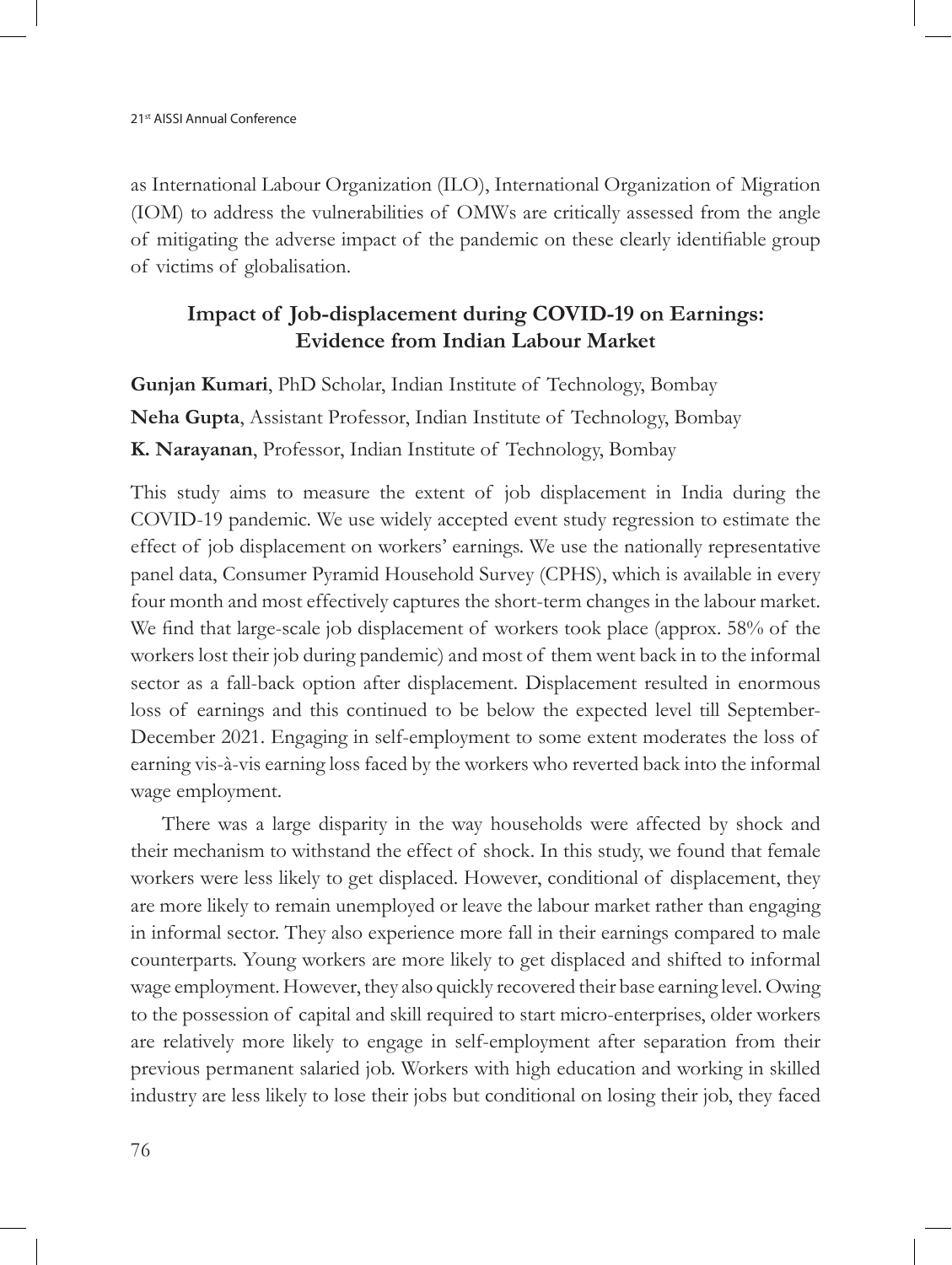severe drop in their earnings compared to low educated ones. Their earnings remain below their expected level by more than 25 per cent till the September-December 2021. These skilled and well-trained workers are trapped in the low productive jobs of informal sector. This requires attention from the policymakers to create more conducive environment in job-market where lucrative and well-paid jobs should be available.

This study finds that entry into the self-employment do provide some cushion to the workers against the earning loss compared to the workers who are forced into the informal wage-employment. If entry into the self-employment has implication for the wellbeing of household, then it becomes an imperative exercise to analyse the various demographic and household factors, that may perhaps affect the transition of workers into self-employment. We find that due to the entry cost associated with self-employment, workers from better off households are more likely to enter the selfemployment while the poor workers remain vulnerable to the shock. This suggests the need for special attention towards poor households in policymaking.

#### **Impact of COVID-19 and its Implications for the Gulf Return Migrants: The Indian Experiences**

- **Anisur Rahman**, Director, UGC Human Resource Development Centre, Jamia Millia Islamia, Delhi
- **Niharika Tiwari**, Assistant Professor, G.B. Pant Social Science Institute, Allahabad, Uttar Pradesh

There are presently more than 281 million migrant workers across the world. They constitute about 3.5 per cent of the World population. Women constitute about 48 per cent of total migrants. India figures amongst the top 10 migrant countries in the World. India has been sending a huge number of migrants especially to the Gulf region. In terms of the receipt of the remittances, India stands the first country. More than 25 million migrants are living in the Gulf Cooperation Council (GCC) countries. There are about 8.5 million Indian workers. Remittances sent by migrant workers contribute significantly in foreign exchange earnings and gross domestic product (GDP) growth of nations. They also enhance economic betterment of migrants' families. They are considered to be the engine of economic growth for many developing countries like India. Remittances sent through informal channels are considerable in many developing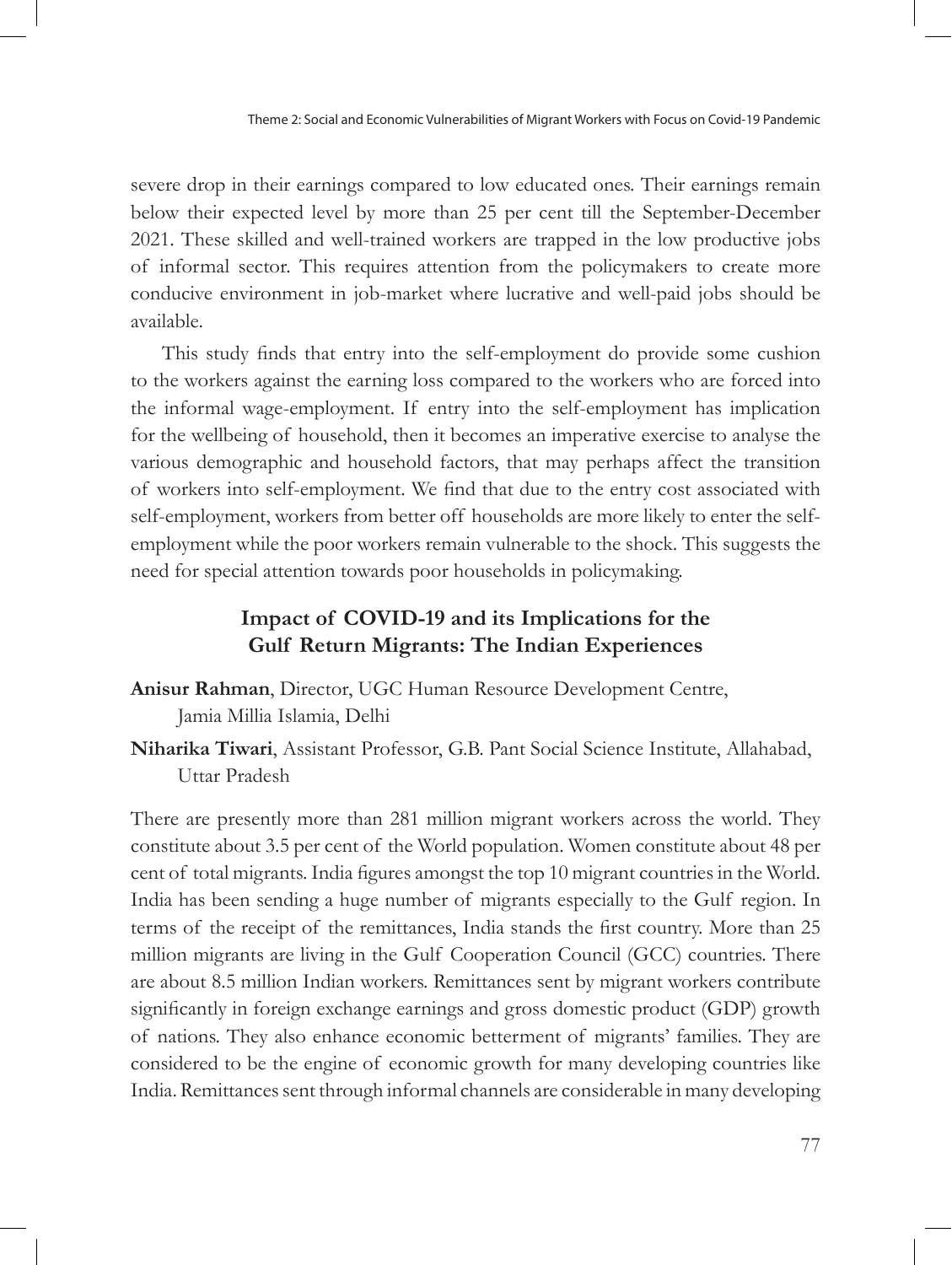countries such as India, Pakistan, Bangladesh, the Philippines and Sudan, etc. The true value of remittances is likely to be much higher as only a portion of total remittance flow through official channels. The United States remained the top remittance-sending country (USD 68.0 billion) followed by the United Arab Emirates (USD 44.4 billion) and Saudi Arabia (USD 36.1 billion). A severe widespread of coronavirus pandemic has been occurring in the world since December 2019.

The COVID-19 has brought about numerous current challenges, including health, transport, finance, employment and unemployment, prices, emigration and transfer, economic situation and so on in different sectors of the society. The main aim of this paper is to examine the emerging trends of migration from India to the Gulf, and its effects on migrants' households in India. An attempt has been made to examine the annual trends of Indian labour outflow as well as the volume of Indian migrants present in this region during the last three decades. How has it affected the Indian economy and society as well as the Gulf has been dealt with in this paper briefly. The working and living conditions of migrant workers in the Gulf countries has also been examined. However, the overall effects of the Gulf migration have been the focus of attention in this paper. As the Gulf migration plays an important role in benefiting India as well as the Gulf in many ways, COVID-19 has had a huge effect on Gulf migrants who move to developing countries like India. Because of the high pay and growing need for physical labour tasks, it seems like migrant workers are working in every part of the Gulf economy. It also looks into and tries to figure out how the government handled the COVID-19 crisis. India's response to the pandemic has been both creative and remarkable. Even so, a lot of immigrants work in the Gulf in the informal or unorganised sector.

The returning migrants, who used to be an important part of Kerala's economy, are now on the outside. Because they are not organised, they still can't speak up for their rights or better working conditions. After leaving the Gulf, it is hard for people to live a normal life without the help of their extended families or the government. Many of these migrant workers face the same social and economic problems after they stop being the main breadwinners for their families. This study examines the social and economic lives of these migrants, who have been left by the government and society, and are no longer a part of its socio-cultural framework. The major findings of this study will help formulate new and appropriate rules that will help Gulf workers (Saudi Arabia, Bahrain, Kuwait, Oman, Qatar, and the UAE) who come back home. It is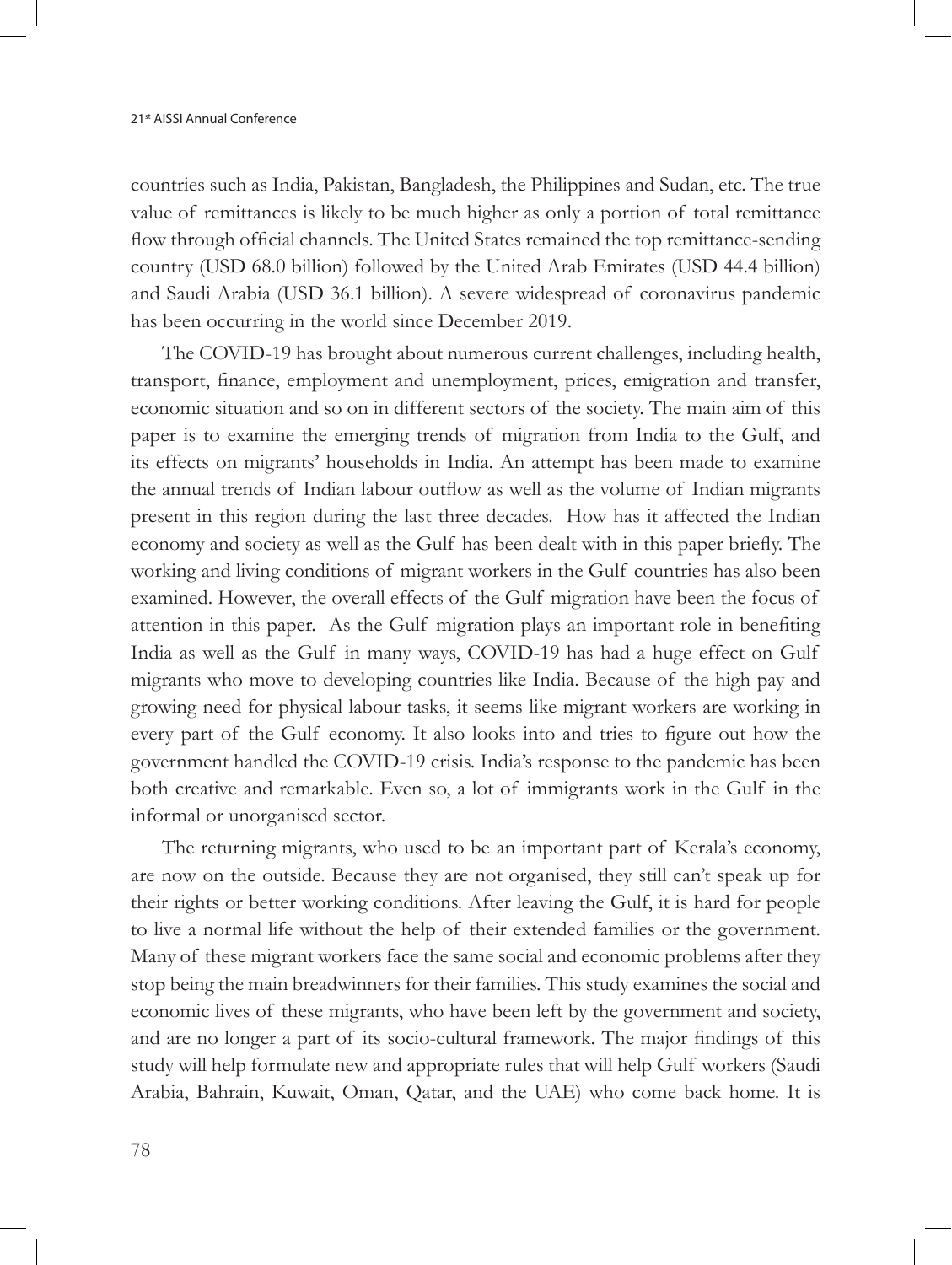found that still a huge number of migrants who have returned home are from the state of Kerala. The study gives a more optimistic outlook for the lives of Kerala's return migrants, especially in the COVID-19 situation.

#### **Impact of Lockdown on Migrants: Evidences from Uttar Pradesh and Bihar**

- **Surya Bhushan**, Associate Professor, Development Management Institute (DMI), Patna
- **Aditi Thakur**, Assistant Professor, Development Management Institute (DMI), Patna
- **Shankar Purbey**, Associate Professor, Development Management Institute (DMI), Patna

**Sayed Qadri**, Child Protection Specialist, UNICEF, Lucknow

**Urvashi Kaushik**, M&E Specialist: Social Policy, UNICEF, Delhi

Apart from morbidities and mortalities, one of the most important issues that has received attention in relation to COVID-19 lockdown fallouts in India is the plight of poor migrant workers, whose job and livelihood vanished overnight at their 'destination' and were set to walk hundreds and thousands of miles towards their 'source' native villages, particularly in the states of Bihar and Uttar Pradesh (UP). The migration was 'reversed'. Against this backdrop, the study was planned to undertake a systematic assessment to understand the impact of COVID-19 on migrant labourers and their families in Bihar and UP, and exploring the imperatives to act and propose recommendations to the state in addressing the ensuing challenges. The study collected primary data of those migrants through telephonic survey to understand the impacts of lockdown on their lives and livelihoods. The study also uses qualitative information collected from different stakeholders, including experts from academia, media, NGOs, and government officials. The study tried to assemble the socio-economic, including psychological indicators to gauge the impacts of lockdown. The study also finds that most of the migrants, who were 'desperate' to come to their 'source' native place went back immediately after the 'unlocking' begins, showing the inevitability of the migration. The study constructs a simple logit model by clustering the migrants into two dichotomous groups: a treatment group of those migrants who are back to their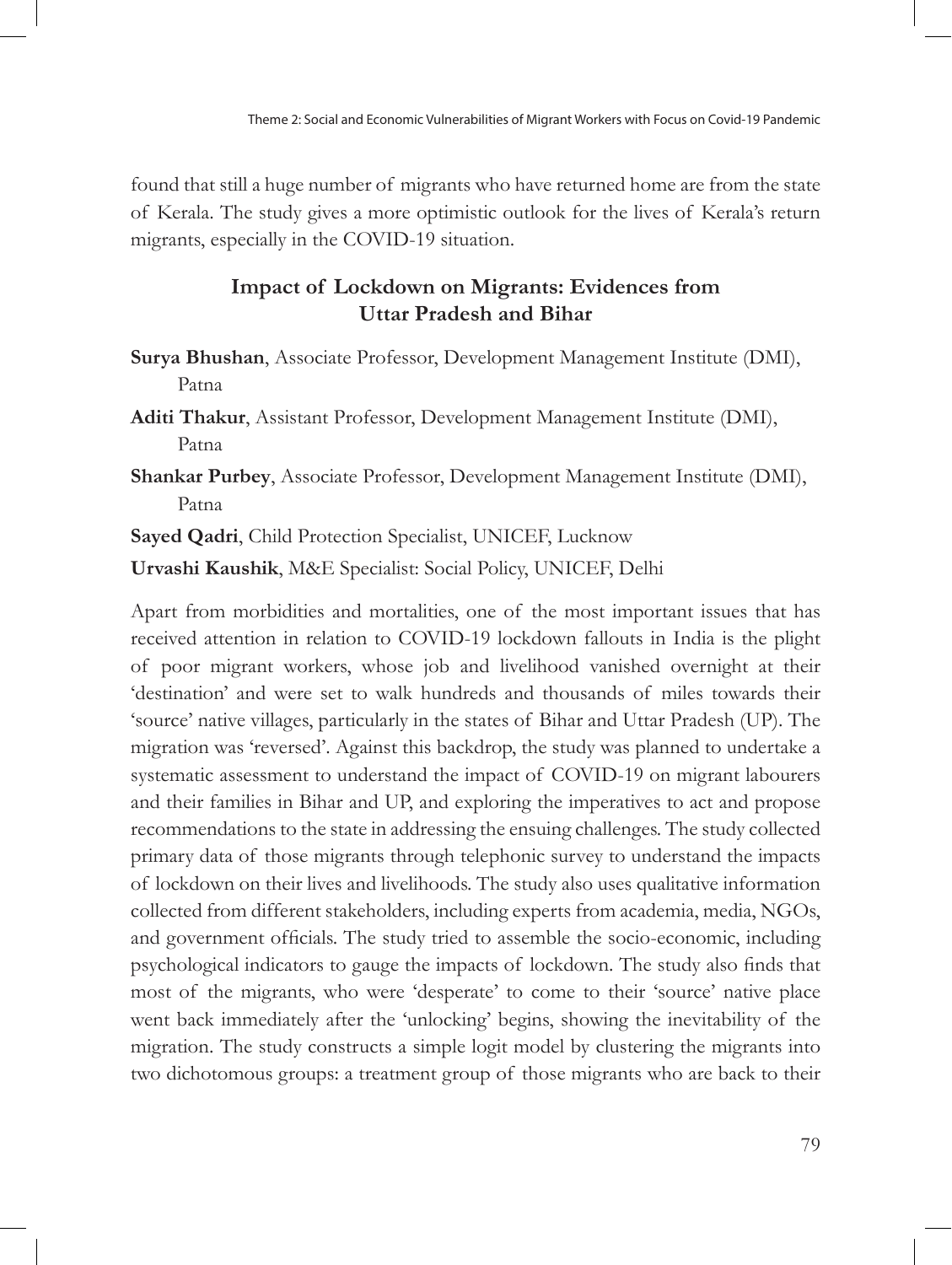original destinations and a control group of those who couldn't at the time of the telephonic survey, and are still in the place where they came during lockdown.

The study proposes few recommendations for the policy makers. The study strongly advocates to identify 'invisibles', particularly the database related to migrants in India. This should include maintaining a database of vulnerable (potential) migrants as well. The study further recommends on the improving the accessibility of healthcare, schooling for children of migrant workers and improving overall wellbeing. The study also recommended the ways to augment employability, including rehabilitating informal settlements.

#### **COVID-19 Lockdown: Protecting the Poor Means Keeping the Indian Economy Afloat**

- **M. Kumar Raju**, Project Director, Department of Economics (R), Sri Venkateswara University, Tirupati
- **A. Ranga Reddy**, Project Director, Department of Economics (R), Sri Venkateswara University, Tirupati
- **R. Suneetha**, Professor, Department of Economics (R), Sri Venkateswara University, Tirupati

The research paper on recognising the strong link between work and poverty, and the crucial role the working poor play in the functioning of the larger economy, it is imperative for the government to roll out adequate measures in order to mitigate the adverse impact of the unprecedented economic inactivity. The agriculture, food processing, transportation, and healthcare sectors are the critical ones where extreme restrictions will necessarily force a return to the erstwhile local economy. The employment statuses of all workers across India, close to 52% are in the self-employed category, which comes to 238 million, and those with casual labour status come to 24% or 112 million.

Fearing the community spread of COVID-19, many state governments had already taken, suo moto, several drastic steps. Overall, there could be good reasons for this nationwide lockdown, but what was missing from the Prime Minister's address was a sense of realism, and more notably, a sense of responsibility on the part of the Government of India towards its citizens in general and the working poor and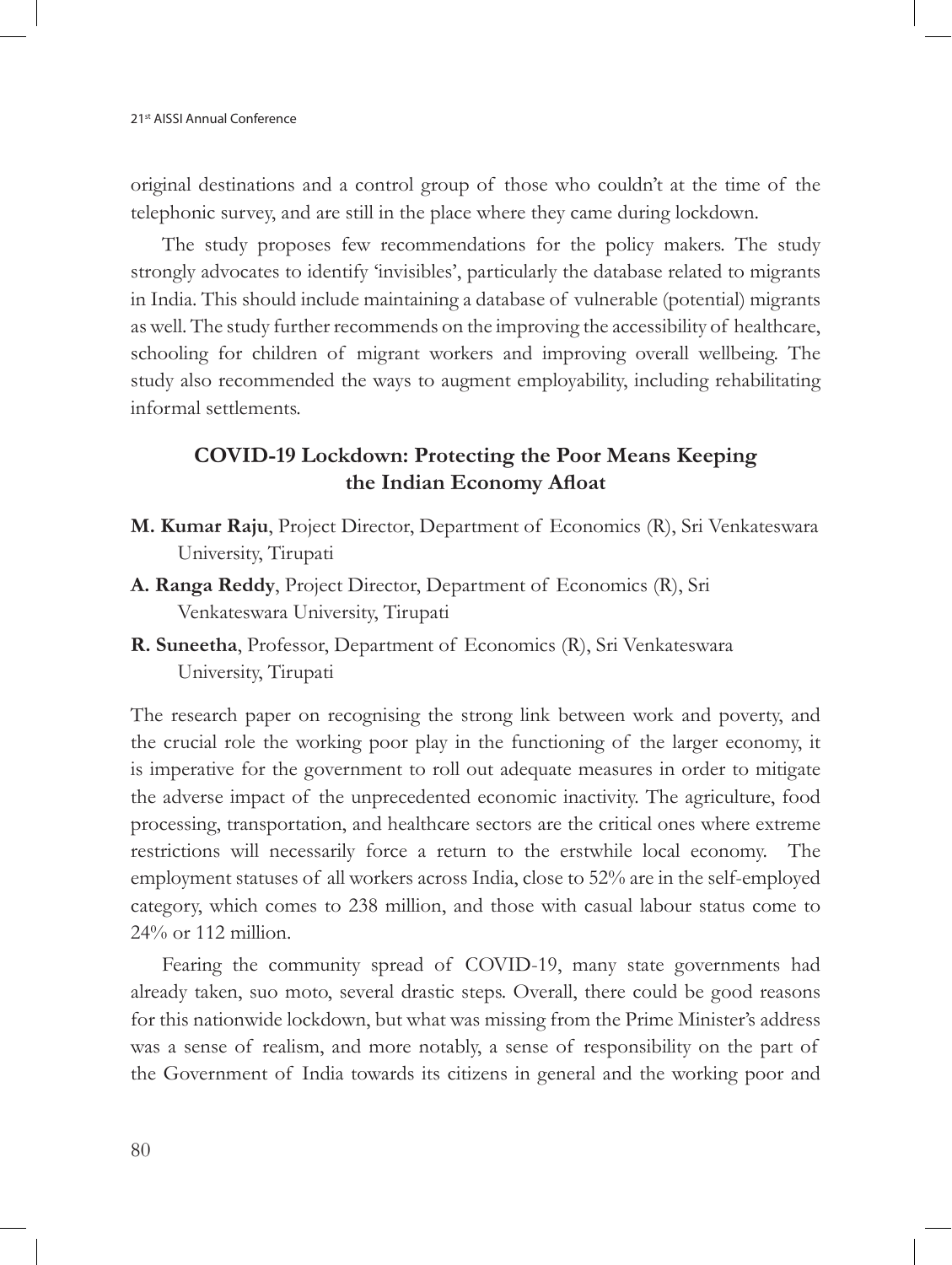their families in particular. As of 2018, India had about 461 million workers (some estimates put it at 470 million), with 80% of them working in the informal sector, such as in agricultural work and in micro, small, and medium enterprises (MSMEs). Workers in repair shops and small workshops producing all kinds of cheap consumer articles and consumer durables that end up in corporate warehouses, roadside eatery workers and those in small hotels and restaurants, "security staff" who protect the middle class and the rich in their gated habitats, delivery workers who deliver food and e-commerce packages at the doorsteps of millions of homes and companies, and similar umpteen groups of workers are bracketed under the informal sector status. One of the corporate leaders went to the extent of suggesting that the government should immediately make a payment of Rs 5,000 to all those above the age of 25; a revolutionary suggestion from the neo-liberal corporate world, but understandable, indeed, from the sheer need to prevent a breakdown of the economy.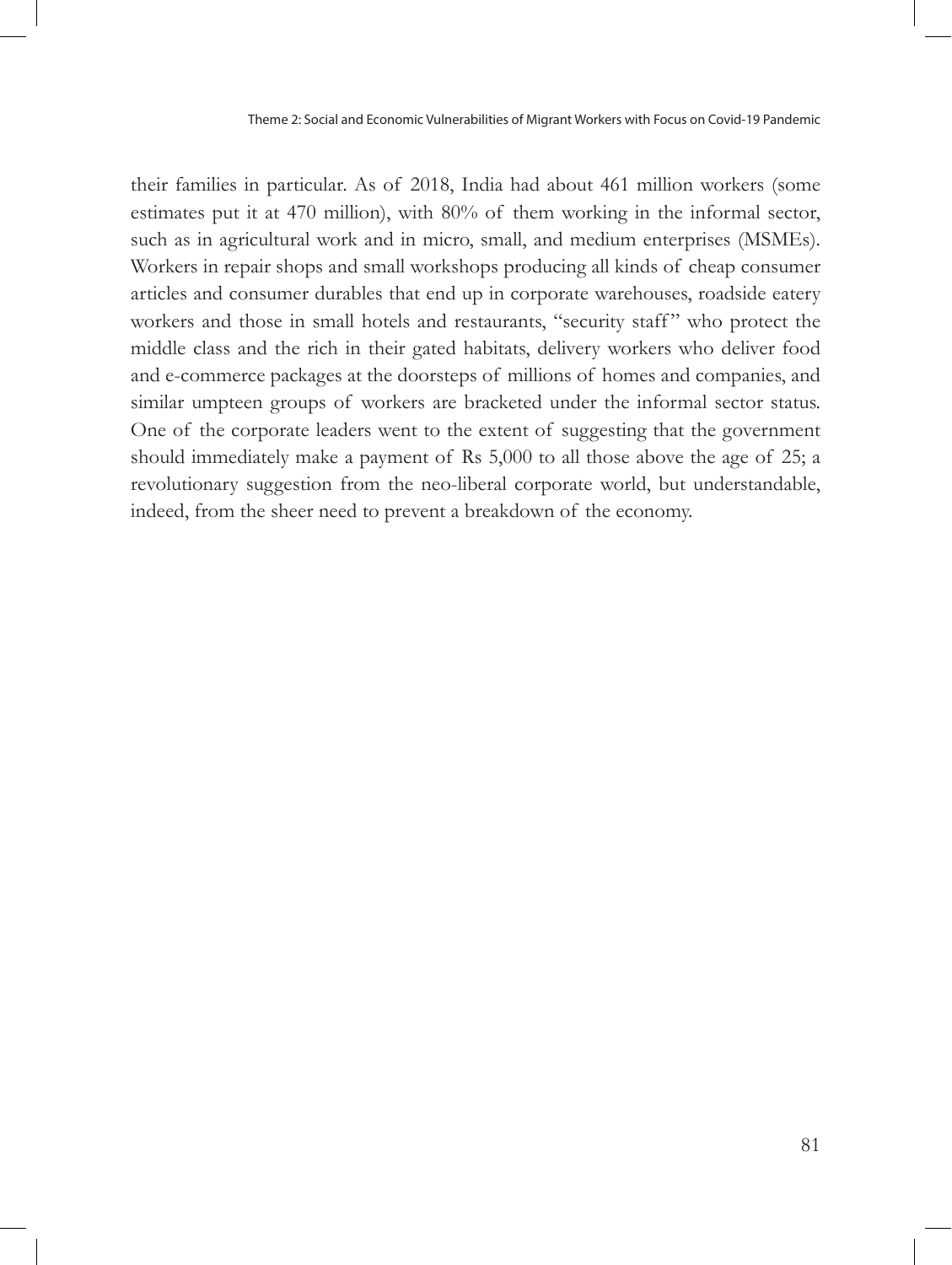# TECHNICAL SESSION 2.5

#### **Pattern of Interstate Labour Migration in India: Findings from NSSO Data**

**Madhumita Bhattacharya**, Student, Visva-Bharti University, Santiniketan, West Bengal

Contributions of migrant workers in urban areas is specially underestimated in spite of the fact that migrants give cheap labour to industrial sectors and to urban elites. During the worldwide lockdown due to COVID-19, the situation of the migrant workers was especially pathetic. The worldwide lockdown caused immense distress to migrant workers. Workers during the COVID-19 pandemic faced many complexities. With the closure of factories and workplaces due to the lockdown, millions of migrants had to deal with the loss of income, food shortages and uncertainty. Thousands of them, began walking back home, with no means of transport due to the lockdown in India.

Workforce manoeuvre from one place to another (for better employment opportunities) which helps them as a survival strategy. Survival strategies are diverse but migration is still an important factor for many poor people in developing countries. It has become a common livelihood strategy of poor households. This serves as a strategy for poverty reduction and development. In this paper, an attempt has been made to explore the various aspects of 'migration'. Present literature review has been categorised into two parts: i) global and ii) cross-country (local, community, district, provincial and regional). In this direction, various existing literature was studied to understand the migration related issues and how the scenario has changed in the COVID-19 lockdown situation.

A simple descriptive analysis is considered here with tables and charts to find out the pattern of migrant labour flows across India. In-migration and out-migration to and from each state of India has been calculated. The states have been ranked on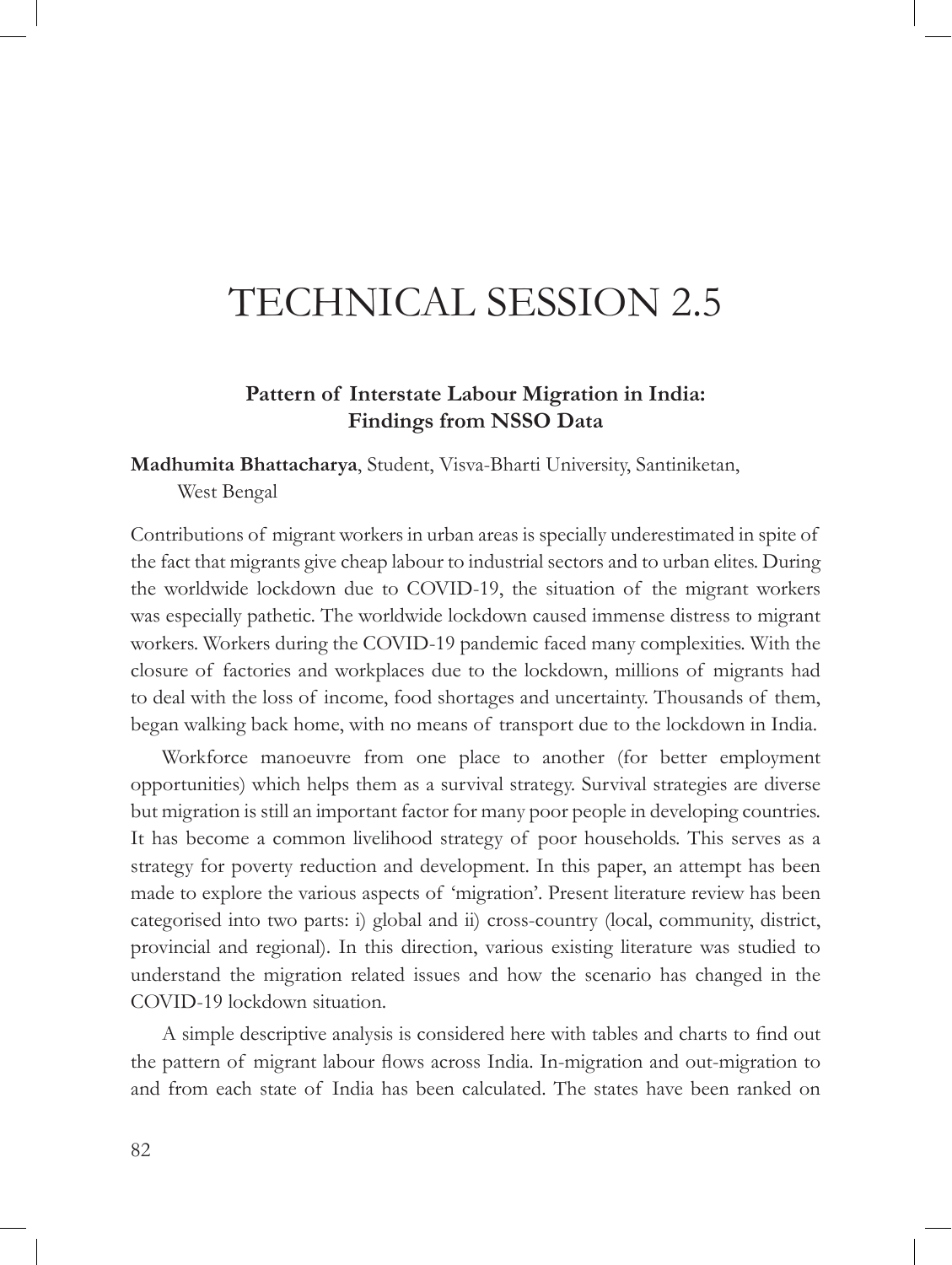Theme 2: Social and Economic Vulnerabilities of Migrant Workers with Focus on Covid-19 Pandemic

the basis of calculated 'In-Out ratio' and have been categorised as 'Sink' and 'Source' states depending on the values of 'In-Out ratio'. Where the in-out ratio is higher than 1, the state is a noted as sink state because the number of in-migrants is higher than out-migrant population. On the other hand, if the value of in-out ratio is lower than 1, the state is noted as source state because the number of out-migrants is higher than inmigrant population. Within each category (Sink or Source), states are ranked according to their 'In-Out ratio;. The analysis is carried out in two parts - (i) including all states of India, (ii) considering only the eastern states (i.e., Odisha, Jharkhand, Bihar, West Bengal, Sikkim, Assam, Manipur, Mizoram, Nagaland, Tripura, Arunachal Pradesh and Meghalaya). Also, main reasons for migration, as covered by the codes in National Sample Survey Office (NSSO) survey, has been calculated. Out of the total sample population, only the workforce present in the migration population is identified which shows the economically active number of workers.

# **Women Migrants and their Vulnerabilities in the Shadow of Pandemic: Gender Dimension**

**Shaveta Gagneja**, Associate Professor, Maharja Agarsen Institute of Management Studies, New Delhi

Individuals and communities have developed an increased interest in the lives of others during the COVID-19 pandemic, and there is widespread agreement among scholars, academics, and policymakers that the pandemic has had an unequal impact on various segments of society. There are numerous ways in which the COVID-19 pandemic has harmed women migrating, as well as ways in which gender disparities and migrant discrimination have been exacerbated. The use of a gender lens can help us to understand the unequal distribution of pandemic risk, as well as the lived experiences of migrant women workers during the pandemic and their narratives of gender inequality. Lockdowns, border closures, and increased policing have isolated women and children in migration from perpetrators of sexual and gender-based violence (SGBV), who frequently use COVID-19 as a coercive control measure. Women have been unable to seek assistance, report violence, or access shelters, justice, and other essential services as a result of discrimination against migrants in service provision and their inability to access them during lockdowns. The purpose of this manuscript is to investigate the migration patterns and reasons for female migrants in India. The study is based on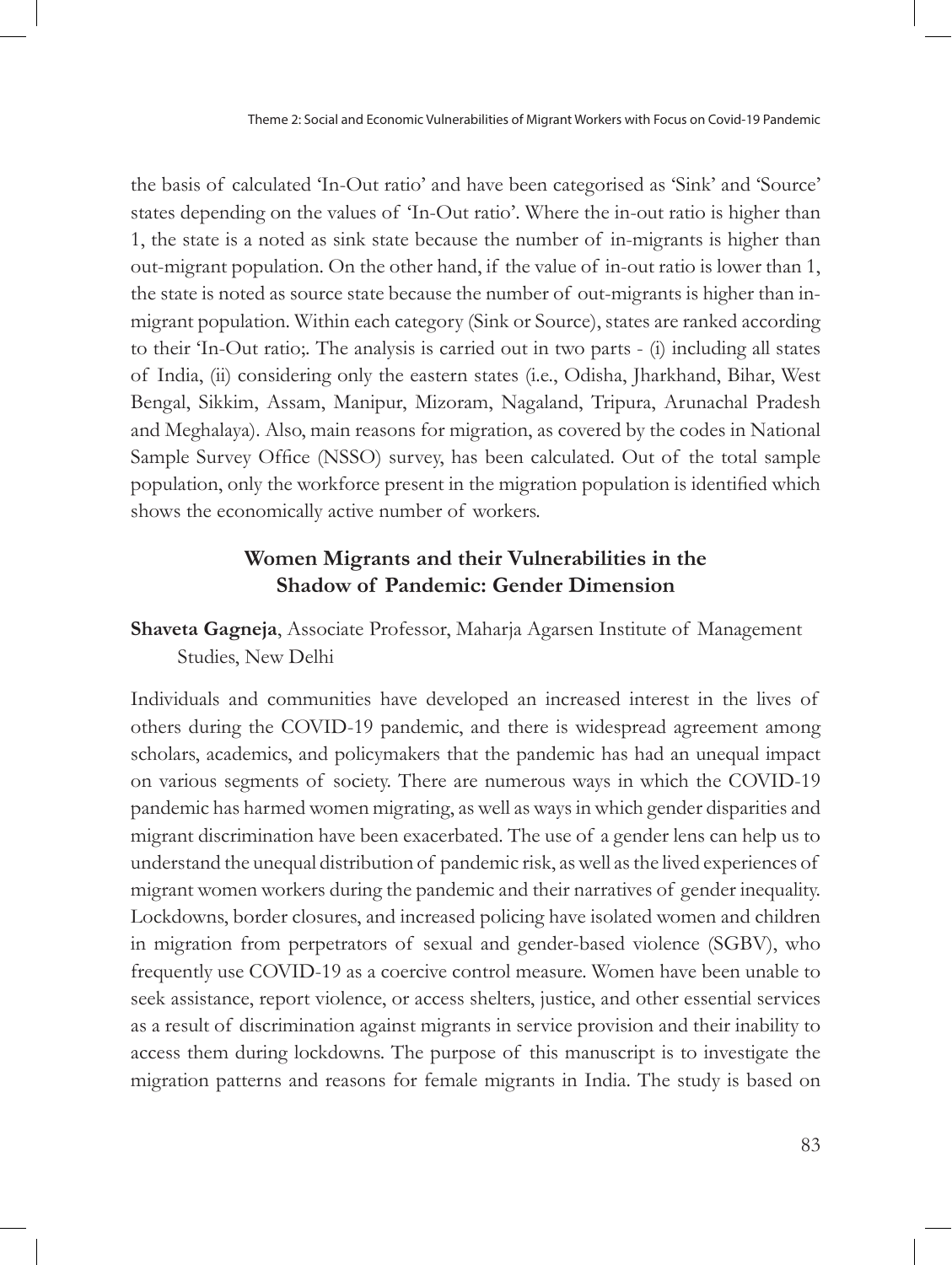secondary data and employs a descriptive and analytical approach. The first section of the manuscript discusses the status of women migrant workers and various rights of migrant workers in India. The following section of the manuscript will examine how the global health crisis and policy of lockdown exacerbate existing gender dynamics, affecting women migrant workers disproportionately.

Women working in the informal sector, particularly migrant women, must be given priority in the organization's upgradation and skills programmes and it is necessary to reconsider the issue of migrant women workers and their requirements, which can then be institutionalised to make them less vulnerable during and after the pandemic. Inter-state and Centre-State coordination on migrant worker data, policy interventions that ease migrants' access to government social welfare programmes such as food security policies and a minimum safety net with a gender perspective, including minimum wage policies and social protection can all provide a much-needed starting point for their situation to improve. These policies need to move beyond the traditional utilitarian arguments that focus solely on consumption choices that women make for their households. Gender sensitive policies need to move a step further and adopt an approach that enhances women's autonomy, so they have equal opportunities to live safe, healthy, and productive lives.

## **Returning Migrant Workers During Covid 2019**

**Nirati Gupta**, Assistant Professor (Sr. Gr.), Maharaja Agrasen Institute of Management Studies, GGSIPU, Delhi

The privileged class view the migrant workers as outsiders who live in poverty and squalor. Termed as the "greatest spectacle on earth" was the exodus of migrant workers during the first lockdown of Covid-19. Huge masses of labourers walking with their meagre belongings packed in a sack, being carried over their heads, hands held by their tiny-tots, most of the men and women walking bare-feet, back to their homes in their villages, as State after State imposed restrictions on movement. The national lockdown imposed by the ruling government bore the heaviest marks on these migrant workers. They found themselves deprived of work and daily wage, and the monster realisation that they would be left with no food, and no shelter.

An immense quantity of misinformation floated around on social media that aggravated fear in the minds of migrant workers and made each step towards home all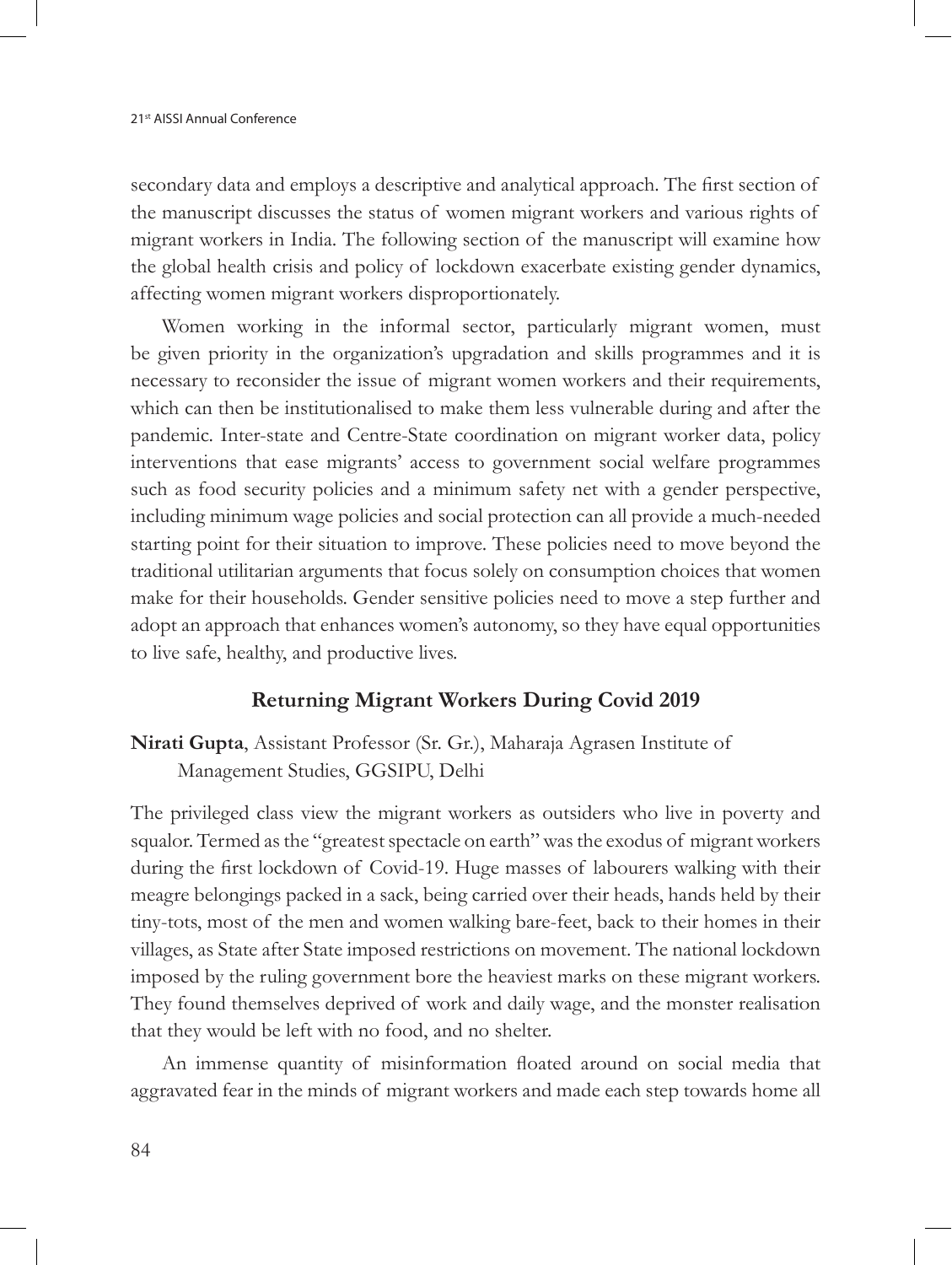the more important. However, returning back to the cities proved even harder as life in India was not ready to resume to its normal pace. The fear of the unknown quality CORONA would not allow people to engage in activities like before. Construction was at a halt, as was public entertainment. Shopkeepers and mall-owners were hit the hardest, as were manufacturers as loss of earning capacity resulted in loss of spending capacity of people and that was the last straw for the labourers who are employed as daily wagers in shops. Even agriculture was not spared; field labourers also found it extremely difficult to be able to return to work at the usual wage rate.

A vast majority of these workers belong to the lower castes (dalit and other backward classes), who are employed by the privileged class. Even without the effects of a once-in-a-century global pandemic, these labourers enjoy very few rights in the unregulated labour market; their negotiation power took a blow during the pandemic. Many were deprived of opportunities as they did not have access to information and communications technology facilities. Research carried out by civic society groups have revealed the lack of technology in the hands of migrant workers.

This paper will focus on the plight of the workers when they wanted to return home post Lockdown 1.0 in June-July, and their working conditions in general. Response of the State and Central Government in facilitating their return will also be analysed.

#### **Health of Migrant Workers at Ship-recycling Industry, India**

**Hrudanand Misra**, Professor, Institute of Management, Nirma University, Ahmedabad

The focus of the study is to analyse the dynamics of the work strategies at Alang and how their absence of execution influences the medical issues of labourers at Alang recycling yard and to recognise the different related variables with the soundness of the workers in that.

The study depends on the information gathered by the researcher from the labourers through structured questionnaires. Out of 30,000 skilled and unskilled workers working inside yards, 300 respondents were selected, which represents around 1% of the populace chosen for the study. These 300 respondents are from various states viz., Uttar Pradesh Odisha, Bihar, Jharkhand and Gujarat. The researcher directly reached the respondents at the site and at their residing place in Alang to gather the data.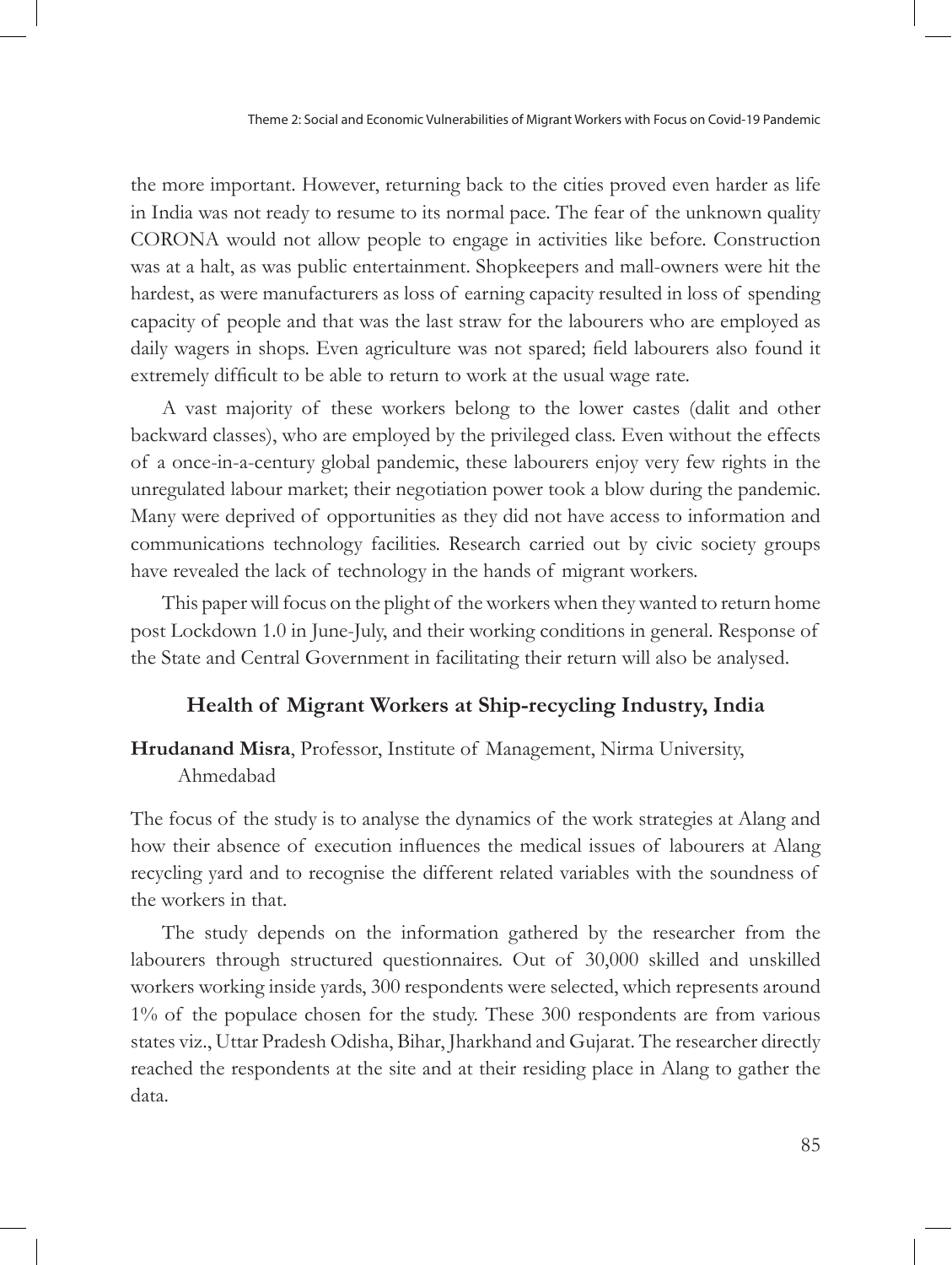The research shows that intestinal sickness is a typical illness outside the yard and 211 out of 300 labourers confronted medical conditions at Alang. It has additionally been observed that 9 out of 100 workers are helpless against ailment in the yard. This proportion is exceptionally high for an organised industry.

The survey was very hard to reach, where a lot of workers in the ship recycling industry refused to answer the questions.

The study led to the conclusion that Gujarat Maritime Board and the State Government need to step up to the plate and make a legitimate framework at Alang, as there is a complete shortfall of any metro conveniences for labourers. The better medical issue in the business will prompt an inflow of better-gifted work. Indeed, even neighbourhood workers who avoid working in this industry should communicate an inclination to be utilised in this industry. Some arrangement of clinical protection and life coverage for labourers utilised at Alang is of prime significance.

The social impact of occupational health was less apparent, particularly among formal sector workers compared with those in the informal sector. However, freelancers have reported some issues that may become more apparent through aggregated data.

# **The Affiliction and Futility of Indian Economy in View of Recovery Mechanism**

**V. Saravanan**, Assistant Professor, P.G. and Research Department of Economics, Sir Theagaraya College, Chennai, Tamil Nadu

The Indian economy faces the acute economic problems in the pre-pandemic period is too lesser than the pandemic period. The 80 percent of the informal work force is disrupted more in the unprecedented manner. The formal sector employees also got the salaries without productivity linked for the period of serial number of lock downs. It is huge set back in our formal sector economy.

During the pandemic period, the gig economy work force in India 200 million workers are lose their casual works. The following works are encaged namely, delivery work, home services beauty and wellness, project management, fin tech, pharma, education, technology.

Moreover, the Indian Agriculture Sector brings only 15 percent of GDP with about the 50 percent of the work force are encaged. This is are reverse (or) inverse situation on the work force and the GDP with regard to Indian Agriculture sector.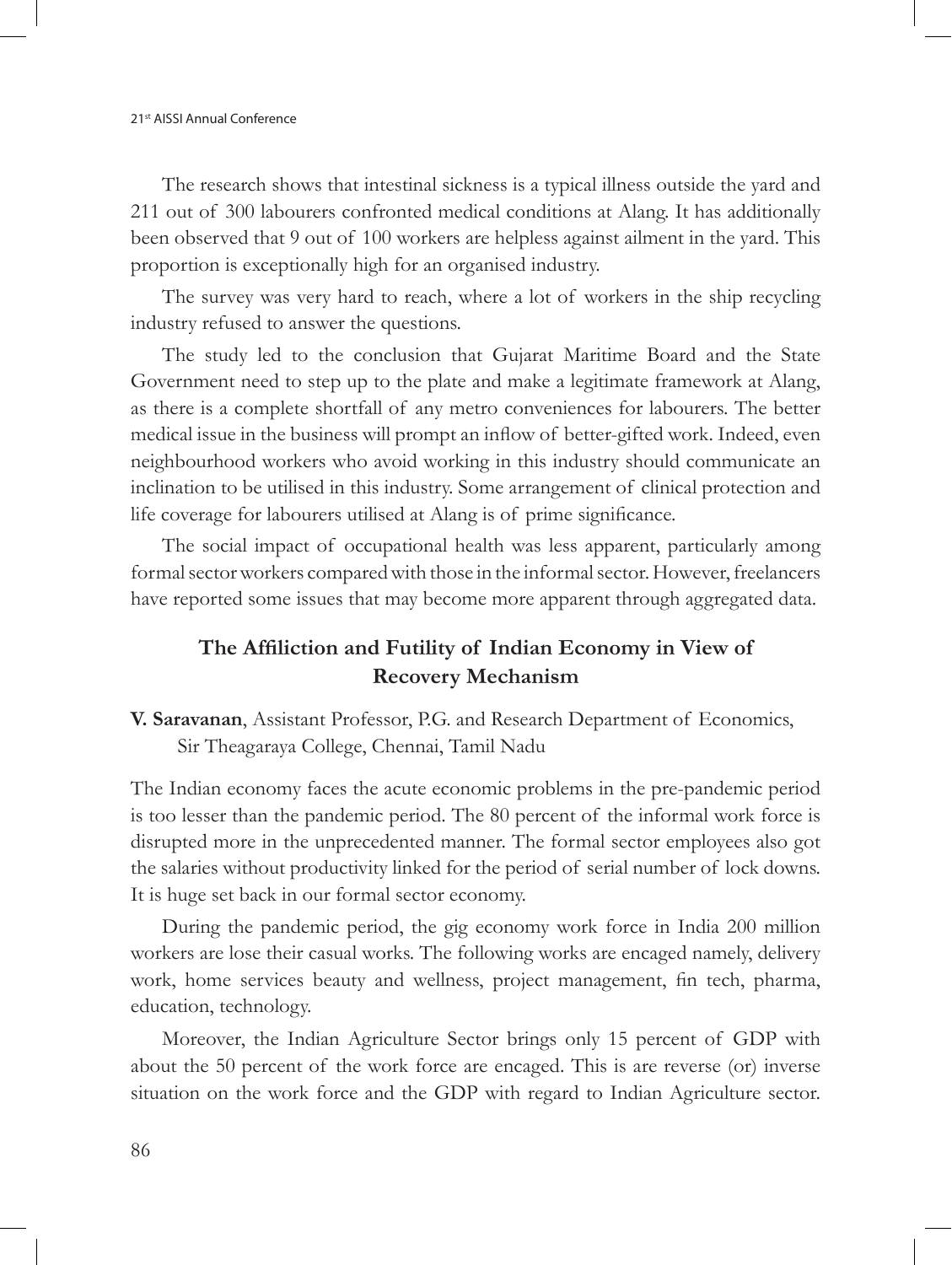Interestingly income level increases whereas poverty ratio has been widened this is a contract dictionary situation in India. The global hunger Index, India has been occupied a position at 101 positions out of which 116 countries with regard to health scenario, the recent NFHS-5 survey reveals that the total fertility rate, or the average number of children born to each Woman, has reduced below replacement level to 2.0 from 2.2 in the year 2015 – 2016. The present generation of students do not get opportunity for equip themselves for quality of education.

# **Addressing Economic Vulnerabilities through Public Programmes: MGNREGA and the Pandemic Induced Retrograde Migration**

**Arushi Jain**, Ph.D. Research Scholar, Punjab University, Chandigarh **Dilpreet Sharma,** Punjab University, Chandigarh

The need of welfare programmes like MGNREGA is strongly felt when market mechanisms fail to deliver in bridging the employment deficits. Similarly, the externalities of the recent health-induced recession had their network effects on the socio-economic fabric that caused strangling of hand-to-mouth immigrants residing in the urban area leading to their mass departure to their source villages. The present analysis aims to establish whether MGNREGA acted as a major "pull" factor for their retrograde migration and if so, then whether it was able to meet their expectations by provide them adequate livelihood security. The application of a set of non-parametric and parametric approaches including the Random-Effects Piece-wise linear regression models is used in order to evaluate the reliance of jobless countryside masses on the programme and supply-responsiveness of the work allocation in line with the upsurging demands. Both the demand and supply are found to be significantly rising for all the states during the extreme lockdown months of April-June, 2021. Demand for work grew by 1.12% and the allocation of work by 1.23% in the lockdown period when compared to that in the pre-lockdown phase. The results are particularly important for the immigration (reverse) states of Uttar Pradesh, Bihar, Madhya Pradesh and Rajasthan among others which have reported a substantial upsurge in demand during aforementioned months. Therefore, the results are indicative of the ability of MGNREGA in plugging the gap between demand and supply growth rates of employment for rural-unskilled masses and the programme has proved to be a crucial connecting link between the policy-makers and rural unskilled masses.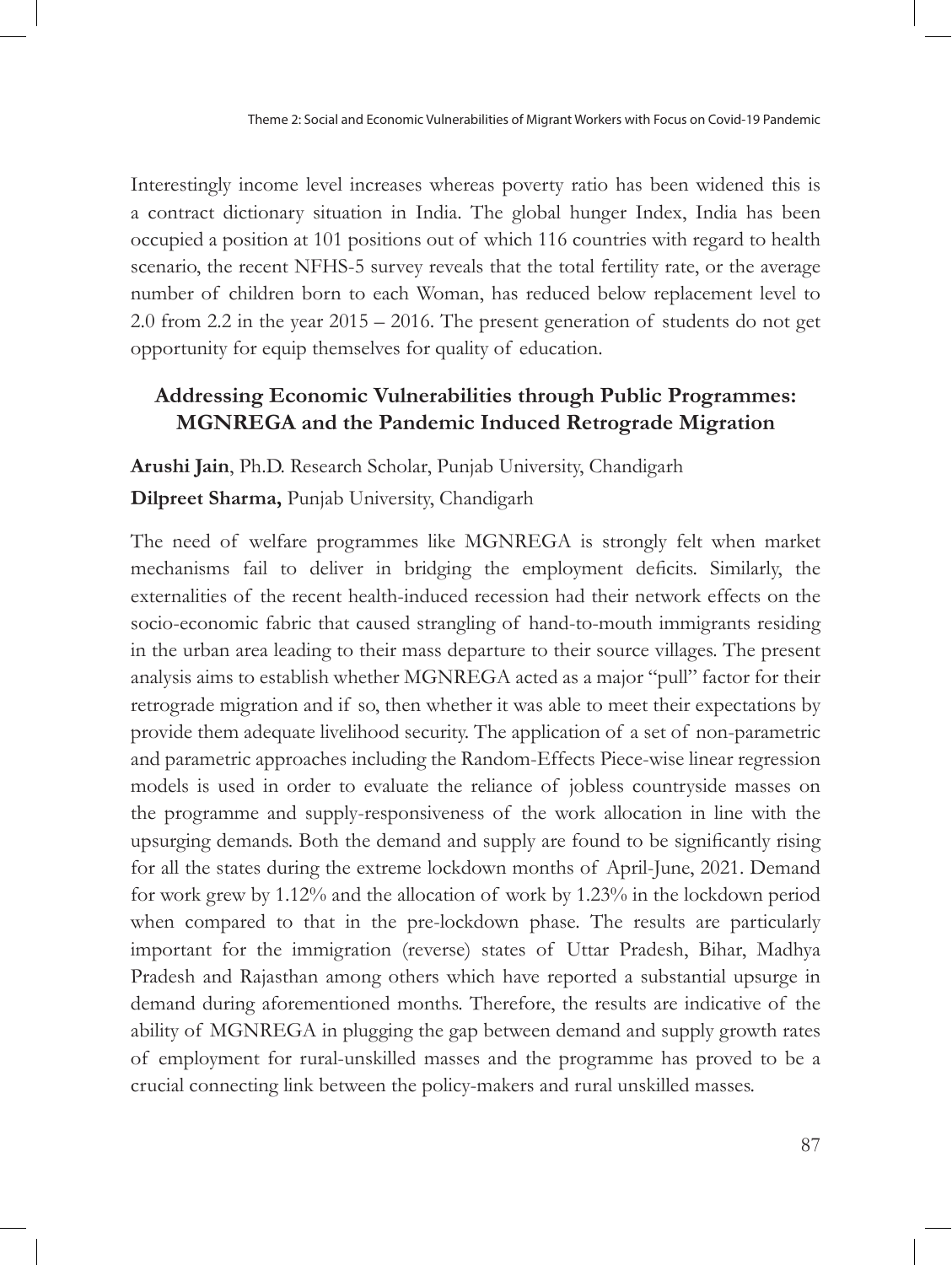Although the study pictures a positive image for the programme during the period of evaluation, its reliability for a better test needs to be evaluated during future periods of predicament. What matters is not the regular evaluation of the reliance on the programme for employment, but its sensitivity to the periods when unemployment peaks and the market mechanisms fail to provide adequate employment. The externalities of the health-induced recession had their network effects on the socioeconomic fabric that caused a significant market failure and had to be addressed by proactive public action. The authorities internalized these network effects through a mix of fiscal-support measures. Such fiscal measures usually reflect after multiple lags and the essence of MGNREGA can be seen from the fact that it was able to partially bridge the demand-supply employment gap during the cleavage between the market failure and remedial action periods.

# **Livelihood Condition of Stranded Migrant Labourers in COVID-19 Lockdown in India: A Study of Bengaluru**

## **Tania Sengupta**, Assistant Professor, Mount Caramel College (Autonomous), Bengaluru

The COVID-19 pandemic has left an intense and long-lasting impact on socioeconomic conditions of people all over the world. In India, in order to curtail the spread of the coronavirus Government had announced a nationwide on 25 March, 2020, within four hours of notice period. The sudden announcement of lockdown, which continued till May 2020, halted all economic activities, was unexpected and led to supply and demand side shocks. It affected the livelihoods of a large section of society, particularly the informal sector migrant workers and thousands of them became stranded due to sudden, complete nationwide lockdown. During this period, megacity Bengaluru, the capital of the state of Karnataka, was in focus due to unimaginable misery of huge number of stranded migrant workers in this city. The city usually is home to about 42 lakh migrant laborers working in different informal sectors. During lockdown period, over 400,000 migrant construction workers lost their jobs in this city. Though exact data on them is not available, but it has been stated that when lockdown was lifted in the month of May 2020, 1,22,515 migrant laborers had left the city. A further group of over 1,700 workers were stranded and awaited opportunities to leave. 2.5 lakh garment workers continued to live at subsistence levels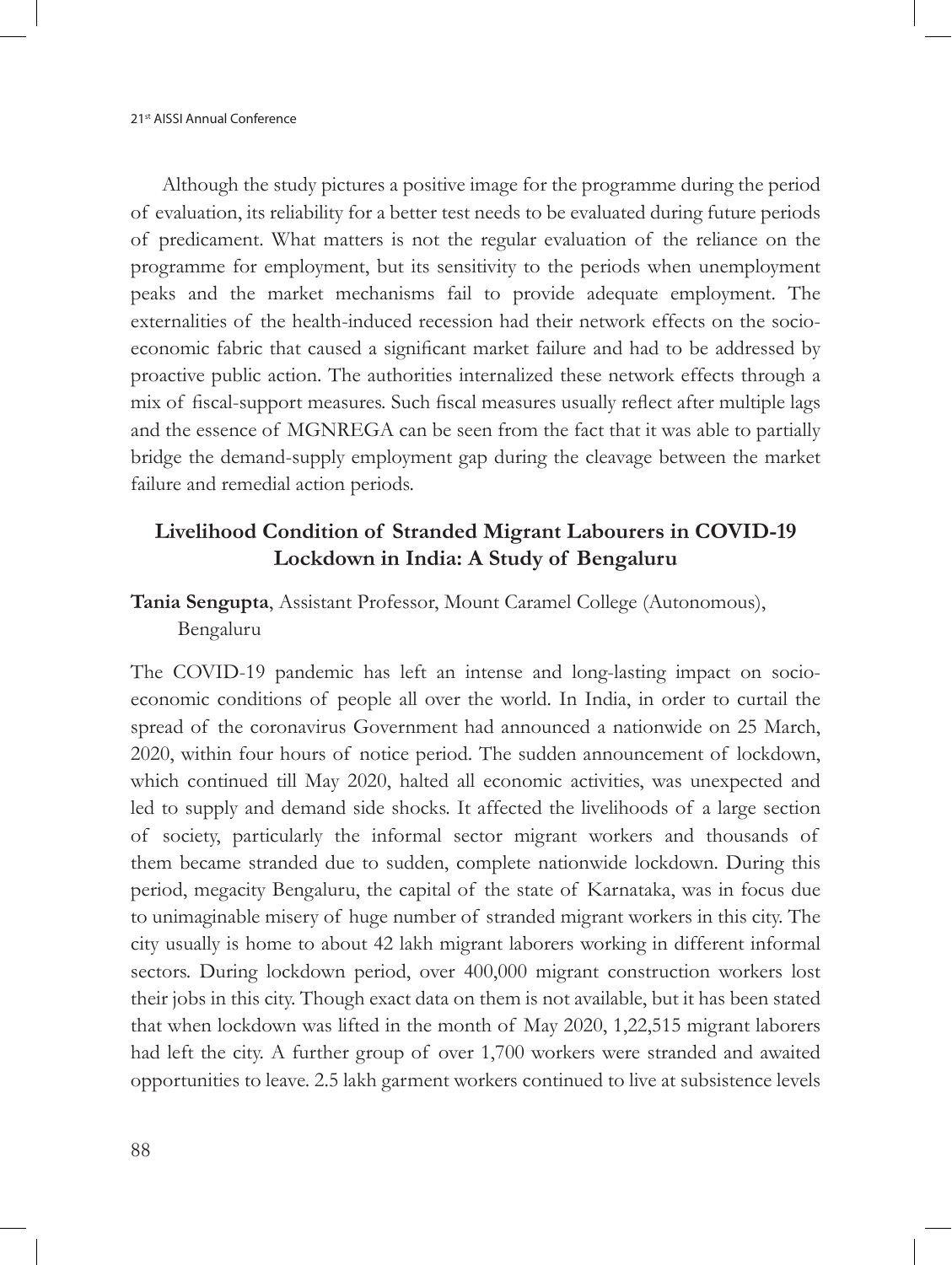without work across the city. Apart from that, there are migrant street vendors and domestic workers and other who largely remain unregistered to any government portal and therefore data on them is unavailable.

Though the city is the favourite destination of the migrant workers, insignificant research has been conducted on the condition of the stranded migrant workers in Bengaluru during first lockdown period and on the socio-economic condition of the informal sector migrant workers even after the provision of relief measures, its coverage and limitations. Therefore, this paper attempt to explore the welfare measures provided by the government and challenges faced by the stranded migrants all over India and also aims to shed light on the impact of nationwide lockdown on the stranded migrants with special reference to Bengaluru city.

This study is descriptive, based on both primary data, collected using convenience sampling by interviewing 100 stranded migrant workers in Bengaluru, who are working in informal sectors and secondary data, sources being working papers of the Centre for Sustainable Employment (CSE) study 2020-21, SWAN Team Data and Stranded Workers Action Network (SWAN) portal. Data analysis on government's welfare measures reveals the fact that two days after the announcement of lockdown, Central Government of India announced social welfare measures for the distress migrant workers under Pradhan Mantri Garib Kalyan Yojana (PMGKY) where cash was transferred to their Jan Dhan Yojana Accounts and to the pension beneficiaries. Apart from that, measures were also announced towards the Public Distribution System (PDS) beneficiaries, self-help group (SHG) members, Ujjwala Yojana beneficiaries. However, no specific facilities were announced for migrant workers. Apart from that, under the Pradhan Mantri Garib Kalyan Rozgar Abhiyan (PMGKRY) 125 days employment programme was announced and it was for the returnee migrants and other rural residents in 116 districts of six states. 1.5 lakh migrant workers were trained under Short Term Training (STT) programme and under Recognition of Prior Learning (RPL) scheme another 1.5 lakh migrant workers were scheduled to be certified. However, the scheme did not cover the urban migrants at all. Moreover, this scheme is only a temporary solution for the rural jobless returnees.

Secondary data analysis identified that, higher percentage of interstate migrants failed to afford essential items and consumed less food in lockdown than pre-lockdown period as compared to the non-migrant counterpart. A large percentage of interstate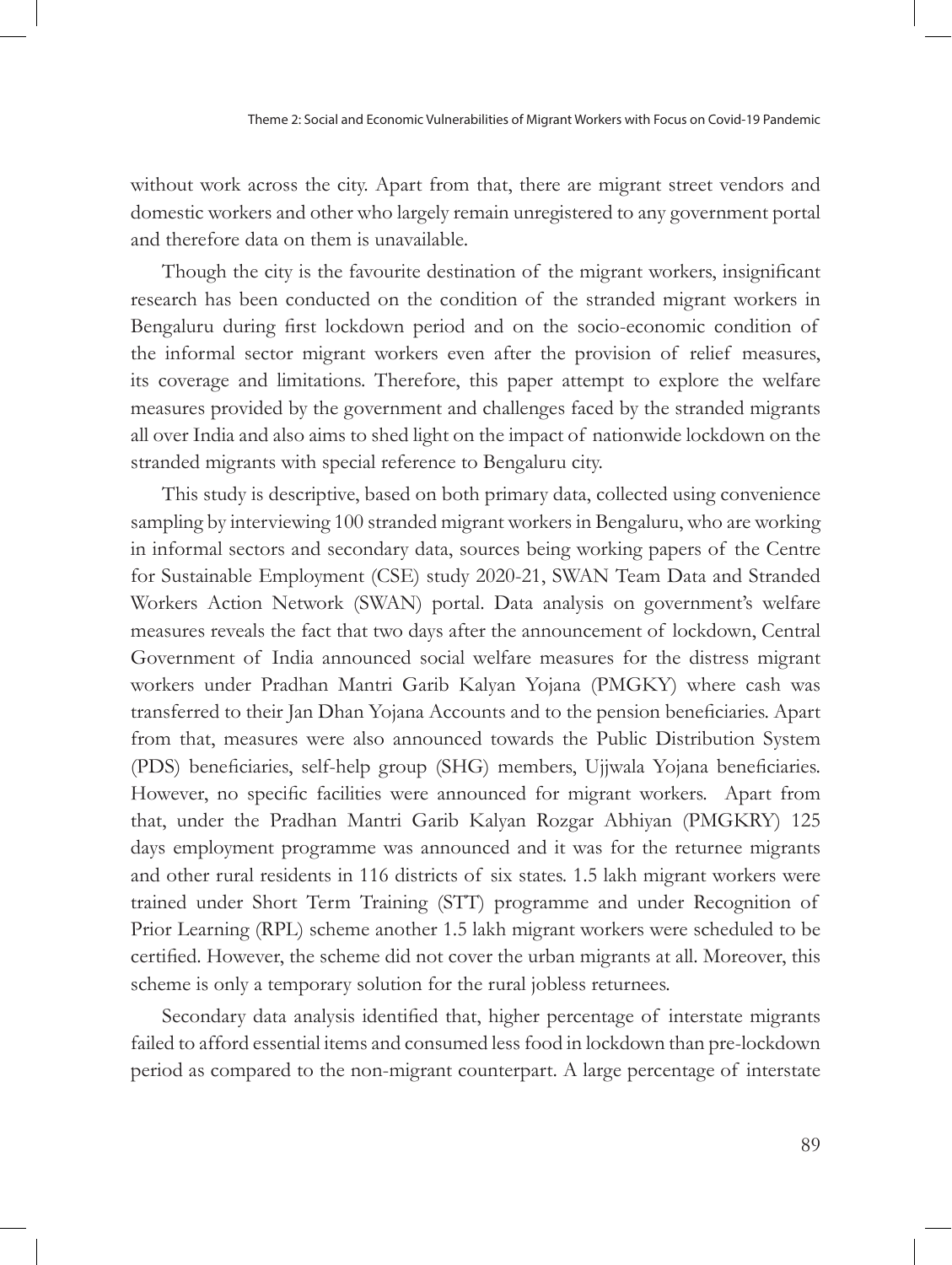and intrastate migrants could not access either ration (81.6%) or cooked food (63.7%) or pension transfer, cash transfer and Jan Dhan transfer which were provided by the Government. As a result, almost all the stranded workers had to take loan (91%) during this period. Whereas primary data analysis identified that a large percentage of stranded migrant workers in Bengaluru did not have cash to buy ration (80%), loss of job or money to pay rent (60%), no food and no shelter (40%). Government of India had provided a lot of relief funds and welfare measures for the distress migrant workers post announcement of lockdown, but it failed to reach a large section of the target group. Central Government, State Governments, civil society organisations, employers and general public, leave plenty of rooms for improvement; also, the need of the hour is a shift in macroeconomic strategies with improvement in public health sector, financial inclusion through bank. Efforts are needed to expand the coverage of social security schemes. On the other hand, special attention should be paid towards the most vulnerable migrant people like women, children and old, disabled persons who are mostly invisible from data base. Lastly, larger extent of Government intervention is needed in order to identify and solve various issues of distress migrant workers.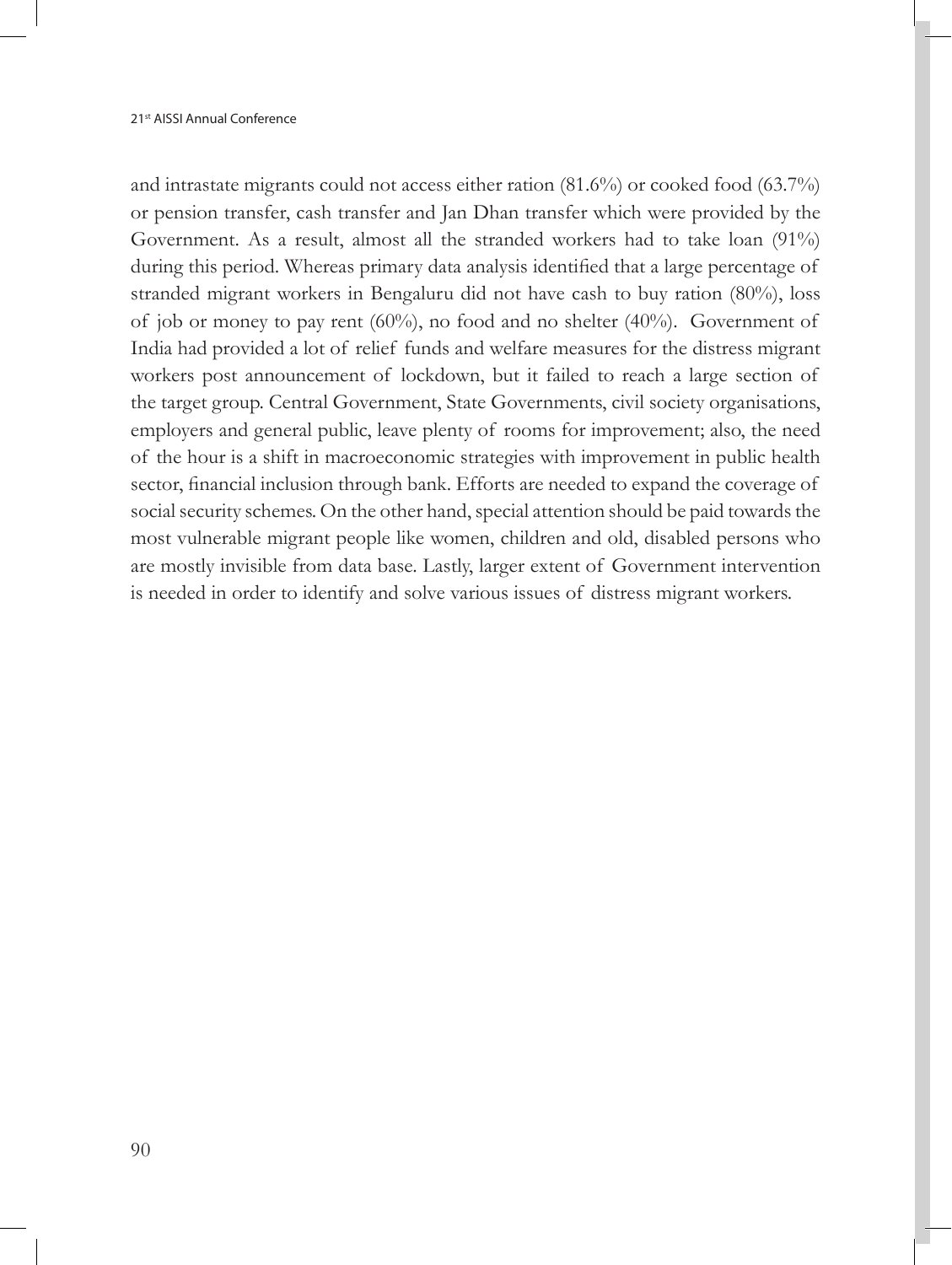

**Governance of Public and Social Programmes (Food, Education, Health, Employment and Livelihoods)**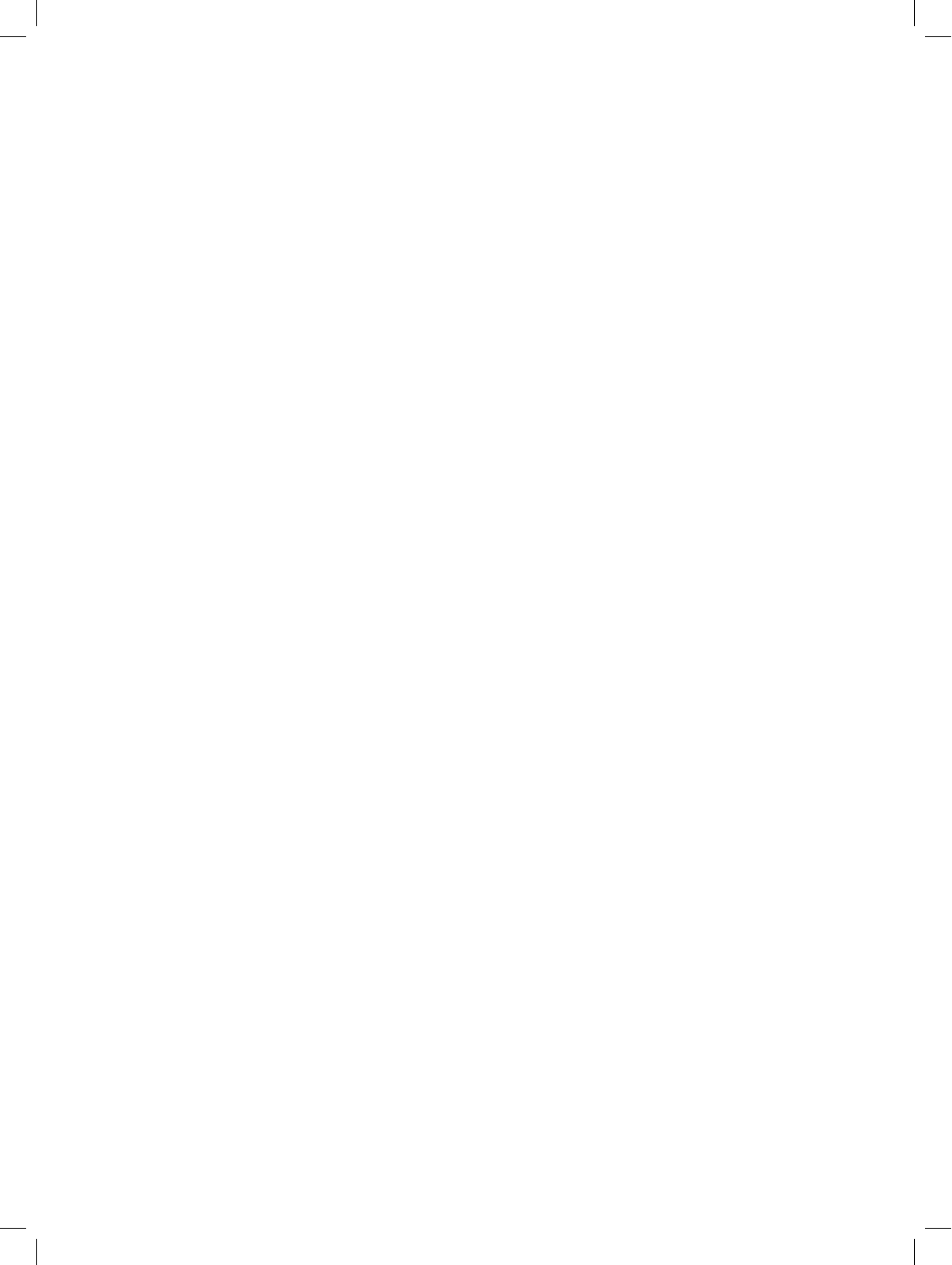# **KEYNOTE PAPER**

# **Governance and Delivery of Public and Social Programmes: A Case Study in West Bengal**

**Parmod Kumar,** Director, Giri Institute of Development Studies, Lukhnow **Dipanwita Chakraborty** Consultant, Giri Institute of Development Studies, Lukhnow

Fundamental Rights and Directive Principles of State Policy, enshrined in Part III & IV of the Indian Constitution reflect that India is a welfare state. These rights ensure that the government safeguards economic and social well-being of its citizens. Keeping in mind the responsibility of the state in ensuring these rights, the GOI has been launching different welfare programmes from time to time under four major welfare categories, namely, wage employment, education, health and food security and nutrition as per demand of the hour. However, success of the schemes can be achieved only with proper governance. Nevertheless, indicators of governance do not pretense healthy trends. Currently, India ranks 102 among 132 countries on the Social Progress Index, a measure of human wellbeing that goes beyond traditional economic measures such as GDP or per capita income. India ranked at 131 on UN's human development index, in 2020. Further, on *Global Hunger Index*, *India ranked* 101 out of 116 countries in 2021 with a score of 27.5.

Given highly uneven performance demonstrated by the states in terms of improvement with regard to the above-mentioned social dimensions, four case studies have been showcased in this paper with study area as West Bengal, a state falling in the category of Medium Social Progress State-2017, during the year of 2021-22. The paper attempts to capture quality of governance of social welfare programmes pre pandemic and during the pandemic when the importance of such social welfare schemes had accentuated. Findings of the telephonic survey of the beneficiaries reveal that with regard to the wage employment scheme - MGNREGS, the prime operational public work programme (PWP) remained an important 'fall back' option of rural employment with average governance before pandemic but important governance concerns during and post pandemic. The issues include no gram sabha social audit meetings during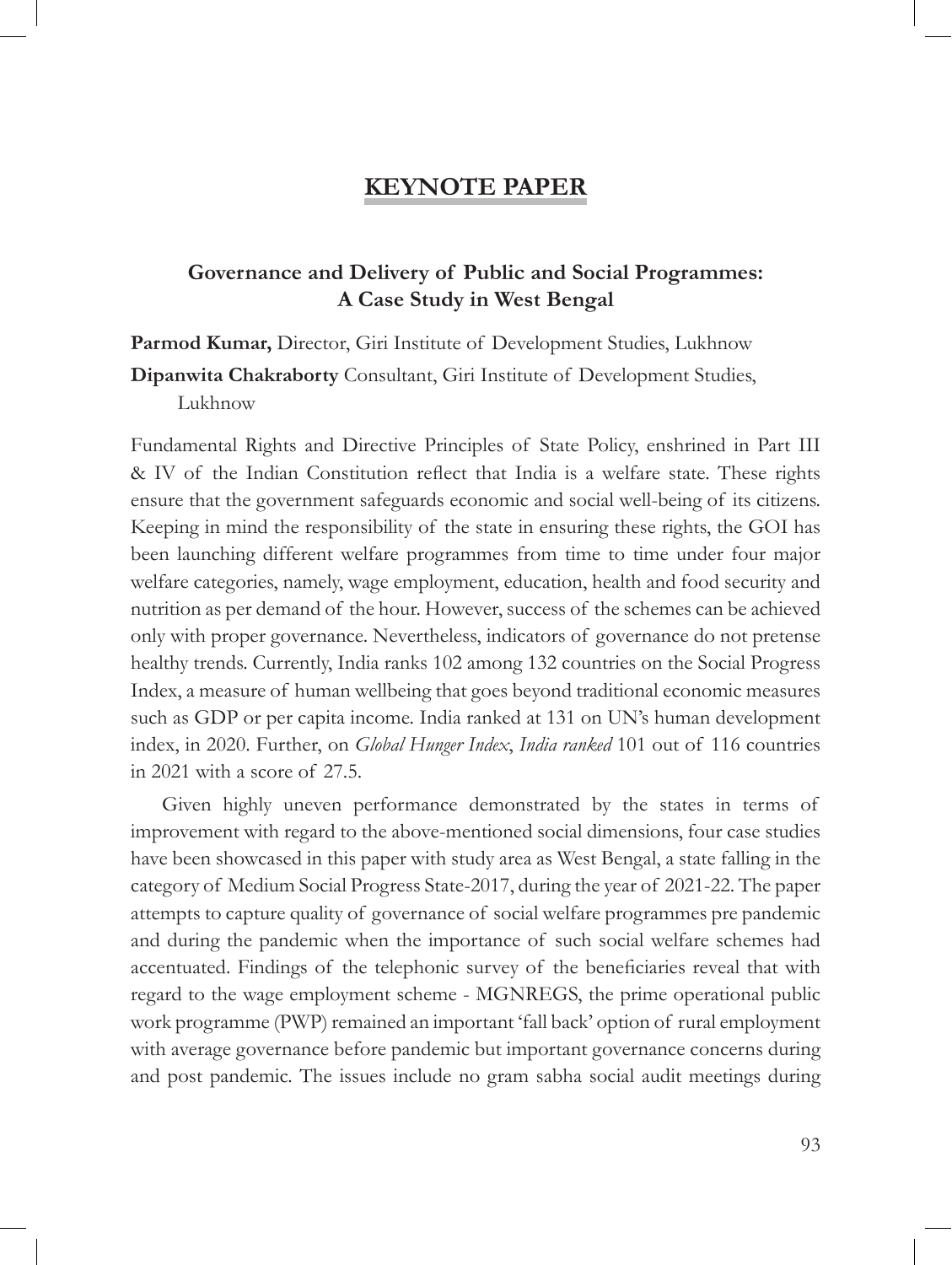the pandemic year, instances of over reporting of the number of works conducted, and more importantly, in the post pandemic year of 2021-22, resurfacing of problem of perceptible delayed payment while second and third phase of pandemic was still ongoing.

Unfortunately, health schemes both centrally sponsored and state led schemes fared badly even during pandemic as the majority of beneficiary respondents grieved going for private hospitals and making greater out-of-pocket expenditure for treatment of their diseases, including Covid-19, despite having active health cards as they were not entertained by the empanelled hospitals. Pre pandemic Sarva Siksha Abhiyan (SSA) has been instrumental in raising literacy in West Bengal. However, during the pandemic SSA was a partial success because though students studying in primary and middle government schools continued to get teaching learning material free of cost on time but internet connectivity and irregular classes were the primary hindrances negatively impacting the flow of learning process. On positive note, the PDS scheme actually stands out to be the most effective during pandemic. The efficiency of the scheme actually got enhanced during the pandemic with improvement in the quality of governance to ensure the quantity of rice, wheat and pulses mandated by central government per person per family reaching on time in this trying period even if quality may not be always acceptable, as per information from the respondents.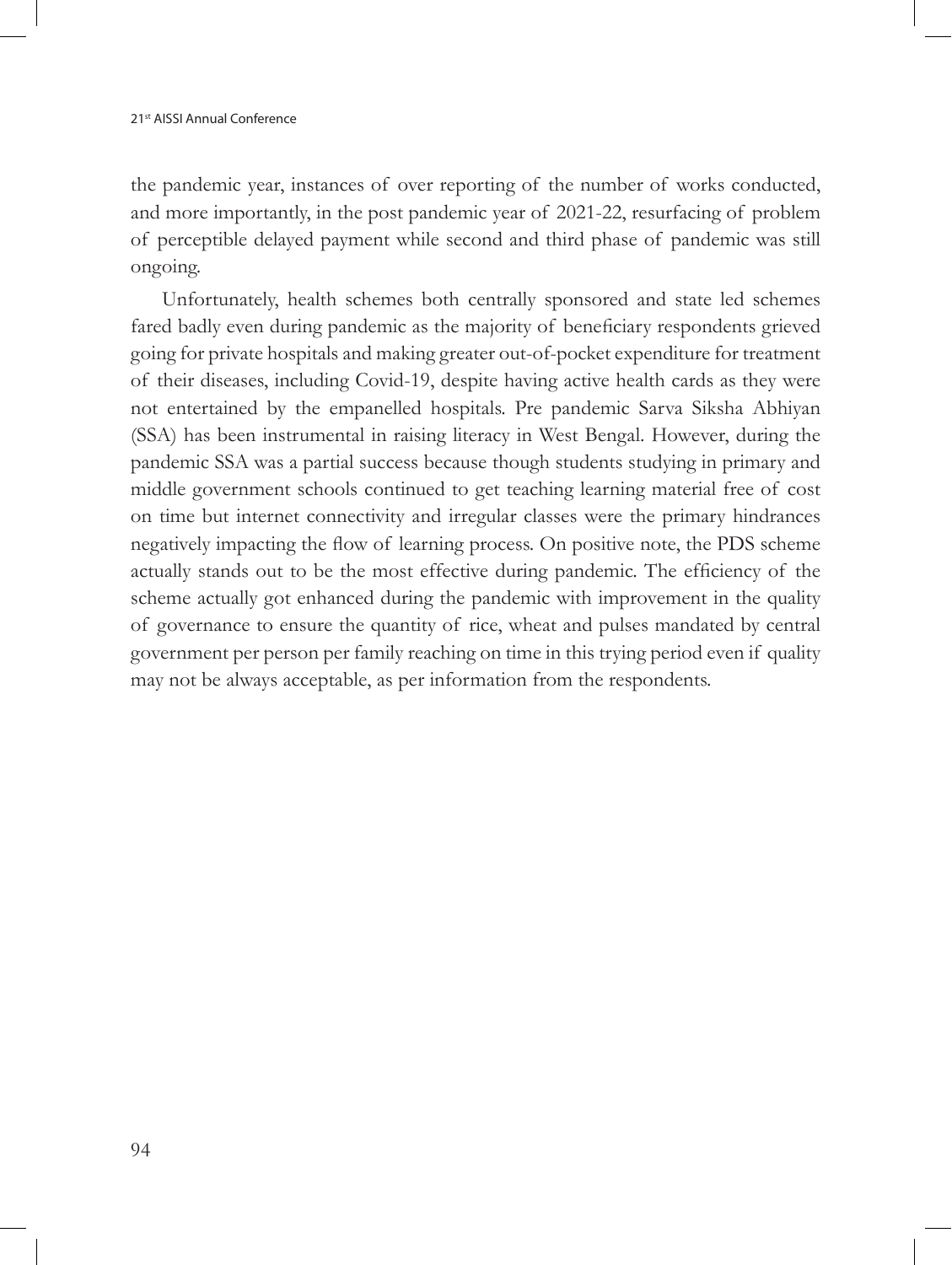# TECHNICAL SESSION 3.1

# **Factor Affecting Maternal Health Care Utilisation in the Nalbari District of Assam: A Field-based Investigation**

**Dipanjali Devi**, Assistant Professor, Dudhnoi College, Goalpara, Assam

**Bhaskar Sarmah**, Assistant Professor, Krishna Kanta Handiqui State Open University, Guwahati

In India, out-of-pocket expenditure for healthcare becomes high in the formal healthcare service not only in case of the private sector but also in the case of the public sector. Hidden charges like user charges, transportation, medicines, tests, diets and even bribes have made the public sector healthcare quite expensive in the case of maternal healthcare also. In this paper, at attempt has been made to identify the factors which are responsible for women's choice of healthcare institution for utilisation of maternal healthcare for both in-patient and out-patient treatment for both rural and urban areas in the Nalbari district of Assam, India. In undertaking the study related to the choice of healthcare service for in-patient and out-patient maternal healthcare, Grossman's model (1972) has been used. It is basically a behavioural model of utility maximisation, where utility depends on health, medical care and the consumption of other goods. On experiencing an illness, an individual is hypothesised to choose among various treatment alternatives so as to maximise total utility subject to her budget constraint. For this study, primary data has been collected from households selected through multi-stage sampling in which 317 cases were found where outpatient and in-patient maternal healthcare was utilised during the 365 days reference period. Multinomial Logit Model has been used to find the factors responsible for women's decision to use maternal healthcare. The study found that generally, in the case of in-patient and out-patient maternal healthcare among the economically welloff group, preference is lesser for rural primary healthcare and urban government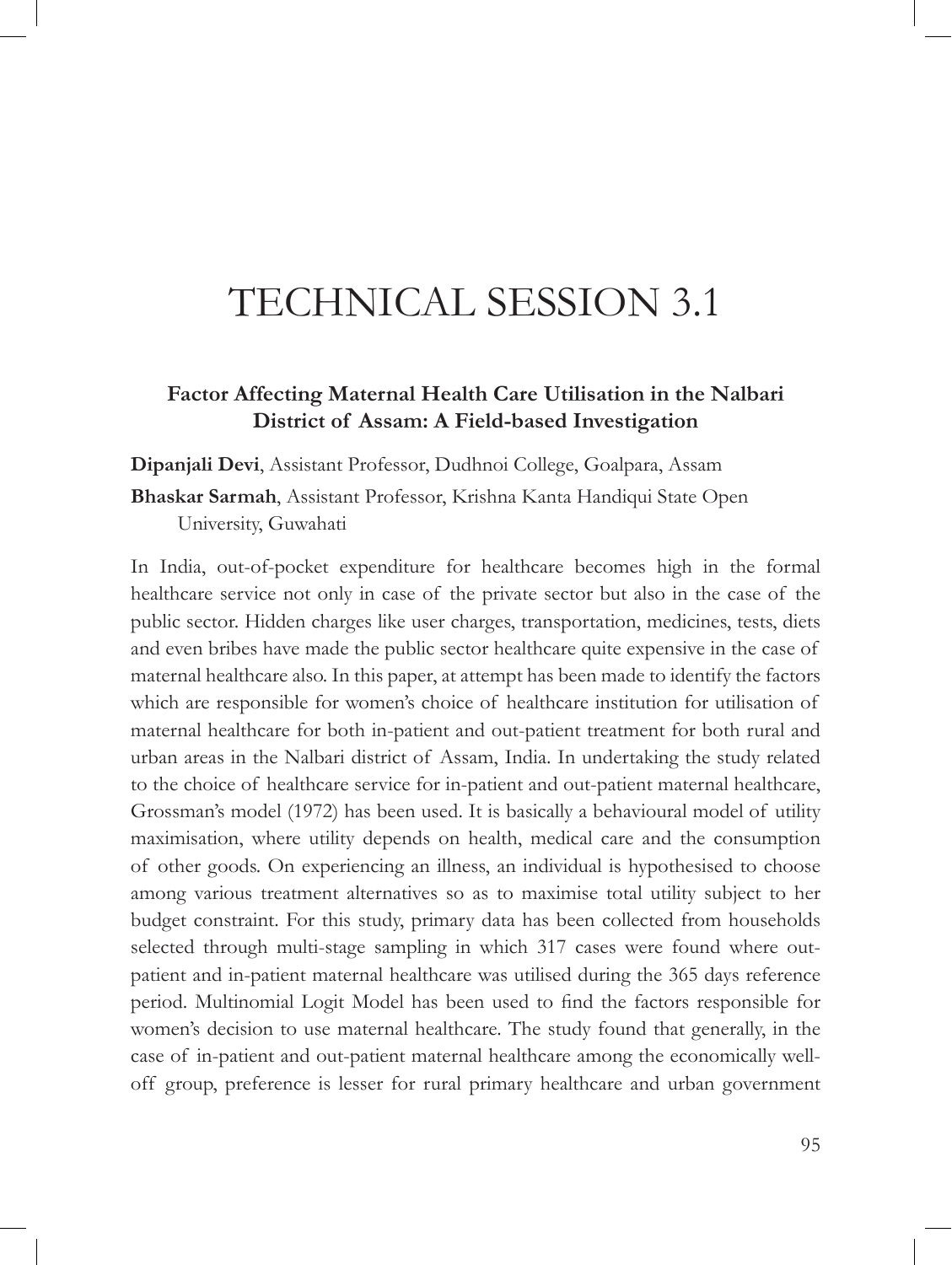healthcare than urban private healthcare even in rural areas. Besides, a few noneconomic factors like severity of the ailment, caste stratification, location of the healthcare facility also plays an important role in choosing between different kinds of in-patient and out-patient healthcare facilities for maternal healthcare in rural Nalbari. Further, it has been noticed that when the ailment is not serious or if the patient is from SC/ST category or when the rural primary healthcare is available at the nearest distance, there is a increasing possibility of using rural primary healthcare than the urban private healthcare services. Similar findings were noted in rural areas in case of the maternal healthcare services. Another important finding of the study is that in the case of choosing between urban government healthcare and urban private healthcare services, only two non-economic factors, viz., severity and the caste stratification plays an important role, while there is no importance of other non-economic factors. Thus, this study reveals that the government sector has become a choice only for those women who are socioeconomically in a disadvantageous position. So, government spending on healthcare specially on maternal healthcare needs to be increased in states like Assam where maternal mortality rate (MMR) is significantly higher.

# **An Exploratory Study Assessing the Current Scenario of the Health Insurance Policies in the Rural Parts of Assam, India**

- **Bhaswati Adhikary**, Research Scholar, Department of Business Administration, Tezpur University, Assam
- **Debabrata Das**, Professor, Department of Business Administration, Tezpur University, Assam

India has been suffering because of unequal access to healthcare, and the high burden of healthcare costs for decades, like most developing and under-developed countries. The share of households' out-of-pocket (OOP) expenditure on health makes up about 48.8 per cent of the total healthcare expenditure of India, which is very high compared to the various developed countries. Researchers have often claimed that health insurance can increase access to healthcare and reduce catastrophic OOP expenses. According to the latest report by the NITI Aayog, although India already has multiple schemes in place that have the potential to cover 70% of the total population, the actual coverage is very low. Hence, in the light of limited coverage, this study aims to explore the people's viewpoint regarding the health insurance policies and identify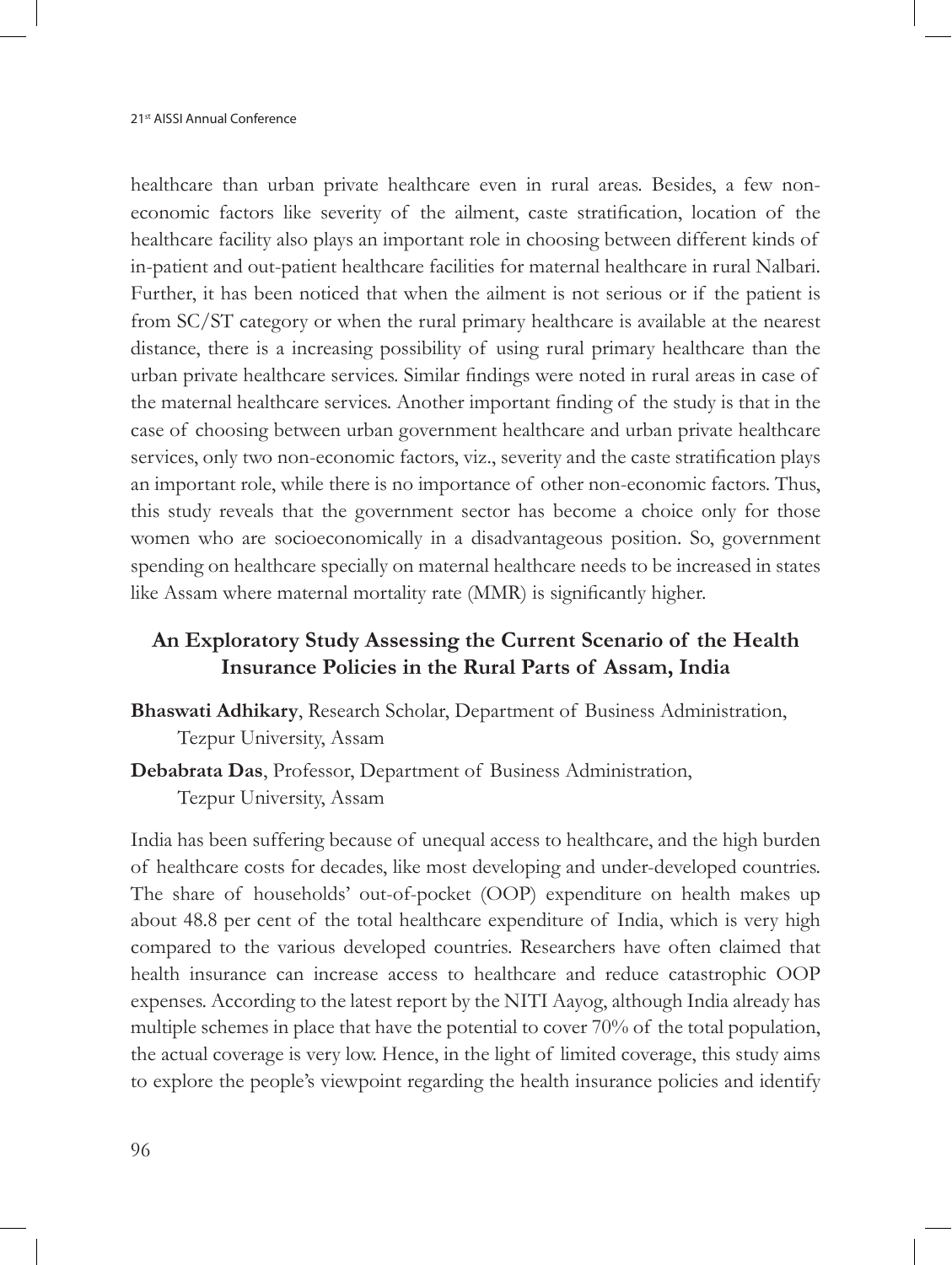the underlying issues that need further deliberation to elevate the impact of these policies. Since the country's majority of the population hails from rural regions, the study focused on the rural parts of the state of Assam. The study has been carried out following the exploratory research approach. The study is based on a survey of 1,080 households in three rural districts of Assam. Basic frequency distribution tables were used to summarise the data. According to the study, the penetration level of health insurance policies is still quite low among the rural population, and the main reasons for this are lack of awareness and affordability. The study even showed that the only government-sponsored health policies are operating in the rural health protection scenario, the newly launched *Pradhan Mantri Jan Arogya Yojana* (PMJAY) holds the largest share of enrolled households. The utilisation rate as well as the overall awareness level is however, very low. The low awareness and the usage level among the rural enrolees have also impacted their satisfaction levels. They are mostly indifferent about the cost coverage, service coverage, the network of hospitals and doctors, and the quality of care delivered under these plans. According to the enrolees, these policies have not been able to bring any significant reduction in their regular healthcare burden and healthcare accessing process. Despite everything, both enrolees and non-enrolees share a similar and assertive view about the general concept of health insurance. They believe that health insurance is essential for both health and financial security in recent times. Although these policies are usually perceived to be complicated to understand, rural households agree that they can help in improving access to quality healthcare and reducing the burden of high healthcare costs. But according to these families, the pricing policy of the existing plans for the respective service coverage is not very appealing and is not affordable to all. The study has highlighted five key issues that policymakers need to address on a priority basis to improve the financial protection situation across the country. They are: (a) limited coverage of services, (b) limited coverage of population, (c) effectiveness of the existing policies, (d) awareness about health insurance, and (e) issue of affordability.

### **A Study of the Labour Directorate's Work in Odisha**

**Manju Bhagat**, Professor, Pati Krishna, Satyabrata Patro, Department of Management, Birla Institute of Technology Mesra, Ranchi

Despite its vast natural and human resources and substantial progress achieved during the last 50 years plan of development. Odisha continues to be one of the less developed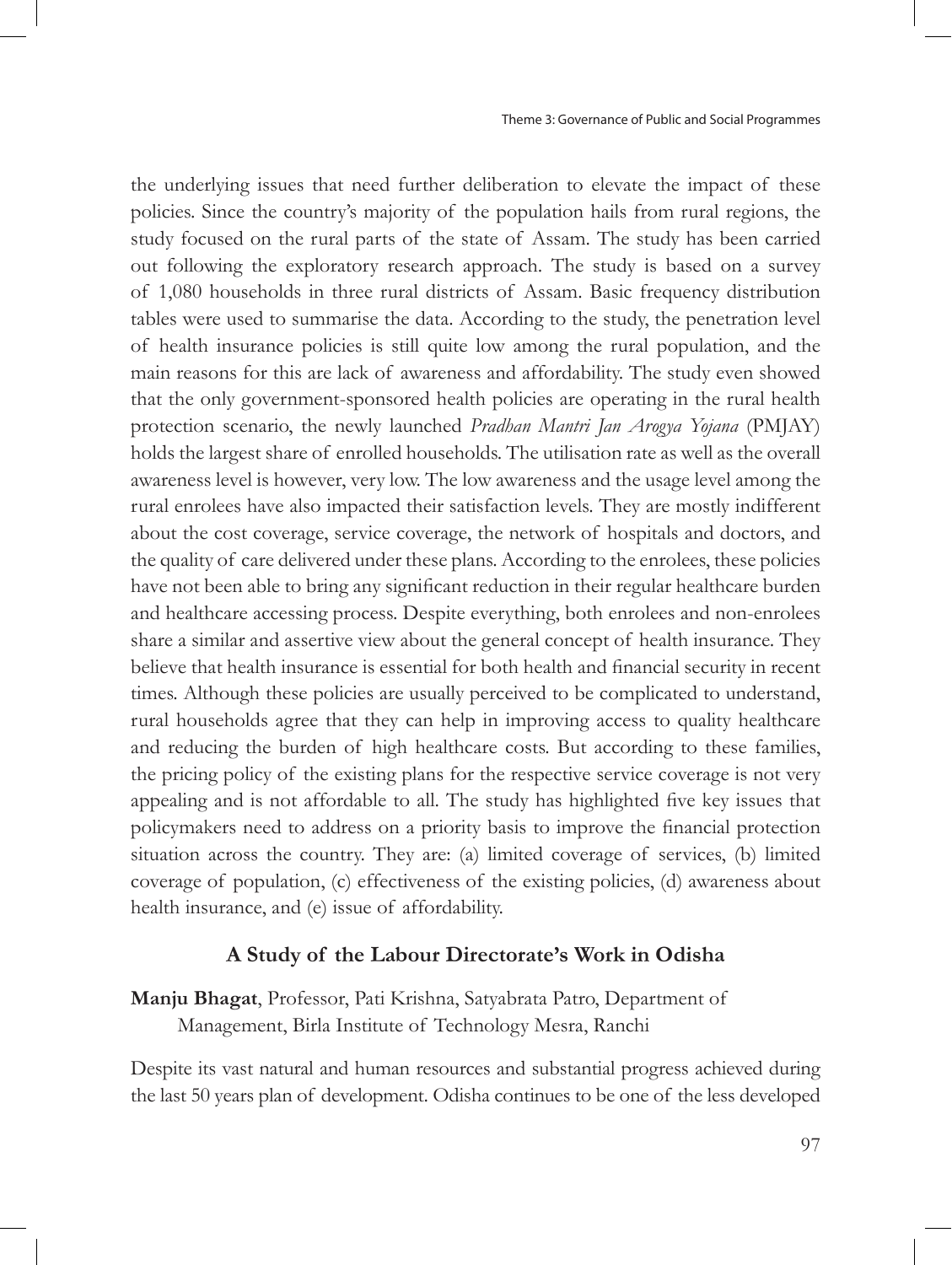states in India. This study aims to know the effectiveness of the labour administration and inspection in improving labour compliance in Odisha and to evaluate whether labour law compliance is the source of labour disputes at workplaces or not? This study also examines the challenges facing labour officers in labour inspection and why employers in Tanzania mainland rarely comply with labour laws and employments standards. The empirical design was used in terms of research design to use data collection techniques such as interviews and surveys method. Primary data were collected using questionnaires from 144 and 292 from organised and unorganised sectors. The result of the study revealed that the labourers of unorganised sector are not been served by the employers according to the labour law provisions and they are largely affected by labour exploitation, wage related issues, discrimination at workplace, poor dispute settlement, non-availability of basic welfare facilities and benefits at work place. The findings also shows that the labours in the organised sector are somewhat at a better position compared to the labourers of unorganised sector but to some extent they are also affected the poor functioning of the labour directorate as well as due to the poor compliance of labour law by the employer. The study has also observed that the issues like lack of sufficient work force, limited resources, lack of proper record keeping, and skill gap of the labour officer significantly affect the functioning of the labour directorate. However, the challenges have no such impact on the department of labour's functioning.

# **Digital Divide Jeopardizing the Educational Outcomes in Third World: Challenges and Opportunities for E-inclusion**

**Monisha Israni**, Senior Policy Analyst, Research and Policy House-Leaders Institute, Woolloongabba, Australia

The digital divide is a reflection of a society deeply embedded with socio-economic inequalities. In the light of the ongoing COVID-19 pandemic that has provoked the use of digital technologies in providing access to education due to school closure. The paper embarks upon a discussion on the criticality of a governance model for e-inclusion and envisions intersectoral integration of policies across education, health, child welfare and legal departments to create a resilient system for unforeseen crisis scenarios in future.

The paper examines the cumulative effect of various factors such as school closures, lack of social support and financial distress due to unemployment at the household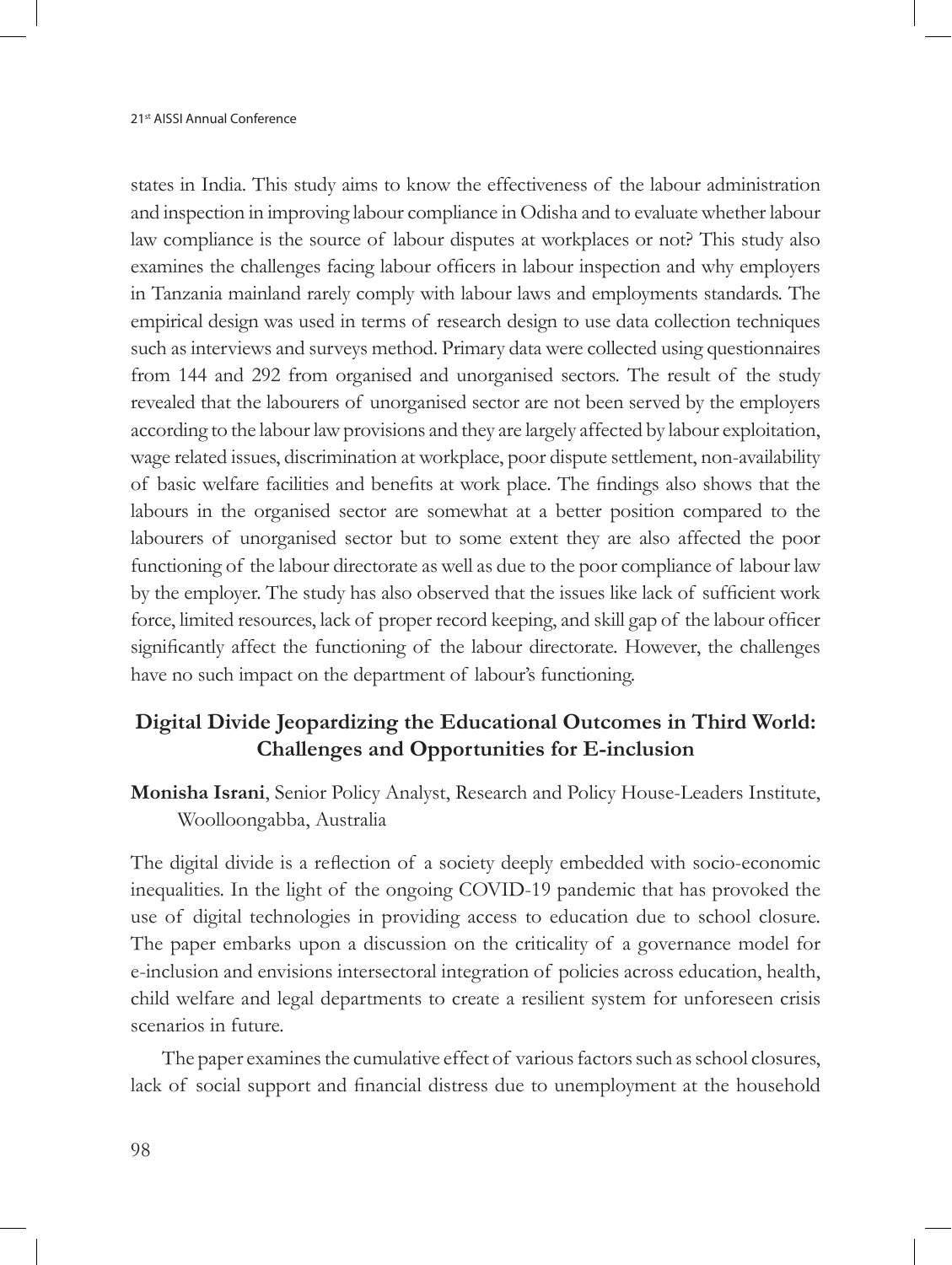level. In this paper, the sociology of the education system has been scrutinised by analysing the dynamics of differential access in online home-schooling during the COVID-19 pandemic. The paper brings out facts that dissect the deepening of gaps in education equity and depicts a picturesque of the political economy of education. Theoretically, this issue has been analysed from the position of the conflict theory of educational stratification. Conflict theorists perceive that the education system perpetuates the status quo to maintain social inequality by dulling the lower classes. They argue that the education system is sorted along distinct class lines and call this role of education the hidden curriculum. The paper has conceptualised the denial of the right to education due to a lack of access to information technology which would transcend itself by exacerbating the gaps in education outcomes.

The paper attempts to plug the missing gaps in the existing body of literature on the socio-economic gradients in access to online education during the COVID-19 pandemic. The current paradigm of providing education every time the cases increase as a result of the new variant completely neglects the education needs of the poor children and depicts a classic picturesque of the political economy of the education system in India that favours the "have's and discriminates against the have not's".

The extended school closures have widened the learning gap between children from lower and high-income groups primarily due to the lack of access to digital education on account of limited resources and technical skills of children whose parents are socio-economically deprived. Government schools are not equipped with the requisite infrastructure as they are under-resourced with audio-visual systems and skilled manpower to operate this equipment.

Taking an intersectional perspective, this paper highlights that patriarchy and poverty dynamics refrain the access of female children to access digital education as the burden of domestic responsibilities disproportionately falls on them, when they are physically bound to stay at home during school closures. The key findings in the paper reveal differential access to the internet, smartphones and computers from a gender lens, as lack of gender-inclusive approach in digital education has further accentuated male-female learning outcomes.

Moreover, the low technical competency to provide online learning classes along with the lack of availability of digital devices available to pupils in government schools, low internet connectivity, cost of internet connection, and extended power cuts are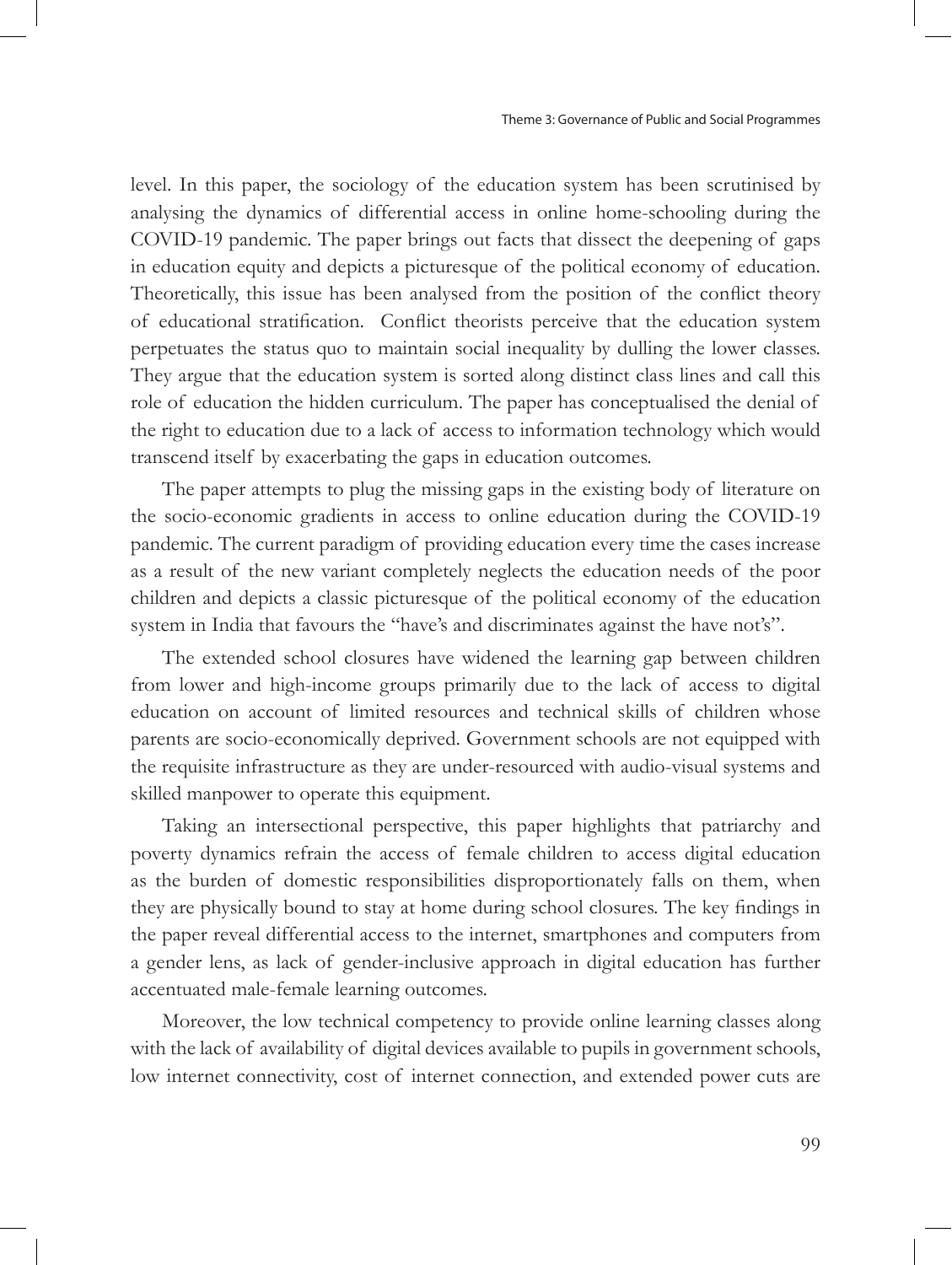barriers that restrain the access of children from underprivileged backgrounds to participate in online learning at the practical level. Neither the home environment nor the educational institutions (government schools) in rural and remote areas were equipped with the requisite infrastructure and technically skilled teachers to provide online learning in comparison to private schools.

In this light, the digital divide has left a severe negative impact on the educational outcomes of children from underprivileged backgrounds. The findings in the study highlight the glaring gaps in access to online learning between 'haves and have nots', and the figures are indicative of high school dropout rates and stagnation among underprivileged children. The paper further stresses how policymaking in an unequal world calls for an e-inclusion policy that follows a bottom-up approach in the postpandemic era and advocates for stringent measures under the national education policy. The National Education Policy 2020 is devoid of this understanding and does not adequately address the issue of e-inclusion for equity in education in the form of an action plan. It merely promotes e-learning pedagogies for digital education, without providing practical solutions to address the crux issues of differential access in digital education. The paper builds upon this school of thought to embark on a discussion to adopt stringent policy action for e-inclusion in the education system. The paper closes by advocating policy recommendations for an inclusive approach to governance and affirmative policy action in developing countries.

# **MGNREGA Activities in the Post COVID 19 Era: Exploring the Inter-State Efficiency of Employment**

**Pritam Bose**, Research Assistant, Tripura University, Agartala **Rajesh Kumar**, Research Scholar, Tripura University*,* Agartala **Indraneel Bhowmik**, Professor, Tripura University, Agartala

Mahatma Gandhi National Rural Employment Guarantee Act (MGNREGA) has been one of the most prominent sources of income for the reverse migrants who returned to their native villages from the place of work/stay ` COVID-19 induced lockdown. It is true that MGNREGS has been the largest employment generation programme of the world since its inception in 2005. However, the nature of employment has varied across India and her states. It is in this background that the present study emerges. We attempt to find out the nature and extent of increase in the size and dimensions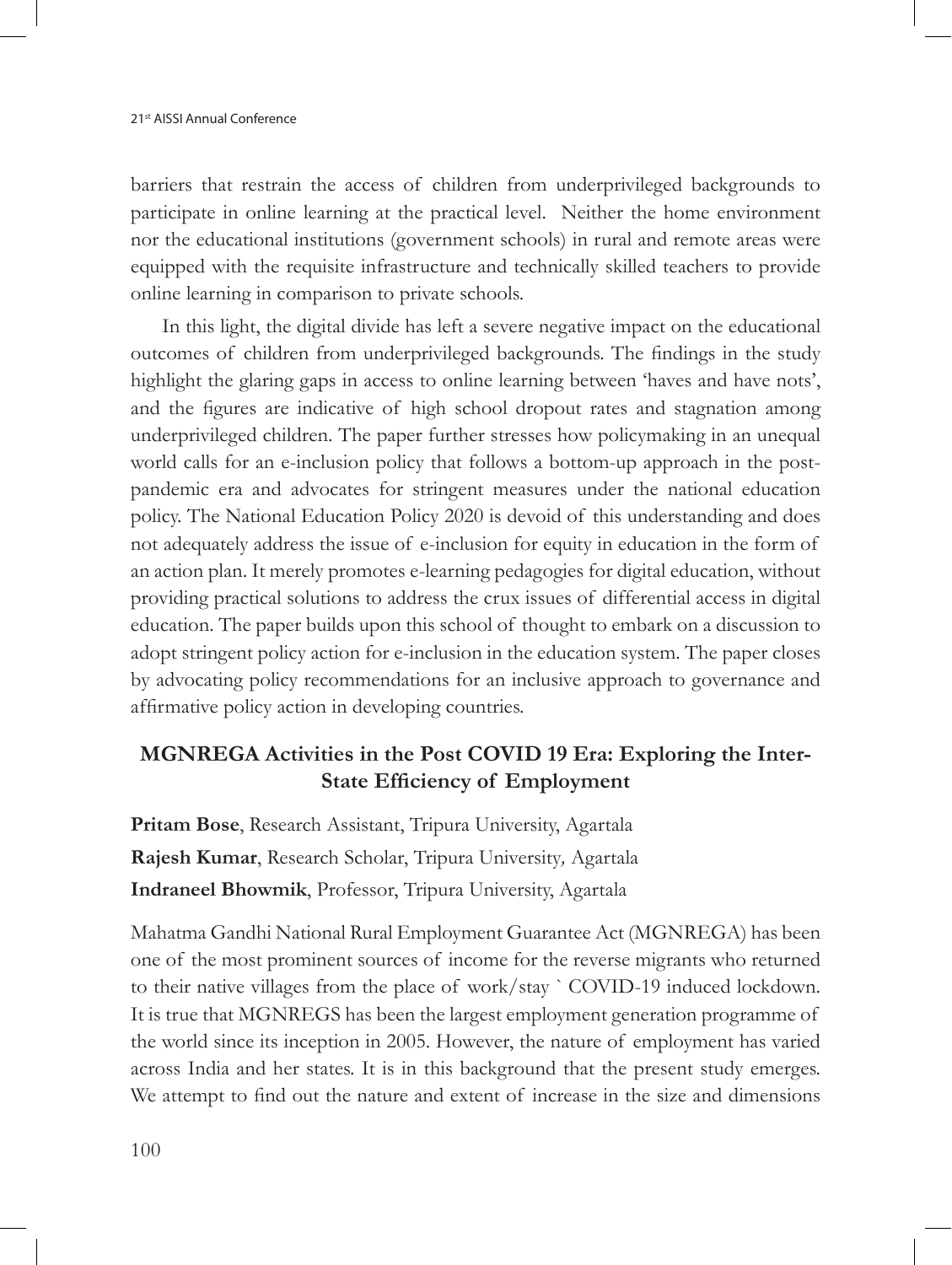of the scheme across the states of India and estimate the efficiency of employment generation across the Indian states using the Data Envelopment Analysis approach.

It was seen that the size of the scheme increased by more than 63% in nominal terms as total expenditure increased from Rs 68,000 crore (approx) in 2019-20 to Rs. 1,12,000 crores (approx) in 2020-21. During the same period, the increase on wage expenditure was almost 59 per cent. Similarly, the increase in employment in the form of total person-days generated was by more than 46 per cent. In 2019-20, the total person-days generated was 265.35 crore, while in 2020-21, the total person-days had a stupendous increase to Rs. 389.09 crores. This rise is further visible as the total number of workers in the scheme also increased by more than 3.3 crore from that of 7.88 crore in 2020-21. There was an increase in the average days of employment per household as well as in the average nominal wage rate from Rs. 182.09 to Rs. 200.71. At the state level, the proportional increase in total person-days generated was highest for Goa among the small states and Haryana among the bigger states. The average person-days generated has been highest in Mizoram. The number of workers in the scheme had increased at very high proportions in the states of Uttar Pradesh, Jharkhand, Haryana and Madhya Pradesh.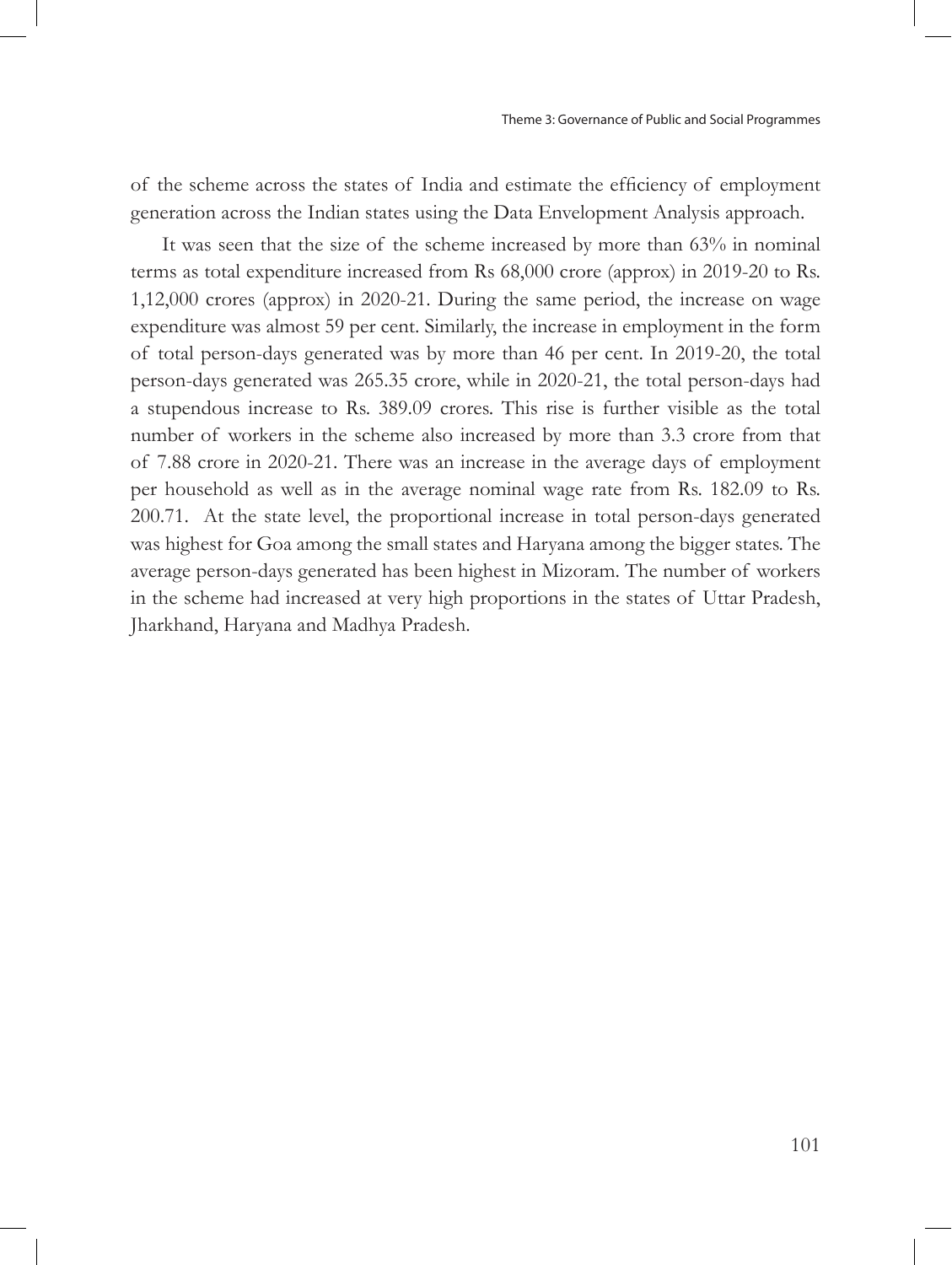# TECHNICAL SESSION 3.2

## **Karnataka's Unique 'Preventive Protocol' for Retention of Children in Schools**

#### **Kathyayini Chamaraj**, Executive Trustee, CIVIC-Bangalore

Despite Supreme Court (SC) judgements, the 8th Constitutional Amendment and the Right to Education (RTE) Act of 2009, children continue to be out of school. As per statistics provided to the SC in a Public Interest Litigation (PIL) in 2018, 35 million children are still out of school in India. The pioneering work done in Karnataka through a suo moto PIL (WP 15768/2013) in the Karnataka High Court to shift the approach to 'prevention of drop-outs' and 'retention of children in school' from a curative rehabilitative approach of conducting bridge courses has brought unique changes. As a result of the submissions made before the Hon'ble High Court in the PIL, several orders were issued by it to the State government and several changes were brought about in the RTE Rules of the State.

The main changes in Rules brought about as a result of the PIL are: On the direction of the Karnataka High Court, State RTE Rules were amended to prescribe a 'preventive protocol', by inserting Rules 6A, 6B, 6C and 6D, to be followed by Attendance Authorities and Child Welfare Committees to ensure that families of vulnerable children are assisted to enable them to break the economic, social and cultural barriers that prevented them from sending their child to school. Rules 6A, 6B, 6C and 6D mandate Attendance Authorities to bring the child back to school within a time-frame. As a result of this amendment to the Rules, more than 1.5 lakh children were brought back to school and through continued monitoring by the Court the process is continuing to make Karnataka free of out-of-school children. For the first time in the country, these amendments to the Rules are incorporating several provisions of the United Nations Convention on the Rights of the Child (UNCRC) into the RTE Rules of the state.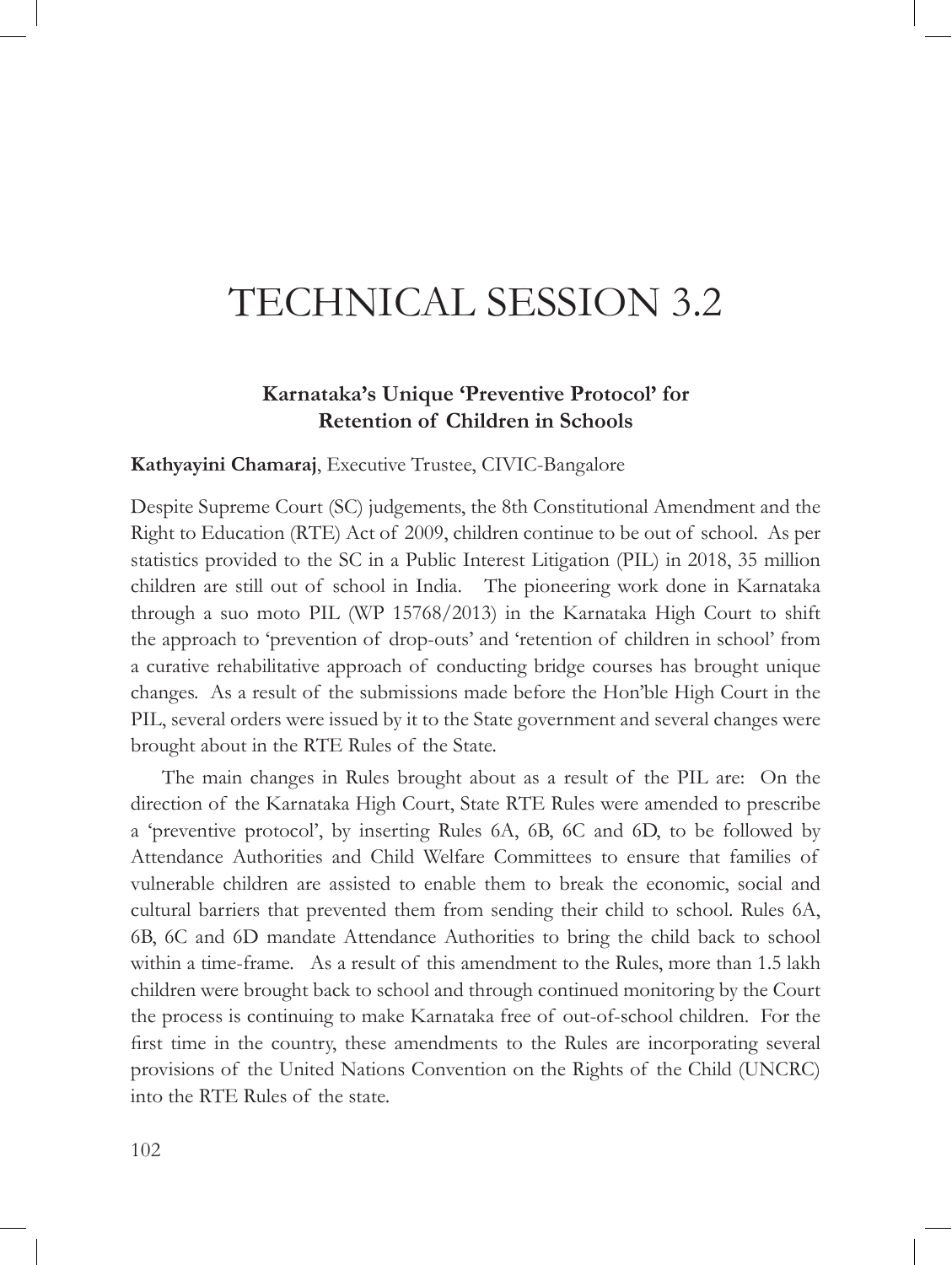# **Labour Market Transformations in the Era of the Fourth Industrial Revolution: A Comparative Analysis of General-Purpose Technology (GPT) versus the Specific-Purpose Technology (SPT)**

**Sushobhan Mahata**, PhD Scholar, University of Calcutta, Kolkata

**Rohan Kanti Khan**, PhD Scholar, University of Calcutta, Kolkata

**Ranjanendra Narayan Nag**, Associate Professor, ST. Xavier's College (Autonomous), Kolkata

Given the nature of the fourth industrial revolution, which has a substantive reliance on automation based on artificial intelligence (AI) technology, in future, the skill endowment of a nation will play a crucial role in the distribution of its possible productivity gains. On the other hand, there are fears of job losses and monopsonization of the labour market due to automation. The net effect on employment will depend on the path and speed of labour market transformations to match the changing nature of the production of goods and services. Against this backdrop, the paper attempts to analytically explore the possible future consequences of production automation on a few main aspects of labour market transformations, namely, (i) skill formation and skill heterogeneity, (ii) emergence of the new informal labour and (iii) degree of digital slipover and wage disparity. In so doing, we build a "multi-sector multi-factor general equilibrium model" for a distortion ridden developing economy. The dual nature of automation has been compared in terms of General-purpose technology (GPT) and specific-purpose technology (SPT). The former has positive externalities that spill over to other sectors of the economy while the latter has industry-specific effects. Sectors which use AI induced automation are classified as the "AI exposed sectors" or "sectors on the air" and sectors which are dependent heavily on physical infrastructure and non-AI technology of production are classified as the "traditional sectors" or "sectors on the land". Finally, the role of public skill development institutes has been analyzed which can capitalize on the benefits of automation only if it is accompanied by sustainable high-skill formation rather than low-skill training which would otherwise lead to the emergence of a new form of informal labour.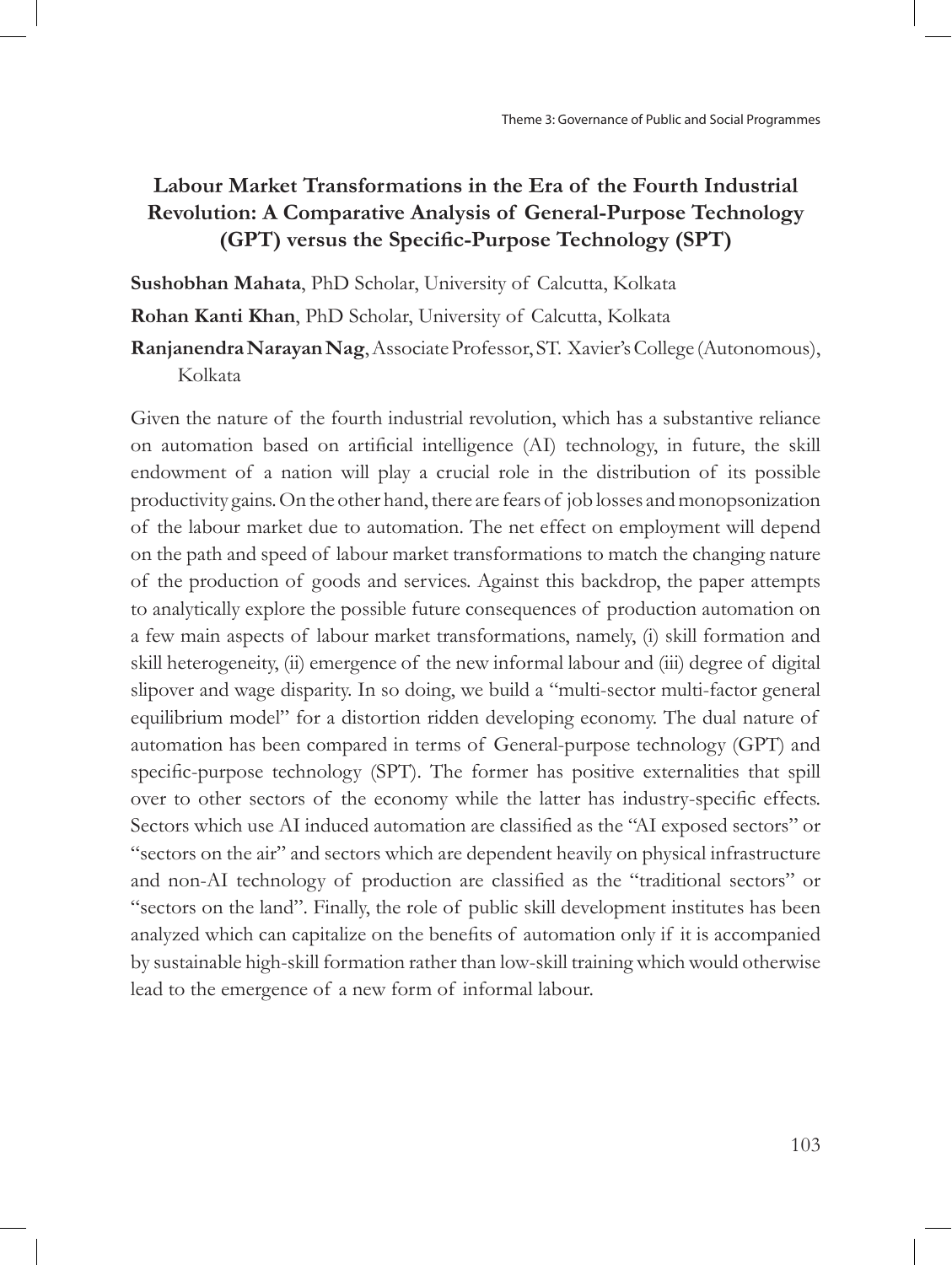# **Segregation and Occupational Association: School Education System in India**

#### **Samyak Jain**, Research Scholar, South Asian University, New Delhi

Education plays a vital role in the society and has been theorised in various ways. Under the human capital approach, education plays an instrumental role in raising productivity and earnings for an individual in the society. It can also ensure equality in labour market opportunities and income mobility. For the human development approach, education plays a central role in augmenting individual capabilities and freedoms. Thus, education not only plays an instrumental role in enhancing earnings, social participation and reducing exploitation, but also has an intrinsic value that individuals have reason to value. Education is viewed as a dynamic force that can reduce social inequalities and plays an important role in positive social transformation. In India, education is the responsibility of the state and the union government, however, poor government allocation and mushrooming private sector led to dualism in the education system. Numerous studies show that education has played an essential role in increasing productivity, earnings and economic growth in India; it was also positively associated with a decline in fertility, infant mortality and population growth. While the education level has continuously improved in India over the past two decades, it had little effect on the social inequalities.

Critical theories suggest that the dominant educational system plays a fundamentally important role of reproducing the existing economic, political and cultural processes, and maintaining the status quo. They argue that the schools reproduce the social hierarchy by excluding disadvantaged sections and privileging dominant/elite groups of the society. The period of high economic growth saw an improvement in education level that was accompanied by increased occupational segmentation. While it raises serious questions about the role of education in India, there is a dearth of empirical analysis that rigorously investigates the association between occupational hierarchy and educational segmentation in India. Since the socialisation that the students receive through the means of education affects their future outcomes, it becomes important to understand how these segmentations in the education sector have interacted with segmentations in occupational structure in India over the last decade. In this paper, we address this issue, particularly in the context of school education.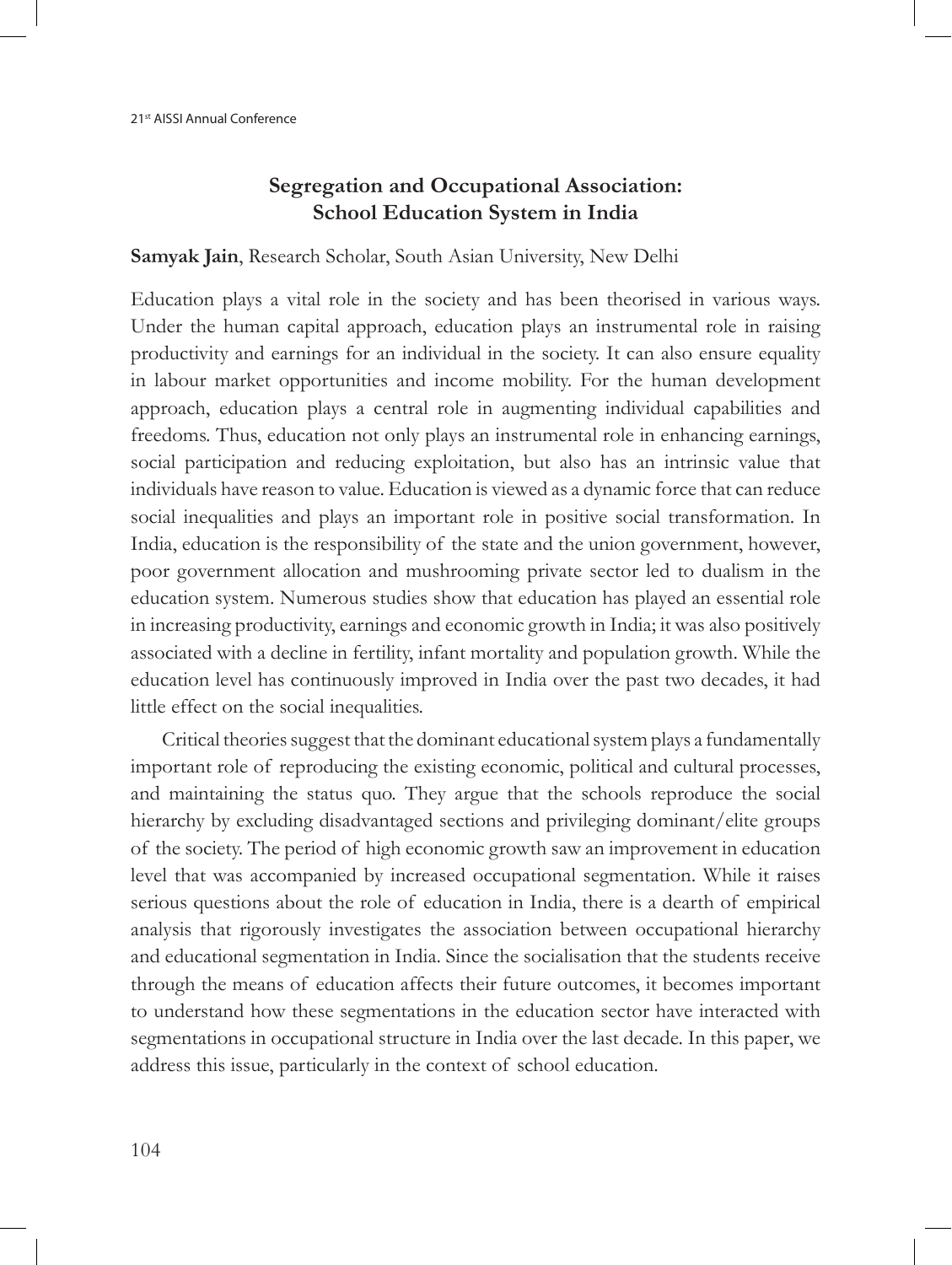By hypothesising a hierarchy in educational institutions based on the 'quality' of education that they provide, we empirically investigate its association with occupational segmentation and its evolution over the last decade. While the 'quality' of education in government institutions have deteriorated, mainly due to poor infrastructure, that in private institutions improved significantly. Using National Sample Survey Office (NSSO) surveys for the period of 2007-18, we find that a significant and positive association exists between occupational hierarchy and educational institutions in India, which has persisted during the last decade. The households that belong to the well-off section of the society not only spent a considerable amount on school education but also had higher participation in better-quality educational institutions.

While the expenditure on education by the worse-off section of the society has increased significantly over the past decade, their participation in better-quality institutions not only remains low, but a considerable proportion of students from these households continue to attend poor-quality institutions. Using the multinomial logit regression, we find that the students from the well-off sections not only have a higher likelihood of attending top-quality private institutions but also have a lower likelihood of attending low-quality institutions. While those from the worse-off sections not only had a lower likelihood of attending top-quality institutions but were increasingly segregated into low-quality institutions. Even after controlling for various socioeconomic characteristics, the differences (based on occupational position) remain significant and persistent over the last decade. The segmented accessibility of school education in India has ghettoised the poorer sections of the society in the government institutions. Though the richer sections have shifted towards the private institutions, the lack of willingness to improve government institutions has made the situation even worse. This has not only constrained the future opportunities and outcomes for the disadvantaged sections but also raises serious questions about the theoretical aims of education. On the other hand, it allows better-off sections to not only improve their potential outcomes but also reproduce their privilege. Therefore, by segregating individuals based on their household's occupational position, the school education system has played a dominant role in maintaining occupation hierarchy in India over the past decade.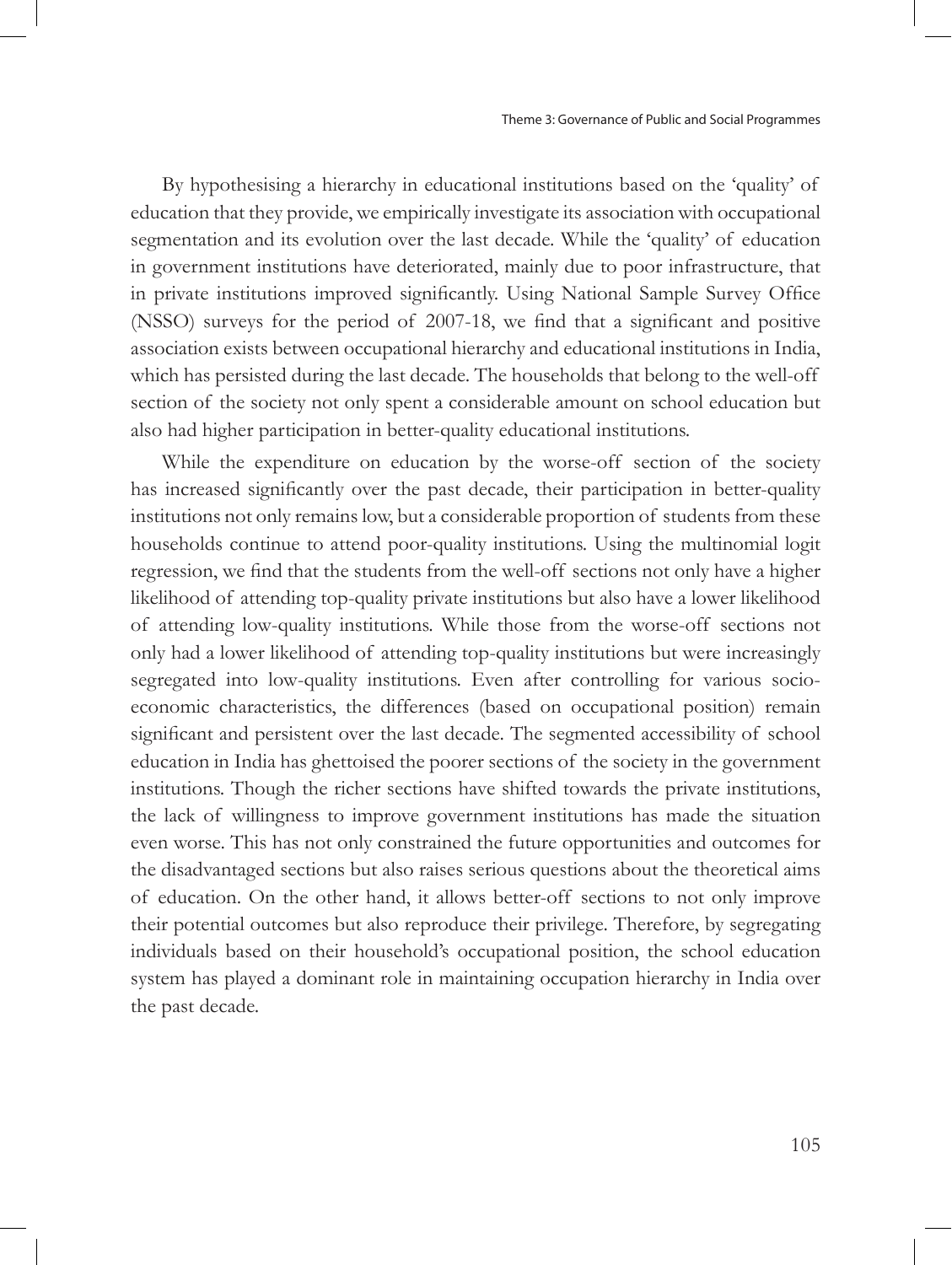# **Spatial Disparities in Health Status and Access to Health-related Interventions in Madhya Pradesh**

**Alinda George**, Doctoral Research Scholar, School of Humanities and Social Sciences, Indian Institute of Technology Indore, Madhya Pradesh

**Pritee Sharma**, Professor, School of Humanities and Social Sciences, Indian Institute of Technology Indore, Madhya Pradesh

The public health sector of India suffers from higher inequalities despite several interventions introduced from time to time. The most suffering groups are the population in Empowered Action Group (EAG) states, who possess limited access to health interventions and have high mortality and morbidity rates than those in developed states. Madhya Pradesh, one of the EAG states, is infamous for its lowlevel health status compared to other Indian states. This is attributed to the state's disparities in access to healthcare. This study aims to understand how access to healthcare differs spatially in the state and tries to identify the hotspots where urgent attention is required. The indicators related to health are selected from the association of Sustainable Development Goal (SDG) 3 (Good Health and Wellbeing) with SDGs 1 to 9. The health intervention indicators include access to basic facilities, affordability of healthcare, access to health information, reproductive healthcare, and health infrastructure, whereas health status is indicated by malnutrition and anaemia among women and children.

The health status indicators are simply averaged to construct a Health Status Index (HSI). In contrast, the Health Intervention Index (HII) is constructed by a weighted average of its sub-indicators: affordability of healthcare, access to health information, reproductive healthcare, healthcare infrastructure, and access to basic facilities. Using choropleth maps, the districts possessing low health interventions and those with high malnutrition are identified. Using Moran's, I statistic and LISA (Local Indicators of Spatial Association) cluster maps, the spatial distribution of the HSI and HII is assessed to identify the clusters where access to health interventions is less and high HII is present. The study found that districts like Hoshangabad, Rewa, Sheopur, Damoh, Chatarpur, Singrauli, and Sehore possess low access to health interventions. The low access is attributed to less affordability of healthcare owing to low health insurance coverage and high average out-of-pocket expenditure for delivery, limited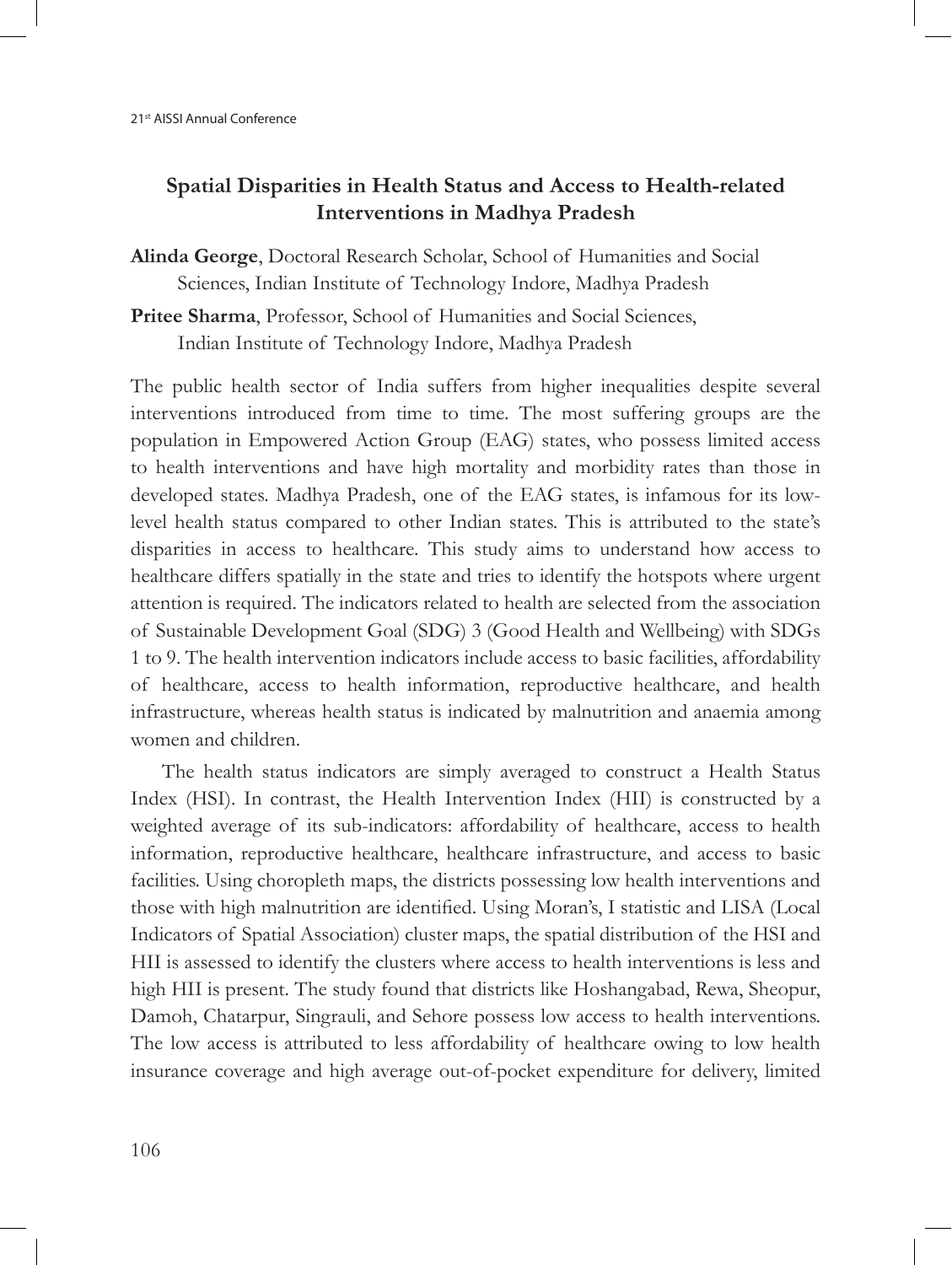access to health infrastructure and reproductive health care like institutional births, immunisation of children, antenatal care (ANC), postnatal care (PNC), etc. The HIS denotes the district-wise distribution of malnutrition. Health status is high in Jhabua, Panna, Burhanpur, Sheopur, Barwani, Balaghat, Chatarpur, Katni, and Dindori. The study found that HSI and HII possess a random spatial distribution in Madhya Pradesh than a concentration in a few districts. The bivariate association between two indices is also found close to zero, indicating a very low association between coverage of health indicators and health status in districts of Madhya Pradesh. This study can find wide applications while targeting health interventions at the district level.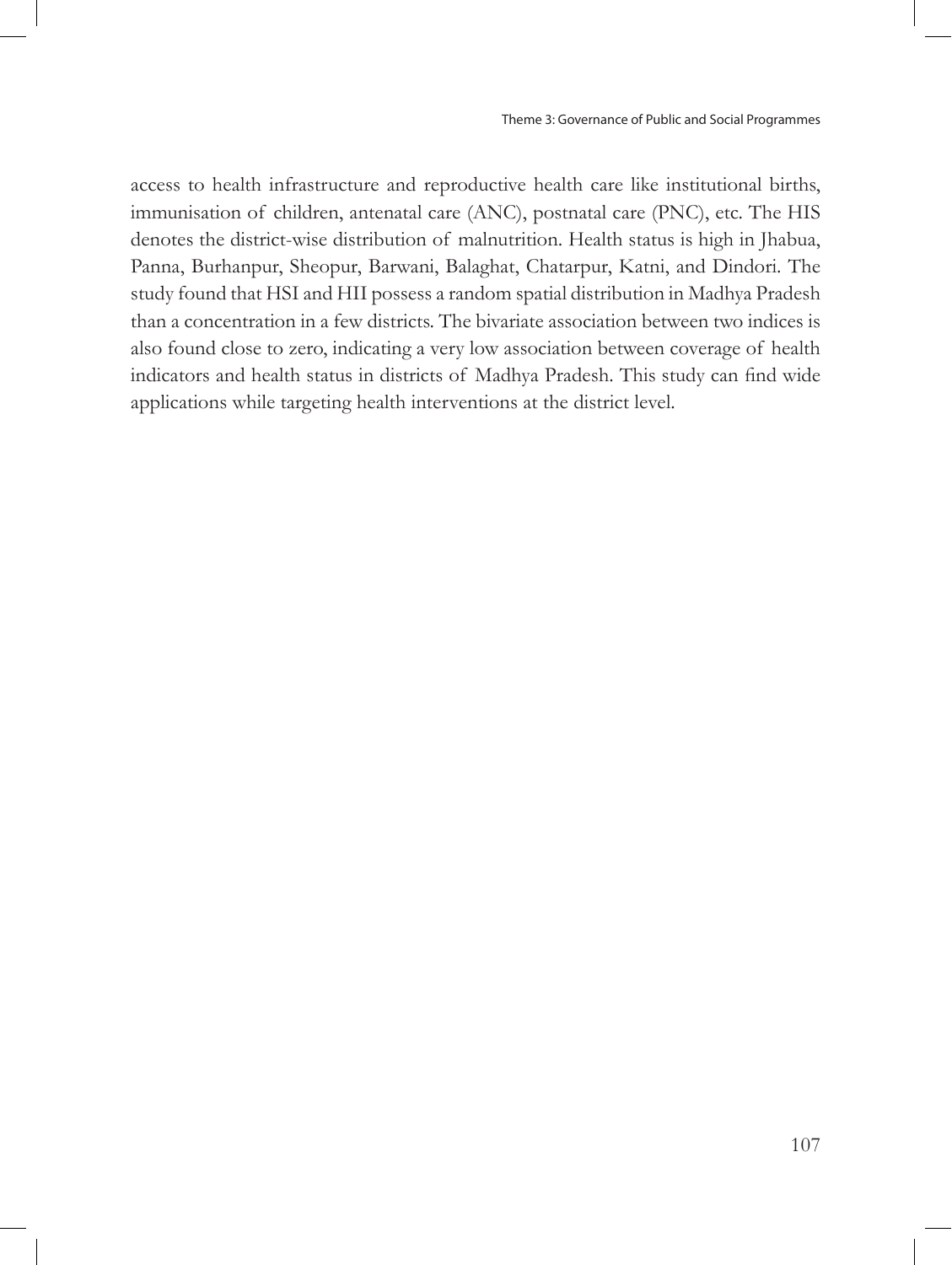# TECHNICAL SESSION 3.3

### **Women and Millets: Governance, Convergence and Food Sovereignty**

**Tulika Talukdar**, Research Scholar, Indian Institute of Technology, Guwahati **Rajshree Bedmatta**, Professor, Indian Institute of Technology, Guwahati

Millets form the staple diet and are a part of crop systems in Odisha, especially in communities belonging to the rain-fed region. However, all indicators regarding millets production, area under millets cultivation, and the number of farmers cultivating millets are declining in India. This paper studies the convergence and coordination amongst various actors and stakeholders of the "Special Programme for Promotion of Millets in Tribal Areas of Odisha" (Odisha Millets Mission) initiated by the Government of Odisha in 2016. The paper particularly focuses on the work of block and village-level actors and stakeholders in the implementation of Odisha Millets Mission in Odisha. Under the Mission programme, we then look at the engagement of women in millets through the lens of food sovereignty framework. Even though the objective of the programme is not explicitly to promote women as agents of change through millet intervention but through its policy components women millet farmers are benefitted in terms of increasing production, Minimum Support Price (MSP) for finger millet (ragi) and collectivisation through promotion of village institutions such as Farmer Producer Organisations (FPO) and Women Self-Help Groups (SHGs). Procurement of finger millet at a MSP of Rs. 3,377 per quintal in 2021-22 in Odisha has provided market support and a source of income to farmers. With the increase in production of millets due to application of improved agronomic practices, many farmers are still bound to sell millets in local markets at a low price because of low limit of surplus generation per acre by the government. It is also been found that farmers are moving away from intercropping culture of millets to mono-cropping pattern. Inclusion of millets in Integrated Child Development Services (ICDS) is still not in operation in many other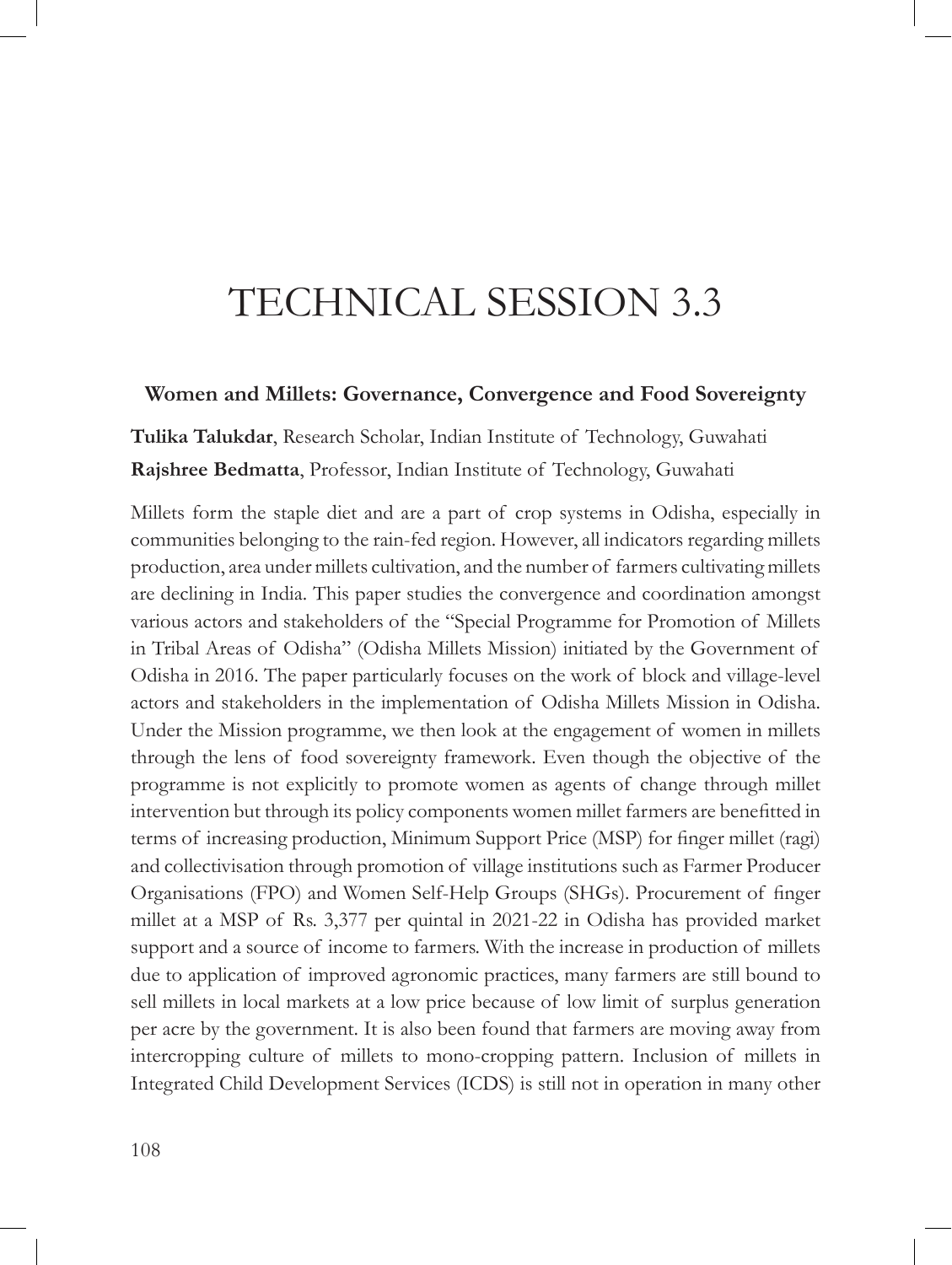districts of Odisha apart from Keonjhar and Sundergarh. On the processing front, machines need to be made available at the village level to reduce women's drudgery of manual processing and cleaning. In order to conserve and promote millets as a biodiverse crop and for delivering improved nutritional outcomes, the Government of Odisha must also include other small millets in procurement. The Government of Odisha should also consider inclusion of other small millets such as little millets, proso millets, and foxtail millets in state nutrition programmes and their impacts on nutrition indicators.

# **Dual Burden of Disease and Disease-Specific Morbidity in Assam based on NSS 60th Round to 75th Round (2004 to 2017-18)**

**Nayanakhee Sarma**, Research Scholar, Indian Institute of Technology, Guwahati **Rajshree Bedmatta**, Professor, Indian Institute of Technology, Guwahati

Before the COVID-19 pandemic took the global health and economy discourse by storm, we were grappling with the epidemiological transition and the dual burden of diseases afflicting developing countries' populations. Globally there is an epidemiologic transition from communicable diseases to non-communicable diseases (NCDs). The epidemiologic transition of India, however, has a few paradoxes. The transition is towards the dual burden of diseases. Within India, the poorer states showed a much more significant burden of both communicable diseases and NCDs. So, while we witnessed an epidemiological transition, the rate and proportions of disease burdens differed across different regions. Rural-urban differences were particularly stark. Disease burdens inform the morbidity status of a population. Of the various indicators reflecting morbidity status, self-reported morbidity rates are widely accepted indicators of assessing disease burdens. Morbidity rates are seen to have a causal relationship with demographic characteristics, socio-economic factors, geographic location, social and environmental conditions, or any other pre-existing health conditions. We use unit level data of National Sample Survey (NSS) 60th, 71st and 75th rounds (Social Consumption for Health data) to understand the dual burden of disease in India at state level and in the state of Assam. Disease-specific morbidity studies at subnational levels in a developing country like India are few. We have chosen to study Assam because studies on morbidity patterns of Assam are far and few. We look at the inter-state patterns of self-reported morbidity and disease-specific morbidity in India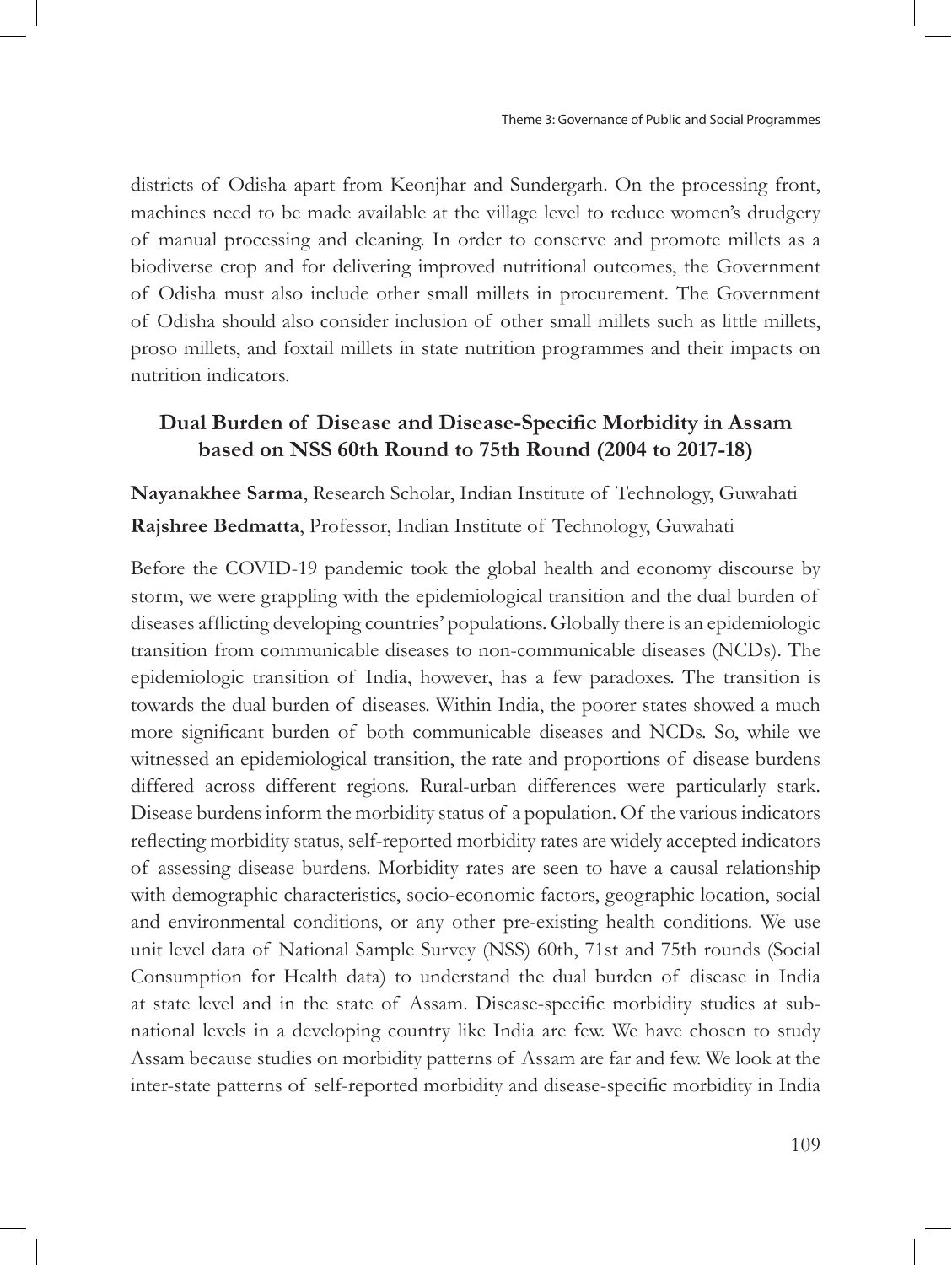and analyse it. Findings shows that dual burden of disease prevails across states in India and in Assam. The reporting rate is meagre in Assam. Assam shows a deficient level of reporting of any ailment in last 15 days and chronic aliment, when compared with the highest reporting state of Kerala. Disease-specific morbidity, shows uneven geographical spread within India. Most of the southern states, along with the northern states of Delhi and Punjab, show a higher burden of NCDs. In contrast, the northeastern states, Rajasthan, Uttar Pradesh, Madhya Pradesh, Jharkhand, Odisha, and Chhattisgarh show a higher burden of infectious diseases. Within Assam too there is uneven spread across NSS regions and various demographic and socio-economic variables. The dual burden of disease is inevitable as in the case of India and Assam. It requires constant monitoring of the disease patterns and identifying the pockets where the dual burden is high and taking necessary policy measures and providing health care facilities and awareness at the local level to overcome this dual nature of the disease pattern.

### **Elementary Education Outcome Efficiency in Indian States**

**Jyotsna Rosairo**, PhD Scholar, Madras School of Economics, Chennai **Shanmugam K.R**, Director and Professor, Madras School of Economics, Chennai

Elementary education is a merit good and the State Governments in India allocate considerable public resources to provide universal elementary education. However elementary education outcomes and expenditures vary considerably across Indian States. This study uses panel data of 28 Indian States from 2012-13 to 2019-20, to estimate the technical efficiency of States in improving education outcome. Stochastic frontier estimation method developed by Battese and Coelli (1995) is used to simultaneously estimate the frontier production function and inefficiency effects function. Evidences indicate that while some States have lower outcomes due to a lack of resources, some States can improve outcomes without increasing expenditure. Empirical estimates show that 38% of inter-state disparity in elementary education outcome is due to inefficiency. The mean efficiency of States was estimated to be 81% and there has been a minor improvement in efficiency during the study period. Himachal Pradesh and Meghalaya were found to be the most efficient States whereas Goa and West Bengal were the least efficient. While technical efficiency has improved over time in States like Uttar Pradesh, Bihar, Chhattisgarh and Rajasthan, it has declined in West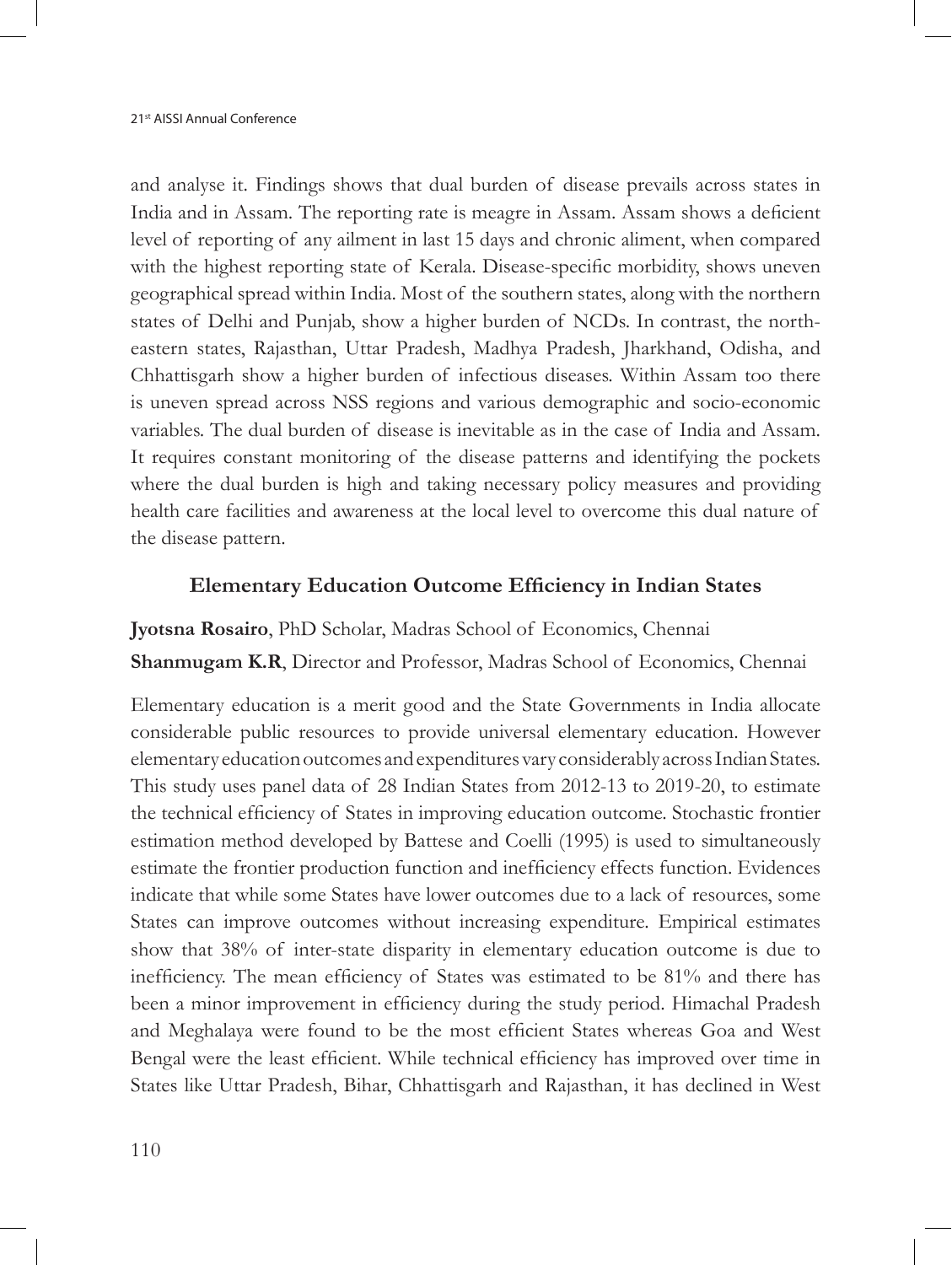Bengal, Punjab and Madhya Pradesh. Results also indicate that there is a scope to improve efficiency in urban areas and in States that have relatively lower literacy rates. The study identifies best practices and also helps in separating the resource poor States from the inefficient ones.

# **Role of MGNREGA in Augmenting Farmers' Income in India: Evidence from the Situation Assessment Survey, 2018-19**

**Ranjana Roy**, Fellow, Indian Council for Research on International Economic Relations (ICRIER), New Delhi

### **Prerna Terway**, Research Scholar, Jawaharlal Nehru University, New Delhi

The paper attempts to address the impact of the MGNREGA on the farming households, who are mainly comprised of small and marginal farmers. As per SAS, an average Indian farmer has four major sources of incomes: i) income from cultivation, ii) income from farming of animals, iii) wages and salaries, iv) income from non-farm work. Temporal income analysis reveals that share of income from wages and salaries has increased and currently constitute 40% of the total income. The contribution of wage income is higher for marginal (52%) and small farmers (32%) operating less than two hectares of land compared to the larger farmers. With shrinking landholding size, stagnating crop productivity, lack of storage facilities, and insufficient markets, farmers are confronted with highly volatile prices resulting in abysmally low level of income from crop cultivation. As income from crop cultivation in a meagre piece of land is not enough to maintain a healthy and respectable life, they are seen to diversify their source of income to backyard poultry, work as labourers on farms of bigger landholdings and so on.

In this background, the paper tests the statistical hypothesis that the contribution of wage income is significantly high for farming households across landholding classes against the alternative. The paper then examines the effectiveness of MGNREGA scheme in enabling farmers to receive a better income as part of the wage income. This study draws out regional disparity in the functioning of the scheme and benefit received by farmers across landholding classes. The paper also studies the impact of the scheme in augmenting farmers' income, taking into account the structural factors which could also affect farmers' income. The study has made some suggestions for improvements in the scheme to empower farmers to take more risks in terms of commercialisation and diversification in the farming operation.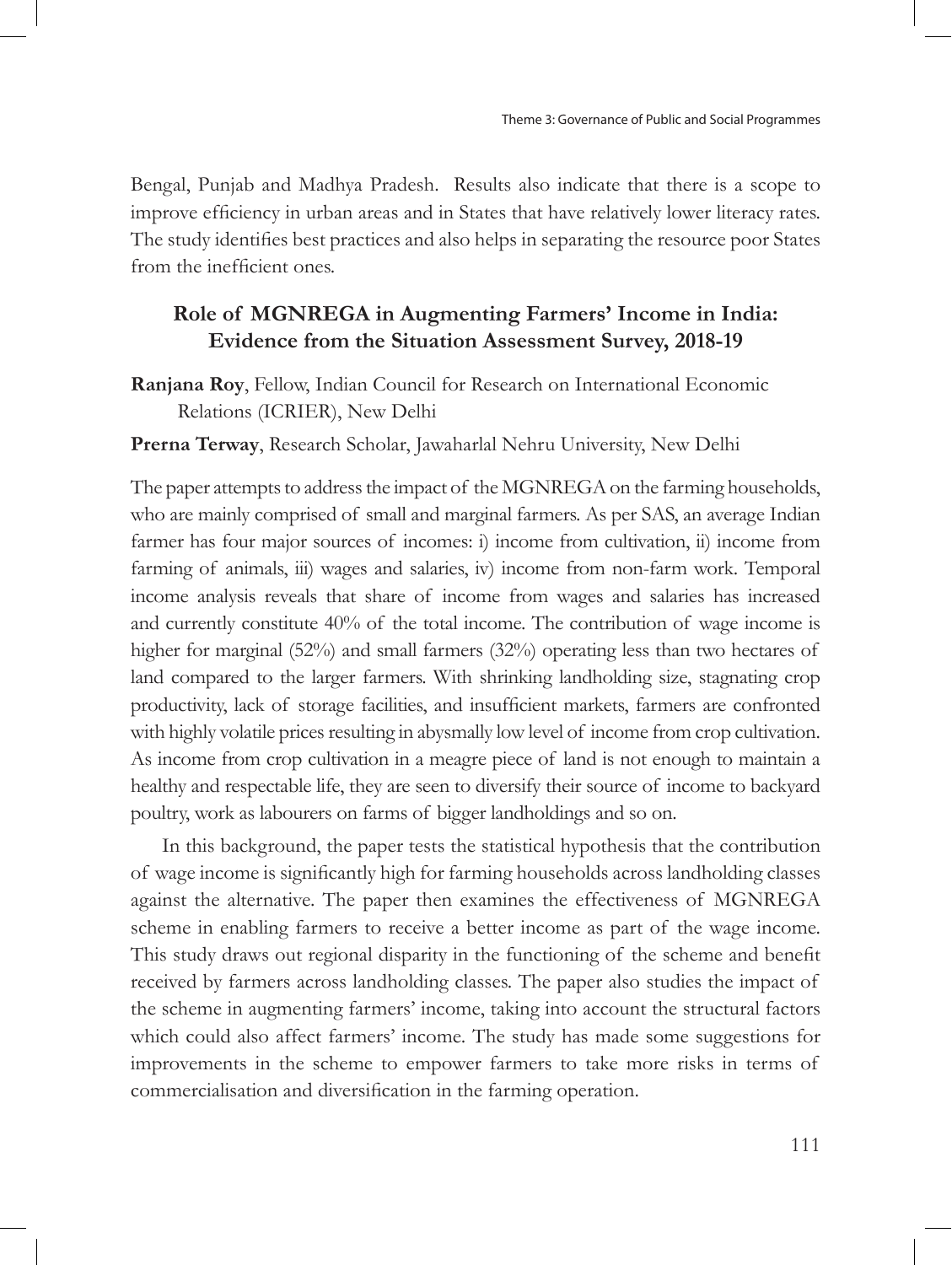# TECHNICAL SESSION 3.4

# **Good Governance and Some Aspects of Development in Indian States: A Panel Vector Autoregression Analysis**

**Nausheen Sodhi**, Ph.D. Research Scholar,Panjab University, Chandigarh **Upinder Sawhney**, Professor, Panjab University, Chandigarh

Governance can enhance development through its impact on human development, fiscal performance and equity. Good governance structures have been known to improve health, education and income levels, comprising the human development index (HDI). Efficiency of administrative functions can be linked to fiscal performance of the governments. Better governed states also have better fiscal management, as seen from their fiscal performance. But the governance-development nexus is incomplete without taking account of equity, which can be measured by levels of per capita income. The present study is an attempt to analyse the impact of good governance on development of 19 major Indian states for the period 2002-2016. An index of good governance is constructed using 75 variables categorised into 8 sub-dimensions of governance. The sub-dimensions are derived from principles of good governance as given by UNDP (1997). Using the computed governance index in a four-variable panel vector autoregression model along with HDI, gross fiscal deficit and per capita income, the results show that good governance can bring about significant improvements in development of Indian states. The signs of coefficients in panel VAR results are as expected based on the literature. Granger causality shows two bi-directional causalities among the variables, justifying the use of panel VAR. Impulse response graphs show positive contemporaneous effect of good governance on human development and per capita income, while the impact of governance on increasing fiscal deficit is gradual. The positive relation between governance and fiscal deficit in the long run highlights growing state activities and hence, public expenditure, as explained by Wagner's law.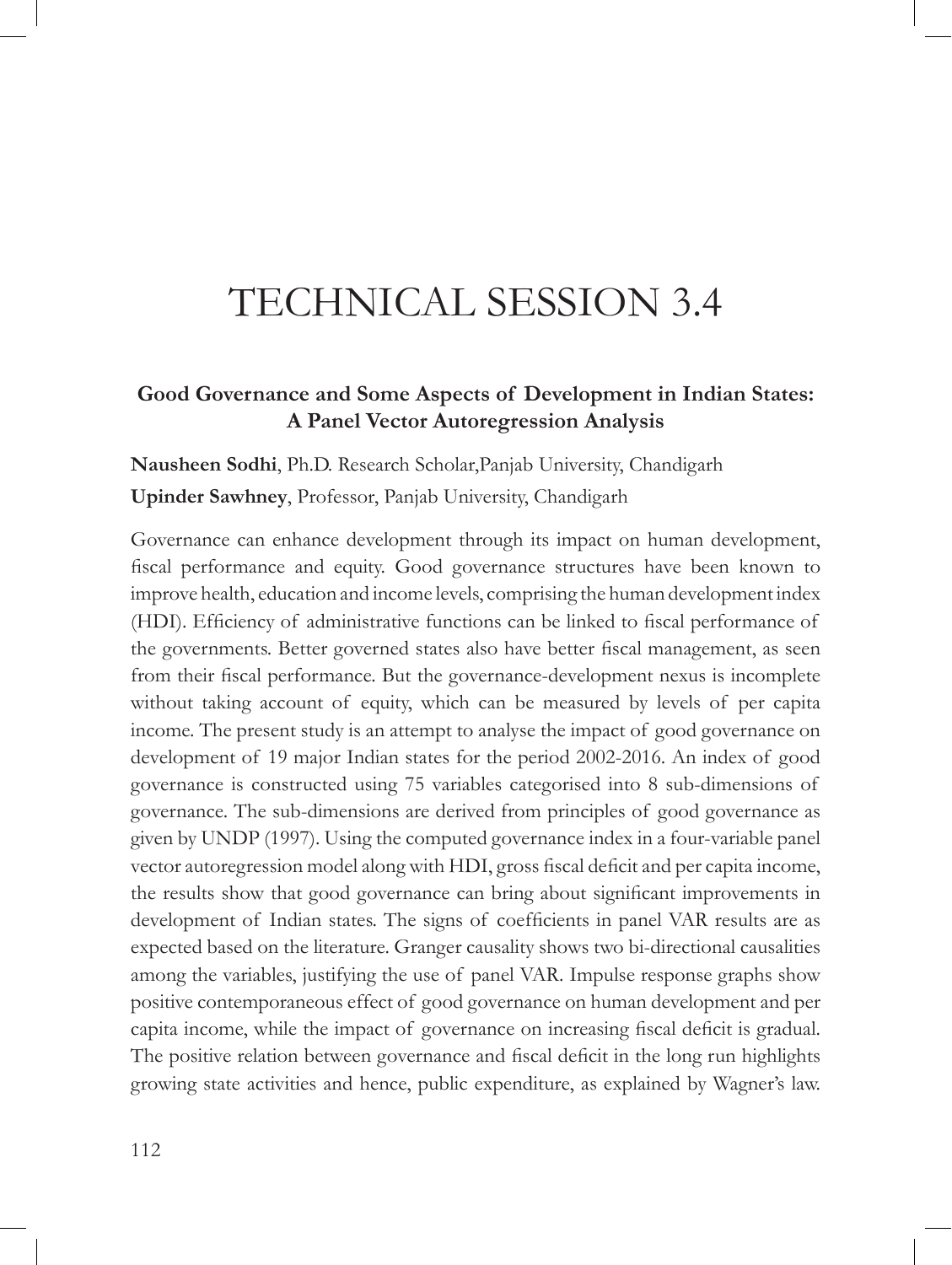Variance decomposition shows that good governance most explains variance in human development and per capita income, while human development most explains variance in gross fiscal deficit. Human development has a significant impact on all three variables, including governance, making it a pre-condition for developmental outcomes of governance. It is suggested that states with low levels of human development and per capita incomes frame policies for improving governance quality to improve their development, while states with fiscal stress bring about improvements in their human development and fiscal management at various administrative levels.

# **Appropriate Design: The Key to Successful and Effective Public and Social Programmes – Lessons from the Integrated Rural Development Programme (IRDP) and the Self-help Group (SHG) based Microfinance Programme**

**Amita Dharmadhikary-Yadwadkar**, Associate Professor, Savitribai Phule Pune University, Department of Economics, Pune

India has several public and social programmes for the betterment of her people in the realms of health, education, food, nutrition, employment and livelihoods. However, most of these have not been very successful in achieving the desired outcomes. Lack of proper implementation has been cited as one of the major causes for this. However, in this paper we contend that it is the design of the programme which could be responsible in a major way for its success or the lack of it. To this end, we have examined how a sustainable and successful micro finance disbursal model evolved in India. This is done by critically examining the design and outcomes of the programmes aimed at credit disbursal for income and employment generation, namely, the IRDP, Development of Women and Children in Rural Areas (DWCRA) and the SHG microfinance programme.

The IRDP was launched in India as a programme for poverty alleviation through provision of micro credit to the rural poor in the late 1970s. However, it could not achieve much success either in terms of increase in incomes of the beneficiaries or even in terms of successful lending by banks to the rural poor. The banks were saddled with a lot of defaults rendering the programme unsustainable. It was only in the decade of the 1990s, with the launching of the SHG based microfinance programme, that micro lending to the rural poor met with success, wherein the default rates diminished and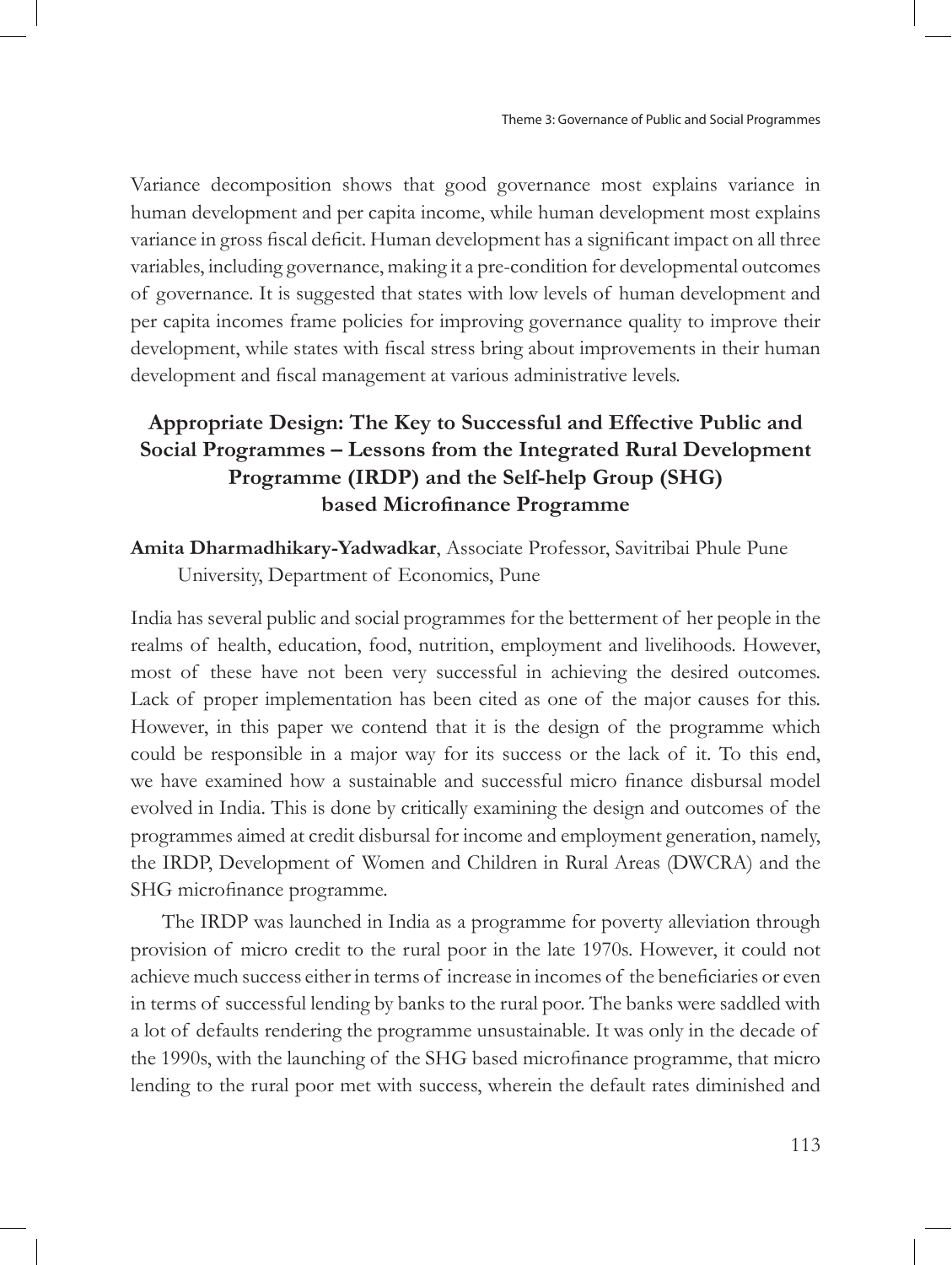transactions costs were lowered making micro lending viable for all the stakeholders. The SHG programme was also successful in increasing incomes of beneficiaries, aiding households in acquiring assets and amenities and empowering women.

Given the above, this paper attempts to find out why the SHG led microfinance model was successful as compared to the IRDP model. We find that the success of the SHG model vis-a-vis the IRDP model was due to the fact that the design of the SHG model incorporated important insights from the theories of Asymmetric Information and Peer Monitoring as also from the socio-cultural realities of India.

# **Impact of the COVID-19 Pandemic on Rural Sanitation Workers in India**

**Shamsher Singh**, Assistant Professor, FLAME University, Pune **Sabah Siddiqui**, Assistant Professor, Krea University, Sri City, Andhra Pradesh

The COVID-19 pandemic has affected all domains of work across the globe, and the most impacted sections of workers are those who had few social security policies protecting them even in the pre-pandemic period. The pandemic exposed the already existing social and institutional apathy towards the profession of and the workforce engaged in sanitation work. Social security systems that should have protected the rights of sanitation workers failed to keep up with the new demands and needs of this workforce. This paper elaborates on the working conditions of sanitation workers during the pandemic. At the end, it provides social protection policy recommendations that are vital to safeguard the working conditions, as well as health and safety concerns of these Corona-Warriors.

Existing research on COVID-19 in India, being highly urban-centric, ignored the impact of the pandemic on frontline workers serving in rural areas. This historical neglect allowed for a lacuna in the existing research on the frontline workers employed in rural areas in general and in the areas of sanitation and hygiene in particular. This research studies the impact of the COVID-19 pandemic on rural sanitation workers in Haryana. The research was carried out through telephonic interviews with 40 respondents in July and August 2021. The study explores the challenges and risks faced by the sanitation workers in rural areas working as frontline workers, and the state's response to their health and protection. The survey reached out to sanitation workers in every district of Haryana. The responses received through the survey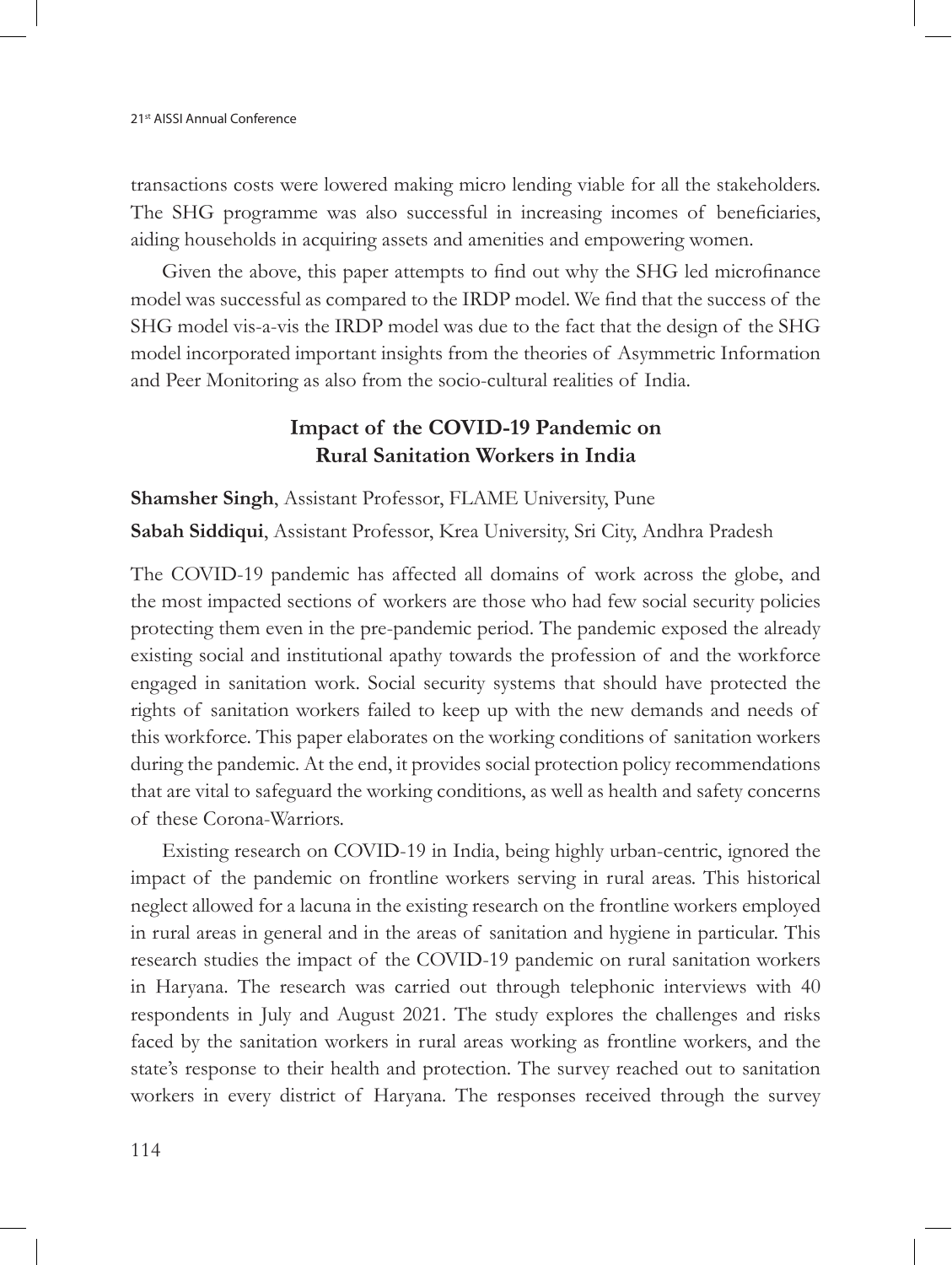were analysed to take a close look at work conditions and unpack the complexities of performing this labour. The survey results show how already overburdened sanitation workers were turned into multi-purpose workers during the coronavirus pandemic. They performed as many as 24 tasks in addition to their regular duties of cleaning and disposing garbage. These additional tasks included working on infection prevention, setting up health infrastructure, and enforcing compliance with COVID protocols. This increased their work hours significantly, and some of them reported working up to four hours extra during the second wave of the pandemic. Respondents were unable to measure extra hours of work as there was no fixed schedule for their work during the pandemic. They were summoned as and when there was a positive case in the village, during visit of doctors or other health workers or any other task which the sarpanch assigned to them. While they were made to work in COVID-related tasks, their usual cleaning work took a back seat, which then had to be completed by working extra hours or on Sundays. While being asked about any additional payment for the extra work, no one had received any extra payment.

The study finds that there was a manifold increase in the tasks of rural sanitation workers in this time, and hostile rural society and apathy of the state made the working conditions unsafe. In response to the question "Do you feel safe while carrying out your job?", 26 participants said they did not feel safe. Respondents spoke about their fears and concerns about working during the pandemic, and these were organised and categorised through thematic analysis into four types: (i) fear of contracting coronavirus, (ii) increase in the amount of daily work, (iii) hostility from members of the public while performing duties, and (iv) apathy from the government. Regarding the role of the state, it emerged that the government did not institute any social protection and welfare measures. Our findings reveal that only three workers reported having required safety gears at the time of survey. Most workers reported receiving no safety gears or tools from the authorities and no training on how to safely handle infected material. Those who reported receiving some of these items, the quantity was meagre and highly inadequate.

Based on this study, we put forward a number of recommendations to safeguard the well-being and welfare of the concerned workforce. Our recommendations include: provision of sufficient safety and protection gear for workers against the coronavirus, adequate testing and vaccination of the workers along with their family members, doing away with the discriminatory compensation and life insurance policy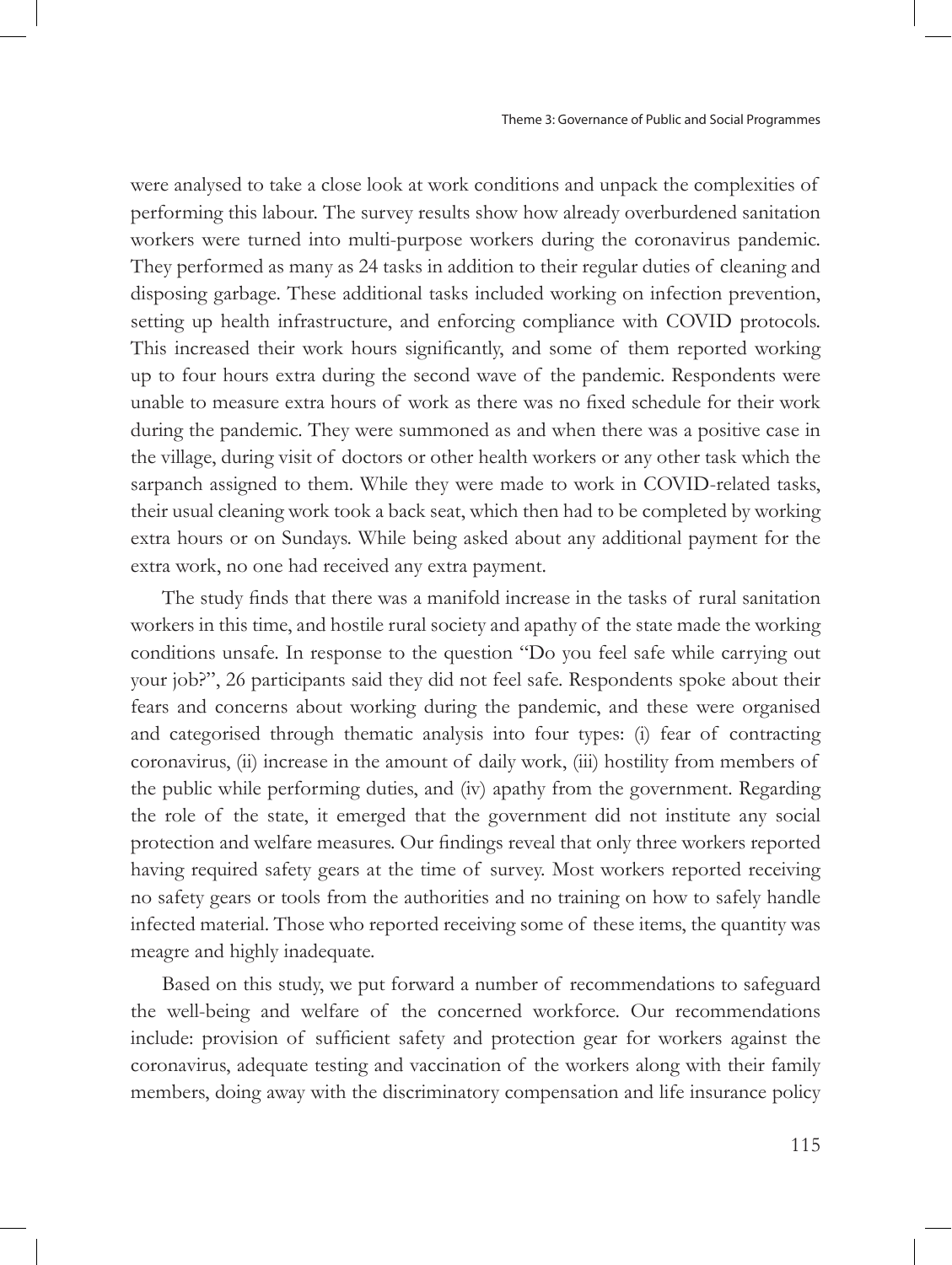and ensuring one amount of compensation and life insurance cover across occupations involved in essential or frontline work during the pandemic, to strictly enforce the service norms and not using this workforce in tasks and duties beyond their service mandate, ensuring workers' consent before assigning any additional task and providing financial compensation for that work as per the norms.

## **Palliative Care and Quality of Life: A Case Study**

#### **Chandan Sharma**, Assistant Professor, Morigaon College, Morigaon, Assam

At present time, cost of treatment on life-threatening illness has sky-rocketed, particularly in developing countries including India. The disease burden of cancer, HIV, kidney failure, heart disease, blood and bone marrow disorder, end-stage liver disease, stroke, lung disease, etc., on middle class people is becoming heavier since they are not entitled to government subsidy. The public health infrastructure is neither sufficient nor advanced to tackle the large population in our country. The infrastructural gap invites expansion of market for private healthcare providers. But there is evidence of exploitation in private hospitals where patients are not released even if he/she is in last stage of a critical disease, and the doctors know well that they could be not saved, to earn money. Palliative care is an alternative answer to such deadly diseases which could minimise sufferings and pain, improves quality of life of the patients. It allows the patient to die peacefully at his desired place among the family member. At the same time, palliative care lowers the economic burden on the family. Palliative care is a type of specialised medical care that focuses on providing relief from pain to the patients suffering from very serious or life-threatening illness. It is an extra layer of support given to patients which complements the ongoing treatment. Palliative care is a team work comprising doctors, nurses and other specially trained people. The developed countries have well-designed palliative care system, but such type of service is rare in developing countries. The present study aims to analyse the relation between palliative care and quality of life vis-a-vis pain management and cost effectiveness. By taking a case study on 'Pratishruti Cancer and Palliative Trust', it is found that palliative care could reduce the out-of-pocket expenditure of cancer patient to 40 per cent, besides providing mental support, easy communication with doctors, and taking responsibility of treatment by linking with government schemes. Therefore, making it mandatory for each and every hospital to open a palliative care unit could be a good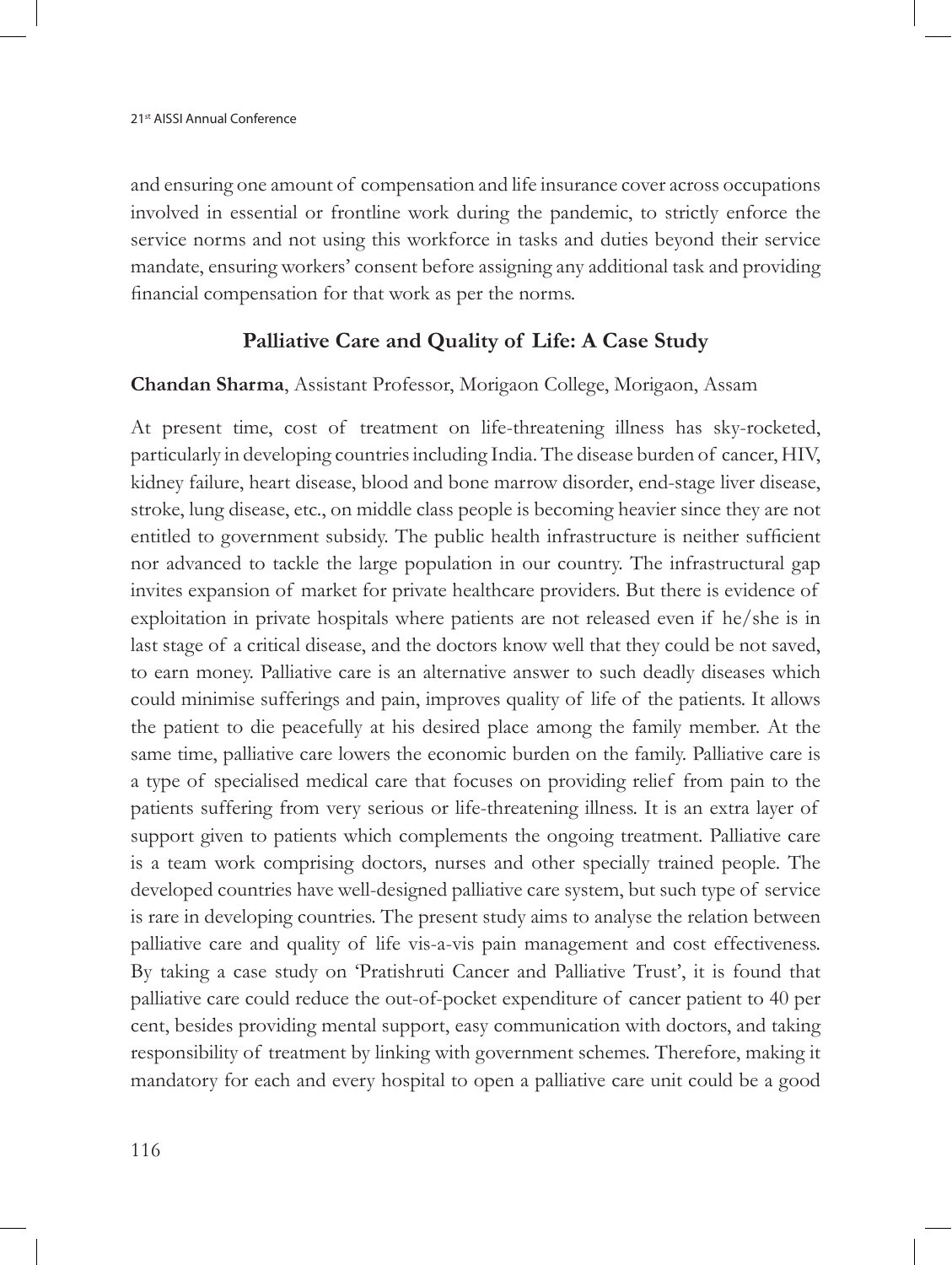policy implication. Community participation is a key factor of success of palliative care system in a society.

# **Understanding Gender Gap in Literacy and Education Dropouts among Tribals in India**

- **Atreyee Sinha Chakraborty**, Assistant Professor, Gokhale Institute of Politics and Economics, Pune
- **Rajesh Danane**, Research Assistant, Gokhale Institute of Politics and Economics, Pune
- **Sunil Bhosle**, Research Associate, Gokhale Institute of Politics and Economics, Pune
- **Anjali Radkar**, Professor, Gokhale Institute of Politics and Economics, Pune

The Indian education system was traditionally highly constrained by the "class" and "caste" system and values of equality of education was stimulated by the British system and by the influence of the ideals of nationalist leaders. Since independence, efforts have been made to increase the literacy and educational attainment among the "marginalised communities" (schedule castes [SCs], schedule tribes [STs] and other vulnerable sections). The inclusion of vulnerable sections of the society in the mainstream education and specially in the higher education is an important aspect of National Education Policy (NEP) 2020 as well. Though India has achieved a lot in the educational attainment of STs during last three decades, still some bottlenecks do exist at the micro level, which creates gender gap in educational attainment especially in rural and remote areas and results in dropouts. All of these results in very less presence of tribal students, especially girls at higher education.

This paper makes a modest attempt in mapping the gender gap in tribal literacy in urban and rural India and how it has been evolved in last five decades. It also attempts to show the rural urban gap in dropouts at different stages of education for tribal students. Then it analyses the determinants of literacy gap between male and female for rural tribal population. It also aims to find out the determinants of dropout for tribal students at different stages of education. Bivariate and multivariate analysis of district level data on infrastructural gap in tribal villages and gender gap in tribal literacy as well as dropouts show infrastructural bottlenecks, like electricity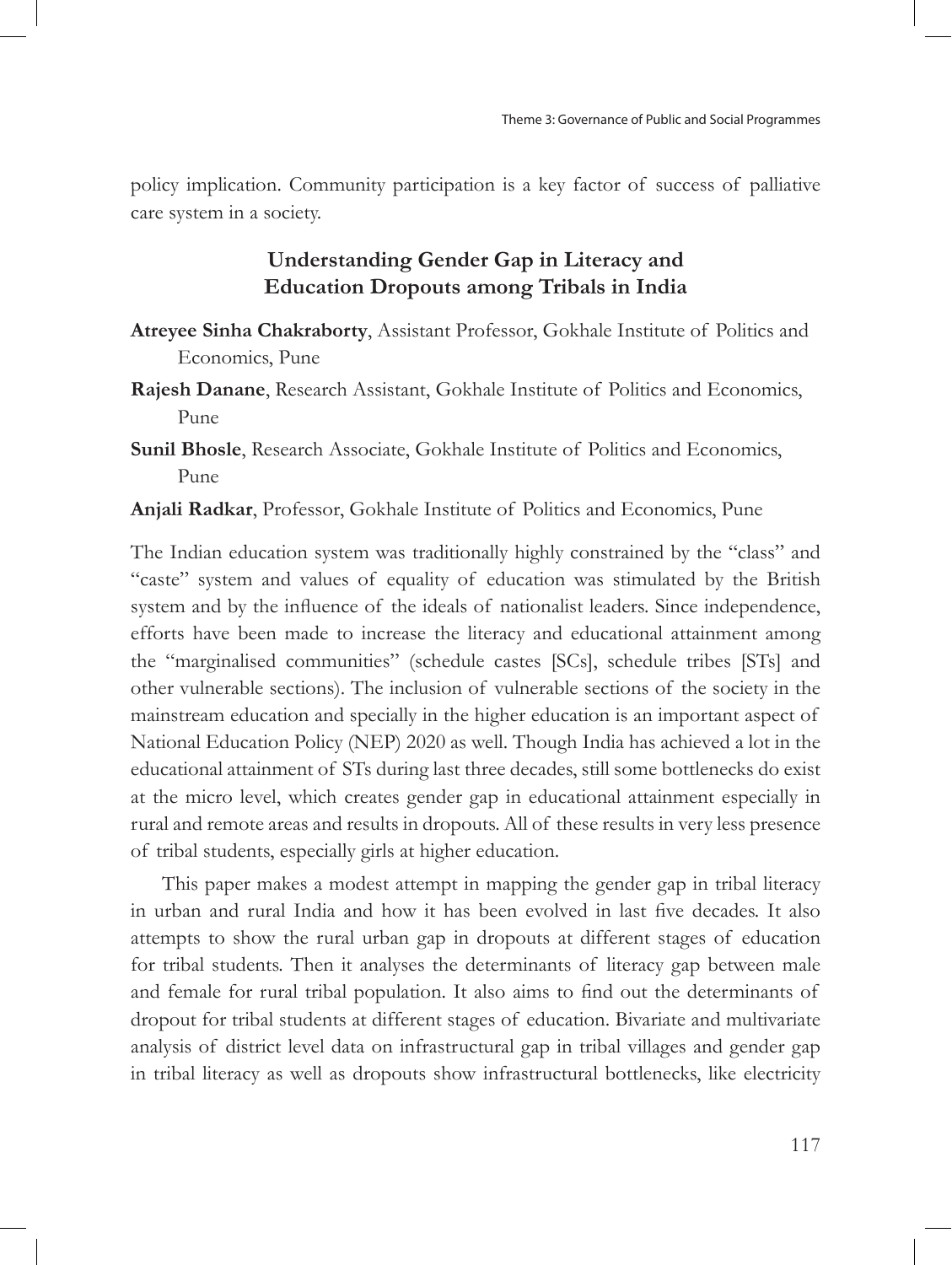non-availability and/or less availability, non-availability of transport, absence of connecting road or bad road conditions may create constraint in bridging literacy gap and reduction in drop outs. The paper concludes less presence of tribals, especially girls in higher education, has its backward linkage in gender disparity at primary and subsequent levels as well as dropouts at different levels. Therefore, the focus of the policy should be the identification of backward areas and quantification of gender wise Gross Enrolment Ratio for those areas and bridging the infrastructural gap in tribal villages, which may reduce the gender disparity and dropouts.

# **Evaluating the Impact of Students' Perceptions of Classroom Environment and Teacher Beliefs & Attitudes on Student Outcome**

**Konica Seghal**, M.Phil. Scholar, South Asian University M.Phil. Scholar, South Asian University, New Delhi

National Education Policy 2020 emphasises the importance of motivation and empowerment of teachers and their role in developing a caring and inclusive culture at their schools for effective learning. This is against the backdrop of a learning crisis in India, where a vast majority of students are below curriculum standards, and the average rate of learning is much lower than expected. Using Young Lives secondary school survey (2016-17), we study the impact of teachers' belief systems on their students' cognitive outcome i.e., math test scores. We measure three teacher beliefs using Exploratory and Confirmatory Factor Analysis: teacher biasness, job satisfaction, and self-efficacy. Five latent variables were created; one for biasness and two each representing job satisfaction and self-efficacy. We also looked at how students' perceptions of the teachers' instructional practices play a role in determining their cognitive outcome. Two latent variables were constructed for the same. First, OLS regression analysis was conducted which served as a benchmark model, which was followed by the school fixed effects model. Standard errors were clustered at the school level. None of the teacher beliefs significantly affected test scores in the fixed effects model, whereas perceptions of the classroom environment emerged as a significant determinant in all the models. We found that only 13% of the variance in classroom perceptions was accounted for by the class, indicating that student perceptions of teachers' instructional practices are not credible indicators of teacher quality. Consistent with other studies, this paper finds that the observed characteristics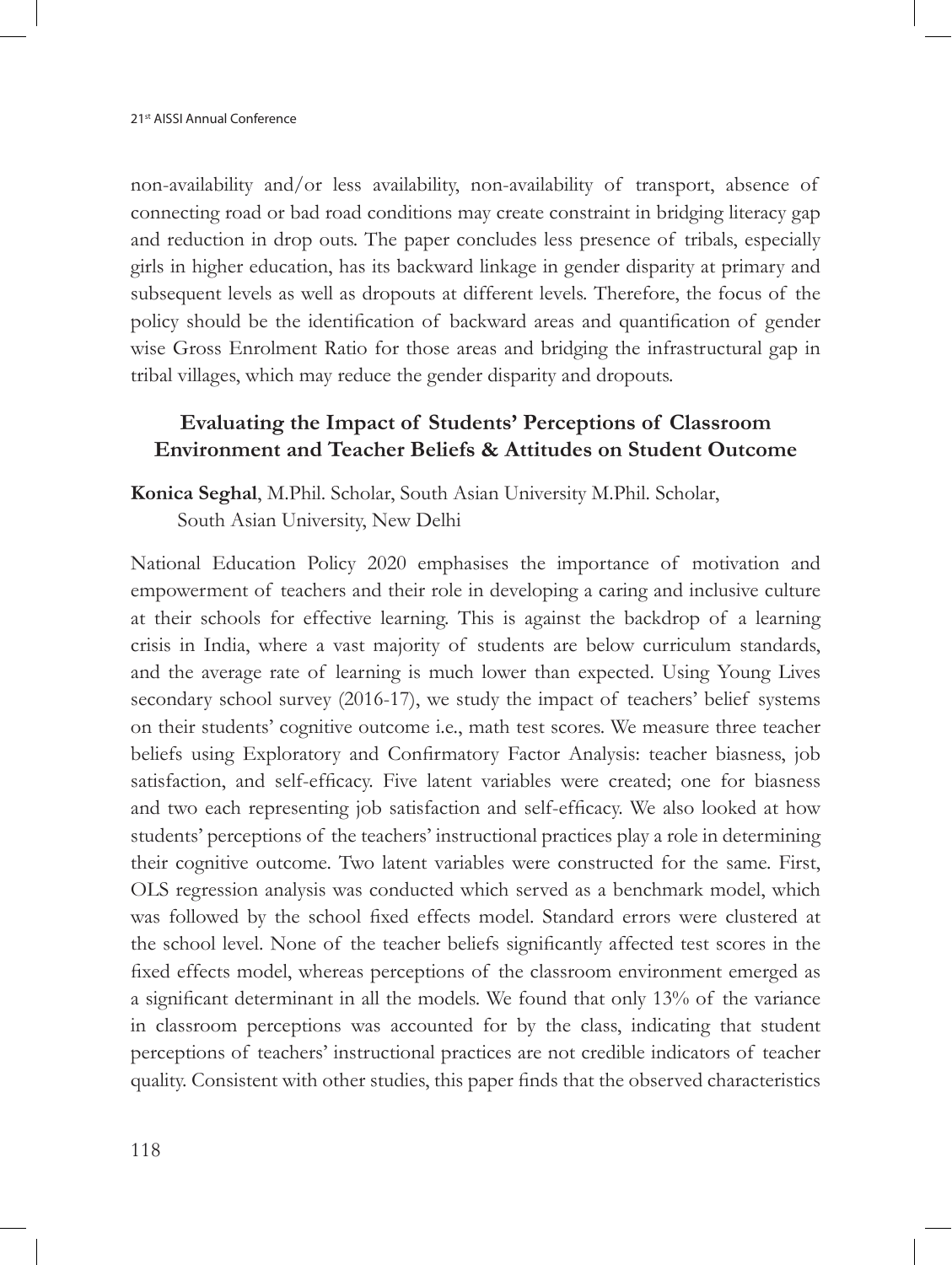explain little of the variability in teacher quality. Furthermore, unobserved teacher characteristics seem to have no effect on student outcomes either. The paper adds to literature by suggesting that it is the students' perception of their teachers' quality (rather than the teachers' quality per se) that significantly affects student outcome. There are two aspects to this. First, perceptions of students are determined by the teacher's actual behaviour, not by what the teacher believes. Even though what the teacher thinks may be consistent with the teacher's actual practice in school, what the teacher reports to the surveyor may be very different from what he/she thinks. Second, teacher subjects' students to differential behaviour, resulting in the observed low correlation among student perceptions scores in the class. These perceptions might also largely be a function of the student's socio-economic background contributing to the psychological makeup of the student. These results clearly indicate a non-linear process of knowledge impartation at work which necessitates looking at what takes place in the classroom more closely.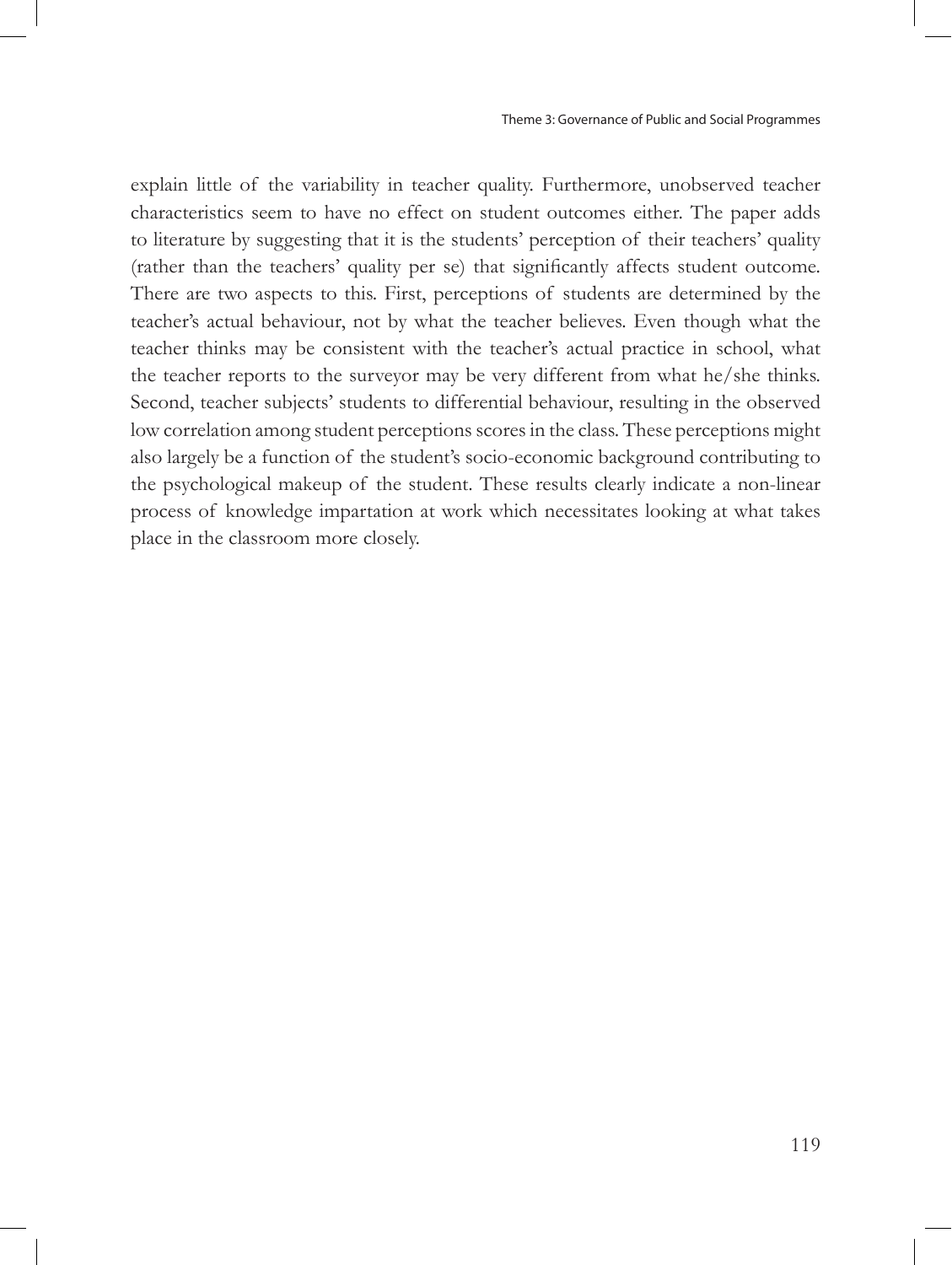# TECHNICAL SESSION 3.5

## **Public Health Expenditure, Infrastructure and Outcomes in EAG States**

**Swati Jain**, Assistant Professor, University of Allahabad, Prayagraj

Health is one of the cores, but at the same time multidimensional issue for tribal development and planning. The field survey in the selected districts of Uttar Pradesh revealed that access and availability of basic health services for tribal people as well as tribal region needs to be investigated with a differentiated approach from rest of the population. Perhaps, availability does not directly ensure the use of services as tribals are gradually adapting with the modern treatment and medical care system.

Public expenditure and budgetary allocations (such as, health, education, roads, water, electricity, housing, institutional support and many others) are the key instruments for effective public service delivery, and inclusive growth and balanced development at the bottom of the pyramid. At the bottom of pyramid lies income-poor population, women, girl child, old, disabled, minorities, backward and disadvantaged, Scheduled Tribes (STs) and several others. Deprived rural population are more dependent on the public expenditure not only for their livelihood but also for their socio-economic empowerment and development uncertainties.

Uttar Pradesh is positioned among the three most laggard states in terms of the Sustainable Development Goal (SDG)-3: Health and Human Well-being along with all other 16 goals. Further, tribal population in Uttar Pradesh is at the most disadvantageous position in terms of their socio-economic development indicators across the states. The pandemic shock has led to the widening and deepening of development disparities, although several policy measures have been adopted. It is important to recognise that this shock is not only a health shock but has affected all aspects of socio-economic development process.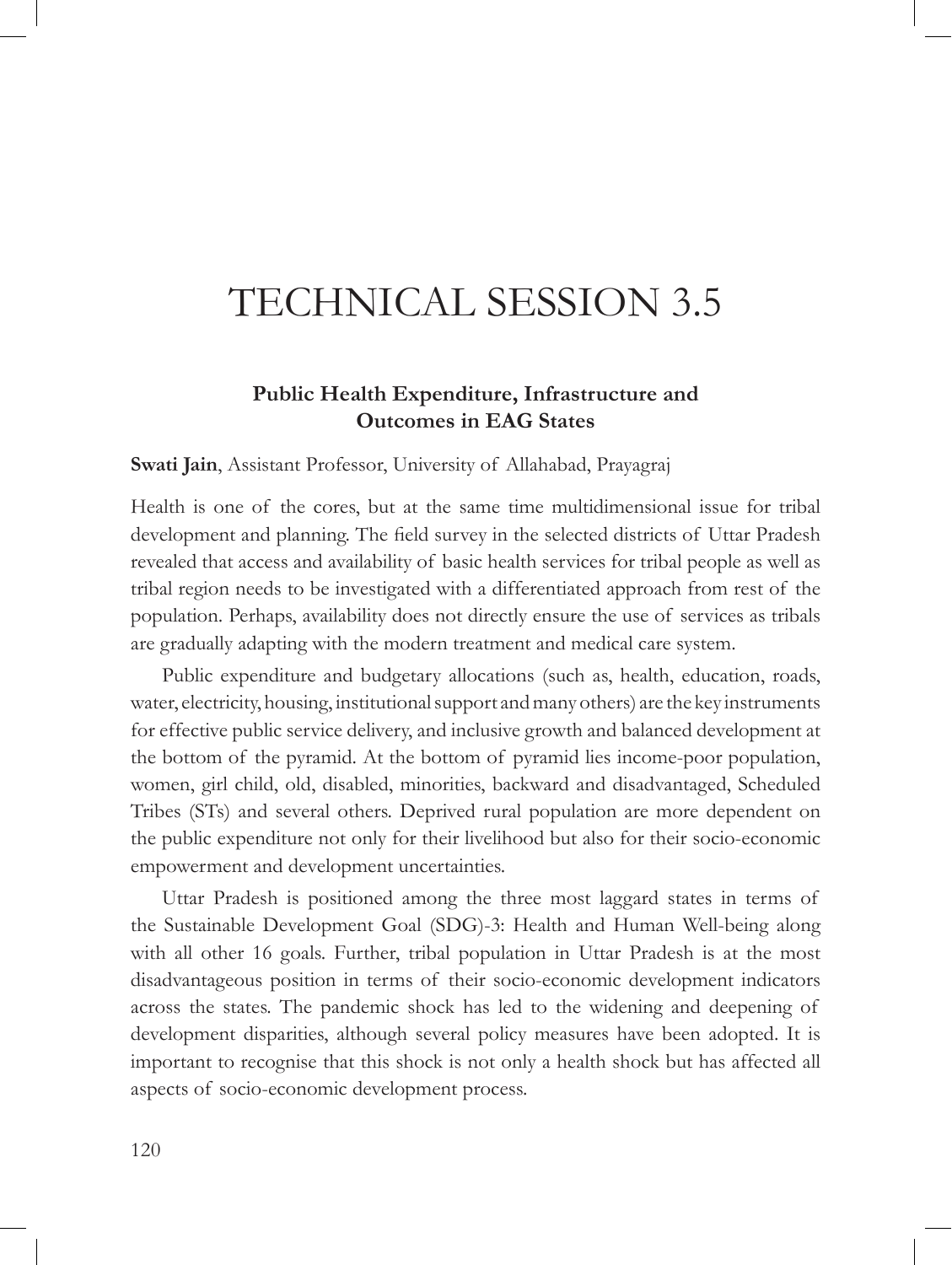Several studies based on tribal areas across the country as well this field survey in the tribal areas of Uttar Pradesh have in fact revealed a paradox of tribal development policy aiming at mainstreaming. The public provisions are leading to higher mobilisation and awareness among the social groups and thus higher demand for the health infrastructure and services. On the contrary standards and adequacy of service provisions are at abysmally low levels due to leakages in the expenditures and lack of accountability. One prominent factor behind the leakages and low accountability is characterised by the unavailability (randomly or systematically) of the information related to health parameters particularly, for tribal population and health provisions in general for Uttar Pradesh.

The present paper investigates the health status and benefit of public health provisions for the tribal population of EAG states in general and Uttar Pradesh in particular. The objective is to identify the health policy gaps and the determinants for the supply and demand side rigidities therein at work in the tribal region. The paper uses the Public Expenditure Tracking System (PETS) to assess the access and utilisation of public health provisions in the tribal areas in Uttar Pradesh. Lakhimpur Kheri and Sonbhadra districts have been selected as the sample area. The sample selection is based on purposive stratified sampling given the size and location of the tribal region. The field survey duration is one year before the pandemic onset in March 2020. The survey during the pandemic times is based on the brief telephonic interviews with the same set of selected tribal families.

Tribal villages of Lakhimpur Kheri and Sonbhadra district in Uttar Pradesh have inadequate and least utilised public health services in tribal areas and the population have to travel 50-55 kilometres every time to Palia Block Community Health Centre (CHC) for any small or big treatment. Moreover, availability of all-weather roads and public transport both are non-existent. Thus, health outcomes in the selected districts are not satisfactory in terms of immunisation, mortality rates and malnutrition. National Rural Health Mission (NRHM) allocations for Lakhimpur have been significantly higher than Sonbhadra but selected health outcomes show larger improvements in the latter, indicating towards the utilisation pattern of the expenditures.

In the context of COVID-19 pandemic, various dimensions of vulnerabilities and deprivations have surfaced. Compared to the urban and non-tribal population, tribal population has somehow remained least affected in terms of coronavirus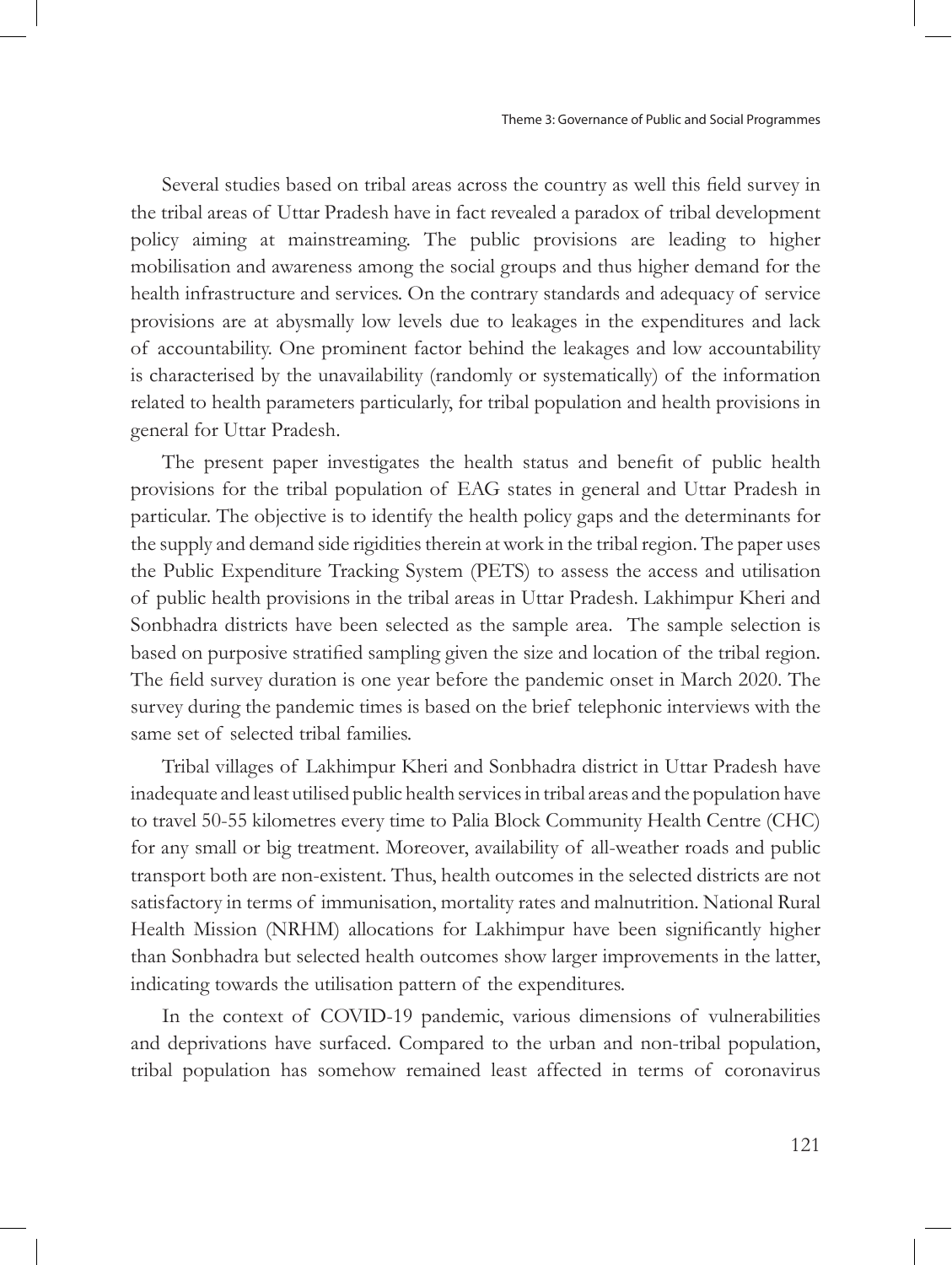infection. Majority of the tribal population who are dependent on agriculture, have not experienced income losses or employment losses as agriculture sector was the only sector with positive growth for last two years. Another interesting fact to be added here is the non-market dependence of tribal population for food grains in at least 50 per cent regions. A brief survey and telephonic information gathering reveals that during pandemic Public Distribution System (PDS) and dietary distribution programmes have been functioning properly in the tribal areas. The pandemic has left the health vulnerabilities of the tribal households unchanged, rather they have experienced difficulties due to the lockdown and movement restrictions.

## **Quality of Healthcare: A Study of Perception of Patients of Bishnupur and Thoubal Districts of Manipur**

**Deepali Chanu Sanasam**, PhD Scholar Geography, Jawaharlal Nehru University, New Delhi

Quality of healthcare is important in ensuring good health of the people. It is ever increasingly becoming more and more important day by day due to the ever-increasing need of healthcare on account of the COVID-19 pandemic. In this backdrop, it is of outmost necessity to study quality of healthcare in the Community Health Centres (CHCs) of districts such as Bishnupur and Thoubal of Manipur where availability of healthcare is low along with high prevalence of acute illness as per District Level Household and Facility Survey (DLHS)-4 (2012-13) data. Availability of healthcare facilities does not necessarily mean availability of good quality healthcare services. Here, the perception of patients who have had some kind of access and utilisation of the healthcare services at the CHC becomes important. Also, it is crucial to study the perception of the patients who are living in the nearby areas of the CHC as they have more knowledge about the facilities, healthcare providers at the CHC and hence more can form an increasingly reliable perception than patients coming from far off areas for one or two visits. The quality of healthcare has been studied from the perspective of functional dimensions of healthcare as laid down by Gronroos (1984). It also adopts the framework of quality of healthcare laid down by Panchapakesan et al. (2009) such as reliability, responsiveness, assurance and empathy. The study aims at finding the quality of healthcare through the lens of patients who have utilised the healthcare services such as the availability of services, the maintenance of equipment, the image of the CHC and also the quality of human resources in the form of various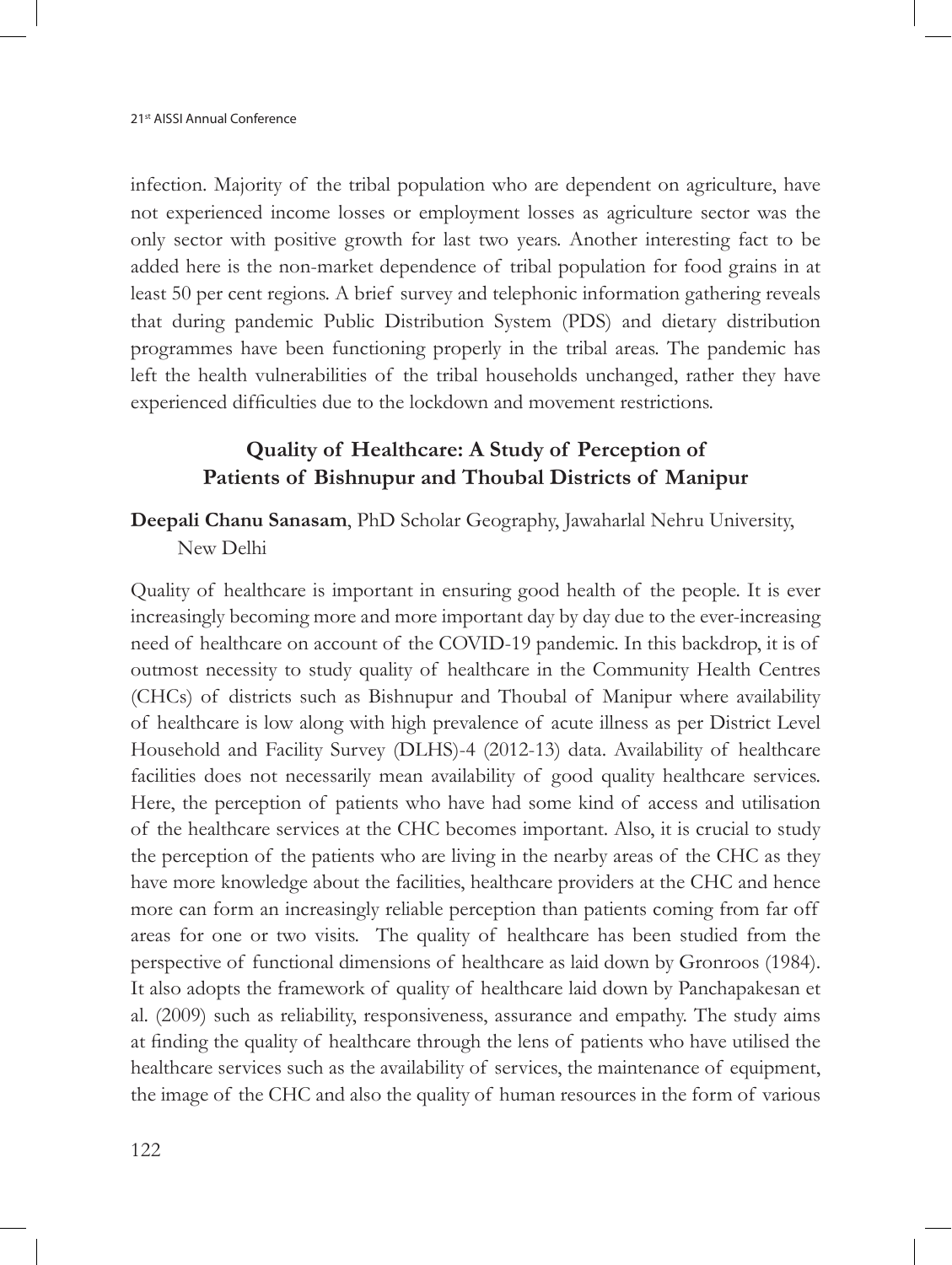dimensions given by Panchapakesan et al. (2009). It also tries to find any association between quality of healthcare and the availability of healthcare in the two districts. It is found that the patients of Thoubal district and Lilong CHC in particular have a higher perception of quality of healthcare than that of Bishnupur district in terms of quality of availability of services, maintenance of equipment and image of the CHC and also the functional dimension of human resources. While CHC Yaripok also from Thoubal districts has the lowest quality of healthcare amongst the patients. The study also found that the CHCs are facing serious problem of delivery of quality healthcare services due to poor infrastructure, non-functioning equipment and shortage of staffs due to utilisation for COVID-19 duties and other factors. It also found that awareness on part of the patients about their rights, facilities that should be available at the CHC and the kind of services they should be getting influences the perception of the patients in all the CHCs. Lastly, there was some kind of association between perception of quality of healthcare and availability of healthcare in the CHCs of the two districts.

## **Reassessing Financial Incentives: Impact of Scholarships on Absenteeism in Schools of India**

**Tanmay Devi,** Research Scholar, FLAME University, Pune

**Manvika Gopathi,** FLAME University, Pune

**Reshmi Sengupta**, Associate Professor of Economics, FLAME University, Pune

According to the Annual States of Education Report 2016, one-fourth of the students enrolled in classes one to eight were absent on a random day on which the team visited the school. This indicates the importance of focusing on incentives that can improve attendance rates in schools. While scholarships serve as incentives to increase enrolment by reducing cost of schooling, there has been limited research that ascertains the impact such scholarships have on absenteeism in schools. Therefore, this paper attempts to assess the impact of providing scholarships on absenteeism in Indian schools. Data from the India Human Development Surveys I and II were employed to conduct Pooled and Panel Regressions using the Poisson and Negative Binomial Distribution Models. The results from the pooled Poisson and

Negative Binomial Models indicate that, on average, students with scholarships are less likely to be absent when compared to students without scholarships. On conducting the fixed- effects Poisson model, the results indicate that students with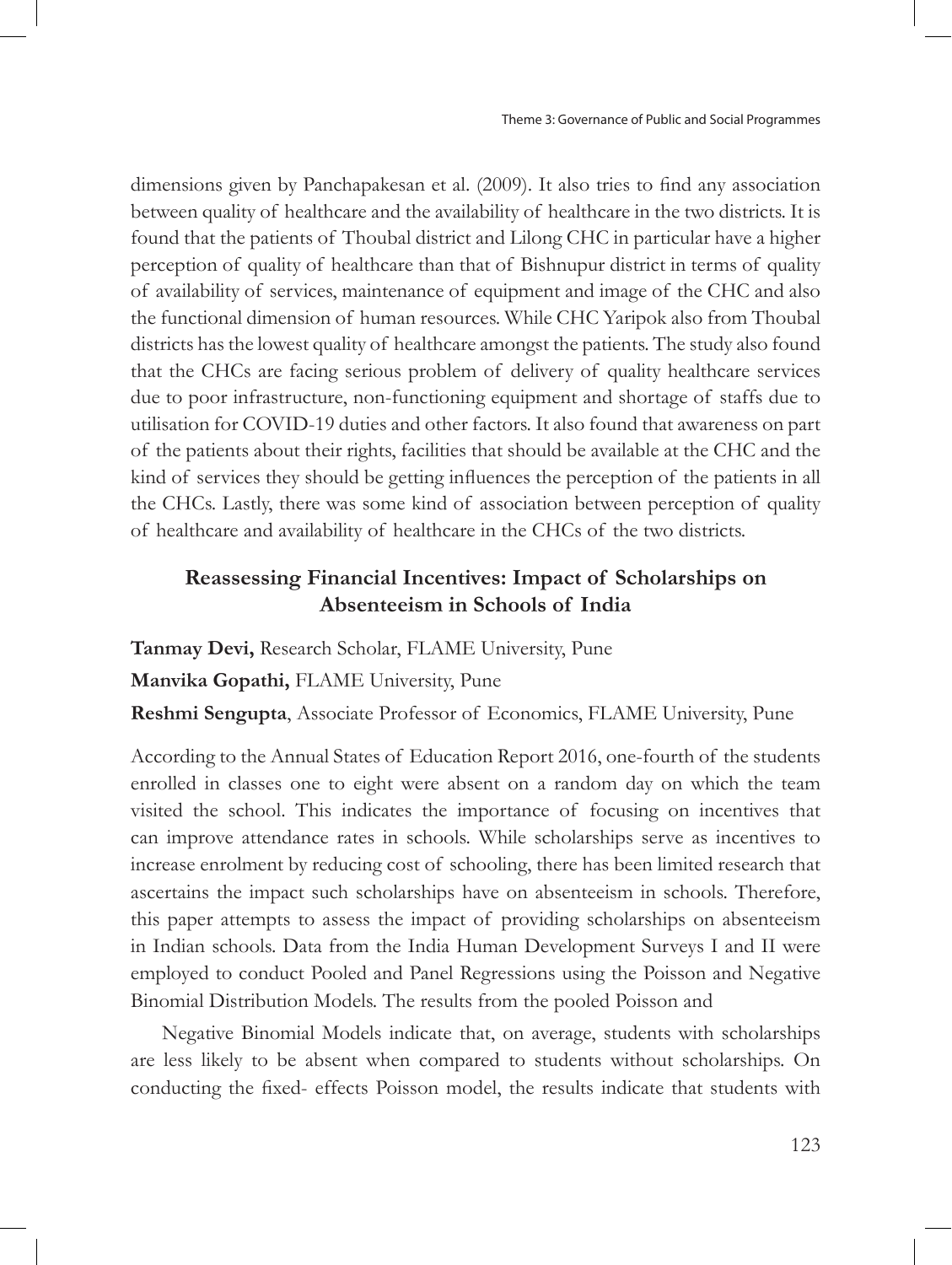scholarships are 24.1% less likely to be absent when compared to students without scholarships. In the panel negative binomial distribution model, results show that students with scholarships are 10.4% less likely to be absent. Since scholarships also lead to lower levels of absenteeism, the policy measure is successful, and should be encouraged and continued in the Indian context

## **Role of Oral Reading Fluency (Hindi) and Reading Comprehension in India: Evidence from Five Selected States**

**Sarbeswar Padhan**, Assistant Professor (Ad-hoc), Department of Economics, Dr Bhim Rao Ambedkar College, University of Delhi, Delhi

Foundational literacy is a serious issue for policymakers as an estimated five crore children couldn't attain minimum foundational skills in India. The new National Education Policy (NEP) 2020 put a strong emphasis on children's fundamental literacy and numeracy skills. While recognising the severity of the children's learning crisis, Prime Minister Narendra Modi set the goal for the children of Oral Reading Fluency (ORF). This paper is an exploratory analysis of Early Grade Reading Assessment (EGRA) data in the Hindi language collected by Room to Read India Trust for five different states. A relatively unexplored field is what has been studied in the area of ORF in the Hindi language and reading comprehension in India. This paper aims to extend the form, intensity and degree of relationship between oral reading fluency (Hindi) and reading comprehension and understanding in five Indian states. There is a clear association between oral reading fluency and reading comprehension across the geographies. The differentiation between groups in the entire distribution is: 8 per cent of children scored zero, while 39 per cent of children scored more than 45 correct words per minute. 34 per cent of the total students were able to answer correctly more than 80 per cent. On the other hand, only 18 per cent of those surveyed were able to answer a single question. There is no direct proportion relationship between comprehension and fluency distribution. It is expected that the finding will shed new light on exploring the possible methods of understanding the relationship between the ORF and reading comprehension. In the aftermath of COVID-19 pandemics, the learning crisis among early grades children is very critical. The closure of schools for nearly two years has posed challenges to achieving the target of oral reading fluency and reading comprehension.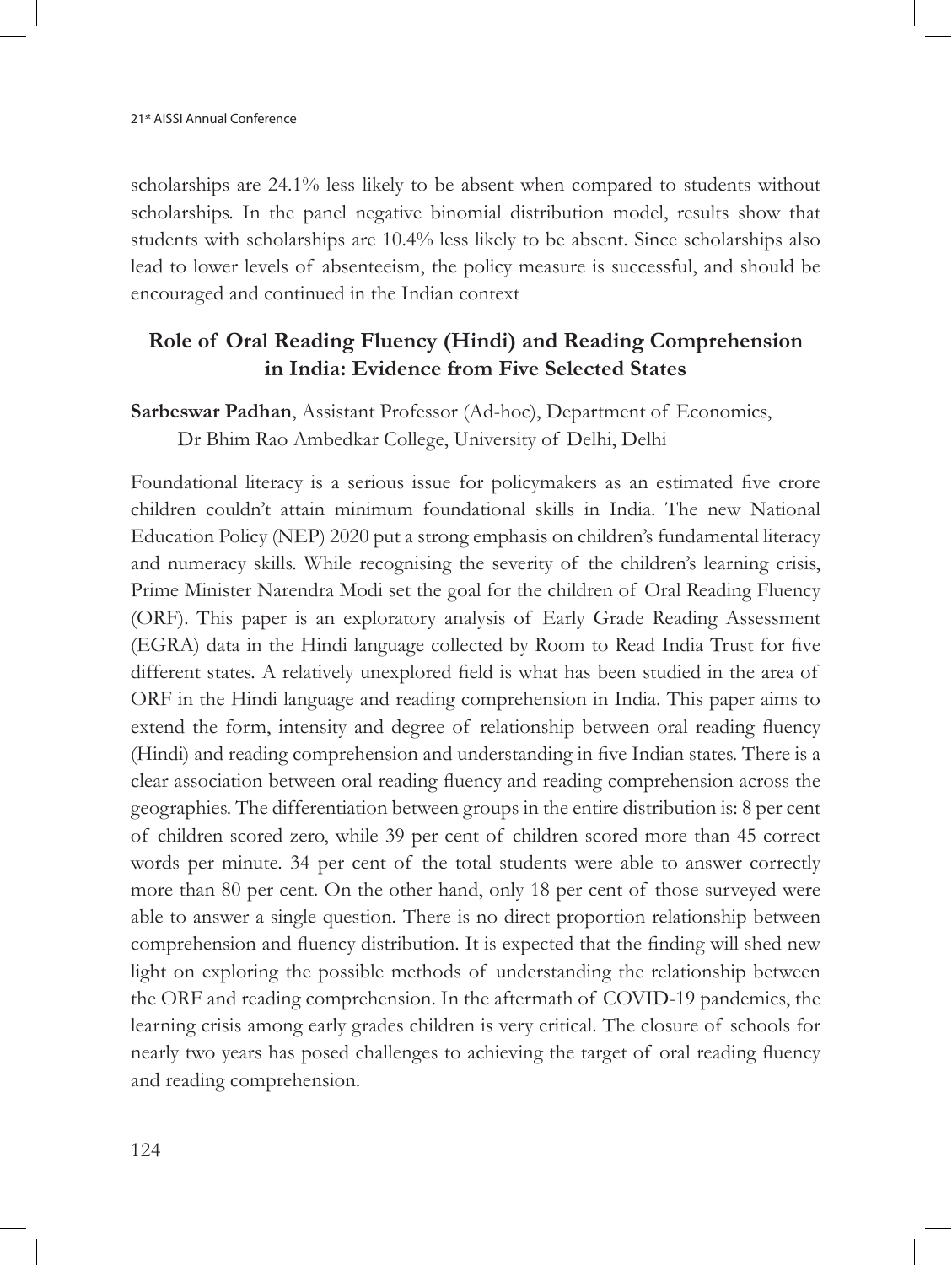## **Water Sharing Dispute on River Brahmaputra and its Socio-economic Impact on the Stakeholders Living in the Char Areas of Assam**

#### **Puja Das**, Scholar, Visva-Bharti University, Santiniketan, Kolkata

This article is based on current literature to ascertain relationships among water scarcity, economic development, mutual understanding and social stability between two nations. Over the past few years, the world has observed many water conflicts. Among these, many of the conflicts are in South Asia. Both India and China are water-stressed for a variety of reasons. Tensions between the two countries are exacerbated by the lack of water. Tibet has been an underlying concern affecting Sino-Indian relations. China has built more dams than any other country in history. This paper basically studies water sharing dispute on the river Brahmaputra and its impact on the people living in the char areas of Assam. Assam is the land of river. Assam has beautiful fertile lands, splendid hills and valleys, vintage tea gardens, the equally beneficent and awe-inspiring mighty Brahmaputra River. The thesis aims to analyse the Sino-Indian bilateral interaction and dynamics on management of shared transboundary rivers, specifically focusing on the Yarlung Tsangpo-Brahmaputra River

Only a combination of two-sided cooperation, strong initiative, and flexible side administration can influence the future and reduce the risk of a Sino-Indian water war. The absence of a worldwide agreement between China and India does not rule out the possibility of conflict. Regardless, a settlement would serve to reduce the likelihood of conflict. Genuine communication and administrative agreements, despite being subject to more unpredictability and political abilities, are more likely to ensure peaceful water interactions.

## **Government of Public and Social Programmes (Employment, Education, Health, Food and Livelihoods)**

#### **Bharat R. Shah**, Retired Professor, Ahmedabad

Recently India has completed 74 years of freedom and currently enters in 75th year of freedom. India celebrates the current year as "Azadi Ka Amrut Mahotsav" through out the year. During this period, India has witnessed various socio-economic, political problems. In last two years, World and India has faced Corona pandemic disease. India produced its own vaccines and given vaccines to most of the Indians. During these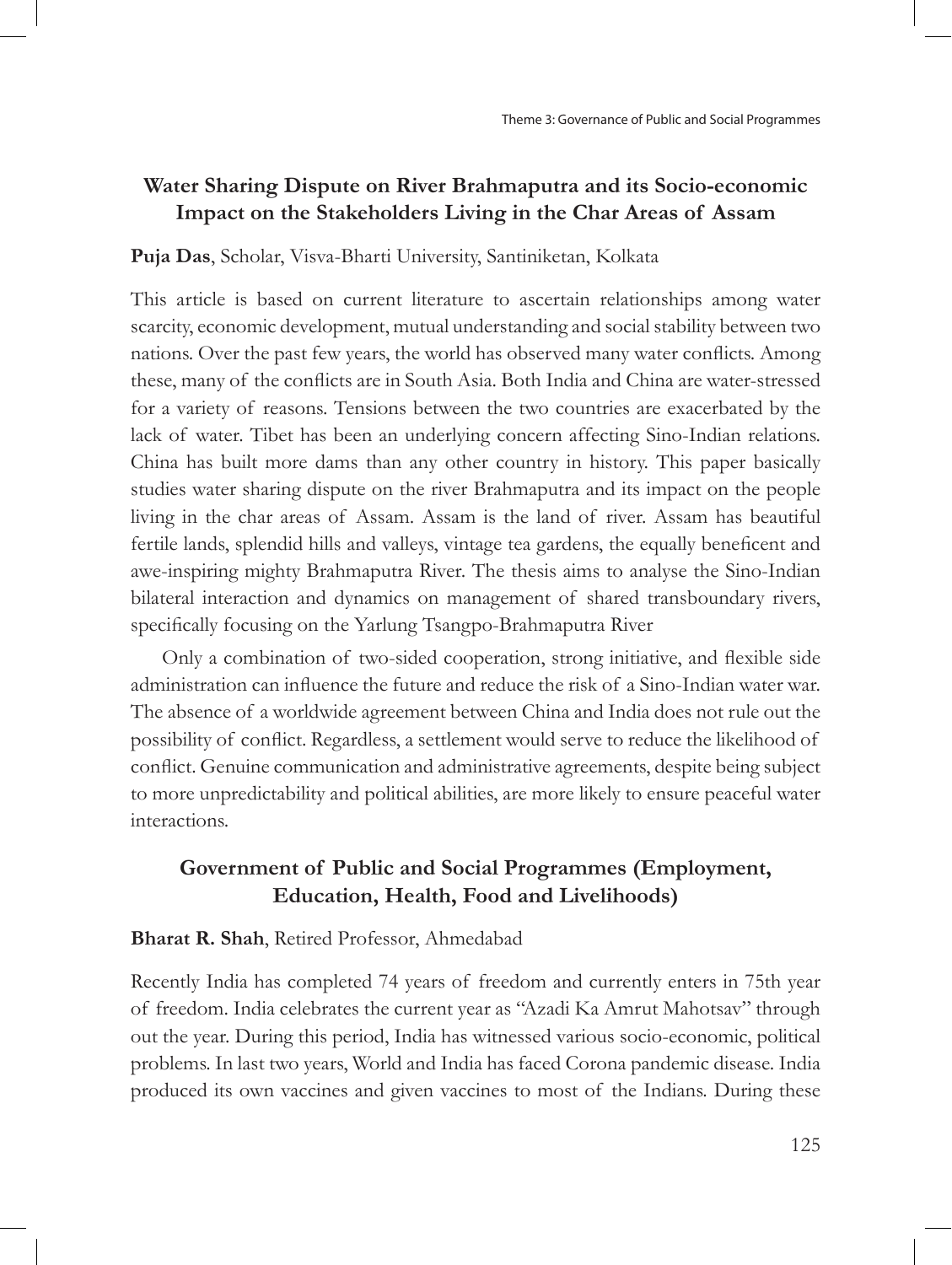period of Corona-19 pandemic disease, it has created multi-facet socio-economic and employment issues globally and India in particular. In this paper an attempt is made to analysse employment problems and out-migrants emerged thereafters. The problem of employment creation in India has emerged as a burning issues. In recent past, CMIE has issued data pertaining employment sector in India. According to CMIE reports, lakhs of Indian youths & women are jobless from labour markets in organised sector and unorganised sector that is informal sector. Renowned economist of Bengalaru Prof. Kunal Kundu has opined that this big class of disappointed labourers indicates that India can not earn benefits from these youth population. Indian economy remains und the er trap of middle income groups. K-shaped growth may increase disparities sizably in near future. Mackenzie Institute Reports suggest that upto 2030 year, 9 (Nine) Crores more job opportunities should be created in non-farm sector. According to Bloomberg Report during the year 2017 to 2022, the total labour partnership rate has decreased from 46 percent to 40 percent. It is estimated that 2.1 crores labourers disappear from workforce. After those 9 (Nine) percent remains as a job-seekers. In last two years, India & world has witnessed Corona Pandemic disease in its full swing. Now - a - days, the trends are declining globally due to vaccines. I and II, booster doses are provided to people. Consequently, cases of diseases has declined sizably. There is no negative effect for students going abroad for their masters or pastgraduate studies. Most students prefer Canda, USA, Australia, UK, and Newzealand in particular. Table-1 clearly indicates that most students prefer Canada as "First Choice" followed by USA, Australia. The planners should focus on labour-intensive technique of production. Skill labourers should increase by training. To mitigate the problems of engineers and doctors more medical & engineering colleges should be established at district level, VRs schemes should be introduced in with more attractive conditions. Last but not least policy makers must find out various measures to eradicate disparities and find out an amicable solutions of the prevalent problems.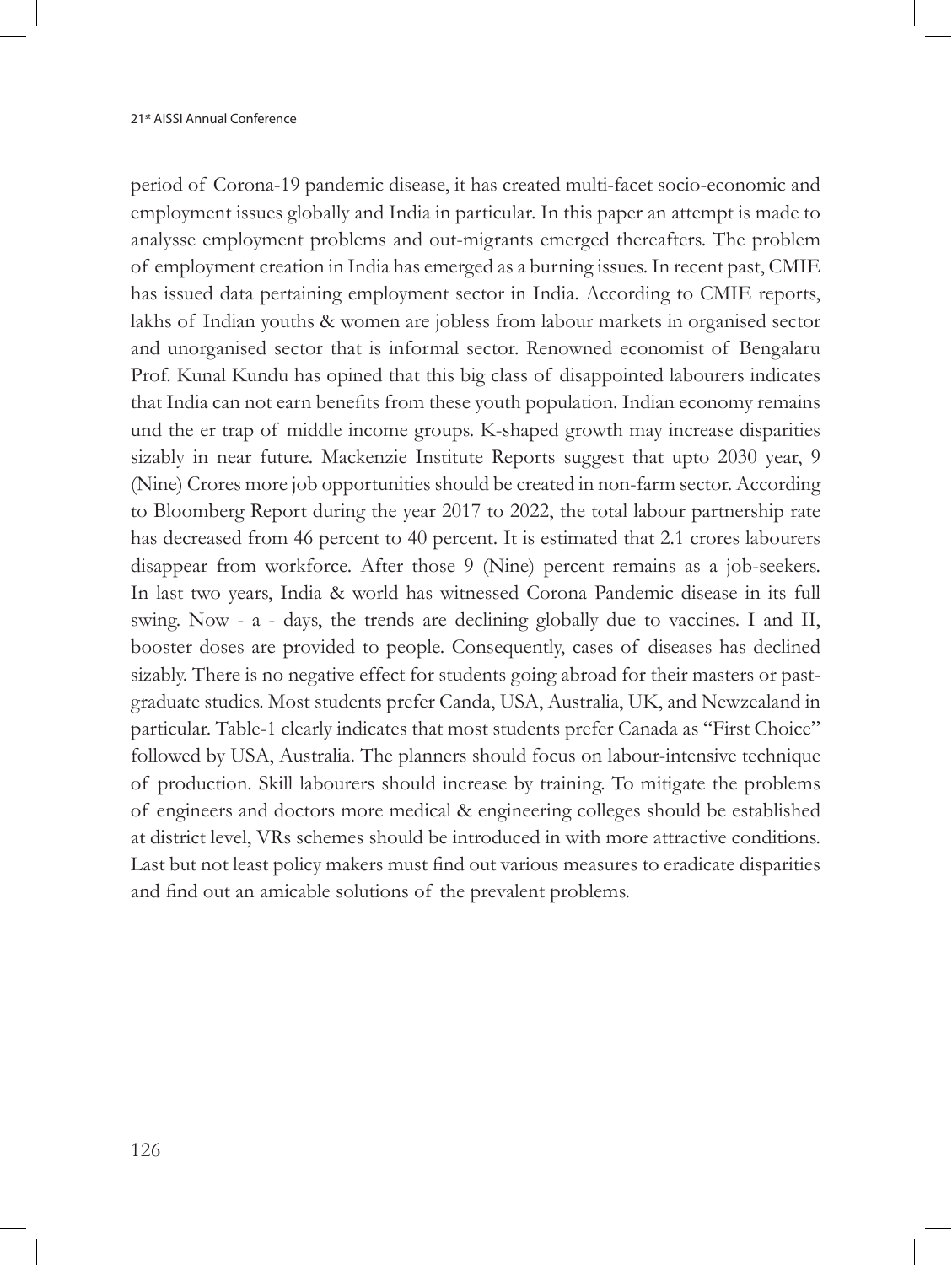# TECHNICAL SESSION 3.6

## **How Effective is Student Financial Aid Programmes in India? A Policy Evaluative Study of Post-Matric Scholarship Scheme**

**Deepak Kumar Swain**, Research Scholar, Central University of Gujarat, Gandhinagar

**Rajesh Karna**, Assistant Professor, Dr SRK Govt. Arts College, Pondicherry University, Puducherry

The usefulness and necessity of student aid programmes in facilitating access to education, particularly higher education and as affirmative action for mainstreaming students from the backward sections is widely recognised but not extensively studied in India. It has recognised as an important tool for social development, upliftment and investment on it means long-term benefits. The current paper aims at evaluating the accessibility and effectiveness of the Post-Matric Scholarship scheme, one of the oldest merit-cum-means based student aid programme in India. This paper takes off from existing studies and explores the efficiency of the scheme in light of recent developments such as the adoption of ICT in application and disbursement of students' aid as a major policy intervention and its usefulness to the students of Odisha; a major tribal and scheduled caste populated state. the bottlenecks are multidimensional in nature, explained by the stakeholders as students, dealing nonteaching staffs and other welfare officers at various district level. The major findings reveals that the scheme has failed to reach out to its target groups (around 63% of students fall outside its purview) with the issues of much paper work, burden to travel, internet issues, electricity problems, computer knowledge, insufficiency of the amount, infrastructural facilities, shortage of manpower at government offices and colleges to deal with the scholarship, rural-urban disparity, lack of awareness etc. It further concludes that the adaptation of ICT tools, despite ensuring transparency, is still proving to be a stumbling block for many, especially for the rural disadvantaged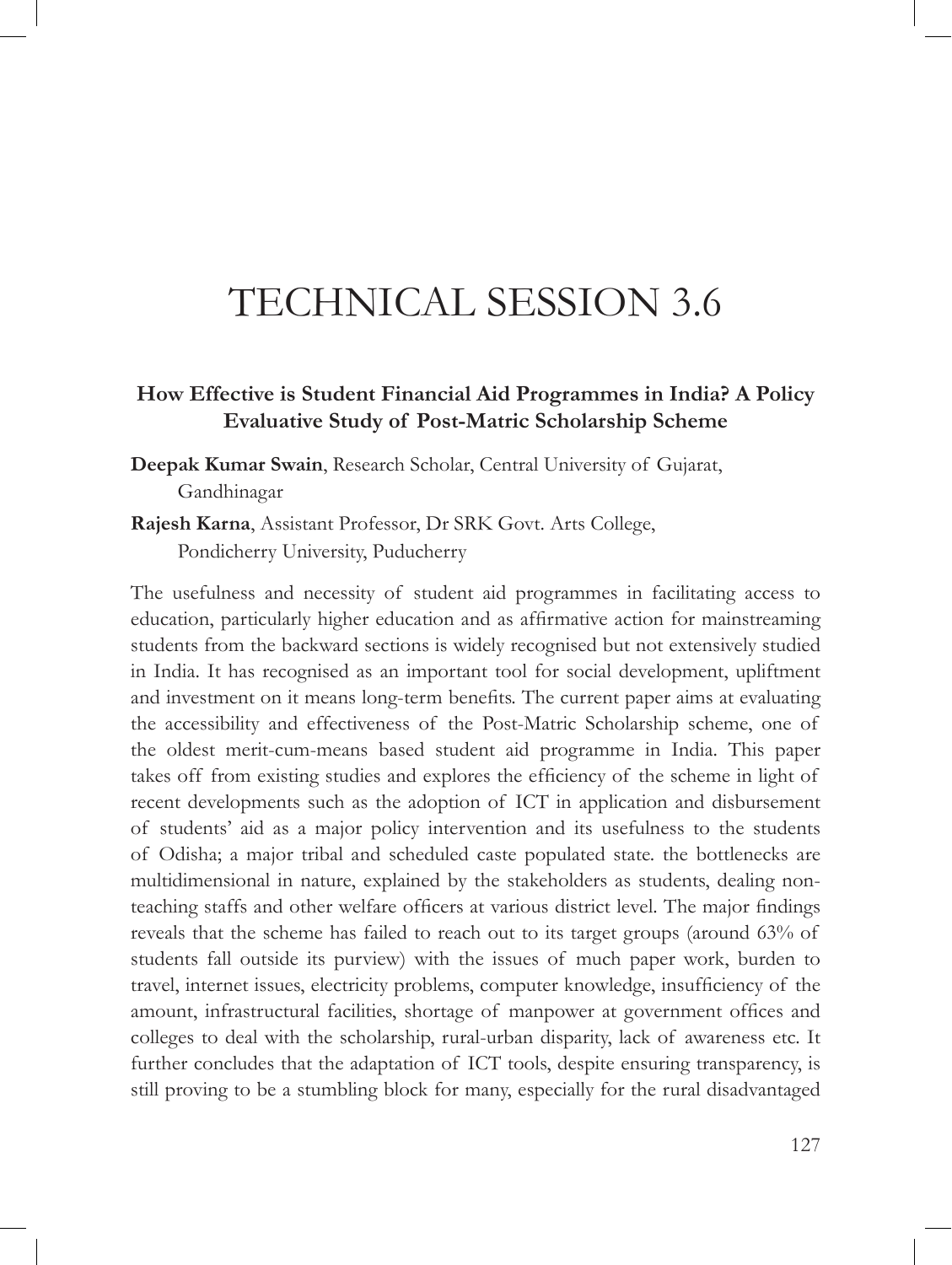students. The mismatch between the demands of higher education and the financial status of the beneficiaries is glaringly visible and is only partially addressed by the scheme. The lack of availing infrastructural facilities and expertise to apply for the scholarship, irregular disbursement and reason of rejection was also not disclosed to the stakeholders as the major bottlenecks of the scheme lead to miss its target.

## **MGREGA and Financial Inclusion in Hoshiarpur District of Punjab**

#### **Reenu Ahluwalia**, Research Scholar, Panjab University, Chandigarh

The process of financial inclusion is a formidable task as it attempts to bring within the ambit of the organised financial system the weaker and vulnerable sections of the society. Financial inclusion can be understood in the light of financial exclusion. Financial exclusion can be broadly defined as the lack of access of certain sections of the society to basic banking services. The essence of financial inclusion is therefore to ensure that basic financial services are available to every individual in the society. Rangarajan Committee report 2008 defines financial inclusion as "the delivery of credit and other financial services at an affordable cost to the vast sections of the disadvantaged and low-income groups." These various financial services include savings, credit, insurance and payment & remittance facilities. In line with the report, Reserve Bank of India (RBI) defines financial inclusion as "a process of ensuring access to appropriate financial products and services needed by all the sections of the society in general and vulnerable groups such as weaker sections and low-income groups in particular, at an affordable cost in a fair and transparent manner by the regulated mainstream financial institutional players." With this view to facilitate the process of financial inclusion among the rural people, RBI launched the "No Frill Account" i.e. zero or minimum balance accounts in the year 2005 and Ministry of Rural Development (MoRD) issued a mandate in the year 2009 which made the transfer of wages of MGNREGA beneficiaries under the scheme only to a bank account compulsory. In this background, the present paper attempts to i) study the role of MGNREGA in financial inclusion, ii) ascertain the level of financial inclusion in the Hoshiarpur district of Punjab, iii) analyse the difficulties from the view point of financial agencies as well as the MGNREGA beneficiaries, and iv) to suggest remedial measures for accelerating the pace of financial inclusion. The study makes use of both primary as well as secondary data. A total of 200 beneficiaries have been interviewed in the said district across 10 blocks and 20 villages. In addition to it, the secondary data has been collected from the data portal of MGNREGA website. The paper makes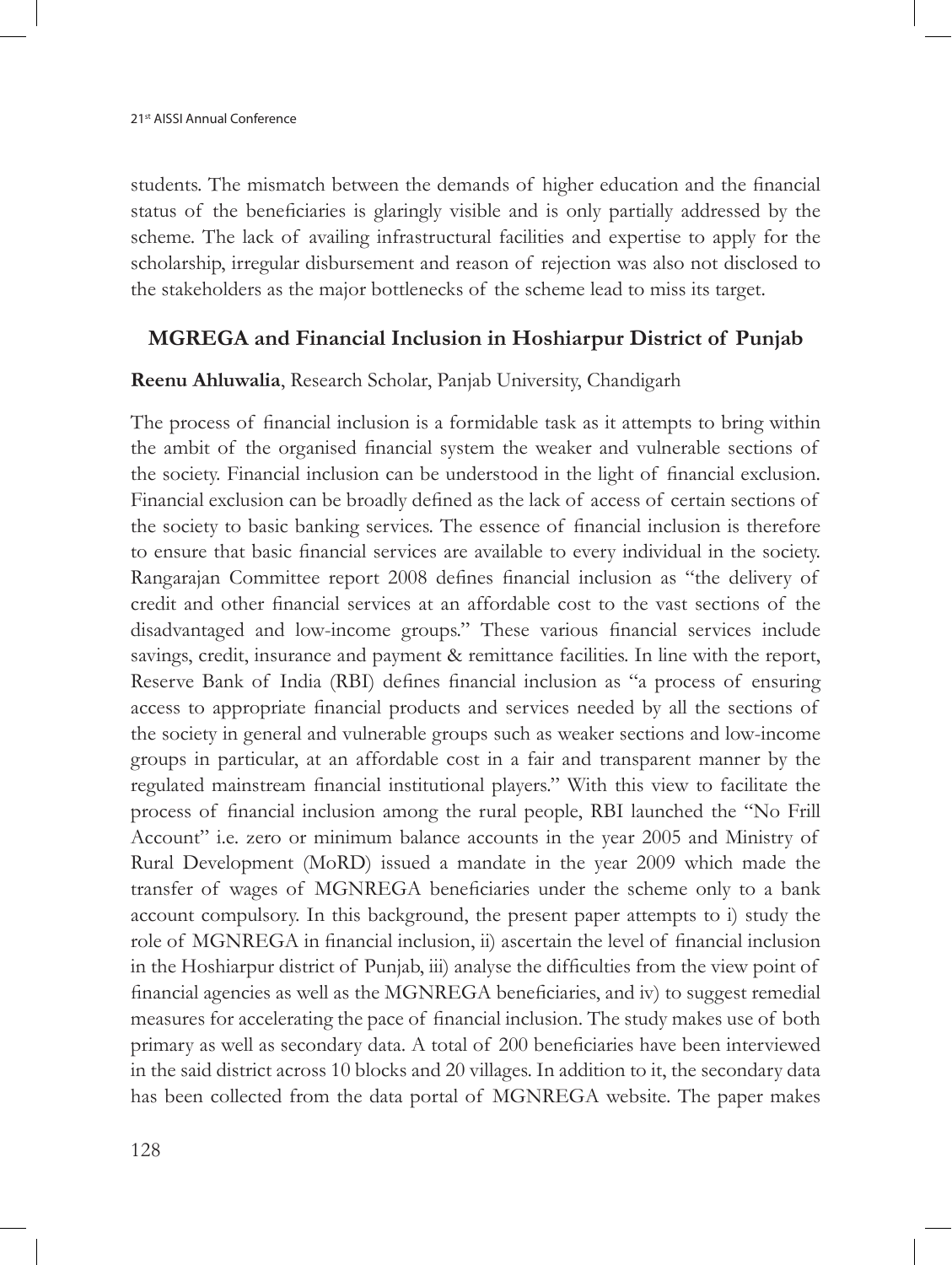use of descriptive statistics to analyse the different dimensions of financial inclusion such as awareness level about the banking system, usage and behaviour of the banking staff, use of banking services etc., to study the extent of financial inclusion in the sample area. Evidence of positive but limited impact of mandatory wage distribution of MGREGA though bank/post office accounts has been found on the spread of financial inclusion.

### **Paraphrasing the Framework of Public Health in British India**

#### **Shreya Singh**, Assistant Professor, Patna Women's College, Bihar

The concept of Social Darwinism nurtured the phenomena of British colonialism in Asia and Africa, and the emergence of Macaulayism calcified it on Indian soil. British sense of cultural superiority galvanised them to trample every icon of traditional Indian ethos and harmonised the sentiments of indigenous people with European culture. Public health and medical treatments in India before the advent of Europeans were solely based on Ayurveda and Unani way of treatment. Ayurvedic and allopathic procedure of treatment were greatly different from one another in their ideologies and methodologies of treating the ailing. Ayurveda, on one hand served the objective of prevention is better than cure, whereas European medicines aimed at eliminating the disease through heavy doses of chemical composition. Ayurveda usually focused on tackling the hormonal imbalances of human body in the form of Vata, Pitta and Kapha doshas. Unani Vaidyas used eight diagnosis methods for effective results such as: pulse, stool, urine, tongue, speech, vision, touch and appearance. Unlike these unsophisticated systems which focused on empowering the body with naturally-built immunity to fight diseases, sophisticated British way of medicinal treatment drew conclusions after punctilious technical examination of the source, proper recording and documentation of the symptoms and logical allopathic medication comprising suitable chemical composition after authentic diagnosis. Queen's Proclamation Act of 1858 gave Britishers an upper hand in Indian administration. They conducted several amendments through various acts to mould the thriving medical practices in India according to their personal preferences. The episode of vaccination drive promulgated by them played a prominent role in amelioration of the status of public health in India.

This research work is an attempt to sketch an honest parody of Public Health System of India during British rule. Meticulous dissection of historical documents available in National Archives, New Delhi, scrutiny of records of East India company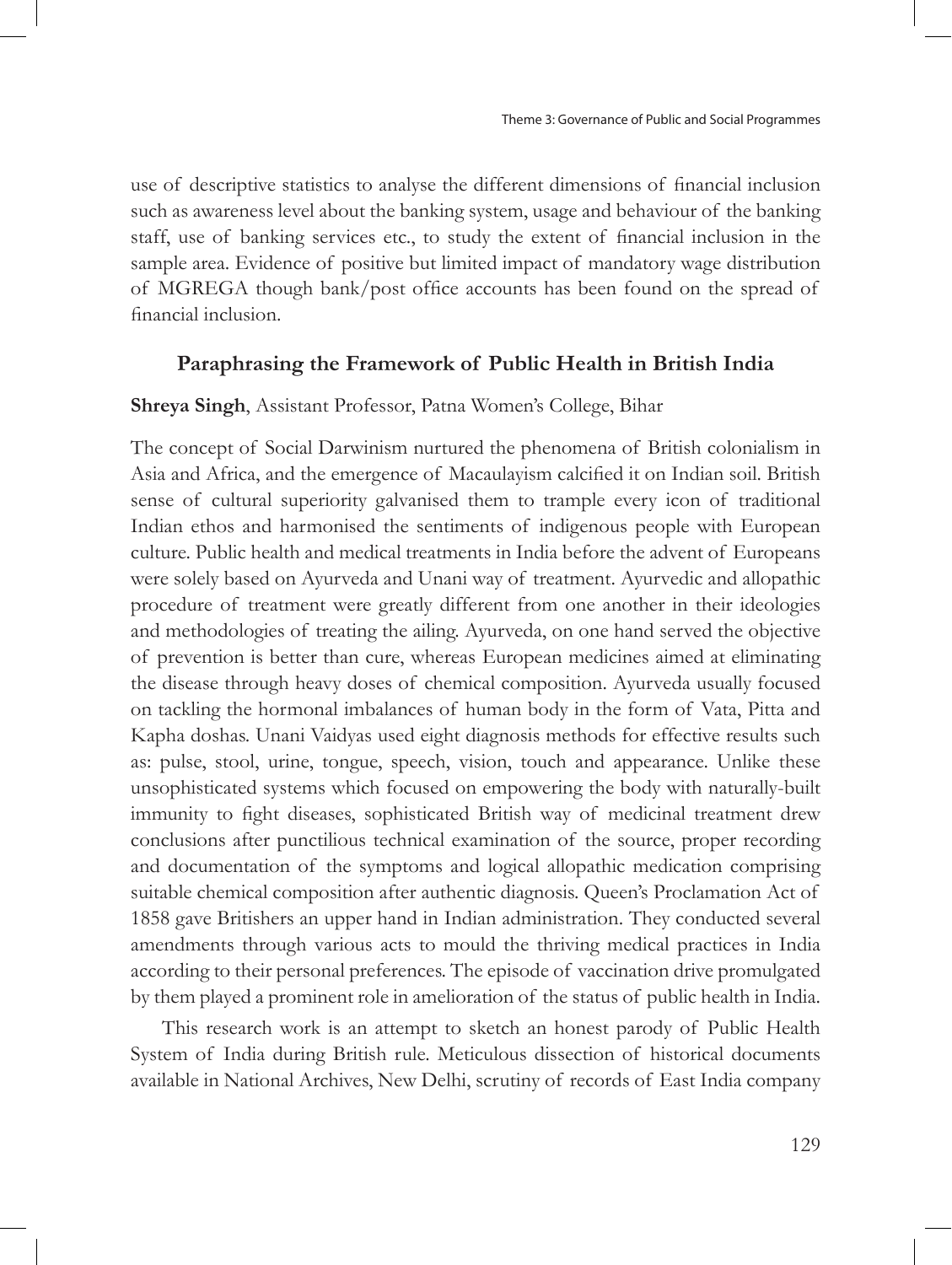in British Library and rare documents on Medical History of British India from National Library of Scotland have facilitated the draft of this paper. Apart from the aforementioned primary sources, various secondary sources have been used in form of books, articles and newspaper reports. This qualitative research would intrude into the disguised territory of East India Company records in order to construct the ideological notions which weaved the policies of British governors and civil servants regarding the health and sanitation of Indian civilians.

## **Really! If There is a Will, there is a Way: Experimental Evidence from Indian States on Enrolment**

**Binay Shankar**, Research Assistant, Indian Institute of Technology, Kanpur **Kajal Verma**, MA Student, Magadh Mahila College, Patna **Noma Fatima**, MA Student, Magadh Mahila College, Patna **Shivani Mohan**, MA Student, Magadh Mahila College, Patna **Simran Mishra**, MA Student, Magadh Mahila College, Patna

Universalisation of education from pre-school to secondary comes with several challenges for policymakers. In this study, we have tried to explore the factors affecting the enrolment of the girls and girls from the marginalised section. We have used raw data from the school report cards available as DISE (District Information System for Education). We have used the DID (Differences in Differences) estimation method for causal effect estimation. We have taken interaction terms of pre and post adaptation of cycle distribution programmes across states of India and availability of all-weather roads to school as our DID estimate. Along with that, we have used school quality and whether the school keeps and reports the ward's progress to its respective guardian as explanatory variables. The result suggests several uncovered findings: in Bihar, an average cycle distribution programme and the presence of all-weather roads implied a rise in the enrolment for repeaters. Ceteris paribus, as there is an increase in the number of facilities rendered by the school, it increases the enrolment of schedules tribe (ST) girls in Bihar on an average. Also, the combined effect shown by the interaction of the record of progress maintained by school and shared with the parents shows a positive relation with the enrolment of ST girls which is significant at 95 per cent level of significance. Keeping other things constant, in Jharkhand, the spill-over effect of perception about the cycle distribution programme and the all-weather roads together has a highly significant positive relation with the enrolment of the scheduled caste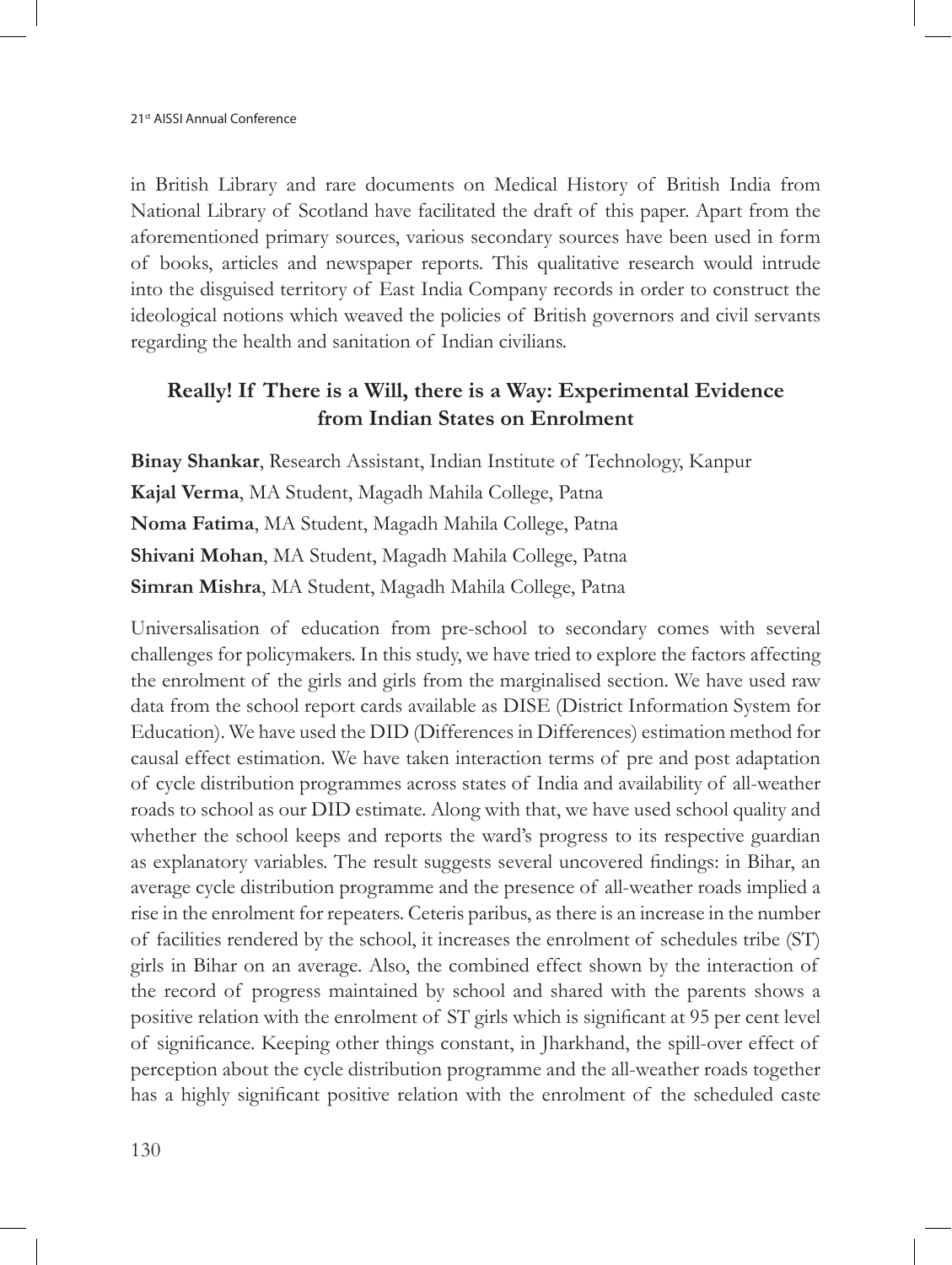(SC) girls. Interaction of school keeping the records of the student progress and being reported to family or parents are negatively related to the total passed girl students above 60 per cent and the joint effect of the perception about the distribution of cycle programme with the all-weather roads also has a negative relation with the difference between the total appeared and passed girl students at 99 per cent level of significance in Jharkhand.

## **Relationship between Revenue and Expenditure in India: An Econometric Analysis of Time Series**

**Durgesh Pujari**, Research Scholar, Karnatak University, Pavate Nagar, Dharwad **Rudragouda Biradar**, Professor, Karnatak University, Pavate Nagar, Dharwad **Shreya Suppannavar**, Research Scholar, Karnatak University, Pavate Nagar, Dharwad

This paper applies the Johansen cointegration technique and ARDL model to test the relationship between central government's revenue and expenditure in India over the period 1970-2022. The unit root test based on the ADF test shows that the variables are non-stationarity in level but stationarity in the first difference with the linear trend is accepted for all variables. Yashobant et al (2012) results reveal that the Johansen cointegration test identified one cointegrating vector between two variables and suggested there is a long-run relationship between central government's revenue and expenditure. But in this paper, that's not true and it is found that the Johansen cointegration test is not identified by any cointegrating vector between two variables and suggested there is no long-run relationship between central government's revenue and expenditure. It indicates the short-run relationship between central government's revenue and expenditure. Therefore, the study applied the ARDL model. For the total expenditure itself, the lagged period has a positive influence on the current period. Based on the Wald test, total expenditure lag can influence itself. Central government's total revenue is positively related to total expenditure. In the first lagged period, total revenue has a negative influence on total expenditure in the current period. Based on the Wald test, total revenue at level lag 1, can jointly influence the total expenditure. So, in the short term, the rising total revenue can increase the total expenditure.

Therefore, the government should be concerned about protecting the fiscal health and public expenditure management of the Indian Economy through the rules of the FRBM act and should spend on more necessary events and cut down on unnecessary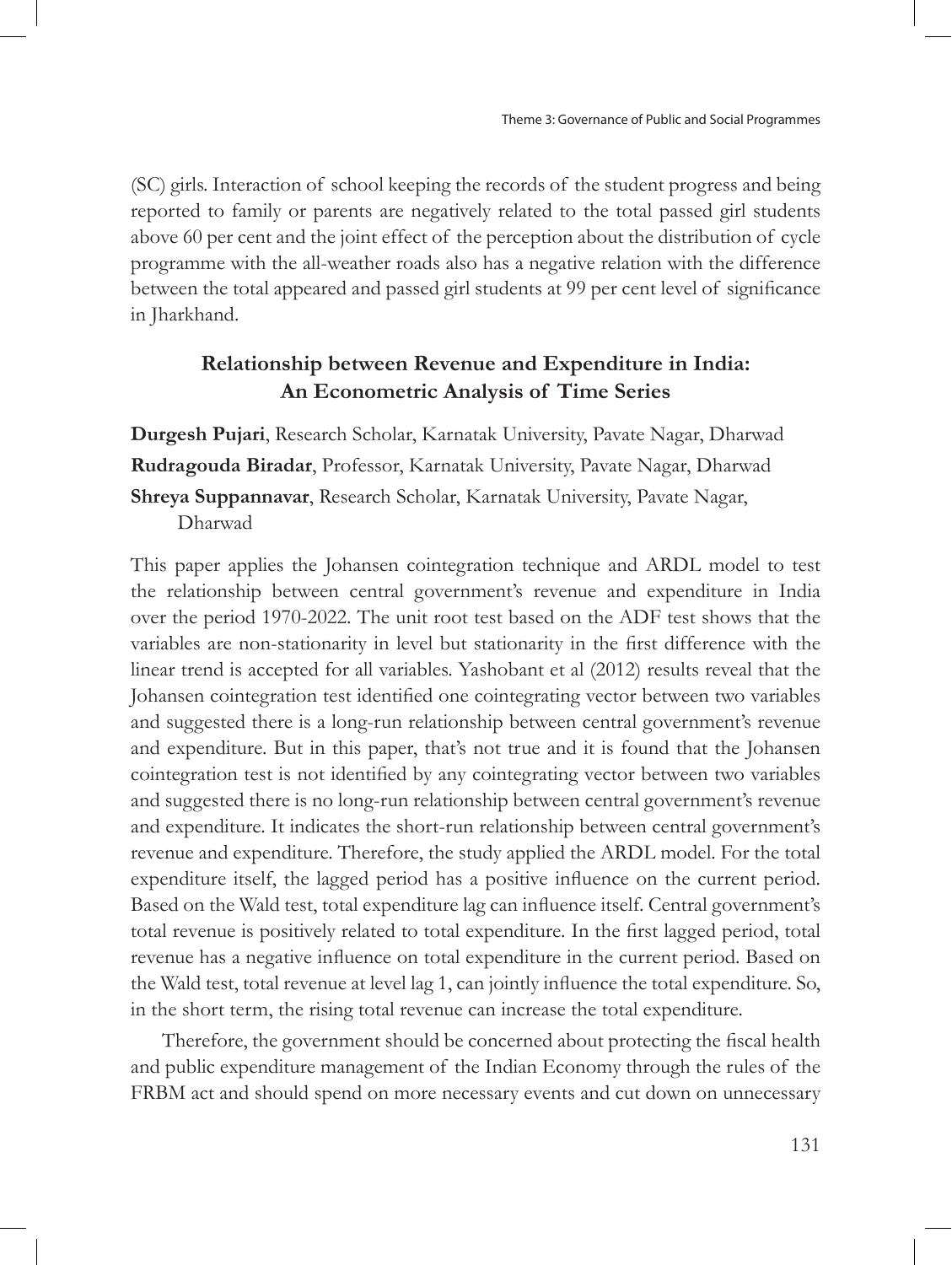expenditures, and must be more spent on productive and investment activities. It saves the country from dependency, a high level of interest payments as well as a debt trap. If the economy achieves enhanced economic growth, it will be possible to raise revenue from domestic sources. Therefore, the study suggests that an efficient expenditure management strategy is significant for the sustainability of the budget, debt, and overall financial stability of the country.

# **Does Government Expenditure on Education Promote Economic Growth? An Empirical Evidence from Hilly States in Norhern India**

**Farhana Wani**, Research Scholar, Central University of Kashmir **Tosib Alam**, Assistant Professor, Central University of Kashmir

Knowledge is a critical component in the progress and development of every global economy. Economists like Adam Smith emphasised about the need of knowledge and education. Today, a critical question arises regarding the importance of the educational system, to each country's economic growth and development. The educational system not only assists and contributes to empowering people to work in the economy, but it also contributes to technical advancement that allows the country's economy to flourish and gain a competitive advantage through the knowledge and resources they possess. Using balanced panel data from 2004 to 2017, this study investigated the dynamics of education spending and economic growth in selected hilly northern Indian states. The findings revealed a positive and significant relationship between public educational spending and economic growth. The results demonstrated that public spending on higher education has a favourable and considerable impact on the growth process of the specifically classified states, even at a disaggregated level. This research, therefore, signifies that education is a crucial component of economic growth in the country's northern states. Hence, optimal resource allocation to the education sector by policymakers/governments will have a favourable impact on these states' growth performance through improving knowledge output. Indeed, the government expenditure on various levels of education can be a vital factor for economic growth in the hilly states of India. States should develop policies that promote high-quality education for all citizens, which can only be done with increased government education investment. This would be one of the most sensible measures to reducing India's interstate growth gaps and making "convergence" factors more fathomable.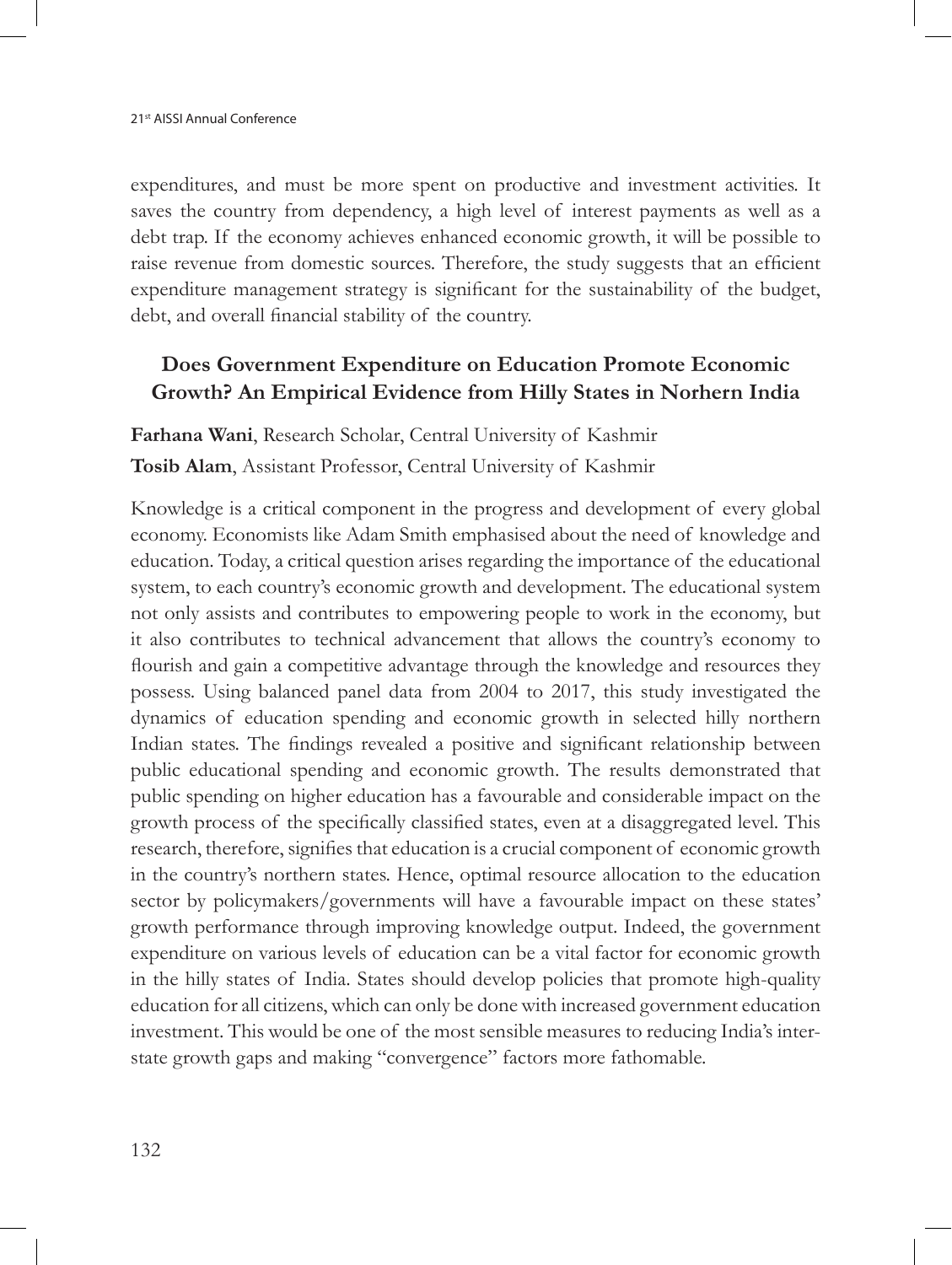# TECHNICAL SESSION 3.7

## **Child Labour and Education in a Developing Economy: A Policy Analysis**

**Rohan Kanti Khan**, PhD Scholar, University of Calcutta, Kolkata

**Sarbajit Chaudhuri (late)**, Former Professor, University of Calcutta, Kolkata

**Jayanta Kumar Dwibedi**, Associate Professor, Brahmananda Keshab Chandra College, West Bengal

**Dibyendu Banerjee**, Assistant Professor, Serampore College, Serampore, West Bengal

There was a historical prevalence of the problem of child labour all over the world especially in developing economies, and it still exists on a large scale in Sub-Saharan Africa, Central and Southern Asia, Northern Africa and Western Asia. Besides this, the pandemic resulted in an acute rise in poverty that intensified the risk of child labour. In many scholarly works, abject poverty and lack of educational facilities are often cited as the primary factors responsible for the incidence of child labour in developing nations. The traditional wisdom recommends a hike in educational opportunities to eradicate the problem of child labour. Given this backdrop, this paper explores how the alternative policies to promote children's education by the government can result in a counterproductive result in reducing child labour in the presence of a privatised education sector in a developing economy. The families/households decide the children's time distribution between education/schooling and wage-earning activities as child labour by intertemporal utility maximisation. From the household optimisation exercise, the total demand for education services has been derived. A micro-theoretic general equilibrium model has been constructed for a distortion ridden developing economy. A diagrammatic representation of the demand and supply curve for education services is provided to explain the simultaneous determination of the price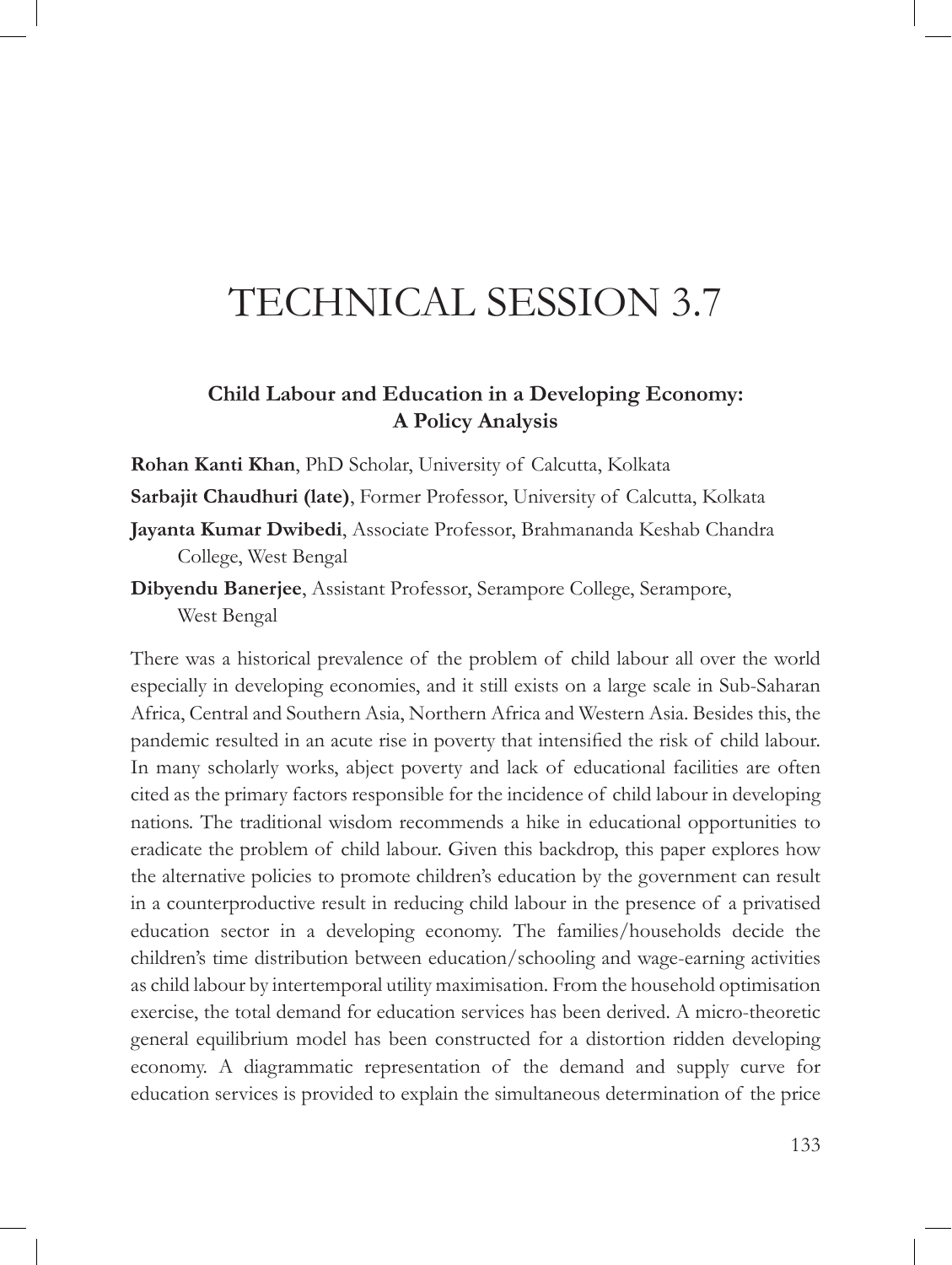of education services and the incidence of child labour. Two government policies to combat the problem of child labour have been analysed. First, the traditional policy of education subsidy— per unit cost of education to the household—has been considered. Second, the government policy to support the infrastructure development of the private education sector in the form of capital subsidy has been analysed where it can be argued that the capital subsidy to the education sector can lower the cost of education which incentivises households to put their children in schools rather than the wage-earning activities as child labour. This paper shows that initially, education subsidy lowers the cost of education but ultimately it may fail to address the problem of child labour. Similarly, capital subsidy as a policy measure to lower the incidence of child labour may not be effective and in fact, it may aggravate it. Finally, it is shown how the characteristics of a developing economy play an important role in determining this kind of counterproductive result.

## **Educational Development Programmes in North-East India: Availability, Achievements and Challenges**

## **T. Thangjahao Haokip**, PhD Scholar, Institute for Social and Economic Change, Bangalore

Education is necessary for the development of knowledge, skills, and well-being of an individual and the development of the social, economic, and welfare of a nation. Adequate availability, convenient accessibility and affordability of educational institutions are the primary requirements to improve educational status. The rough topography and scattered human settlement of India's north-eastern (NE) region create difficulties in the establishment of educational institutions in the proximity of their settlement thereby inducing inconvenience to access it. Nevertheless, the government of India has introduced and implemented educational development programmes such as SSA, RMSA, and RUSA to ensure equitable access to educational institutions and improve enrolment rates and pupil-teacher ratios. The present paper aims to analyse the achievements and challenges of educational development programmes in the region. It primarily, using secondary data, analyses the achievements and various challenges of educational development programmes in the region. The availability and accessibility of educational institutions are measured in relation to the population and geographical area examined to capture equitable educational development. The physical and financial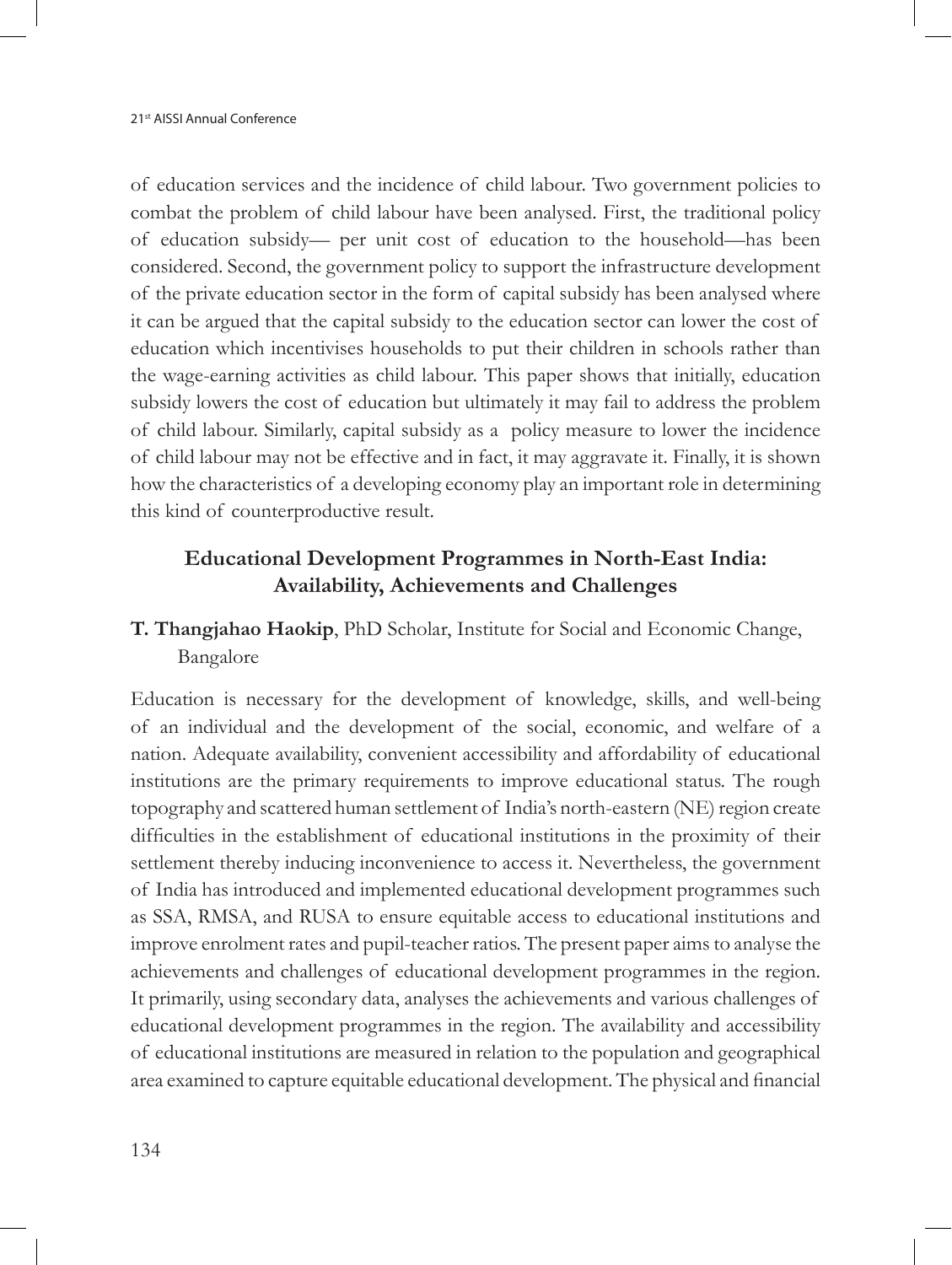achievements against the targets of the implemented educational development programmes are also examined. These are comparatively examined between the NE states, region and country. Evidently, the availability of school and university institutions are better in the NE region as each of it has served a smaller population, although covered a larger geographical area, when compared to the national level, primarily due to the sparser distribution of the population in the region. However, the availability of colleges remains inadequate as it serves a larger population and geographical area in NE region than at the national level. Moreover, the physical achievements of SSA components in the region are at par with the national average (81%). Further, half of the RMSA components in the region have achieved less than half of their targets primarily due to the delays in funds transfer and submission of utilisation certificates and progress reports is a major challenge to accelerate the programme for full success. Despite the development in educational infrastructure and the increase in the pupilteacher ratio, the enrolment rates have declined in government schools in which these programmes are implemented and is a matter of challenge to introspect the efficiency of implementation of such programmes. Furthermore, although RUSA has made a significant contribution to the infrastructural up-gradation of higher educational institutions, the availability of colleges remains inadequate in NE region which is a serious concern for higher education development. Thus, accelerated effective implementation of educational development programmes is necessary to overcome the challenges for achieving the goals of the programmes.

## **Are Contractual Employments Proving an Implementational Loophole for the Maternity Benefit Amendment Act 2017?**

**Kimsi Sonkar**, PhD Scholar, The Centre for the Study of Law and Governance, Jawaharlal Nehru University, New Delhi

International Labour Organisation (ILO) has recommended in its Convention No. 183 in 2000 that maternity benefits be given to women employees for not less than 14 weeks. It has further been recommended to countries to increase it to 18 weeks. In India, the Maternity Benefit Amendment Act (MBAA) 2017 provides for 26 weeks of paid maternity leave to every woman employee who has worked with the employer for a minimum period of 80 days in the 12 months immediately preceding the application for the maternity leave. It is undoubtedly progressive in nature in terms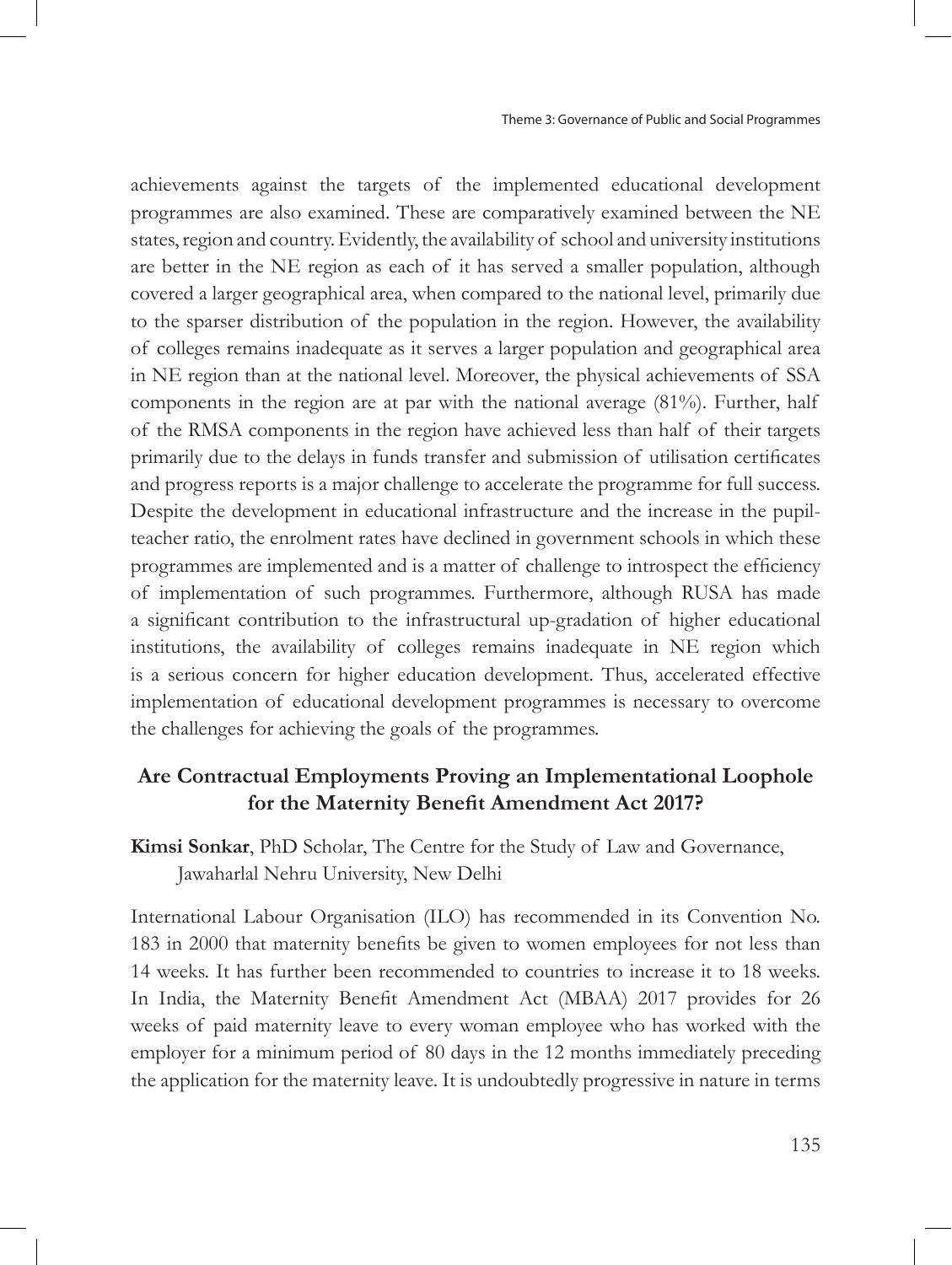of its duration. However, the amendments have not been able to fully address the issues associated with its implementation aspect, as shown through the jurisprudential analysis on maternity benefit related cases in this paper. Through this paper, it has been attempted to analyse how the categorisations of employees based on their employment contract, namely, the permanent (long-term contracts till retirement) and contractual (short fixed-term contract) with the employment status of regular, temporary, ad hoc or on daily wage basis and casual basis etc. have affected their claim to maternity benefit and often denial of maternity benefit if the employment type is contractual and employment status is temporary, ad hoc, daily wage basis or casual basis. The jurisprudential analysis has found that contrary to the general assumption that maternity benefit is provided in the public sector and not in the private sector, the study found that both the government and private employers are parties to the judgements analysed, and both have been denied maternity benefits on the ground of contractual employment. Primarily, through the analysis of the text of the judgements in which both petitioner's and respondent's arguments and the court's decision were given, it has been found that women employed on a contractual and temporary basis are denied paid maternity leave. The landmark judgement on contractual and temporary employment is discussed in the paper to argue that in the implementation of the MBAA 2017, contractual employment is proving to be a loophole through which the employers are sabotaging the maternity benefit rights of women. This paper also argues that it is not the sector that impacts the implementation of the MBAA 2017, but the employees' employment contract. It further argues that the denial has been made due to ambiguity in applying the statute in the particular case as there are multiple statutes which govern maternity benefits like The Employees State Insurance Act 1948; The Beedi Workers Welfare Fund Act, 1976; The Beedi and Cigar Workers (Conditions of Employment) Act,1966; The Advocates' Welfare Fund Act, 2001; The Payment of Wages Act, 1936 (to name a few) in the organisation where the women are employed. This paper suggests a legislative amendment by the inclusion of a term clearly mentioned in section 3 (o) which defines "woman" as a woman employed in any establishment, irrespective of their employment contract and employment status are, eligible for the paid maternity leave of 26 weeks so that there is no scope of discretion on the applicability of the MBAA 2017 due to ambiguity in the textual reading of the act. It is found that the objective of providing dignified and healthy motherhood to the women and childhood to the children by protecting their health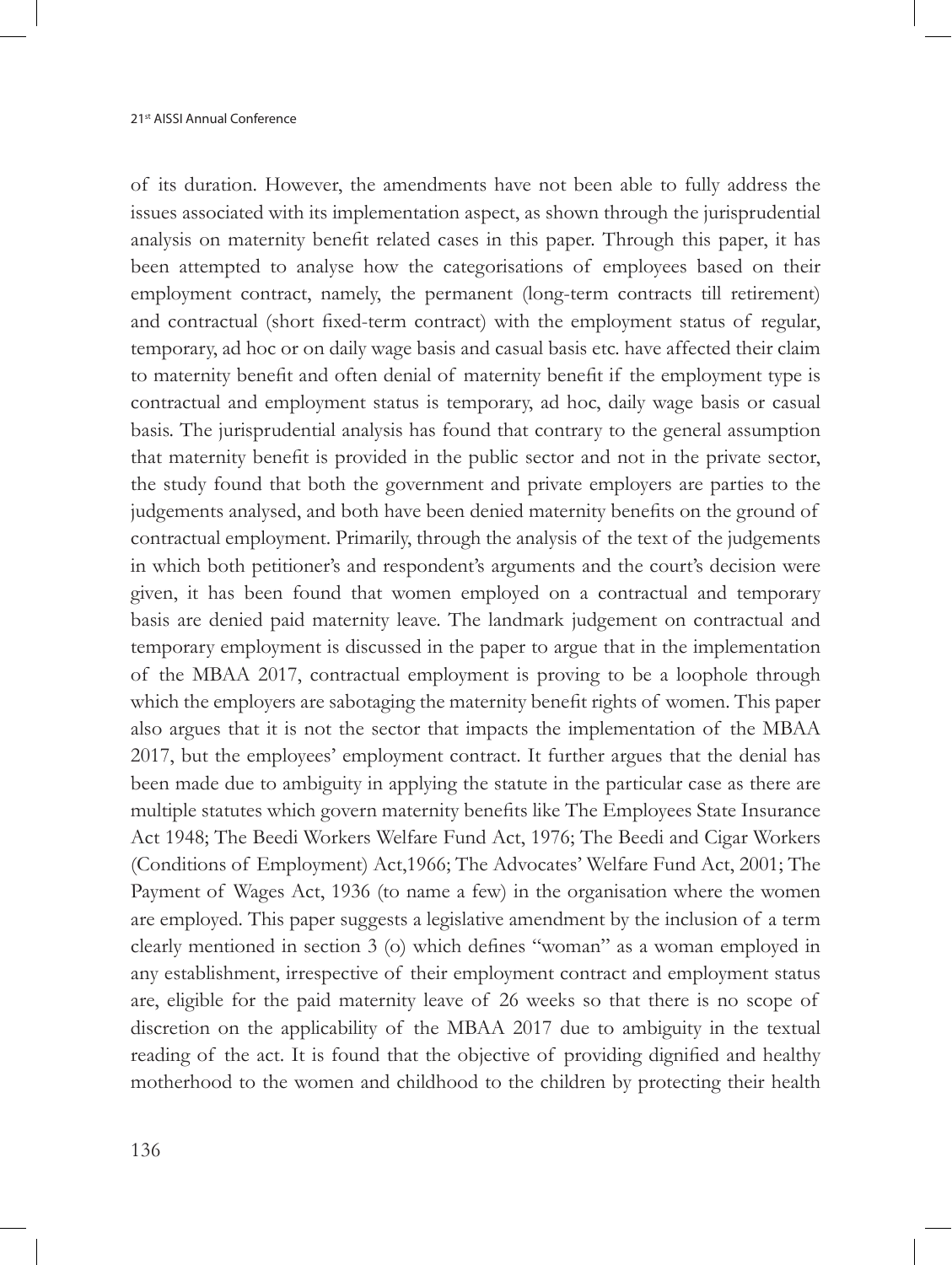rights through MBAA 1961 has been adversely impacted by the non-provision of paid maternity leave to contractual employment.

### **Corruption, Good Governance and Sustainable Development**

#### **Sanjoy Karna**, Assistant Professor, Tribhuvan University, Kathmandu, Nepal

The present research is undertaken for Corruption, Good Governance and Sustainable Development specially in Nepal with the objectives to the identify the factors that cause challenges to good governance and sustainable development. The study was carried out to obtain the secondary data using various literature reviews and reports on corruption such as Transparency International, Human Right Reports, UNDP, Research journals, Google scholar etc. The study reveals that corruption arises because agencies, institutions and the government can no longer control corruption effectively due to underpaid officials, which is a problem especially in the developing countries, where they do not have the sufficient tax revenue to properly reward the local officials. On studying forms of corruption in Nepal, CIAA reports (2010) reflects more than half (55 percent) of the corruption cases filed by CIAA at the Special Court are related to fake certificates, illegally issued in exchange for rewards. Corruption is linked to the level of GDP (the higher the GDP, the lower the rate of corruption). Corruption is related to the level of education (the higher the average level of education, the lower the level of corruption). Corruption Perceptions Index (CPI) placed Nepal 131st among 176 countries with a score of 29 out of 100. In 2015, it ranked 130th among 168 countries with a score of 27 out of 100. In order to protect the general citizens, purpose of the present research be very crucial to explore and examine the environment and system, and thereby create pathways that give citizens relevant tools to engage and participate in their governments – identify priorities, problems and find solutions.

### **Gynaecological Morbidity due to STI among the Women in India**

## **Priyanka Kumari**, PhD Scholar, International Institute of Population Sciences, Mumbai

Gynaecological morbidity is the leading cause of ill health among the women of reproductive age group worldwide. Gynaecological morbidities affect women's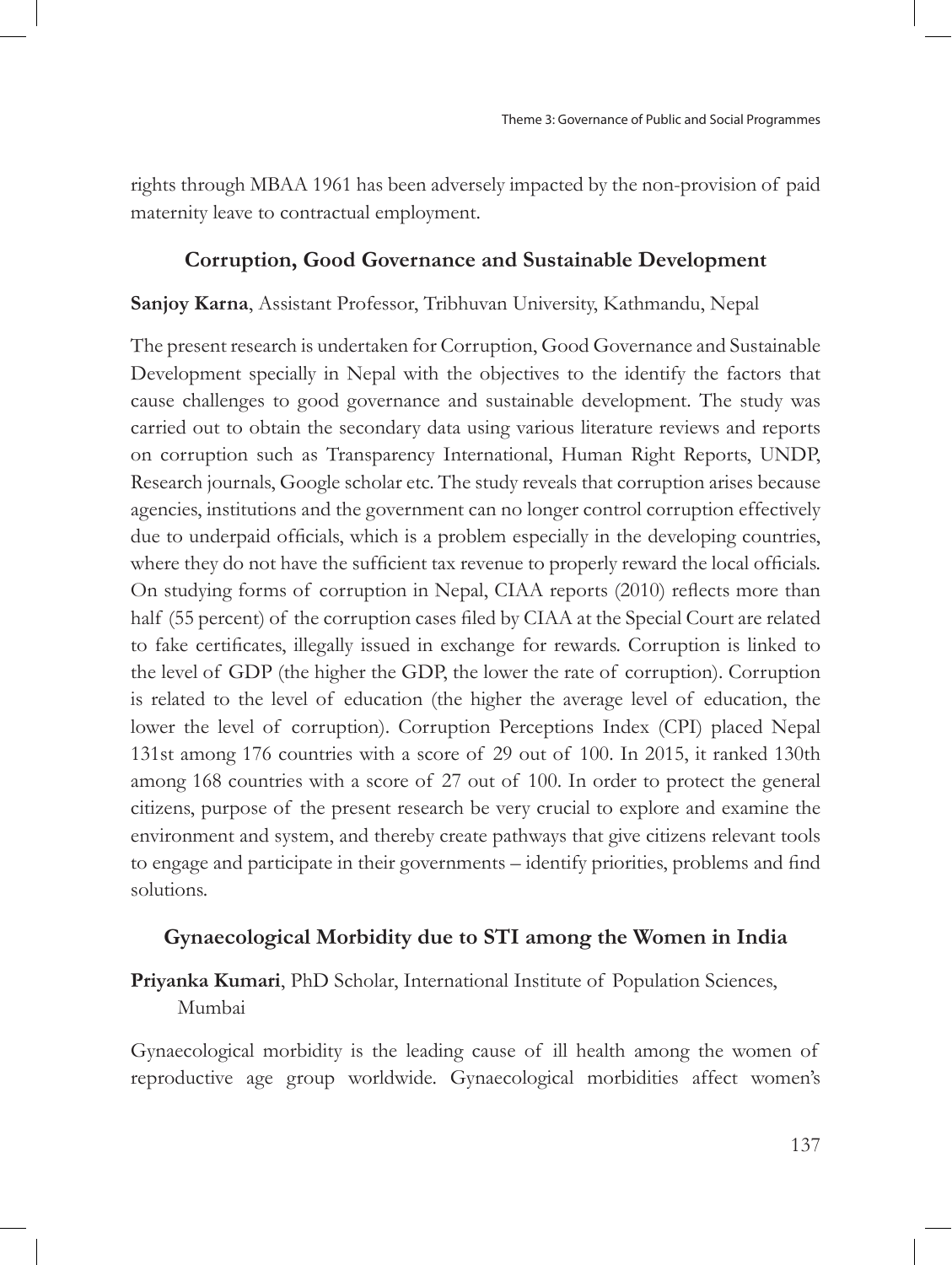physical health, sexual function, social role, psychological life and religious life. This article presents an analysis of self-reported symptoms of gynaecological problems among the women who have ever done sexual intercourse of reproductive age group (15 to 49 years) and the utilization of health services among women of reproductive age group. The National Family Health Survey (NFHS-4) 2015-16 has been used with the sample of 699,686 women of age 15-49. The present analysis is based on a sample of women who have ever done sexual intercourse of age 15-49. It has been found that gynaecological morbidity is significantly related to marital status, caste/ tribe, education, contraceptive use and the economic status of women. Almost 11.2% of women among who have ever done sexual intercourse have the prevalence of any gynaecological morbidity. The higher prevalence is of having genital sore/ulcer (9.2%) followed by having abnormal genital discharge (3%) and having STI is 2.5%. Of these, only 40% women seek treatment.

## **Land Alienation and Restoration in the Agency Region: A Reality Check**

**P. Raghupathi**, ICSSR Senior Fellow, Council for Social Development, Hyderabad

Tribes are confined to low status and are often excluded from Hindu society instead of being absorbed in it. They are often deprived of education, health and empowerment (political, social and economic) which in turn they lose ownership rights on their own land in the agency region. On the one hand, the government acquired their land in order to use it for public purposes such as construction of dams, canal irrigation, and power projects, among other things. Non-tribals, on the other hand, grabbed agency lands by connivance with the government authorities. Furthermore, the forest department gradually controlled the agency regions, denying them access to the forest products that are their primary source of income. Obviously, agency lands are rich in terms of hydro geological and other resources. Because of both land alienation and land acquisition, marginal and small farmers who previously owned land have formed a separate category known as "land owners become landless." Furthermore, the average size of landholdings of other landholding categories, such as medium and large farmers, has slowly reduced; resulting in a decrease in cultivable land in the agency region as well.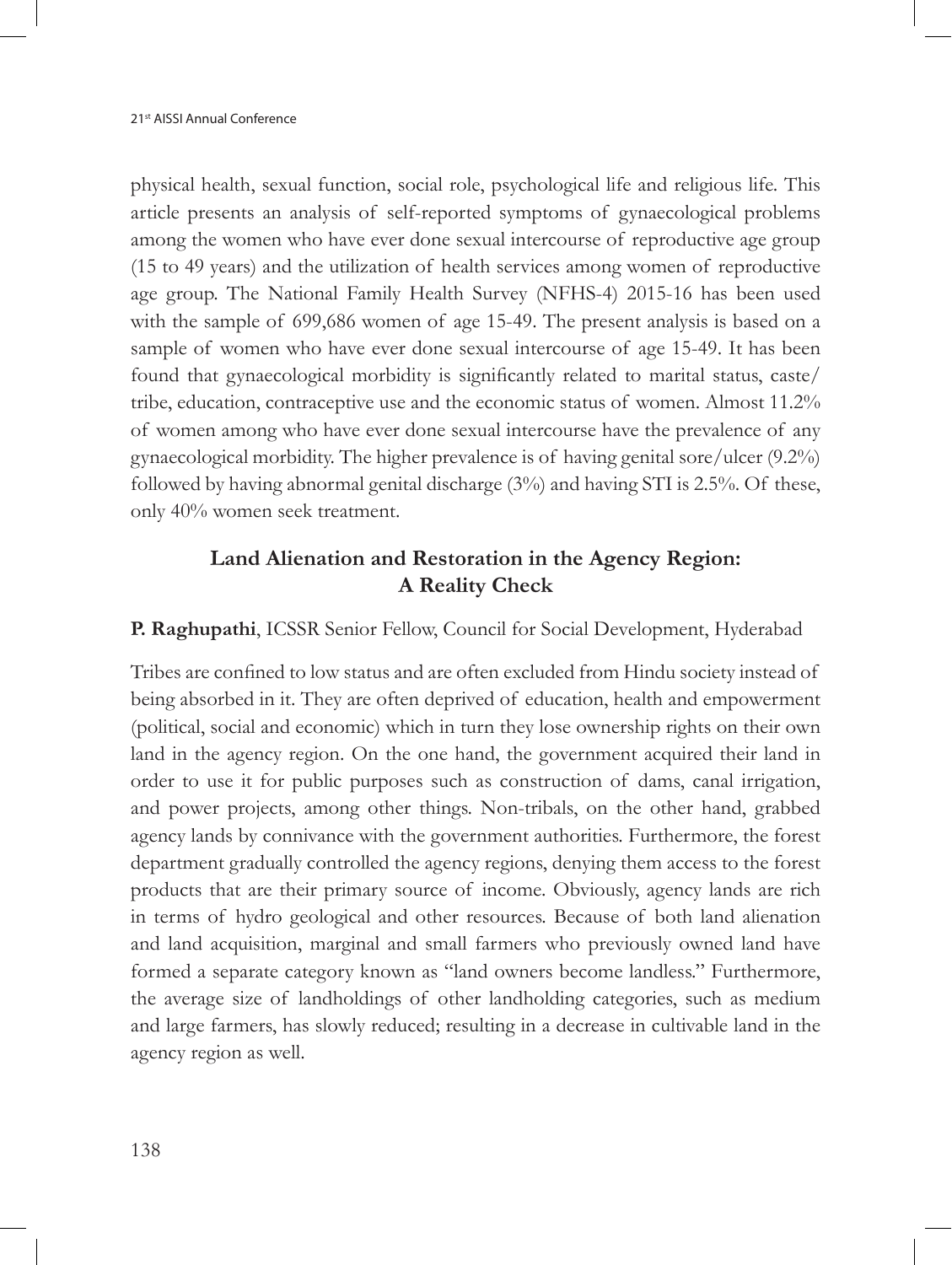# TECHNICAL SESSION 3.8

# **Saving Mothers and New-Borns through Reformed Healthcare: An Empirical Investigation of Janani Suraksha Yojana (JSY) in Uttarakhand**

**Archana Sinha**, Professor Emeritus (Research), Indian Social Institute, New Delhi

About 67,000 women die in India every year due to pregnancy related complications. One out of every five child deaths occur in India. Finding ways to reduce new-born deaths is a critical part of achieving global goals on improving child survival. Launched in 2005, JSY benefits 10 million women every year. It integrates cash assistance with natal and post-natal care for woman in states with low institutional delivery rates including Uttarakhand. The cash incentives given to women in these 'low performing states' are higher than in other states. It cites a new approach to healthcare, placing for the first time, utmost emphasis on entitlements and exclusion of out-of-pocket expenses for both pregnant women and neonates. The initiative entitles all pregnant women delivering in public health institutions to entirely free and no-expense delivery. All entitlements and expenses relating to delivery in a public institution are borne by the government, ranging from free transport from home to government health facility. This empirical research study attempts to link health facilities, service providers and utilisation patterns of different levels of maternal healthcare, with particular focus on hills and plains in Uttarakhand and thus come out with both policy and programmatic recommendations. Both qualitative and quantitative techniques were used in selected districts of Almora and Haridwar, including, case studies, primary data with multistage sampling design, secondary data, and available literature.

The study revealed that a reasonably good number of mothers kept themselves away completely from accessing and utilising JSY. Analysis of access and utilisation of 313 selected respondent mothers in Haridwar and Almora markedly revealed a drastic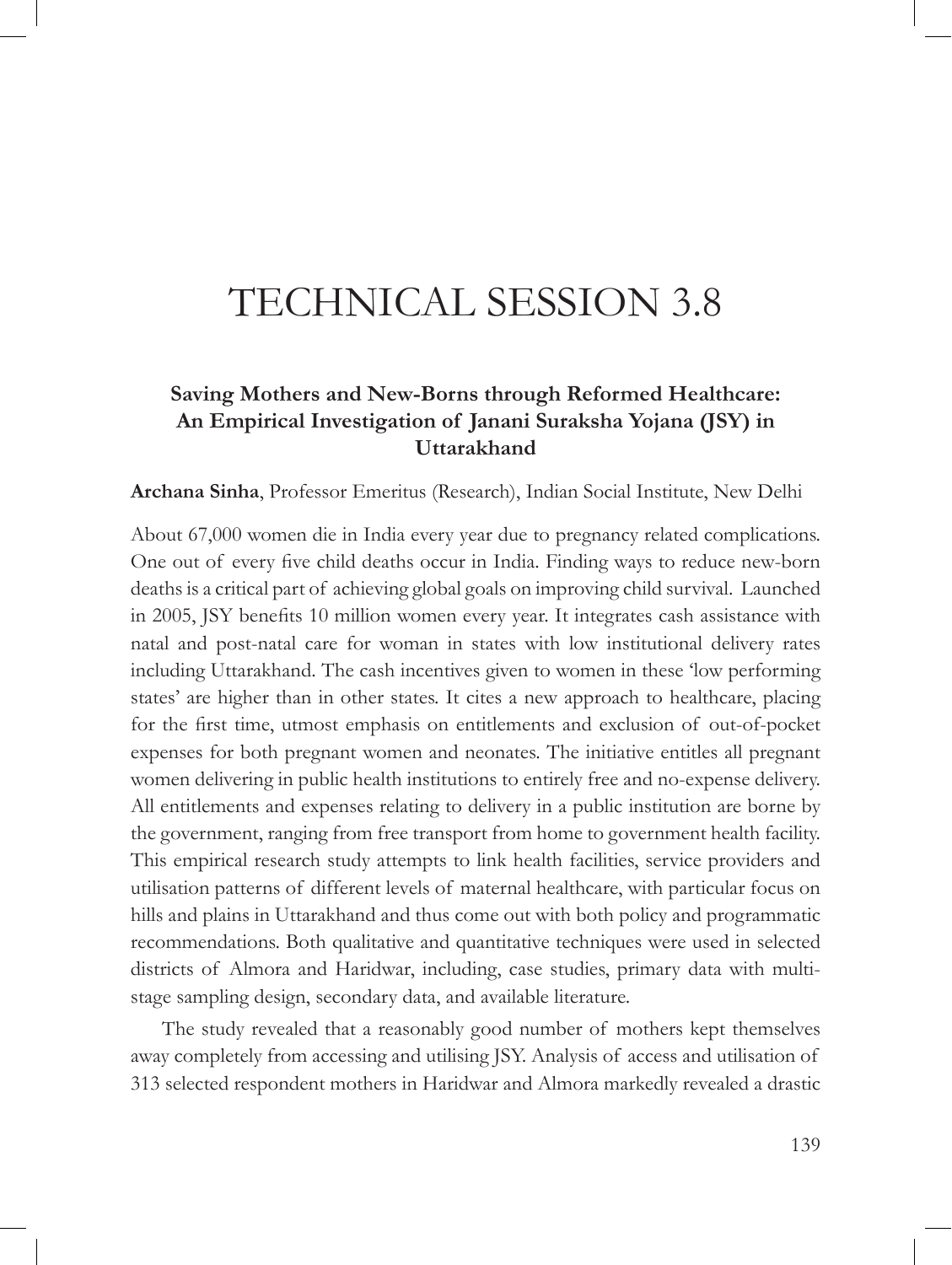reduction in home delivery. Out of 313 respondents, 68 women all from Haridwar went for private maternal care and none out of 103 respondents in Almora went to private maternal care. A reasonable number of pregnant women had shown initial interest in JSY but for various reasons did not sustain and ended up either in home delivery or in private maternity care. Analysis of access and utilisation of JSY to a large extent revealed that out of 313 respondents only about 55.3 per cent accessed and utilised JSY in terms of prenatal care, delivery and post-natal care through JSY, this is a matter of great concern. Of this, prenatal care was more effectively utilised. Overall, 10.2 per cent experienced difficulty in terms of availing, accessing and affording the services. JSY is the principal programme of its manner, and its success has huge implications for global health policy. The study evaluated the JSY and reported that cash incentive to women who delivered their babies at health institutions lowered stillbirths and newborn deaths. The study explains that despite geographical distance pregnant mothers travel and access antenatal care but find it difficult to access delivery care and postnatal care. The success of JSY in this analysis, is very encouraging, but more work needs to be done to reach the poorest and most disadvantaged women, for instance, there were variations among the districts both in implementation and impact. It is a matter of concern that Uttarakhand faced challenges in providing consistent services to the pregnant women due to the state's hilly terrain with scattered settlements.

## **A Study on Determinants of Maternal Health Service Utilisation in India**

**Rajkishore Sahu**, Research Scholar, Berhampur University, Berhampur, Odisha **Hemangi Kadlak**, Visiting Faculty, Vellore Institute of Technology, Vellore, Tamil Nadu

In spite a lot of precautionary measures the maternal mortality is still high in the world. India contributes around one-fourth of the world's total maternal deaths, approximately 1,20,000 women die in a year due to pregnancy related complications. Around 43 % of deliveries take place in rural health institutions in India (WHO Data) is evident that there is under utilization of maternal health services by woman of reproductive age group. The objective of the study is to find out the influence of socio-economic and demographic factors on utilization of MCH services, establish the facility- specific factors that influence the utilization of maternal health care services by Indian woman.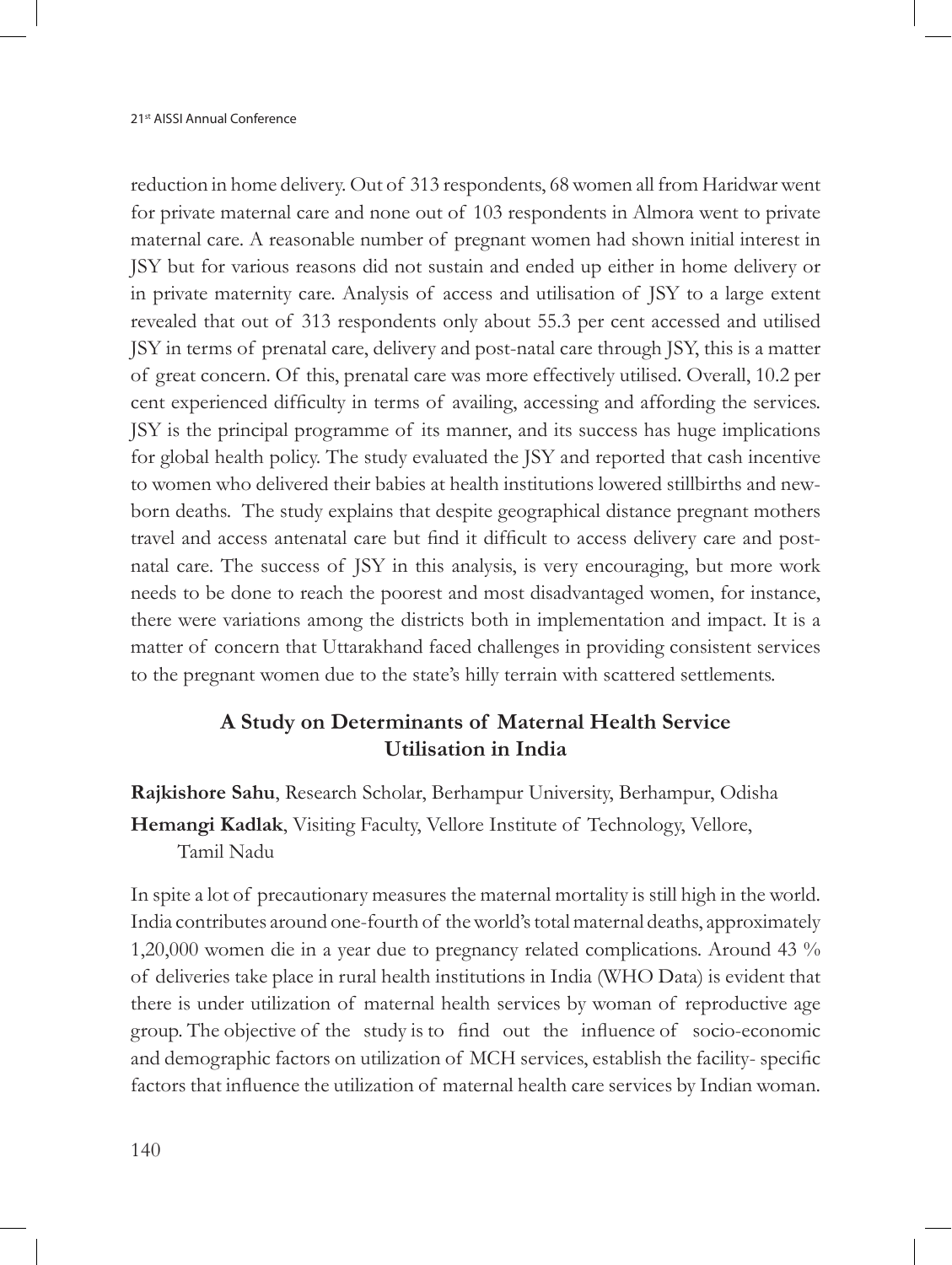The study adopted survey method for collection of data. The survey focused on women of reproductive age group (18-49 years) in years) in Ganjam, Gajapati, Rayagada and Koraput Districts of Odisha part of Andhra Pradesh. The result reveals that mother's age at birth; marital status and parity strongly predict utilization of MCH services. It shows an insight that age; marital status, religious affiliation, education and parity or birth order is insignificant to take up MCH services by woman.

Government and Civil Society Organizations should make deliberate policies that will involve young women as role models to sensitize other women on the importance of required number of Anti natal care (ANC) visits. Policy provisions can also be developed by government to enhance utilization of maternal health care services by incentives and reward to those women who make the required ANC visits and deliver in government facility by SBA. Due to resource constraints, the study is limited to some nearby states of Odisha only. If we could include more states the utilization pattern and result may vary.

#### **Commercialisation of Agriculture, Pricing Policy and Farmers' Welfare**

**Soumyajit Mandal**, Assistant Professor, St. Xavier's College (Autonomous), Kolkata **Sukanta Bhattacharya**, Associate Professor, University of Calcutta, Kolkata

The Indian agricultural sector has been in a crisis since the pre-independence period. Although it is no longer the largest contributor to the national income, it still employs the majority of the Indian workforce. Over the years though India managed to be self-sufficient in terms of agricultural production and become the net exporter of agricultural products, but the food grains distribution system still lacks efficiency. The agricultural sector in India is highly regulated, starting from the ownership and use of land, access to factor inputs, access to output markets, product prices, etc. are directly or indirectly governed by a maze of laws. Presently, markets in agricultural products are regulated under the Agricultural Produce Market Committee (APMC) Act. Under the APMC Act, the states can establish agricultural markets, popularly known as mandis. The sale of agricultural commodities can occur only in the mandis through auction. The sales process in mandis is regulated through commission agents (CAs) who mediate between the farmers and traders. These markets exercise either monopoly/ oligopoly or monopsony/oligopsony power in the appointed area and collect revenue, in terms of different "market fees" to develop the local agricultural infrastructure. It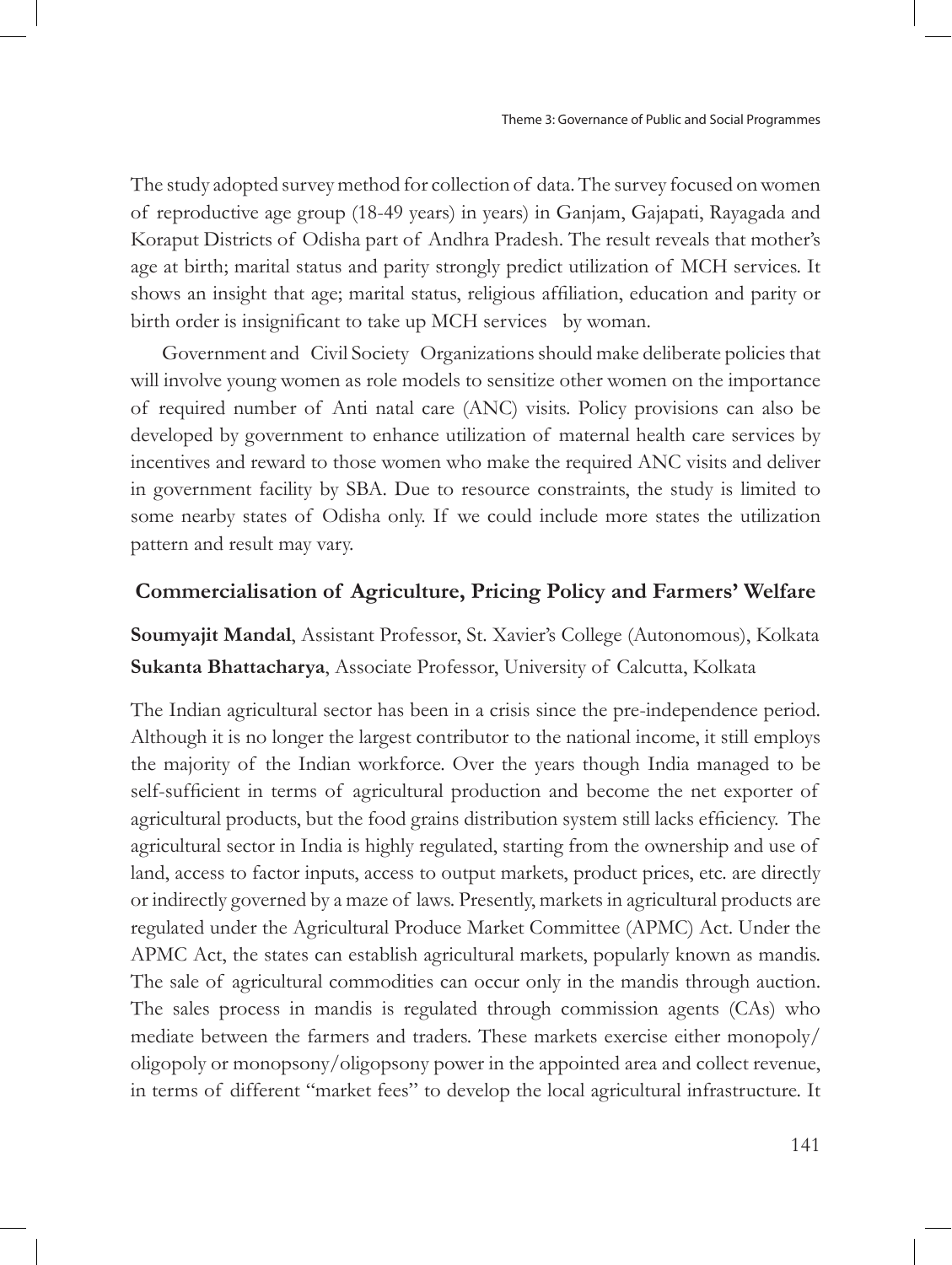is a popular belief among policymakers that the crisis in the Indian agriculture sector can be attributed to deficient marketing, supply and distribution chain, and not due to poor agricultural practices. Thus, policymakers resorted to privatising the agriculture sector at various levels from food procurement to food processing, which is expected to improve the bargaining position of the farmers and a more competitive price for farm output. The trading mechanism between farmers and traders is too complex to understand. In India, there has been a skewed distribution of landholdings. About 92% of farmers in India are either small or marginal farmers and only 6% of the Indian farmers are able to take the advantage of the Minimum Support Price (MSP) through APMCs. In our paper, we have shown that an increase in MSP may directly benefit middle and large groups of farmers. Though small or marginal farmers do not enjoy the direct benefit of higher MSP, they may enjoy higher pay-off indirectly. MSP might act as a discounted reservation price to the farmers. Also, MSP serves a better purpose as a government policy instrument in terms of benefitting small farmers when compared to per farmer's maximum selling quota. We also analyse in our paper how higher market concentration of the private traders will affect the incidence of oligopsonistic exploitation.

## **Estimating Inequality of Opportunity from Conditional Inferential Regression Tree**

**Balwant Mehta,** Senior Fellow, Institute for Human Development, New Delhi **Siddharth Dhote,** Research Associate, Institute for Human Development, New Delhi

India experienced an impressive growth rate (7 per cent) after the economic reforms during the 1990s. However, this high growth rate has been accompanied by increasing inequality as well. A sharp increase in income inequality along with slower pace of poverty reduction has almost become a distinct feature of Indian economy, especially in the last two decades. This debate on the relationship between income inequality and growth attracted the attention of economists and social scientist a long time ago. Classical economists believe there is a positive correlation (not causation) between inequality and growth, at least over the short period of time (Lewis, 1954; Kuznets, 1955). While some argue that inequality is not a prerequisite of economic growth (Kuznets, 1955), other contend that inequality is important for growth.

However, several cross-country studies in recent years show no conclusive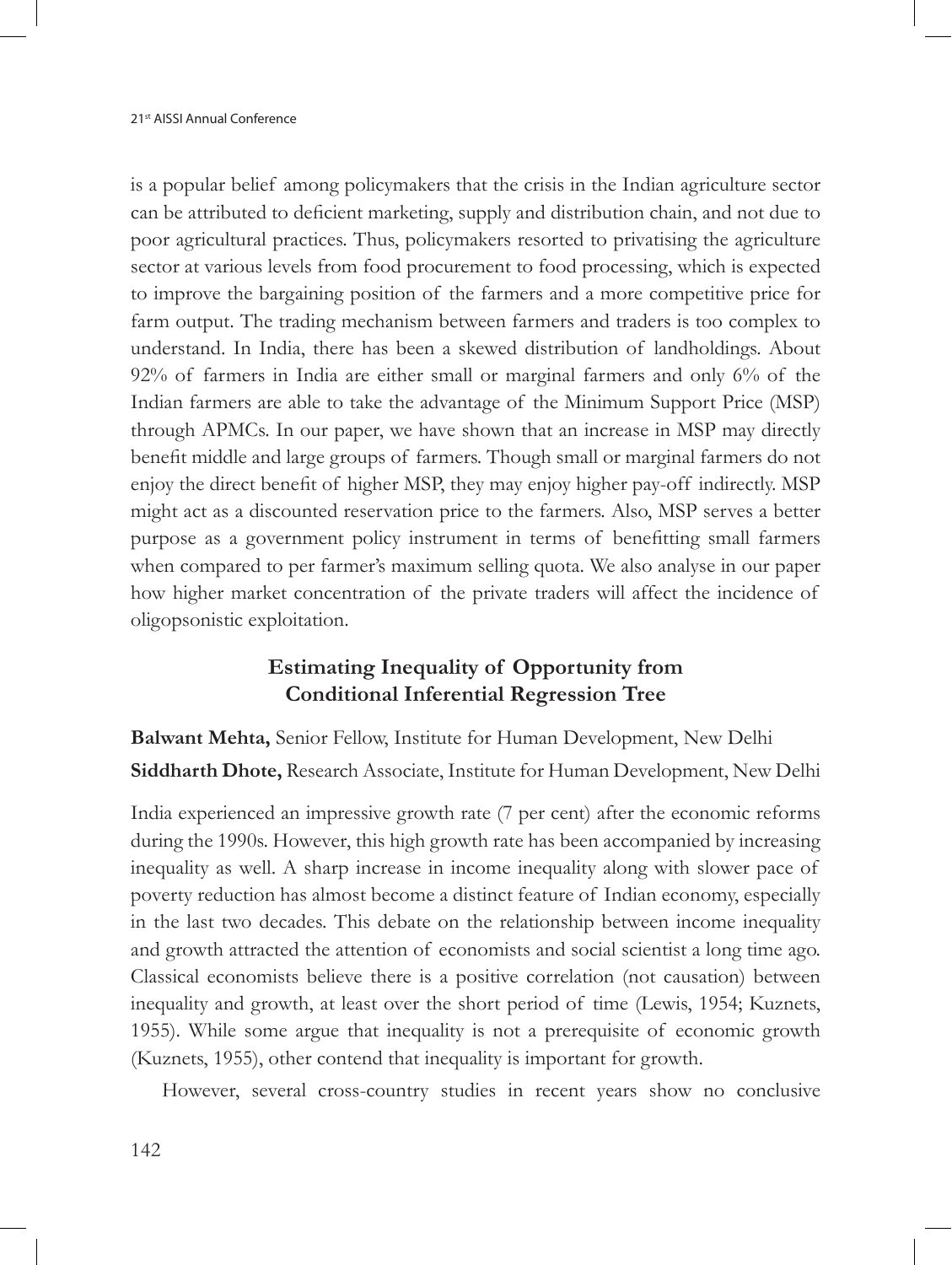relationship between income inequality and economic growth. This has led to the intense debate on redistribution of income or distributive justice. In general, economic justice advocates distinguish between fair (justifiable) and unfair inequality. Under such reasoning inequalities are unfair, if they are rooted in factors beyond someone's control such as gender, place of birth, social group or ethnicity, parent's educational and occupations. People are more willing to accept income differences due to effort rather than outside circumstances (Rawls, 1971; Roemer, 1998). Inequality of Opportunity (IOp) captures this unfair part of inequality contributed by the factors beyond individual's control to income inequality. However, there are only few studies on IOp conducted on developing countries like India.

In this paper, we have used household and personal level information from the Periodic Labor Force Survey (PLFS) for the year 2019-20 to calculate IOp in India. We have estimated relative measure of IOp for earnings among working age people by using the methodology developed by Ferreira and Gignoux (2014). We conduct a Shapley decomposition of a log-linear regression model and use the conditional inference tree method to find out the relative contribution of each circumstance factor to IOp. The outcome variables we use are Marginal Per Capita Expenditure (MPCE), Per-capita household earnings (PCHE), regular earnings, self-employed earnings, and casual wages while the circumstance or independent variables are location of birth, gender, caste (social group), parent's education, and parent's occupation.

In the literature several scholars have used both parametric and non-parametric approaches to estimate IOp (Ferreira and Gignoux, 2008; Checchi et al., 2010; Brunori, 2016). However, there are drawbacks to both parametric and non-parametric methods approaches as they produce biased (Downward & Upward Bias) estimate of IOp (Brunori et al.,2016). The conditional inference regression tree, that belongs to class of supervised learning methods, is proposed as a solution to the shortcomings of traditional measures used for estimating IOp.

The results reveal that around one-fourth of total household earnings is accounted by IOp in India. Location of birth followed by social groups, and parent's education plays significant role in contributing to unequal opportunity in the labor market, while parent's education for regular salaried, and gender difference in case of self-employed workers and casual wage workers are important factors explaining unequal opportunity. We conclude by arguing that the welfare policies should focus more on bridging the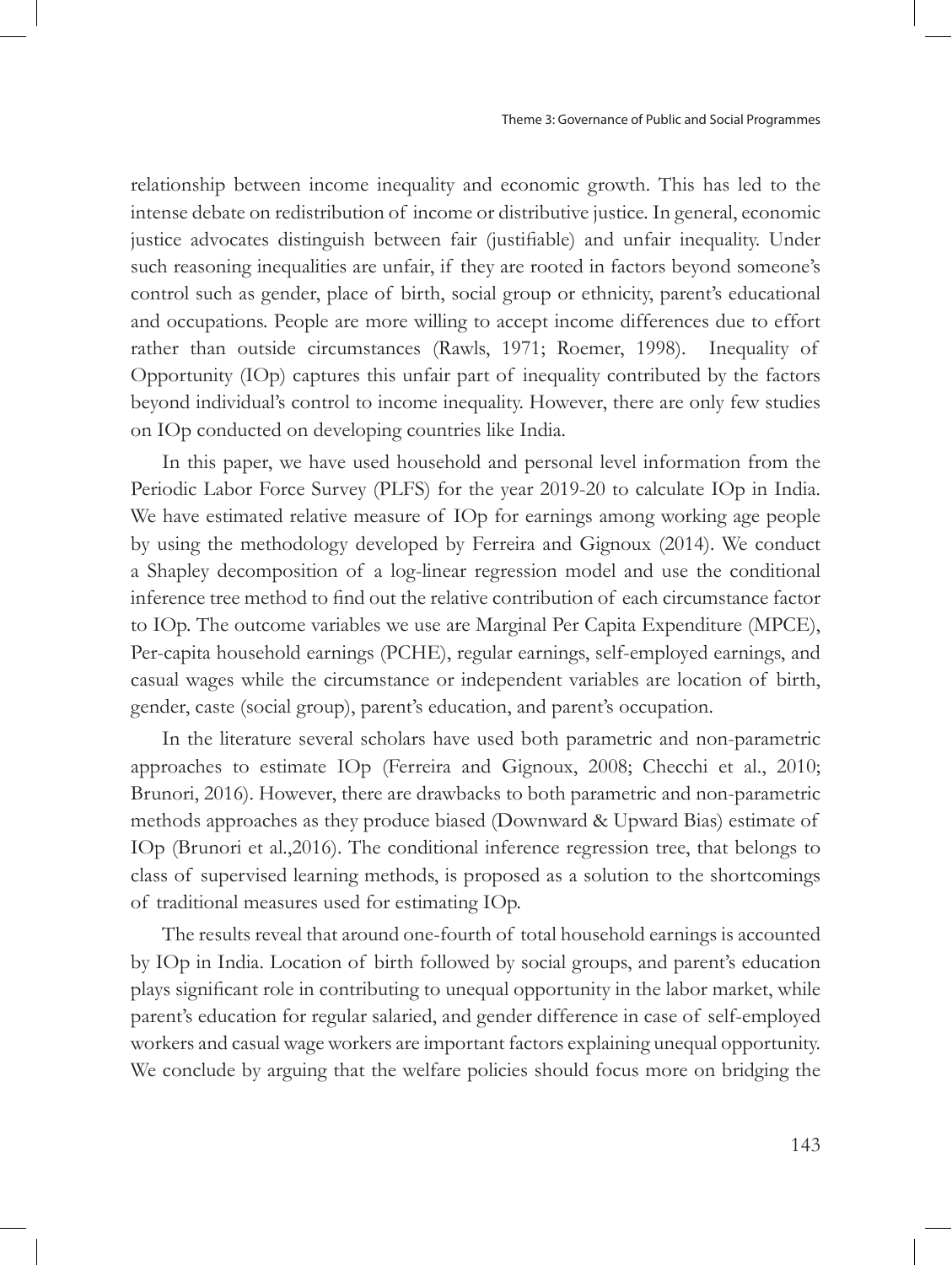gap between economically poor and advance regions and parental background, apart from gender, and social groups.

### **Working Conditions of Rural Sanitation Workers in Haryana**

**Sabah Siddiqui**, Assistant Professor, Krea University, Andhra Pradesh **Shamsher Singh**, Assistant Professor, FLAME University, Pune

The proposed study aims to develop an understanding on the work of rural sanitation workers in the state of Haryana. There is a gap in the existing research on the working conditions of sanitation workers employed in rural areas of India. The paper demonstrates that though the practice of *Begar* (forced labour) and manual scavenging may have been outlawed, but in practice both continue till the present day. The research argues that the traditional caste-based occupational ties continue to govern the modern forms of employment and working conditions. Rural sanitation workers who come from Dalit castes find themselves subject to age old practice of caste-discrimination and in a disadvantaged position due to the historical caste-based stratification.

The research collates and investigates the tasks and duties performed by rural sanitation workers, and asks the question of whether all the tasks and duties fall within the official mandate of this profession. Based on a telephonic survey of sanitation workers, the research presents descriptions of challenges faced by the rural sanitation workers on a regular basis. Based on the survey responses, we draw a list of a wide range of tasks which are forced on this workforce by the village panchayats and local administration. Using thematic analysis of these responses, it has been shown that these workers perform 38 tasks which have been classified under seven different themes. The research presents a critique of the existing official service norms of population-worker ratio and shows how these norms fail to reflect the ground realities to maintain cleanliness in rural areas. The sanitation workers, albeit employed by the government, are used by dominant and influential social groups to extract *begar* from them. The analysis shows that the *begar* takes place not only at private places of individuals but also at official spaces making the local administration complicit in this practice.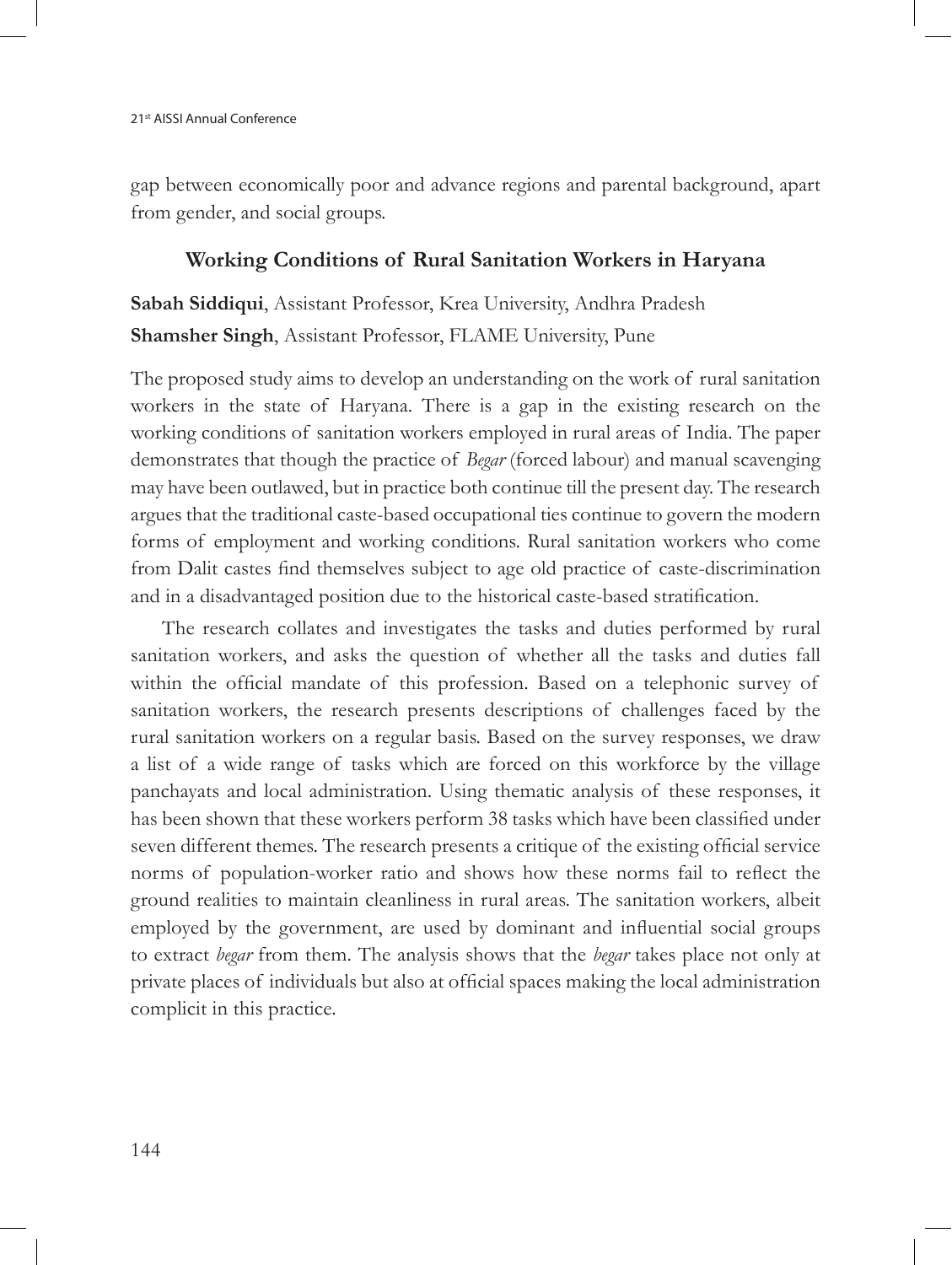## **Impact of COVID-19 on Employment and Livelihood: Insights from the Unorganised Coal Mines Women Workers Experience**

#### **Prity Kumari**, Research Scholar, Central University of South Bihar

COVID-19 has emerged as a crisis that has affected all spheres of human life. The pandemic has especially affected the livelihood, employment and various aspects of the lives of the workers. The pandemic has exposed the agony of workers struggling to survive, find jobs, and get basic necessities, as we saw during the initial phase of the nationwide lockdown. Similarly, workers in coal mines are always ignored for the horrible conditions they endure. In this article, the purpose has been to throw light on the issues of employment, livelihood, and domestic violence cases in the unorganised women workers in coal mines during the pandemic. Furthermore, it examines the effects of domestic violence on women workers during the pandemic. In the COVID-19 study, interview schedules with 150 women respondents revealed that unorganised women and their families faced a dismal situation because of the unavailability of work, workers faced starvation conditions, which calls for urgent measures to remove poverty and strengthen social security for workers. These themes illustrated the impact of the pandemic on women, and how they coped with it. Women workers and their families have been adversely affected by the nationwide lockdown in terms of livelihoods, employment challenges and domestic violence. The lockdown strategy is an effective method for protecting people from coronavirus. This strategy however, was harder for women workers to get their basic needs; it also made survival difficult for unorganised workers. Majority of workers had lost their jobs due to the lockdown; they basically didn't have money to feed their families. It was not uncommon for women to use their savings or borrow money from money lenders during that time. Every day, they were struggling to provide for their family's basic needs. Nearly 94 per cent of the women work as unorganised workers. For this reason, the government has to consider the needs of working people, especially unorganised workers.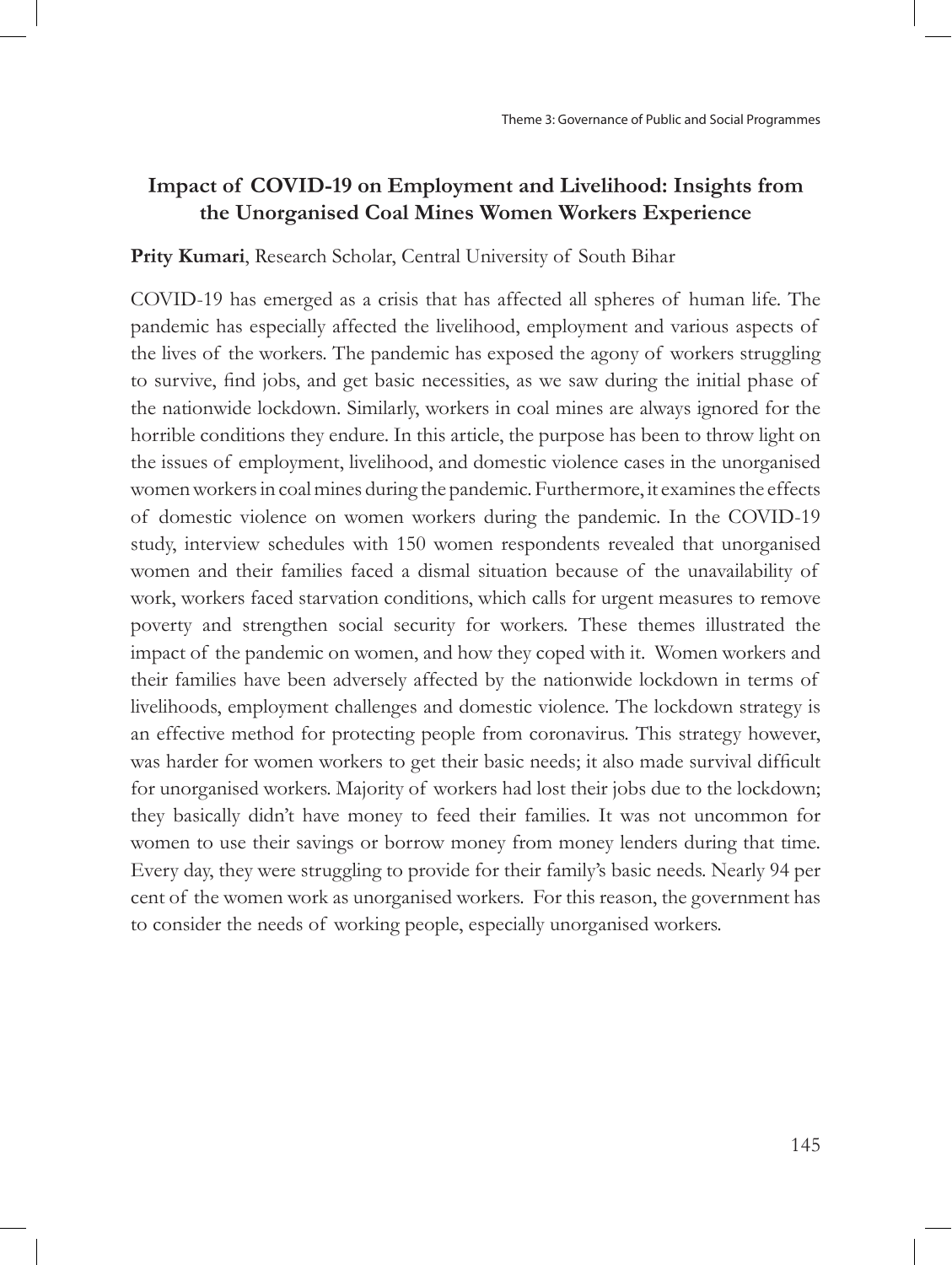# TECHNICAL SESSION 3.9

## **Health Workers' 'Everyday Work' in Integrated Health Programmes in Bihar, India: An Institutional Ethnography**

**Vikash Kumar**, Assistant Professor, Department of Social Work, Northern Michigan University, USA

Deployment of health workers in low resource health setting is a common phenomenon to deliver health care services. Health workers' deployment can have unintended consequences on service provision and may affect overall organisation of service delivery. In this paper, I examined the issues of health workers' deployment and explored the institutional processes that shape health workers' work and work conditions at the district hospitals. I employed institutional ethnography as a method for inquiry to explore the social organisation of implementation of integrated NCDs programme. Interview, participant observation, review of documents was used as data collection method. Data analysis was conducted using social mapping, analytical writing, and textual analysis methods. The study suggests that because of staff shortage and lack of doctors, health workers are continuously subjected to deployment and often asked to undertake multiple tasks and responsibilities with no incentive or non-monetary benefits. Administrators perceive health workers, working in integrated programmes as additional human resource for utilisation at district hospitals. Removal of health worker from integrated programmes can have negative implications on service delivery and patients' health outcomes. This study suggests that administrators should improve staff recruitment process and pay attention grievances of health workers on timely manner to improve health care delivery.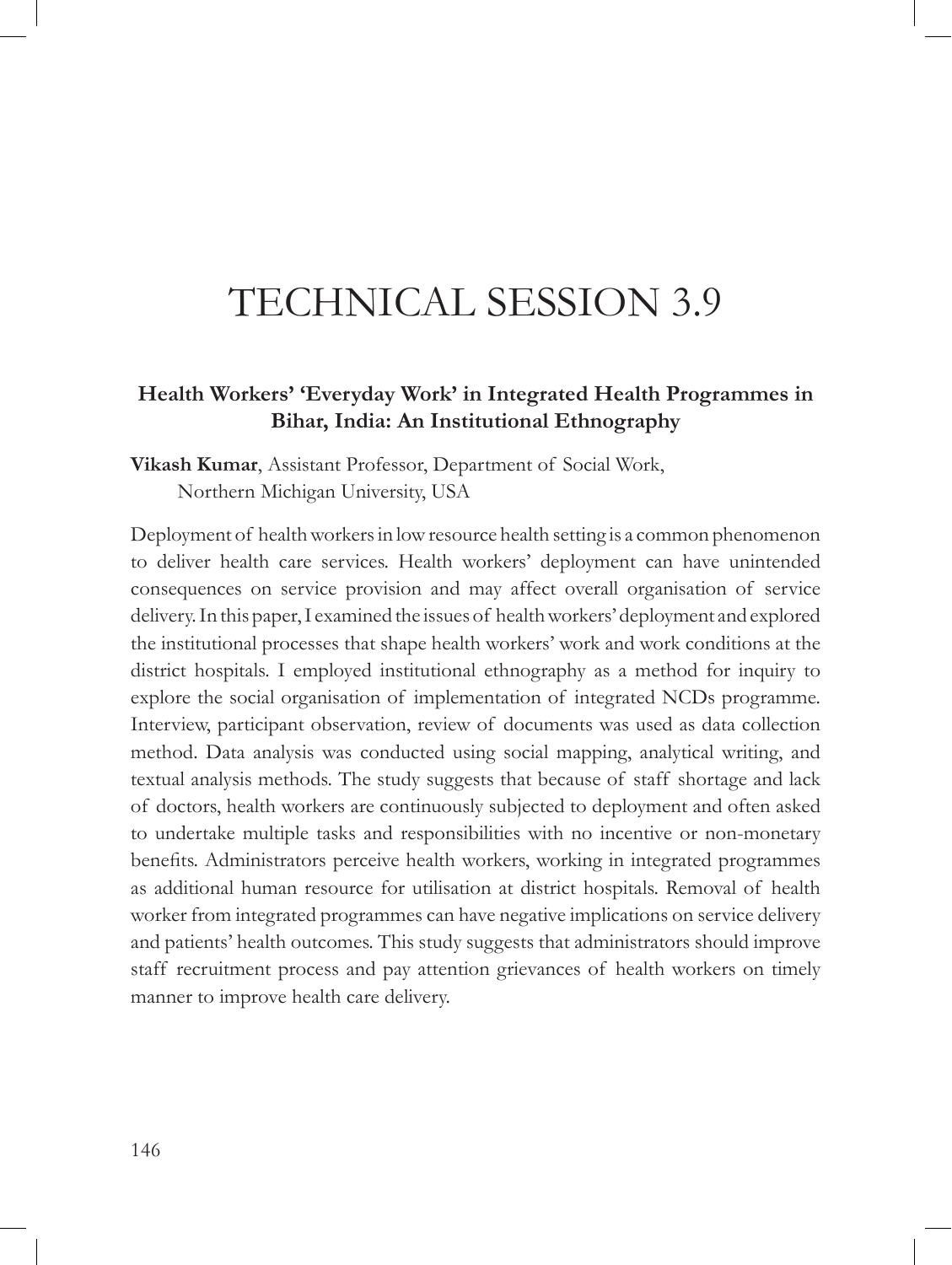## **Women's Self-health Care – Analysis using DHS V and VII India Data**

**Bipasa Banerjee**, Student, Tata Institute of Social Sciences, Hyderabad **Binay Shankar**, Research Assistant, Indian Institute of Technology, Kanpur

People's health statuses since the 1970s and 80s are evaluated not only based on medical determinants, but other factors such as cultural and socioeconomic determinants are also taken into consideration for health status (Rout, 2010). This paper has tried to understand the factors affecting women's self-health care using the secondary data from the Demography and Household survey for 2005 and 2015. To understand the causal effect relation, we have used the mother's age at first birth and the gap between the ideal number of children and actual numbers of children as explanatory variables, along with a few controls like the intention of contraceptive uses, residence type, education level. We have further used the ordinary least squares to estimate the coefficients for the causal effect relation over the series of eight outcome variables. This study has concluded many exciting results, such as the mother's age at first birth is negatively related to the perception of difficulties for self-health care. The explanatory variables gap between Actual numbers of children and Ideal numbers of children doesn't reflect a particular trend across a series of outcome variables. As there is an increase in education, results suggest a decline in the perceptions concerning difficulties for self-health care. There are higher levels of schooling, implying a higher decrease for the same. Hence, these research findings contribute to the existing literature by identifying possible factors to address the perception of difficulties accessing the primary health system in the Indian context.

## **Effectiveness of Teacher Training Programme on Quality Education: An Analysis of Primary Schools in Delhi NCR and Maharashtra**

**Antra Singh**, Assistant Professor (Visiting), Delhi School of Journalism, Delhi University, Delhi

**Niharika Singh**, Assistant Professor, Symbiosis School of Economics, Pune **Prajakti Gokhale**, Visiting Professor, Symbiosis School of Economics, Pune

Issues of education quality in general and teacher training programs, in particular, have remained a challenge for Indian Education system for the past few decades. The government introduced New Education Policy (NEP) for the holistic development of the new generation and society as well, alongwith other initiatives like Right to Education (RTI). As a result, there has been visible increase in the enrolment of students, but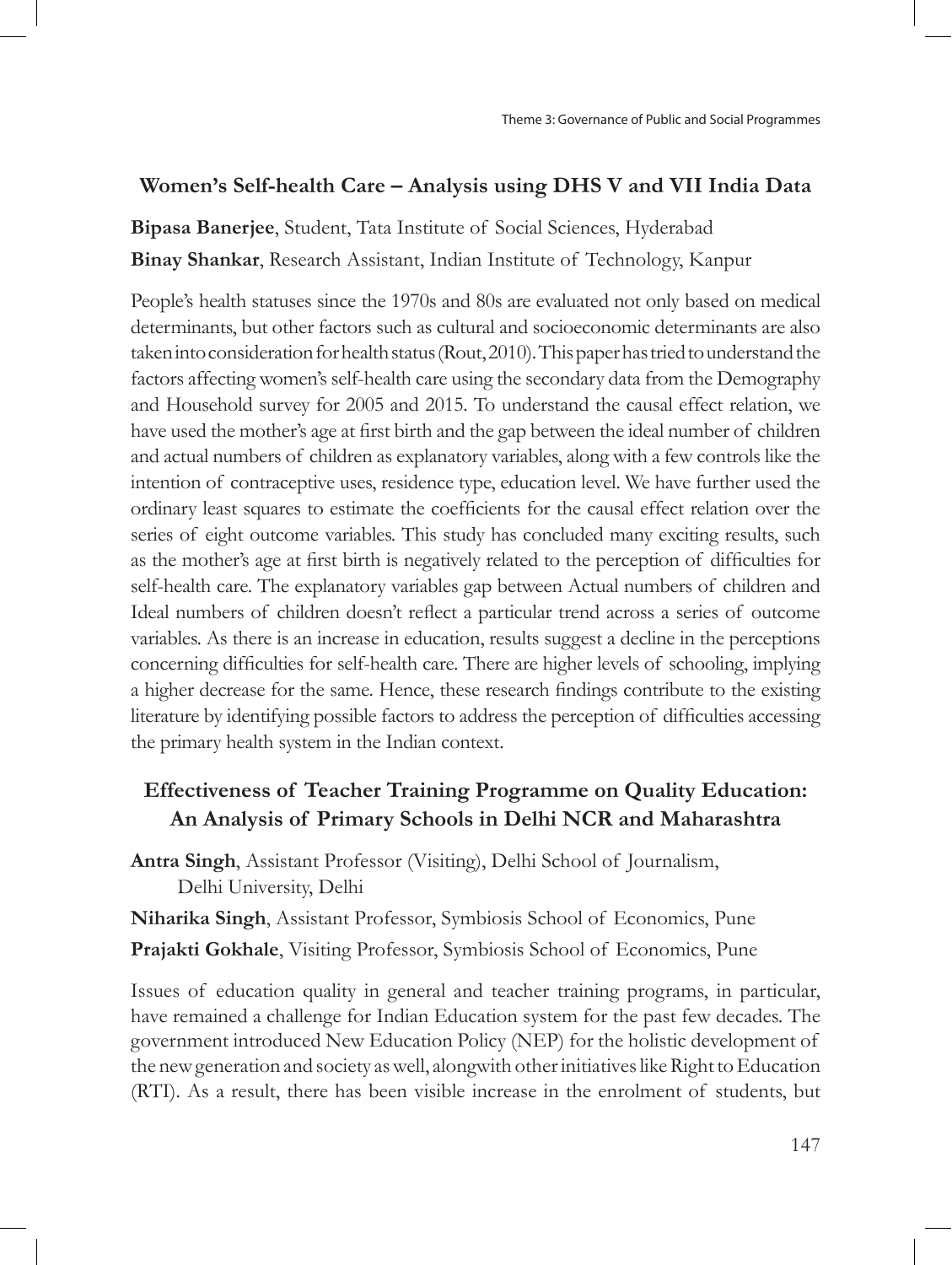quality of education system is still a problematic area, that needs immediate attention. Earlier research suggests that teacher training and capacity building have a positive impact on the quality of education. The education system needs to have well-trained and experienced teachers for quality output. There has been an increase in enrolment as well but the question arises whether enrolment is a parameter to study the impact or is it an outcome of the Right to Education (RTE) initiative by the government? Does 'one teacher training program' fit all teachers? What is the impact, and how can one access the impact of teacher training programs undertaken by these teachers? The objective of the study is to understand and try to analyse the above-stated questions and propose a feasible technique that can help in the evaluation and designing of the training program with visible results. Based on an extensive literature review the paper proposes to apply the Six Sigma approach in accessing the teacher training program and study the impact of teacher training on the quality of the education system. The study also involves the problems and suggestions of teachers undergoing this training and based on the response a framework is developed.

### **An Empirical Study on the Challenges Faced by the Elderly Women**

**Neelam Batra,** Assistant Professor (Laws), University Institute of Law, Panjab University Regional Centre, Ludhiana

Feminization of ageing is a worldwide phenomenon. There are more older women worldwide than older men as women tend to live longer than men. The feminization of ageing has imperative implications for policy. Women and men vary on a number of issues that are relevant for ageing policies. Both older men and older women may face age discrimination. However, older women also face the cumulative effects of gender discrimination throughout their lives, contributing to their vulnerability in older age. The present research work required empirical study. The empirical work comprised of questionnaire designed to ascertain different aspects relating to elderly women. To collect empirical data for the analysis, a comprehensive empirical survey was conducted in the year 2022 of elderly women in Ludhiana, Punjab with age ranging from 60 to 95 years of age. This research paper makes a case for the increasing need to ensure social security for older people, especially women in India. It touches upon some problems in implementing social security legislation, locating elderly women including widows – the deserted and the destitute women as a vulnerable group. The gender implications of the various international and national policies and schemes of assistance for older people are also discussed. The review of state and national initiatives for providing social security to older women points to the serious lack of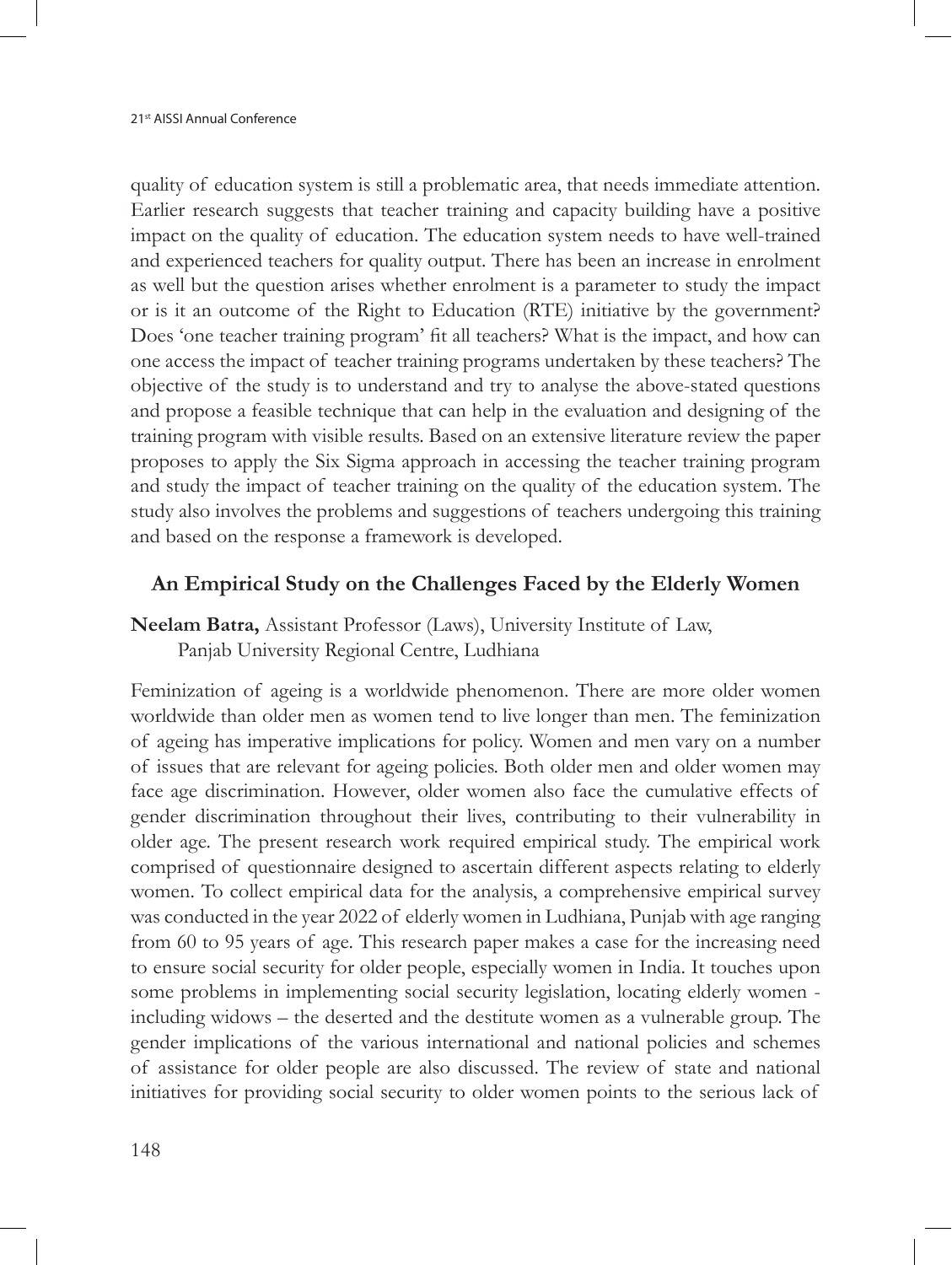will to address the concerns of a silent yet vulnerable. In view of lack of core policies for older people and fast increasing elderly population, study was also focused to suggest or recommend some specific points to policy makers, planners and decision makers so that Madrid International Plan of Action on Ageing could be followed in future and a standard framework could be developed to ensure older persons friendly environment in the country.

### **Effect of Air Pollution on Cognitive Performance in India**

- **Damini Singh**, PhD Scholar (Senior Research Fellow), Jawaharlal Nehru University, New Delhi
- **Indrani Gupta**, Professor and Head, Health Policy Research Unit, Institute of Economic Growth, Delhi
- **Sagnik Dey**, Professor, Indian Institute of Technology, Delhi

The problem of air pollution in India is growing every year. There is a negative impact of pollution on different aspects of human capital. The objective of this study is to quantify the negative impact of air pollution on the educational outcomes of the children in India, which has received less attention as compared to health outcomes. This paper provides a causal estimate of the contemporaneous impact of outdoor air pollution on cognitive and academic performance of children aged 8-11 years in India by combining high-resolution satellite data on Particulate Matter (PM)2.5 with the two rounds of Indian Human Development Survey (IHDS). Our identification strategy relies on the use of instrumental variable approach in which we use episodes of night-time thermal inversions as an instrument that generates exogenous variation in the pollution levels. For a robust analysis, we control for weather variables as well.

The results of this paper show that exposure to average PM2.5 concentrations in the past 12 months prior to the month of test taken by the children has a significant detrimental impact on their cognitive ability in India. Specifically, a  $1 \Box g / m3$  increase in average PM2.5 concentrations in the past 12 months decreases the math performance by 10-16 percentage points and the reading performance by 7-9 percentage points. We also introduce a new way to capture a combined cognitive score and find that due to higher pollution levels, there is a significant fall in the combined age-standardised cognitive score. The results imply that the cost of air pollution in India is much higher than estimated, and a narrow focus on mortality and health-related outcomes understate the magnitude of negative impact of pollution, as mental acuity is essential for higher